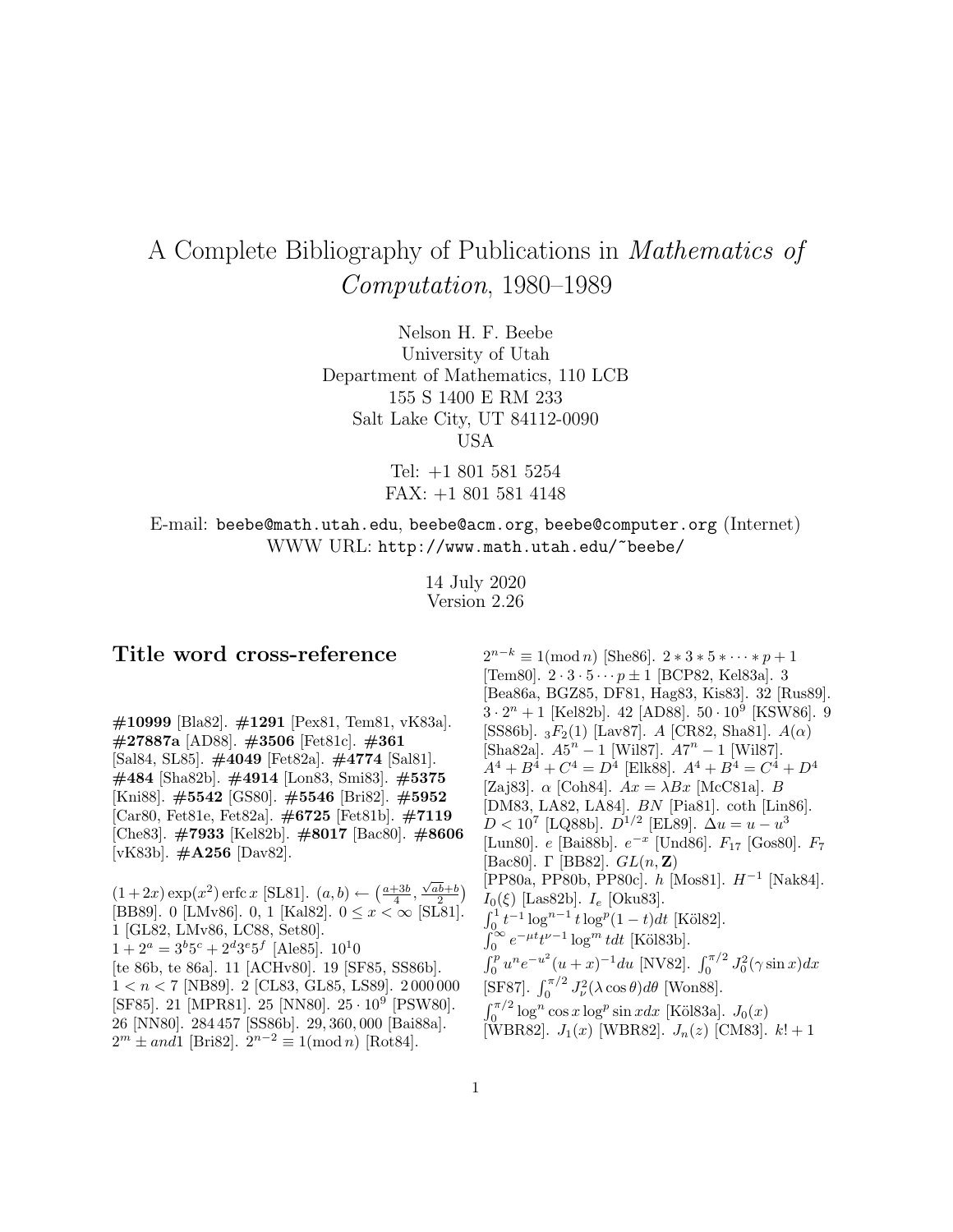[Tem80]. K [Lue89, Jae83, Jae85].  $k \cdot 2^m + 1$ [CW80, Kel82c].  $k \cdot 2^n + 1$ [BCW81, BCW82, Kel82a, Kel83b, Jae83, Jae85].  $Kf = g$  [Lue89].  $Ki_n(x)$  [Bla82]. L [Rot82].  $L^2$ [Jia87].  $L^{\infty}$  [Jia87, Gol80, BD80].  $L_1$  [SH80].  $L_2$ [CT87b].  $L_2[0,1]$  [Cho82].  $L_{\infty}$ [SW82a, Sch80a, SH80].  $L_p$  [CT87b, Las86].  $\lambda$ [EM87].  $log(e^xe^y)$  [NT87].  $LU$ [Cha85, Elm86, JT81, Cha84]. M [Col82, AJS83, HP84].  $M_{12}$  [BR88].  $M_{22}$  [Mal88]. Q [Mal88]. **Q**( $\sqrt{2 + \sqrt{2}}$ ) [CD86]. **Q**( $\sqrt{3 + \sqrt{2}}$ ) [CD86].  $Q(\sqrt[3]{D})$  [Wil81b, Wil82b].  $Q(\sqrt{D})$ [Wil82b]. GL6(2) [Dar86]. SL(3, **Z**) [GGT87].  $sn(x, k)$  [Fra81b, Wri81a, Wri81b].  $n! \pm 1$ [BCP82, Kel83a]. N [Col82, Mur82, Lag83, NB89].  $n-1$  [Lag83].  $N = 13$  [Tro85].  $n = 8$  [PP80b].  $O(n^{1/10.89})$  [AL81]. Aut $(M_{22})$  [Mal88]. lcm [Mor89, Mor90]. mod p [Hud84, Sch85c].  $PSL_3(\mathbb{F}_4) \cdot 2_2$  [Mal88].  $\hat{H}$  [Wah84, SW82a].  $P$ <br>[Ana87\_BS88a\_CL83\_Dea85\_Jam80\_SS89\_W 1 [Ana87, BS88a, CL83, Dea85, Jam80, SS89, Wag80].  $p+1$  [Wil82a].  $p^6$  [Jam80].  $p_r(n)$  [Cos82]. π [Bai88a, Bai88b, BB86, NS84]. π(x) [LMO85].  $\pi(x) - \text{li}(x)$  [te 87].  $\psi(x) - \theta(x)$  [Per85, Per87].  $\psi(x; 3, l)$  [McC84a].  $\psi(z)$  [McC81b]. Q  $\left[\text{Rot82}, \text{ST87}\right]$ .  $Q(\sqrt{3})$  [CD88].  $Q(\sqrt{dp})$  [CL83].  $Q(\sqrt{m})$  [Vau85a]. R1031 [WD86].  $R^2$  [Mae86].  $R^3$ [Gir88]. S [DM82a].  $\Sigma(k)$  [Bra83].  $SL_2(\mathbf{Z})$ [Smoo].  $\infty$  [Binozaj.  $\Xi(n)$  [Brass].  $\Sigma Z_i = \prod X_i$  [Bro84b]. T [Sid80a, Mar80a]. tanh [Lin86].  $\theta(x; 3, l)$ [McC84a].  $u^2 + 5v^2 = m$  [Wil80a].  $u_t = \nu u_{xx} + u(1-u)$  [Puc89].  $W_p^1$  [CT87b].  $x^3 + y^3 + z^3 = 3$  [Cas85].  $x^n + y^{\hat{n}} + z^n = 3$  [SB84].  $xy + k$  [Bro85].  $y = Ay + B(t)y'c(t)$  [Gek82].  $y^{2} - k = x^{3}$  [Ste86a].  $Y^{2} = X(X^{2} + p)$  [BC84].  $y^2 = x^3 - 7x + 10$  [BT83].  $Y_0(x)$  [WBR82].  $Y_1(x)$ [WBR82].

**-abundant** [Coh84]. **-adic** [Dea85]. **-boundedness** [Jia87]. **-clusters** [NB89]. **-connected** [DF81]. **-convergence** [BD80]. **-D** [Bea86a, LC88]. **-dimensional** [AJS83]. **-Distribution** [Mar80a]. **-divisibility** [Wag80]. **-Factorizations** [Cha84, Cha85]. **-function** [Oku83]. **-functions** [BB82]. **-Galerkin** [Nak84]. **-invariant** [EM87]. **-Invariants** [CL83]. **-norm**

[EL89]. **-Projection** [CT87b, SW82a]. **-projections** [Jia87]. **-range** [Mos81]. **-regular** [HP84]. **-splines** [DM83, LA82, LA84]. **-stability** [CR82]. **-Stable** [Sha81, Ana87, DM82a, Sha82a]. **-superlinear** [ST87]. **-transformation** [Sid80a]. **-version** [BS88a, SS89].

**01021a** [Ano88b].

**1** [KP88]. **10** [Fet84b]. **15** [Fet81d, KP88, vK83f]. **16** [vK83c, vK83d, vK83e, vK83g]. **16th** [Sal81]. **1933** [Sal80]. **1983** [GW84]. **19th** [Sal81].

**2** [DNW88, Mah80]. **2-D** [DNW88, Mah80]. **23** [Dav82]. **26** [Sal84, SL85]. **27** [Fet82a]. **29** [Bac80, Bri82, GS80, Lon83, Smi83].

**3** [LQ88a]. **3-D** [Bea86b]. **3-Sylow** [LQ88a]. **30** [AD88, Kel82b]. **32** [Bla82, Sha82b]. **33** [Car80, Fet81e, Fet82a, Kel82a, Kro80, Ske86a]. **34** [Fra81a, vK83b]. **35** [Kel82c]. **36** [Fet82b, Had82]. **37** [BCW82, Mei85]. **38** [Kel83a, Pex81, Tem81, vK83a]. **39** [LA84, te 86c].

**40** [Fai84, Fet81b, Jae85, Vau84]. **41** [Has86, Rab85, Rab88b, te 86d]. **42** [Cha85]. **43** [Fet81c]. **44** [Gra87a, Hea86, Per87]. **45** [Lew87, Wil88]. **47** [HH88b]. **48** [Zag88].

**50** [Kni88]. **50th** [Gau94]. **51** [Bac80]. **52** [Bri82, GS80, Mor90]. **53** [Kel82b, Stu81a]. **54** [Fet82a]. **56** [Che83]. **57** [Bla82]. **58** [AD88, Sal81, Sha82b].

**6** [Phi87]. **65009** [Fet82b]. **69-0172** [Fet81b].

**80f** [Kro80]. **80h** [Kel82a]. **80j** [Ske86a]. **81f** [Fra81a]. **81g** [Kru83, Sol86, vK82]. **81i** [Kel82c]. **81k** [II89]. **82a** [Fet82b]. **82c** [Had82]. **82g** [Phi87]. **83b** [Mei85]. **83c** [Kel83a]. **83i** [LA84]. **83m** [te 86c]. **84c** [Fai84]. **84e** [Vau84]. **84i** [Rab85, Rab88b]. **84k** [Jae85]. **84m** [Has86]. **85e** [te 86d]. **85i** [Cha85]. **86b** [Hea86]. **86k** [Per87]. **86m** [Lew87, Wil88]. **87a** [Gra87a]. **87g** [HH88b]. **87k** [Zag88]. **88m** [Ano88b].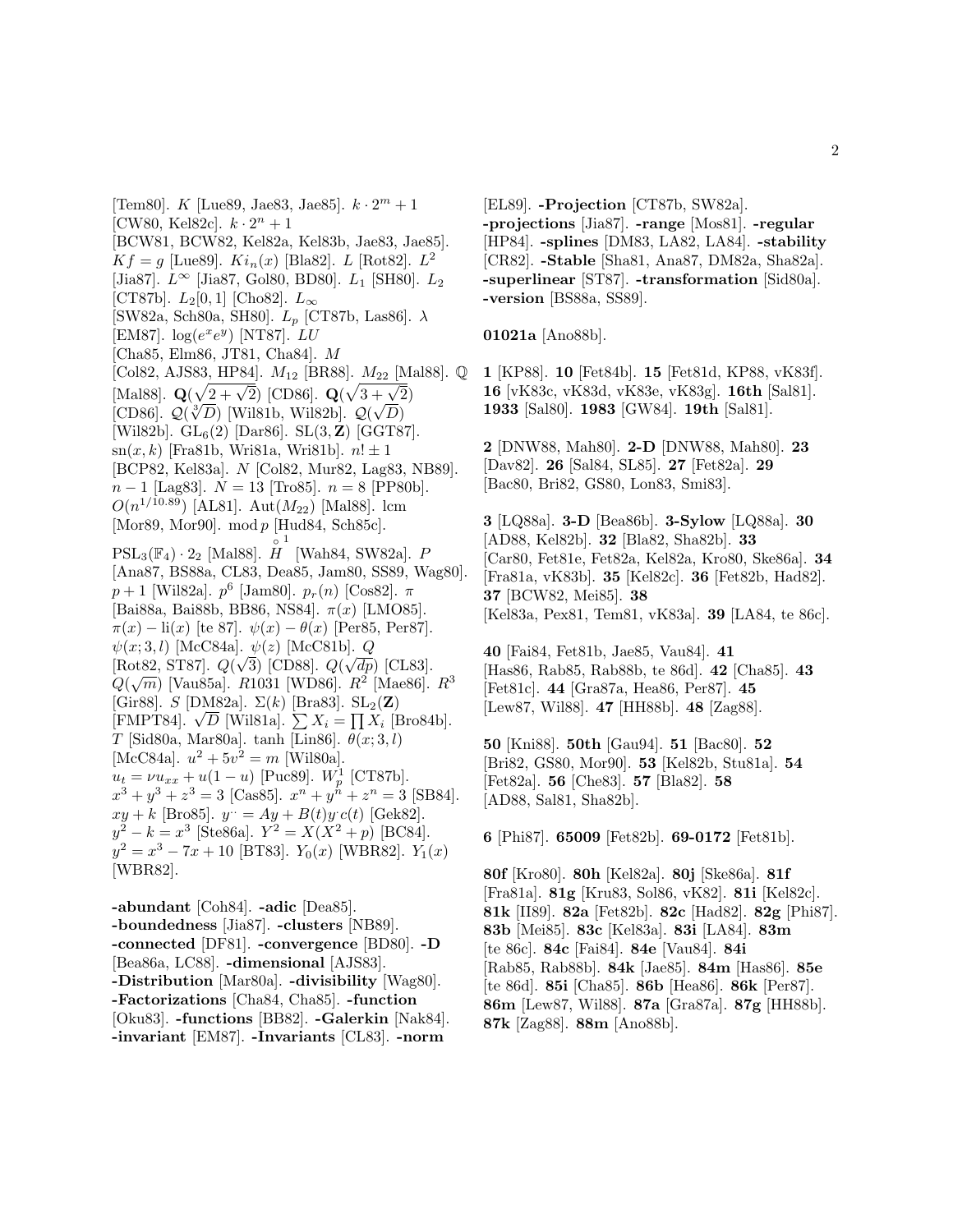**A.** [II89]. **A.-P.** [II89]. **Abel** [Egg89, Lub83, Lub85]. **Abelian** [Set80, van82a]. **absolutely** [DW89]. **Absorbing** [Hal82, Hig86a, Hig87, TH86]. **Abstract** [Kea87, Las86]. **Abundance** [BH86]. **abundant** [Coh84]. **Academic** [Ano88b, Car80, Che83, Fet81e, Fet82a, Kru83, Sol86, vK82]. **Accelerated** [Hug86, AH81, Had82, HH88b, Mar80c]. **accelerating** [AJS83, Lev80]. **Acceleration** [Bre82b, Kel86, Saa84, GL82]. **accelerators** [SF82]. **Accuracy** [JS85, Mon85a, BM82b, Eri85c, GL85, Sch80b]. **Accurate** [Gar84, HH88a, MNP84, BDK82, BSC81, DK85, HTE81, OS86b, San88, Sch83a]. **adapted** [Eri85c]. **Adaptive** [VB81c, EJ88, MT86, OO84]. **Addendum** [Fra81a, Zag88]. **addition** [McC86]. **Additive** [CS80a, CS83a, LO83]. **ADI** [HV89]. **adic** [Dea85]. **Admitting** [För87]. **advanced** [Gre82]. **Advection** [Pas80, Hal86]. **Aerospace** [Fet81b]. **ahead** [PTL85]. **Air** [Fet81b]. **Aitken** [MP85]. **Algebraic** [Boy85a, Boy85b, BE88b, Smy84, AD88, BE88a, Bru82, BW88, BW89, Eas86, GN88, Ger83a, KLL88, LP86, Rhe84, Sid80b, Smy81, Toi86, Vau83, Vau84, Vau85b]. **Algorithm** [AL81, Ger88, GM84, HJ81, HW84, PSS82, Sto80, Yan87, Bai88a, BF89a, BC82b, CZ81, Cas80, DL88b, EK89, Fie81, FM85, For81, Gar88a, Ger83c, Gla87, Gre82, Hil82, JF87, Kiw85, Las82a, Leo80, Mar80b, McC83, Mit83a, PTL85, SL84, Sey87, Sim84, Spe86, Tan88, WW87, Wun83, Wun85]. **Algorithmic** [Wil80a, Mon81]. **Algorithms** [BP88a, BB86, BP87, MNSS89, Mos81, SS85, van88, BPX88, BM80, Bul80, Kim88, McC86, New85, Stu81b]. **aliquot** [GS80]. **almost** [Kis81]. **alternating** [Phi80]. **alternative** [McC83]. **Always** [Bro85]. **amalgamated** [Sto81]. **Amicable** [Bor81, BH86, te 84, te 86a, te 86b, BB88]. **analogue** [WD84]. **Analysis** [AK81, BOP80, BR82, Ben84a, Ben84b, BR85, Dem88, Gar88b, II89, JP82, KL85, Pai80, PS83, Sid80a, Ste84b, Tha81, BSC81, BHK84, BPX88, Cyb83, Elm86, EN87, FP85, FO82, Gal83, IIMPL81, JP86, OS86a, Sal81, Wei84b, Wun83, Ziv82, Stu81a]. **Analytical** [Mas83]. **Anderson** [Kin83].

**anharmonic** [IIMPL81]. **Anisotropic** [DMG89b].

**Anniversary** [Gau94]. **antiautomorphisms** [WWL81]. **any** [Lag83]. **AOR** [Mar81, Pap83]. **Apollonian** [Boy82a]. **Application** [CD87, GM85b, Ioa85a, PdW86, de 86, Ell83, GM85a, Ger83a, Gir87, HTN83, Has86, Rei85, SWW83, Spe86, dW85a]. **Applications** [II89, PP80b, Ril83, BJVZ89, Cyb83, Mah80]. **Applied** [Tro80, Hac80, LeV86, Sar87]. **Approach** [Ste84b, VB81c, CMSY83, SN83]. **Approximants** [NZ82, Und86]. **Approximate** [Lev83, Sch86, JS81, Kim88, NV88, Vér82]. **approximating** [Mon88, Tsu86]. **Approximation** [BF86, CQ82, CH84, Cho82, DLR81, DW83, Egg84, JE82, Kea83, KG85b, MORR81, MW86c, Sha84, SL81, WF82, ADT81, AG83, BO89, BDK82, Bre89b, Dea85, DRS85, DW81, DS80b, Ell83, EGL80, FM86, FCM88, Gar84, Gev84, GR81, KG85a, LV89, Lue89, Mil87, Mit83b, Neu87, Pie88, Rei85, SB89, SS86a, Ste86b, SN83, VB81b, dS80a, dS81a]. **approximation-theoretic** [VB81b]. **Approximations** [Bal84a, Ben83, BE88b, DD86a, DD86b, Hea85, Ise82, IN83, Mic87, Mik89, MS87, New84, BD80, BDK83, Bal84b, Bla82, BP88b, BP88c, BE88a, CM80, CL84b, CTW89, Dur87, DNW88, EO80, EO81, FG88, GT81, GT85, GT87, HLR88, Hea86, Hig86a, HS85, JF87, JLTW87, Las86, Mic83, Nas87, OS83, OHW85, OT88, Pen81, RS82, SJI85, Tad83, Tan88, WBR82]. **arbitrarily** [For88]. **Arbitrary** [Met86, AG83]. **arc** [BS88b]. **argument** [Lew85b, Lew87]. **arise** [GT84]. **Arising** [Que81, NS84]. **Arithmetic** [FP84a, Gor87, GW85a, Man84, Pri83, Wil80b, GW85b, Gra87a, Hud85, McC84b, Pri85, Rot82, Stu81b]. **Arithmetic-Harmonic** [FP84a]. **ARL** [Fet81b]. **Artificial** [Hal86]. **Aspects** [SW86a]. **assisted** [BBG86, Vrs86]. **Associated** [Bau86a, Lac84, Bau86b, DiD82, Lew86, MPR81, SW82b, Vrs86]. **Asymptotic** [AW83, BLL87, BL88, Che82, GV87, HK87, IL88, SW82b, Sta81, Ste84c, SF87, Won88, Boy81, Eli86, FW85, HC81, Mei85, SW85, Und86, WM81]. **Asymptotically** [Dix81]. **asymptotics** [Tem86]. **attenuation** [Loc81]. **attractors** [HLR88]. **August** [Gau94]. **author** [Bla82, Bri82, Had82]. **Automatic** [Del81, HTN83, Has86].

**automorphism** [SS88]. **Avdelas** [Had82].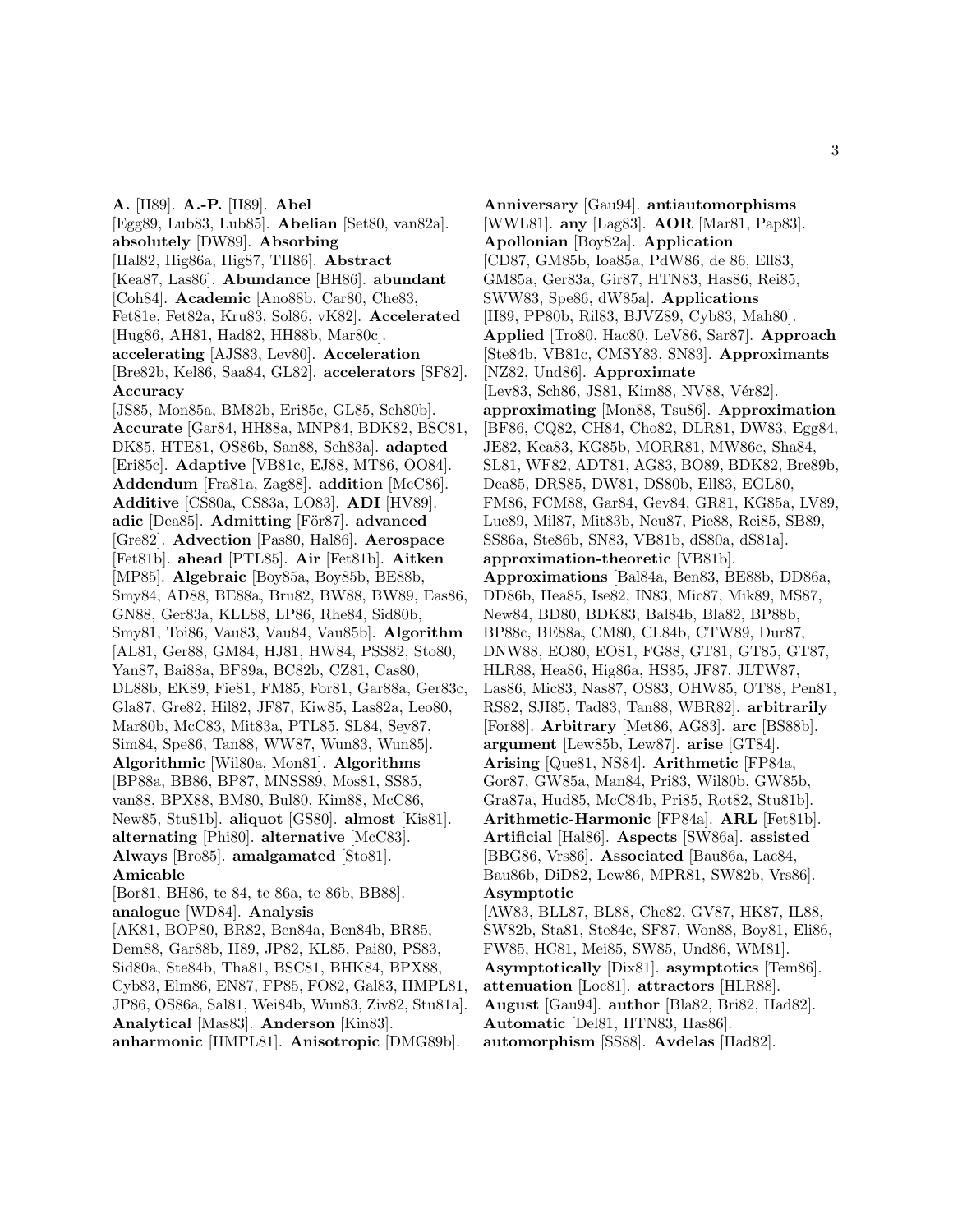**average** [MZ88]. **Averages** [Mar82b]. **Averaging** [Hud85]. **away** [Lay81]. **Axiomatization** [Man84].

**Babuska** [Pit80]. **Backtrack** [BC82b]. **Backward** [BE88a, BE88b, BPST89, Eld82a, Eld82b, LP86]. **Badii** [Kni88]. **Baillie** [Kel82a]. **Band** [DMS84]. **Banded** [BP88a]. **Base** [Fet81b, Leh81, Leo80]. **Based** [Sha81, LO83, Nie83, Sha82a, SSO83]. **Bases** [GS89, LS87, Ste88]. **basic** [Sch80b]. **basin** [DLR81]. **basis** [Por85, VB81a]. **Beckers** [Shi84]. **Behavior** [Ste84c, Gal83, Gau83, Tad84a]. **Bell** [How80]. **Below** [te 86a, te 86b, Zag82]. **bending** [Pie88]. **Berlin** [Fet84b]. **Bernoulli** [HP84, TW87, Wag80]. **Bertrand** [Ioa85a]. **Berwick** [Tza86]. **Bessel** [Ben83, Cha82a, CM83, CS80b, Gla81, Las82b, LW82, New84, Pie84, Tem86, TW80, WBR82]. **Best** [Cho82, Sha84, Dea85, Net80]. **best-possible** [Net80]. **between** [BF89a, Leh88b, Odl87]. **Bi** [IN87, KBF87]. **Bi-cyclide** [KBF87]. **Bi-Orthogonality** [IN87]. **Bickley** [Bla82]. **bifurcation** [BB85a, Mit83a]. **biharmonic** [Mon88]. **Binary** [PdW86, de 86, JS87a]. **Binomial** [Goe88, Hud84]. **Birch** [BGZ85]. **Birkhoff** [Bör89, Dyn84]. **Bisection** [Adl83, Kea87, Sty80]. **bits** [KLL88]. **Bivariate** [CH89, DL88a, AEM87]. **Björck** [Kin83]. **Block** [BP88a, Cas83a, Cas83b, Pap83, RW84, Mak80, Mak81]. **block-by-block** [Mak80, Mak81]. **Blurred** [Swa89b, Swa89a]. **bodies** [Dja81]. **Bois** [Dav82]. **Book** [Tha81, Ano88b]. **Borders** [Swa89b, Swa89a]. **Borweins** [Bai88a]. **Boston** [Ano88b]. **Bound** [BN82a, BC89a, BC89b, EKS88, Kea87, Par83, Cha82a, Let86, TW89, Zag82]. **boundaries** [Tre85]. **Boundary** [AV85a, AV85b, Ben84a, Ben84b, Gar87a, Gir88, GR89b, MW86b, McI86a, McI86b, Mic87, Slo83, Arn83, BS88a, BSC<sup>+</sup>80, BL88, CT87a, CS87b, DL81, Dut89, ET84, EN87, Fai84, FG88, Gar87b, Gar88c, GT81, GT85, GT87, Gui87, HK87, HH88a, Hal82, Hal86, Hig86a, Hig87, HV89, II89, JN80, Kat80, KFD83, Las86, LeV86, Lun86, MW86a, MR83a, Mat87, McL86, Mic83, Mun81, NV88, OS86a, OO84, Sch86, Shu87a, SS89, Tad83, TH86, Wei84a, Wei86, Wei84b, Win81]. **bounded** [LS86, TL85]. **boundedness** [Jia87]. **Bounds**

[Olv88, BBG82, CGT88, HS85, JS85, MNR89, Mie80, Ral83, TW83]. **Box** [DL88a, Wei84b]. **Brasil** [II89]. **Breakpoints** [Cho82]. **Breeding** [BH86]. **Brent** [te 86c, New85]. **Brillhart** [Bac80]. **British** [Gau94]. **Buhler** [Kel83a]. **Bur** [Smi83]. **Burgers** [Rob89]. **Byrd** [Fet81c].

**C** [Bla82, Fai84, Fet81b, Kel82c, Sha82b]. **Calculating** [MT80, FP85, Wil80c]. **Calculation** [FW84, HHR<sup>+</sup>87, Lev83, WCS80, Wri81a, BK89, Dja81, Mas83, SWW83]. **Calculations** [CGS89, EO80, GT84, Luc83b]. **Calculator** [Tha81]. **Calculus** [Sal80]. **Calderón** [II89]. **Cambridge** [Stu81a]. **capturing** [Sze89]. **Cardinal** [CJW87, Lun80]. **Carlo** [Bue84, SL84]. **Carmichael** [Dub89]. **Case** [Cas83a, Cas83b, DMG89a, DMG89b, PdW86, PP80a, PP80c, de 86, AH81, EL89, Had82, TW89]. **Cases** [Car89]. **Caslin** [Fet81b]. **Cauchy** [Rab85, Rab88b, BS88b, CM87b, FM86, Ioa83, Ioa85a, Ioa85b, Mas89, Oke87, Rab83, Rab88a, RL89]. **Cauchy-type** [Ioa83, Ioa85a]. **cell** [Cot87]. **Cells** [BB85b]. **century** [Gau94, Sal81]. **Certain** [Bre80, Hud84, JA82, Wah84, Akr85, BLL87, BBG87, Bru82, BW87, Cha82b, CR82, CR83, Eas86, Gar88a, Gre82, Hil82, Las82b, Let86, LS83, Mas89, TW86, Wag80, Wil80c, WD84]. **Chains** [Löh89, McC86]. **change** [FM85, Ste84a]. **character** [MP87]. **characterization** [ST87]. **Characterizing** [Ada87]. **Characters** [Dar86]. **Chebyshev** [Bla82, FO86b, Has86, Per87, Boy81, Boy82b, BS84, CM83, DW81, FR89, Fis88, FO86a, För87, GR81, Got81a, GO82, HTN83, Hor80, JF87, Per85, Saa84, Sch80b, Scr88, SL81, Tan88, WBR82, Xu89]. **Chebyshev-Type** [FO86b, FO86a]. **Chemical** [BB85b]. **Choice** [Gfr87b, Gfr87a]. **Circle** [Mae86]. **Circular** [CS87a, CsAS87, GO82]. **Class** [Bue87a, CM87a, Gla81, How80, HW82, IS86, Mol87, Sch83b, SW88a, Ser80, Was87, van82a, BC86, BW88, BW89, BPv89, Bue84, BS84, CMSY83, CW87, CGT88, CR82, DW85b, EN87, HHR<sup>+</sup>87, Hil82, HS85, Let86, LQ88a, Mas83, MPR81, MP87, Mun81, SWW83, Set80, Sta81, SW88b, TW86, WDS83, Wil88]. **class-number** [TW86]. **Classes** [Len84, Mac80, DM82a].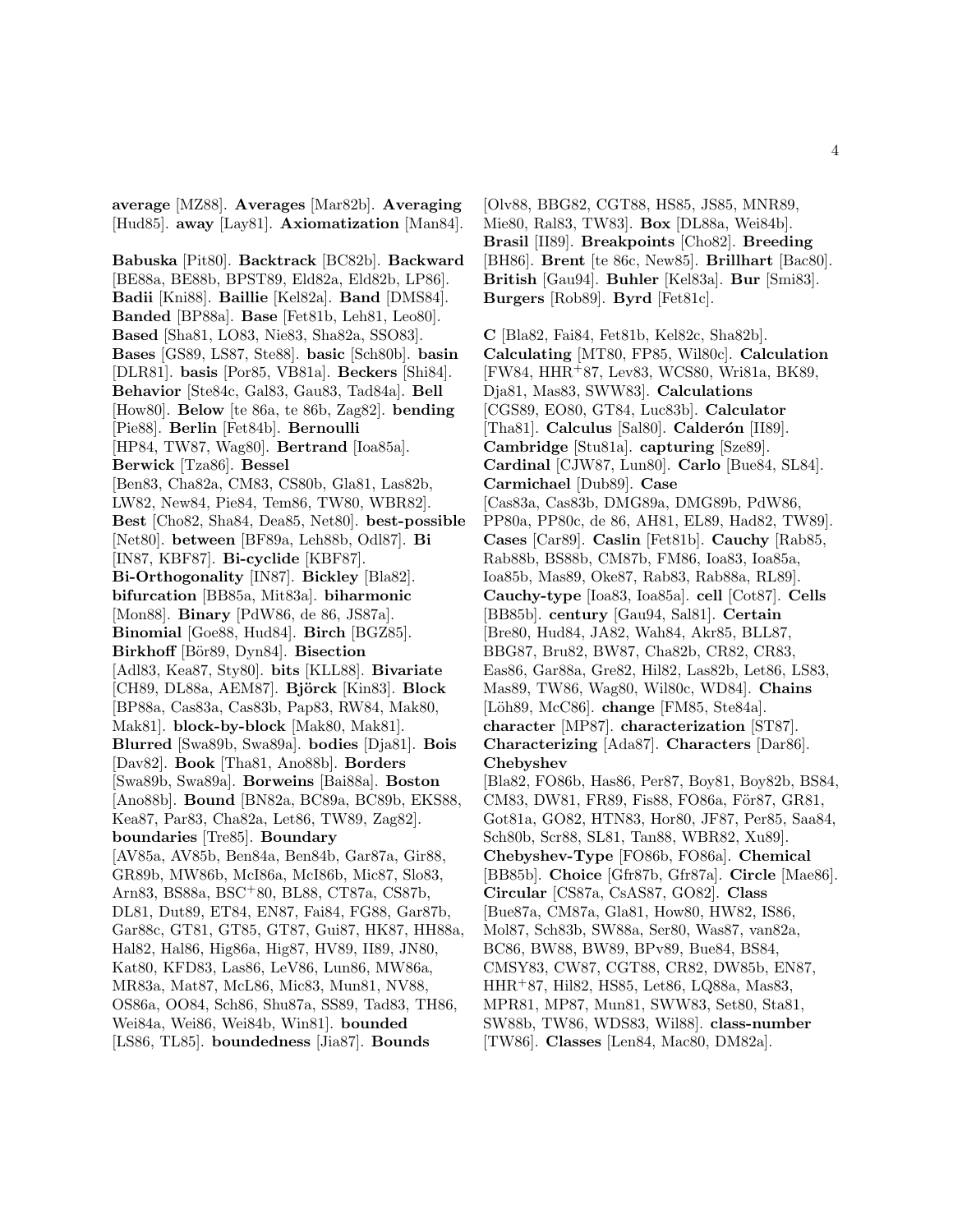**Classgroup** [CL83]. **classical** [MZM89]. **Cliffs** [vK86]. **Closed** [K¨ol82, DLR81, LS85]. **Closure** [BC82a]. **clusters** [NB89]. **Codes** [Gor87, Sha81, SW86b, Sha82a]. **coefficient** [AD82, Fal83, GOT81b, Ric81]. **Coefficients** [Bal84a, Fra81b, Goe88, Hud84, NT87, Wri81a, Wri81b, Bal84b, BDS85, Bro84a, Cha87, EGL80, FW80, Fra81a, Hor80, Kar86, Kee89, Kip84]. **Cohen** [Was86]. **Cohomology** [Rus89]. **Collocation** [AW83, AW84, Bru89, LN89, MR83a, dS80a, dS81a, AD82, Bru85, CG88, CS87b, CES88, Fis88, KS87, Kum88, Nak84, SW85, Sch86]. **collocation-** [Nak84]. **collocation-Galerkin** [AD82]. **collocation-type** [KS87, Kum88]. **Columbia** [Gau94]. **column** [JS87a]. **Combined** [LL83b]. **Comment** [II89]. **comments** [TW80]. **Common** [Ben83, KR89, Lac84]. **Commutator** [BC82a]. **Comp** [AD88, Bac80, BCW82, Bla82, Bri82, Cha85, Fai84, Fet82b, Fet82a, Fra81a, Gra87a, GS80, Had82, Has86, Hea86, HH88b, Jae85, Kel82a, Kel82b, Kel82c, Kel83a, Kro80, LA84, Lew87, Mei85, Per87, Rab85, Rab88b, Sha82b, Ske86a, Vau84, Wil88, Zag88, te 86c, te 86d]. **Compact** [Swa80, MP87]. **Comparison** [BK89, Scr88]. **comparisons** [SF82]. **Complete** [DM83, Man84, PP80c, Fet81b, SS88]. **Complex** [ALS89, GO82, Sch83b, Ser80, BS88b, Buc87, BW87, CH84, CM83, Cor80, CT89, DW85b, Ell83, Fet81b, GR81, Kim88, Rei85, SN83, Tan88, Wil88]. **complex-valued** [GR81]. **Complexity** [Wer84b, Wer86a, FP85, Wer80, Wer86b]. **Composite** [Dyn84, Ise82, YB88, EP86, Jae83, Jae85, KP89, MT86]. **Compressible** [DR83]. **Comput** [Mor90]. **Computation** [AMS84, BP89a, BP89b, BBG82, Cha84, DW85b, Ell83, ELS89, Kar80, Lan81, MP87, PZ82, PWZ82, Sch85c, SW88b, TL81, TZ87, Wil88, te 86a, te 86b, Bai88a, BM80, Bru82, Buc87, BW89, BF89b, BPv89, Cha85, CW87, Gau94, GR89a, Las82b, Mat87, MNP84, Sid80b, Tem86, TW80]. **Computational** [Wer80, Fai84, Gau94, KFD83, SW88c, Tha81]. **Computations** [van82a, EG87]. **Computer** [CD86, Man84, BBG86, Gar88a, Ril83, Vrs86, WWL81]. **computer-assisted** [BBG86]. **Computing**

[AS86, BC82a, BC82b, CGM86a, CGM86b, Can87, Dar86, GS89, GW85a, GW85b, Gra87a, KR89, LMO85, LS85, New86, Poh87, Sil88, EM87, JF87, Kro80, Lev82a, Mar80b, McC81b, Mos81, Vau85b]. **Concerning** [Ste88, Wil81b, BCW81, BCW82, SW88c]. **Condition** [Hei89, Gui87, OHW85, Sch85b, Tad84b, Vil88]. **Conditions** [Gir88, Pit80, BS88a, BC86, FG88, HK87, HH88a, Hal82, Hal86, Hig86a, Hig87, LeV86, Slo83, Swa80, Tad83, TH86]. **conductor** [ACHv80]. **configurations** [DM83]. **conformal** [Rei85]. **Congruence** [Rot84, She86]. **Congruences** [TW87, AEM87]. **congruential** [AW89, ELT88, Nie89]. **Conjecture** [Yam86b, BGZ85, Dea85, Yam86a]. **Conjectures** [Fra81b]. **Conjugate** [SS85]. **connected** [DF81, WT82]. **Connection** [Leh88b]. **conservation** [CS89, CM80, EO81, GL85, HTE81, JS87b, Luc86a, Luc86b, OS82, OS83, OT88, San88, Shu87a, Shu87b, Spe87, Sze89, Tad87, Vil88]. **conservative** [Sch85b, Tad84b, Win80a]. **consistent** [DM82a]. **Constant** [Bue87b, GW85a, Bai88b, BM80, Cha87, GW85b, Gra87a]. **constants** [Bai88b, BF89a, BW87, Dea85, Net80, SW82b]. **constrained** [DF83, Neu87, ST87, Tap88]. **constraint** [BS88a]. **Constraints** [MW86c, LP86, Mil87, SB89]. **Constructing** [PP85a, PP85b]. **Construction** [Kre86, Ske86b, Ske86c, ATZ83, BPS86a, BPS87, BPS88, BPS89, Fer80, Gla87, Vau85a]. **contain** [SS86b]. **containing** [Las82b, Mas83, SS88, Tem86, Tre85]. **contains** [Mah85]. **Continued** [Dud87, PW85, Wil81b, Cha80, Gau83, Jag82, McC83, TW83, Wil81a, WD84, WW87, Wun85]. **Continuous** [AM89, Ben84a, BJVZ89, JF87, Zen86]. **Continuum** [II89]. **Control** [Win80b, CT87a]. **Convection** [DMG89a, DMG89b]. **Convection-Diffusion** [DMG89a, DMG89b]. **Convenient** [GT85, GT87]. **Convergence** [AW83, BDK83, BM82a, Boy80b, Bra84, BP87, Bre82b, CN88, Cot87, Del89, EN87, Gfr87b, Gre86, Hac80, HT81, Hug86, KG85b, LC88, Lor86, LP86,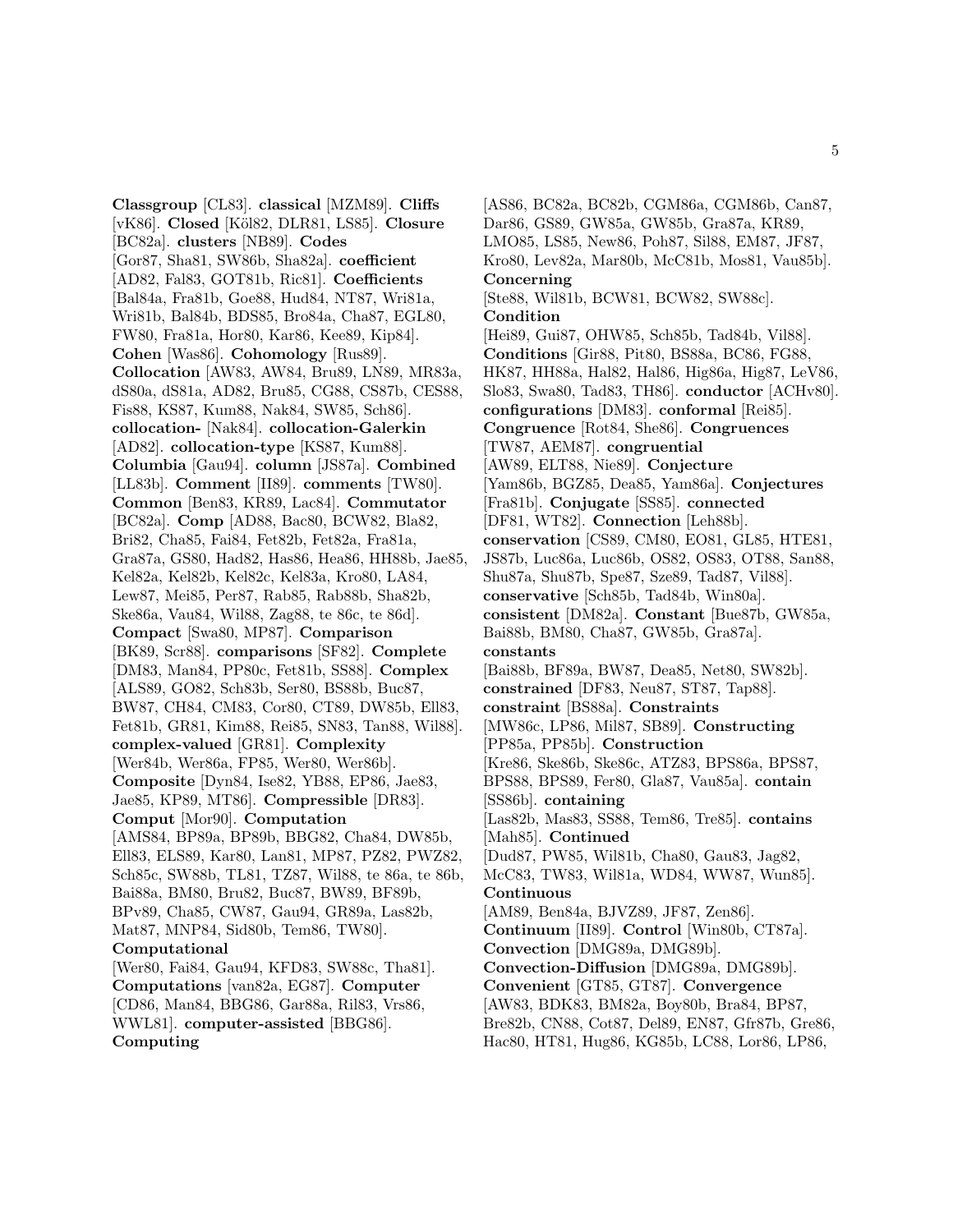LS86, Luk88, Mak80, Mic87, Pie88, Puc89, Rab88a, Rob89, Sze89, Yse86, van88, AJS83, BD80, BM81, Boy81, Boy82b, CS87b, CES88, CM87b, DRS85, DW81, Dut89, Eri85b, Far86, Gau83, Gev84, Gev89, Gfr87a, HH88b, HV89, Ioa83, Ioa85b, Jag82, JS87b, Kin80, KG85a, Lev80, LR84, Mar80b, Mar81, Mas89, OT88, Par80, Pen81, Phi80, Rab86b, San83, SW85, Sch84c, Shi84, Shi87, Sid80a, SF82, SS89, ST87, Sty80, Tsu87, Vér82, Ypm83, dS81b]. **Convergent** [Bea86b, Gar88b, KMS<sup>+</sup>86, Arn83, Bai88a, Bea86a, McC81b, PT85]. **Converging** [BB86]. **Convex** [Cos86, Met86, Kiw85, Spe86]. **convexity** [DEH89, FM86]. **convexity-preserving** [DEH89]. **convolution** [Mah80]. **coordinate** [KBF87]. **coordinates** [WT82]. **Cormack** [Kel82c]. **Corner** [Wah84, Dja81]. **corner-shaped** [Dja81]. **corners** [Pit81]. **corrected** [vK82]. **Correcting** [Gor87]. **Correction** [Pai82, Rab85, KBF87]. **corrections** [Auz87]. **corrector** [JM85]. **Corrigenda** [Ano80, BCW82, Bla82, BP88b, Fai84, Fet82a, God84a, Had82, Hea86, HH88b, LA84, Mor90, Rab88b, Vau84, Wil88, te 86c, te 86d]. **Corrigendum** [Ano88a, Cha85, Fet81a, Fet82b, Gra87a, GS80, Has86, W.80, Jae85, Kel83a, Kro80, Lew87, Mil87, Per87, Sha82b, Shi19, Ske86a, Fra81a]. **Cosine** [BDS85, BD89a, BD89b]. **cosines** [Sal84, SL85]. **Cost** [Kea87, New86]. **counterexample** [Dea85]. **Counting** [EKS88, JS87a, Shi86, Shi19]. **coupled** [IIMPL81]. **coupling** [JN80]. **course** [Stu81a]. **covers** [LS85]. **Crandall** [Kel83a]. **crimes** [Gol80]. **Criteria** [Sch83c, Bri82, GT81, GT85, GT87]. **criterion** [Iga84]. **Critical**

[FCM88, BvtW82, te 86c, te 86d, vt83, vtW86]. **Crosswind** [JSW87]. **Cryptosystems** [Kob87]. **Cubatures** [Mae86]. **Cubic** [Car89, ET85a, ET85b, GS89, JS81, LO82, Was87, WCS80, Yan87, BC86, CS87c, DEH89, DW85b, Let86, LQ88b, SWW83, TW86, Wil80c, WDS83, WD84, Wil88]. **Cumulative** [AMS84]. **Curiosity** [Ste88]. **Curvature** [MS87]. **Curve** [Can87, Kob87, Yan87, van88, BGZ85, Las82a, Mon87, SH80]. **curve-fitting** [SH80]. **Curves** [BM82c, Kre86, Rüc87, Sch85c, Sil88, Zag87,

ACHv80, CES88, Rei86, Sar87, TZ87, Zag88].

**Cusp** [FMPT84]. **Cyclic**

[ET85a, EMT85, Gra87b, RW84, Tro80, Tro85, HHR<sup>+</sup>87, Leh88b, SW86b, Tro89, Vau85a]. **cyclide** [KBF87]. **Cyclotomic** [BS89, BSSW87, IS86, LL87, SW88a, BW87, CT89, SWW83]. **Cyclotomy** [LL83a]. **cylindrical** [CS80b].

**D** [Bri82, Fet81c, te 86c, Bea86a, Bea86b, DNW88, GL85, LC88, Mah80]. **D.C** [Lon83, Smi83]. **Data** [Fra82, BPST89, CT87c, CTW89, Eri85a, GV87, JLTW87, Las86, Nie83]. **Davis** [Che83]. **Decay** [DMS84]. **decimal** [Bai88a, Sal84, SL85]. **Decomposition** [Bun82, Mah85]. **Decompositions** [JT81, Pai80, Ste84c, MP87]. **Defect** [Auz87]. **Definite** [Gla83, Man80]. **definiteness** [Rab86a]. **Definition** [GfZ88, BF88]. **Deformations** [BB85a]. **degenerate** [Noc89, Soc86]. **Degree** [Bau86a, Met86, AG83, Bau86b, GO82, Rab80, SW85, Sal84, SL85]. **delay** [Bru89]. **denominator** [Mah85]. **Density** [Cos82]. **Dependent** [BOP80, Bal84a, HT81, AD82, Bal84b, BDS85, DW83, Kar86, Kee89, Tad83]. **derivative** [CS80b, CS82, CS83b, Eli86, KG82]. **derivatives** [Apo85, Ioa85b, McC81b, Net80]. **derived** [McC86, Toi81]. **Description** [PP80c]. **Design** [Gar89]. **Determination** [Bra83, EL89, FT84, Wil82b, AW89, BW87, CT89, DLR81, Net80, Rei86, Set80]. **determined** [Mol87]. **determining** [Fie81, Gar88a, Zul88]. **devices** [Zl´a86]. **diagonal** [Kat80]. **diagonally** [Mar80c, Mar81]. **diagram** [BB85a]. **Diaz** [Fai84]. **Difference** [Bue87b, DW83, Eva83, Gar87a, Gar88b, GfZ88, Mic87, Sch85a, Soc86, Sto80, te 87, BSC81, BPST89, Cas80, CM80, EO81, For88, Gar87b, Gar88c, GT81, GT85, GT87, GT84, GOT81b, Gre82, Hac80, HTE81, Hig86a, HS85, Hof85, Kar80, Lew85a, Luc86b, LR80, MZM89, McC83, Mic83, Mun81, Nas87, OS82, OT88, San83, San88, Slo83, Sta81, SJI85, Swa80, Tad83, Tad84b, Tre85, Wei84a, Wei86, Whi83, Ypm83]. **Difference/Finite** [Gar88b]. **Differences** [Isa80, Mor89, Sal80, Kro80, MNP84, Mor90, NS85]. **differencing** [San83]. **Different** [te 81, Sch85a]. **Differential** [AV85b, BE88b, Cas83a, Cas83b, DD86a, DD86b, Gek82, Maj86b, Rhe84, AV85a, BW85, BE88a, Bru84, Bru89, Cha82b, Cha87,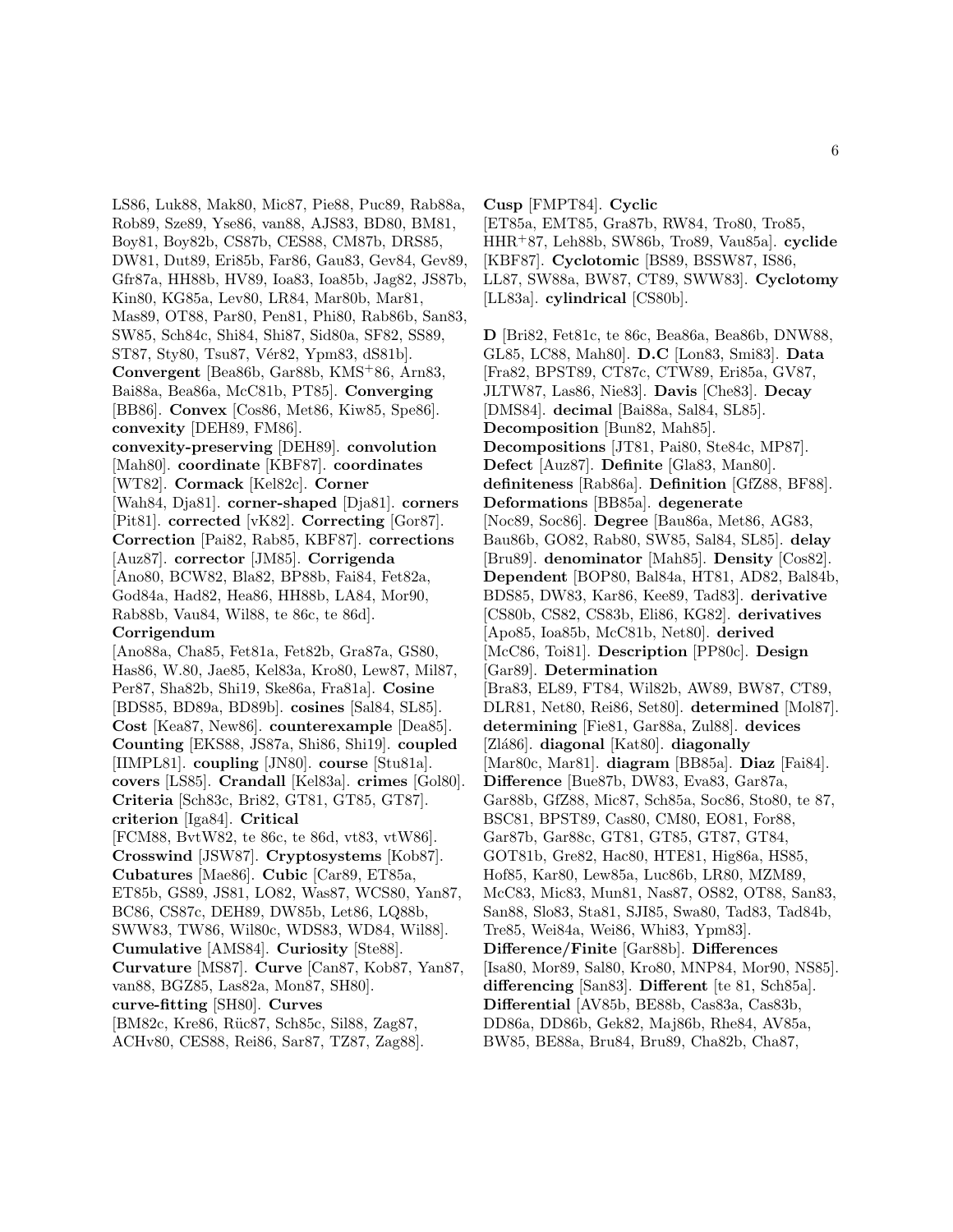CS80a, CS83a, CR82, CR83, DHT81, Fat80, FO82, Gre82, HLR88, Hor80, Ise81, Kat80, LO83, LeV86, Lew85a, LP86, LR80, Maj86a, Mak80, Mak81, MZM89, RHD81, Sch83a, Swa80, TZ89, Wer80, dS80a, dS81a, de 87, vt85a, vt85b]. **Differential-algebraic** [Rhe84]. **differential-difference** [Gre82, Lew85a, MZM89]. **Differential/Algebraic** [BE88b, BE88a]. **Differentiation** [BE88b, AJ81, BE88a, LP86]. **Differing** [LM81]. **Difficult** [Dem88]. **Diffusion** [DMG89a, DMG89b, Cha87, Gal83, Hal86, JS86, JSW87, LC88, OS86b, Ric81, SW83, Sze89]. **digit** [Sha82b]. **digits** [Bai88a, LMv86]. **Dimension** [CH89, ET84, EN87, Gar88a]. **Dimensional** [MMM88, PP80a, PP80c, PH84, VB81c, AJS83, BS88b, BK89, CT87a, CN88, Cot87, Dja81, Hal82, Hof85, Lev82a, Mas89, Neu87, OS86b, VB81a, VB81b]. **Dimensions** [BM82a, PP80b, PP80c, BM82b, Gui87, SW83, Sze89, WZ88]. **Diophantine** [Ale85, Bro84b, Cas85, Dea85, Gup84, Hil82, Hud84, Mol87, SB84, Wil80a, Zaj83]. **Direct** [DM82b]. **Dirichlet** [Auz87, Bra81, BP89a, BP89b, HW82, Wer82]. **discontinuity** [Lay81]. **Discontinuous** [DHT81, DD86a, DD86b, CS89, JP86, Ric88]. **discrepancy** [AW89]. **Discrete** [AB87b, Bal84a, Ben84b, Tsu87, AB87a, BDK82, Bal84b, CTW89, DK85, FM86, GV87, JLTW87, Sch80a]. **Discretization** [GR89b, BB85a, BL88, CT87c, DW81, Eld82a, Eld82b, Gev89, Hal82, SSP85]. **Discretizations** [Maj86b, Kee89, Maj86a, MZ88, Spe87]. **discriminant** [BF89b, God84a, God84b, LQ88b, Sey87, Vau83, Vau84, Vau85b]. **Displacement** [DR83]. **Dissection** [Ana80]. **Dissipation** [KG85b, KG85a]. **dissipative** [Lay81]. **distance** [Ziv82]. **Distinct** [Lun88, Kis85]. **Distribution** [Mar80a, Pom81, Ray88a, FW84, Hud85, Odl87, Ray88b, Wri84]. **distributions** [SW86b]. **divergence** [LV89]. **divergence-free** [LV89]. **Divided** [NS85, Kro80, MNP84]. **divisibility** [Wag80]. **Divisible** [Kis83, BB88, Kis85]. **Division** [Mon85b]. **Divisor** [Ray88a, Ray88b]. **Divisors** [Goe88, KR89, Len84, Wag83]. **Does** [Wer84b]. **Domain** [GGT87, LC88]. **domains** [Auz87, Gol81, Gol82, HK87, Pit81, RHD81, Sch80a].

**Double** [Lev82b, Lev83, IIMPL81, Lev80, Tem86]. **Doubled** [Löh89]. **doubly** [WT82]. **doubly-connected** [WT82]. **Dover** [Dav82, vK83b]. **drives** [GS80]. **due** [BB85a]. **Dueck** [Wil88]. **Dyer** [BGZ85]. **dynamic** [HTE81]. **Dynamics** [Le 81a, HH88a]. **edition** [Car80, Fet81c, Fet81e, Fet84b, Pex81, Stu81a, Tem81, vK82]. **Edwards** [Bla82]. **Effect** [McC86]. **Effective** [Eas86, MNR89, PZ82, PWZ82, Wil87]. **effects** [Hud85]. **efficiency** [McC86]. **Efficient** [BP88a, BS80, ELS89, Smi89, Wil80a, Kin80, Mit83a, NV88, Sid80b, Spe86]. **eigenfunctions** [Gar84]. **Eigenvalue** [Mar82a, MORR81, Nas87, Pai82, PSS82, Saa84, ER80]. **Eigenvalues** [BP88a, GK89, BO89, Gar84, dS80a, dS81a]. **eigenvector** [BBG82]. **eigenvectors** [BO89]. **Eight** [Mor89, PP80c, Hag80, Mor90]. **Eighteen** [Pri83]. **Eighth** [BP81]. **Einstein** [GM85a, GM85b]. **elasticity** [PS83]. **Element** [AK81, Ben84a, Ben84b, CT87b, Gar88b, Gir88, SW82a, Ste84b, Wah84, Yse86, ADT81, AW82, BS88a, BO89, BD81, BR82, CN86, CMSY83, CT87a, CS89, DW89, DL81, Dur87, DNW88, Eri85a, Eri85b, Eri85c, EJ88, Fai84, Fie81, Fri84, Gol80, Gol81, Gol82, Han82, JN80, JP82, JS87b, JSW87, KFD83, KL85, Lus80, MZ88, MNR89, Mil85b, Mon88, OS86b, Pit81, PS83, PS85, RS82, Sch80a, SW83, SS89, Sze89, TZ89, Wer82, Win80a, Win81, Zlá86]. **element-Galerkin** [BO89]. **element-penalty** [CMSY83]. **Elementary** [Mey84, Smi89]. **Elements** [BBP81, AM89, BR85, Bre89a, CF89, Gau83, Shi84, Shi87]. **eleven** [Hag83, Kis85]. **Elimination** [Ske80]. **ellipsoidal** [ATZ83]. **Elliptic** [ACHv80, AKS85, BM82c, Car87a, Car87b, Car88a, Car88b, Car89, Fra81b, Gor89, Kob87, Kre86, MM89, Rüc87, Sch85c, Sil88, Wer86a, Wri81a, Wri81b, Zag87, de 86, BW85, BPS86a, BPS86b,

**dominant** [Mar80c, Mar81]. **dominating** [Ga´a88].

BPS87, BPX88, BPS88, BP88b, BP88c, BPS89, BGZ85, CT87a, DR85, EJ88, Fet81c, Fet81b, HK87,

Kip84, Las82a, MZ88, MT86, Mil85b, Mon87,

Mun81, Nak84, Rei86, RHD81, Sar87, Sta81, TZ87,

Wer82, Wer86b, Zag88]. **Enclosure** [GR89b].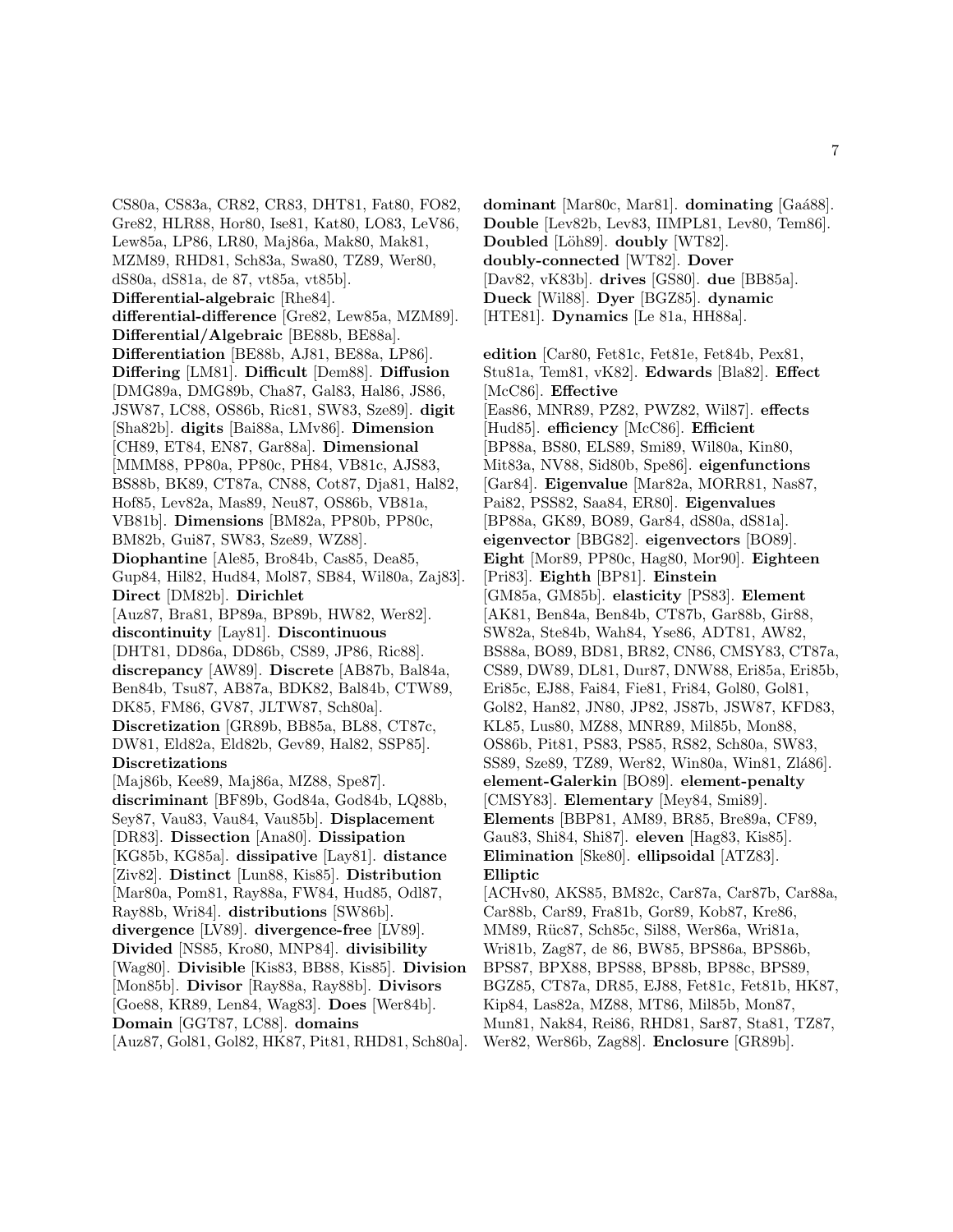**endpoint** [Boy81, LS86, Sid80b]. **energy** [Gev84]. **engineers** [Fet81c]. **Englewood** [vK86]. **English** [Car80, Dav82, Fet81e]. **enlarged** [vK82]. **entire** [GL82]. **Entropy** [OHW85, EO80, Sch85b, Tad84b, Tad87, Vil88]. **enumeration** [SS88]. **equality** [DF83]. **Equally** [LL82]. **Equation** [Bra84, BC84, CD88, McI86a, PdW86, Poh87, SS84, Ste86a, Wil80a, de 86, Ale85, AD82, ADT81, AW82, AM89, BDK83, BS88b, Bro84b, Bro84a, Cas85, Coh82, CES88, DK85, FM86, Hal82, Hal86, Hig86a, Hig87, Hof85, JP86, Las82a, Lun80, McL86, Mon88, OHW85, Puc89, Rob89, SB84, SB89, Swa80, Win80a, Zaj83, dS80a, dS81a]. **Equations** [AB87b, AV85b, Bal84a, BD89b, Ben84a, Ben84b, Cas83a, Cas83b, Coh88, DMG89a, DMG89b, DD86a, DD86b, Dup82, Gek82, Gir88, Gup84, HT81, Kel86, KG85b, Le 81a, Le 81b, Maj86b, McI86b, Mis84, Pas80, Str89, Tho81, Yse86, AB87a, AV85a, BD80, BDK82, Bal84b, BDS85, BD89a, BD81, BR82, BW85, BM81, BJVZ89, BT87, Bör89, BHN82, Bru84, Bru85, Bru89, Cas80, CG88, Cha82b, Cha87, CN88, CS80a, CS83a, CS87b, Cot87, CL84b, CR82, CR83, CT87c, CTW89, Cuy82, DHT81, DL88b, Dic80, DR85, Egg84, Egg89, Eld82a, Eld82b, EN85, Fat80, FT84, FO82, FG88, Gaá88, Gev84, Gev89, Gla82, Gla87, Gol82, Gra82, Gre82, GV87, Hac80, HLR88, HS81, Hil82, Hor80, Ioa83, JS81, JS86, JLTW87, JM85, Kat80, Kee89, KL85, KG85a, KS87]. **equations** [Kum88, Lay81, LO83, LeV86, LC88, LP86, Lub83,

Lub85, LR80, Maj86a, Mak80, Mak81, MZM89, MT86, Mik89, Mol87, Nak84, Neu87, PS83, Por85, Rhe84, RHD81, Sar87, Sch83a, Sch81, Slo81, SS86a, Soc86, TZ89, Toi86, TH86, Ven86, Vér82, Wer80, Wol83, Wri85, Zlá86, de 87, vt85a, vt85b]. **Equivalence** [BT87, Mon81, SSP85]. **Equivalent** [Ske86a]. **Erd´elyi** [Fet81d, KP88, vK83c, vK83d, vK83e, vK83f, vK83g]. **Errata** [Sal81, Ano88b, Bac80, Bri82, Car80, Che83, Dav82, Fet81d, Fet81c, Fet81e, Fet81b, Fet82b, Fet84b, Kel82a, Kel82b, Kel82c, KP88, Kni88, Kru83, Lon83, Pex81, Phi87, Sal84, SL85, Smi83, Stu81a, Tem81, vK82, vK83a, vK83c, vK83d, vK83e, vK83b, vK83f, vK83g]. **Erratum** [Fet82a, vK86, Sol86]. **Error** [CTW89, Fal83, Gor87, HS85, JR82, JLTW87, Olv88, Pai80,

TZ89, VB81c, Akr85, BW85, BN82b, BL88, Bre89b, Che82, CMSY83, Com89, DNW88, Egg89, FO82, Gol80, LM80, McC84b, Mie80, NV88, Por85, Ral83, RS82, Ric88, Sar87, TW83, VL80, Wer82, Ziv82]. **Error-Correcting** [Gor87]. **errors** [JSW87, Kiw85]. **escalation** [Mah81]. **Essentially** [CGS89]. **Estimate** [Mae86, BN82b, Ric88]. **Estimates** [BP87, GK89, HT81, Lay81, McC84a, Pai82, Per85, Per87, Wah84, BHK84, Che82, CMSY83, Com89, CTW89, DR85, Dur87, DNW88, Egg89, Fal83, Gol80, JR82, JLTW87, McC84b, NV88, RS82, Sar87, Tho80, TZ89]. **Estimating** [PSS82, Bre89b]. **Estimation** [Por85, VB81c, GT84]. **estimators** [BW85]. **Euclidean** [CD86, PH84]. **Euler** [Phi87, Bai88b, BM80, CN88, Cot87, JS86, Rot82]. **Euler-summation** [Phi87]. **evaluating** [CM87b, WDS83]. **Evaluation** [AB80, BP88a, LA82, LA84, Lev82b, Lin82, LW82, Lin86, NV82, SF87, FW85, Gra88, Mah81, Mah85, Mas89, Mei85, Sid82a, Smi89, Stu81b, WM81]. **evaluations** [AJ81, Lav86]. **Even** [PP80b, SW85]. **every** [Hag80]. **Evolution** [Dup82, Mik89, Vér82]. **exact** [AW89, FCM88, Rab80]. **example** [Gra83]. **Existence** [Cha84, CL83, Mah80, Cha85]. **Expansion** [Fra81b, Pie84, Won88, Wri81a, Wri81b, Eli86, SW82b, Wil81a]. **expansions** [BLL87, BL88, CM83, IL88, LM80, Mun81, Sch80b, Sta81]. **expectation** [Bue84]. **experiments** [Gar89]. **Explicit** [CD88, McC84a, McC84b, Rei86, Ste86b, Coh82, Luc83b]. **Exponential** [Isa80, Ise82, IN83, Mil85a, de 86, EGL80, Mas83, MNP84]. **exponentially** [Arn83]. **exponentiation** [McC86]. **Expressions** [Köl82, KBF87, Stu81b]. **extended** [Lew85a]. **extension** [CR83, Vau83, Vau84]. **Extensions** [Fet85, BJVZ89, Ker83, Vau85a, Zen86]. **Exterior** [Ben84a, Ben84b, Gui87, HH88a]. **extrapolation** [Cha82b, Kin80, Noc89, Sid82a, Sid88].

#### **F**

[Fet81d, Fet81c, Fet84b, KP88, Kni88, Pex81, Tem81, vK83a, vK83c, vK83d, vK83e, vK83f, vK83g, Shi87]. **Faber** [CsAS87, CS87a, Ell83]. **FAC** [MT86]. **Factor** [Gos80, Mah85]. **Factorial** [Mur82]. **Factoring** [AD88, BS89, Ger83b, Ser80, Wil82a,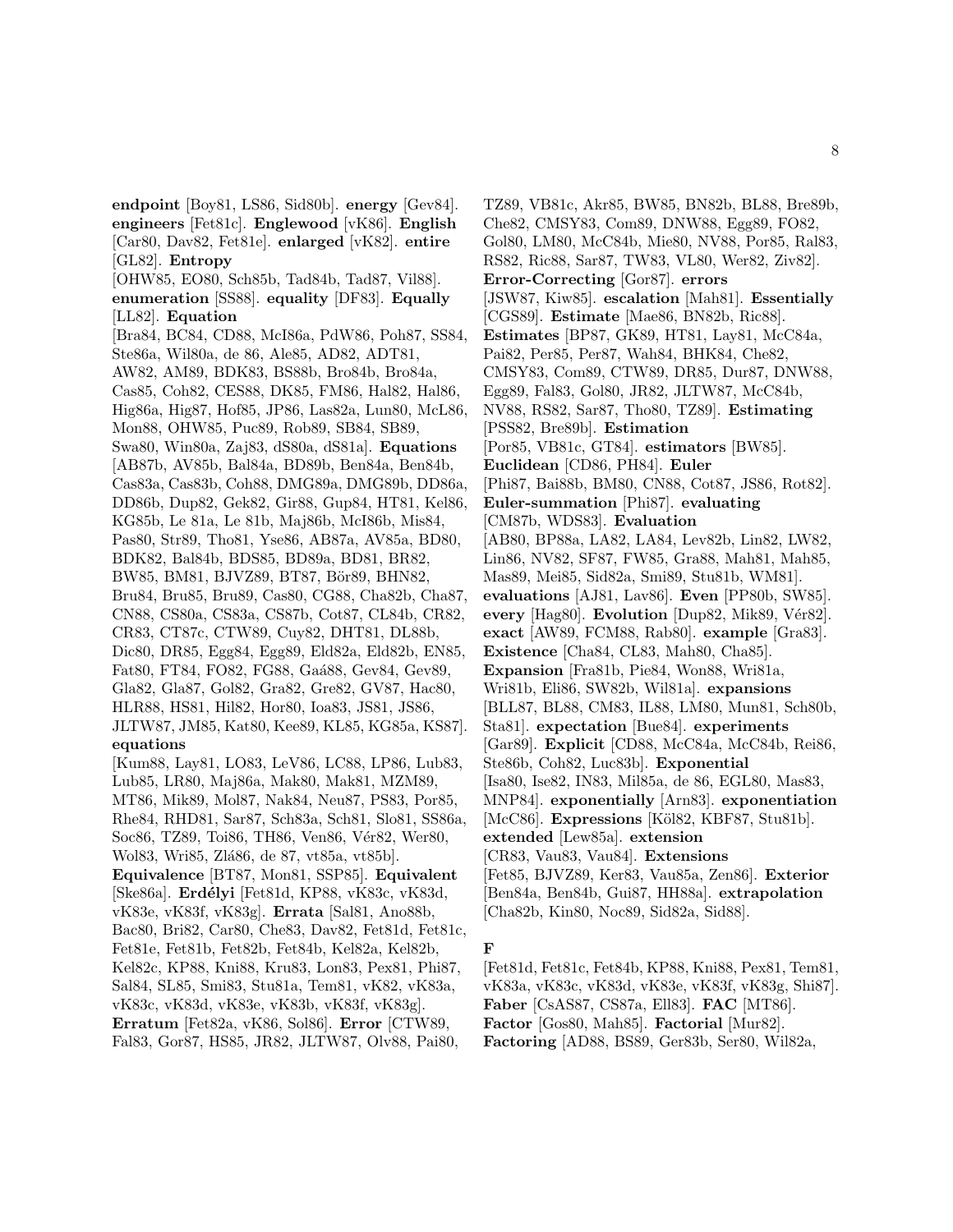Bac80, Bue84, CZ81, SL84, WW87, Wun85]. **Factorization** [BP81, Dix81, GA81, Man80, vK85, AO83, Bac80, KLL88, Mon87, Sey87]. **Factorizations** [BMS88a, BMS88b, Cha84, DM82b, KR89, Nau83, Bri82, Cha85, Elm86, SS88]. **Factors** [GM82, Kel83b, Wil82b, te 81, Bre82a, FM85, Hag80, Hag83, Kis85, Loc81]. **false** [EP86]. **Family** [GR88, Loc89, Han82]. **Fast** [Dix81, Ger88, KSW86, EK89, For81, MT86, New85, PSS89, Tan88. **faster** [Sty80]. **Fejér** [FR89]. **Fermat** [BP81, Bre82a, GM82, Kel83b, Leh81, Sch83c, SW81, TW89, YB88]. **Fermi** [GM85a, GM85b]. **FFTs** [Swa86]. **Fibonacci** [Ano88b, BMS88a, BMS88b, MP85]. **Field** [Wil80b, WCS80, Bru82, BW88, BW89, DW85b, Gir87, Pas84, Vau83, Vau84, Vau85b, WDS83, Wil88]. **Fields** [BP89b, Bue87a, CM87a, CL83, ET85a, EMT85, ET85b, GS89, Gra87b, GA81, IS86, KR89, LS87, LO82, Rüc87, Sch83b, Sch85c, SW88a, Was87, van82a, AD88, BW87, BP89a, BF89b, BPv89, CZ81, CW87, CS87c, Ger83a, God84a, God84b, HHR<sup>+</sup>87, Let86, LQ88a, LQ88b, Mol87, Rei86, SWW83, Set80, SW88b, TW86, Wil80c, Zlá83, vK85]. **Fifteen** [BSSW87]. **Filament** [Gre86]. **filtering** [GV87]. **Filters** [ELS89]. **find** [Iga84]. **Finding** [Lar80, Wri85, Kal82, Las82a, Leo80, NS85, PT85]. **Finite** [AK81, BO89, BBP81, Ben84a, Ben84b, CN86, CT87b, DW83, Eri85a, Fri84, Gar88b, Gir88, GA81, LS87, Neu87, PP80a, PP80b, PP80c, Que81, Rüc87, Sal80, SW82a, Sch85c, Ste84b, SJI85, Wah84, Wil80b, Yse86, Zlá86, ADT81, AW82, AM89, BS88a, BD81, BR82, BR85, Bre89a, CZ81, CMSY83, CS89, CF89, DW89, Dur87, DNW88, Eri85b, Eri85c, EJ88, Fai84, Fie81, For88, GR89a, Ger83a, GT84, Gol80, Gol81, Gol82, GOT81b, Han82, HTE81, HS85, Hof85, JN80, JP82, JS87b, JSW87, Kar80, KFD83, KL85, LS85, Lus80, Mah80, MZ88, Mil85b, Mon88, Mun81, Nas87, OS86b, Pit81, PS83, PS85, RS82, San83, Sch80a, SW83, Shi87, SS86a, Sto81, Sze89, TZ89, Tre85, Wer82, Whi83, Win80a, Win81, vK85]. **finite-difference** [GOT81b, HS85, Hof85, Kar80, Tre85].

**Finite-dimensional** [Neu87]. **Finite-Element** [Yse86, OS86b]. **finite-section** [SS86a].

**finite-sheeted** [LS85]. **Finitely** [BB85b]. **First** [Bre80, Pie84, YP89, AD82, AW84, Cha82a, Egg84, Eli86, Fet81b, Gla82, Gla87, Lus80, TW89, Win81]. **first-order** [Lus80, Win81]. **Fitting** [IN83, Lar80, Yan87, SH80]. **Five** [Kat80]. **Five-diagonal** [Kat80]. **Fixed** [Alf82, LM81]. **flat** [KBF87]. **flat-ring** [KBF87]. **flow** [EO80, Fis88, Mos89, OHW85]. **flows** [CN86, Dja81, Ros83]. **following** [Spo84]. **Force** [Fet81b]. **Forecasting** [LL82]. **Form** [BCP82, CW80, HJ81, Gaá88, Kel82a, Kel82c, Kel83a, Kel83b, McC83, Tsu86]. **Forms** [FMPT84, CD87, McD89, Sey87, Ske86a, Wil87]. **formula** [BN82b, Far86, HC81, Ioa85a, Phi87]. **Formulae** [CGM86a, CGM86b, GR88, HW82, Min80a, Akr85, Boj81, GN88, Oke87]. **Formulas** [Apo85, Fet84b, FO86b, FO86a, Lav87, Mur82, Pex81, Sha81, Sha86, Ske86b, Ske86c, Tem81, vK83a, Che82, Dyn84, For88, Lon83, LP86, Mas89, Mon86, Olm86, Sch84c, Sha82a, Ske86a, Smi83, vK83b]. **formulation** [CN86, CR83, Fri84, KG82, OO84, Pas84]. **Four** [Bra83, MMM88]. **Four-Dimensional** [MMM88]. **Four-State** [Bra83]. **Fourier** [LA84, BT87, CGS89, For81, Kip84, LA82, Lun83]. **Fourth** [Eva83, Car80, Fet81e, HTE81, Kat80, Slo83, Stu81a]. **fractals** [Gar88a]. **Fraction** [Wil81b, Cha80, Jag82, Mah81, Mah85, McC83, Wil81a, WD84, WW87, Wun85]. **Fractional** [GfZ88, Isa80, Lub85, Mon81]. **Fractions** [Dud87, PW85, Gau83, TW83]. **framework** [CS89]. **Fredholm** [BT87, HS81]. **Free** [Bea86b, Bea86a, LV89, MNSS89, NV88, Sto81]. **Frequency** [IN83]. **Fresnel** [Hea86, Hea85]. **Fricke** [Coh88]. **Friedman** [Fet81c]. **Friedrichs** [Tad84a]. **friendly** [Sid88]. **Frobenius** [Toi81, Yam86a, Yam86b]. **full** [OHW85]. **Fully** [Bal84a, BDK82, Bal84b, DK85]. **Function** [Alf82, Bau86a, Boy80b, Bra83, BI86, CT87b, EKS88, Fet85, Fra81b, IS86, IN83, Laf84, Mac80, Mil85a, SW81, WH83, Wri81a, Wri81b, Apo85, AJ81, Bau86b, BBG87, BF88, BvtW82, CN86, Cha80, CM83, CS80b, CS82, CS83b, Eli86, FW80, Fra81a, FW84, Ker83, Las82b, Leh88a, LW82, Loc81, Lun83, Lun80, LM80, Mah85, MNP84, Odl87, Oku83, Per85, Per87, Tem86, TW80, VL80,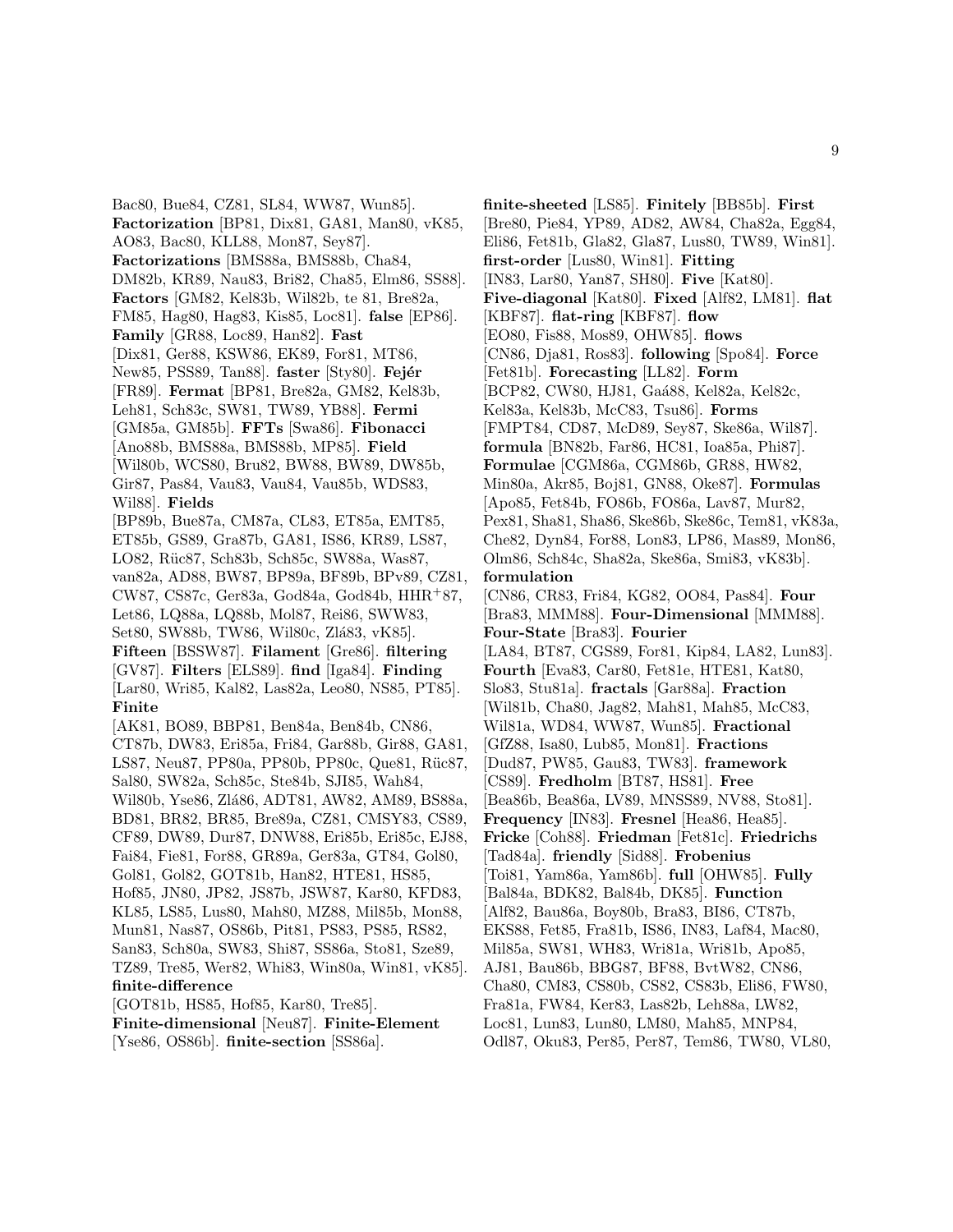Wri84, te 86c, te 86d, vt83, vtW86]. **functional** [LM80, Wol83, de 87]. **functional-differential** [de 87]. **Functionals** [Mee80]. **Functions** [Ben83, CW83, För87, GM85b, JA82, KCL82, KE84, Lac84, Lar80, Lin86, Pie84, Que81, Ray88a, Xu89, ATZ83, BLL87, BB82, Bla82, BBG87, Boy81, Boy82b, BS84, Cha82a, CH84, DiD82, DS80b, FM86, Fet81d, Fet84b, Fri84, GL82, GM85a, GN88, GR81, Hab83, IL88, Kip84, LV89, Lev82a, Lew85b, Lew87, Lon83, LS86, Mas83, Mon86, MP87, New84, Pex81, Ray88b, SW85, Sch80b, Smi83, Smi89, Tem81, TL85, VB81a, Vrs86, WBR82, vK83a, vK83c, vK83d, vK83e, vK83b]. **Fundamental** [GGT87, PZ82, PWZ82, BF89a, Buc87, CS87c, Ril83, Zlá86]. **Further** [Fet85, Ioa83, Laf84, TW80]. **fusion** [Gar89].

**G** [Dav82, Fet81d, Had82, Kel82c, KP88, Stu81a, Wil88, vK83c, vK83d, vK83e, vK83f, vK83g]. **Galerkin** [AD82, Arn83, AB87a, AB87b, BO89, BD80, BDK82, BDK83, CS89, DHT81, DK85, Egg89, ET84, EN87, Gev84, Gra82, Ioa83, JP86, Kee89, KG85a, KG85b, Las86, Lay81, Lun86, McL86, Nak84, Ric88, Sar87, SS89, Tho81, Tho80]. **Galerkin/Runge** [Kee89]. **Gallas** [Car80]. **Galois** [Mal88]. **Gamma** [BI86, Laf84, Cha80, FW80, Fra81a, FW84, Ker83, Wri84]. **Gap** [Wei81]. **Gaps** [Bre80, YP89]. **Gas** [Le 81a, HH88a]. **Gauss** [Rab85, Rab88b, Bra84, CGM86a, CGM86b, GN88, GR88, KE84, Rab80, Rab83, Rab86a, Rab86b]. **Gaussian** [Gra87a, Akr85, Che82, Dyn84, GM85a, GM85b, GW85a, GW85b, Ioa85b, Leh88b, LR84, Ske80, VL80]. **Gautschi** [Ker83]. **General** [Min80a, WF82, Auz87, Cyb83, Fri84, McC83, Olm86, SSP85, Tap88, CS89]. **generalization** [FHS86]. **Generalized** [BSC<sup>+</sup>80, Ger88, HP84, HTN83, Has86, Kea87, Lin82, Loc89, Mil85a, PdW86, DM82a, Eli86, ER80, Ioa85a, Lav86, LC88, MP85, Rab80, SJI85, Van82b]. **Generated** [LS81, EHGL89, Ger83c, Nie89]. **Generating** [Mar80a, te 84, FW84, Leo80, Wri84]. **Generation** [For88, Mon85a, Spo84, PSS89, WT82, WW87]. **generator** [ELT88]. **Generators**

[Tez88, EHGL89]. **genuinely** [Tad84a]. **geodesics** [LS85]. **Geometric** [Mar82b, Jia87, dD85].

**German** [Fet84b]. **GFSR** [Tez88]. **give** [dS81b]. **Given** [te 84, BS88b, JE82, JS87a, Leo80, Zag82]. **Glance** [GLS87]. **Global** [DR85, Far86]. **globally** [PT85]. **Goldberg** [NT87]. **Goldstine** [Sal81]. **Golomb** [Kel82b]. **Goodness** [Mae86]. **Governing** [CL83]. **Government** [Lon83]. **GPST** [LC88]. **Graded** [Gar88c, Bru85]. **Graded-mesh** [Gar88c]. **Gradient** [SS85]. **Gradient-like** [SS85]. **Gradshteın** [Fet82a, Kru83, Sol86, vK82]. **Gradshteyn** [Fet81e, vK82]. **Gradsteın** [Car80, Fet81e, Fet82b]. **graphs** [DF81, Lon83, SS88, Smi83, vK83b]. **Greatest** [KR89]. **greedy** [Ger83c]. **Grid** [Bea86b, DW83, Sch84a, Sch84b, Bea86a, Hac80, HS81, MT86, Olm86]. **Grid-Free** [Bea86b, Bea86a]. **Grids** [KMS<sup>+</sup>86, For88, OS83]. **Group** [Dar86, Lan81, BR88, DW85b, Gra83, Leo80, LQ88a, MNR89, Wil88]. **Groups** [Bue87a, BC82a, CM87a, Jam80, Mal88, Que81, Rus89, Sch83b, Yam86b, BPv89, BC82b, MP87, SS88, Yam86a]. **Gunderson** [SW81].

**H** [Bla82, Bri82, Kel82c, Sal81, Tza86]. **H.** [Sha82b]. **half** [Egg89, Gau94, SS86a]. **half-century** [Gau94]. **half-line** [Egg89, SS86a]. **Hall** [vK86]. **Halley** [Cuy82]. **Halley-iteration** [Cuy82]. **Hamilton** [CL84b]. **Hammerstein** [KS87, Kum88]. **Hand** [Saa87]. **Handbook** [Fet81c, Lon83, Smi83, vK83b]. **Hankel** [CS82, CS83b, FW85]. **Hansen** [vK86]. **Harmonic** [Ben84a, Ben84b, FP84a, CH84, FM86]. **Haselgrove** [SM82]. **Hausdorff** [Gar88a]. **Having** [Boy80a, Boy89a, Boy89b, McD89]. **Heat** [McI86a, McI86b, AM89]. **Hecke** [CD87, GGT87]. **height** [TZ87]. **Heights** [Sil88]. **helical** [Gar89]. **Hellan** [Com89]. **Helmholtz** [Gol82]. **Henrici** [Tha81]. **Hensel** [von84]. **Hermite** [Boy80b, DEH89, Dyn84, SSO83]. **Herrmann** [Com89]. **Hessian** [GT84]. **Hessians** [Sha80]. **Heuristics** [CM87a, Was86]. **High** [Eri85b, FW80, Fra81a, Gar87a, GR89b, Har86, Vil88, BM80, DK85, Gar87b, LR80, Sch80b, Shu87b, dS81b]. **High-Order** [Gar87a, Eri85b, Vil88, DK85, Gar87b, LR80, Shu87b, dS81b]. **High-precision** [FW80, Fra81a, BM80]. **Higher** [BM82b, BS80, Fet81d, Sch84a, Sch84b, vK83c,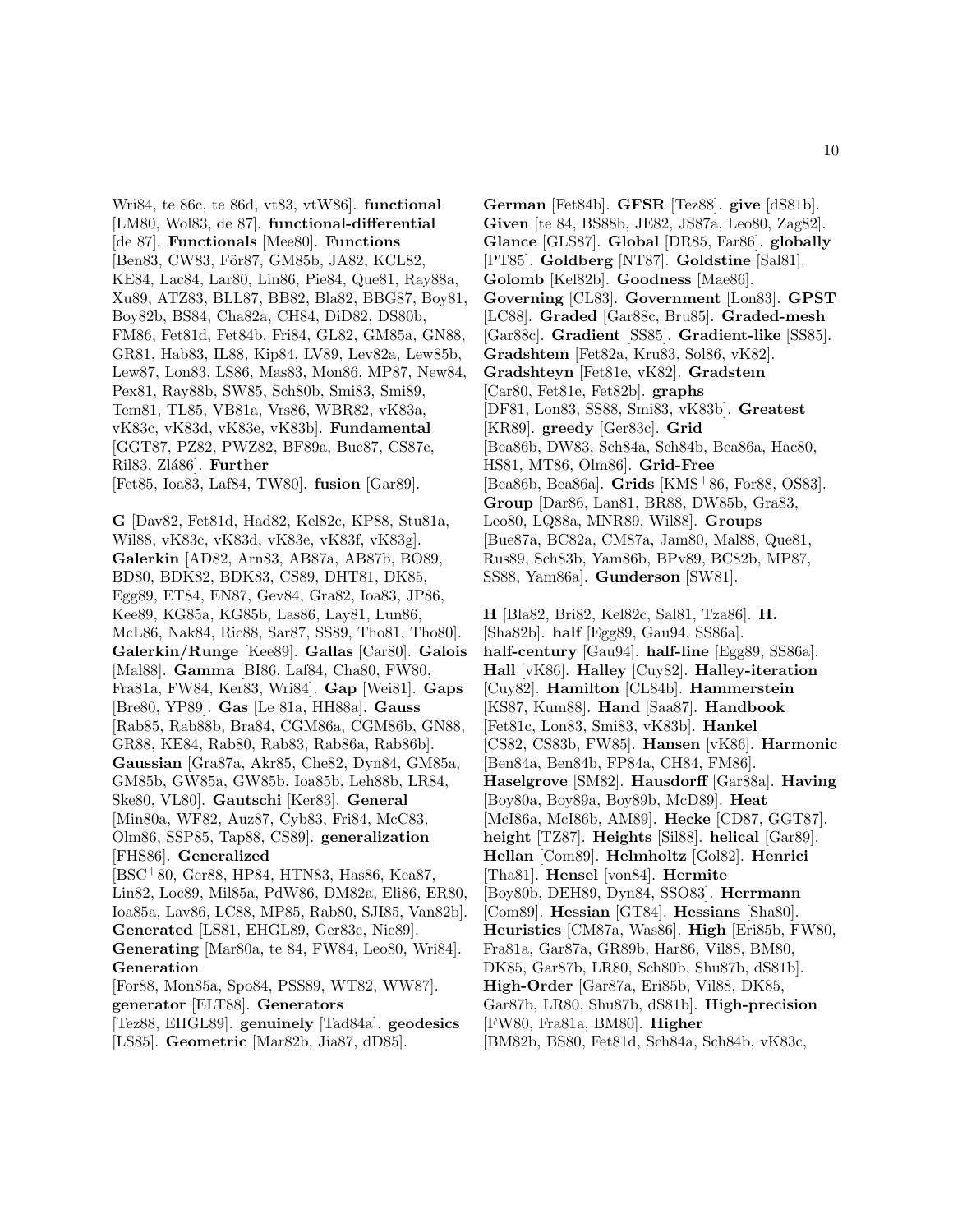vK83d, vK83e, Apo85, BDK82, CN88, Vrs86]. **higher-order** [CN88]. **highly** [Fat80, Sch83a]. **Hilbert** [Coh82, Ger88, Vér82]. **Hill** [Fet81d, KP88, vK83c, vK83d, vK83e, vK83f, vK83g]. **history** [Sal81]. **homotopy** [Zul88]. **Howell** [Spo84]. **Howland** [Lin82, LW82, Lin86]. **Howland-Type** [Lin86]. **HP** [Tha81]. **HP-25** [Tha81]. **Hybrid** [DD86a, DD86b, LL83b, MORR81, DL88b]. **Hybrid-Combined** [LL83b]. **Hydrocode** [Hic81]. **Hyperbolic** [Bal84a, BD89b, BLM89, KG85b, Mic87, PdW86, AD82, BD80, Bal84b, BDS85, BD89a, Dut89, FG88, Gev84, GT81, GT85, GT87, HTE81, JS85, JP86, JS87b, KG85a, Lay81, LO83, LeV86, Luc86a, Lus80, OS82, Slo83, Spe87, Tad83, Ven86, Vil88, Wer86b, Win81]. **Hyperelliptic**

[Can87, LCC88, LCC89]. **Hypergeometric** [JA82, Lav86, Lew85b, Lew87, LCC88, LCC89]. **Hyperperfect** [Hag81, Min80b, te 81].

#### **ideal** [BW87, BW88]. **identification**

[Fal83, Ric81]. **Identities** [BBG88, BBG87]. **II** [God84a, te 86c, AW84, BM82b, Ben83, Boy84, Boy89a, Boy89b, BPS87, BvtW82, Bue87a, BC82b, Cas83b, CS89, DM83, Eld82b, Fet81d, God84b, GT81, GT87, Kis83, PWZ82, Ray88b, Smy81, VB81b, Yam86a, Yam86b, de 86, vK83d, vK83g]. **III** [te 86d, BPS88, PP80a, VB81c, vK83e, vt83]. **Ill** [Gfr87b, EN85, Gfr87a, Mar80b, Neu87]. **Ill-Posed** [Gfr87b, EN85, Gfr87a, Mar80b, Neu87]. **illustrations** [dS81a]. **imaginary** [CW87, HHR<sup>+</sup>87, Set80]. **Immanant** [GM84]. **Implement** [NOPEJ87]. **Implementation** [CL87a, CL87b, For81, NV88, Ril83]. **Implementing** [Wun85]. **Implicit** [Bru84, DW83, JT81, Sha81, HTE81, Hof85, Sha82a, Swa80]. **Implies** [Ske80]. **imposing** [FG88]. **improperly** [Han82]. **Improved** [Eri85c, FP85, Hei89, EN85, McC86]. **improvements** [Luc83a]. **Improving** [Pen81, Wil80c]. **inaccurate** [DM82a]. **including** [FP85]. **Incomplete** [BPST89, LCC89, Man80, RW84, Elm86, Mah85]. **Incompressible** [Gir88, JS86]. **Increased** [Wer84b]. **Indefinite** [Kea83, Wer86a, BPX88,

BP88b, BP88c, Dav82, DiD82]. **independence**

[DM83]. **Independent**

[BP89b, LL82, BP89a, GT81]. **Index**

[AMS84, Sto81]. **Inductive** [Min80a]. **Inequalities**

[BI86, Dud87, JA82, Laf84, Mey84, Ker83, Mit83a,

Net80]. **Inequality** [Tro80, Tro85, Tro89]. **Inexact**

[Alf82]. **Infinite** [AB80, BBG88, Mar82a, PSS89,

Bru89, Lev80, Mat87, Sch86, Sid82a, Sid82b, Sid88, Slo81, SSO83, SN83]. **inflow** [Tad83].

**inflow-dependent** [Tad83]. **Influence** [Wah84].

**infrastructure** [BW88]. **inhomogeneous** [Gaá88].

**Initial** [AV85b, Cas83a, Cas83b, Mic87, Win80b,

Alf80, Ana87, AV85a, CT87c, CTW89, Dut89,

GT81, GT85, GT87, HV89, JLTW87, Mic83, Par80,

Spi85, Win81, dW85a]. **initial-boundary**

[Dut89, GT81, GT85, GT87, HV89, Mic83, Win81].

**initial-value** [Par80]. **Insensitive** [Sha81, Sha82a]. **instability** [Tad83]. **Integer**

[Boy85a, Boy85b, BM82c, BT83, Bue87b, HJ81, LM81, Lun88, Nau83, Col82, Jag82, WD84].

**Integers**

[Dix81, GW85a, LMv86, Smy84, Ste88, Col82, Ger83c, GW85b, Gra87a, Smy81, Wil87, Wró84]. **Integral**

[AB87b, Fet85, GS89, Kea83, Köl83a, Köl83b, McI86a, McI86b, NV82, PP85b, SS86a, Tho81, Zag87, Arn83, AB87a, BB82, BJVZ89, BT87, BS88b, BHN82, Bru85, CG88, CS87b, CES88, Egg84, Egg89, EN85, Fet81b, FP84b, Gla82, Gla87, Gra82, HS81, Ioa83, JS81, JN80, JM85, KP88, KS87, Lub83, Lub85, Lun83, McL86, Net80, PP85a, Sch81, Slo81, Tem86, Ven86, Zag88, vK83f, vK83g, vt85a, vt85b]. **Integrals**

[Car87a, Car87b, Car88a, Car88b, Car89, Fet80, Fet84a, Gat80, Gla83, Hea85, KCL82, Lev82b, Lev83, Lin82, Lin86, BLL87, Car80, CM87b, DiD82, Fet81a, Fet81c, Fet81e, Fet82b, Fet82a, Hea86, HC81, Ioa85a, Ioa85b, IL88, Kru83, Las82b, LA82, LA84, Lev80, Lev82a, LW82, LCC88, LCC89, Mas83, Mas89, Mei85, Oke87, Oku83, Rab83, Rab85, Rab88b, Rab88a, RL89, Sid80b, Sid82a, Sid82b, Sid88, Sol86, TL81, WM81, vK82, Dav82]. **integrand** [LM80]. **integrands** [LR84, Rab86b, TL81, VL80]. **Integrating** [Cor80, Hab83]. **Integration** [Cas83a, Cas83b, CG88, CR82, Gla82, JP82, LS86,

Mon86, Rab80, Rab83, Rab85, Rab86a, Rab86b,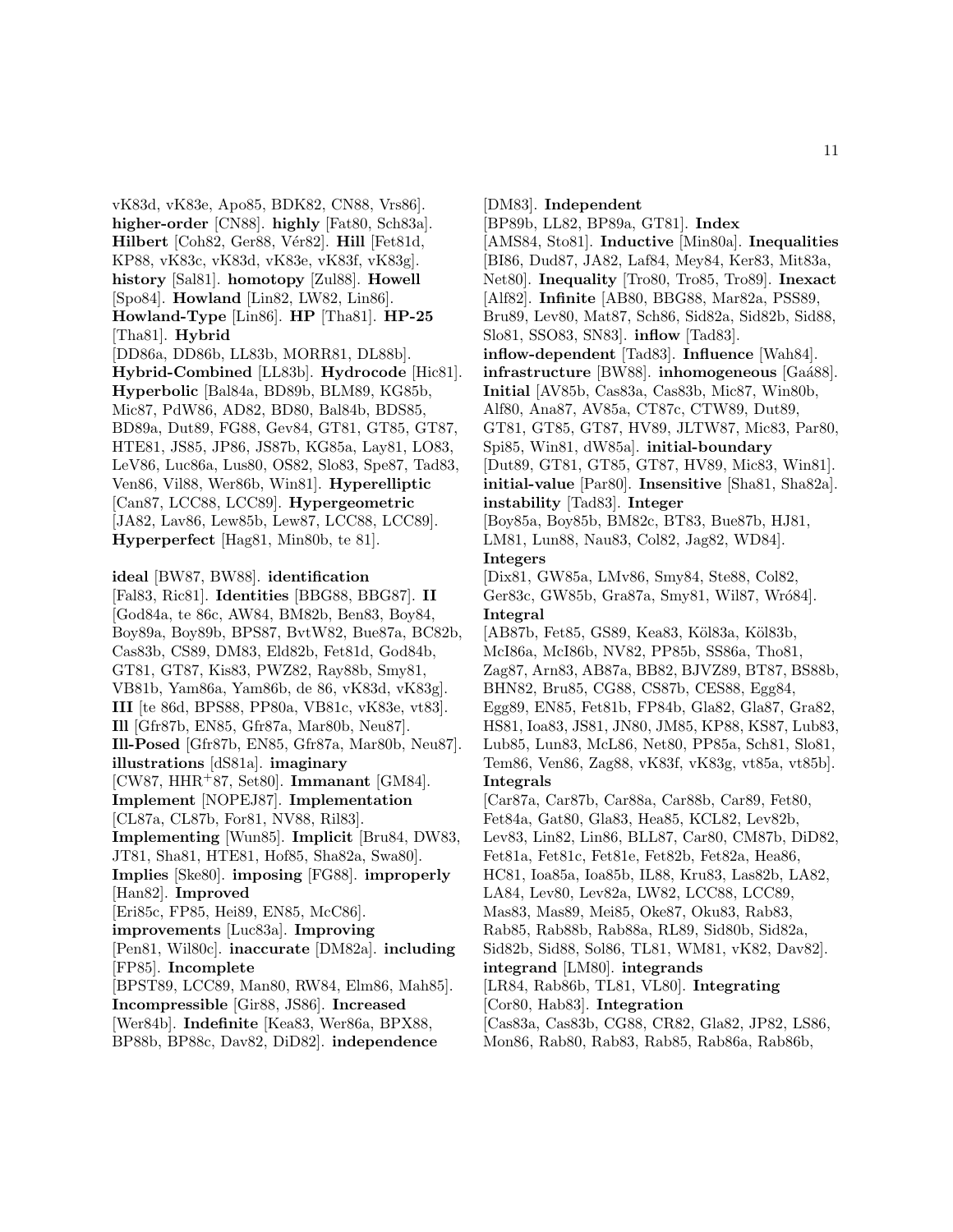Rab88b, RL89, Sch81, SSO83, SM82, TL85, Che83]. **integration-collocation** [CG88]. **integrators** [Fat80]. **Integro** [Mil85a, Bru84, Bru89, Cha82b, Mak80, Mak81, TZ89, vt85a, vt85b]. **integro-differential** [Bru84, Bru89, Cha82b, Mak80, Mak81, TZ89, vt85a, vt85b]. **Integro-Exponential** [Mil85a]. **interesting** [Sha82b]. **Interfaces** [Ber85, Tre85]. **interior** [LS86]. **Intermediate** [LeV86]. **internally** [DM82a]. **interpolates** [Olm86]. **Interpolating** [HW84, Luc83a, Nie83]. **Interpolation** [CJW87, CDR88, Cos86, DL88a, Fra82, Loc81, Mar82b, Met86, SW86a, Wer84a, DEH89, EK89, Far86, FR89, HTN83, Has86, SW82b, WZ88, dD85]. **interpolatory** [CM87b]. **intersections** [LS85]. **interval** [Mon86]. **Intervals** [Mar82a, MS84, LS86, MR83a, Mat87, Ral83, Sch86, Slo81, SSO83]. **Invariant** [van88, Bru82, EM87, GR89a, Gir87]. **Invariants** [CL83]. **Inverse** [MZ88, II89, LC88]. **Inverse-average-type** [MZ88]. **Inverses** [DMS84]. **inversion** [ALS89, LG86]. **inversions** [Nie89]. **invertible** [Fie81]. **investigation** [BBG86, Wil81a]. **involutions** [WWL81]. **Involving** [GM85b, Lin86, Bai88b, BB82, Cos82, GM85a, Kat80, LW82, Net80, VL80]. **irrationalities** [WD84]. **irrationality** [Eas86]. **Irreducibility** [AO83, Bri80]. **Irreducible** [Dar86, PP80a, PP80b, PP80c, BBG82, Mar81, SW86b]. **Irregular** [Ger83c, KMS<sup>+</sup>86, Lev82a]. **irregularities** [Hud85]. **isolated** [Zul88]. **Isomorphisms** [Poh87]. **isoparametric** [Fie81]. **Isotropic** [DMG89a]. **Issues** [Min80b]. **Iterated** [Gfr87b, Gfr87a]. **Iteration** [Alf82, BB89, Pap83, BBG82, Vrs86, Cuy82]. **Iterations** [Hug86, BPST89, Hac80, HH88b]. **Iterative** [GK89, Ske80, BR82, BPS86b, EL89, Iga84, Mar80c, Mar81, Mie80, Mon88]. **IV** [BPS89, PP80b, vtW86]. **Iwasawa** [EM87].

**J** [Bac80, Bla82, Bri82, Che83, Fai84, Fet81b, Fet82a, Kel83a, Mei85, te 86c, te 86d]. **Jacobi** [BG84, CL84a, CL84b, Fer80, GN88, HJ81, KCL82, KE84, Lew85a, Lew86, Loc89]. **Jacobian** [Can87, DM82a, Fra81b, GT84, Kip84, Wri81a, Wri81b]. **Janeiro** [II89]. **Jbuch** [Stu81a]. **Johnson** [Bla82, Com89]. **Julia** [Vrs86]. **June** [GW84].

**Keast** [Fai84]. **kernel** [Mak81]. **Kind** [Car87a, Car87b, Car88a, Car88b, BJVZ89, BHN82, Egg84, Fet81b, Gla82, Gla87, Gra82, HS81, JM85, Lub83, Lub85, Oke87, Slo81, Spe86]. **Kirkman** [MPR81]. **Kleinian** [Gra83]. **Knot** [Mar82b]. **knots** [MNSS89, dS81b]. **Kolmogorov** [Puc89]. **Korteweg** [AW82, BDK83, DK85, Win80a]. **Kronrod** [Rab85, Rab88b, CGM86a, CGM86b, GN88, GR88, Rab80, Rab83, Rab86a]. **Krylov** [Saa81]. **Kutta** [BJVZ89, BHN82, Bru84, Cas83a, Cas83b, CS89, CS83a, DM82a, Kar86, Kee89, Lub83, Pia81, Sha86, Zen86, dW85a].

**L** [Ano88b, Bri82, GW84, Kni88]. **Lab** [Fet81b]. **lag** [Ana87]. **Lagrange** [Bra81, Pit80, Pit81, Wer84a]. **L´anczos** [ER80, PSS82, PTL85, Saa87, Sim84, Van82b]. **Laplace** [Kni88, ALS89, LG86]. **Large** [Bor81, Bre80, CW80, Ger83b, Har86, Kre86, Maj86b, Saa81, SW88a, Wei81, Zag87, Zag88, Dub89, ER80, Gal83, Gar89, Kel82c, Kel83b, Maj86a, PSS89, SWW83, Tad84a, Toi86, Wró84]. **large-time** [Tad84a]. **Largest** [PSS82, DL81, LS83]. **Larkin** [NS85]. **Last** [Sch83c, SW81, TW89]. **lattice** [FP85, LS89, SL89]. **Lattices** [PH84, PP85b, PP85a]. **law** [JS87b, Sze89]. **Laws** [Isa80, CS89, CM80, EO81, GL85, HTE81, Luc86a, Luc86b, OS82, OS83, OT88, San88, Shu87a, Shu87b, Spe87, Tad87, Vil88]. **Lax** [Tad84a]. **layer** [BSC<sup>+</sup>80]. **Leading** [Gfr87b, Gfr87a]. **Least** [AKS85, LS81, MW86c, Mil87, BL88, EGL80, Hag80, Hag83, Mit83b, Ste84a]. **least-change** [Ste84a]. **least-squares** [Mit83b]. **Lebesgue** [SW82b]. **Legendre** [Bau86a, Bau86b, DiD82, Fet85, Lac84]. **Lehmer** [Bri82, Shi19, LMO85, Rot82, Shi86, Spo84]. **lemma** [Mei85]. **Length** [CT86, EHGL89, FP85, Wil81a]. **Lenstra** [Was86]. **Less** [PP80c, GO82, KSW86]. **Level** [Yse86, AG83]. **Levine** [Sal84]. **Lie** [MP87]. **lifting** [Dja81]. **like** [Kel86, Leh88a, SS85, Vrs86, Ypm83]. **limit** [Boy84, TW83]. **Limited** [Noc80]. **line** [Egg89, SS86a]. **Linear** [DW83, Gek82, Kin83, Le 81b, Man80, Mee80, Olv88, Saa81, SS85, de 87, vt85a, vt85b, Ada87, AW89, BL88, Cas80, CT87a,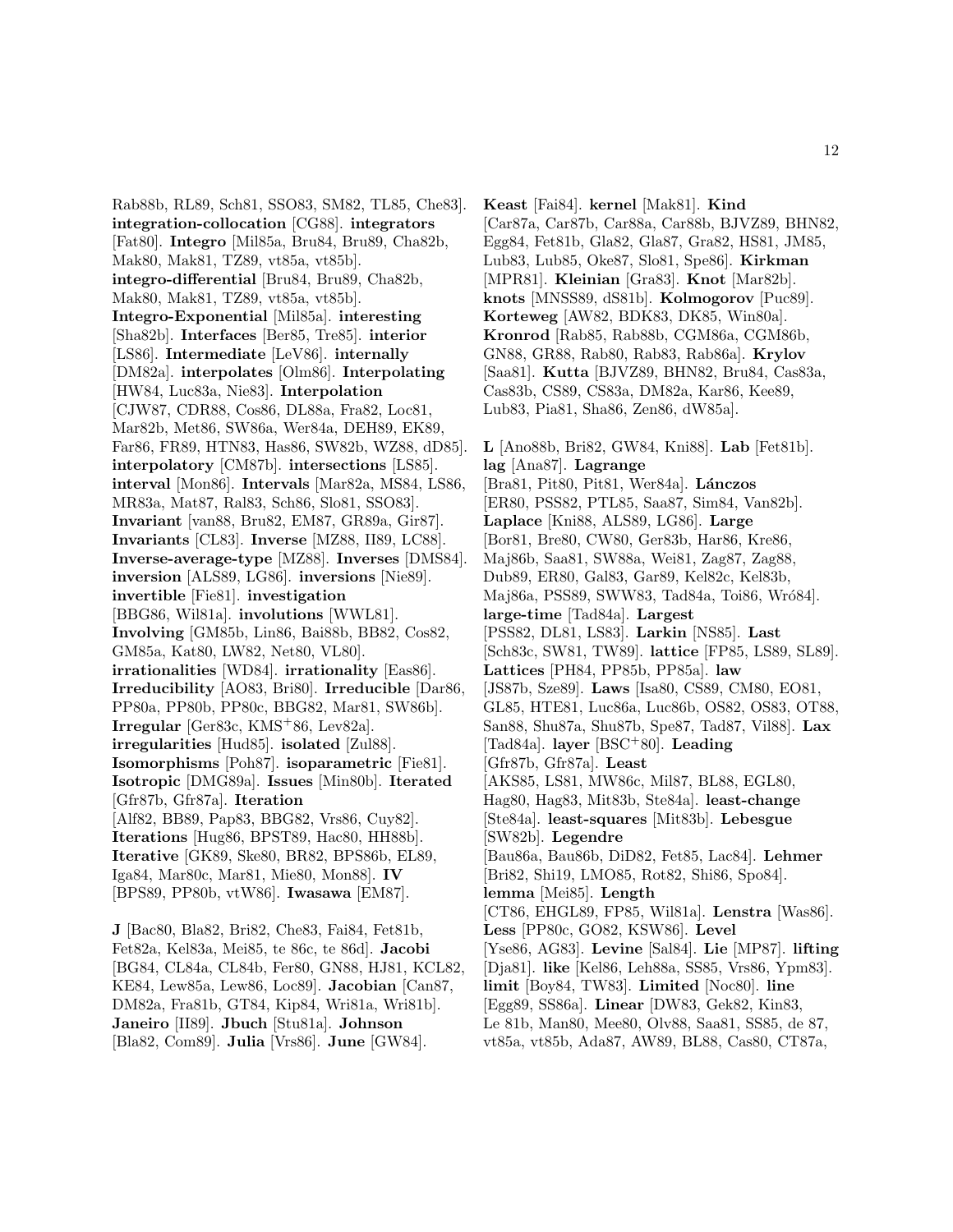CR82, CR83, DM83, Dic80, EN85, EJ88, Fai84, GV87, Hal86, KFD83, Kin80, Lub85, Mar80c, Mon81, Neu87, NV88, Rab88a, RS82, RHD81, SL84, Ste86b, Tan88, WZ88, Wei84b, Zlá83, AW84. **linearly** [Hof85]. **Liouville** [Gar84, Nas87, Pai82]. **Lobatto** [Rab86b]. **Local** [Pit80, Sar87, Wah84, Ypm83, dS81b, CS89, Eri85b]. **locally** [OS83]. **Logarithmic** [FM86, CS80b, CS83b, Sid80b]. **London** [Sal80]. **Long** [L¨oh89, PW85, Pri85, MR83a]. **look** [PTL85]. **look-ahead** [PTL85]. **low** [CTW89]. **Lower** [BN82a, BC89a, BC89b, EKS88, Par83, Wer84b, Let86]. **Lowest** [DL81]. **Lucas** [BW80, BMS88a, BMS88b, EKS88]. **Luke** [GW84]. **Lune** [te 86c, te 86d]. **M** [Bac80, Car80, Fet81c, Fet81e, Fet82b, Fet82a, Gra87a, Kel83a, Kru83, Sol86, vK82, Shi87]. **Machines** [Bra83, Wun85]. **Macmillan** [Sal80]. **magnetic** [Gar89, Zlá83]. **magnetization** [FP84b]. **magnetohydrodynamic** [JE82]. **magnetostatic** [Fri84, Pas84]. **Magnus** [Fet81d, Fet84b, KP88, Pex81, Tem81, vK83a, vK83c, vK83d, vK83e, vK83f, vK83g]. **Mahler** [Dea85]. **Majorizing** [Mie80]. **Mandelbrot** [Vrs86]. **Mandelbrot-like** [Vrs86]. **manifolds** [Rhe84]. **manipulation** [CD87]. **Many** [BB85b, WZ88]. **mapping** [Rei85]. **mappings** [GR89a]. **Markoff** [Zag82]. **Marti** [EN85]. **Mass** [Ano88b]. **Mat** [II89]. **Math** [AD88, Bac80, BCW82, Bla82, Bri82, Cha85, Fai84, Fet82b, Fet82a, Fra81a, Gra87a, GS80, Had82, Has86, Hea86, HH88b, Jae85, Kel82a, Kel82b, Kel82c, Kel83a, Kro80, LA84, Lew87, Mei85, Mor90, Per87, Phi87, Rab85, Rab88b, Sha82b, Ske86a, Vau84, Wil88, Zag88, te 86c, te 86d]. **mathematical** [Fet84b, Lon83, Pex81, Smi83, Tem81, vK83a, vK83b]. **Mathematics** [AMS84, Gau94]. **Mathieu** [BR88]. **Matrices** [BP88a, Bun82, DMS84, Ger88, KE84, Noc80, Pap83, Ser80, BG84, Dic80, Fer80, Gal83, Ger83a, GT84, JS87a, Kal82, Mar81, PTL85]. **Matrix** [BC82a, DM82b, Hig86b, Bul80, BBG82, BC82b, EHGL89, EL89, Mar80c]. **Maximal** [Boy85a, Boy85b, PP80a, PP80b, PP80c, MNR89]. **Maximum** [Can88, WH83, DNW88, Sch80a].

**Maxwell** [Ben84a, Ben84b]. **May** [GW84]. **McClure** [Mei85]. **McGraw** [Fet81d, KP88, vK83c, vK83d, vK83e, vK83f, vK83g]. **McGraw-Hill** [Fet81d, KP88, vK83c, vK83d, vK83e, vK83f, vK83g]. **Mean** [BB89, FP84a, Mee80, Mey84, Smy84]. **Measure** [Boy80a, Boy89a, Boy89b, Smy81, Ziv82]. **measures** [Eas86]. **Media** [DR83, Ros83]. **medium** [Hof85]. **Meissel** [Shi19, LMO85, Shi86]. **Mellin** [FMPT84]. **memoriam** [GW84]. **Mersenne** [NN80, Wag83]. **Mesh** [BOP80, Ber85, Dup82, Mar82b, McC81a, Eri85b, Eri85c, Gar88c, Gol81, Jia87, Luc86a]. **mesh-refinement** [Eri85b]. **mesh-refinements** [Eri85c]. **Meshes** [MW86b, Bru85, Loc81, MW86a]. **Method** [Adl83, AB87b, BBP81, Bea86b, Ben84a, Ben84b, Bra84, BP89b, DMG89a, DMG89b, Gre86, Hig86b, LMO85, LL83b, McC81a, MT80, Pit80, Saa87, Tro80, VB81c, Wil82a, WF82, Alf80, AD82, AW82, Arn83, AB87a, AH81, BS88a, Bac80, BR82, Bea86a, BSC81, BHK84, BT87, BS88b, BG84, Bra81, BPS86b, Bre89a, BP89a, Bue84, CT87a, CN88, CS89, Com89, Cot87, CR83, Dja81, DW89, Dub89, EN85, ER80, Eri85b, Eri85c, EN87, EJ88, EM87, FO82, FG88, GL82, GR81, Gol80, Gol81, Gol82, Had82, Han82, HV89, Ioa83, JP86, JS87b, Kal82, KL85, Kin80, KS87, Kum88, Luc86a, Lun86, Lun80, Lus80, LR80, LG86, Mak80, Mak81, Mar80c, Mar81, MT86, McL86, Mei85, Mon88, Nak84, NS85, Nie83, Noc89, OS86b, OO84, PT85]. **method** [Pen81, Pit81, PS85, Por85, Puc89, Ric88, Rob89, Sch80a, SW83, Shi86, Shi19, Sid88, SS89, Sty80, SM82, Sze89, VB81a, VB81b, WT82, Wei84a, Wei86, WDS83, Win80a, Win81, WM81, Zul88]. **Methods** [AW83, AKS85, BOP80, BD89b, BLM89, BM82a, BS80, Bre82b, CGS89, Can88, Cas83a, Cas83b, Che83, Del89, DD86a, DD86b, DW83, DR83, Fra82, Gek82, Gir88, GK89, Got81a, Hei89, IN87, LS81, MORR81, Pas80, Pia81, Saa81, SS84, Sch84a, Sch84b, Ste84b, Tho81, Win80b, Yse86, Ana87, ALS89, AG83, BDS85, BD89a, BM82b, BJVZ89, BT87, BPST89, BK89, Bru84, Bru89, CG88, Cha82b, CGT88, CS80a, CS83a, CS87b, CES88, CR82, DHT81, DK85, DR85, Dut89, Egg84, Egg89, ET84, Eri85a, Fai84, FP85, Gla82, Gla87, GOT81b, Gra82, HK87, HS81, Iga84, Ise81, JN80,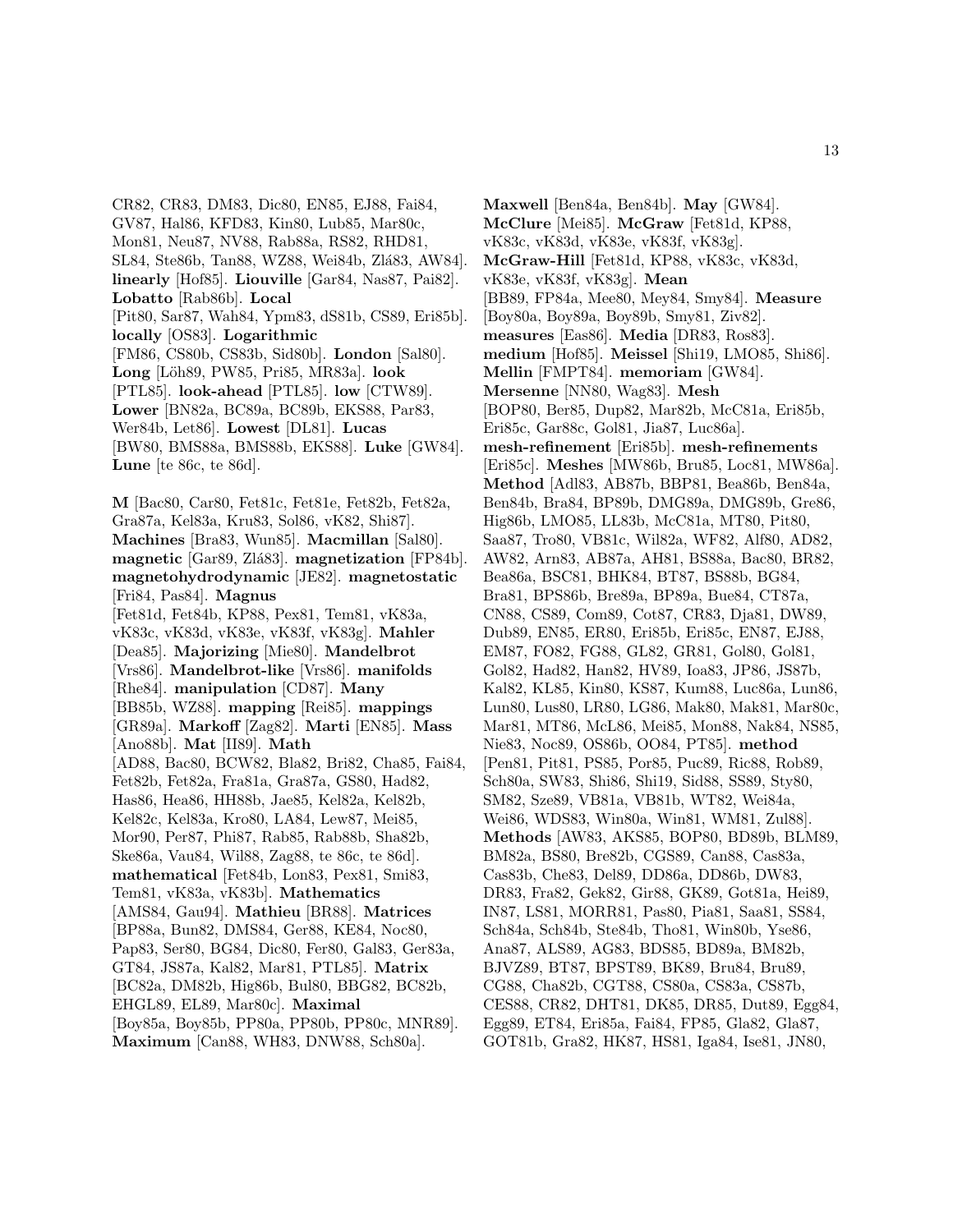JP82, JS86, JSW87, Kar86, Kat80, KFD83, KG82, Lay81, LO83, LeV86, Lub85, MR83a, Mie80, Mil85b, Mon87, Par80, PS83, Ros83, SSP85, SW85]. **methods** [Sar87, Sch85a, Sch86, Sha80, Slo81, Spi85, ST87, Tho80, TZ89, Tsu86, Wer80, Wer82, Wol83, Ypm83, Zen86, dS81b, de 87, vt85a, vt85b, von84]. **metric** [Bru82, Sha80]. **Microfiche** [BSSW87, NT87]. **Milne** [Sal80]. **Milne-Thomson** [Sal80]. **Mindlin** [BF86, Pie88]. **Minimal** [Gau81, Ana87, Las82a, Tsu86]. **minimization** [CGT88, Kiw85]. **Minimum** [PP85b, BC86, Lue89, Mar80b, Nie83, PP85a]. **minimum-norm** [Mar80b]. **Miscible** [DR83]. **Misstatements** [Sal80]. **Mixed** [BOP80, MORR81, Mil85b, Ste84b, de 86, BP88b, BP88c, DR85, JP82, PS83]. **Model** [DR83, Gar88b]. **models** [Tre85]. **modern** [Stu81a]. **modes** [DLR81]. **modest** [Gra83]. **Modification** [Dup82, LG86]. **Modified** [Wol83, BG84, Kro80, Las82b, SS86a, Tem86, TW80, Whi83]. **Modular** [CD88, Coh88, Mon85b, Que81, Coh82, CD87, LS85]. **Modulus** [Boy85a, Boy85b, CS80b, CS83b, ELT88, Fet81b]. **moment** [FW84, Wri84]. **moments** [FW84]. **Monotone** [Cos86, CM80, GR89b, BBG82, Egg89, Luc86b, San83, Spe87]. **monotonicity** [DEH89]. **monotonicity-** [DEH89]. **Monte** [Bue84, SL84]. **Mordell** [Ste86a]. **Morrison** [Bac80]. **Moving** [LS81, Luc86a]. **MR** [AD88, Ano88b, Bac80, Bla82, Bri82, Car80, Cha85, Che83, Dav82, Fai84, Fet81d, Fet81c, Fet81e, Fet81b, Fet82b, Fet82a, Fet84b, Fra81a, Gra87a, GS80, Had82, Has86, Hea86, HH88b, II89, Jae85, Kel82a, Kel82b, Kel82c, Kel83a, KP88, Kni88, Kro80, Kru83, LA84, Lew87, Lon83, Mei85, Per87, Pex81, Phi87, Rab85, Rab88b, Sal81, Sal84, SL85, Sha82b, Ske86a, Smi83, Sol86, Tem81, Vau84, Wil88, Zag88, te 86c, te 86d, vK82, vK83a, vK83c, vK83d, vK83e, vK83b, vK83f, vK83g]. **Multi** [Sch84a, Sch84b, Yse86, Hac80]. **Multi-Grid** [Sch84a, Sch84b, Hac80]. **Multi-Level** [Yse86]. **multidimensional** [Hig86a, JR82, Mic83, Noc89]. **Multigrid** [Bra84, BP87, MR83b, Spe87, Auz87, AG83, BPX88, Bre89a, PS85]. **multilag** [Wol83].

**multilevel** [BR82]. **multilinear** [WZ88]. **Multiple** [Gor87, HS81, Sil87, IL88, Jia87, LCC88, Mei85, SL89, Smi89, WM81]. **multiple-precision** [Smi89]. **Multiplication** [Ger88, Mon85b, McC86]. **Multiplications** [New86]. **multiplier** [Bra81]. **Multipliers** [Pit80, Pit81]. **Multistep** [DD86a, DD86b, Gek82, LN89, Maj86b, Ske86b, Ske86c, BPST89, KG82, Lub85, Maj86a, Ske86a, de 87, vt85a, vt85b]. **Multivariate** [CW83, CJW87, CDR88, AD88, DM83, Gra88, Olm86, vK85].

**N** [Sal84, Stu81a]. **N.J** [vK86]. **Nagell** [PdW86]. **Nat** [Smi83]. **Natural** [BJVZ89, Zen86]. **Navier** [BDK82, BM81, FT84, Gev89, Gir88, JS86]. **near** [Mon86]. **nearest** [Jag82, WD84]. **Nearly** [Löh89, Ste86b]. **Negative** [Tho80, Gev84, Sey87]. **neighborhood** [Boy84]. **Neighborhoods** [Mos86]. **N´eron** [TZ87]. **Nested** [Ana80]. **network** [Nie83]. **Neumann** [CT87a]. **Newton** [FR89, Hig86b, Luc83b, MT80, Noc80, ST87, Toi81, Wer84a, Ypm83, von84]. **Newton-like** [Ypm83]. **Nine** [PP80a]. **Ninomiya** [Has86]. **No** [Fet81b, AD88, BCW82, Bla82, Cha85, Fai84, Fet82b, Fra81a, Gra87a, Has86, Hea86, HH88b, Jae85, Kel82a, Kel82b, Kel82c, Kel83a, Kro80, LA84, Lew87, Mei85, Mor90, Per87, Phi87, Rab85, Rab88b, Sha82b, Ske86a, Vau84, Wil88, Zag88, te 86c, te 86d]. **nodal** [FT84]. **nodes** [Boj81]. **noisy** [GV87]. **nonaveraging** [Wró84]. **noncompact** [CG88]. **Noncomputable** [Bra83]. **Nonconforming** [CF89, Bre89a, Shi87]. **nondiagonally** [Toi81]. **nonexpansive** [San88]. **Noninteger** [Ste88]. **Noninterpolatory** [RL89]. **noniterative** [WT82]. **Nonlinear** [AJS83, BD89b, BE88b, DD86a, DD86b, ELS89, Kel86, Min80b, SS84, SH80, BD89a, BR82, BE88a, Bru89, Cuy82, DL88b, DRS85, ELT88, EO81, HK87, HS85, JS87b, LP86, Mak80, Mik89, OS83, Por85, San88, Sch84c, Sid80b, SF82, Tad84a, Toi86, Vér82, Vil88, Zlá83]. **nonlocal** [Luc86b]. **nonnegative** [BBG82]. **Nonnegativity** [DEH89]. **Nonnegativity-** [DEH89]. **Nonoscillatory** [CGS89]. **nonrandomness** [KLL88]. **Nonselfadjoint** [HT81]. **nonsmooth** [BPST89, CT87c, JLTW87, Kiw85]. **Nonstandard**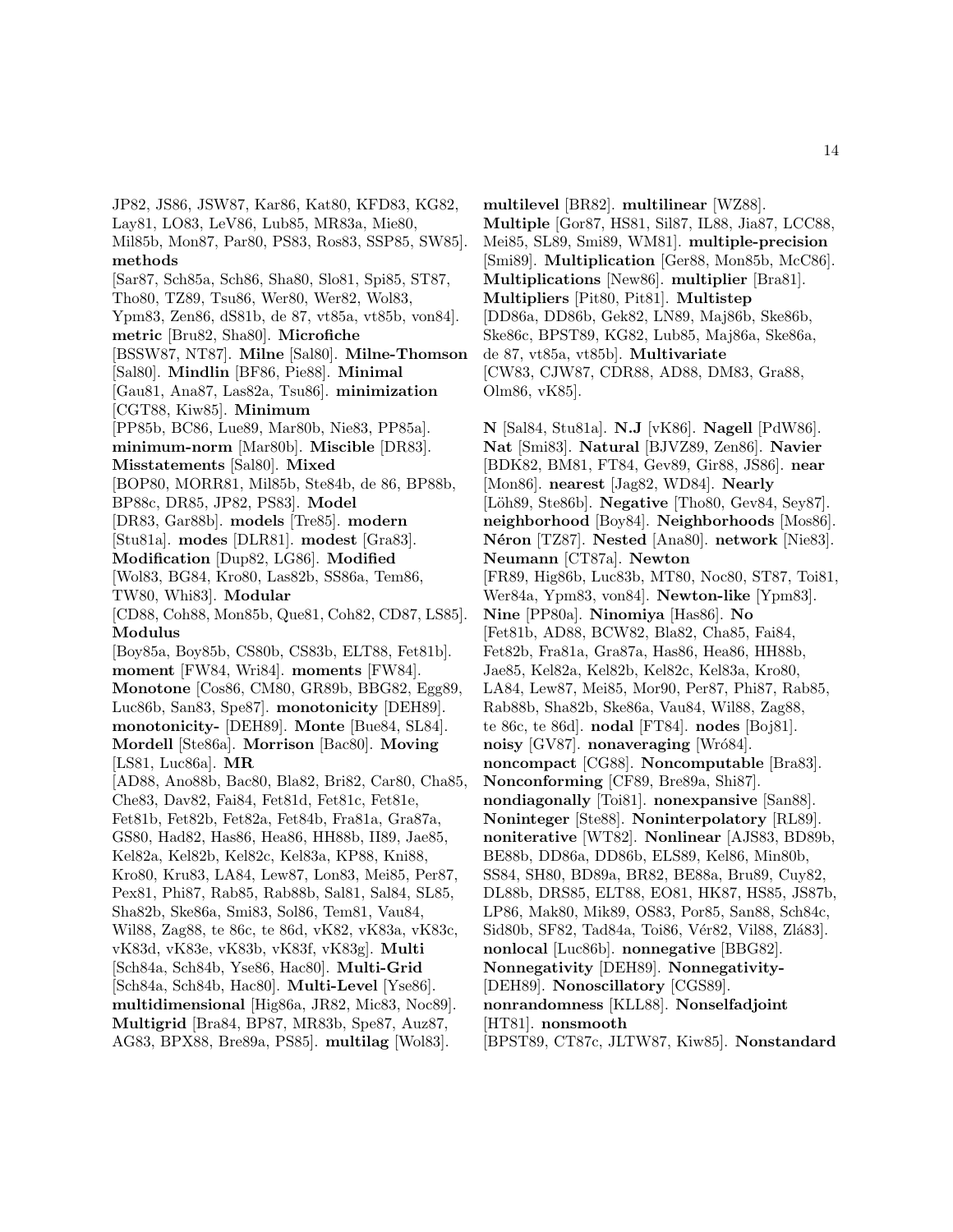[Gir88]. **Nonstiff** [Cas83a, HTE81]. **Nonsymmetric**

[Pap83, Saa84, SS85, BPX88, EN87]. **nontrivial** [Rei86]. **Nonuniform** [MW86b, Gol81, MW86a]. **nonzero** [Col82]. **Norm** [Par83, Akr85, DNW88, EL89, Ga´a88, Lue89, Mar80b, Nie83, Tho80, Toi81]. **Normal** [BC82a, LS87, DLR81]. **Norms** [BOP80, Dur87, Gev84, SH80]. **Note** [Bri80, Bun82, HW84, Mar81, Rüc87, Wri81b, Bro84a, Cas80, Cas85, FW85, SB84, SN83, SM82, TW86, WZ88, Wri84]. **Nothing** [New86]. **Number** [BP81, BP89b, CM87a, CT86, Gor89, Hei89, HW82, KR89, Mon85a, SW88a, Tez88, YB88, van82a, AD88, Bru82, BW88, BW89, BP89a, CW87, Col82, CT89, DW85b, DF81, ELT88, EP86, Ger83a, Hag80, Hag83, Let86, McC84b, Rei86, SWW83, Set80, SW88b, TW86, Vau85b, WDS83, Wil88, Zag82]. **Number-Theoretic** [CT86, CT89]. **Numbers** [Bor81, BH86, BC89a, BC89b, BSSW87, Ger83b, GM82, Hag81, IS86, Kis83, Kis84, Min80b, TW87, Wag83, Was87, te 81, AW89, BB88, Boy84, Bre82a, Bue84, Coh84, Dub89, Eas86, HP84, HHR<sup>+</sup>87, KLL88, Kel83b, Kis81, Kis85, KSW86, MP85, McD89, Mol87, Nie89, SW88c, Wag80, Zag82]. **Numerical** [AB80, Ana80, Bai88b, BF89a, Ben84a, Ben84b, BF86, Cas83a, Cas83b, Cha87, CM87a, Cuy82,

Dem88, DR83, Fat80, FO82, Hig87, IIMPL81, II89, Le 81a, Le 81b, LO83, LP86, Lue89, MW86b, MZM89, Mis84, NT87, OO84, OS83, Ric81, Ros83, SS84, SB89, Sid80b, Sid82b, Ske80, SF82, Tad84b, Toi86, ATZ83, AJ81, BHK84, BT87, BS88b, Bör89, Bro84a, BK89, Bru85, Cha82b, Che83, CT87a, CS80a, CR82, DF83, Ell83, ER80, Fal83, Gal83, Gla87, HK87, Ioa83, Luc86a, LG86, MW86a, Mos89, Pie88, Sal81, Sch83a, Shu87a, Sid82a, Spi85, SM82, Tad87, Wei86, Wil81a, Zlá83, dS81a]. **Nyström** [BT87, BS88b].

**O.D.E.** [dS81b]. **Oberhettinger**

[Fet81d, Fet84b, KP88, Kni88, Pex81, Tem81, vK83a, vK83c, vK83d, vK83e, vK83f, vK83g]. **Obrechkoff** [Ana87]. **obtained** [BC86]. **obtaining** [Spe86]. **Occurrence** [Bre80, YP89]. **OCI** [BSC<sup>+</sup>80]. **Odd** [BN82a, BC89a, BC89b, Jam80, Kis83, Kis84, Kis85, BB88, Hag80, Hag83, Kis81].

**ODE** [Sha81, Sha82a]. **ODEs** [Cor80]. **off** [Ziv82]. **Office** [Lon83]. **Ohio** [Fet81b]. **Ojo** [Fet82a]. **old** [Pri85]. **Olver** [Cas80]. **One** [DD86a, DD86b, EO81, KE84, BS88b, Boy81, BW88, CW87, ET84, EN87, FM85, God84a, God84b, Hal82, Hof85, Kin80, Lev82a, Loc81, OS86b, SW83, SS88, Spi85, SW88b, TW86, TH86, Wer80]. **one-** [Lev82a]. **one-dimensional** [BS88b, Hal82, Hof85, OS86b]. **one-factorizations** [SS88]. **one-point** [Kin80]. **One-sided** [EO81]. **One-Step** [DD86a, DD86b, Spi85, Wer80]. **one-way** [TH86]. **onto** [CT87b]. **open** [CES88, WWL81]. **Operations** [Min80a]. **Operator** [Par83, CG88, Fis88, FP84b, GV87, JE82, Neu87]. **Operators** [GGT87, DLR81, IIMPL81]. **Optimal** [AJ81, Gfr87b, GT84, MS84, MT80, Tez88, TL85, Wer82, BD81, Boj81, Bre89a, Bru84, CN86, Dur87, Eri85a, Gfr87a, Gla82, Gla87, Ral83, RS82, Ric88, Ste86b, VB81a]. **optimal-order** [Bre89a, Ric88]. **Optimality** [SW82a]. **optimization** [Luc83b, ST87, Tap88]. **Optimum** [AH81, Had82]. **orbit** [Gra83]. **Order** [Bal84a, BD89b, BS80, BSSW87, Gar87a, GR89b, Jam80, KG85b, MW86b, Rus89, Sch84a, Sch84b, Swa89b, Ada87, AD82, AW84, BD80, BDK82, Bal84b, BDS85, BD89a, BD81, BM82b, Bre89a, Bru84, Cas80, CN88, CS82, DK85, DR85, DL81, Eri85a, Eri85b, Fai84, GL82, Gar87b, Gev84, Gui87, HTE81, Kar80, Kat80, KFD83, KG85a, Lus80, LR80, MW86a, MZ88, MNR89, MPR81, Mil85b, RHD81, Ric88, San88, Sch85b, Shu87b, Slo83, Spe87, SF85, SS86b, Swa89a, Vil88, Vrs86, Wei84a, Wei86, Wer82, Win81, dS81b]. **Orderings** [Ana80]. **Orders** [Poh87, Buc87]. **Ordinary** [AV85b, Cas83a, Cas83b, DD86a, DD86b, Gfr87b, Maj86b, Alf80, AV85a, CS80a, CS83a, CR82, CR83, DHT81, FO82, Gfr87a, Hor80, Ise81, Maj86a, Sch83a, dS80a, dS81a]. **Orlicz** [Dur87]. **Orthogonal** [Gat80, Pai80, CQ82, EK89, Gau81, LS83, WT82]. **Orthogonality** [IN87]. **orthogonalization** [Cyb83]. **Ortiz** [CR83]. **oscillating** [BLL87, IL88]. **oscillations** [Lev82a]. **oscillator** [IIMPL81]. **oscillators** [IIMPL81]. **oscillatory** [Fat80, HC81, Oke87, Sch83a, Sid82a, Sid88, TL81].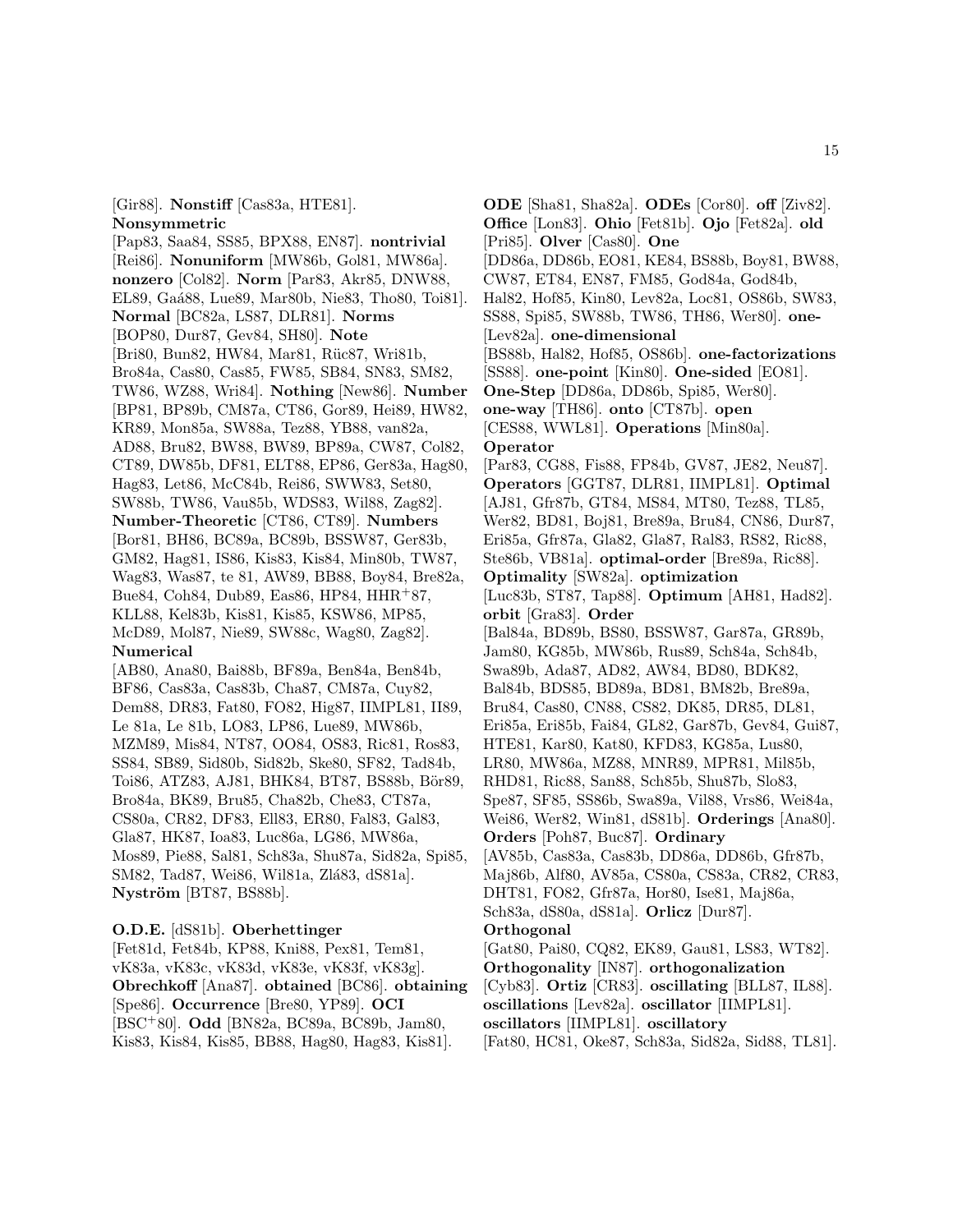**other** [Gol82]. **Outline** [Hag80]. **Overrelaxation** [Hug86, AH81, Had82, HH88b, Mar80c].

**P** [Ano88b, Che83, Fai84, Fet81c, Kel83a, Mei85, Pex81, Tem81, te 86c, vK83a]. **P.** [AD88, II89]. **P1** [Bre89a]. **Packing** [Boy82a]. **Padé** [Bre89b, Bul80, McC83, NZ82, Und86]. **Pairs** [te 84, te 86a, te 86b, BBG86, CS87c]. **paper** [AD88, II89]. **Parabolic** [BS80, HT81, Win80b, BPST89, CT87c, CTW89, Eld82a, Eld82b, HS85, JLTW87, Kar86, Kee89, Las86, NV88, Noc89, Soc86, Tho80, TZ89, Wer86b]. **parallel** [WW87, Wun85]. **Parameter** [CT89, Gfr87b, Gfr87a]. **Parameters** [Hab83, Rot82]. **parametric** [Tsu86]. **Parity** [BBG87]. **Part** [Ben84a, Ben84b, Ben83, BS80, Cas83a, Cas83b, DMG89a, DMG89b, Fet81b, PdW86, RHD81, WF82, de 86]. **Partial** [Mah81, Mah85, BW85, HLR88, LO83, LeV86, Phi80, RHD81, Sim84]. **Particle** [DMG89a, DMG89b, Puc89]. **Partition** [Mac80, BBG87]. **partitioned** [BPS86b]. **Partitioning** [MT80]. **Partitions** [Gup84, Col82]. **patterns** [Sha82b]. **Patterson** [Fet81b]. **Peaceman** [HV89]. **penalty** [CMSY83, KL85]. **pencils** [Mit83b]. **Penk** [Kel83a]. **Perfect** [BC89a, BC89b, Gor87, Kis83, Hag80, Hag83, Kis81]. **performance** [Wun83]. **Pergamon** [Sal84, SL85]. **period** [EHGL89, Wil81a]. **Periodic** [PW85, Ana87, BG84, Fer80, Hab83, Luc83a, TW83]. **Periods** [LL83a, PW85, Leh88b]. **permanents** [Kal82]. **Permutation** [BC82a, Lan81, BC82b]. **permutations** [Leo80, Spo84]. **Perron** [HJ81]. **Perturbation** [Gar88b, Stu81b, AW84, BSC81]. **Perturbed** [Gar87a, Gar87b, Gar88c, OS86a, OS86b, OO84, SW83, Wei84b]. **Peter** [Tha81]. **Petit** [Dav82]. **Petrov** [Sar87]. **phase** [Alf80, Ana87, CS80b, CS83b, JR82]. **phase-lag** [Ana87]. **physicists** [Fet81c]. **Physics** [II89, Fet84b, Pex81, Tem81, vK83a]. **Piecewise** [Cho82, Yan87, Bro84a, MNSS89, Mit83b, Rab88a, RS82, WZ88, dS81b]. **piecewise-polynomial** [Mit83b]. **Pisot** [Boy84]. **Pivoting** [Ser80]. **Pivots** [Cha84, Cha85]. **places** [Sal84, SL85]. **planar** [DF81]. **Plane** [MS87, BS88b, CM83, Cor80, Ell83, PS83, Rei85, Sch80a]. **plasma** [JE82]. **plate**

[Pie88]. **Plateau** [Tsu87]. **Plates** [BF86]. **Pocket** [Tha81]. **Poincar´e** [Ioa85a, Ril83]. **Poincar´e-Bertrand** [Ioa85a]. **Point** [Alf82, Gar87a, BHK84, Boy84, Fai84, FCM88, Gar87b, Gar88c, Kat80, KFD83, Kin80]. **Points** [BM82c, BT83, Zag87, AW84, FR89, Kum88, Zag88]. **pointwise** [JSW87]. **Poisson** [Bra84, FM86]. **pole** [Cor80]. **poles** [Mon86, Ste86b]. **Pollard** [Mon87]. **P´olya** [Lan81]. **polygonal** [Sch80a]. **polygons** [CS87b]. **Polyhedra** [AS86, Ril83, Spe86]. **polyhedral** [DF81]. **Polynomial** [DD86a, DD86b, DS80b, Gat80, GA81, KLL88, KG82, LL82, LV89, Mos86, NZ82, Sil87, Wer84a, AEM87, Boy82b, Ell83, Kim88, Mah85, Mit83b, Olm86, PT85, Rei85, SW82b, Wri85, Zul88, dS81b]. **Polynomials** [Ada84, BS89, Boy80a, Boy89a, Boy89b, Cho82, CS87a, CsAS87, How80, Lan81, Loc89, Mah82, Mal88, SW88a, AD88, AO83, Boy81, CZ81, CQ82, CT89, EK89, Gau81, Gir87, GO82, Iga84, Lew85a, Lew86, LS83, MNSS89, SSO83, vK85]. **population** [RHD81]. **Porous** [DR83, Hof85, Ros83]. **Posed** [Gfr87b, EN85, Gfr87a, Han82, Mar80b, Neu87]. **posedness** [TH86]. **Positive** [Man80, Pie84, Sha84, BBG82, Col82, EGL80, Gal83]. **positivity** [dD85]. **possible** [Net80]. **postage** [Mos81]. **Posteriori** [Gfr87b, VB81c, BW85, Gfr87a, Luc83a]. **postprocessing** [Com89]. **Potential** [BLM89, OHW85, Pas84]. **Power** [Eva83, GS89, Sha84, Boy81, ELT88, GL82, Sid80a]. **powerful** [SW88c]. **Powers** [Hud84, PdW86, de 86, Kip84, Leh88a]. **Practical** [Sha86]. **preassigned** [Ste86b]. **precision** [BM80, FW80, Fra81a, Rab80, Smi89]. **preconditioners** [BPS86a, BPS87, BPS88, BPS89]. **Preconditioning** [AG83, RW84, BP88b, BP88c]. **predictor** [JM85]. **predictor-corrector** [JM85]. **Prentice** [vK86]. **Prentice-Hall** [vK86]. **Prescribed** [CT86, PP85b, Fer80, PP85a, SS88]. **Presence** [Yse86]. **preserving** [DEH89]. **Press** [Ano88b, Car80, Che83, Fet81e, Fet82a, Kru83, SL85, Sol86, Stu81a, vK82]. **pressure** [CN86]. **Primality** [AS82, AL81, CL84a, CL87a, CL87b, Pom87, Tem80, WD86, Bre82a, Bri82, KSW86, PSS89, Wil87]. **Prime**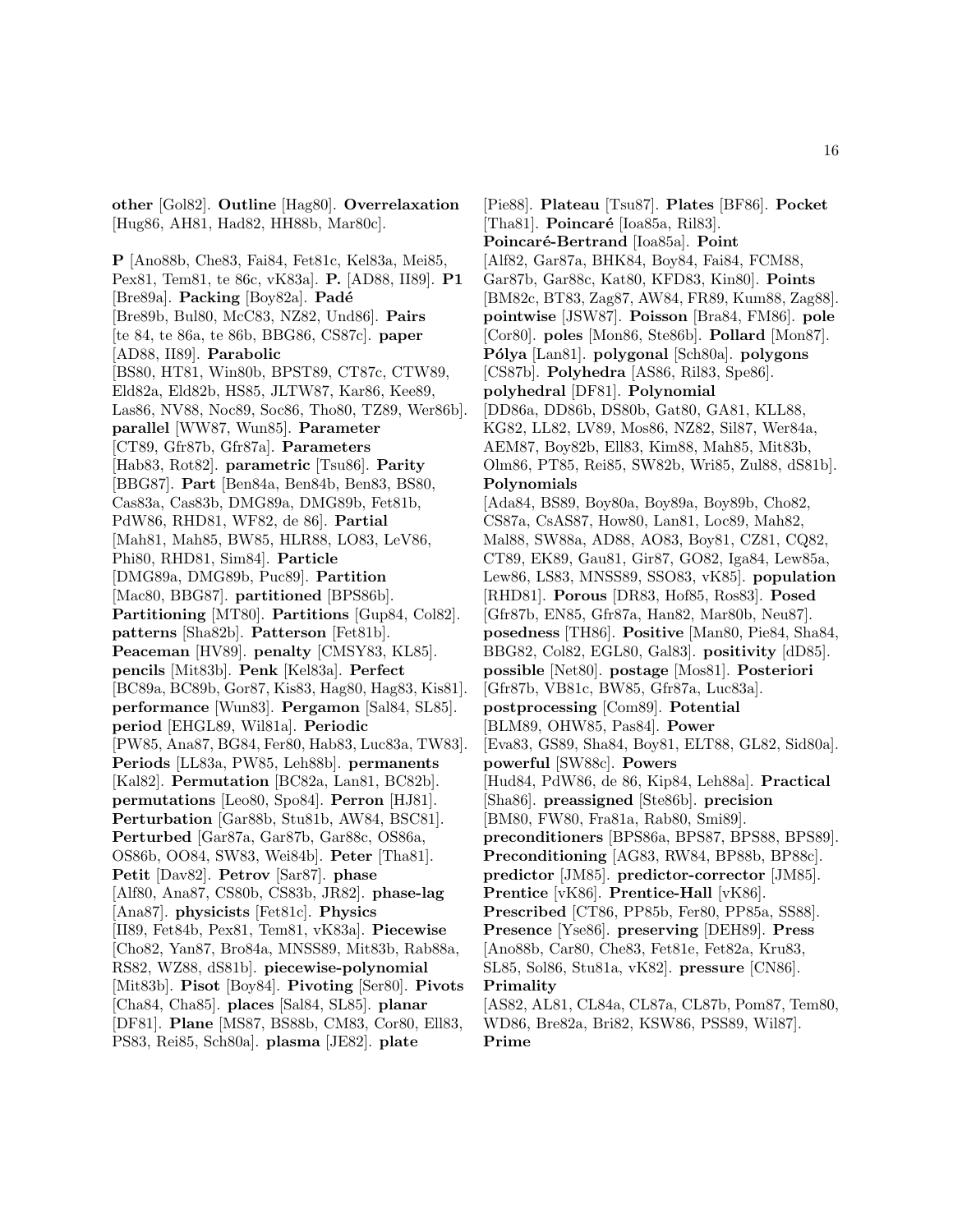[Bre80, Goe88, Jam80, PdW86, Wei81, YP89, de 86, te 81, Hag80, Hag83, KP89, Kis85, McC84b, Wun83]. **prime-testing** [Wun83]. **Primes**

[Bor81, BCP82, CW80, GLS87, Kel83a, LM81, Löh89, Mor89, NN80, Pri83, HP84, Hud85, Kel82a, Kel82c, Kel83b, Mor90, PSS89, Pri85, Sha82b]. **Primitive** [Coh84, Lan81, LS87]. **Principal** [Wil82b, BW87, BW88, CM87b, Ioa85b, Mas89, Oke87, Rab83, Rab85, Rab88b, Rab88a, RL89]. **Principle** [Can88, Sch80a, dS80a]. **Printing** [Lon83]. **priori** [BHK84]. **probabilistic** [Sey87]. **Probability** [Dem88, KP89]. **probable** [KP89]. **Problem**

[AK81, Ben84a, Ben84b, Dem88, Gar87a, Gar88b, KP87, Ste86a, Ste84b, Auz87, BCW81, BCW82, BSC81, BHK84, BR85, Bra81, Bul80, Coh82, CF89, DW89, DNW88, FM86, Fri84, Gar87b, Gui87, II89, JR82, Mos81, OS86a, OS86b, Pas84, Pie88, PS85, SW88c, Tsu87, Wei84a, Whi83, WWL81].

### **Problems**

[AV85b, BS80, Cas83a, Cas83b, Gfr87b, GR89b, MW86b, Mar82a, Mic87, Saa84, Wer86a, Win80b, Alf80, Ana87, AW84, AV85a, BO89, BSC<sup>+</sup>80, BL88, BPS86a, BPS86b, BPS87, BPX88, BPS88, BP88b, BP88c, BPS89, BPST89, CMSY83, CT87a, CGT88, Cos82, DRS85, Dut89, DF83, EG87, ER80, ET84, Eri85a, EN87, EJ88, Fai84, Gar84, Gar88c, Gfr87a, GT81, GT85, GT87, GOT81b, HK87, HH88a, Han82, HTE81, HV89, JS85, Kar86, Kat80, KFD83, Las86, LC88, Lun86, MW86a, MR83a, MZ88, Mar80b, Mat87, Mic83, Mil85b, Mit83a, Mos89, Mun81, Nas87, NV88, Noc89, OO84, Par80, SW83, Sch85a, Sch86, Spi85, Tho80, Wei86, Wei84b, Wer82, Wer86b, Win81, dW85a]. **Procedures** [Bre89b, Lev82a]. **process** [BD81]. **processes** [DM82a]. **processing** [Cyb83]. **producing** [Dub89]. **Product** [BBG88, CG88, Sch81, SSO83, CM87b, LS86, Mas89, Sch84c, Sto81]. **Products** [AB80, Hud84, PdW86, de 86, Car80, Fet81e, Fet82b, Fet82a, vK86, Kru83, Sol86, vK82]. **programming** [DF83, Mon81, SN83]. **Progression** [Pri83]. **progressions** [Hud85, McC84b, Pri85, Rot82]. **Projection** [CT87b, SW82a, CS89, Par80, dS81b]. **Projections** [Wah84, Jia87]. **proof** [Hag80, Hag83, dD85]. **Proofs** [Pom87, Bre82a]. **propagation** [EG87].

#### **Properties**

[Kel82b, Lew86, BF88, Egg84, FP84b, IIMPL81, Lew85a, LS89, Pie88, Shi84, Und86, Wer82]. **Property** [Gla83, AD88]. **Prove** [CD86]. **Pseudo** [Pas80]. **Pseudoprimes** [BW80, EKS88, Gor89, MM89, PSW80, Pom81, Ada87, McD89, Rot82]. **Pseudorandom**

[Tez88, AW89, EHGL89, ELT88, Nie89]. **Pseudospectral** [Got81a, FG88, GOT81b]. **Pseudospectral-Chebyshev** [Got81a]. **pulse** [LC88]. **pulse-spectrum** [LC88]. **Pure** [WCS80, TW86, Wil80c, WDS83]. **pyramid** [Spe86].

#### **QR** [Ste84c]. **Quadratic**

[Bue87a, DL88a, Del89, Ger83b, KR89, Mit83b, Sch83b, Sil87, de 86, AEM87, Bue84, CT87a, CW87, DF83, Fie81, LQ88a, Mol87, Rei86, Sey87, SW88b, TW86, Vau83, Vau84].

### **Quadratic-Exponential** [de 86]. **Quadratically** [BB86]. **Quadrature**

[CGM86a, CGM86b, FO86b, FO86a, För87, GM85b, GR88, Ise81, LM80, Mon86, Oke87, Slo81, Xu89, Akr85, BN82b, Boj81, BS84, Che82, Dyn84, Egg84, GM85a, GN88, HTN83, Has86, Ioa85a, Ioa85b, LR84, Lun83, Sid80b, Sid82b, SL89, Ven86, VL80]. **Quadratures** [KE84, Rab88a]. **quadrilateral** [Shi84]. **Quartic** [Ada84, Str89, Buc87, BW87, BF89b, BPv89, God84a, God84b, HHR+87, Set80, Vau85a]. **quartically** [Bai88a]. **Quasi** [Dur87, Le 81b, Mic87, Noc80, SW82a, WH83, Luc83b, ST87, Toi81]. **Quasi-Initial-Boundary** [Mic87]. **Quasi-Linear** [Le 81b]. **Quasi-Newton** [Noc80, Luc83b, ST87, Toi81]. **Quasi-optimal** [Dur87]. **Quasi-Optimality** [SW82a]. **Quasi-Smooth** [WH83]. **quasilinear** [Mil85b].

**quasiperfect** [Kis81]. **quasistationary** [Zlá83]. **Quaternary** [Hud84]. **quick** [PSS89]. **Quintic**

- [SW88a, DEH89]. **Quotient** [Leh81, MMM88, Sto80, McC83].
- **Quotient-Difference** [Sto80, McC83].

**R** [vK86, Kel82a, Kel83a, Mei85, Pex81, Tem81, te 86c, vK83a]. **Rabinowitz** [Che83]. **Rachford** [HV89]. **Radau** [Rab86b]. **Radii** [Boy82a]. **Rado**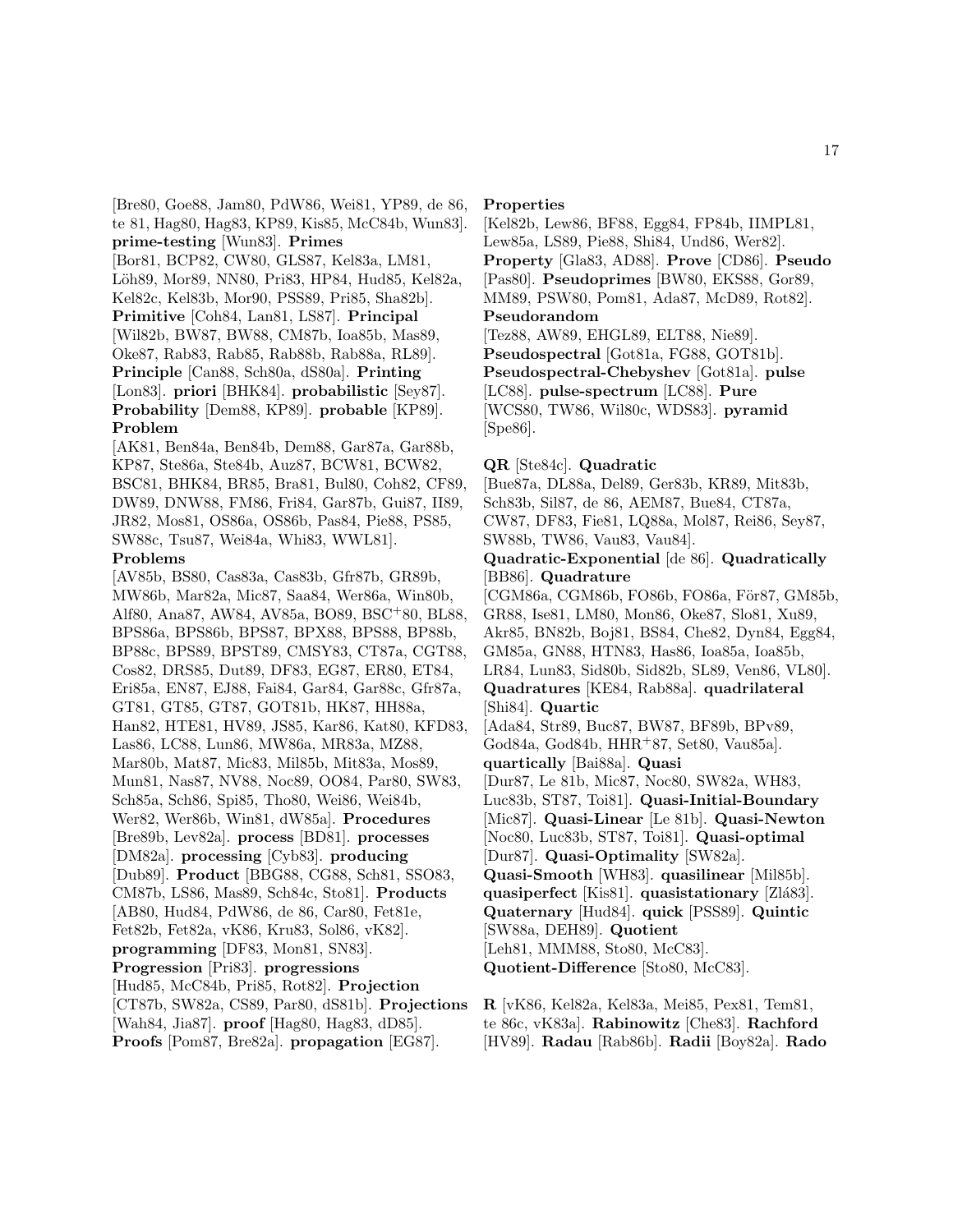[Bra83]. **Ramanujan** [BBG86, PdW86]. **Random** [Mar80a, Mon85a, AEM87, KP89, Puc89, Rob89]. **range** [Mos81, Sid82b]. **Rank** [Kre86, BW88, BGZ85, FM85, LS89]. **rank-** [LS89]. **Rapid** [Shr85, Lev82a, WDS83]. **rapidly** [BLL87, IL88, McC81b]. **Rate** [Boy80b, Bra84, DW81, Far86, Boy81, Boy82b, DRS85, Eri85b, Pen81]. **rate-of-convergence** [Boy82b]. **Rates** [BM81, DMS84, Gfr87b, LR84, Luk88, Rab86b, Gfr87a, Sch84c]. **Rational** [Bla82, Hea85, Hea86, IN83, Lar80, SW86a, WBR82, Dic80, EK89, Mah85, Ste86b, Vrs86]. **Rationals** [HW84]. **ratios** [TW80]. **reaction** [Gal83, OS86b, SW83]. **reaction-diffusion** [Gal83, OS86b, SW83]. **Real** [EMT85, ET85b, Gra87b, LO82, SW88a, Smy84, van82a, BF89b, BPv89, CS82, CS87c, Gau83, LQ88b, SWW83, Smy81, SW88b, TW86]. **Reciprocal** [Boy80a, Boy89a, Boy89b, FW84, Wri84]. **reciprocals** [Wró84]. **reconstructing** [BG84]. **recovery** [CN86]. **rectangle** [AW89]. **rectangles** [DL81]. **rectangular** [RHD81]. **Recurrence** [DiD82, Hor80, Kro80, Lew85b, Lew87, Olv88, PdW86, de 86, Gau81]. **recurrences** [Ada87]. **Recursive** [Bul80, CR83]. **reduced** [CS80b, CS83b, JP82, Por85]. **Reduction** [RW84, VB81c, VB81a, VB81b]. **Reentrant** [Wah84]. **Refinement** [Ber85, McC81a, Ske80, Eri85b]. **refinements** [Eri85c]. **regions** [BPS86b, WT82]. **Regression** [LL82]. **regular** [Gar84, HP84, Nas87, Olm86]. **Regularity** [Wer84b, CTW89]. **Regularization** [Gfr87b, ALS89, FCM88, Gfr87a]. **Regularized** [Luk88, Bör89, Neu87]. **Regulator** [WCS80, CMSY83, Wil80c, WDS83]. **Reissner** [BF86]. **Related** [BM82c, GW85a, FW80, Fra81a, GW85b, Gra87a, JP82, Loc81, McD89, Wer86b]. **relating** [Oku83]. **Relations** [Olv88, BF89a, DiD82, Gau81, Hor80, Kro80, Lew85b, Lew87]. **Relative** [Ziv82]. **relatively** [Hag83]. **Relaxation** [Bra84]. **remain** [DM82a]. **Remark** [Mei85, Tza86, AD88]. **Remarkable** [Gla83]. **Remarks** [PP80b, Was86, Vér82]. **reorthogonalization** [Sim84]. **Rep** [Fet81b]. **repeated** [Mah85]. **Representation** [Ste88, SL89]. **Representations** [Ral83]. **Res** [Fet81b]. **Residue** [Eva83, Len84, Mac80]. **residues** [WW87]. **Resolution** [Har86, Ga´a88]. **Respect** [Bau86a, Bau86b]. **restrictions** [Spi85]. **result** [OS86a]. **Resultants** [LL87]. **resulting** [BP88b, BP88c]. **Results** [Wil81b, van88, Bai88b, BF89a, BBG87, CQ82, Ioa83, LP86, Rab88a, SW88c, VB81b]. **Review** [Tha81]. **Riele** [te 86c]. **Riemann** [te 86c, te 86d, Apo85, BvtW82, Eli86, Leh88a, vt83, vtW86]. **Right** [Saa87]. **Right-Hand** [Saa87]. **Riley** [Gra83]. **Ring** [GW85a, GW85b, Gra87a, KBF87]. **rings** [Mah80, von84]. **Rio** [II89]. **Robust** [Shr85]. **roles** [Par80]. **Root** [Hig86b, Lar80, Mos86, NS85]. **Root-Finding** [Lar80]. **Rootfinder** [Shr85]. **rootfinding** [Kim88]. **Roots** [Bau86a, Kel86, MT80, Sch85c, Bau86b, PT85]. **rotating** [DLR81]. **Rotkiewicz** [KP87]. **rough** [Las86]. **round** [Ziv82]. **round-off** [Ziv82]. **row** [JS87a]. **rule** [CM87b, Ven86]. **Rules** [SSO83, BS84, Ioa85a, Ioa85b, LS86, Lun83, LS89, Rab80, Rab83, Rab85, Rab86a, Rab86b, Rab88b, RL89, Sid80b, Sid82b, SL89]. **Runge** [CS89, BJVZ89, BHN82, Bru84, Cas83a, Cas83b, CS83a, DM82a, Kar86, Kee89, Lub83, Pia81, Sha86, Zen86, dW85a]. **Russian** [Car80, Fet81e]. **Ryzhik** [Fet81e, Fet82a, Kru83, Sol86, vK82]. **Ryzik** [Fet81e, Fet82b, Car80].

**S** [AD88, Car80, Fet81e, Fet82b, Fet82a, Fra81a, Kel82b, Kru83, Sol86, vK82]. **Sadiku** [Fet82a]. **Salamin** [New85]. **Sander** [Shi84]. **satisfying** [EO80, OHW85]. **scalar** [CM80, GL85, JP86, Luc86b, OT88, Pas84, Sze89, Tad84a]. **Scaled** [Ste84c]. **scales** [Sch85a]. **Scan** [CD86]. **Scattered** [Fra82, Nie83]. **Scattering** [AK81, BLM89]. **Scheme**

[Gar88b, GT81, Har86, Kel86, Gev89, HTE81, Hof85, NV88, San88, Slo83, Tad84a, Van82b, Whi83, Zlá83]. **Scheme-independent** [GT81]. **Schemes** [Gar87a, HT81, JT81, KG85b, KMS<sup>+</sup>86, Le 81b, Lor86, BSC<sup>+</sup>80, Gar87b, Gar88c, Gev84, GL85, Hal82, JM85, Kar80, KG85a, Luc86b, Mos89, Mun81, OS82, San83, Sch85b, Shu87b, Soc86, Sta81, Swa80, Tad84b, Tad87, Vil88, Wei84b, dW85a]. **Schr¨oder** [Vrs86]. **Schr¨odinger** [IIMPL81, SS84].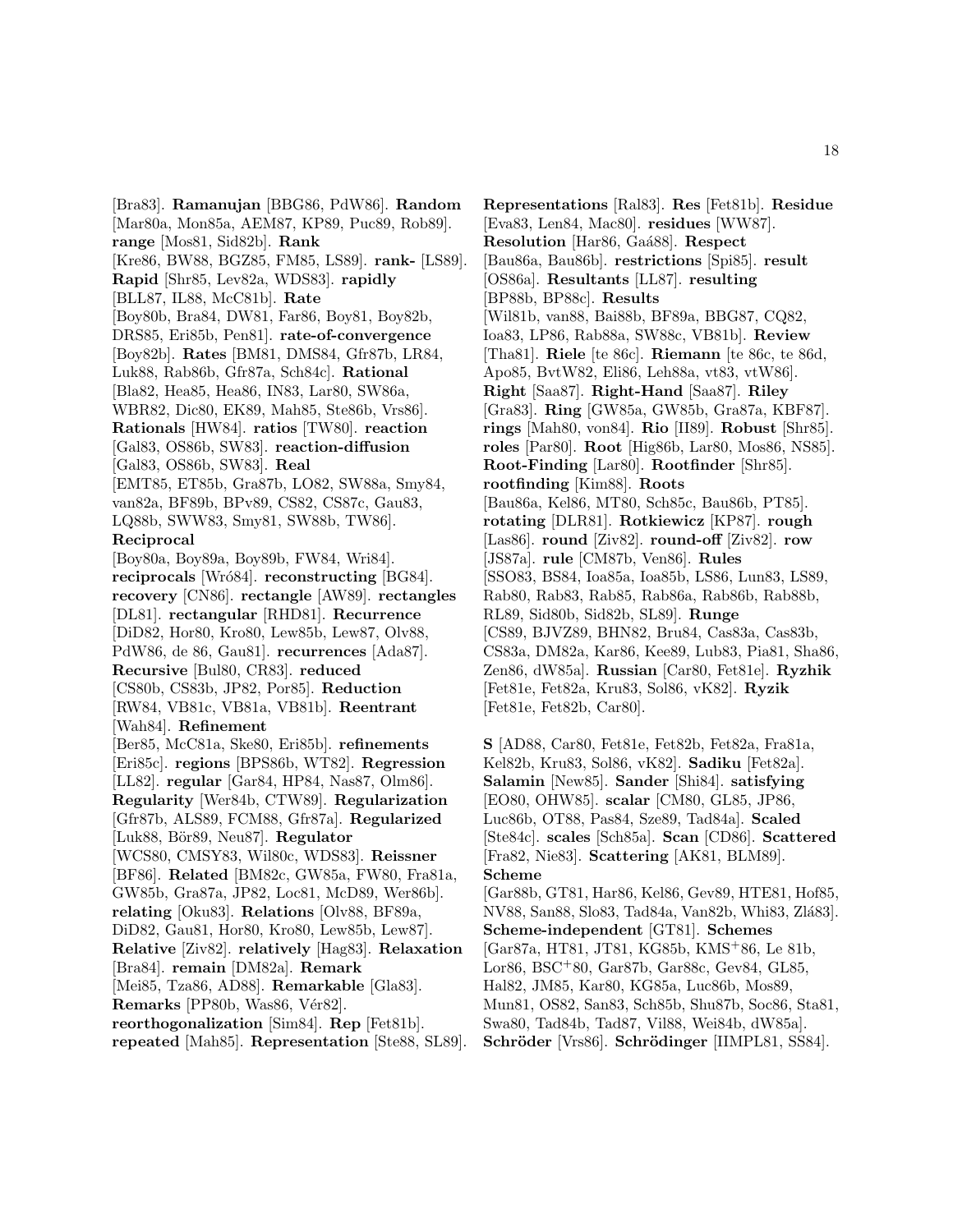**Sci** [Phi87]. **Secant** [DM82b, Ste84a, Tap88]. **Second** [Bal84a, BD89b, Bue87b, Car87a, Car87b, GM84, KG85b, MW86b, Sch85b, Swa89b, BD80, Bal84b, BDS85, BD89a, BJVZ89, BHN82, Cas80, DR85, Fai84, Fet81c, Fet84b, Gev84, Gra82, HS81, JM85, Kar80, KFD83, KG85a, KG82, Lub83, Lub85, MW86a, MZ88, Mil85b, RHD81, Slo81, Spe87, Swa89a, Wei84a, Wei86, Wer82]. **Second-Order** [BD89b, KG85b, MW86b, Swa89b, Sch85b, BD80, BDS85, BD89a, Cas80, Fai84, Gev84, Kar80, KG85a, MW86a, MZ88, Mil85b, Spe87, Swa89a]. **section** [SS86a]. **Sectors** [CS87a, GO82, CsAS87]. **segmented** [OO84]. **segmented-adaptive** [OO84]. **Seidel** [Bra84]. **selected** [Gar84]. **Selection** [Del81, VB81a]. **self** [LS85]. **self-intersections** [LS85]. **selfadjoint** [BO89, MZ88]. **Selfridge** [Bri82]. **semi** [SN83]. semi-infinite<sup>[SN83]</sup>. semiconductor<sup>[Zlá86]</sup>. **semicontinuity** [HLR88]. **Semidiscrete** [Bal84a, Bal84b, HT81, Par80, TZ89]. **semidiscretizations** [JS85]. **Semigroups** [WWL81, HLR88]. **semilinear** [CT87c, CTW89, JLTW87]. **Seminar** [II89]. **semisimple** [MP87]. **separably** [Alf80]. **Sequence** [Boy82a, Del81, Mah82, GS80, Kel82b, NS84, Sid80b]. **Sequences** [Kin83, PdW86, de 86, EHGL89, MP85, Mie80]. **serial** [Nie89]. **Series** [Boy80b, BC82a, Fra81b, GM85b, Lav87, NT87, Pie84, Scr88, Sha84, Wri81a, Wri81b, AJS83, Boy81, Car80, Cyb83, Ell83, Fet81e, Fet82b, Fet82a, GL82, GM85a, vK86, Hor80, Kip84, Kru83, Lav86, Lev80, LCC88, LCC89, McC81b, NS84, Phi80, Sid80a, Sol86, vK82. **set** [FT84, Leo80, Wró84]. **Sets** [Bro85, Eva83, Lag83, Lun88, GR89a, Ger83c, PSS89, Toi86, Vrs86, Wag80]. **Several** [Saa87, Hab83]. **Sextic** [EMT85, Gra87b]. **Shamanski˘ı** [Kel86]. **Shamanski˘ı-like** [Kel86]. **shaped** [Dja81]. **Shapiro** [Tro85, Tro89]. **Sharp** [CMSY83, DNW88, Sch84c]. **Sharpening** [Swa89b, Swa89a]. **Sharpness** [Wah84]. **sheeted** [LS85]. **Shepard** [Far86]. **shift** [NS85]. **Shock** [CGS89, ELS89, Lor86, Sze89]. **shock-capturing** [Sze89]. **shocks** [Kar80]. **Shooting** [MS84, Tro80]. **Short** [LL83a, Pom87, FP85]. **side** [Swa80]. **Sided**

[Mar82b, EO81]. **Sides** [Saa87]. **Sierpiński** [BCW82, BCW81]. **Sieve** [Ger83b, Sil87]. **Sign** [KE84, te 87]. **signal** [Cyb83]. **signature** [God84a, God84b]. **similar** [BBG87]. **Simple** [Yam86b, CGT88, Kum88, PS85, Wun83, Yam86a, Zul88]. **Simplest** [Was87]. **simplex** [Gra88, LM80, Olm86]. **Simplified** [LL82, LL83b, New85]. **Simulation** [MR83b]. **simultaneously** [PT85]. **Sinc** [Kea83, Lun83, BS88b, Lun86]. **sines** [Sal84, SL85]. **Single** [Bal84a, BS80, ADT81, Bal84b, San88, IIMPL81]. **Singular** [Gar88b, Kel86, Ste84c, Tho81, AW84, BSC81, BS88b, Bru85, ET84, Eri85a, EN87, HC81, Ioa83, JS81, LR84, Mak81, Nas87, Rab86b, Sch81, TL81, Ven86, Wei84a, Wei86, dW85a]. **Singular-Perturbation** [Gar88b]. **Singularities** [MMM88, Yse86, Gra82, LS86, LM80, Sid80b]. **Singularly** [Gar87a, Gar87b, Gar88c, OS86a, OS86b, OO84, SW83, Wei84b]. **Six** [GM82, PH84, GO82]. **Six-Dimensional** [PH84]. **sixth** [Kat80]. **size** [JM85]. **Sizes** [Maj86b, Gol81, Maj86a]. **Sketch** [Hag83]. **Skew** [Bun82]. **skipping** [Alf80]. **Small** [Boy80a, Boy89a, Boy89b, Cha84, BF89b, Cha85, God84a, God84b]. **smallest** [Jae83, Jae85]. **smear** [JSW87]. **Smooth** [CW83, Swa89b, WH83, BS88b, BPST89, Bro84a, Swa89a]. **Sobolev** [ADT81, CQ82, DS80b]. **Soc** [II89]. **solenoidal** [Fri84]. **Solution** [Dic80, MW86b, Mis84, SS84, Wil80a, Alf80, ADT81, BT87, BS88b, Bör89, Bro84a, Bru85, Cas80, Cha82b, Cha87, CS80a, Cuy82, DF83, Eld82a, Eld82b, ER80, FO82, Gal83, Gla87, Gre82, HS81, Ioa83, JS81, LP86, Lun80, MW86a, MZM89, OO84, Pie88, Por85, Sch83a, Sch86, Spe87, Spi85, Toi86, Tsu87, Wei86, WWL81, Zlá83, Zlá86]. **Solutions** [Hud84, Luk88, McI86a, McI86b, Str89, Zaj83, Auz87, BL88, CL84b, FT84, Gau81, Hor80, Lue89, Mar80b, Mat87, Neu87, Puc89, Shu87a, SJI85, V´er82, Wri85, Zul88]. **solvability** [Mol87]. **Solving** [AEM87, Le 81b, Saa81, Saa84, SS85, Saa87, Yse86, BD81, CGT88, DL88b, EN85, Gol82, Hil82, Ven86]. **Some** [BW85, BBG88, Bor81, BM80, Bre82b, CW80, Dud87, Fet80, Fra82, Gat80, HT81, Kel82c, Ker83, Lav86, Lav87, Le 81a, LS89, McD89, Mey84,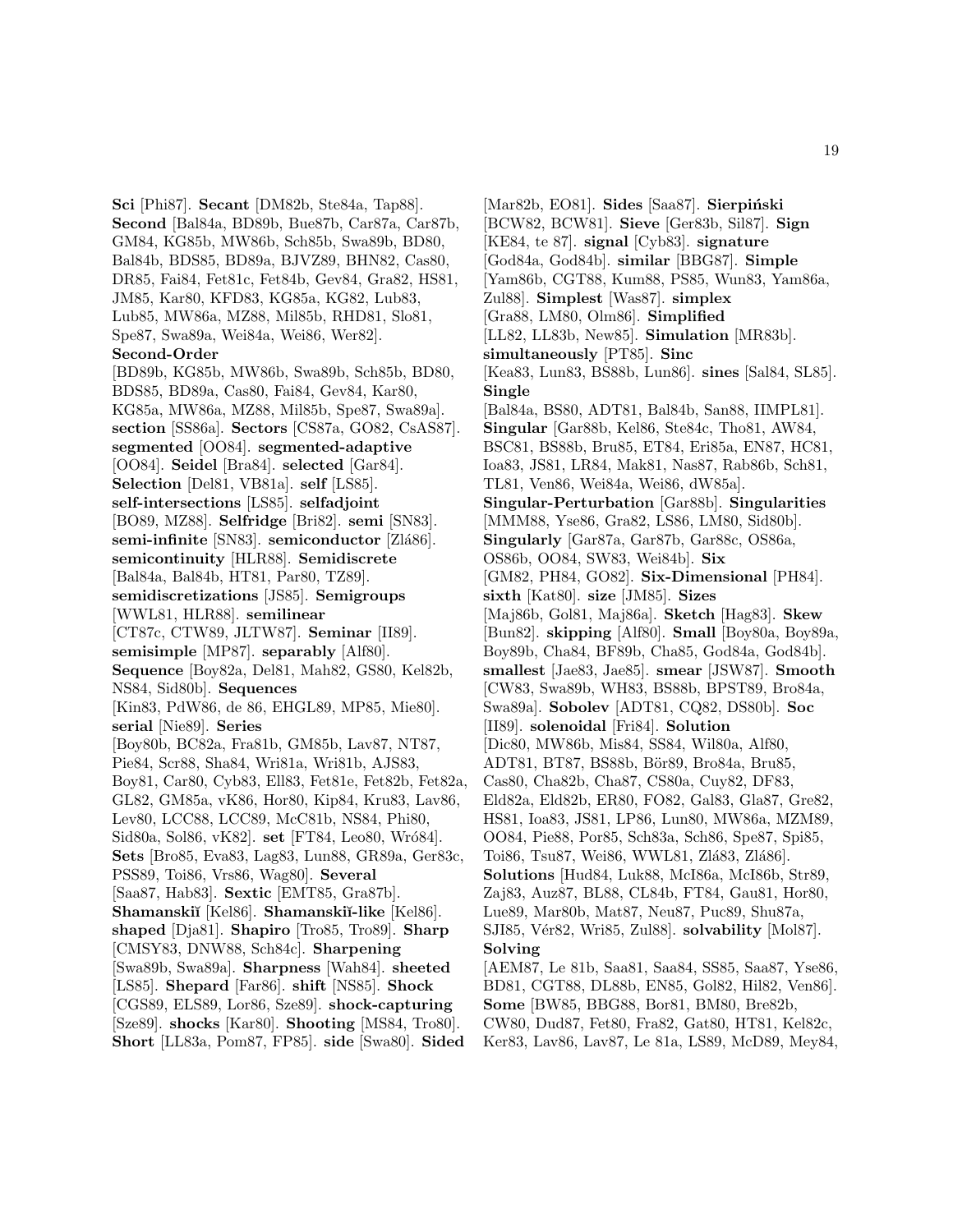MS87, Oku83, Pai80, PW85, Que81, RS82, SW86a, Scr88, Sha86, Sha82b, SW88c, Und86, Vér82, VB81b, Was86, Wil81b, BR85, Bre82a, Bue84, Com89, DK85, Fet81a, FW80, Fra81a, FW85, JP82, KLL88, MZM89, Mos89, Nak84, PS83, Pri85, Sar87, SW86b, Sid82b, Wil87]. **Soni** [Pex81, Tem81, vK83a]. **SOR** [EL89]. **Space** [PH84, AD82, ADT81, AM89, ET84, EN87, Fri84, Gra83, LC88, OS83, Sze89]. **space-time** [LC88]. **Spaced** [LL82, For88]. **Spaces** [CH89, CT87b, SW82a, Wah84, CQ82, DS80b, V´er82]. **spacings** [Odl87]. **sparse** [DL88b, ER80, Luc83b, Sha80, Ste84a, Toi81]. **spatial** [San83]. **spatially** [CTW89, JLTW87, Ric81]. **Special** [Gra87b, How80, Mah82, AH81, Fet84b, Had82, Lue89, McD89, Pex81, Spe86, Tem81, vK83a]. **spectra** [Fer80]. **Spectral** [CGS89, Can88, FP84b, Hei89, NOPEJ87, Pas80, Dut89, ER80, IIMPL81, McL86]. **spectrum** [DLR81, Fis88, JE82, LC88]. **speed** [Jag82, Wil80c]. **Speeding** [Mon87]. **Spline** [CW83, Cos86, Mar82b, Arn83, SW85, dD85]. **spline-trigonometric** [Arn83]. **Splines** [CJW87, CDR88, DL88a, Met86, BC86, CH84, DM83, Gra88, JS81, Jia87, LA82, LA84, Luc83a, MNSS89]. **split** [LeV86]. **Splitting** [Ada84, BM81]. **splittings** [LO83]. **Sporadic** [Yam86b, Yam86a]. **Springer** [Fet81c, Fet84b, Kni88, Pex81, Sal81, Tem81, vK83a]. **Square** [Bro85, Hig86b, Sch85c, Lag83]. **squared** [DL81]. **Squares** [AKS85, Bue87b, LL86, LS81, MW86c, BL88, DL81, EGL80, Lag83, Mil87, Mit83b, Shi86, Shi19, Ano88b]. **Stability** [Ana80, Ber85, CT87b, Dut89, Got81a, GOT81b, Hic81, HV89, Le 81a, Le 81b, Maj86a, Maj86b, Mic83, Pia81, Pit80, Ske80, Tre85, CR82, Cuy82, Elm86, Fis88, GT81, GT85, GT87, JE82, Par80, Sch80a, Spi85]. **stabilized** [DW89]. **Stable** [Bun82, EO80, Gek82, Sha81, Sto80, Ana87, DM82a, FM85, GL85, Gra88, Noc89, Sha82a, Tad87, Win81]. **stamp** [Mos81]. **Standards** [Smi83]. **State** [Bra83, EG87]. **States** [BB85b]. **Stationary** [Lor86]. **statistics** [Bue84]. **Steady** [BB85b, EG87, Kar80]. **Stefan** [JR82, Whi83]. **Steiner** [MPR81, SF85, SS86b]. **Stenger** [BN82b]. **Step** [Bal84a, BS80, DD86a, DD86b, Har86, IN87,

Maj86b, Bal84b, JM85, Maj86a, Spi85, Wer80]. **Stepsize** [Ske86b, Ske86c, Spi85]. **Stieltjes** [BB82, BF88, Boy82b, Cha80]. **Stiff** [Cas83b, Maj86b, Alf80, CS83a, Fat80, Ise81, Maj86a, OO84]. **stochastic** [Cha87]. **Stokes** [BDK82, BM81, BR85, CF89, DW89, DNW88, FT84, Gev89, Gir88, Gui87, JS86, KL85, PS85, Ste84b]. **Stolarsky** [Ste86a]. **Storage** [Noc80, SL84]. **stream** [CN86]. **Streamline** [JS86, JSW87, Sze89]. **Stretching** [Bea86b, Bea86a]. **strictly** [Mar80c]. **strip** [BvtW82, te 86c, te 86d, vt83, vtW86]. **Strong** [AS82, Leo80, Rot82]. **strongly** [HTE81, Sar87]. **structure** [BR88]. **structures** [Rei86]. **Struve** [New84]. **study** [Fai84, GN88, KFD83, Vrs86]. **Sturm** [Gar84, Nas87, Pai82]. **Subcycling** [Hic81]. **subgroup** [BR88, LQ88a, Sto81]. **Subgroups** [BC82a, PP80a, PP80b, PP80c, Sto81]. **Subset** [Lun88]. **Subset-Sums** [Lun88]. **Subspace** [Saa81]. **substructures** [BPS86b]. **substructuring** [BPS86a, BPS87, BPS88, BPS89]. **subsystem** [SS86b]. **success** [Bue84]. **successive** [Pen81]. **Succinct** [Bre82a]. **such** [Jae83, Jae85]. **Sufficient** [AS82]. **Sum** [Min80a, EGL80, Lag83, Leh88a, Wró84]. **Summation** [GM85b, Lav87, Sch83c, GM85a, Phi87]. **Summations** [Gla81]. **Sums** [CL84a, Hud84, Lun88, JS87a, Shi86, Shi19, SL89]. **Superconvergence** [ADT81, Kum88, LN89, OS86a, Tho80]. **superconvergent** [AW82]. **superlinear** [ST87]. **Superspline** [CH89]. **Supplement** [AB87b, AV85b, Bal84b, BD89b, Bau86a, Bea86b, Boy85b, Boy89b, BE88b, BC89b, BMS88a, BP89b, BSSW87, CGM86b, Car87a, Car88a, CL87b, CsAS87, DD86b, FO86b, Gar87a, GM85b, Gfr87b, GW85a, KG85b, Maj86b, MW86b, McI86b, NT87, PP85b, Sch84b, Ske86c, Swa89b, Yam86b, te 86b, vt85b]. **Supra** [KMS<sup>+</sup>86]. **Supra-Convergent** [KMS<sup>+</sup>86]. **surface** [LS85]. **Surfaces** [LS81, KBF87, Tsu86]. **surprising** [AD88]. **Swan** [FHS86]. **Swinnerton** [BGZ85]. **Swinnerton-Dyer** [BGZ85]. **Sylow** [LQ88a]. **symbolic** [CD87]. **Symm** [CES88]. **Symmetric** [Bun82, Saa87, Ser80, Swa86, ER80, MNR89, Ste84a]. **symmetrical** [Phi87].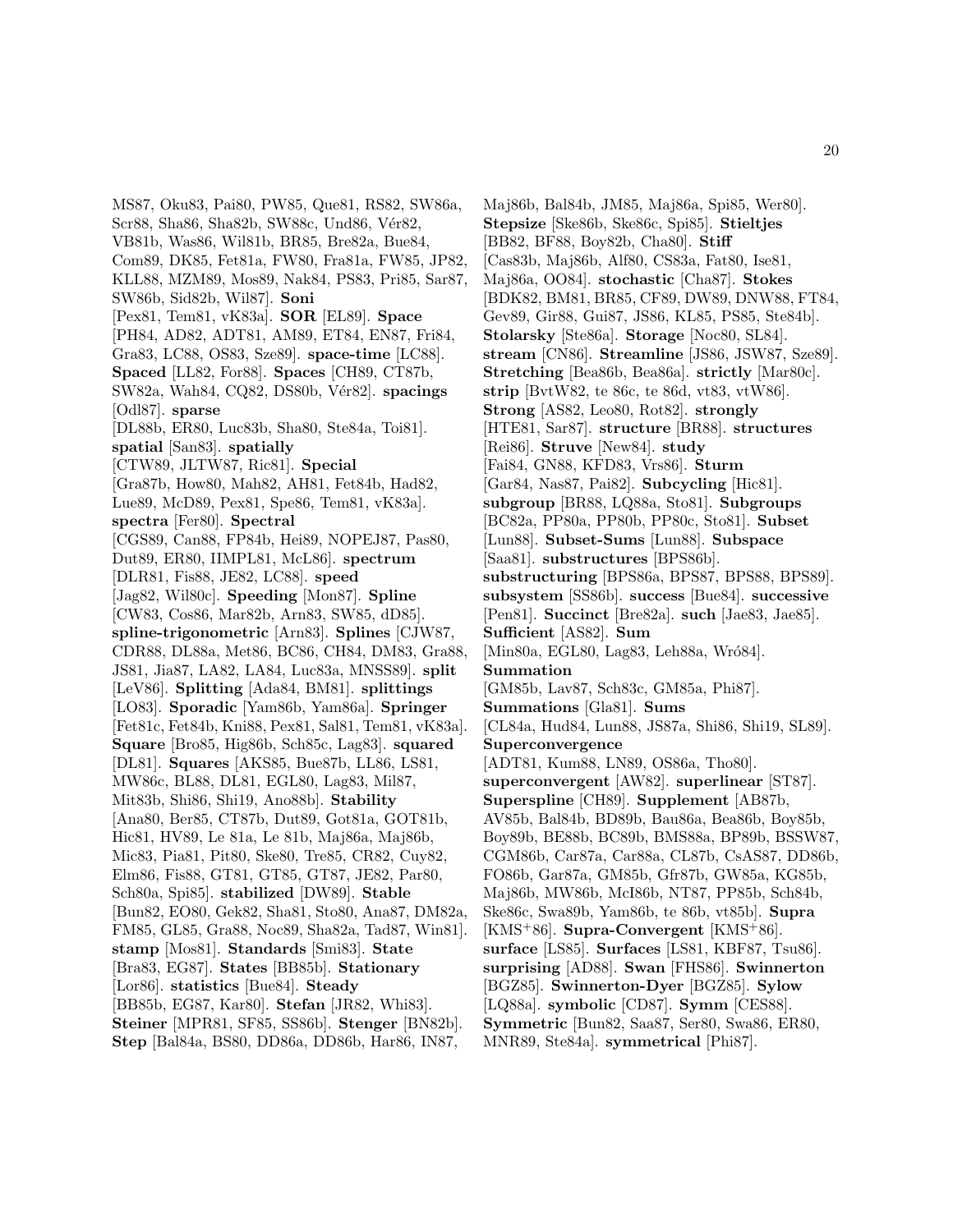**Symmetrization** [Lun86]. **Symposium** [Gau94]. **system** [Cuy82, Gar89, Wri85]. **Systems** [AKS85, BE88b, Hud84, Man80, Saa81, SS85, Saa87, AW84, BP88b, BP88c, BE88a, CR82, CR83, DL88b, FO82, Gal83, HS85, Ise81, Lus80, Mar80c, MPR81, OS82, Rhe84, SF85, SS86b, Tad83, Tad87, Vil88, Wer80, Win81, Zul88].

**T** [Has86, Stu81a, te 86c]. **Table** [Ano88b, Bac80, Bau86a, Bri82, Car87a, Car87b, Car88a, Car88b, Car89, Car80, Che83, Dav82, Fet81d, Fet81c, Fet81e, Fet81b, Fet82b, Fet82a, Fet84b, vK86, Kel82a, Kel82b, Kel82c, KP88, Kni88, Kru83, Lon83, Pex81, Phi87, Sal84, SL85, Smi83, Sol86, Stu81a, Tem81, vK82, vK83a, vK83c, vK83d, vK83e, vK83b, vK83f, vK83g, CS87c, McC83, WZ88]. **Tables** [Bau86b, Ben83, BMS88a, BMS88b, Dav82, KP88, Kni88, SL85, vK83f, vK83g, Lon83, Smi83, vK83b]. **tangent** [Ven86]. **Tate** [TZ87]. **tau** [CR83, OO84, FO82]. **Taylor** [Fra81b, Scr88, Wri81a, Wri81b]. **te** [te 86c, te 86d]. **Technique** [Man80, BP88b, BP88c, CN86, Cyb83, LC88, Mah81]. **Techniques** [AV85b, Pai80, Saa84, AV85a]. **Ten** [PP80c, Sal84, SL85]. **term** [Gau81, McC84b]. **Terminal** [MMM88]. **termination** [Iga84]. **Test** [CL87a, CL87b, Nie89, Shi87]. **Testing** [AL81, Bri80, CL84a, CGT88, AO83, BW87, Wun83]. **Tests** [AS82, Fra82, KSW86, PSS89, Wil87]. **th** [NN80]. **their** [BJVZ89, Gir87, Ioa85b, Lag83]. **Theorem** [Mee80, Mic87, Tza86, Boy82b, FHS86, McC84b, Ril83, SSP85, TW89, Sch83c, SW81]. **theorems** [Fet84b, Mah80, Pex81, Tem81, vK83a]. **Theoretic** [CT86, CT89, VB81b]. **Theory** [DD86a, DD86b, BHN82, Ger83a, Gir87, GV87, Las86, Lub83, Mic83, SSP85, Stu81b]. **there** [BB88]. **Theta** [Par83, BBG87]. **thing** [dS80a]. **Third** [Car88a, Car88b, Ada87, Gui87, Pex81, San88, Tem81]. **third-order** [Ada87, Gui87, San88]. **Thomson** [Sal80]. **thousandths** [Sal84, SL85]. **Three** [BM82a, BM82c, Sch83c, te 81, AJ81, BB88, BM82b, Gau81, Gui87]. **three-term** [Gau81]. **Thue** [Str89]. **Tikhonov** [Gfr87a, Gfr87b, Neu87]. **Tikhonov-regularized** [Neu87]. **Time**

[Bal84a, Ben84a, Ben84b, DW83, Eld82a, Eld82b, Har86, HT81, AEM87, AD82, AM89, Bal84b, BDS85, CT87c, Cyb83, Gal83, Gev89, Kar86, Kee89, LeV86, LC88, OS83, Sch85a, Tad84a]. **Time-Dependent** [Bal84a, HT81, DW83, Bal84b, BDS85, Kar86, Kee89]. **Time-Harmonic** [Ben84a, Ben84b]. **time-split** [LeV86]. **Time-Step** [Har86]. **Toeplitz** [BP88a, Dic80]. **Torii** [Has86]. **torsion** [Rei86]. **total** [dD85]. **Totally** [ET85b, Smy84, Buc87, BW87, BF89b, BPv89, CS87c, LQ88b, Smy81]. **transcendence** [Bai88b]. **Transcendental** [Mis84, Fet81d, KLL88, vK83c, vK83d, vK83e]. **transform** [ALS89, For81, LG86]. **Transformation** [NOPEJ87, ER80, Sid80a]. **Transformations** [Del81, AJS83, CD87, Fie81, NS85, Sid80b]. **Transforms** [CT86, FMPT84, BB82, CT89, FW85, KP88, Mah80, vK83f, vK83g, Kni88]. **transient** [Alf80]. **translates** [Loc81]. **translation** [Car80, Dav82, Fet81e]. **transonic** [EO80, Fis88, Mos89, OHW85]. **trapezoidal** [Wei84b]. **treatment** [Shu87a]. **Triads** [LL86]. **Trial** [Mon85b]. **Triangles** [Adl83, Sty80]. **triangular** [FM85]. **Tricomi** [Fet81d, KP88, vK83c, vK83d, vK83e, vK83f, vK83g]. **Trigonometric** [Fet80, Fet84a, Arn83, Fet81a, Mas83, Sch80b]. **Triperfect** [Kis84, Kis85]. **Triperfects** [BN82a]. **triple** [MPR81, SF85, SS86b]. **Trivial** [Str89]. **Truncation** [TW83]. **turbulence** [BK89]. **Turing** [Bra83]. **turning** [AW84, BHK84, Kum88]. **TVB** [CS89, Shu87a, Shu87b]. **twelfth** [Coh82]. **Twentieth** [YB88]. **Twenty** [Eva83]. **Twenty-Fourth** [Eva83]. **Two** [AB80, Ben83, CD88, Coh88, CL84b, DM82a, Gar87a, IN87, LL86, Leh81, Mar82b, Mis84, Olm86, AG83, BM82b, BK89, CT87a, CN88, Coh82, CD87, Cot87, Dja81, ELT88, Fai84, Gaá88, Gar87b, Gar88c, JR82, Kat80, KFD83, KBF87, Lev82a, Mas89, SW83, Shi86, Shi19, Sze89, Tre85, Tsu86]. **two-dimensional** [BK89, CT87a, CN88, Cot87, Dja81, Lev82a, Mas89]. **two-level** [AG83]. **two-phase** [JR82]. **Two-Point** [Gar87a, Fai84, Gar87b, Gar88c, Kat80, KFD83].

**Two-Sided** [Mar82b]. **Two-Step** [IN87].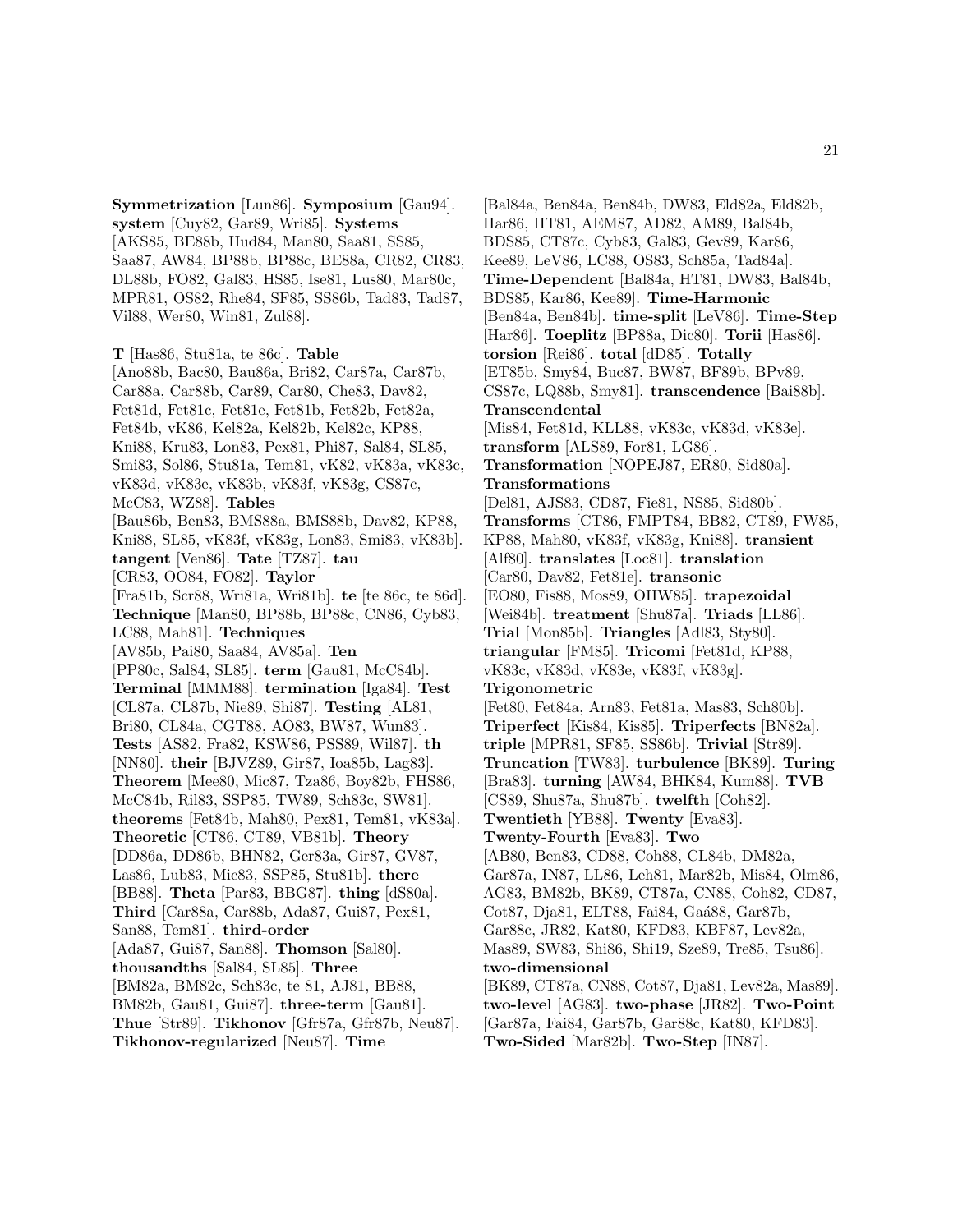### **Two-Valued** [Coh88]. **Type**

[FO86b, FO86a, HT81, HW82, Lin86, NZ82, Sha81, Sha82a, Dyn84, Gol82, Gre82, HC81, KS87, Kum88, LW82, MZ88, Ioa83, Ioa85a]. **Type-Insensitive** [Sha81, Sha82a].

#### **U.S** [Lon83]. **unbounded**

[Gol81, Gol82, HK87, LS86]. **unconditional** [Tad83]. **Unified** [Ste84b, Sid80b]. **Uniform** [Egg89, Gar87a, Gar87b, GR89b, Mun81, Ray88a, Ioa85b, Loc81, Ray88b]. **Uniformly** [Gar88b, BSC81, OS86b, Shu87b]. **Unigrid** [MR83b]. **unilateral** [SB89]. **Uniqueness** [Boj81, Cho82]. **Unit** [Mae86, Buc87, BW88, BPv89, Lew85b, Lew87]. **Unitary** [Hag81]. **Units** [BP89b, Gra87b, PZ82, PWZ82, BP89a, CS87c, Leh88b]. **Univ** [Stu81a]. **unramified** [Vau85a]. **Unsymmetric** [Saa81, EL89, PTL85]. **update** [Luc83b, Ste84a, Toi81]. **Updates** [DM82b, Tap88]. **Updating** [Noc80, Pai80, FM85]. **upon** [Nie83]. **Upper** [HLR88, Cha82a]. **Upwind** [Lor86, OS82]. **Use** [CD86, Gal83, Tap88]. **used** [Iga84]. **user** [Sid88]. **user-friendly** [Sid88]. **Using** [BOP80, BLM89, AJ81, Bai88a, BF89a, Bue84, CT89, Dur87, LA82, LA84].

**V** [Kel82c, PP80c]. **validity** [Tro89]. **valuation** [von84]. **Value**

[AV85b, Ben84a, Ben84b, Bra83, Cas83a, Cas83b, Gar87a, GR89b, MW86b, Mee80, Mic87, Ste84c, Win80b, Alf80, Ana87, AV85a, BL88, CM87b, Dut89, ET84, EN87, Fai84, Gar87b, Gar88c, GT81, GT85, GT87, HV89, Ioa85b, II89, Kat80, KFD83, Las86, Lun86, MW86a, MR83a, Mas89, Mat87, Mic83, Mun81, OS86a, Oke87, OO84, Par80, Rab83, Rab85, Rab88b, Rab88a, RL89, Sch86, Spi85, Wei84a, Wei86, Wei84b, Win81, dW85a]. **Valued** [Coh88, GR81]. **Values** [Alf82, LL82, Mey84, NT87, Smy84, Fet81b, FT84, FW80, Fra81a]. **Vancouver** [Gau94]. **Variable** [Cho82, DW83, JM85, LL82, Ske86b, Ske86c, ALS89, ADT81, Fal83, GOT81b, KL85, San83, Sha80]. **variable-metric** [Sha80]. **Variable-Stepsize** [Ske86b, Ske86c]. **Variables** [CD88, Mar80a,

Coh82, CD87, CGT88, Ga´a88, Hab83]. **variation**

[San88, TL85]. **Variational** [Gol80, Mit83a]. **variationally** [Toi81]. **Varies** [CL83]. **varying** [OS83, Ric81]. **vaulting** [Cor80]. **vector** [EHGL89, For81, Fri84]. **Vectors** [Ger88, FP85]. **version** [BS88a, EN85, New85, PS85, SS89]. **versus** [Wer84a]. **vertices** [LM80]. **Very** [CW80, Pom87, Sch80b, Kel82c, Sid82a]. **via** [EK89, Ven86]. **Viscosity** [DMG89a, Tad84b, Tad87]. **viscous** [BM81, CN86]. **Vol** [Fet81d, KP88, vK83c, vK83d, vK83e, vK83f, vK83g]. **Volterra** [vt85b, BJVZ89, BHN82, Bru84, Bru85, Bru89, Egg84, Egg89, Gla82, Gla87, JM85, Lub83, Lub85, Mak80, Mak81, Wol83, vt85a]. **volume** [Spe86]. **Volumes** [AMS84, AS86]. **Voronoı** [Wil81b]. **Vortex** [BBP81, BM82a, BM82b, Bea86b, Del89, Gre86, Bea86a, CN88, Cot87]. **Vries** [AW82, BDK83, DK85, Win80a].

**W** [Fet81d, Fet84b, Kel82b, KP88, Pex81, Tem81, Wil88, vK83a, vK83c, vK83d, vK83e, vK83f, vK83g, Tza86]. **W.** [Ker83]. **walk** [Rob89]. **Wang** [AD88]. **Washington** [Lon83, Smi83]. **Waterflood** [DW83]. **Watson** [Stu81a]. **Wave** [CGS89, Le 81b, ATZ83, Bro84a, EG87, Hal82, Hig86a, Hig87, SB89, TH86]. **waveguides** [Gol82]. **way** [TH86]. **Weak** [Ray88a, Ray88b, Sch80a]. **weakly** [Bru85, Mak81, Mik89, Sch81]. **weakly-singular** [Mak81]. **Weber** [Gra87a]. **Weeks** [LG86]. **Weierstrass** [Las82a]. **Weight** [För87, KE84, SW86b, Xu89, BS84, GN88]. **Weighted** [DMG89a, DMG89b, FO86b, FO86a, Ioa83, Toi81]. **weights** [LS83]. **Well** [TH86, IIMPL81]. **Well-posedness** [TH86]. **Which** [Bro85, Boy81, DM82a, Lag83, Olm86, dS81b]. **Whittaker** [Stu81a]. **whose** [Mah85]. **Williams** [Sha82b, Kel82c, Wil88]. **Winter** [te 86c]. **Without** [Mon85b, Ser80, AW84]. **witnesses** [EP86]. **Wong** [Mei85]. **Wrigge** [Fra81a]. **Wright** [Fet81b].

**York** [Car80, Che83, Dav82, Fet81d, Fet81c, Fet81e, Fet82a, KP88, Kni88, Kru83, Pex81, Sal81, Sal84, SL85, Sol86, Tem81, vK82, vK83a, vK83c, vK83d, vK83e, vK83b, vK83f, vK83g]. **Yudell** [GW84].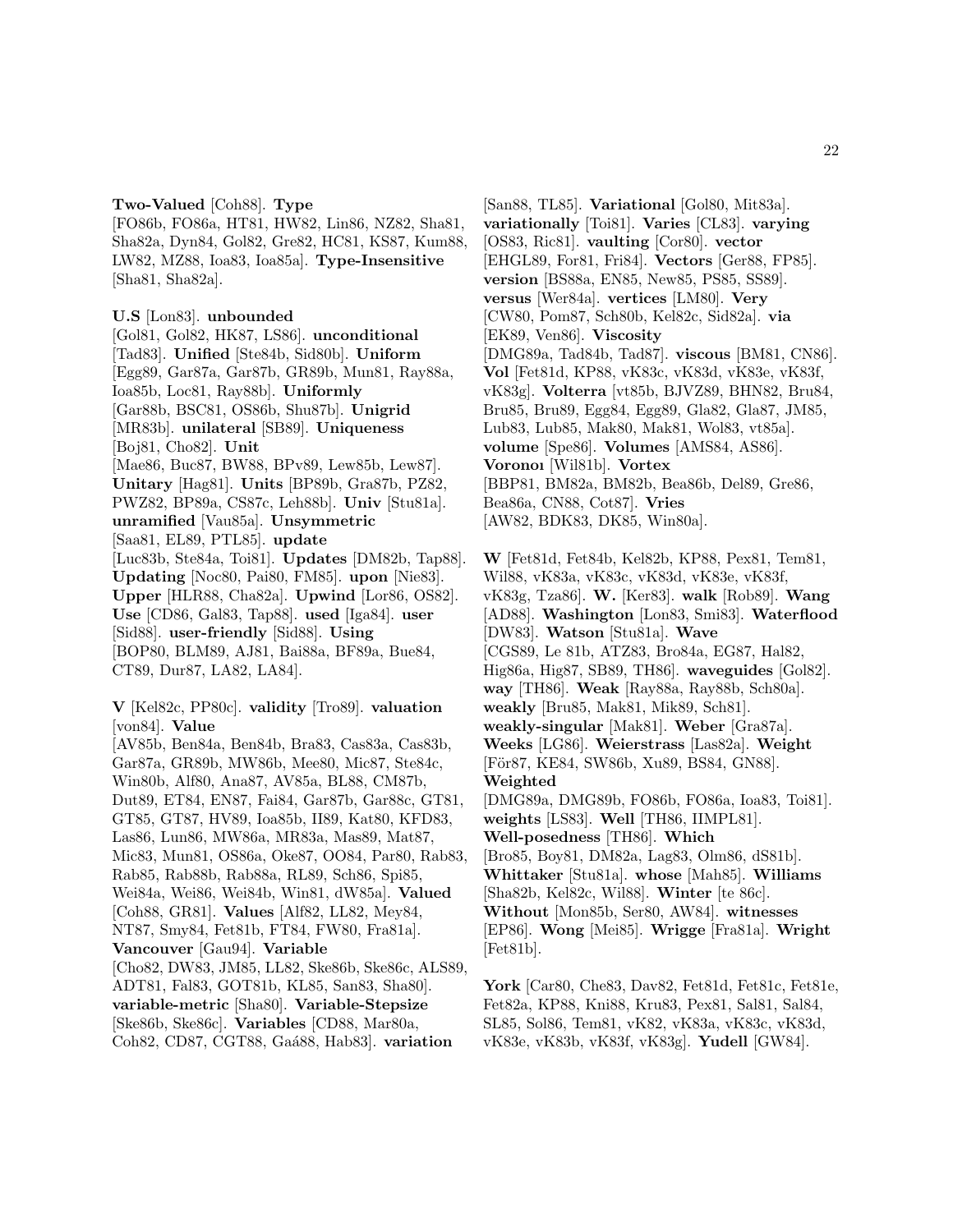**Zero** [Pie84, Cha82a]. **zeroes** [LS83]. **Zeros** [Ben83, CS82, FMPT84, Lac84, Mah82, BvtW82, Gar84, Iga84, Kim88, Leh88a, Odl87, SSO83, te 86c, te 86d, vt83, vtW86]. **zeta** [Apo85, BvtW82, Eli86, Leh88a, Odl87, te 86c, te 86d, vt83, vtW86].

# **References**

**Allasia:1980:NET**

[AB80] G. Allasia and F. Bonardo. On the numerical evaluation of two infinite products. Mathematics of Computation, 35(151):917–931, July 1980. CODEN MCMPAF. ISSN 0025-5718 (print), 1088-6842 (electronic).

### **Atkinson:1987:DGM**

[AB87a] Kendall Atkinson and Alex Bogomolny. The discrete Galerkin method for integral equations. Mathematics of Computation, 48(178):595–616, S11–S15, April 1987. CODEN MCMPAF. ISSN 0025- 5718 (print), 1088-6842 (electronic).

#### **Atkinson:1987:SDG**

[AB87b] Kendall Atkinson and Alex Bogomolny. Supplement to the discrete Galerkin method for integral equations. Mathematics of Computation, 48(178):S11– S15, April 1987. CODEN MCMPAF. ISSN 0025-5718 (print), 1088-6842 (electronic).

### **Agrawal:1980:ECC**

[ACHv80] M. K. Agrawal, J. H. Coates, D. C. Hunt, and A. J. van der Poorten. Elliptic curves of conductor 11. Mathematics of Computation, 35(151):991–1002, July 1980. CODEN MCMPAF. ISSN 0025- 5718 (print), 1088-6842 (electronic).

### **Archer:1982:CGM**

[AD82] David Archer and Julio César Díaz. A collocation-Galerkin method for a first

order hyperbolic equation with space and time dependent coefficient. Mathematics of Computation, 38(157):37–53, January 1982. CODEN MCMPAF. ISSN 0025-5718 (print), 1088-6842 (electronic).

### **Abbott:1988:ASP**

[AD88] J. A. Abbott and J. H. Davenport. Another surprising property of 42. A remark on a paper by P. S. Wang: "Factoring multivariate polynomials over algebraic number fields" [Math. Comp. **30** (1976), no. 134, 324–336, MR **58** #27887a]. Mathematics of Computation, 51(184):837–839, October 1988. CODEN MCMPAF. ISSN 0025-5718 (print), 1088-6842 (electronic).

### **Adams:1984:SQP**

[Ada84] William W. Adams. Splitting of quartic polynomials. Mathematics of Computation, 43(167):329–343, July 1984. CODEN MCMPAF. ISSN 0025-5718 (print), 1088-6842 (electronic).

### **Adams:1987:CPT**

[Ada87] William W. Adams. Characterizing pseudoprimes for third-order linear recurrences. Mathematics of Computation, 48(177):1–15, January 1987. CODEN MCMPAF. ISSN 0025-5718 (print), 1088-6842 (electronic).

### **Adler:1983:BMT**

[Adl83] Andrew Adler. On the bisection method for triangles. Mathematics of Computation, 40(162):571–574, April 1983. CODEN MCMPAF. ISSN 0025-5718 (print), 1088-6842 (electronic).

### **Arnold:1981:SFE**

[ADT81] Douglas N. Arnold, Jim Douglas, Jr., and Vidar Thomée. Superconvergence of a finite element approximation to the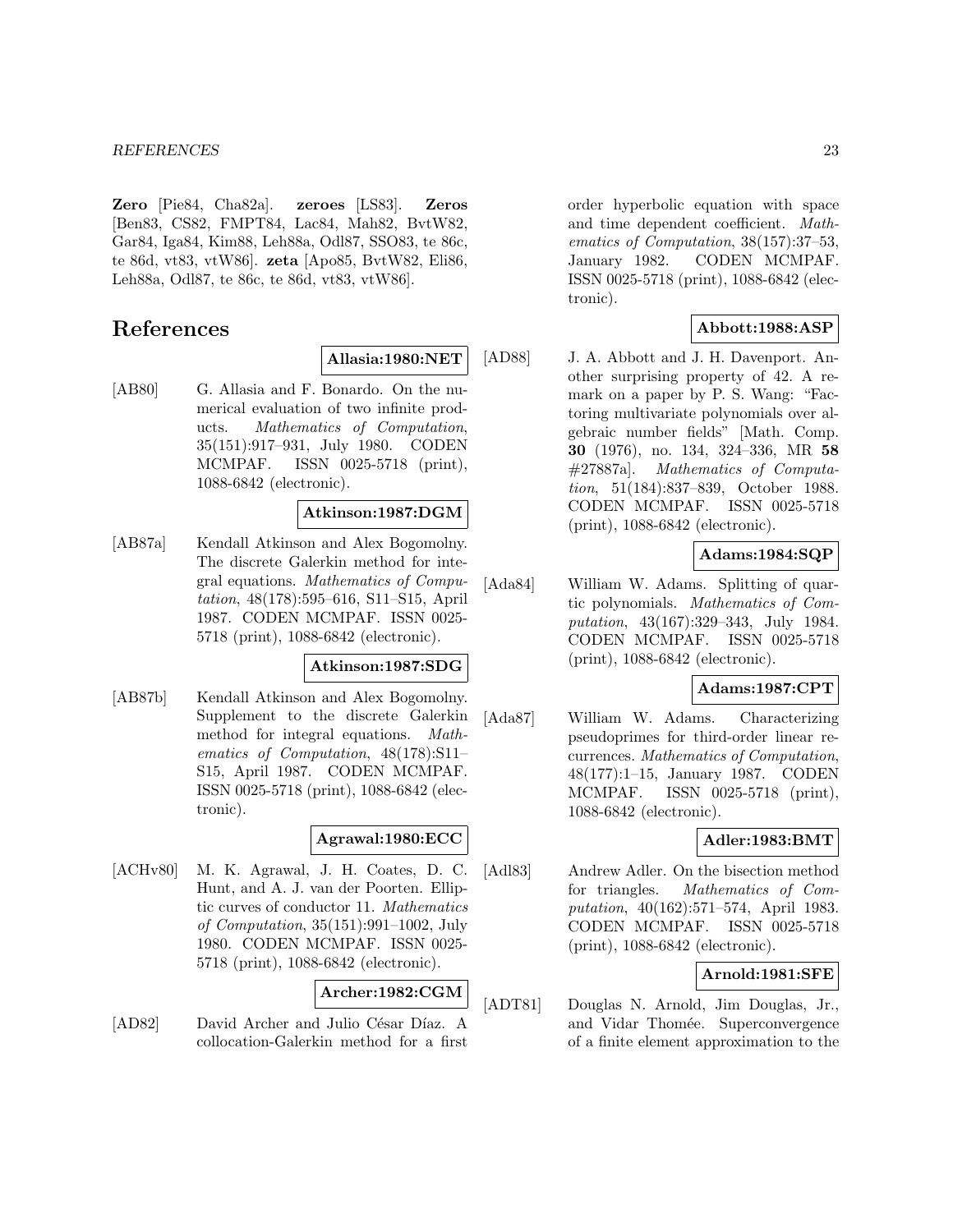solution of a Sobolev equation in a single space variable. Mathematics of Computation, 36(153):53–63, January 1981. CODEN MCMPAF. ISSN 0025-5718 (print), 1088-6842 (electronic).

### **Adleman:1987:SBQ**

[AEM87] Leonard M. Adleman, Dennis R. Estes, and Kevin S. McCurley. Solving bivariate quadratic congruences in random polynomial time. Mathematics of Computation, 48(177):17–28, January 1987. CODEN MCMPAF. ISSN 0025-5718 (print), 1088-6842 (electronic).

### **Axelsson:1983:PTL**

[AG83] O. Axelsson and I. Gustafsson. Preconditioning and two-level multigrid methods of arbitrary degree of approximation. Mathematics of Computation, 40 (161):219–242, January 1983. CODEN MCMPAF. ISSN 0025-5718 (print), 1088-6842 (electronic).

### **Avdelas:1981:OAO**

[AH81] G. Avdelas and A. Hadjidimos. Optimum accelerated overrelaxation method in a special case. Mathematics of Computation, 36(153):183–187, January 1981. CODEN MCMPAF. ISSN 0025- 5718 (print), 1088-6842 (electronic).

# **Ash:1981:OND**

[AJ81] J. Marshall Ash and Roger L. Jones. Optimal numerical differentiation using three function evaluations. Mathematics of Computation, 37(155):159–167, July 1981. CODEN MCMPAF. ISSN 0025- 5718 (print), 1088-6842 (electronic).

#### **Albertsen:1983:NTA**

[AJS83] N. C. Albertsen, G. Jacobsen, and S. B. Sørensen. Nonlinear transformations for accelerating the convergence of M-dimensional series. Mathematics of Computation, 41(164):623–634, October 1983. CODEN MCMPAF. ISSN 0025- 5718 (print), 1088-6842 (electronic).

### **Aziz:1981:FEA**

[AK81] A. K. Aziz and R. Bruce Kellogg. Finite element analysis of a scattering problem. Mathematics of Computation, 37(156): 261–272, October 1981. CODEN MCM-PAF. ISSN 0025-5718 (print), 1088-6842 (electronic).

### **Akrivis:1985:ENC**

[Akr85] G. Akrivis. The error norm of certain Gaussian quadrature formulae. Mathematics of Computation, 45(172):513– 519, October 1985. CODEN MCMPAF. ISSN 0025-5718 (print), 1088-6842 (electronic).

### **Aziz:1985:LSM**

[AKS85] A. K. Aziz, R. B. Kellogg, and A. B. Stephens. Least squares methods for elliptic systems. Mathematics of Computation, 44(169):53–70, January 1985. CODEN MCMPAF. ISSN 0025-5718 (print), 1088-6842 (electronic).

### **Adleman:1981:PTA**

[AL81] Leonard Adleman and Frank Thomson Leighton. An  $O(n^{1/10.89})$  primality testing algorithm. Mathematics of Computation, 36(153):261–266, January 1981. CODEN MCMPAF. ISSN 0025-5718 (print), 1088-6842 (electronic).

### **Alex:1985:DE**

[Ale85] Leo J. Alex. On the Diophantine equation  $1 + 2^a = 3^b 5^c + 2^d 3^e 5^f$ . Mathematics of Computation, 44(169):267– 278, January 1985. CODEN MCMPAF. ISSN 0025-5718 (print), 1088-6842 (electronic).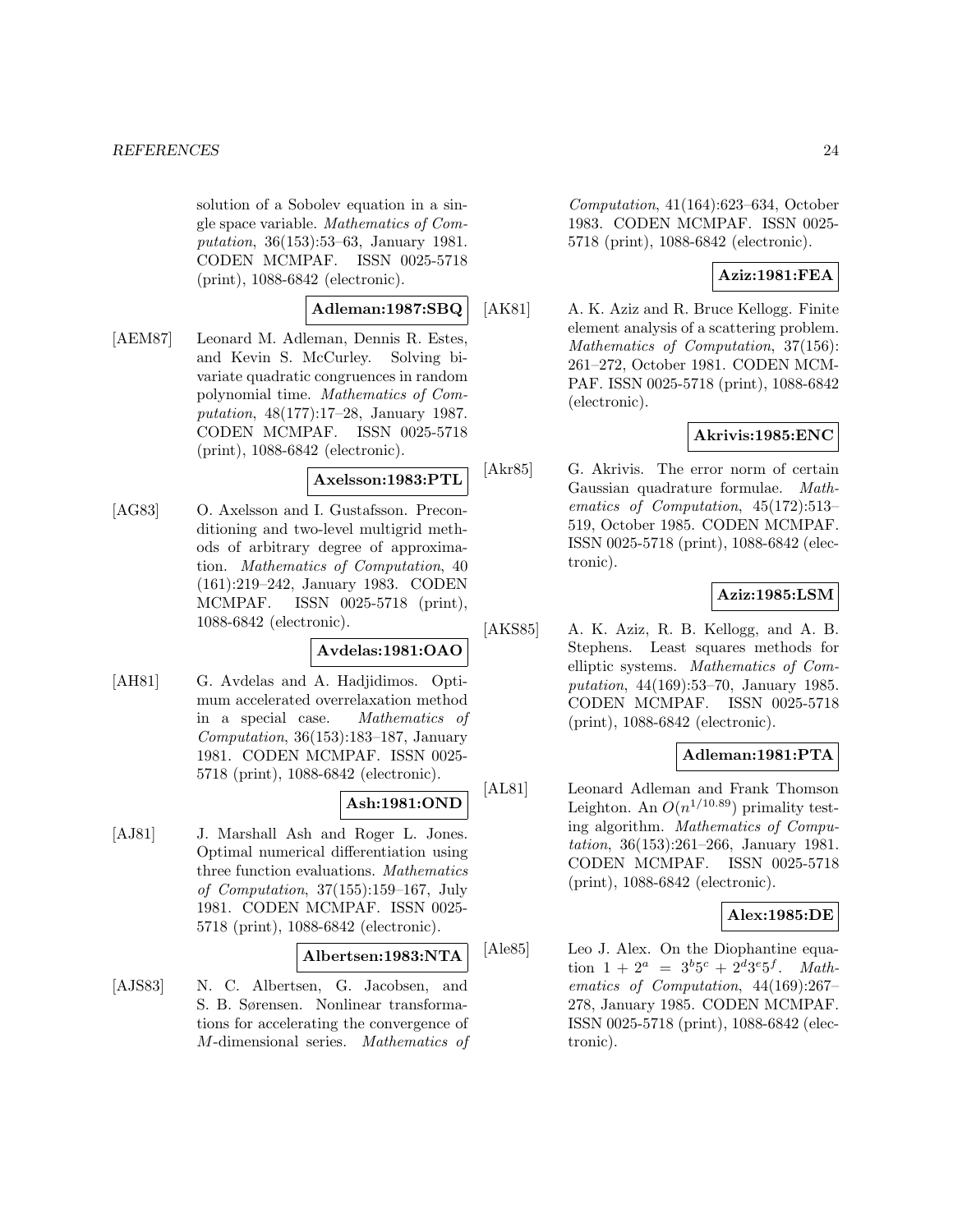#### **Alfeld:1980:MST**

[Alf80] Peter Alfeld. A method of skipping the transient phase in the solution of separably stiff ordinary initial value problems. Mathematics of Computation, 35(152): 1173–1176, October 1980. CODEN MCMPAF. ISSN 0025-5718 (print), 1088-6842 (electronic).

### **Alfeld:1982:FPI**

[Alf82] Peter Alfeld. Fixed point iteration with inexact function values. Mathematics of Computation, 38(157):87–98, January 1982. CODEN MCMPAF. ISSN 0025- 5718 (print), 1088-6842 (electronic).

### **Ang:1989:CVR**

[ALS89] D. D. Ang, John Lund, and Frank Stenger. Complex variable and regularization methods of inversion of the Laplace transform. Mathematics of Computation, 53(188):589–608, October 1989. CODEN MCMPAF. ISSN 0025- 5718 (print), 1088-6842 (electronic).

#### **Aziz:1989:CFE**

[AM89] A. K. Aziz and Peter Monk. Continuous finite elements in space and time for the heat equation. Mathematics of Computation, 52(186):255–274, April 1989. CODEN MCMPAF. ISSN 0025-5718 (print), 1088-6842 (electronic).

### **AMS:1984:CIM**

[AMS84] AMS. Cumulative Index to Mathematics of Computation, Volumes 24–43, 1970– 1984. Mathematics of Computation. American Mathematical Society, Providence, RI, USA, October 1984. CO-DEN MCMPAF. ISBN 0-8218-0093-0. ISSN 0025-5718 (print), 1088-6842 (electronic). vii  $+503$  pp.

### **Anand:1980:NSN**

[Ana80] Indu Mati Anand. Numerical stability of nested dissection orderings. Mathematics of Computation, 35(152):1235– 1249, October 1980. CODEN MCM-PAF. ISSN 0025-5718 (print), 1088-6842 (electronic).

### **Ananthakrishnaiah:1987:SOM**

[Ana87] U. Ananthakrishnaiah. P-stable Obrechkoff methods with minimal phase-lag for periodic initial value problems. Mathematics of Computation, 49 (180):553–559, October 1987. CODEN MCMPAF. ISSN 0025-5718 (print), 1088-6842 (electronic).

#### **Anonymous:1980:C**

[Ano80] Anonymous. Corrigenda. Mathematics of Computation, 34(150):652, April 1980. CODEN MCMPAF. ISSN 0025- 5718 (print), 1088-6842 (electronic).

#### **Anonymous:1988:C**

[Ano88a] Anonymous. Corrigendum. Mathematics of Computation, 50(181):359, January 1988. CODEN MCMPAF. ISSN 0025-5718 (print), 1088-6842 (electronic).

#### **Anonymous:1988:TEB**

[Ano88b] Anonymous. Table errata: The book of squares [Academic Press, Boston, Mass., 1987, MR 88m:01021a] by L. P. Fibonacci. Mathematics of Computation, 50(182):654, April 1988. CODEN MCM-PAF. ISSN 0025-5718 (print), 1088-6842 (electronic).

#### **Adleman:1983:ITF**

[AO83] Leonard M. Adleman and Andrew M. Odlyzko. Irreducibility testing and factorization of polynomials. Mathematics of Computation, 41(164):699–709,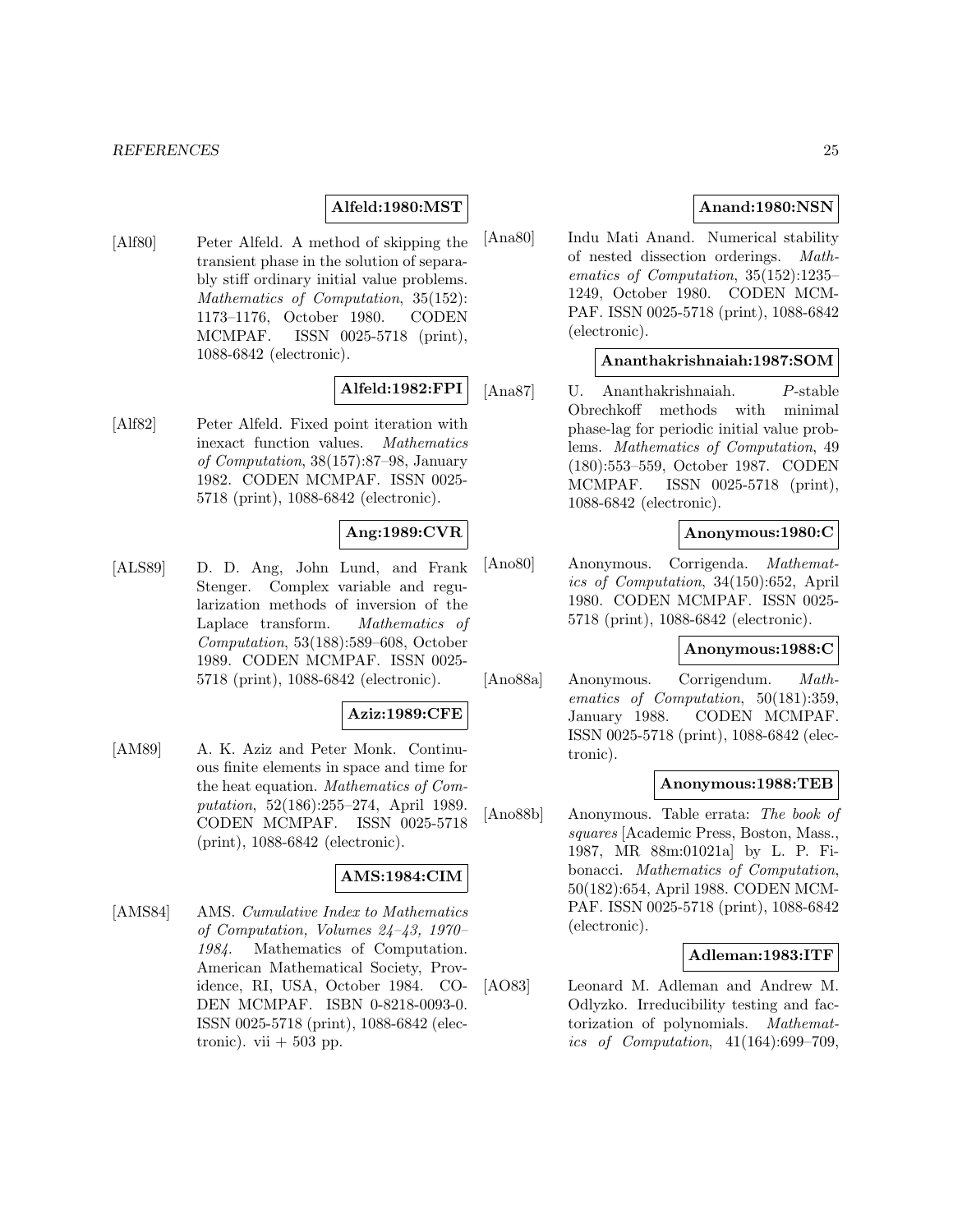October 1983. CODEN MCMPAF. ISSN 0025-5718 (print), 1088-6842 (electronic).

#### **Apostol:1985:FHD**

[Apo85] Tom M. Apostol. Formulas for higher derivatives of the Riemann zeta function. Mathematics of Computation, 44 (169):223–232, January 1985. CODEN MCMPAF. ISSN 0025-5718 (print), 1088-6842 (electronic).

# **Arnold:1983:STG**

[Arn83] Douglas N. Arnold. A splinetrigonometric Galerkin method and an exponentially convergent boundary integral method. Mathematics of Computation, 41(164):383–397, October 1983. CODEN MCMPAF. ISSN 0025-5718 (print), 1088-6842 (electronic).

### **Adams:1982:SPT**

[AS82] William Adams and Daniel Shanks. Strong primality tests that are not sufficient. Mathematics of Computation, 39(159):255–300, July 1982. CODEN MCMPAF. ISSN 0025-5718 (print), 1088-6842 (electronic).

# **Allgower:1986:CVP**

[AS86] Eugene L. Allgower and Phillip H. Schmidt. Computing volumes of polyhedra. Mathematics of Computation, 46 (173):171–174, January 1986. CODEN MCMPAF. ISSN 0025-5718 (print), 1088-6842 (electronic).

### **Arscott:1983:NCE**

[ATZ83] F. M. Arscott, P. J. Taylor, and R. V. M. Zahar. On the numerical construction of ellipsoidal wave functions. Mathematics of Computation, 40(161):367– 380, January 1983. CODEN MCMPAF. ISSN 0025-5718 (print), 1088-6842 (electronic).

### **Auzinger:1987:DCM**

[Auz87] Winfried Auzinger. Defect corrections for multigrid solutions of the Dirichlet problem in general domains. Mathematics of Computation, 48(178):471– 484, April 1987. CODEN MCMPAF. ISSN 0025-5718 (print), 1088-6842 (electronic).

### **Axelsson:1985:BVT**

[AV85a] A. O. H. Axelsson and J. G. Verwer. Boundary value techniques for initial value problems in ordinary differential equations. Mathematics of Computation, 45(171):153–171, S1–S4, July 1985. CODEN MCMPAF. ISSN 0025-5718 (print), 1088-6842 (electronic).

### **Axelsson:1985:SBV**

[AV85b] A. O. H. Axelsson and J. G. Verwer. Supplement to boundary value techniques for initial value problems in ordinary differential equations. Mathematics of Computation, 45(171):S1–S4, July 1985. CODEN MCMPAF. ISSN 0025- 5718 (print), 1088-6842 (electronic).

### **Arnold:1982:SFE**

[AW82] Douglas N. Arnold and Ragnar Winther. A superconvergent finite element method for the Korteweg–de Vries equation. Mathematics of Computation, 38 (157):23–36, January 1982. CODEN MCMPAF. ISSN 0025-5718 (print), 1088-6842 (electronic).

### **Arnold:1983:ACC**

[AW83] Douglas N. Arnold and Wolfgang L. Wendland. On the asymptotic convergence of collocation methods. Mathematics of Computation, 41(164):349– 381, October 1983. CODEN MCMPAF. ISSN 0025-5718 (print), 1088-6842 (electronic).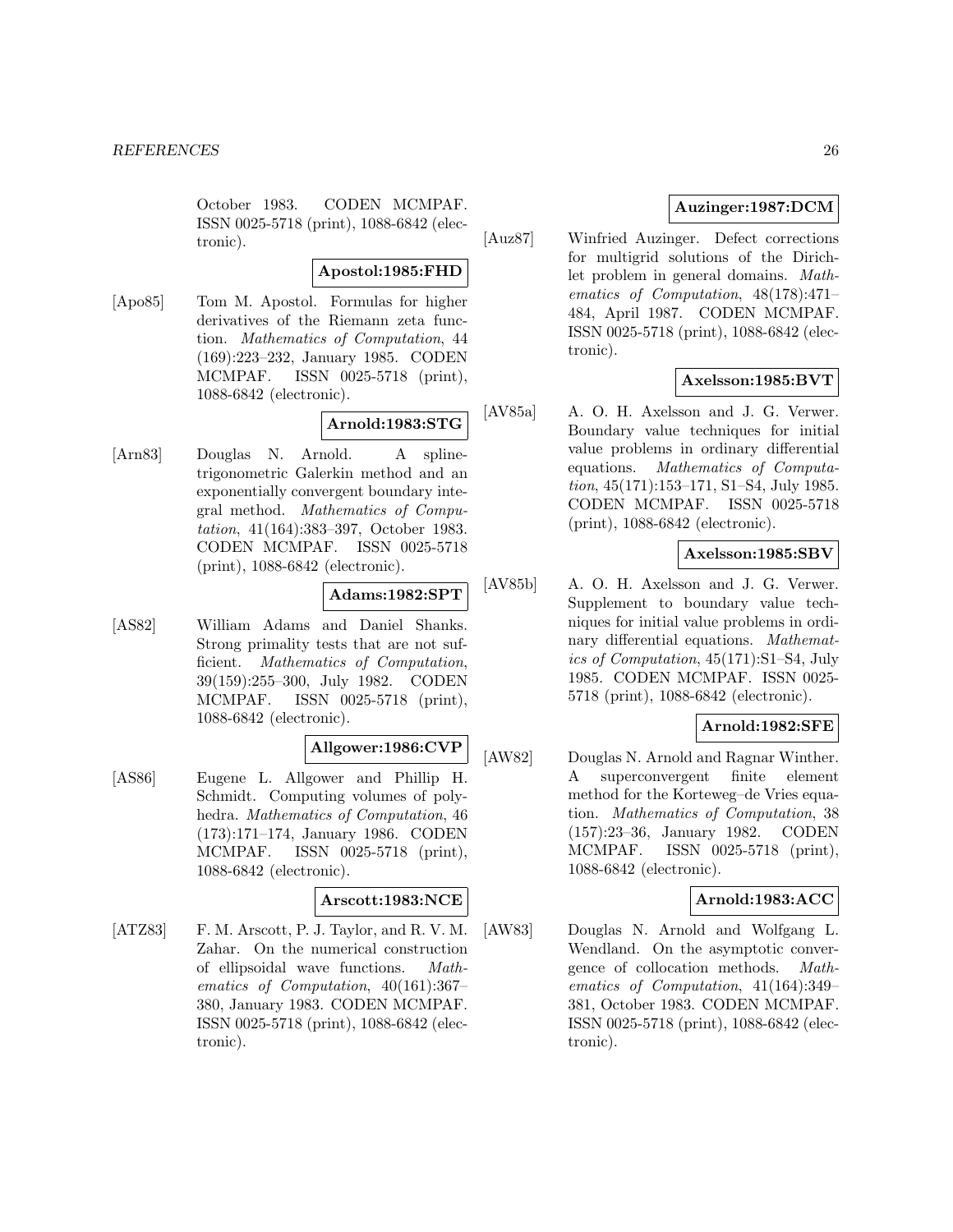### **Ascher:1984:CSP**

[AW84] U. Ascher and R. Weiss. Collocation for singular perturbation problems. II. Linear first order systems without turning points. Mathematics of Computation, 43(167):157–187, July 1984. CODEN MCMPAF. ISSN 0025-5718 (print), 1088-6842 (electronic).

### **Afflerbach:1989:EDR**

[AW89] Lothar Afflerbach and Rainer Weilbächer. The exact determination of rectangle discrepancy for linear congruential pseudorandom numbers. Mathematics of Computation, 53(187):343–354, July 1989. CODEN MCMPAF. ISSN 0025- 5718 (print), 1088-6842 (electronic).

#### **Backstrom:1980:TEM**

[Bac80] Robert P. Backstrom. Table errata: "A method of factoring and the factorization of F7" [Math. Comp. **29** (1975), 183–205, MR **51** #8017] by M. A. Morrison and J. Brillhart. Mathematics of Computation, 35(152):1444, October 1980. CODEN MCMPAF. ISSN 0025- 5718 (print), 1088-6842 (electronic).

### **Bailey:1988:CDD**

[Bai88a] David H. Bailey. The computation of  $\pi$ to 29, 360, 000 decimal digits using Borweins' quartically convergent algorithm. Mathematics of Computation, 50(181): 283–296, January 1988. CODEN MCM-PAF. ISSN 0025-5718 (print), 1088-6842 (electronic).

### **Bailey:1988:NRT**

[Bai88b] David H. Bailey. Numerical results on the transcendence of constants involving  $\pi$ , e, and Euler's constant. Mathematics of Computation, 50(181):275– 281, January 1988. CODEN MCMPAF. ISSN 0025-5718 (print), 1088-6842 (electronic).

### **Bales:1984:SSSa**

[Bal84a] Laurence A. Bales. Semidiscrete and single step fully discrete approximations for second order hyperbolic equations with time-dependent coefficients. Mathematics of Computation, 43(168):383– 414, October 1984. CODEN MCMPAF. ISSN 0025-5718 (print), 1088-6842 (electronic).

### **Bales:1984:SSSb**

[Bal84b] Laurence A. Bales. Supplement to: "Semidiscrete and single step fully discrete approximations for second order hyperbolic equations with timedependent coefficients". Mathematics of Computation, 43(168):S1–S12, October 1984. CODEN MCMPAF. ISSN 0025- 5718 (print), 1088-6842 (electronic).

### **Bauer:1986:STR**

[Bau86a] Helmut F. Bauer. Supplement to table of the roots of the associated Legendre function with respect to the degree. Mathematics of Computation, 46(174): S29–S41, April 1986. CODEN MCM-PAF. ISSN 0025-5718 (print), 1088-6842 (electronic).

### **Bauer:1986:TRA**

[Bau86b] Helmut F. Bauer. Tables of the roots of the associated Legendre function with respect to the degree. Mathematics of Computation, 46(174):601–602, S29– S41, April 1986. CODEN MCMPAF. ISSN 0025-5718 (print), 1088-6842 (electronic).

#### **Belevitch:1982:SIT**

[BB82] V. Belevitch and J. Boersma. On Stieltjes integral transforms involving Γ-functions. Mathematics of Computation, 38(157):223–226, January 1982. CODEN MCMPAF. ISSN 0025-5718 (print), 1088-6842 (electronic).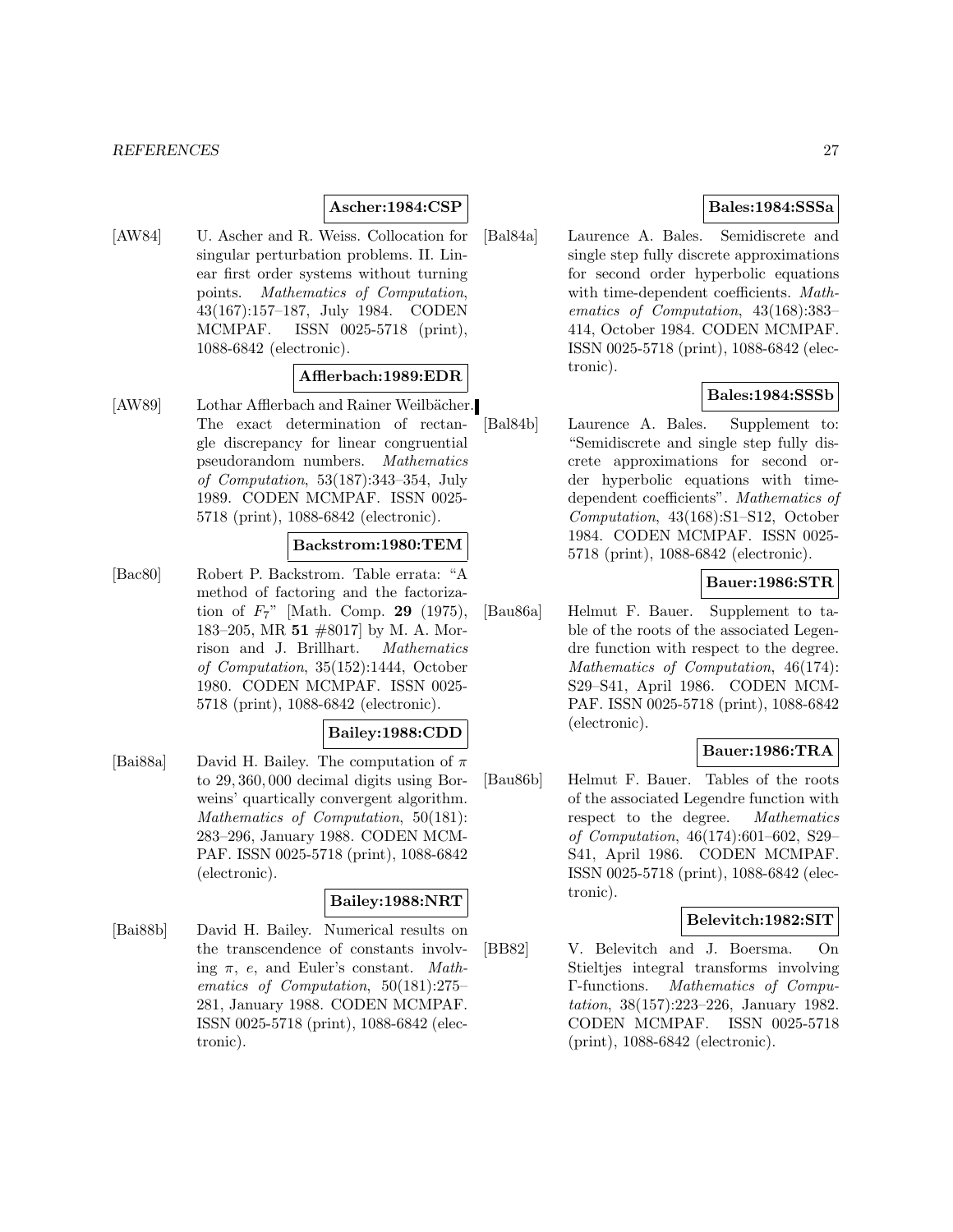#### **Bigge:1985:DBD**

[BB85a] J. Bigge and E. Bohl. Deformations of the bifurcation diagram due to discretization. Mathematics of Computation, 45(172):393–403, October 1985. CODEN MCMPAF. ISSN 0025-5718 (print), 1088-6842 (electronic).

#### **Bigge:1985:SSF**

[BB85b] J. Bigge and E. Bohl. On the steady states of finitely many chemical cells. Mathematics of Computation, 44(170): 405–415, April 1985. CODEN MCM-PAF. ISSN 0025-5718 (print), 1088-6842 (electronic).

#### **Borwein:1986:MQC**

[BB86] J. M. Borwein and P. B. Borwein. More quadratically converging algorithms for π. Mathematics of Computation, 46 (173):247–253, January 1986. CODEN MCMPAF. ISSN 0025-5718 (print), 1088-6842 (electronic).

# **Battiato:1988:TOA**

[BB88] S. Battiato and W. Borho. Are there odd amicable numbers not divisible by three. Mathematics of Computation, 50(182): 633–637, April 1988. CODEN MCM-PAF. ISSN 0025-5718 (print), 1088-6842 (electronic).

### **Borwein:1989:MI**

[BB89] J. M. Borwein and P. B. Borwein. On the mean iteration  $(a, b) \leftarrow (\frac{a+3b}{4}, \frac{\sqrt{ab}+b}{2}).$ Mathematics of Computation, 53(187): 311–326, July 1989. CODEN MCMPAF. ISSN 0025-5718 (print), 1088-6842 (electronic).

#### **Bunse:1982:CBP**

[BBG82] W. Bunse and A. Bunse-Gerstner. Computation of bounds for the positive eigenvector of a nonnegative irreducible

matrix by monotone iteration. Mathematics of Computation, 39(159):125– 131, July 1982. CODEN MCMPAF. ISSN 0025-5718 (print), 1088-6842 (electronic).

### **Blecksmith:1986:CAI**

[BBG86] Richard Blecksmith, John Brillhart, and Irving Gerst. A computer-assisted investigation of Ramanujan pairs. Mathematics of Computation, 46(174):731– 749, April 1986. CODEN MCMPAF. ISSN 0025-5718 (print), 1088-6842 (electronic).

### **Blecksmith:1987:PRC**

[BBG87] Richard Blecksmith, John Brillhart, and Irving Gerst. Parity results for certain partition functions and identities similar to theta function identities. Mathematics of Computation, 48(177):29–38, January 1987. CODEN MCMPAF. ISSN 0025- 5718 (print), 1088-6842 (electronic).

### **Blecksmith:1988:SIP**

[BBG88] Richard Blecksmith, John Brillhart, and Irving Gerst. Some infinite product identities. Mathematics of Computation, 51(183):301–314, July 1988. CODEN MCMPAF. ISSN 0025-5718 (print), 1088-6842 (electronic).

### **Bardos:1981:VMF**

[BBP81] Claude Bardos, Michel Bercovier, and Olivier Pironneau. The vortex method with finite elements. Mathematics of Computation, 36(153):119–136, January 1981. CODEN MCMPAF. ISSN 0025- 5718 (print), 1088-6842 (electronic).

### **Butler:1982:CPMa**

[BC82a] Gregory Butler and John J. Cannon. Computing in permutation and matrix groups. I. normal closure, commutator subgroups, series. Mathematics of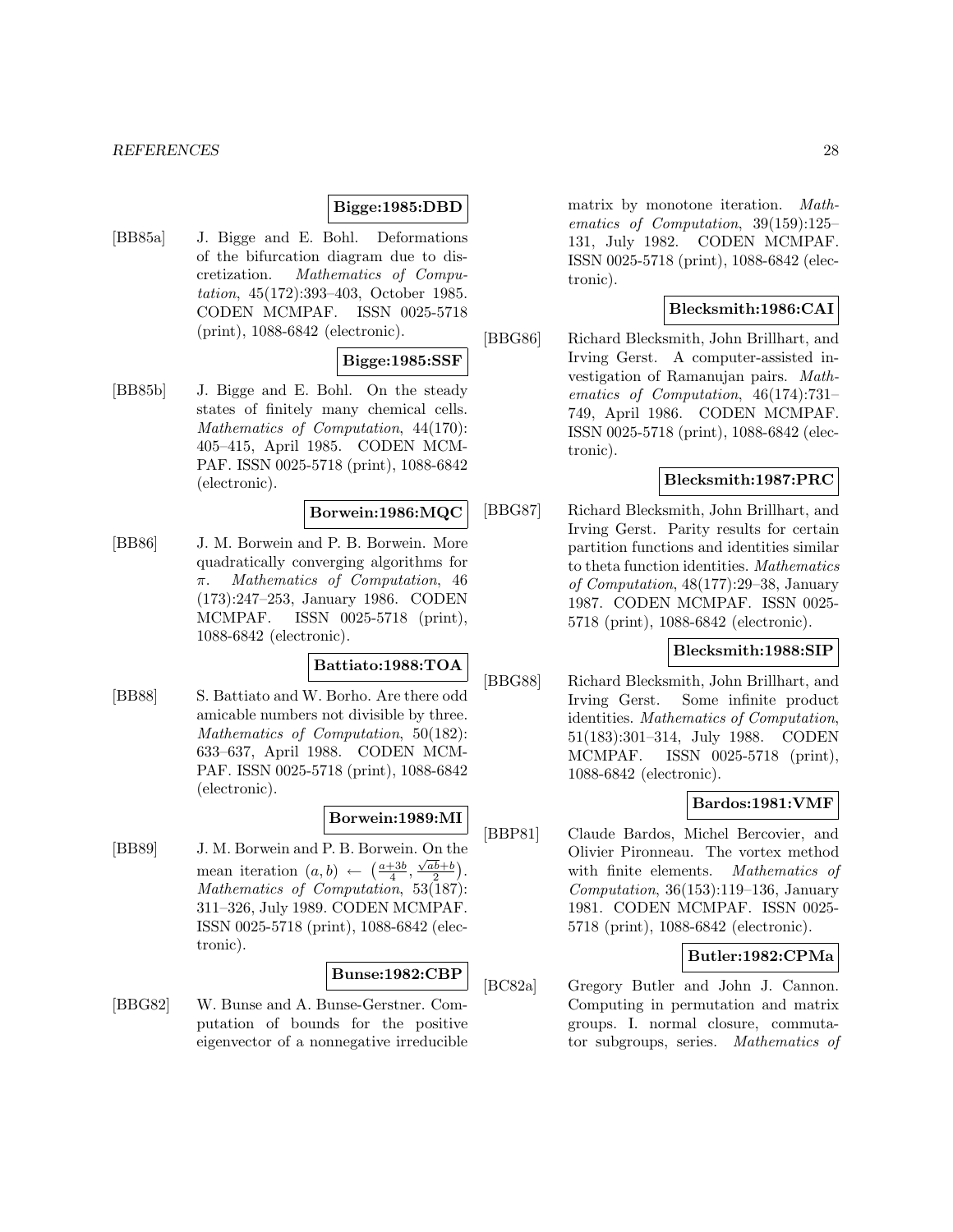Computation, 39(160):663–670, October 1982. CODEN MCMPAF. ISSN 0025- 5718 (print), 1088-6842 (electronic).

#### **Butler:1982:CPMb**

[BC82b] Gregory Butler and John J. Cannon. Computing in permutation and matrix groups. II. Backtrack algorithm. Mathematics of Computation, 39(160):671– 680, October 1982. CODEN MCMPAF. ISSN 0025-5718 (print), 1088-6842 (electronic).

### **Bremner:1984:E**

[BC84] A. Bremner and J. W. S. Cassels. On the equation  $Y^2 = X(X^2 + p)$ . Mathematics of Computation, 42(165):257– 264, January 1984. CODEN MCMPAF. ISSN 0025-5718 (print), 1088-6842 (electronic).

#### **Bini:1986:CCS**

[BC86] D. Bini and M. Capovani. A class of cubic splines obtained through minimum conditions. Mathematics of Computation, 46(173):191–202, January 1986. CODEN MCMPAF. ISSN 0025-5718 (print), 1088-6842 (electronic).

#### **Brent:1989:NLB**

[BC89a] Richard P. Brent and Graeme L. Cohen. A new lower bound for odd perfect numbers. Mathematics of Computation, 53(187):431–437, S7–S24, July 1989. CODEN MCMPAF. ISSN 0025- 5718 (print), 1088-6842 (electronic).

### **Brent:1989:SNL**

[BC89b] Richard P. Brent and Graeme L. Cohen. Supplement to A new lower bound for odd perfect numbers. Mathematics of Computation, 53(187):S7–S24, July 1989. CODEN MCMPAF. ISSN 0025- 5718 (print), 1088-6842 (electronic).

### **Buhler:1982:PF**

[BCP82] J. P. Buhler, R. E. Crandall, and M. A. Penk. Primes of the form  $n! \pm 1$  and  $2 \cdot 3 \cdot 5 \cdots p \pm 1$ . Mathematics of Computation, 38(158):639–643, April 1982. CODEN MCMPAF. ISSN 0025-5718 (print), 1088-6842 (electronic).

### **Baillie:1981:PSC**

[BCW81] Robert Baillie, G. Cormack, and H. C. Williams. The problem of Sierpiński concerning  $k \cdot 2^n + 1$ . Mathematics of Computation, 37(155):229–231, July 1981. CODEN MCMPAF. ISSN 0025-5718 (print), 1088-6842 (electronic).

### **Baillie:1982:CPS**

[BCW82] Robert Baillie, G. Cormack, and H. C. Williams. Corrigenda: "The problem of Sierpiński concerning  $k \cdot 2^n + 1$ " [Math. Comp. **37** (1981), no. 155, 229–231]. Mathematics of Computation, 39(159): 308, July 1982. CODEN MCMPAF. ISSN 0025-5718 (print), 1088-6842 (electronic).

### **Baker:1980:CGA**

[BD80] Garth A. Baker and Vassilios A. Dougalis. On the  $L^{\infty}$ -convergence of Galerkin approximations for secondorder hyperbolic equations. Mathematics of Computation, 34(150):401– 424, April 1980. CODEN MCMPAF. ISSN 0025-5718 (print), 1088-6842 (electronic).

### **Bank:1981:OOP**

[BD81] Randolph E. Bank and Todd Dupont. An optimal order process for solving finite element equations. Mathematics of Computation, 36(153):35–51, January 1981. CODEN MCMPAF. ISSN 0025- 5718 (print), 1088-6842 (electronic).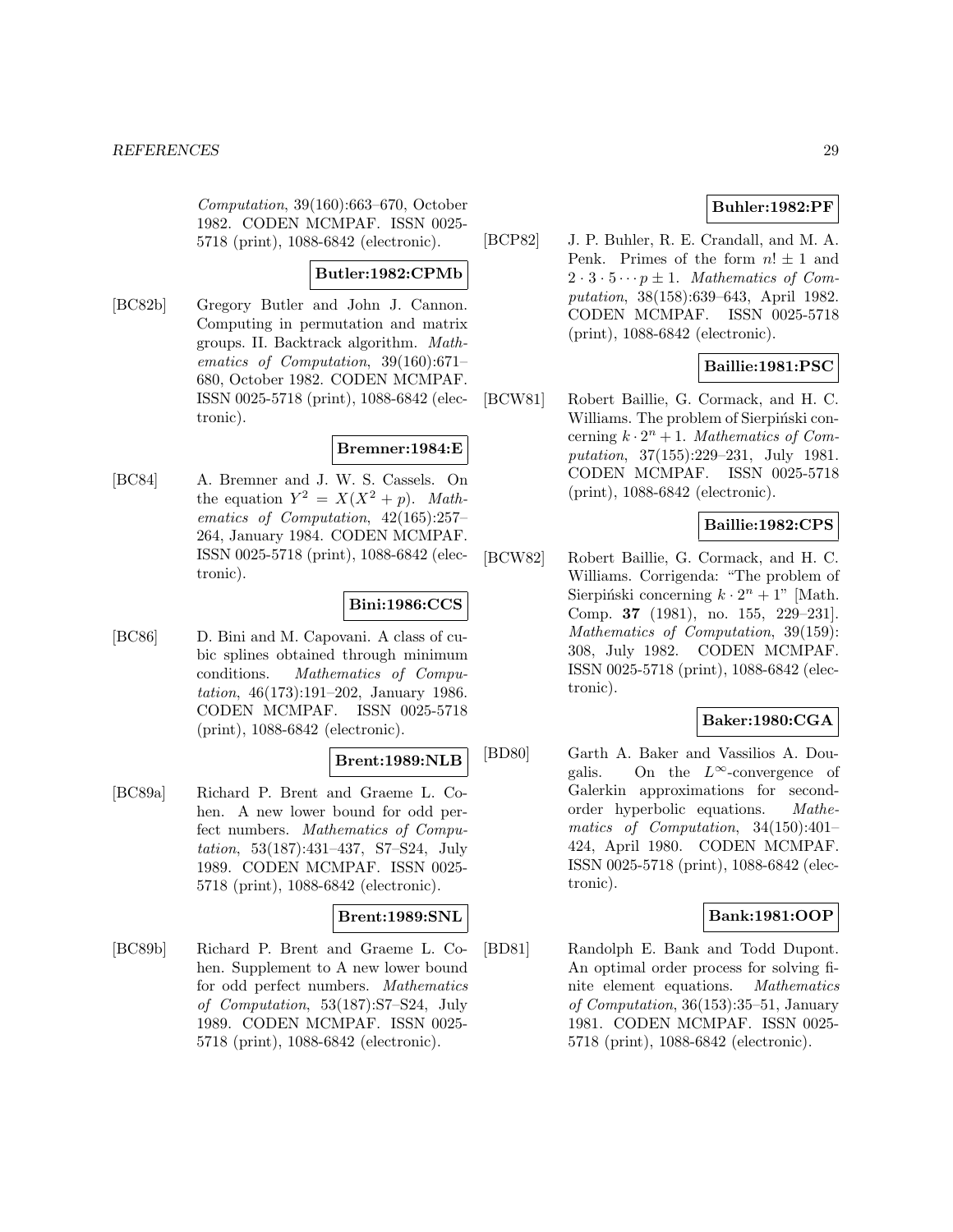#### **Bales:1989:CMN**

[BD89a] Laurence A. Bales and Vassilios A. Dougalis. Cosine methods for nonlinear second-order hyperbolic equations. Mathematics of Computation, 52(186): 299–319, S15–S33, April 1989. CODEN MCMPAF. ISSN 0025-5718 (print), 1088-6842 (electronic).

### **Bales:1989:SCM**

[BD89b] Laurence A. Bales and Vassilios A. Dougalis. Supplement to cosine methods for nonlinear second-order hyperbolic equations. Mathematics of Computation, 52 (186):S15–S33, April 1989. CODEN MCMPAF. ISSN 0025-5718 (print), 1088-6842 (electronic).

### **Baker:1982:HOA**

[BDK82] Garth A. Baker, Vassilios A. Dougalis, and Ohannes A. Karakashian. On a higher order accurate fully discrete Galerkin approximation to the Navier–Stokes equations. Mathematics of Computation, 39(160):339–375, October 1982. CODEN MCMPAF. ISSN 0025-5718 (print), 1088-6842 (electronic).

#### **Baker:1983:CGA**

[BDK83] Garth A. Baker, Vassilios A. Dougalis, and Ohannes A. Karakashian. Convergence of Galerkin approximations for the Korteweg–de Vries equation. Mathematics of Computation, 40(162):419– 433, April 1983. CODEN MCMPAF. ISSN 0025-5718 (print), 1088-6842 (electronic).

#### **Bales:1985:CMS**

[BDS85] Laurence A. Bales, Vassilios A. Dougalis, and Steven M. Serbin. Cosine methods for second-order hyperbolic equations with time-dependent coefficients. Mathematics of Computation, 45(171): 65–89, July 1985. CODEN MCMPAF. ISSN 0025-5718 (print), 1088-6842 (electronic).

### **Brenan:1988:BDA**

[BE88a] Kathryn E. Brenan and Björn E. Engquist. Backward differentiation approximations of nonlinear differential/ algebraic systems. Mathematics of Computation, 51(184):659–676, S7–S16, October 1988. CODEN MCMPAF. ISSN 0025-5718 (print), 1088-6842 (electronic).

### **Brenan:1988:SBD**

[BE88b] Kathryn E. Brenan and Bjorn E. Engquist. Supplement to backward differentiation approximations of nonlinear differential/algebraic systems. Mathematics of Computation, 51(184):S7–S16, October 1988. CODEN MCMPAF. ISSN 0025-5718 (print), 1088-6842 (electronic).

### **Beale:1986:CDV**

[Bea86a] J. Thomas Beale. A convergent 3-D vortex method with grid-free stretching. Mathematics of Computation, 46(174): 401–424, S15–S20, April 1986. CODEN MCMPAF. ISSN 0025-5718 (print), 1088-6842 (electronic).

### **Beale:1986:SCD**

[Bea86b] J. Thomas Beale. Supplement to A convergent 3-D vortex method with gridfree stretching. Mathematics of Computation, 46(174):S15–S20, April 1986. CODEN MCMPAF. ISSN 0025-5718 (print), 1088-6842 (electronic).

### **Benton:1983:CZT**

[Ben83] T. C. Benton. Common zeros of two Bessel functions. part II. approximations and tables. Mathematics of Com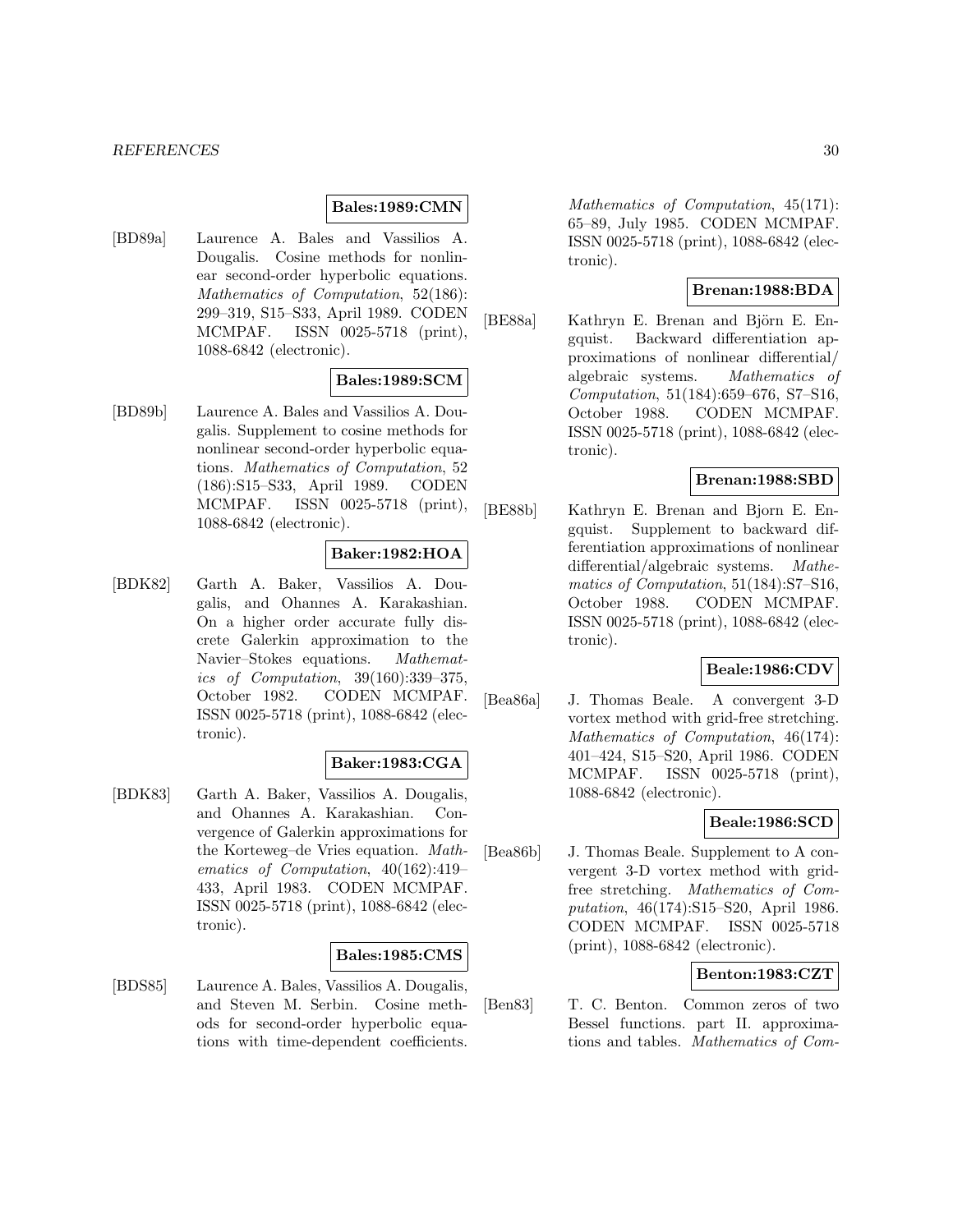putation, 41(163):203–217, July 1983. CODEN MCMPAF. ISSN 0025-5718 (print), 1088-6842 (electronic).

### **Bendali:1984:NAEa**

[Ben84a] A. Bendali. Numerical analysis of the exterior boundary value problem for the time-harmonic Maxwell equations by a boundary finite element method. part 1: The continuous problem. Mathematics of Computation, 43(167):29–46, July 1984. CODEN MCMPAF. ISSN 0025- 5718 (print), 1088-6842 (electronic).

### **Bendali:1984:NAEb**

[Ben84b] A. Bendali. Numerical analysis of the exterior boundary value problem for the time-harmonic Maxwell equations by a boundary finite element method. part 2: The discrete problem. Mathematics of Computation, 43(167):47–68, July 1984. CODEN MCMPAF. ISSN 0025-5718 (print), 1088-6842 (electronic).

### **Berger:1985:SIM**

[Ber85] Marsha J. Berger. Stability of interfaces with mesh refinement. Mathematics of Computation, 45(172):301–318, October 1985. CODEN MCMPAF. ISSN 0025- 5718 (print), 1088-6842 (electronic).

### **Brezzi:1986:NAM**

[BF86] F. Brezzi and M. Fortin. Numerical approximation of Mindlin–Reissner plates. Mathematics of Computation, 47(175): 151–158, July 1986. CODEN MCMPAF. ISSN 0025-5718 (print), 1088-6842 (electronic).

### **Bohman:1988:SFD**

[BF88] Jan Bohman and Carl-Erik Fröberg. The Stieltjes function—definition and properties. Mathematics of Computation, 51(183):281–289, July 1988. CODEN MCMPAF. ISSN 0025-5718 (print), 1088-6842 (electronic).

### **Bailey:1989:NRR**

[BF89a] David H. Bailey and Helaman R. P. Ferguson. Numerical results on relations between fundamental constants using a new algorithm. Mathematics of Computation, 53(188):649–656, October 1989. CODEN MCMPAF. ISSN 0025-5718 (print), 1088-6842 (electronic).

# **Buchmann:1989:CTR**

[BF89b] Johannes Buchmann and David Ford. On the computation of totally real quartic fields of small discriminant. Mathematics of Computation, 52(185):161– 174, January 1989. CODEN MCMPAF. ISSN 0025-5718 (print), 1088-6842 (electronic).

# **Boley:1984:MMR**

[BG84] Daniel Boley and Gene H. Golub. A modified method for reconstructing periodic Jacobi matrices. Mathematics of Computation,  $42(165):143-150$ , January 1984. CODEN MCMPAF. ISSN 0025- 5718 (print), 1088-6842 (electronic).

### **Buhler:1985:CBS**

[BGZ85] Joe P. Buhler, Benedict H. Gross, and Don B. Zagier. On the conjecture of Birch and Swinnerton-Dyer for an elliptic curve of rank 3. Mathematics of Computation, 44(170):473–481, April 1985. CODEN MCMPAF. ISSN 0025-5718 (print), 1088-6842 (electronic).

### **Borho:1986:BAN**

[BH86] W. Borho and H. Hoffmann. Breeding amicable numbers in abundance. Mathematics of Computation, 46(173):281– 293, January 1986. CODEN MCMPAF. ISSN 0025-5718 (print), 1088-6842 (electronic).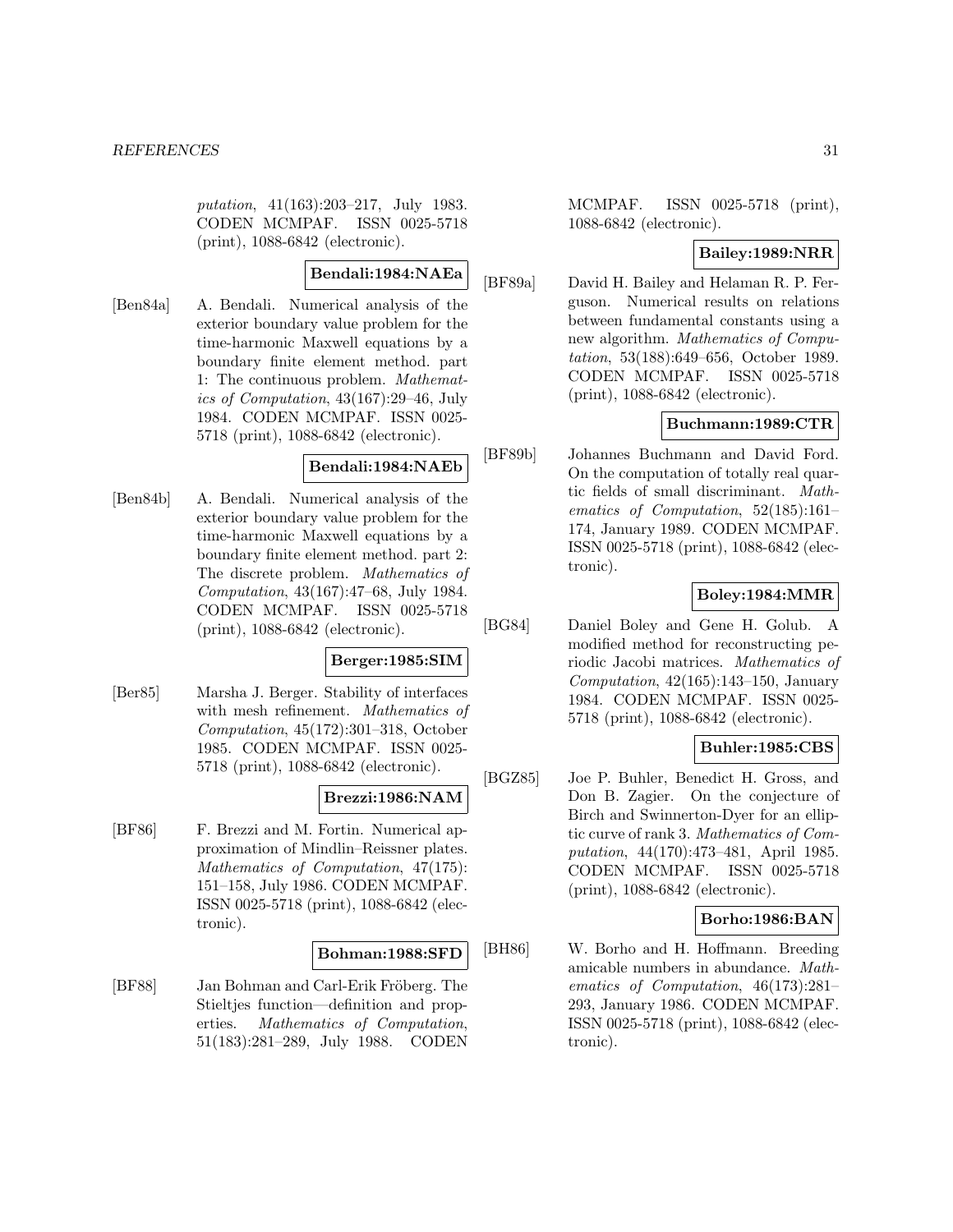#### *REFERENCES* 32

### **Berger:1984:PEA**

[BHK84] Alan E. Berger, Hou De Han, and R. Bruce Kellogg. A priori estimates and analysis of a numerical method for a turning point problem. Mathematics of Computation, 42(166):465–492, April 1984. CODEN MCMPAF. ISSN 0025- 5718 (print), 1088-6842 (electronic).

### **Brunner:1982:RKT**

[BHN82] H. Brunner, E. Hairer, and S. P. Nørsett. Runge–Kutta theory for Volterra integral equations of the second kind. Mathematics of Computation, 39(159):147– 163, July 1982. CODEN MCMPAF. ISSN 0025-5718 (print), 1088-6842 (electronic).

#### **Bustoz:1986:GFI**

[BI86] Joaquin Bustoz and Mourad E. H. Ismail. On gamma function inequalities. Mathematics of Computation, 47(176): 659–667, October 1986. CODEN MCM-PAF. ISSN 0025-5718 (print), 1088-6842 (electronic).

### **Bellen:1989:NCE**

[BJVZ89] A. Bellen, Z. Jackiewicz, R. Vermiglio, and M. Zennaro. Natural continuous extensions of Runge–Kutta methods for Volterra integral equations of the second kind and their applications. Mathematics of Computation, 52(185):49–63, January 1989. CODEN MCMPAF. ISSN 0025-5718 (print), 1088-6842 (electronic).

### **Browning:1989:CNM**

[BK89] G. L. Browning and H.-O. Kreiss. Comparison of numerical methods for the calculation of two-dimensional turbulence. Mathematics of Computation, 52(186): 369–388, April 1989. CODEN MCM-PAF. ISSN 0025-5718 (print), 1088-6842 (electronic).

### **Bohmer:1988:AED**

[BL88] Klaus Böhmer and John Locker. Asymptotic expansions for the discretization error of least squares solutions of linear boundary value problems. Mathematics of Computation, 51(183):75–91, July 1988. CODEN MCMPAF. ISSN 0025- 5718 (print), 1088-6842 (electronic).

### **Blair:1982:CRC**

[Bla82] J. M. Blair. Corrigenda: "Rational Chebyshev approximations for the Bickley functions  $Ki_n(x)$ " [Math. Comp. **32** (1978), no. 143, 876–886 and C. A. Edwards MR  $57 \neq 10999$  by the author and J. H. Johnson. Mathematics of Computation, 38(158):657, April 1982. CODEN MCMPAF. ISSN 0025-5718 (print), 1088-6842 (electronic).

### **Banerjee:1987:AEI**

[BLL87] U. Banerjee, L. J. Lardy, and A. Lutoborski. Asymptotic expansions of integrals of certain rapidly oscillating functions. Mathematics of Computation, 49(179):243–249, July 1987. CODEN MCMPAF. ISSN 0025-5718 (print), 1088-6842 (electronic).

#### **Bayliss:1989:SPU**

[BLM89] Alvin Bayliss, Yanyan Li, and Cathleen Synge Morawetz. Scattering by a potential using hyperbolic methods. Mathematics of Computation, 52(186): 321–338, April 1989. CODEN MCM-PAF. ISSN 0025-5718 (print), 1088-6842 (electronic).

### **Brent:1980:SNA**

[BM80] Richard P. Brent and Edwin M. McMillan. Some new algorithms for highprecision computation of Euler's constant. Mathematics of Computation, 34 (149):305–312, January 1980. CODEN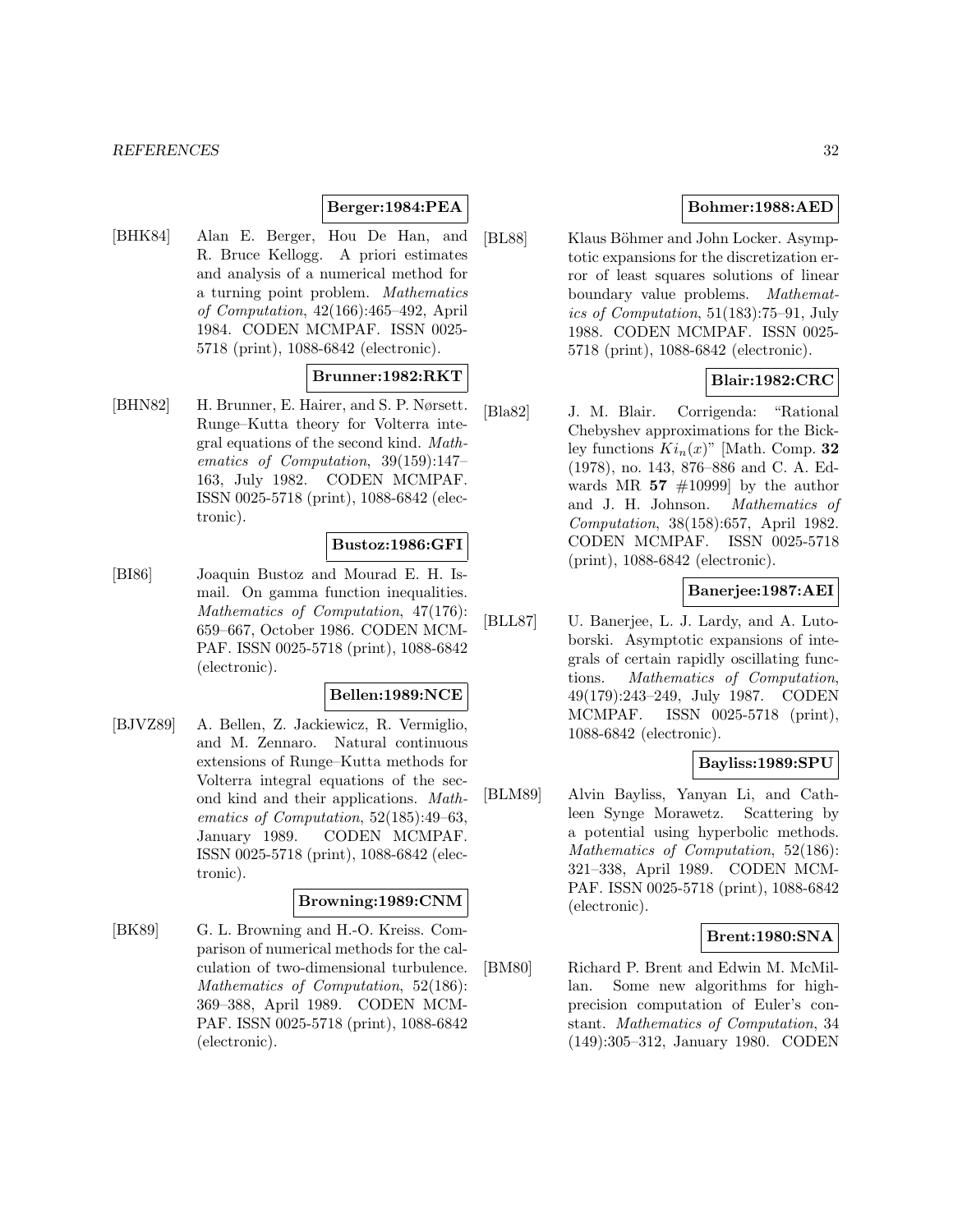MCMPAF. ISSN 0025-5718 (print), 1088-6842 (electronic).

**Beale:1981:RCV**

[BM81] J. Thomas Beale and Andrew Majda. Rates of convergence for viscous splitting of the Navier–Stokes equations. Mathematics of Computation, 37(156):243– 259, October 1981. CODEN MCMPAF. ISSN 0025-5718 (print), 1088-6842 (electronic).

### **Beale:1982:VMC**

[BM82a] J. Thomas Beale and Andrew Majda. Vortex methods. I: Convergence in three dimensions. Mathematics of Computation, 39(159):1–27, July 1982. CODEN MCMPAF. ISSN 0025-5718 (print), 1088-6842 (electronic).

### **Beale:1982:VMI**

[BM82b] J. Thomas Beale and Andrew Majda. Vortex methods. II. higher order accuracy in two and three dimensions. Mathematics of Computation, 39(159): 29–52, July 1982. CODEN MCMPAF. ISSN 0025-5718 (print), 1088-6842 (electronic).

### **Bremner:1982:IPT**

[BM82c] Andrew Bremner and Patrick Morton. The integer points on three related elliptic curves. Mathematics of Computation, 39(159):235–238, July 1982. CODEN MCMPAF. ISSN 0025-5718 (print), 1088-6842 (electronic).

### **Brillhart:1988:STF**

[BMS88a] John Brillhart, Peter L. Montgomery, and Robert D. Silverman. Supplement to tables of Fibonacci and Lucas factorizations. Mathematics of Computation, 50(181):S1–S15, January 1988. CODEN MCMPAF. ISSN 0025-5718 (print), 1088-6842 (electronic).

### **Brillhart:1988:TFL**

[BMS88b] John Brillhart, Peter L. Montgomery, and Robert D. Silverman. Tables of Fibonacci and Lucas factorizations. Mathematics of Computation, 50(181):251– 260, S1–S15, January 1988. CODEN MCMPAF. ISSN 0025-5718 (print), 1088-6842 (electronic).

### **Beck:1982:LBO**

[BN82a] Walter E. Beck and Rudolph M. Najar. A lower bound for odd triperfects. Mathematics of Computation, 38(157): 249–251, January 1982. CODEN MCM-PAF. ISSN 0025-5718 (print), 1088-6842 (electronic).

#### **Beighton:1982:EES**

[BN82b] S. Beighton and B. Noble. An error estimate for Stenger's quadrature formula. Mathematics of Computation, 38(158): 539–545, April 1982. CODEN MCM-PAF. ISSN 0025-5718 (print), 1088-6842 (electronic).

#### **Babuska:1989:FEG**

[BO89] I. Babuška and J. E. Osborn. Finite element-Galerkin approximation of the eigenvalues and eigenvectors of selfadjoint problems. Mathematics of Computation, 52(186):275–297, April 1989. CODEN MCMPAF. ISSN 0025-5718 (print), 1088-6842 (electronic).

### **Bojanov:1981:UON**

[Boj81] Borislav D. Bojanov. Uniqueness of the optimal nodes of quadrature formulae. Mathematics of Computation, 36(154): 525–546, April 1981. CODEN MCM-PAF. ISSN 0025-5718 (print), 1088-6842 (electronic).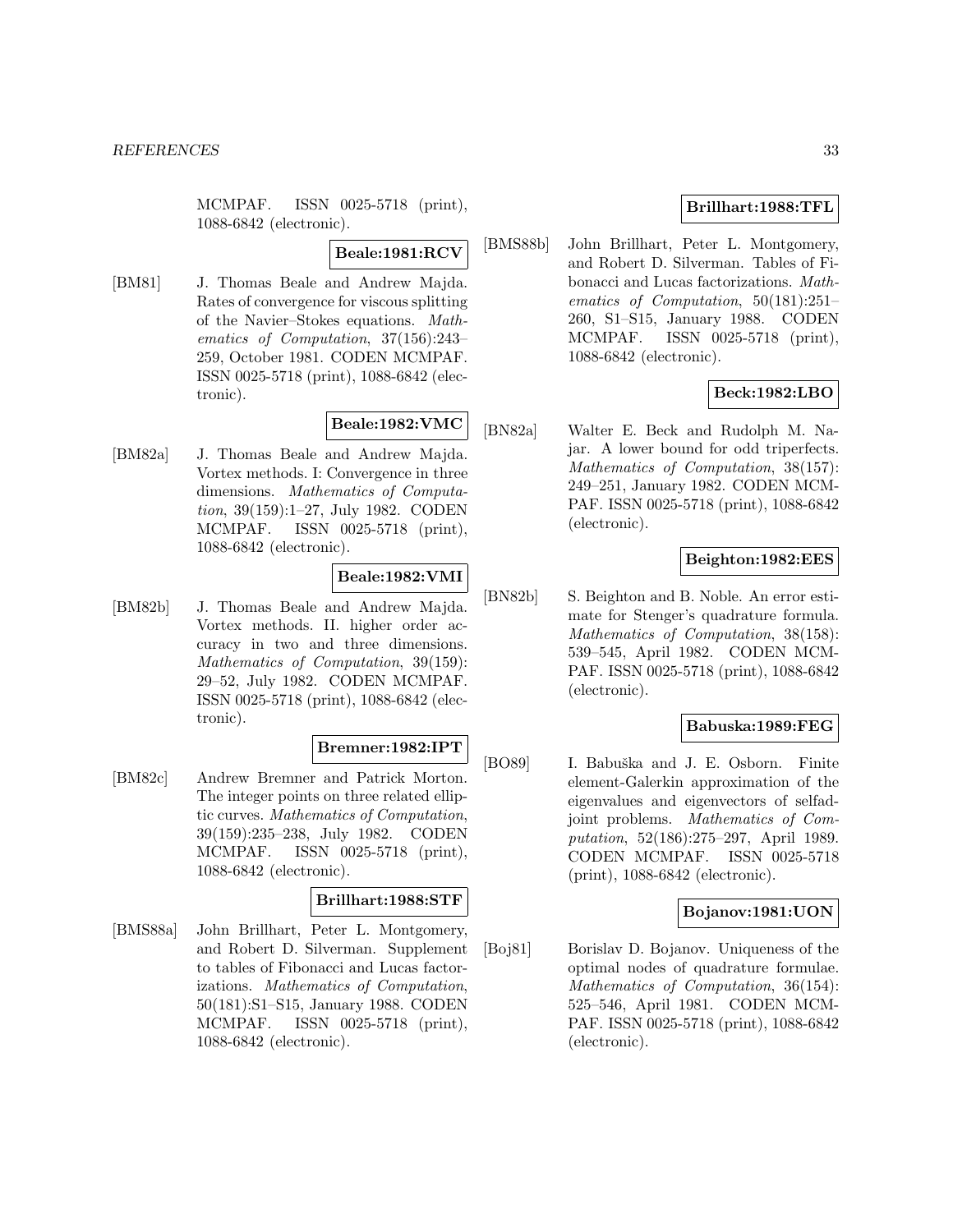#### *REFERENCES* 34

#### **Babuska:1980:AMM**

[BOP80] I. Babuška, J. Osborn, and J. Pitkäranta. Analysis of mixed methods using mesh dependent norms. Mathematics of Computation, 35(152):1039–1062, October 1980. CODEN MCMPAF. ISSN 0025- 5718 (print), 1088-6842 (electronic).

#### **Borho:1981:SLP**

[Bor81] W. Borho. Some large primes and amicable numbers. Mathematics of Computation, 36(153):303–304, January 1981. CODEN MCMPAF. ISSN 0025-5718 (print), 1088-6842 (electronic).

#### **Borgers:1989:NSR**

[Bör89] Christoph Börgers. On the numerical solution of the regularized Birkhoff equations. Mathematics of Computation, 53(187):141–156, July 1989. CODEN MCMPAF. ISSN 0025-5718 (print), 1088-6842 (electronic).

### **Boyd:1980:RPH**

[Boy80a] David W. Boyd. Reciprocal polynomials having small measure. Mathematics of Computation, 35(152):1361– 1377, October 1980. CODEN MCM-PAF. ISSN 0025-5718 (print), 1088-6842 (electronic).

### **Boyd:1980:RCH**

[Boy80b] John P. Boyd. The rate of convergence of Hermite function series. Mathematics of Computation, 35(152):1309– 1316, October 1980. CODEN MCM-PAF. ISSN 0025-5718 (print), 1088-6842 (electronic).

#### **Boyd:1981:RCC**

[Boy81] John P. Boyd. The rate of convergence of Chebyshev polynomials for functions which have asymptotic power series about one endpoint. Mathematics of Computation, 37(155):189–195, July 1981. CODEN MCMPAF. ISSN 0025- 5718 (print), 1088-6842 (electronic).

### **Boyd:1982:SRA**

[Boy82a] David W. Boyd. The sequence of radii of the Apollonian packing. Mathematics of Computation, 39(159):249–254, July 1982. CODEN MCMPAF. ISSN 0025- 5718 (print), 1088-6842 (electronic).

### **Boyd:1982:CPR**

[Boy82b] John P. Boyd. A Chebyshev polynomial rate-of-convergence theorem for Stieltjes functions. Mathematics of Computation, 39(159):201–206, July 1982. CODEN MCMPAF. ISSN 0025-5718 (print), 1088-6842 (electronic).

### **Boyd:1984:PNN**

[Boy84] David W. Boyd. Pisot numbers in the neighborhood of a limit point. II. Mathematics of Computation, 43(168):593– 602, October 1984. CODEN MCMPAF. ISSN 0025-5718 (print), 1088-6842 (electronic).

### **Boyd:1985:MMA**

[Boy85a] David W. Boyd. The maximal modulus of an algebraic integer. Mathematics of Computation, 45(171):243–249, S17– S20, July 1985. CODEN MCMPAF. ISSN 0025-5718 (print), 1088-6842 (electronic).

### **Boyd:1985:SMM**

[Boy85b] David W. Boyd. Supplement to the maximal modulus of an algebraic integer. Mathematics of Computation, 45(171): S17–S20, July 1985. CODEN MCM-PAF. ISSN 0025-5718 (print), 1088-6842 (electronic).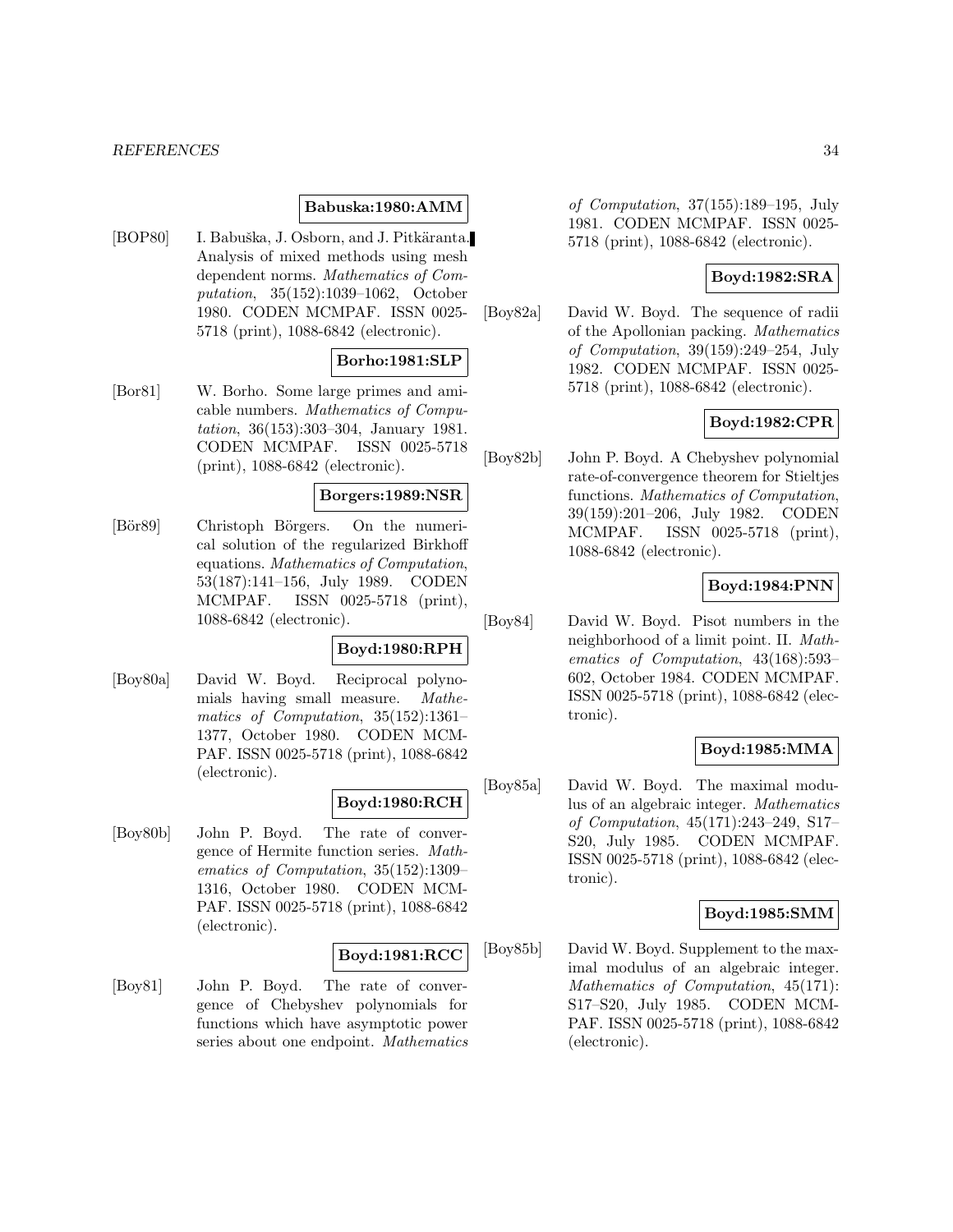#### *REFERENCES* 35

#### **Boyd:1989:RPH**

[Boy89a] David W. Boyd. Reciprocal polynomials having small measure. II. Mathematics of Computation, 53(187):355– 357, S1–S5, July 1989. CODEN MCM-PAF. ISSN 0025-5718 (print), 1088-6842 (electronic).

# **Boyd:1989:SRP**

[Boy89b] David W. Boyd. Supplement to reciprocal polynomials having small measure. II. Mathematics of Computation, 53 (187):S1–S5, July 1989. CODEN MCM-PAF. ISSN 0025-5718 (print), 1088-6842 (electronic).

### **Brent:1981:FEF**

[BP81] Richard P. Brent and John M. Pollard. Factorization of the eighth Fermat number. Mathematics of Computation, 36(154):627–630, April 1981. CODEN MCMPAF. ISSN 0025-5718 (print), 1088-6842 (electronic).

#### **Bramble:1987:NCE**

[BP87] James H. Bramble and Joseph E. Pasciak. New convergence estimates for multigrid algorithms. Mathematics of Computation, 49(180):311–329, October 1987. CODEN MCMPAF. ISSN 0025- 5718 (print), 1088-6842 (electronic).

### **Bini:1988:EAE**

[BP88a] D. Bini and V. Pan. Efficient algorithms for the evaluation of the eigenvalues of (block) banded Toeplitz matrices. Mathematics of Computation, 50(182):431– 448, April 1988. CODEN MCMPAF. ISSN 0025-5718 (print), 1088-6842 (electronic).

### **Bramble:1988:CPT**

[BP88b] James H. Bramble and Joseph E. Pasciak. Corrigenda: "A preconditioning

technique for indefinite systems resulting from mixed approximations of elliptic problems". Mathematics of Computation, 51(183):387–388, July 1988. CODEN MCMPAF. ISSN 0025-5718 (print), 1088-6842 (electronic).

### **Bramble:1988:PTI**

[BP88c] James H. Bramble and Joseph E. Pasciak. A preconditioning technique for indefinite systems resulting from mixed approximations of elliptic problems. Mathematics of Computation, 50(181):1–17, January 1988. CODEN MCMPAF. ISSN 0025-5718 (print), 1088-6842 (electronic).

### **Buchmann:1989:CIU**

[BP89a] Johannes Buchmann and Attila Pethö. Computation of independent units in number fields by Dirichlet's method. Mathematics of Computation, 52(185): 149–159, S1–S14, January 1989. CO-DEN MCMPAF. ISSN 0025-5718 (print), 1088-6842 (electronic).

### **Buchmann:1989:SCI**

[BP89b] Johannes Buchmann and Attila Petho. Supplement to computation of independent units in number fields by Dirichlet's method. Mathematics of Computation, 52(185):S1–S14, January 1989. CODEN MCMPAF. ISSN 0025-5718 (print), 1088-6842 (electronic).

#### **Bramble:1986:CPE**

[BPS86a] James H. Bramble, Joseph E. Pasciak, and Alfred H. Schatz. The construction of preconditioners for elliptic problems by substructuring. I. Mathematics of Computation, 47(175):103–134, July 1986. CODEN MCMPAF. ISSN 0025- 5718 (print), 1088-6842 (electronic).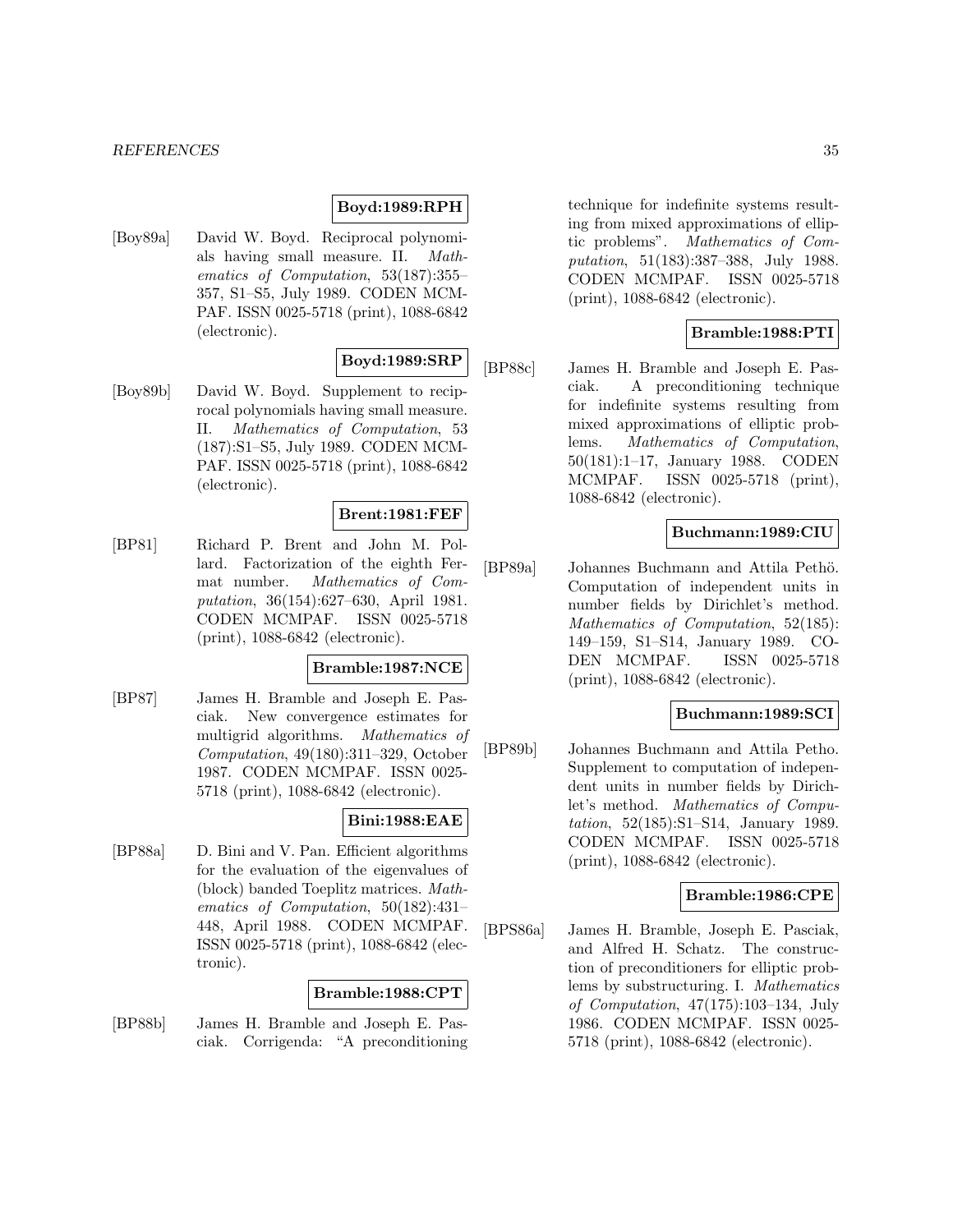#### **Bramble:1986:IME**

[BPS86b] James H. Bramble, Joseph E. Pasciak, and Alfred H. Schatz. An iterative method for elliptic problems on regions partitioned into substructures. Mathematics of Computation, 46(174):361– 369, April 1986. CODEN MCMPAF. ISSN 0025-5718 (print), 1088-6842 (electronic).

#### **Bramble:1987:CPE**

[BPS87] James H. Bramble, Joseph E. Pasciak, and Alfred H. Schatz. The construction of preconditioners for elliptic problems by substructuring, II. Mathematics of Computation, 49(179):1–16, July 1987. CODEN MCMPAF. ISSN 0025- 5718 (print), 1088-6842 (electronic).

### **Bramble:1988:CPE**

[BPS88] James H. Bramble, Joseph E. Pasciak, and Alfred H. Schatz. The construction of preconditioners for elliptic problems by substructuring. III. Mathematics of Computation, 51(184):415–430, October 1988. CODEN MCMPAF. ISSN 0025- 5718 (print), 1088-6842 (electronic).

### **Bramble:1989:CPE**

[BPS89] James H. Bramble, Joseph E. Pasciak, and Alfred H. Schatz. The construction of preconditioners for elliptic problems by substructuring. IV. Mathematics of Computation, 53(187):1–24, July 1989. CODEN MCMPAF. ISSN 0025- 5718 (print), 1088-6842 (electronic).

#### **Bramble:1989:IIM**

[BPST89] James H. Bramble, Joseph E. Pasciak, Peter H. Sammon, and Vidar Thomée. Incomplete iterations in multistep backward difference methods for parabolic problems with smooth and nonsmooth data. Mathematics of Computation, 52

(186):339–367, April 1989. CODEN MCMPAF. ISSN 0025-5718 (print), 1088-6842 (electronic).

#### **Buchmann:1989:CUG**

[BPv89] J. Buchmann, M. Pohst, and J. von Schmettow. On the computation of unit groups and class groups of totally real quartic fields. Mathematics of Computation, 53(187):387–397, July 1989. CODEN MCMPAF. ISSN 0025-5718 (print), 1088-6842 (electronic).

#### **Bramble:1988:AMA**

[BPX88] James H. Bramble, Joseph E. Pasciak, and Jin Chao Xu. The analysis of multigrid algorithms for nonsymmetric and indefinite elliptic problems. Mathematics of Computation, 51(184):389– 414, October 1988. CODEN MCMPAF. ISSN 0025-5718 (print), 1088-6842 (electronic).

### **Bank:1982:AMI**

[BR82] Randolph E. Bank and Donald J. Rose. Analysis of a multilevel iterative method for nonlinear finite element equations. Mathematics of Computation, 39(160): 453–465, October 1982. CODEN MCM-PAF. ISSN 0025-5718 (print), 1088-6842 (electronic).

#### **Bernardi:1985:ASF**

[BR85] Christine Bernardi and Geneviève Raugel. Analysis of some finite elements for the Stokes problem. Mathematics of Computation, 44(169):71–79, January 1985. CODEN MCMPAF. ISSN 0025- 5718 (print), 1088-6842 (electronic).

### **Buekenhout:1988:SSM**

[BR88] Francis Buekenhout and Sarah Rees. The subgroup structure of the Mathieu group  $M_{12}$ . Mathematics of Computation, 50(182):595–605, April 1988.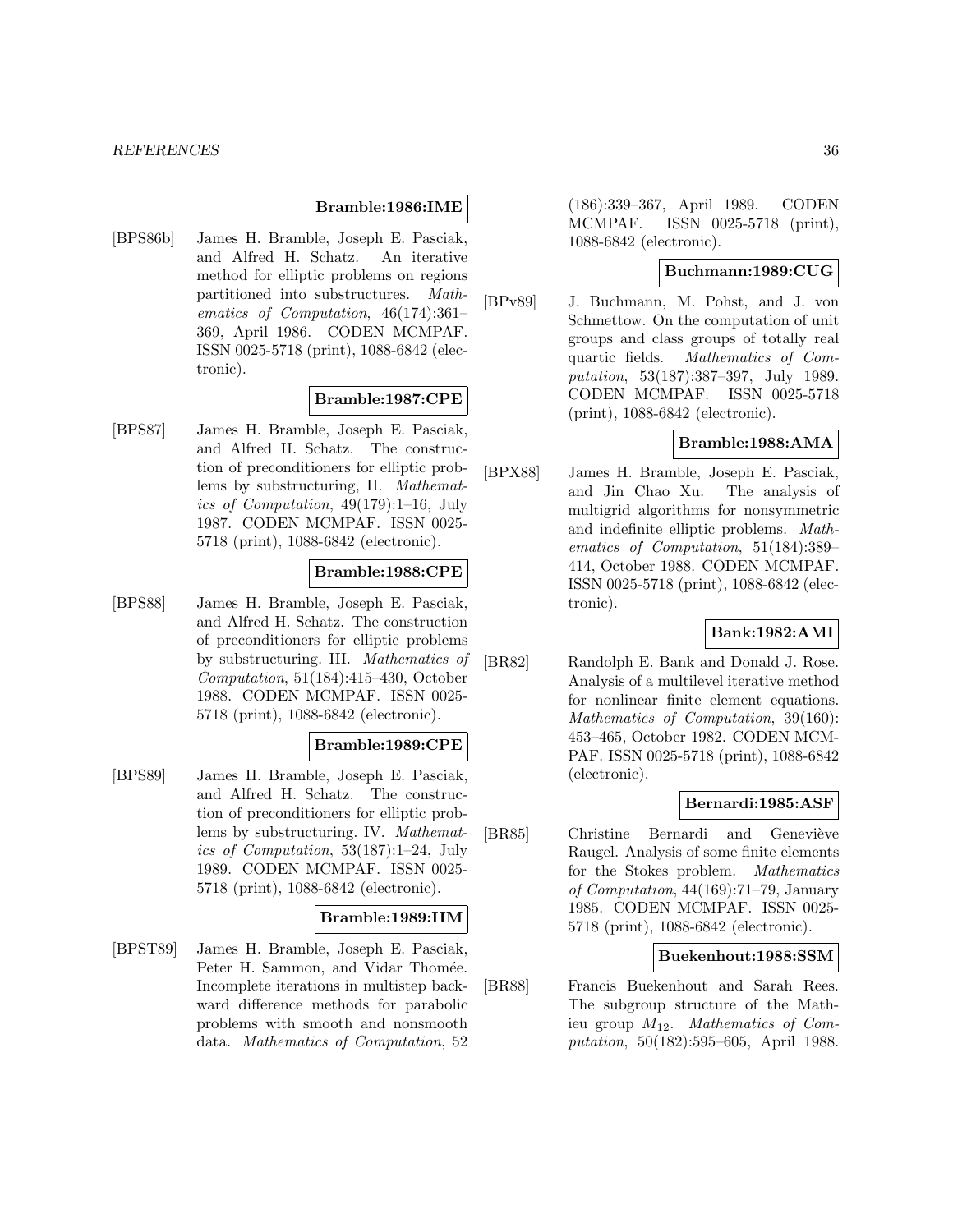CODEN MCMPAF. ISSN 0025-5718 (print), 1088-6842 (electronic).

#### **Bramble:1981:LMM**

[Bra81] James H. Bramble. The Lagrange multiplier method for Dirichlet's problem. Mathematics of Computation, 37(155): 1–11, July 1981. CODEN MCMPAF. ISSN 0025-5718 (print), 1088-6842 (electronic).

#### **Brady:1983:DVR**

[Bra83] Allen H. Brady. The determination of the value of Rado's noncomputable function  $\Sigma(k)$  for four-state Turing machines. Mathematics of Computation, 40(162): 647–665, April 1983. CODEN MCM-PAF. ISSN 0025-5718 (print), 1088-6842 (electronic).

#### **Braess:1984:CRM**

[Bra84] Dietrich Braess. The convergence rate of a multigrid method with Gauss– Seidel relaxation for the Poisson equation. Mathematics of Computation, 42 (166):505–519, April 1984. CODEN MCMPAF. ISSN 0025-5718 (print), 1088-6842 (electronic).

# **Brent:1980:FOC**

[Bre80] Richard P. Brent. The first occurrence of certain large prime gaps. Mathematics of Computation, 35(152):1435– 1436, October 1980. CODEN MCM-PAF. ISSN 0025-5718 (print), 1088-6842 (electronic).

#### **Brent:1982:SPP**

[Bre82a] Richard P. Brent. Succinct proofs of primality for the factors of some Fermat numbers. Mathematics of Computation, 38(157):253–255, January 1982. CODEN MCMPAF. ISSN 0025-5718 (print), 1088-6842 (electronic).

## **Brezinski:1982:SNC**

[Bre82b] Claude Brezinski. Some new convergence acceleration methods. Mathematics of Computation, 39(159):133– 145, July 1982. CODEN MCMPAF. ISSN 0025-5718 (print), 1088-6842 (electronic).

## **Brenner:1989:OOM**

[Bre89a] Susanne C. Brenner. An optimal-order multigrid method for P1 nonconforming finite elements. Mathematics of Computation, 52(185):1–15, January 1989. CODEN MCMPAF. ISSN 0025-5718 (print), 1088-6842 (electronic).

## **Brezinski:1989:PEE**

[Bre89b] Claude Brezinski. Procedures for estimating the error in Padé approximation. Mathematics of Computation, 53(188): 639–648, October 1989. CODEN MCM-PAF. ISSN 0025-5718 (print), 1088-6842 (electronic).

#### **Brillhart:1980:NIT**

[Bri80] John Brillhart. Note on irreducibility testing. Mathematics of Computation, 35(152):1379–1381, October 1980. CODEN MCMPAF. ISSN 0025-5718 (print), 1088-6842 (electronic).

#### **Brillhart:1982:TEN**

[Bri82] John Brillhart. Table errata: "New primality criteria and factorizations of  $2^m \pm$ and1" [Math. Comp. **29** (1975), 620–647 and D. H. Lehmer MR **52** #5546] by the author and J. L. Selfridge. Mathematics of Computation, 39(160):747, October 1982. CODEN MCMPAF. ISSN 0025- 5718 (print), 1088-6842 (electronic).

## **Brown:1984:NNS**

[Bro84a] David L. Brown. A note on the numerical solution of the wave equation with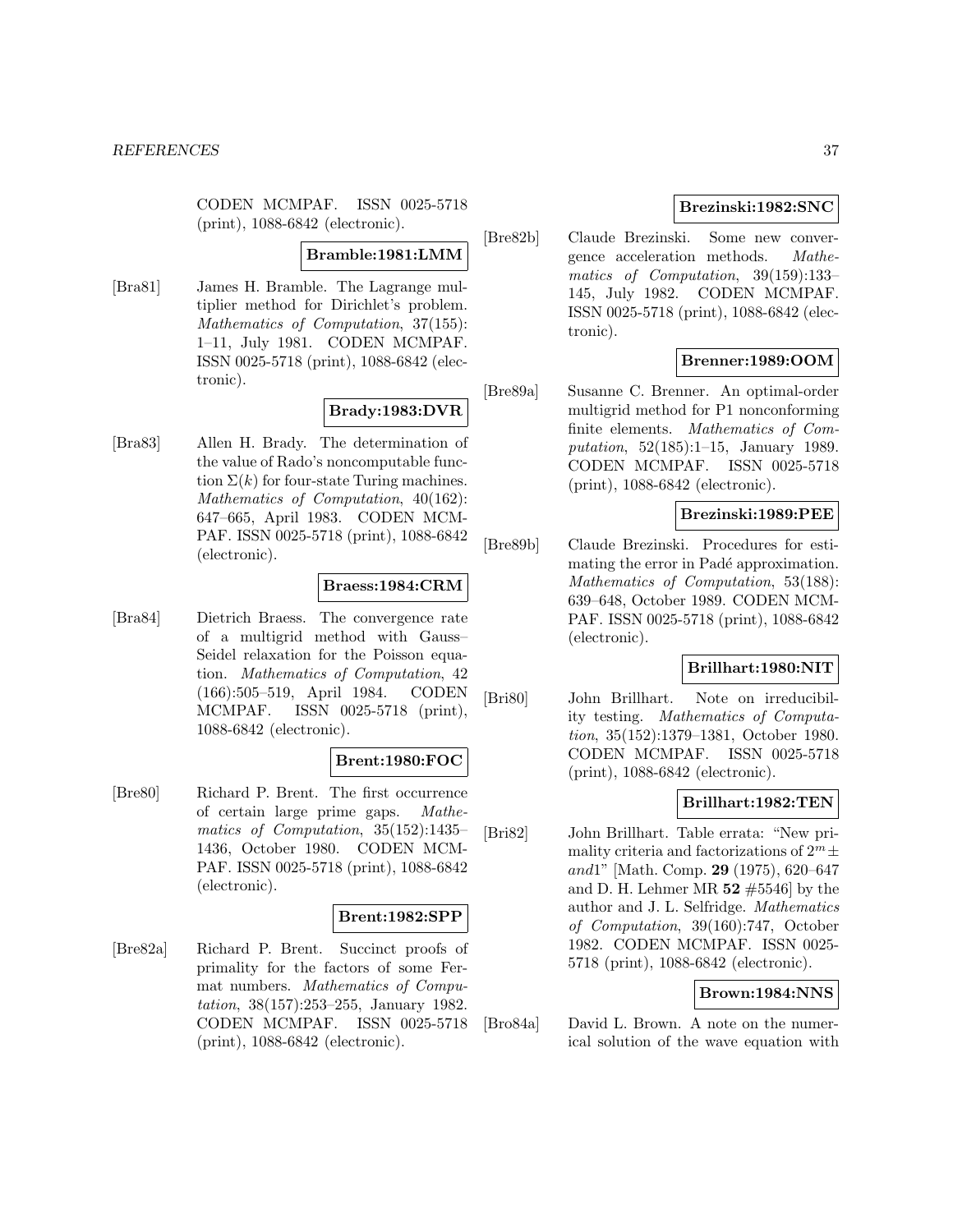piecewise smooth coefficients. Mathematics of Computation, 42(166):369– 391, April 1984. CODEN MCMPAF. ISSN 0025-5718 (print), 1088-6842 (electronic).

### **Brown:1984:DE**

[Bro84b] M. L. Brown. On the Diophantine equation  $\sum X_i = \prod X_i$ . Mathematics of Computation, 42(165):239–240, January 1984. CODEN MCMPAF. ISSN 0025- 5718 (print), 1088-6842 (electronic).

## **Brown:1985:SWA**

[Bro85] Ezra Brown. Sets in which  $xy + k$  is always a square. Mathematics of Computation, 45(172):613–620, October 1985. CODEN MCMPAF. ISSN 0025-5718 (print), 1088-6842 (electronic).

## **Brunotte:1982:CCM**

[Bru82] Horst Brunotte. The computation of a certain metric invariant of an algebraic number field. Mathematics of Computation, 38(158):627–632, April 1982. CODEN MCMPAF. ISSN 0025-5718 (print), 1088-6842 (electronic).

### **Brunner:1984:IRK**

[Bru84] Hermann Brunner. Implicit Runge– Kutta methods of optimal order for Volterra integro-differential equations. Mathematics of Computation, 42(165): 95–109, January 1984. CODEN MCM-PAF. ISSN 0025-5718 (print), 1088-6842 (electronic).

# **Brunner:1985:NSW**

[Bru85] Hermann Brunner. The numerical solution of weakly singular Volterra integral equations by collocation on graded meshes. Mathematics of Computation, 45(172):417–437, October 1985. CODEN MCMPAF. ISSN 0025-5718 (print), 1088-6842 (electronic).

## **Brunner:1989:CMN**

[Bru89] Hermann Brunner. Collocation methods for nonlinear Volterra integrodifferential equations with infinite delay. Mathematics of Computation, 53(188): 571–587, October 1989. CODEN MCM-PAF. ISSN 0025-5718 (print), 1088-6842 (electronic).

## **Bramble:1980:EHO**

[BS80] James H. Bramble and Peter H. Sammon. Efficient higher order single step methods for parabolic problems: Part I. Mathematics of Computation, 35(151): 655–677, July 1980. CODEN MCMPAF. ISSN 0025-5718 (print), 1088-6842 (electronic).

# **Byrd:1984:CQR**

[BS84] Paul F. Byrd and Lawrence Stalla. Chebyshev quadrature rules for a new class of weight functions. Mathematics of Computation, 42(165):173–181, January 1984. CODEN MCMPAF. ISSN 0025- 5718 (print), 1088-6842 (electronic).

## **Babuska:1988:VFE**

[BS88a] I. Babuška and Manil Suri. The pversion of the finite element method for constraint boundary conditions. Mathematics of Computation, 51(183):1– 13, July 1988. CODEN MCMPAF. ISSN 0025-5718 (print), 1088-6842 (electronic).

### **Bialecki:1988:SNM**

[BS88b] Bernard Bialecki and Frank Stenger. Sinc–Nyström method for numerical solution of one-dimensional Cauchy singular integral equation given on a smooth arc in the complex plane. Mathematics of Computation, 51(183):133–165, July 1988. CODEN MCMPAF. ISSN 0025- 5718 (print), 1088-6842 (electronic).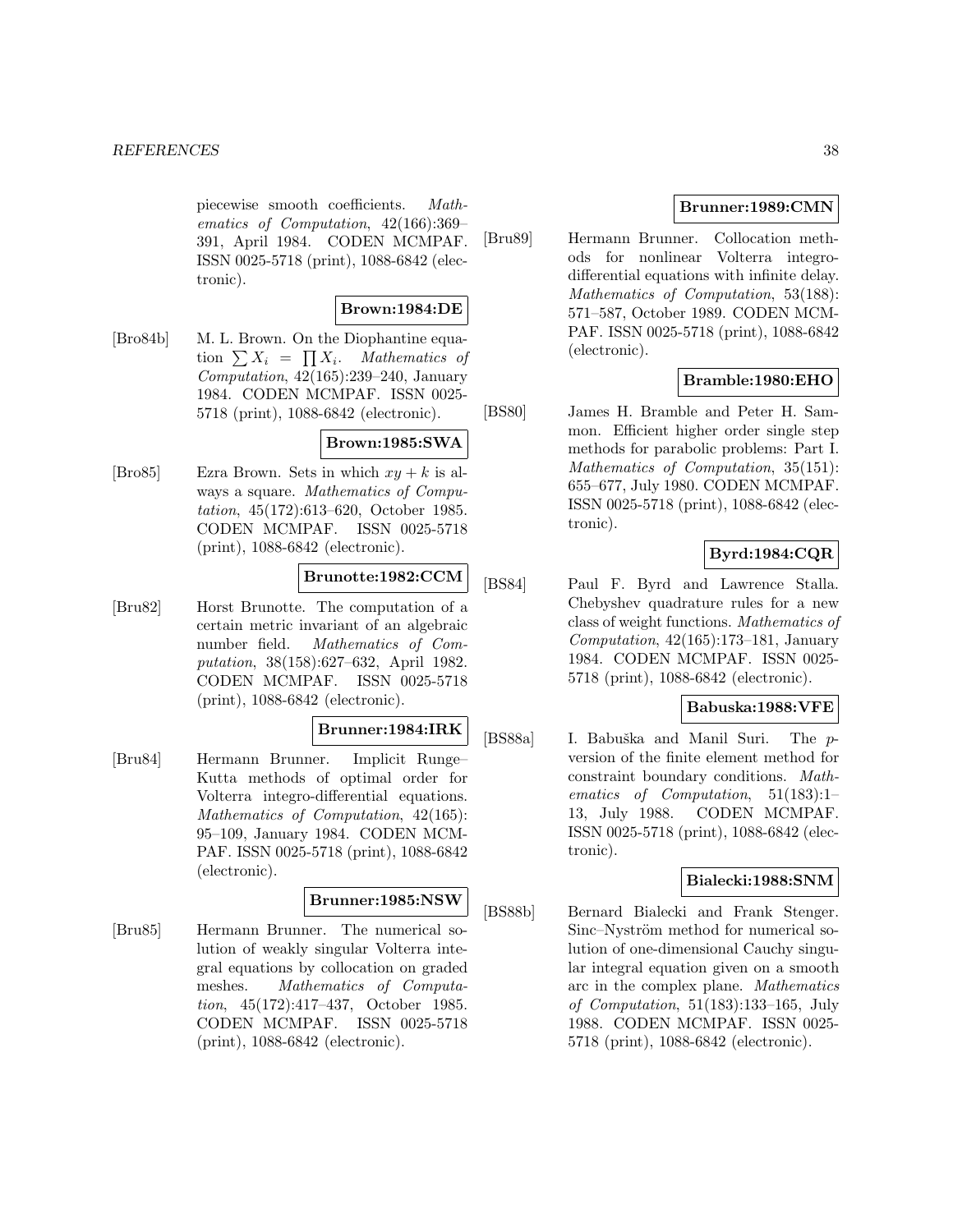### **Bach:1989:FCP**

[BS89] Eric Bach and Jeffrey Shallit. Factoring with cyclotomic polynomials. Mathematics of Computation, 52(185):201– 219, January 1989. CODEN MCMPAF. ISSN 0025-5718 (print), 1088-6842 (electronic).

### **Berger:1980:GOS**

[BSC<sup>+</sup>80] Alan E. Berger, Jay M. Solomon, Melvyn Ciment, Stephen H. Leventhal, and Bernard C. Weinberg. Generalized OCI schemes for boundary layer problems. Mathematics of Computation, 35(151):695–731, July 1980. CODEN MCMPAF. ISSN 0025-5718 (print), 1088-6842 (electronic).

#### **Berger:1981:AUA**

[BSC81] Alan E. Berger, Jay M. Solomon, and Melvyn Ciment. An analysis of a uniformly accurate difference method for a singular perturbation problem. Mathematics of Computation, 37(155):79– 94, July 1981. CODEN MCMPAF. ISSN 0025-5718 (print), 1088-6842 (electronic).

#### **Buck:1987:CNO**

[BSSW87] Nicholas Buck, Lones Smith, Blair K. Spearman, and Kenneth S. Williams. The cyclotomic numbers of order fifteen. with microfiche supplement. Mathematics of Computation, 48(177):67–83, January 1987. CODEN MCMPAF. ISSN 0025-5718 (print), 1088-6842 (electronic).

#### **Bremner:1983:IP**

[BT83] Andrew Bremner and Nicholas Tzanakis. Integer points on  $y^2 = x^3 - 7x + 10$ . Mathematics of Computation, 41(164): 731–741, October 1983. CODEN MCM-PAF. ISSN 0025-5718 (print), 1088-6842 (electronic).

### **Berrut:1987:ENM**

[BT87] Jean-Paul Berrut and Manfred R. Trummer. Equivalence of Nyström's method and Fourier methods for the numerical solution of Fredholm integral equations. Mathematics of Computation, 48(178): 617–623, April 1987. CODEN MCM-PAF. ISSN 0025-5718 (print), 1088-6842 (electronic).

### **Buchmann:1987:CFU**

[Buc87] Johannes Buchmann. The computation of the fundamental unit of totally complex quartic orders. Mathematics of Computation, 48(177):39–54, January 1987. CODEN MCMPAF. ISSN 0025- 5718 (print), 1088-6842 (electronic).

## **Buell:1984:ESU**

[Bue84] Duncan A. Buell. The expectation of success using a Monte Carlo factoring method—some statistics on quadratic class numbers. Mathematics of Computation, 43(167):313–327, July 1984. CODEN MCMPAF. ISSN 0025-5718 (print), 1088-6842 (electronic).

### **Buell:1987:CGQ**

[Bue87a] Duncan A. Buell. Class groups of quadratic fields. II. Mathematics of Computation, 48(177):85–93, January 1987. CODEN MCMPAF. ISSN 0025- 5718 (print), 1088-6842 (electronic).

### **Buell:1987:ISC**

[Bue87b] Duncan A. Buell. Integer squares with constant second difference. Mathematics of Computation, 49(180):635–644, October 1987. CODEN MCMPAF. ISSN 0025-5718 (print), 1088-6842 (electronic).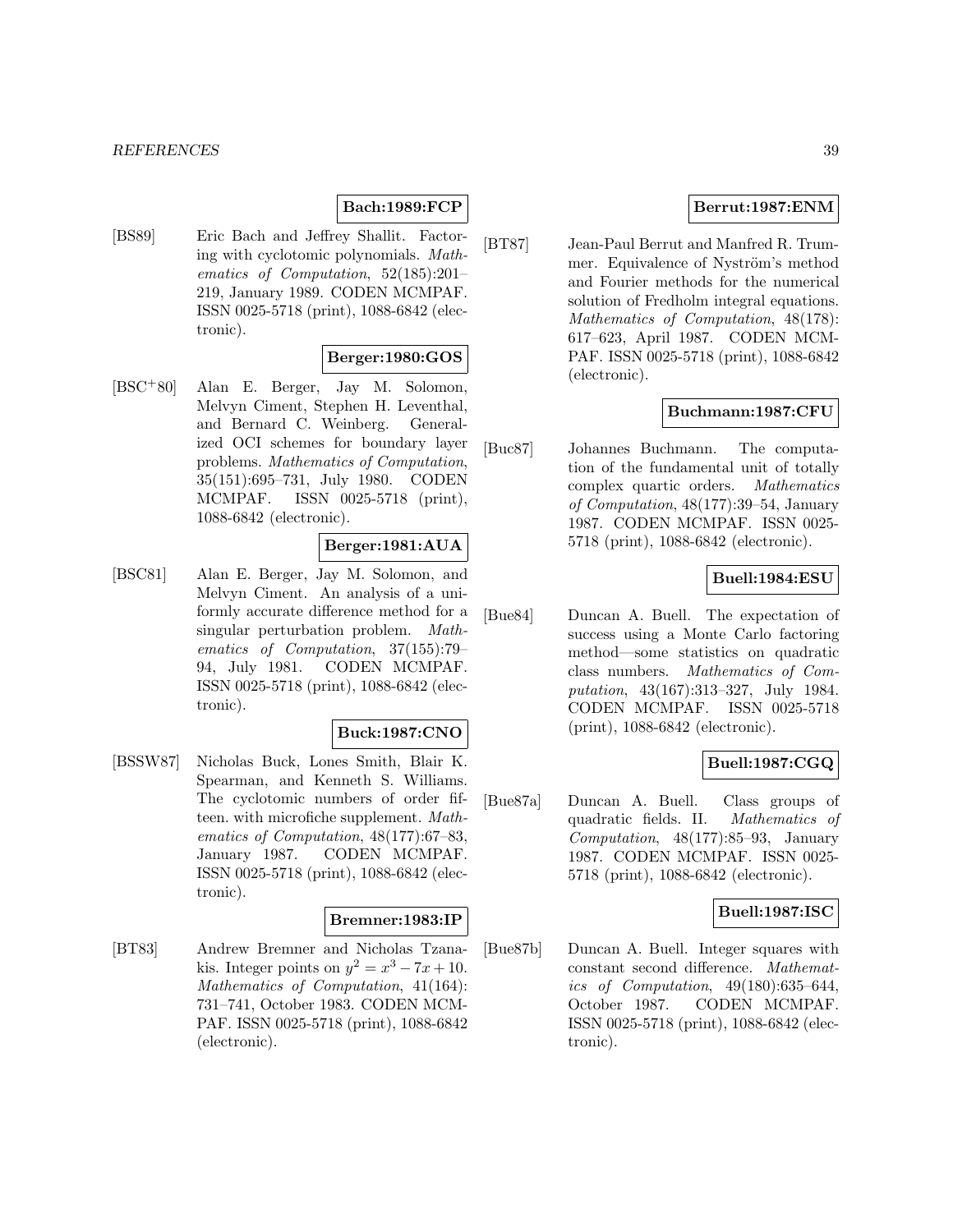#### *REFERENCES* 40

#### **Bultheel:1980:RAM**

[Bul80] Adhemar Bultheel. Recursive algorithms for the matrix Padé problem. Mathematics of Computation, 35(151):875– 892, July 1980. CODEN MCMPAF. ISSN 0025-5718 (print), 1088-6842 (electronic).

### **Bunch:1982:NSD**

[Bun82] James R. Bunch. A note on the stable decomposition of skew symmetric matrices. Mathematics of Computation, 38(158):475–479, April 1982. CODEN MCMPAF. ISSN 0025-5718 (print), 1088-6842 (electronic).

## **Brent:1982:ZRZ**

[BvtW82] R. P. Brent, J. van de Lune, H. J. J. te Riele, and D. T. Winter. On the zeros of the Riemann zeta function in the critical strip. II. Mathematics of Computation, 39(160):681–688, October 1982. CODEN MCMPAF. ISSN 0025- 5718 (print), 1088-6842 (electronic).

#### **Baillie:1980:LP**

[BW80] Robert Baillie and Samuel S. Wagstaff, Jr. Lucas pseudoprimes. Mathematics of Computation, 35(152):1391–1417, October 1980. CODEN MCMPAF. ISSN 0025-5718 (print), 1088-6842 (electronic).

### **Bank:1985:SPE**

[BW85] R. E. Bank and A. Weiser. Some a posteriori error estimators for elliptic partial differential equations. Mathematics of Computation, 44(170):283–301, April 1985. CODEN MCMPAF. ISSN 0025- 5718 (print), 1088-6842 (electronic).

### **Buchmann:1987:PIT**

[BW87] Johannes Buchmann and H. C. Williams. On principal ideal testing in totally com-

plex quartic fields and the determination of certain cyclotomic constants. Mathematics of Computation, 48(177):55– 66, January 1987. CODEN MCMPAF. ISSN 0025-5718 (print), 1088-6842 (electronic).

### **Buchmann:1988:IPI**

[BW88] Johannes Buchmann and H. C. Williams. On the infrastructure of the principal ideal class of an algebraic number field of unit rank one. Mathematics of Computation, 50(182):569–579, April 1988. CODEN MCMPAF. ISSN 0025-5718 (print), 1088-6842 (electronic).

### **Buchmann:1989:CCN**

[BW89] Johannes Buchmann and H. C. Williams. On the computation of the class number of an algebraic number field. Mathematics of Computation, 53(188):679– 688, October 1989. CODEN MCMPAF. ISSN 0025-5718 (print), 1088-6842 (electronic).

### **Cantor:1987:CJH**

[Can87] David G. Cantor. Computing in the Jacobian of a hyperelliptic curve. Mathematics of Computation, 48(177):95–101, January 1987. CODEN MCMPAF. ISSN 0025-5718 (print), 1088-6842 (electronic).

### **Canuto:1988:SMM**

[Can88] Claudio Canuto. Spectral methods and a maximum principle. Mathematics of Computation, 51(184):615–629, October 1988. CODEN MCMPAF. ISSN 0025- 5718 (print), 1088-6842 (electronic).

### **CarlsonGallas:1980:TET**

[Car80] Jason A. Carlson Gallas. Table errata: Table of integrals, series Gallas and products [English translation of the fourth Russian edition, Academic Press,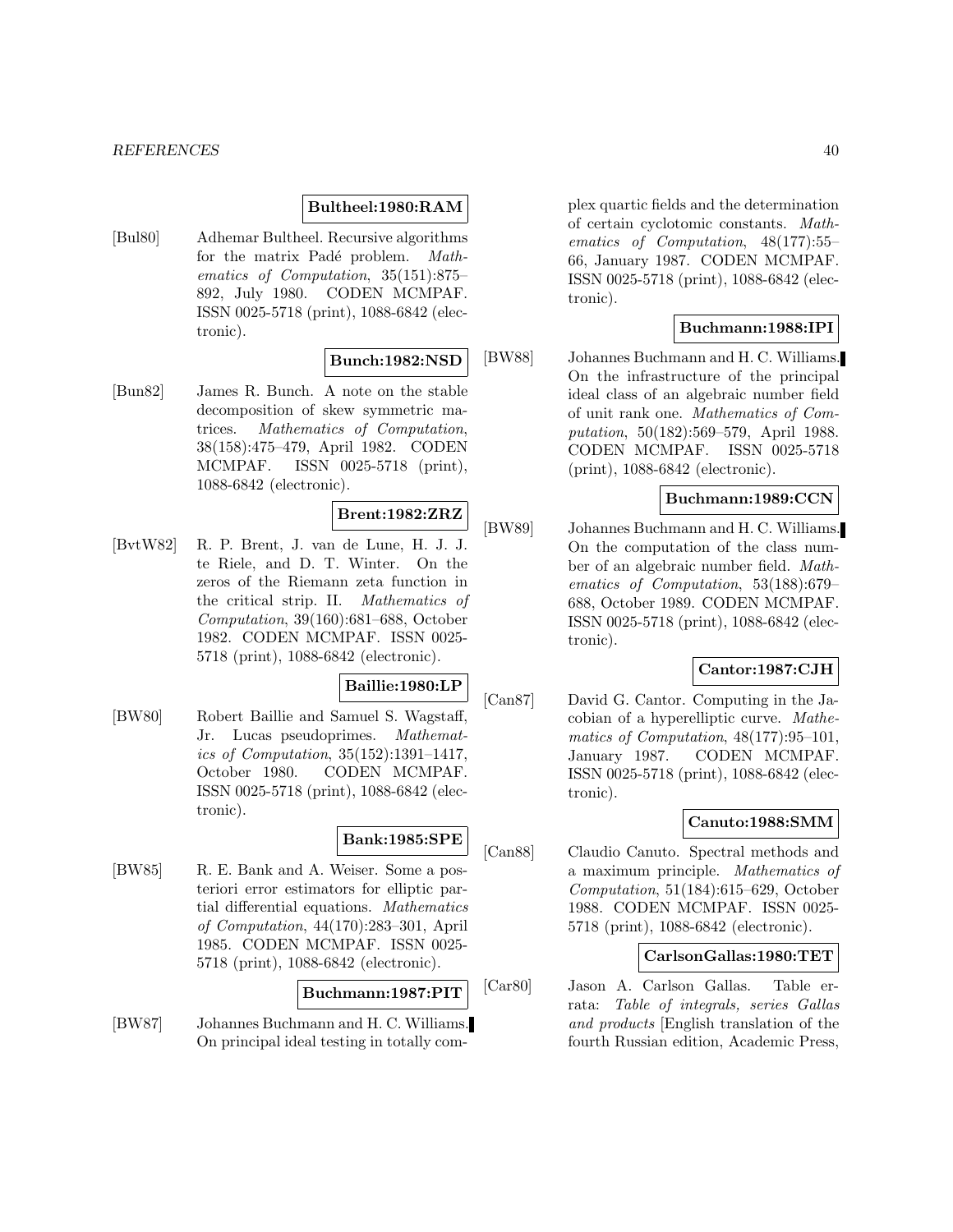New York, 1965 and MR **33** #5952] by I. S. Gradšteĭn and I. M. Ryžik. Mathematics of Computation, 35(152): 1444, October 1980. CODEN MCM-PAF. ISSN 0025-5718 (print), 1088-6842 (electronic).

### **Carlson:1987:STE**

[Car87a] B. C. Carlson. Supplement to A table of elliptic integrals of the second kind. Mathematics of Computation, 49(180): S13–S17, October 1987. CODEN MCM-PAF. ISSN 0025-5718 (print), 1088-6842 (electronic).

### **Carlson:1987:TEI**

[Car87b] B. C. Carlson. A table of elliptic integrals of the second kind. Mathematics of Computation, 49(180):595–606, S13– S17, October 1987. CODEN MCMPAF. ISSN 0025-5718 (print), 1088-6842 (electronic).

### **Carlson:1988:STE**

[Car88a] B. C. Carlson. Supplement to A table of elliptic integrals of the third kind. Mathematics of Computation, 51(183): S1–S5, July 1988. CODEN MCMPAF. ISSN 0025-5718 (print), 1088-6842 (electronic).

# **Carlson:1988:TEI**

[Car88b] B. C. Carlson. A table of elliptic integrals of the third kind. Mathematics of Computation, 51(183):267–280, S1– S5, July 1988. CODEN MCMPAF. ISSN 0025-5718 (print), 1088-6842 (electronic).

## **Carlson:1989:TEI**

[Car89] B. C. Carlson. A table of elliptic integrals: Cubic cases. Mathematics of Computation, 53(187):327–333, July 1989. CODEN MCMPAF. ISSN 0025- 5718 (print), 1088-6842 (electronic).

# **Cash:1980:NOA**

[Cas80] J. R. Cash. A note on Olver's algorithm for the solution of second-order linear difference equations. Mathematics of Computation, 35(151):767–772, July 1980. CODEN MCMPAF. ISSN 0025- 5718 (print), 1088-6842 (electronic).

# **Cash:1983:BRKa**

[Cas83a] J. R. Cash. Block Runge–Kutta methods for the numerical integration of initial value problems in ordinary differential equations. part I. the nonstiff case. Mathematics of Computation, 40(161): 175–191, January 1983. CODEN MCM-PAF. ISSN 0025-5718 (print), 1088-6842 (electronic).

## **Cash:1983:BRKb**

[Cas83b] J. R. Cash. Block Runge–Kutta methods for the numerical integration of initial value problems in ordinary differential equations. part II. the stiff case. Mathematics of Computation, 40(161): 193–206, January 1983. CODEN MCM-PAF. ISSN 0025-5718 (print), 1088-6842 (electronic).

## **Cassels:1985:NDE**

[Cas85] J. W. S. Cassels. A note on the Diophantine equation  $x^3 + y^3 + z^3 = 3$ . Mathematics of Computation, 44(169): 265–266, January 1985. CODEN MCM-PAF. ISSN 0025-5718 (print), 1088-6842 (electronic).

## **Cohn:1986:UCS**

[CD86] Harvey Cohn and Jesse Deutsch. Use of a computer scan to prove  $\mathbf{Q}(\sqrt{2+\sqrt{2}})$ and  $\mathbf{Q}(\sqrt{3 + \sqrt{2}})$  are Euclidean. *Math*ematics of Computation, 46(173):295– 299, January 1986. CODEN MCMPAF. ISSN 0025-5718 (print), 1088-6842 (electronic).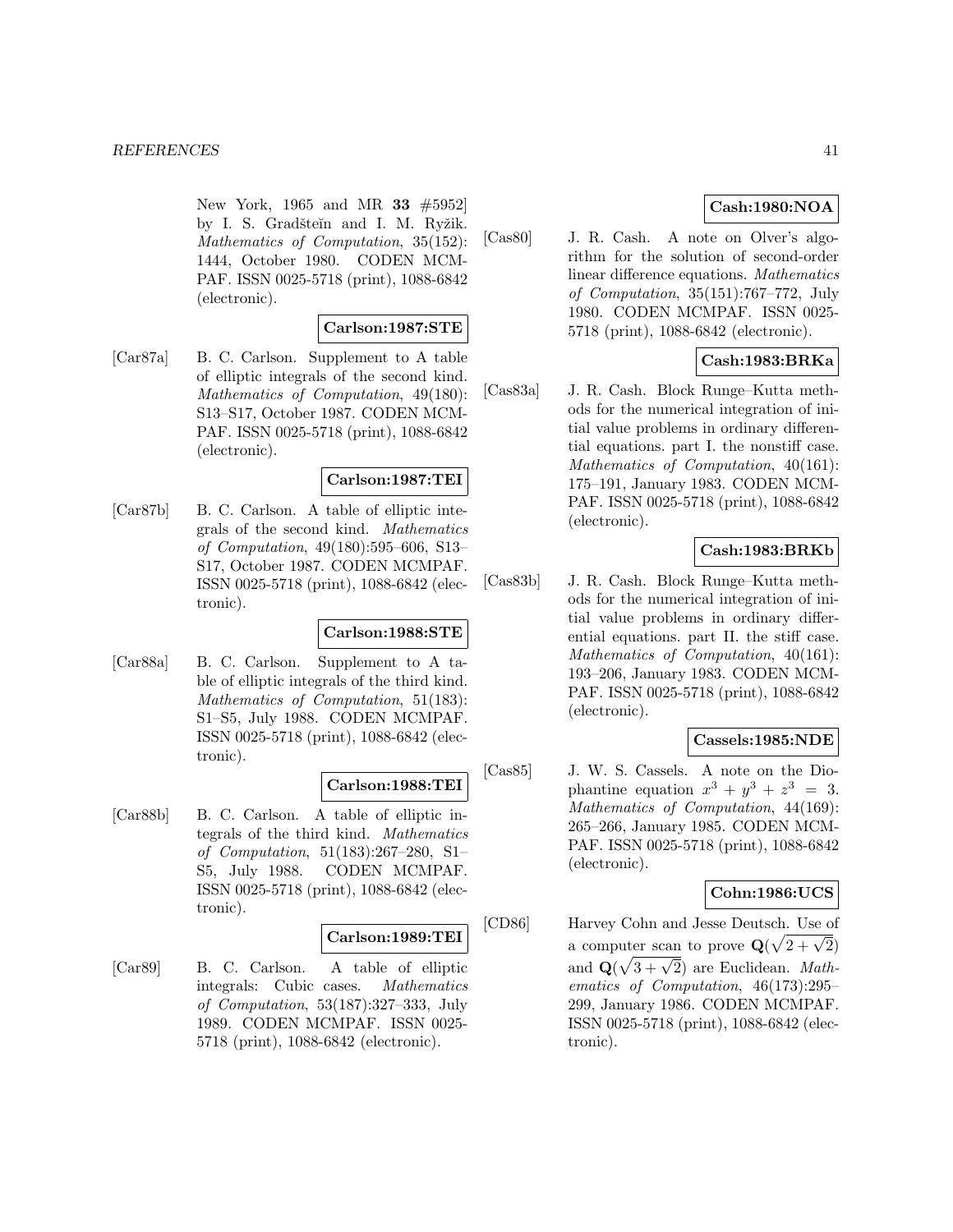## **Cohn:1987:ASM**

[CD87] Harvey Cohn and Jesse Deutsch. Application of symbolic manipulation to Hecke transformations of modular forms in two variables. Mathematics of Computation, 48(177):139–146, January 1987. CODEN MCMPAF. ISSN 0025- 5718 (print), 1088-6842 (electronic).

# **Cohn:1988:EME**

[CD88] Harvey Cohn and Jesse Deutsch. An explicit modular equation in two variables for  $Q(\sqrt{3})$ . Mathematics of Computation, 50(182):557–568, April 1988. CODEN MCMPAF. ISSN 0025-5718 (print), 1088-6842 (electronic).

## **Chui:1988:IMS**

[CDR88] Charles K. Chui, Harvey Diamond, and Louise A. Raphael. Interpolation by multivariate splines. Mathematics of Computation, 51(183):203–218, July 1988. CODEN MCMPAF. ISSN 0025- 5718 (print), 1088-6842 (electronic).

## **Costabel:1988:CCM**

[CES88] M. Costabel, V. J. Ervin, and E. P. Stephan. On the convergence of collocation methods for Symm's integral equation on open curves. Mathematics of Computation, 51(183):167–179, July 1988. CODEN MCMPAF. ISSN 0025- 5718 (print), 1088-6842 (electronic).

#### **Crouzeix:1989:NFE**

[CF89] Michel Crouzeix and Richard S. Falk. Nonconforming finite elements for the Stokes problem. Mathematics of Computation, 52(186):437–456, April 1989. CODEN MCMPAF. ISSN 0025-5718 (print), 1088-6842 (electronic).

## **Chandler:1988:PIC**

[CG88] G. A. Chandler and I. G. Graham. Product integration-collocation methods for noncompact integral operator equations. Mathematics of Computation, 50(181): 125–138, January 1988. CODEN MCM-PAF. ISSN 0025-5718 (print), 1088-6842 (electronic).

## **Calio:1986:CGK**

[CGM86a] Franca Caliò, Walter Gautschi, and Elena Marchetti. On computing Gauss– Kronrod quadrature formulae. Mathematics of Computation, 47(176):639– 650, S57–S63, October 1986. CODEN MCMPAF. ISSN 0025-5718 (print), 1088-6842 (electronic).

## **Calio:1986:SCG**

[CGM86b] Franca Calio, Walter Gautschi, and Elena Marchetti. Supplement to on computing Gauss–Kronrod quadrature formulae. Mathematics of Computation, 47 (176):S57–S63, October 1986. CODEN MCMPAF. ISSN 0025-5718 (print), 1088-6842 (electronic).

#### **Cai:1989:ENS**

[CGS89] Wei Cai, David Gottlieb, and Chi-Wang Shu. Essentially nonoscillatory spectral Fourier methods for shock wave calculations. Mathematics of Computation, 52(186):389–410, April 1989. CODEN MCMPAF. ISSN 0025-5718 (print), 1088-6842 (electronic).

### **Conn:1988:TCM**

[CGT88] Andrew R. Conn, Nicholas I. M. Gould, and Philippe L. Toint. Testing a class of methods for solving minimization problems with simple bounds on the variables. Mathematics of Computation, 50(182):399–430, April 1988. CODEN MCMPAF. ISSN 0025-5718 (print), 1088-6842 (electronic).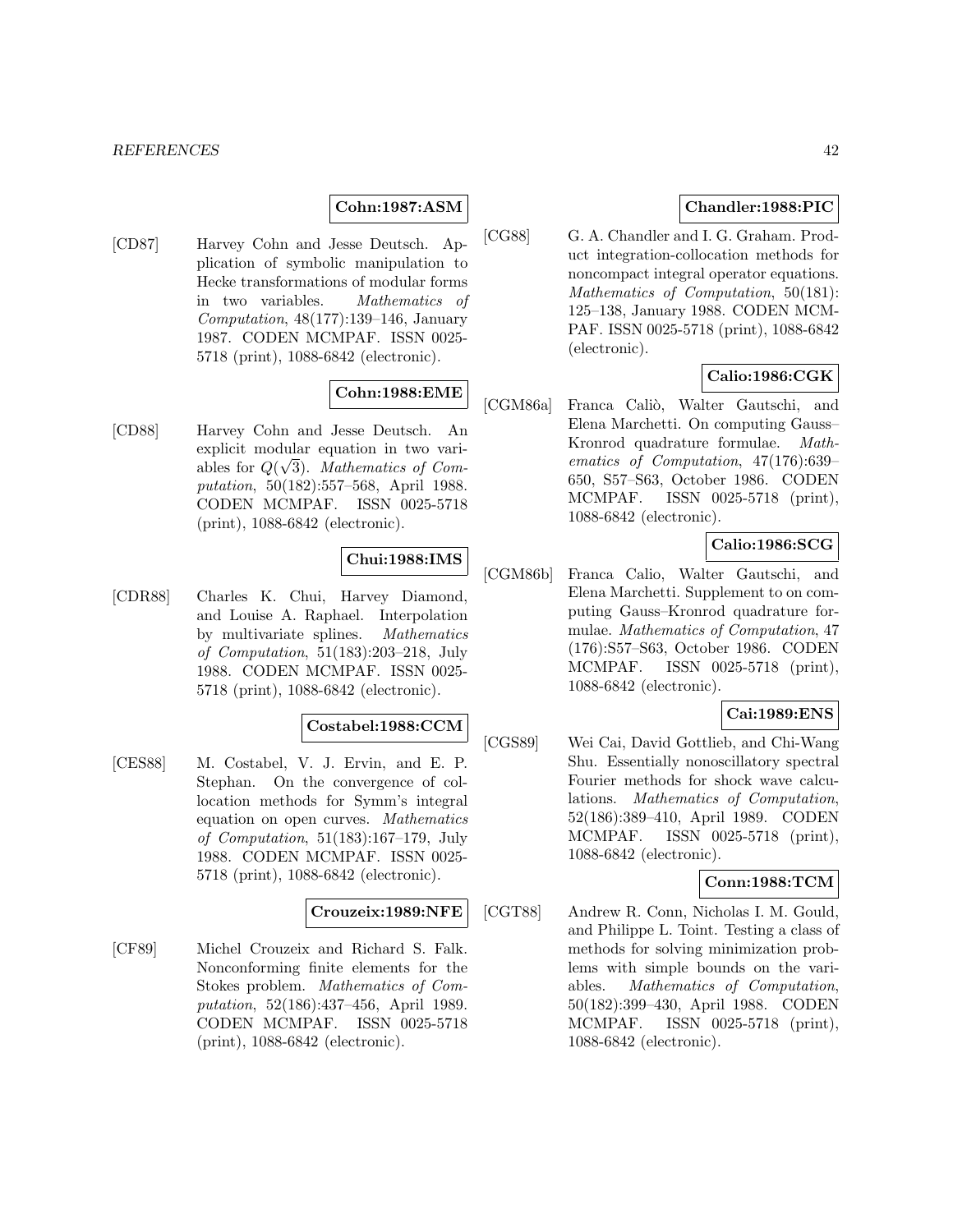### **Chen:1984:ACH**

[CH84] Han Lin Chen and Tron Hvaring. Approximation of complex harmonic functions by complex harmonic splines. Mathematics of Computation, 42(165): 151–164, January 1984. CODEN MCM-PAF. ISSN 0025-5718 (print), 1088-6842 (electronic).

# **Chui:1989:DBS**

[CH89] Charles K. Chui and Tian Xiao He. On the dimension of bivariate superspline spaces. Mathematics of Computation, 53(187):219–234, July 1989. CODEN MCMPAF. ISSN 0025-5718 (print), 1088-6842 (electronic).

### **Char:1980:SCF**

[Cha80] Bruce W. Char. On Stieltjes' continued fraction for the gamma function. Mathematics of Computation, 34(150): 547–551, April 1980. CODEN MCM-PAF. ISSN 0025-5718 (print), 1088-6842 (electronic).

#### **Chambers:1982:UBF**

[Cha82a] Ll. G. Chambers. An upper bound for the first zero of Bessel functions. Mathematics of Computation, 38(158):589– 591, April 1982. CODEN MCMPAF. ISSN 0025-5718 (print), 1088-6842 (electronic).

## **Chang:1982:CEM**

[Cha82b] S. H. Chang. On certain extrapolation methods for the numerical solution of integro-differential equations. Mathematics of Computation, 39(159):165– 171, July 1982. CODEN MCMPAF. ISSN 0025-5718 (print), 1088-6842 (electronic).

## **Chan:1984:ECF**

[Cha84] Tony F. Chan. On the existence and computation of LU-factorizations with small pivots. Mathematics of Computation, 42(166):535–547, April 1984. CODEN MCMPAF. ISSN 0025-5718 (print), 1088-6842 (electronic). Citation communicated by Per Christian Hansen.

### **Chan:1985:CEC**

[Cha85] Tony F. Chan. Corrigendum: "On the existence and computation of LUfactorizations with small pivots" [Math. Comp. **42** (1984), no. 166, 535–547, MR 85i:65037]. Mathematics of Computation, 44(169):282, January 1985. CODEN MCMPAF. ISSN 0025-5718 (print), 1088-6842 (electronic).

## **Chang:1987:NSS**

[Cha87] Chien-Cheng Chang. Numerical solution of stochastic differential equations with constant diffusion coefficients. Mathematics of Computation, 49(180):523– 542, October 1987. CODEN MCMPAF. ISSN 0025-5718 (print), 1088-6842 (electronic).

### **Chen:1982:AEE**

[Che82] T. H. Charles Chen. Asymptotic error estimates for Gaussian quadrature formulas. Mathematics of Computation, 38 (157):143–152, January 1982. CODEN MCMPAF. ISSN 0025-5718 (print), 1088-6842 (electronic).

#### **Chen:1983:TEM**

[Che83] T. Charles Chen. Table errata: Methods of numerical integration [Academic Press, New York, 1975, MR **56** #7119] by P. J. Davis and P. Rabinowitz. Mathematics of Computation, 40(161):417, January 1983. CODEN MCMPAF. ISSN 0025-5718 (print), 1088-6842 (electronic).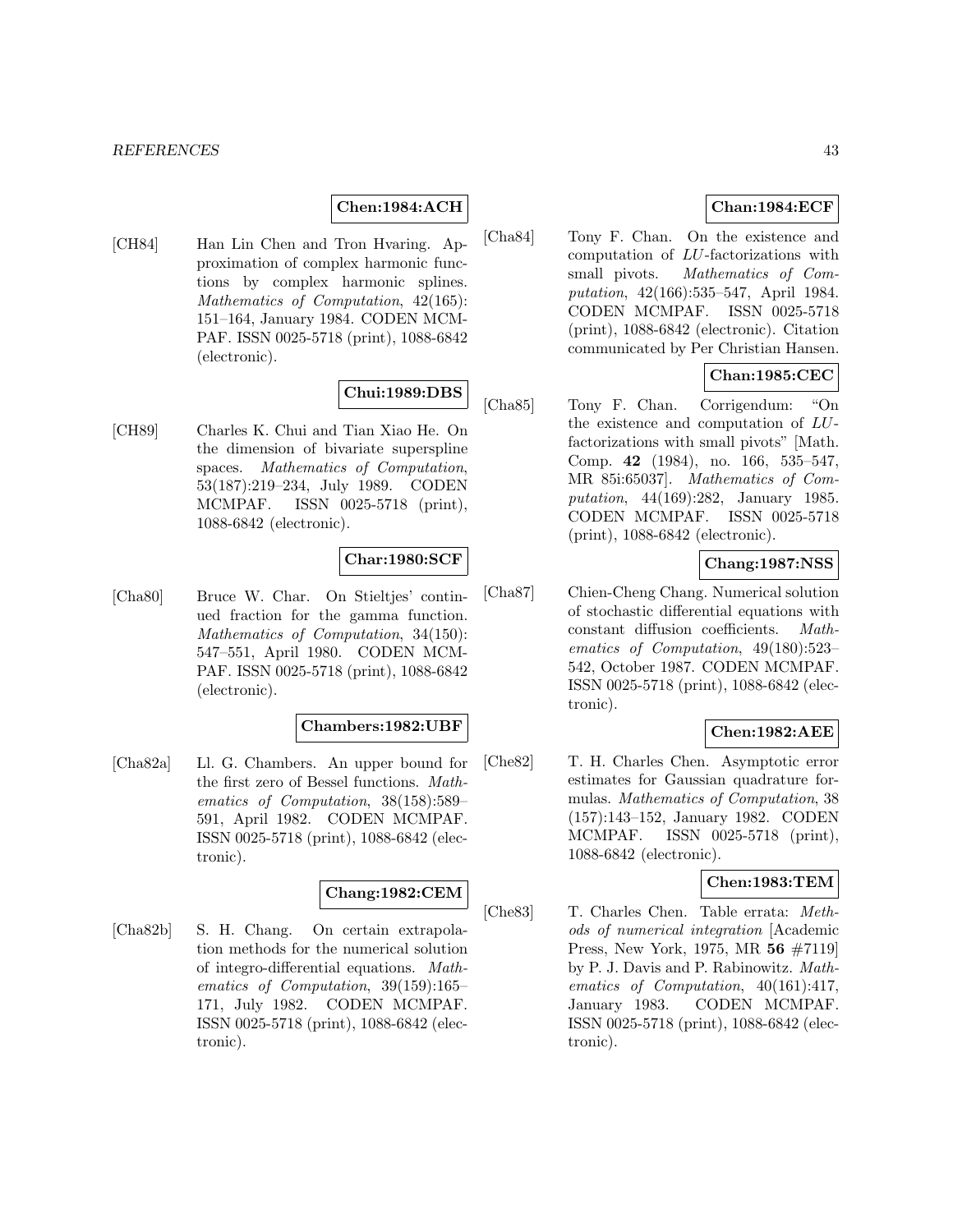### **Chow:1982:UBA**

[Cho82] Jeff Chow. On the uniqueness of best  $L_2[0,1]$  approximation by piecewise polynomials with variable breakpoints. Mathematics of Computation, 39(160): 571–585, October 1982. CODEN MCM-PAF. ISSN 0025-5718 (print), 1088-6842 (electronic).

### **Chui:1987:CIM**

[CJW87] C. K. Chui, K. Jetter, and J. D. Ward. Cardinal interpolation by multivariate splines. Mathematics of Computation, 48(178):711–724, April 1987. CODEN MCMPAF. ISSN 0025-5718 (print), 1088-6842 (electronic).

#### **Cohn:1983:EFG**

[CL83] H. Cohn and J. C. Lagarias. On the existence of fields governing the 2-invariants of the classgroup of  $Q(\sqrt{dp})$  as p varies. Mathematics of Computation, 41(164): 711–730, October 1983. CODEN MCM-PAF. ISSN 0025-5718 (print), 1088-6842 (electronic).

## **Cohen:1984:PTJ**

[CL84a] H. Cohen and H. W. Lenstra, Jr. Primality testing and Jacobi sums. Mathematics of Computation, 42(165):297– 330, January 1984. CODEN MCMPAF. ISSN 0025-5718 (print), 1088-6842 (electronic).

#### **Crandall:1984:TAS**

[CL84b] M. G. Crandall and P. L. Lions. Two approximations of solutions of Hamilton– Jacobi equations. Mathematics of Computation, 43(167):1–19, July 1984. CO-DEN MCMPAF. ISSN 0025-5718 (print), 1088-6842 (electronic).

## **Cohen:1987:INP**

[CL87a] H. Cohen and A. K. Lenstra. Implementation of a new primality test. Mathematics of Computation, 48(177):103– 121, S1–S4, January 1987. CODEN MCMPAF. ISSN 0025-5718 (print), 1088-6842 (electronic).

## **Cohen:1987:SIN**

[CL87b] H. Cohen and A. K. Lenstra. Supplement to implementation of a new primality test. Mathematics of Computation, 48(177):s1–s4, January 1987. CODEN MCMPAF. ISSN 0025-5718 (print), 1088-6842 (electronic).

## **Crandall:1980:MDA**

[CM80] Michael G. Crandall and Andrew Majda. Monotone difference approximations for scalar conservation laws. Mathematics of Computation, 34(149):1–21, January 1980. CODEN MCMPAF. ISSN 0025- 5718 (print), 1088-6842 (electronic).

#### **Coleman:1983:CEB**

[CM83] J. P. Coleman and A. J. Monaghan. Chebyshev expansions for the Bessel function  $J_n(z)$  in the complex plane. Mathematics of Computation, 40(161): 343–366, January 1983. CODEN MCM-PAF. ISSN 0025-5718 (print), 1088-6842 (electronic).

### **Cohen:1987:CGN**

[CM87a] H. Cohen and J. Martinet. Class groups of number fields: Numerical heuristics. Mathematics of Computation, 48(177): 123–137, January 1987. CODEN MCM-PAF. ISSN 0025-5718 (print), 1088-6842 (electronic).

### **Criscuolo:1987:CIP**

[CM87b] Giuliana Criscuolo and Giuseppe Mastroianni. On the convergence of an in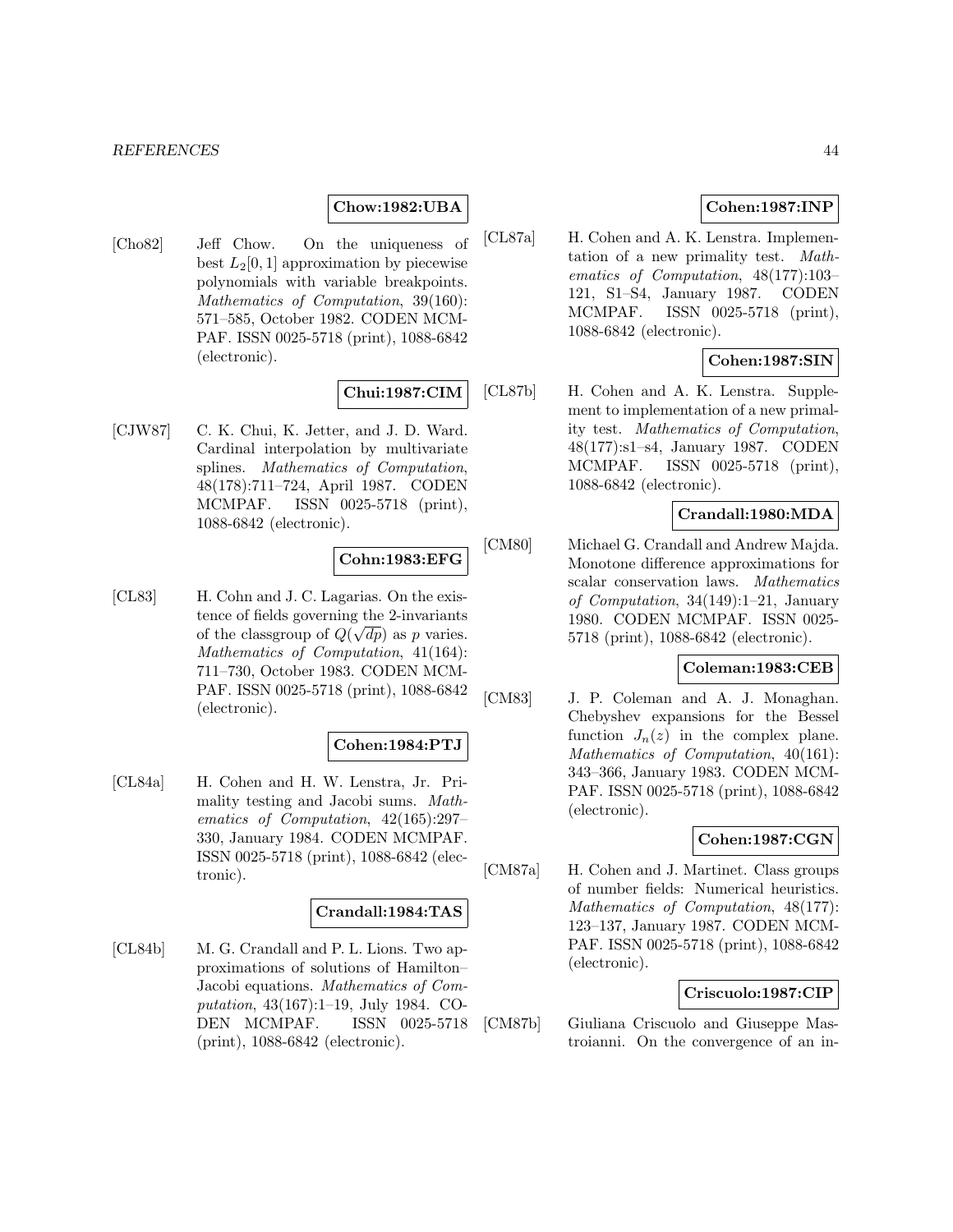terpolatory product rule for evaluating Cauchy principal value integrals. Mathematics of Computation, 48(178):725– 735, April 1987. CODEN MCMPAF. ISSN 0025-5718 (print), 1088-6842 (electronic).

## **Chen:1983:SEE**

[CMSY83] Goong Chen, Wendell H. Mills, Jr., Shun Hua Sun, and David A. Yost. Sharp error estimates for a finite element-penalty approach to a class of regulator problems. Mathematics of Computation,  $40(161):151-173$ , January 1983. CODEN MCMPAF. ISSN 0025- 5718 (print), 1088-6842 (electronic).

## **Cayco:1986:FET**

[CN86] M. E. Cayco and R. A. Nicolaides. Finite element technique for optimal pressure recovery from stream function formulation of viscous flows. Mathematics of Computation, 46(174):371–377, April 1986. CODEN MCMPAF. ISSN 0025- 5718 (print), 1088-6842 (electronic).

### **Chiu:1988:CHO**

[CN88] C. Chiu and R. A. Nicolaides. Convergence of a higher-order vortex method for two-dimensional Euler equations. Mathematics of Computation, 51(184): 507–534, October 1988. CODEN MCM-PAF. ISSN 0025-5718 (print), 1088-6842 (electronic).

### **Cohn:1982:EME**

[Coh82] Harvey Cohn. An explicit modular equation in two variables and Hilbert's twelfth problem. Mathematics of Computation, 38(157):227–236, January 1982. CODEN MCMPAF. ISSN 0025- 5718 (print), 1088-6842 (electronic).

### **Cohen:1984:PAN**

[Coh84] Graeme L. Cohen. Primitive  $\alpha$ -abundant numbers. Mathematics of Computation, 43(167):263–270, July 1984. CODEN MCMPAF. ISSN 0025-5718 (print), 1088-6842 (electronic).

## **Cohn:1988:FTV**

[Coh88] Harvey Cohn. Fricke's two-valued modular equations. Mathematics of Computation, 51(184):787–807, October 1988. CODEN MCMPAF. ISSN 0025-5718 (print), 1088-6842 (electronic).

### **Colman:1982:NPI**

[Col82] W. J. A. Colman. The number of partitions of the integer  $N$  into  $M$  nonzero positive integers. Mathematics of Computation, 39(159):213–224, July 1982. CODEN MCMPAF. ISSN 0025-5718 (print), 1088-6842 (electronic).

## **Comodi:1989:HHJ**

[Com89] M. I. Comodi. The Hellan–Herrmann– Johnson method: some new error estimates and postprocessing. Mathematics of Computation, 52(185):17–29, January 1989. CODEN MCMPAF. ISSN 0025- 5718 (print), 1088-6842 (electronic).

## **Corliss:1980:IOC**

[Cor80] George F. Corliss. Integrating ODEs in the complex plane—pole vaulting. Mathematics of Computation, 35(152):1181– 1189, October 1980. CODEN MCM-PAF. ISSN 0025-5718 (print), 1088-6842 (electronic).

### **Costello:1982:DPI**

[Cos82] Patrick J. Costello. Density problems involving  $p_r(n)$ . Mathematics of Computation, 38(158):633–637, April 1982. CODEN MCMPAF. ISSN 0025-5718 (print), 1088-6842 (electronic).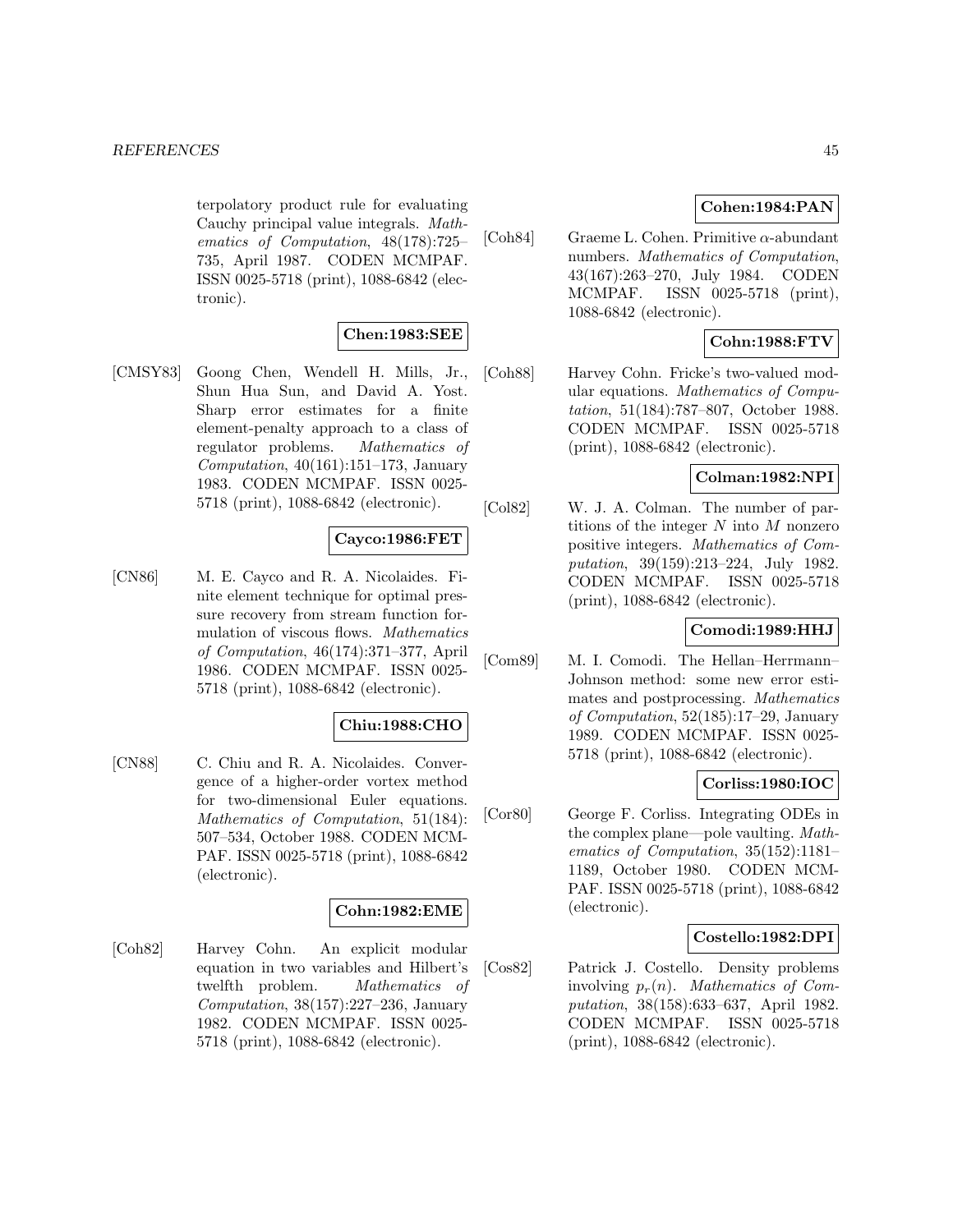#### *REFERENCES* 46

### **Costantini:1986:MCS**

[Cos86] Paolo Costantini. On monotone and convex spline interpolation. Mathematics of Computation, 46(173):203–214, January 1986. CODEN MCMPAF. ISSN 0025- 5718 (print), 1088-6842 (electronic).

# **Cottet:1987:CVC**

[Cot87] G. H. Cottet. Convergence of a vortex in cell method for the two-dimensional Euler equations. Mathematics of Computation, 49(180):407–425, October 1987. CODEN MCMPAF. ISSN 0025-5718 (print), 1088-6842 (electronic).

## **Canuto:1982:ARO**

[CQ82] C. Canuto and A. Quarteroni. Approximation results for orthogonal polynomials in Sobolev spaces. Mathematics of Computation, 38(157):67–86, January 1982. CODEN MCMPAF. ISSN 0025- 5718 (print), 1088-6842 (electronic).

### **Crisci:1982:SCM**

[CR82] M. R. Crisci and E. Russo. A-stability of a class of methods for the numerical integration of certain linear systems of ordinary differential equations. Mathematics of Computation, 38(158):431–435, April 1982. CODEN MCMPAF. ISSN 0025- 5718 (print), 1088-6842 (electronic).

### **Crisci:1983:EOR**

[CR83] M. R. Crisci and E. Russo. An extension of Ortiz' recursive formulation of the tau method to certain linear systems of ordinary differential equations. Mathematics of Computation, 41(163):27–42, July 1983. CODEN MCMPAF. ISSN 0025- 5718 (print), 1088-6842 (electronic).

### **Cooper:1980:AMN**

[CS80a] G. J. Cooper and A. Sayfy. Additive methods for the numerical solution of ordinary differential equations. Mathematics of Computation, 35(152):1159– 1172, October 1980. CODEN MCM-PAF. ISSN 0025-5718 (print), 1088-6842 (electronic).

### **Cruz:1980:MPR**

[CS80b] Andrés Cruz and Javier Sesma. Modulus and phase of the reduced logarithmic derivative of the cylindrical Bessel function. Mathematics of Computation, 35(152):1317–1324, October 1980. CODEN MCMPAF. ISSN 0025-5718 (print), 1088-6842 (electronic).

# **Cruz:1982:ZHF**

[CS82] Andrés Cruz and Javier Sesma. Zeros of the Hankel function of real order and of its derivative. Mathematics of Computation, 39(160):639–645, October 1982. CODEN MCMPAF. ISSN 0025-5718 (print), 1088-6842 (electronic).

# **Cooper:1983:ARK**

[CS83a] G. J. Cooper and A. Sayfy. Additive Runge–Kutta methods for stiff ordinary differential equations. Mathematics of Computation,  $40(161):207-218$ , January 1983. CODEN MCMPAF. ISSN 0025- 5718 (print), 1088-6842 (electronic).

## **Cruz:1983:MPR**

[CS83b] Andrés Cruz and Javier Sesma. Modulus and phase of the reduced logarithmic derivative of the Hankel function. Mathematics of Computation, 41(164): 597–605, October 1983. CODEN MCM-PAF. ISSN 0025-5718 (print), 1088-6842 (electronic).

## **Coleman:1987:FPC**

[CS87a] John P. Coleman and Russell A. Smith. The Faber polynomials for circular sectors. Mathematics of Computation, 49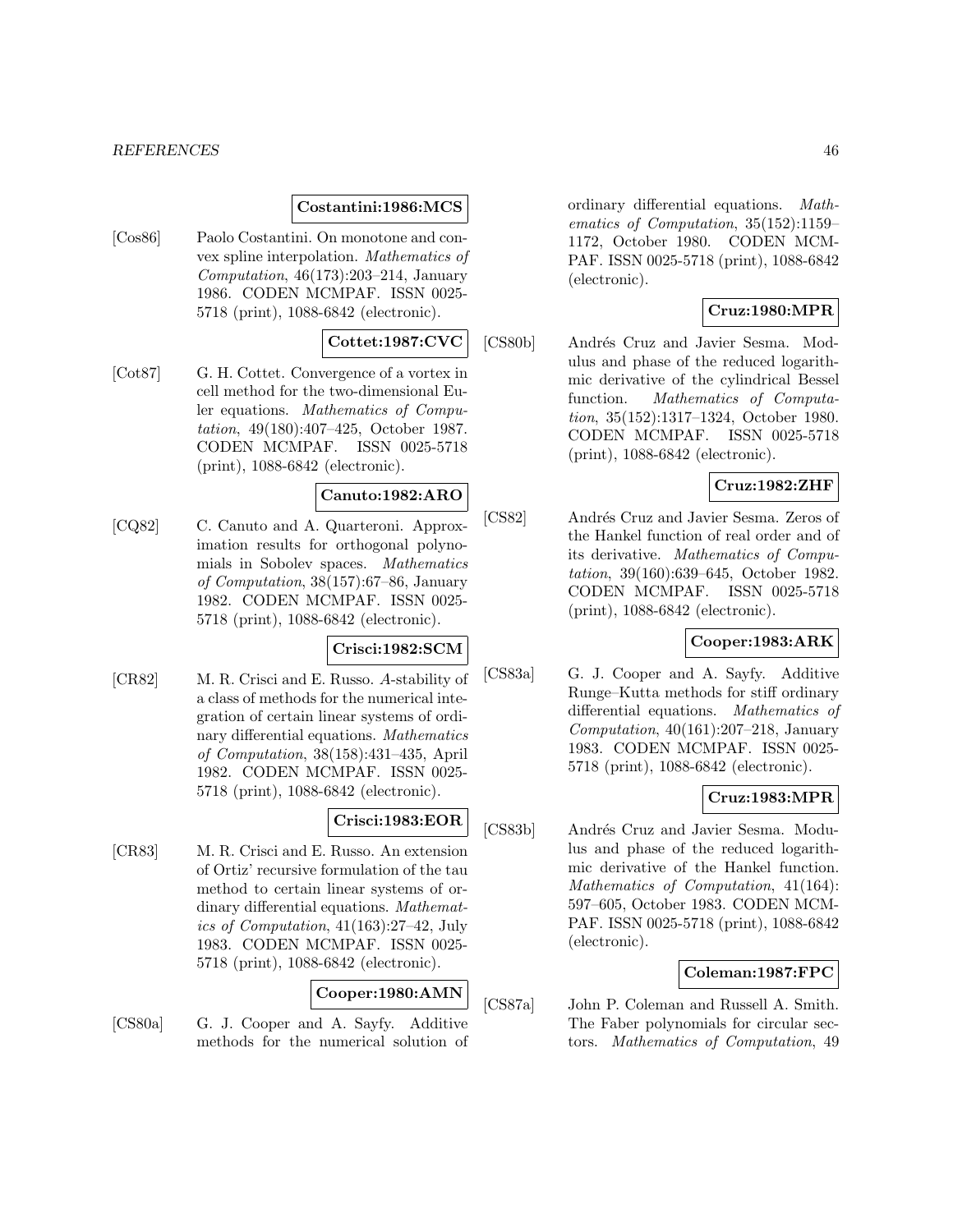(179):231–241, S1–S4, July 1987. CO-DEN MCMPAF. ISSN 0025-5718 (print), 1088-6842 (electronic).

### **Costabel:1987:CCM**

[CS87b] Martin Costabel and Ernst P. Stephan. On the convergence of collocation methods for boundary integral equations on polygons. Mathematics of Computation, 49(180):461–478, October 1987. CODEN MCMPAF. ISSN 0025-5718 (print), 1088-6842 (electronic).

# **Cusick:1987:TFP**

[CS87c] T. W. Cusick and Lowell Schoenfeld. A table of fundamental pairs of units in totally real cubic fields. Mathematics of Computation, 48(177):147–158, January 1987. CODEN MCMPAF. ISSN 0025- 5718 (print), 1088-6842 (electronic).

## **Cockburn:1989:TRK**

[CS89] Bernardo Cockburn and Chi-Wang Shu. TVB Runge–Kutta local projection discontinuous Galerkin finite element method for conservation laws. II. General framework. Mathematics of Computation, 52(186):411–435, April 1989. CODEN MCMPAF. ISSN 0025-5718 (print), 1088-6842 (electronic).

## **Coleman:1987:SFP**

[CsAS87] John P. Coleman and Russel [sic] A. Smith. Supplement to "The Faber Polynomials for Circular Sectors". Mathematics of Computation, 49(179):S1– S4, July 1987. CODEN MCMPAF. ISSN 0025-5718 (print), 1088-6842 (electronic).

### **Creutzburg:1986:NTT**

[CT86] R. Creutzburg and M. Tasche. Numbertheoretic transforms of prescribed length. Mathematics of Computation, 47 (176):693–701, October 1986. CODEN MCMPAF. ISSN 0025-5718 (print), 1088-6842 (electronic).

## **Chen:1987:BEN**

[CT87a] Goong Chen and Ying-Liang Tsai. The boundary element numerical method for two-dimensional linear quadratic elliptic problems. I. Neumann control. Mathematics of Computation, 49(180):479– 498, October 1987. CODEN MCMPAF. ISSN 0025-5718 (print), 1088-6842 (electronic).

## **Crouzeix:1987:SPF**

[CT87b] M. Crouzeix and V. Thomée. The stability in  $L_p$  and  $W_p^1$  of the  $L_2$ projection onto finite element function spaces. Mathematics of Computation, 48(178):521–532, April 1987. CODEN MCMPAF. ISSN 0025-5718 (print), 1088-6842 (electronic).

## **Crouzeix:1987:DTS**

[CT87c] Michel Crouzeix and Vidar Thomée. On the discretization in time of semilinear parabolic equations with nonsmooth initial data. Mathematics of Computation, 49(180):359–377, October 1987. CODEN MCMPAF. ISSN 0025-5718 (print), 1088-6842 (electronic).

## **Creutzburg:1989:PDC**

[CT89] R. Creutzburg and M. Tasche. Parameter determination for complex numbertheoretic transforms using cyclotomic polynomials. Mathematics of Computation, 52(185):189–200, January 1989. CODEN MCMPAF. ISSN 0025-5718 (print), 1088-6842 (electronic).

### **Crouzeix:1989:EES**

[CTW89] M. Crouzeix, V. Thomée, and L. B. Wahlbin. Error estimates for spatially discrete approximations of semilinear parabolic equations with initial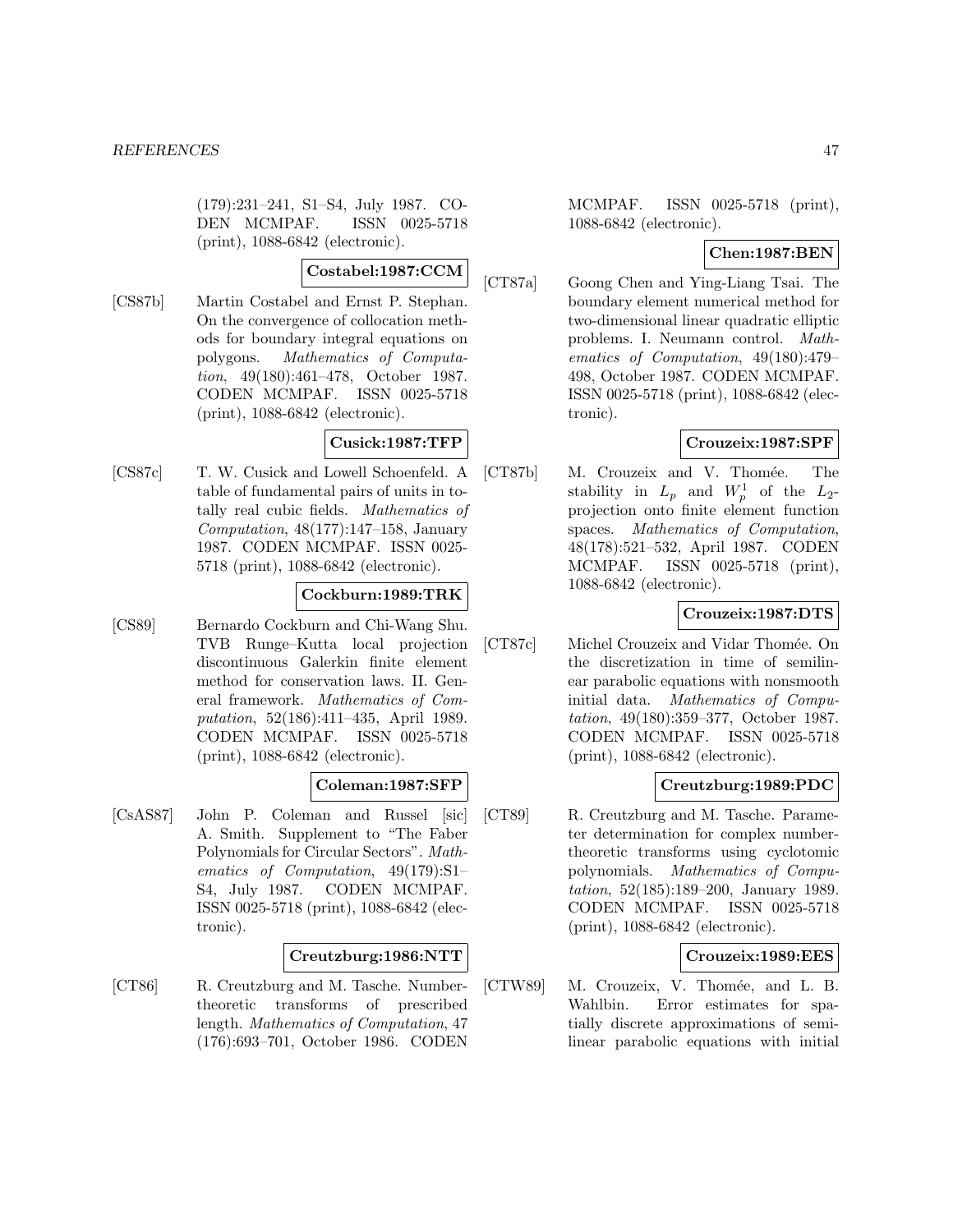data of low regularity. Mathematics of Computation, 53(187):25–41, July 1989. CODEN MCMPAF. ISSN 0025-5718 (print), 1088-6842 (electronic).

**Cuyt:1982:NSH**

[Cuy82] Annie A. M. Cuyt. Numerical stability of the Halley-iteration for the solution of a system of nonlinear equations. Mathematics of Computation, 38(157): 171–179, January 1982. CODEN MCM-PAF. ISSN 0025-5718 (print), 1088-6842 (electronic).

## **Cormack:1980:SVL**

[CW80] G. V. Cormack and H. C. Williams. Some very large primes of the form  $k \cdot 2^m + 1$ . Mathematics of Computation, 35(152):1419–1421, October 1980. CODEN MCMPAF. ISSN 0025-5718 (print), 1088-6842 (electronic).

### **Chui:1983:SMS**

[CW83] Charles K. Chui and Ren Hong Wang. On smooth multivariate spline functions. Mathematics of Computation, 41(163): 131–142, July 1983. CODEN MCMPAF. ISSN 0025-5718 (print), 1088-6842 (electronic).

## **Cherubini:1987:CAI**

[CW87] Juergen M. Cherubini and Rolf V. Wallisser. On the computation of all imaginary quadratic fields of class number one. Mathematics of Computation, 49 (179):295–299, July 1987. CODEN MCMPAF. ISSN 0025-5718 (print), 1088-6842 (electronic).

### **Cybenko:1983:GOT**

[Cyb83] George Cybenko. A general orthogonalization technique with applications to time series analysis and signal processing. Mathematics of Computation, 40 (161):323–336, January 1983. CODEN MCMPAF. ISSN 0025-5718 (print), 1088-6842 (electronic).

## **Cantor:1981:NAF**

[CZ81] David G. Cantor and Hans Zassenhaus. A new algorithm for factoring polynomials over finite fields. Mathematics of Computation, 36(154):587–592, April 1981. CODEN MCMPAF. ISSN 0025- 5718 (print), 1088-6842 (electronic).

## **Darafsheh:1986:CIC**

[Dar86] M. R. Darafsheh. Computing the irreducible characters of the group  $GL_6(2)$ . Mathematics of Computation, 46(173): 301–319, January 1986. CODEN MCM-PAF. ISSN 0025-5718 (print), 1088-6842 (electronic).

### **Davenport:1982:TET**

[Dav82] J. H. Davenport. Table errata: Tables of indefinite integrals [English translation, Dover, New York, 1961, MR **23** #A256] by G. Petit Bois. Mathematics of Computation, 38(157):335– 336, January 1982. CODEN MCMPAF. ISSN 0025-5718 (print), 1088-6842 (electronic).

## **deBoor:1985:GPT**

[dD85] C. de Boor and R. DeVore. A geometric proof of total positivity for spline interpolation. Mathematics of Computation, 45(172):497–504, October 1985. CODEN MCMPAF. ISSN 0025-5718 (print), 1088-6842 (electronic).

## **Delfour:1986:DPA**

[DD86a] M. C. Delfour and F. Dubeau. Discontinuous polynomial approximations in the theory of one-step, hybrid and multistep methods for nonlinear ordinary differential equations. Mathematics of Computation, 47(175):169–189, S1– S8, July 1986. CODEN MCMPAF.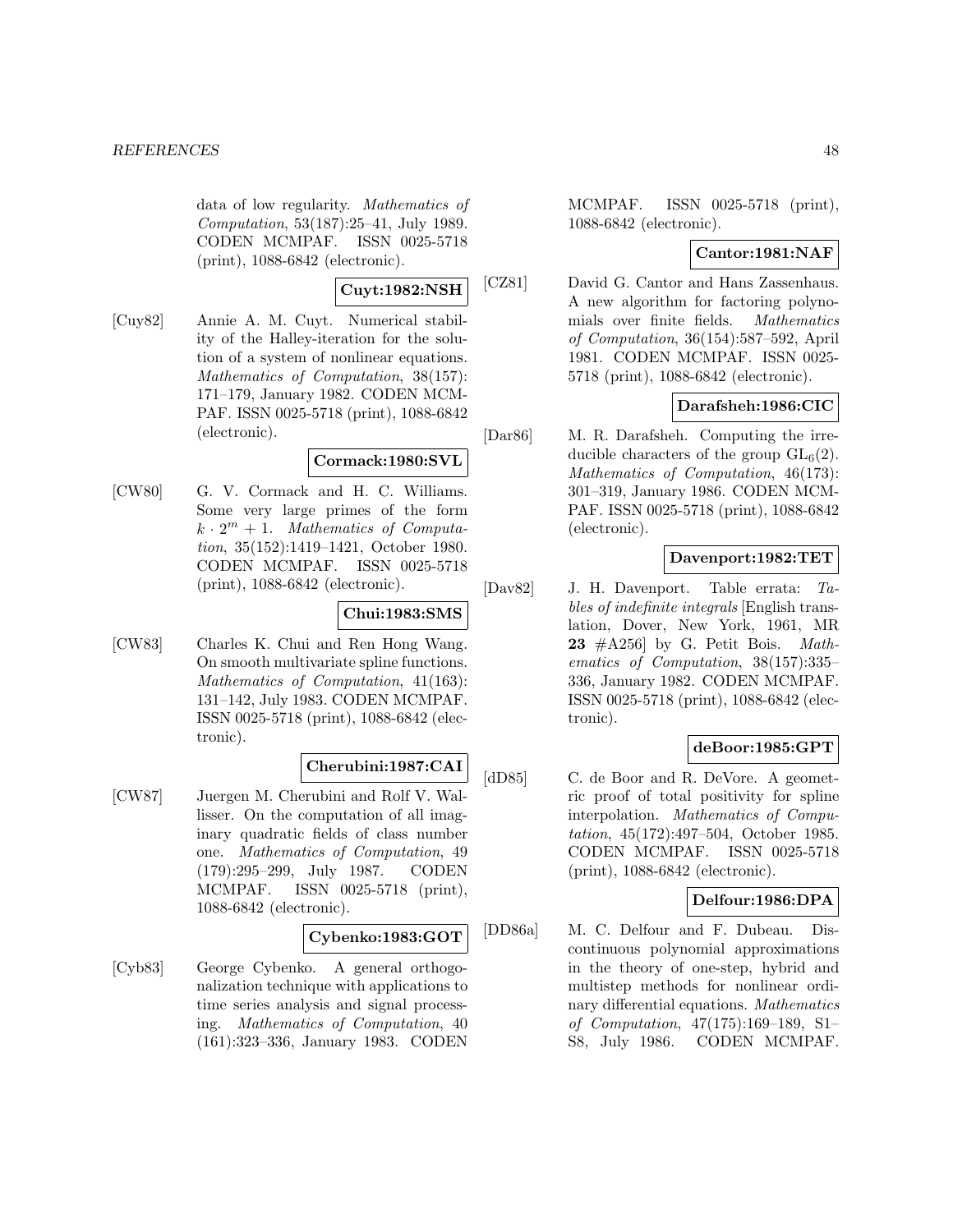ISSN 0025-5718 (print), 1088-6842 (electronic).

#### **Delfour:1986:SDP**

[DD86b] M. C. Delfour and F. Dubeau. Supplement to discontinuous polynomial approximations in the theory of one-step, hybrid and multistep methods for nonlinear ordinary differential equations. Mathematics of Computation, 47(175): S1–S8, July 1986. CODEN MCMPAF. ISSN 0025-5718 (print), 1088-6842 (electronic).

# **deWeger:1986:PPP**

[de 86] B. M. M. de Weger. Products of prime powers in binary recurrence sequences. part II: The elliptic case, with an application to a mixed quadratic-exponential equation. Mathematics of Computation, 47(176):729–739, October 1986. CODEN MCMPAF. ISSN 0025-5718 (print), 1088-6842 (electronic).

# **deGee:1987:LMM**

[de 87] Maarten de Gee. Linear multistep methods for functional-differential equations. Mathematics of Computation, 48(178): 633–649, April 1987. CODEN MCM-PAF. ISSN 0025-5718 (print), 1088-6842 (electronic).

### **Deanin:1985:CCM**

[Dea85] Alice A. Deanin. A counterexample to a conjecture of Mahler on best p-adic Diophantine approximation constants. Mathematics of Computation, 45(172): 621–632, October 1985. CODEN MCM-PAF. ISSN 0025-5718 (print), 1088-6842 (electronic).

### **Dougherty:1989:NMC**

[DEH89] Randall L. Dougherty, Alan S. Edelman, and James M. Hyman. Nonnegativity- , monotonicity-, or convexity-preserving

cubic and quintic Hermite interpolation. Mathematics of Computation, 52(186): 471–494, April 1989. CODEN MCM-PAF. ISSN 0025-5718 (print), 1088-6842 (electronic).

### **Delahaye:1981:ASS**

[Del81] J. P. Delahaye. Automatic selection of sequence transformations. Mathematics of Computation, 37(155):197–204, July 1981. CODEN MCMPAF. ISSN 0025- 5718 (print), 1088-6842 (electronic).

## **DelPrete:1989:QCV**

[Del89] Vincenza Del Prete. Quadratic convergence of vortex methods. Mathematics of Computation, 52(186):457–470, April 1989. CODEN MCMPAF. ISSN 0025- 5718 (print), 1088-6842 (electronic).

## **Demmel:1988:PNA**

[Dem88] James W. Demmel. The probability that a numerical analysis problem is difficult. Mathematics of Computation, 50(182): 449–480, April 1988. CODEN MCM-PAF. ISSN 0025-5718 (print), 1088-6842 (electronic).

## **Duijvestijn:1981:NPC**

[DF81] A. J. W. Duijvestijn and P. J. Federico. The number of polyhedral (3-connected planar) graphs. Mathematics of Computation, 37(156):523–532, October 1981. CODEN MCMPAF. ISSN 0025-5718 (print), 1088-6842 (electronic).

## **Dyn:1983:NSE**

[DF83] Nira Dyn and Warren E. Ferguson, Jr. The numerical solution of equality constrained quadratic programming problems. Mathematics of Computation, 41(163):165–170, July 1983. CODEN MCMPAF. ISSN 0025-5718 (print), 1088-6842 (electronic).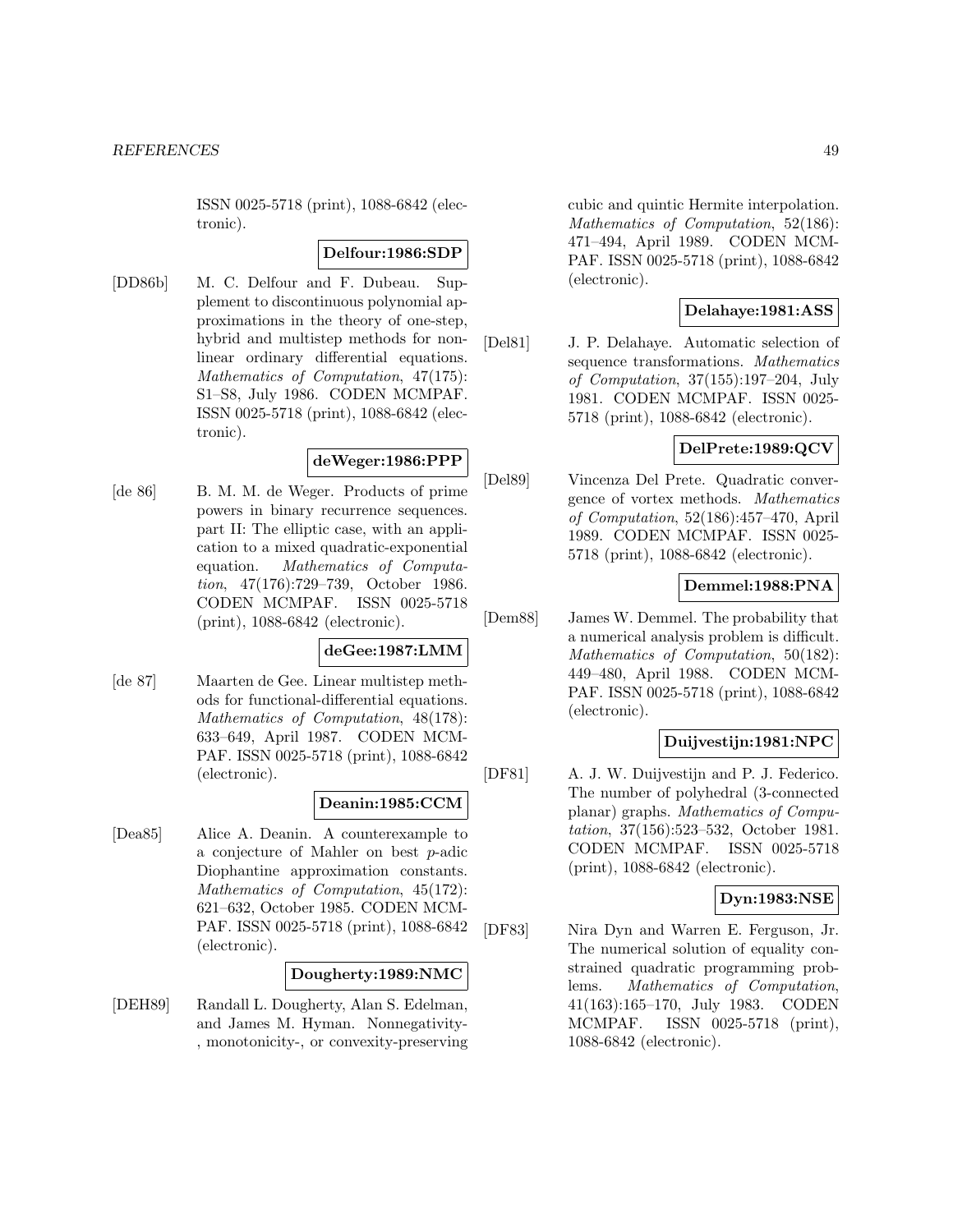### **Delfour:1981:DGM**

[DHT81] M. Delfour, W. Hager, and F. Trochu. Discontinuous Galerkin methods for ordinary differential equations. Mathematics of Computation, 36(154):455– 473, April 1981. CODEN MCMPAF. ISSN 0025-5718 (print), 1088-6842 (electronic).

#### **Dickinson:1980:SLE**

[Dic80] Bradley W. Dickinson. Solution of linear equations with rational Toeplitz matrices. Mathematics of Computation, 34 (149):227–233, January 1980. CODEN MCMPAF. ISSN 0025-5718 (print), 1088-6842 (electronic).

### **DiDonato:1982:RRI**

[DiD82] A. R. DiDonato. Recurrence relations for the indefinite integrals of the associated Legendre functions. Mathematics of Computation, 38(158):547–551, April 1982. CODEN MCMPAF. ISSN 0025- 5718 (print), 1088-6842 (electronic).

### **Dixon:1981:AFF**

[Dix81] John D. Dixon. Asymptotically fast factorization of integers. Mathematics of Computation,  $36(153):255-260$ , January 1981. CODEN MCMPAF. ISSN 0025- 5718 (print), 1088-6842 (electronic).

### **Djaoua:1981:MCL**

[Dja81] M. Djaoua. A method of calculation of lifting flows around two-dimensional corner-shaped bodies. Mathematics of Computation, 36(154):405–425, April 1981. CODEN MCMPAF. ISSN 0025- 5718 (print), 1088-6842 (electronic).

## **Dougalis:1985:SHO**

[DK85] Vassilios A. Dougalis and Ohannes A. Karakashian. On some high-order accurate fully discrete Galerkin methods for

the Korteweg–de Vries equation. Mathematics of Computation, 45(172):329– 345, October 1985. CODEN MCMPAF. ISSN 0025-5718 (print), 1088-6842 (electronic).

# **Duijvestijn:1981:LOS**

[DL81] A. J. W. Duijvestijn and P. Leeuw. Lowest order squared rectangles and squares with the largest element not on the boundary. Mathematics of Computation, 37(155):223–228, July 1981. CODEN MCMPAF. ISSN 0025-5718 (print), 1088-6842 (electronic).

## **Daehlen:1988:BIQ**

[DL88a] Morten Dæhlen and Tom Lyche. Bivariate interpolation with quadratic box splines. Mathematics of Computation, 51(183):219–230, July 1988. CODEN MCMPAF. ISSN 0025-5718 (print), 1088-6842 (electronic).

### **Dennis:1988:HAS**

[DL88b] J. E. Dennis, Jr. and Guang Ye Li. A hybrid algorithm for solving sparse nonlinear systems of equations. Mathematics of Computation,  $50(181):155-166$ , January 1988. CODEN MCMPAF. ISSN 0025- 5718 (print), 1088-6842 (electronic).

## **Descloux:1981:ASC**

[DLR81] Jean Descloux, Mitchell Luskin, and Jacques Rappaz. Approximation of the spectrum of closed operators: the determination of normal modes of a rotating basin. Mathematics of Computation, 36(153):137–154, January 1981. CODEN MCMPAF. ISSN 0025-5718 (print), 1088-6842 (electronic).

# **Day:1982:TCI**

[DM82a] J. D. Day and D. N. P. Murthy. Two classes of internally S-stable generalized Runge–Kutta processes which remain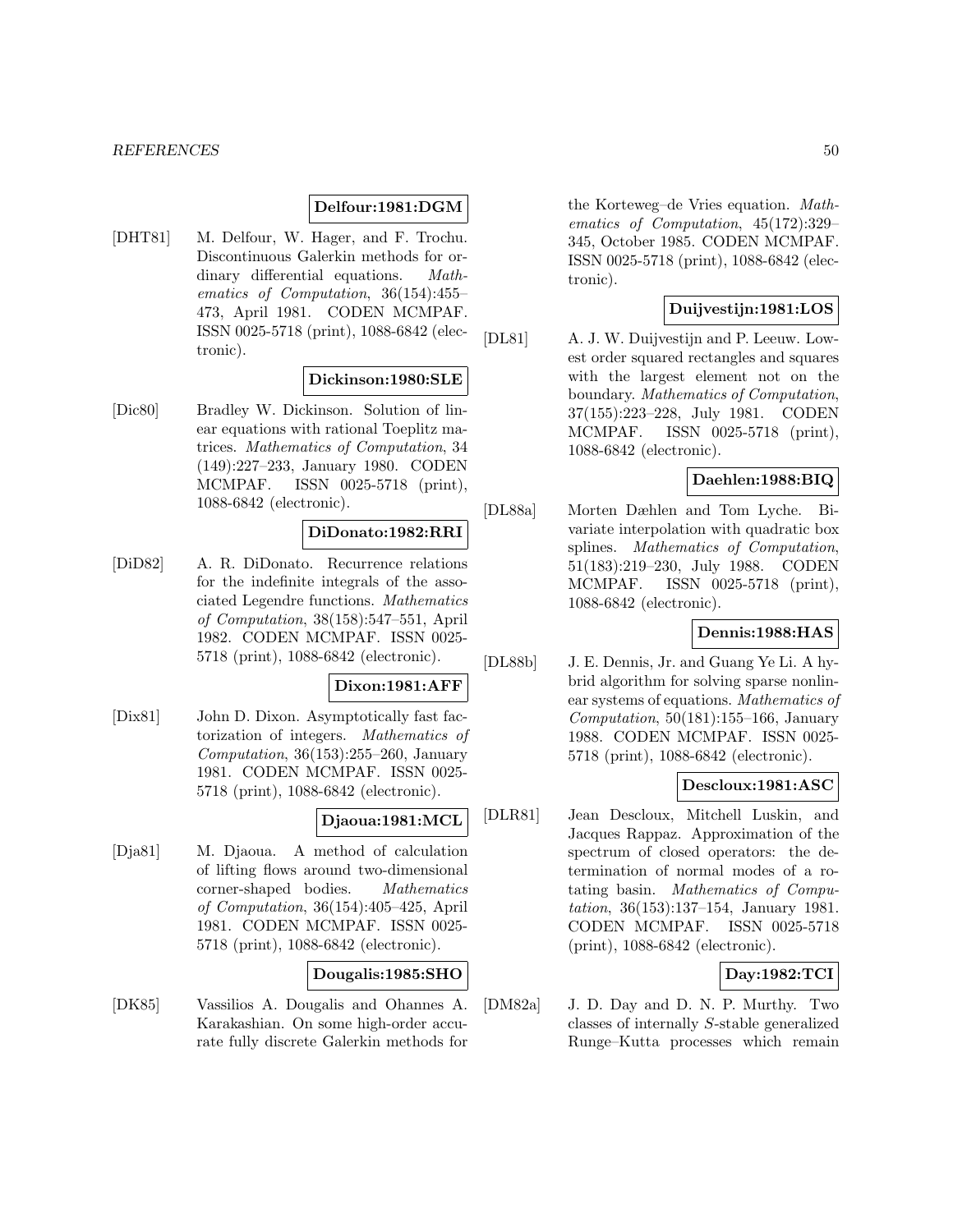consistent with an inaccurate Jacobian. Mathematics of Computation, 39(160): 491–509, October 1982. CODEN MCM-PAF. ISSN 0025-5718 (print), 1088-6842 (electronic).

#### **Dennis:1982:DSU**

[DM82b] J. E. Dennis, Jr. and Earl S. Marwil. Direct secant updates of matrix factorizations. Mathematics of Computation, 38(158):459–474, April 1982. CODEN MCMPAF. ISSN 0025-5718 (print), 1088-6842 (electronic).

#### **Dahmen:1983:LIM**

[DM83] Wolfgang A. Dahmen and Charles A. Micchelli. On the linear independence of multivariate B-splines. II. complete configurations. Mathematics of Computation, 41(163):143–163, July 1983. CODEN MCMPAF. ISSN 0025-5718 (print), 1088-6842 (electronic).

### **Degond:1989:WPMa**

[DMG89a] P. Degond and S. Mas-Gallic. The weighted particle method for convectiondiffusion equations. part 1: The case of an isotropic viscosity. Mathematics of Computation, 53(188):485–507, October 1989. CODEN MCMPAF. ISSN 0025- 5718 (print), 1088-6842 (electronic).

### **Degond:1989:WPMb**

[DMG89b] P. Degond and S. Mas-Gallic. The weighted particle method for convectiondiffusion equations. part 2: The anisotropic case. Mathematics of Computation, 53(188):509–525, October 1989. CODEN MCMPAF. ISSN 0025- 5718 (print), 1088-6842 (electronic).

## **Demko:1984:DRI**

[DMS84] Stephen Demko, William F. Moss, and Philip W. Smith. Decay rates for inverses of band matrices. Mathematics of Computation, 43(168):491–499, October 1984. CODEN MCMPAF. ISSN 0025- 5718 (print), 1088-6842 (electronic).

## **Duran:1988:SMN**

[DNW88] R. Durán, R. H. Nochetto, and Jun Ping Wang. Sharp maximum norm error estimates for finite element approximations of the Stokes problem in 2-D. Mathematics of Computation, 51(184):491– 506, October 1988. CODEN MCMPAF. ISSN 0025-5718 (print), 1088-6842 (electronic).

## **Douglas:1983:NMM**

[DR83] Jim Douglas, Jr. and Jean E. Roberts. Numerical methods for a model for compressible miscible displacement in porous media. Mathematics of Computation, 41(164):441–459, October 1983. CODEN MCMPAF. ISSN 0025-5718 (print), 1088-6842 (electronic).

# **Douglas:1985:GEM**

[DR85] Jim Douglas, Jr. and Jean E. Roberts. Global estimates for mixed methods for second order elliptic equations. Mathematics of Computation, 44(169):39–52, January 1985. CODEN MCMPAF. ISSN 0025-5718 (print), 1088-6842 (electronic).

### **Descloux:1985:RCA**

[DRS85] J. Descloux, J. Rappaz, and R. Scholz. On the rate of convergence for the approximation of nonlinear problems. Mathematics of Computation, 45(171): 51–64, July 1985. CODEN MCMPAF. ISSN 0025-5718 (print), 1088-6842 (electronic).

### **deBoor:1980:CAE**

[dS80a] Carl de Boor and Blair Swartz. Collocation approximation to eigenvalues of an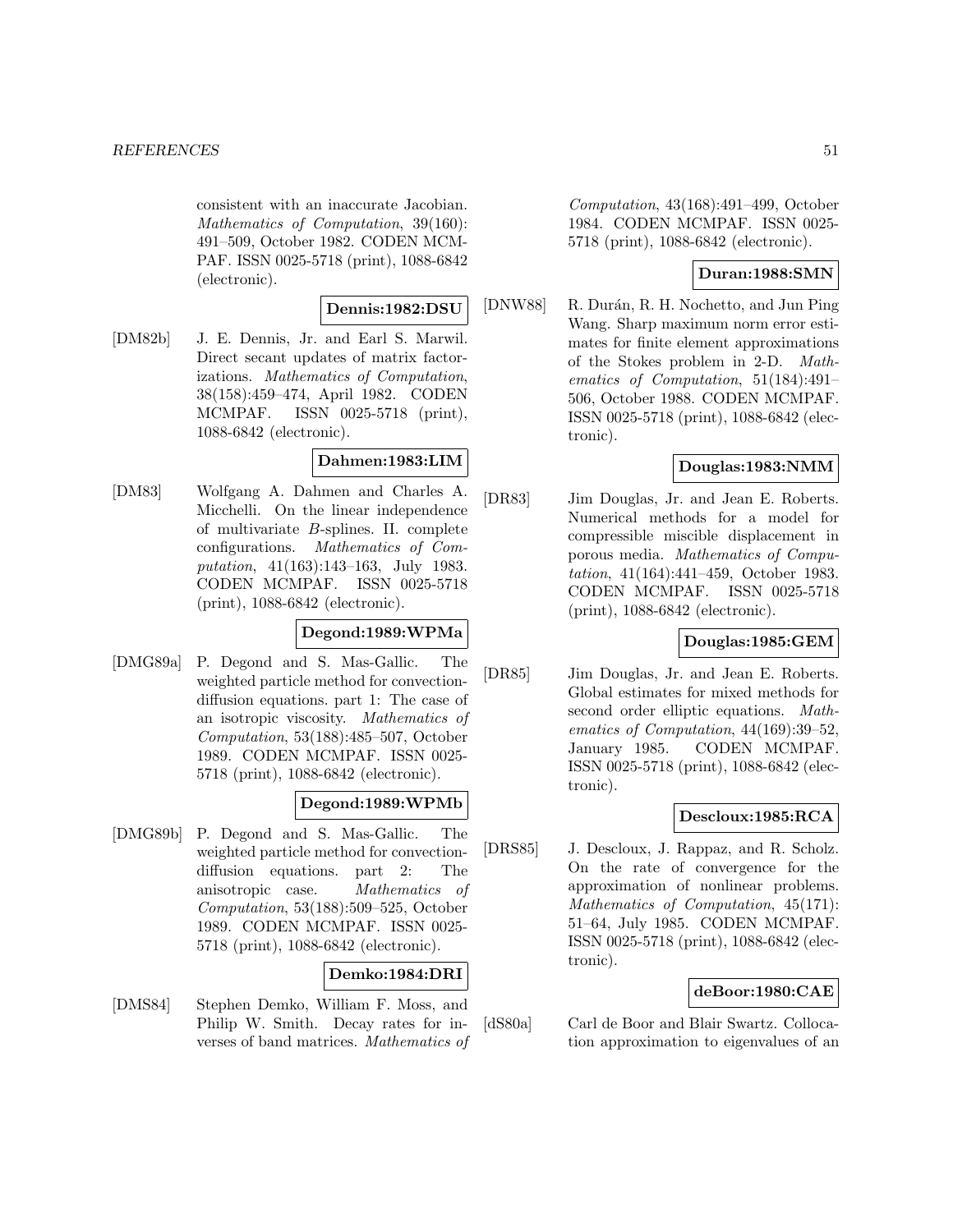ordinary differential equation: the principle of the thing. Mathematics of Computation, 35(151):679–694, July 1980. CODEN MCMPAF. ISSN 0025-5718 (print), 1088-6842 (electronic).

## **Dupont:1980:PAF**

[DS80b] Todd Dupont and Ridgway Scott. Polynomial approximation of functions in Sobolev spaces. Mathematics of Computation, 34(150):441–463, April 1980. CODEN MCMPAF. ISSN 0025-5718 (print), 1088-6842 (electronic).

## **deBoor:1981:CAE**

[dS81a] Carl de Boor and Blair Swartz. Collocation approximation to eigenvalues of an ordinary differential equation: numerical illustrations. Mathematics of Computation, 36(153):1–19, January 1981. CODEN MCMPAF. ISSN 0025-5718 (print), 1088-6842 (electronic).

# **deBoor:1981:LPP**

[dS81b] Carl de Boor and Blair Swartz. Local piecewise polynomial projection methods for an O.D.E. which give highorder convergence at knots. Mathematics of Computation, 36(153):21–33, January 1981. CODEN MCMPAF. ISSN 0025- 5718 (print), 1088-6842 (electronic).

## **Dubner:1989:NMP**

[Dub89] H. Dubner. A new method for producing large Carmichael numbers. Mathematics of Computation, 53(187):411–414, July 1989. CODEN MCMPAF. ISSN 0025- 5718 (print), 1088-6842 (electronic).

## **Dudley:1987:SIC**

[Dud87] R. M. Dudley. Some inequalities for continued fractions. Mathematics of Computation, 49(180):585–593, October 1987. CODEN MCMPAF. ISSN 0025- 5718 (print), 1088-6842 (electronic).

## **Dupont:1982:MME**

[Dup82] Todd Dupont. Mesh modification for evolution equations. Mathematics of Computation, 39(159):85–107, July 1982. CODEN MCMPAF. ISSN 0025- 5718 (print), 1088-6842 (electronic).

# **Duran:1987:QOE**

[Dur87] Ricardo G. Durán. Quasi-optimal estimates for finite element approximations using Orlicz norms. Mathematics of Computation, 49(179):17–23, July 1987. CODEN MCMPAF. ISSN 0025- 5718 (print), 1088-6842 (electronic).

# **Dutt:1989:SCS**

[Dut89] P. Dutt. Stability and convergence of spectral methods for hyperbolic initialboundary value problems. Mathematics of Computation, 53(188):547–561, October 1989. CODEN MCMPAF. ISSN 0025-5718 (print), 1088-6842 (electronic).

### **Dunham:1981:RCD**

[DW81] C. B. Dunham and Jack Williams. Rate of convergence of discretization in Chebyshev approximation. Mathematics of Computation, 37(155):135–139, July 1981. CODEN MCMPAF. ISSN 0025- 5718 (print), 1088-6842 (electronic).

### **Douglas:1983:ITD**

[DW83] Jim Douglas, Jr. and Mary Fanett Wheeler. Implicit, time-dependent variable grid finite difference methods for the approximation of a linear waterflood. Mathematics of Computation, 40(161): 107–121, January 1983. CODEN MCM-PAF. ISSN 0025-5718 (print), 1088-6842 (electronic).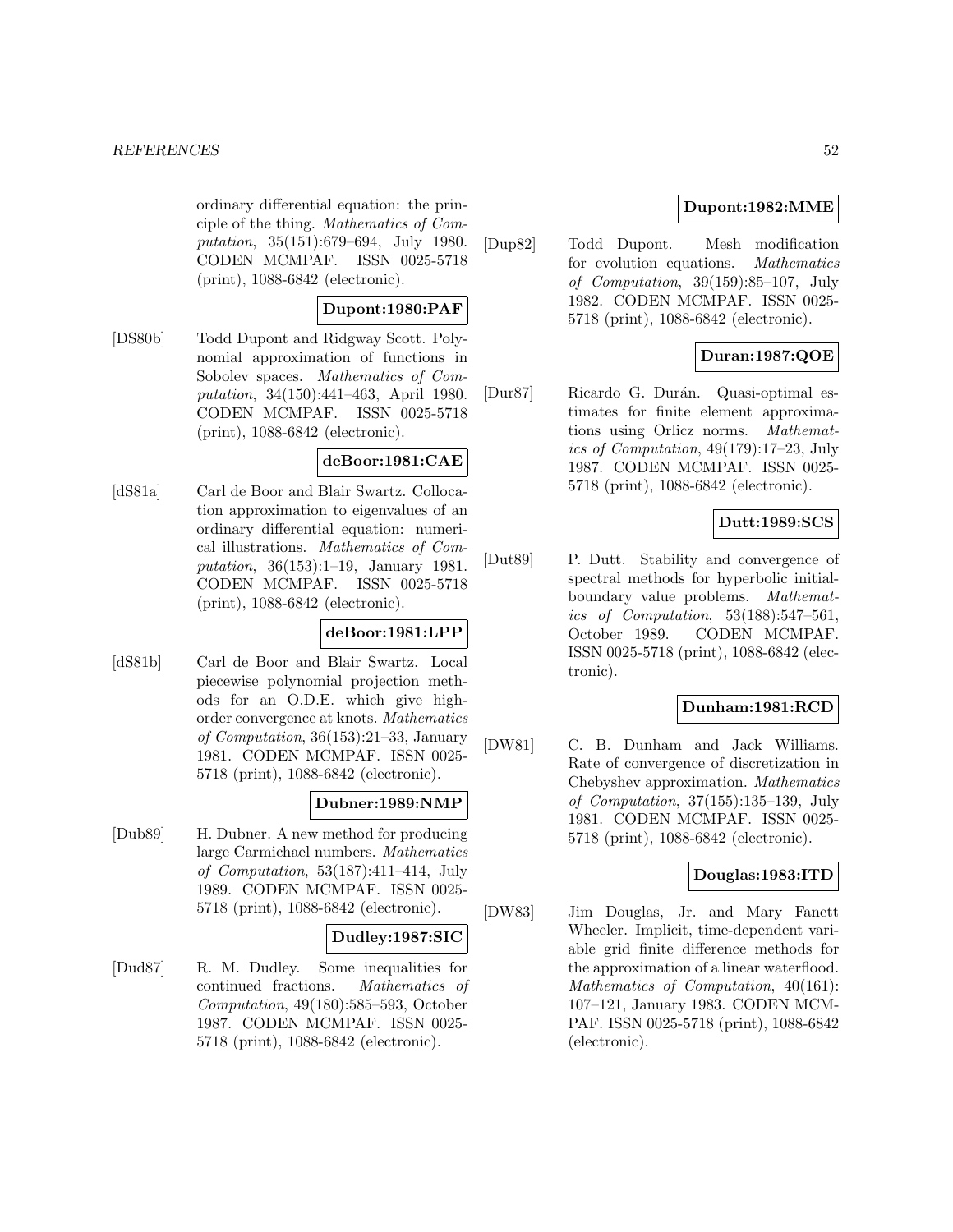#### *REFERENCES* 53

## **deHoog:1985:ARK**

[dW85a] Frank de Hoog and Richard Weiss. The application of Runge–Kutta schemes to singular initial value problems. Mathematics of Computation, 44(169):93–103, January 1985. CODEN MCMPAF. ISSN 0025-5718 (print), 1088-6842 (electronic).

## **Dueck:1985:CCN**

[DW85b] G. Dueck and H. C. Williams. Computation of the class number and class group of a complex cubic field. Mathematics of Computation, 45(171):223–231, July 1985. CODEN MCMPAF. ISSN 0025- 5718 (print), 1088-6842 (electronic).

### **Douglas:1989:ASF**

[DW89] Jim Douglas, Jr. and Jun Ping Wang. An absolutely stabilized finite element method for the Stokes problem. Mathematics of Computation, 52(186):495– 508, April 1989. CODEN MCMPAF. ISSN 0025-5718 (print), 1088-6842 (electronic).

### **Dyn:1984:CHB**

[Dyn84] Nira Dyn. Composite Hermite–Birkhoff quadrature formulas of Gaussian type. Mathematics of Computation, 43(168): 535–541, October 1984. CODEN MCM-PAF. ISSN 0025-5718 (print), 1088-6842 (electronic).

#### **Easton:1986:EIM**

[Eas86] David Easton. Effective irrationality measures for certain algebraic numbers. Mathematics of Computation, 46(174): 613–622, April 1986. CODEN MCM-PAF. ISSN 0025-5718 (print), 1088-6842 (electronic).

## **Engquist:1987:SSC**

[EG87] Björn Engquist and Bertil Gustafsson. Steady state computations for wave propagation problems. Mathematics of Computation, 49(179):39–64, July 1987. CODEN MCMPAF. ISSN 0025-5718 (print), 1088-6842 (electronic).

### **Eggermont:1984:APQ**

[Egg84] P. P. B. Eggermont. Approximation properties of quadrature methods for Volterra integral equations of the first kind. Mathematics of Computation, 43 (168):455–471, October 1984. CODEN MCMPAF. ISSN 0025-5718 (print), 1088-6842 (electronic).

### **Eggermont:1989:UEE**

[Egg89] P. P. B. Eggermont. Uniform error estimates of Galerkin methods for monotone Abel–Volterra integral equations on the half-line. Mathematics of Computation, 53(187):157–189, July 1989. CODEN MCMPAF. ISSN 0025-5718 (print), 1088-6842 (electronic).

#### **Evans:1980:LSE**

[EGL80] John W. Evans, William B. Gragg, and Randall J. LeVeque. On least squares exponential sum approximation with positive coefficients. Mathematics of Computation, 34(149):203–211, January 1980. CODEN MCMPAF. ISSN 0025-5718 (print), 1088-6842 (electronic).

## **Eichenauer-Herrmann:1989:PLP**

[EHGL89] Jürgen Eichenauer-Herrmann, Holger Grothe, and Jürgen Lehn. On the period length of pseudorandom vector sequences generated by matrix generators. Mathematics of Computation, 52(185): 145–148, January 1989. CODEN MCM-PAF. ISSN 0025-5718 (print), 1088-6842 (electronic).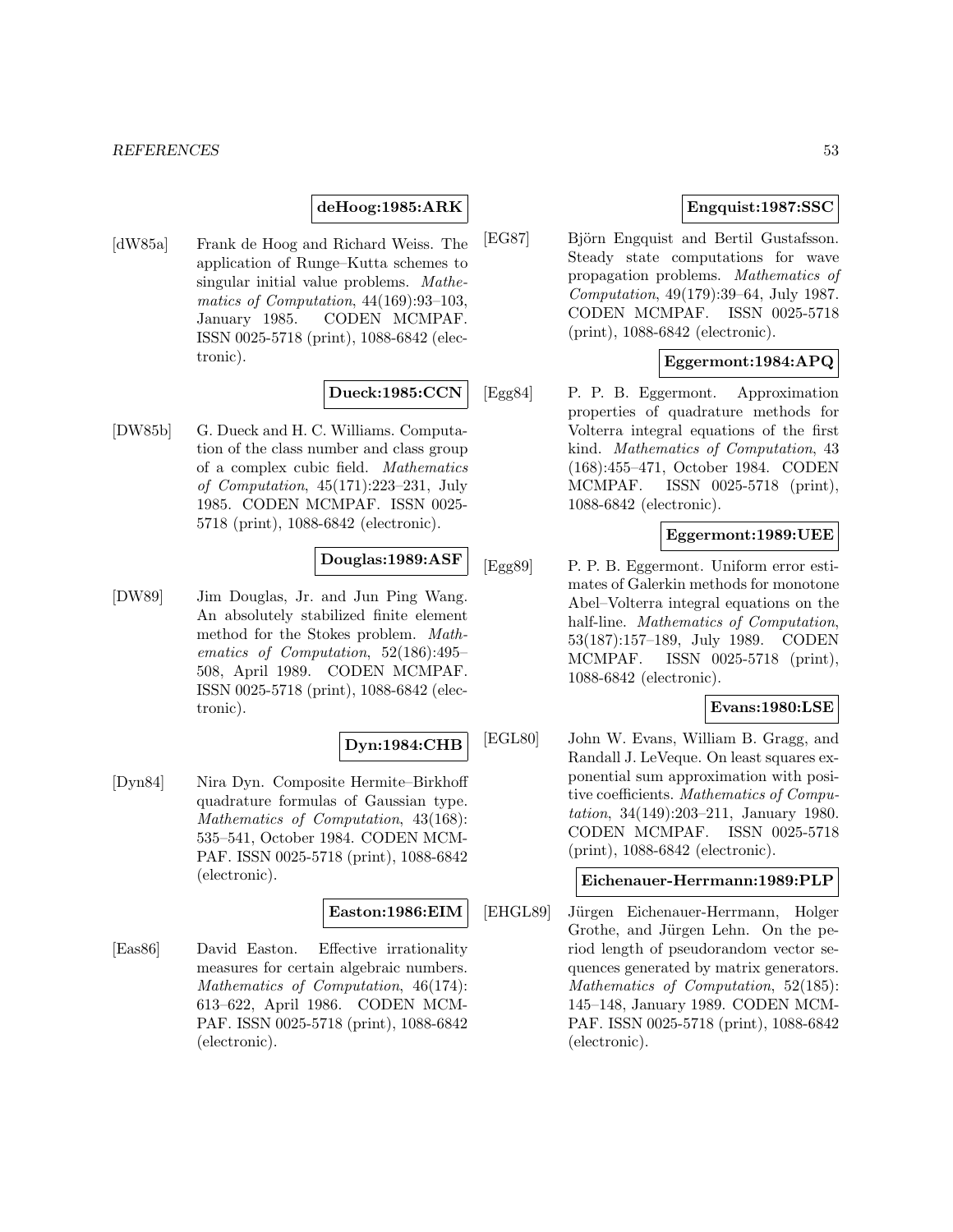### **Eriksson:1988:AFE**

[EJ88] Kenneth Eriksson and Claes Johnson. An adaptive finite element method for linear elliptic problems. Mathematics of Computation, 50(182):361–383, April 1988. CODEN MCMPAF. ISSN 0025- 5718 (print), 1088-6842 (electronic).

# **Egecioglu:1989:FAR**

[EK89] Omer Eğecioğlu and Cetin K. Koc. A fast algorithm for rational interpolation via orthogonal polynomials. Mathematics of Computation, 53(187):249– 264, July 1989. CODEN MCMPAF. ISSN 0025-5718 (print), 1088-6842 (electronic).

### **Erdos:1988:LBC**

[EKS88] P. Erdős, P. Kiss, and A. Sárközy. A lower bound for the counting function of Lucas pseudoprimes. Mathematics of Computation, 51(183):315–323, July 1988. CODEN MCMPAF. ISSN 0025- 5718 (print), 1088-6842 (electronic).

## **Evans:1989:DNS**

[EL89] D. J. Evans and C. Li. Determination of the  $D^{1/2}$ -norm of the SOR iterative matrix for the unsymmetric case. Mathematics of Computation, 53(187): 203–218, July 1989. CODEN MCMPAF. ISSN 0025-5718 (print), 1088-6842 (electronic).

## **Elden:1982:TDBa**

[Eld82a] Lars Eldén. Time discretization in the backward solution of parabolic equations. I. Mathematics of Computation, 39(159):53–68, July 1982. CODEN MCMPAF. ISSN 0025-5718 (print), 1088-6842 (electronic).

## **Elden:1982:TDBb**

[Eld82b] Lars Eldén. Time discretization in the backward solution of parabolic equations. II. Mathematics of Computation, 39(159):69–84, July 1982. CODEN MCMPAF. ISSN 0025-5718 (print), 1088-6842 (electronic).

## **Elizalde:1986:AEF**

[Eli86] E. Elizalde. An asymptotic expansion for the first derivative of the generalized Riemann zeta function. Mathematics of Computation, 47(175):347–350, July 1986. CODEN MCMPAF. ISSN 0025- 5718 (print), 1088-6842 (electronic).

# **Elkies:1988:XXX**

[Elk88] Noam D. Elkies. On  $A^4 + B^4 + C^4 = D^4$ . Mathematics of Computation, 51(184): 825–835, October 1988. CODEN MCM-PAF. ISSN 0025-5718 (print), 1088-6842 (electronic).

## **Ellacott:1983:CFS**

[Ell83] S. W. Ellacott. Computation of Faber series with application to numerical polynomial approximation in the complex plane. Mathematics of Computation, 40(162):575–587, April 1983. CODEN MCMPAF. ISSN 0025-5718 (print), 1088-6842 (electronic).

## **Elman:1986:SAI**

[Elm86] Howard C. Elman. A stability analysis of incomplete LU factorizations. Mathematics of Computation, 47(175):191– 217, July 1986. CODEN MCMPAF. ISSN 0025-5718 (print), 1088-6842 (electronic).

# **Engquist:1989:NFE**

[ELS89] Björn Engquist, Per Lötstedt, and Björn Sjögreen. Nonlinear filters for efficient shock computation. Mathematics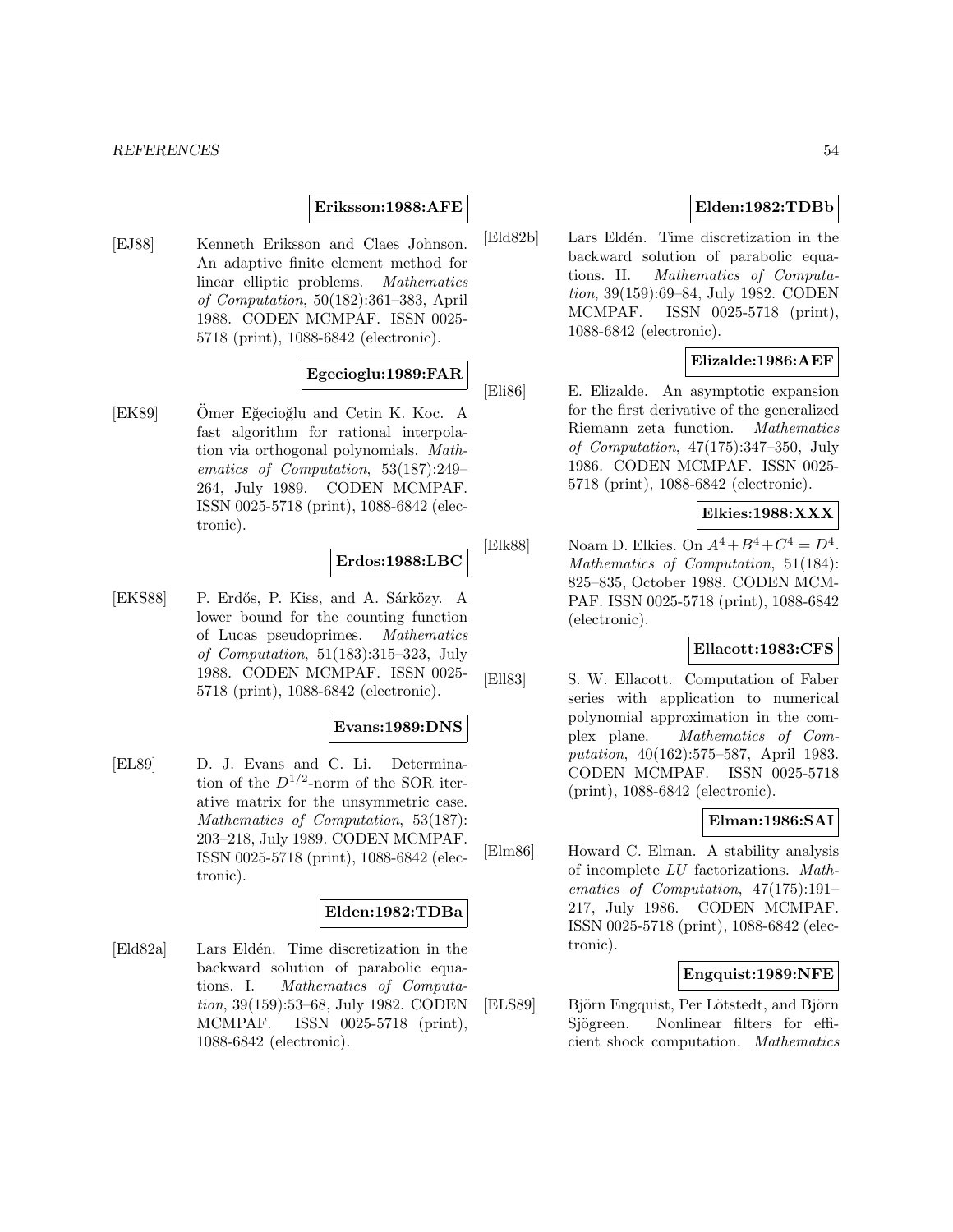of Computation, 52(186):509–537, April 1989. CODEN MCMPAF. ISSN 0025- 5718 (print), 1088-6842 (electronic).

#### **Eichenauer:1988:NCP**

[ELT88] Jürgen Eichenauer, Jürgen Lehn, and Alev Topuzoğlu. A nonlinear congruential pseudorandom number generator with power of two modulus. Mathematics of Computation, 51(184):757– 759, October 1988. CODEN MCMPAF. ISSN 0025-5718 (print), 1088-6842 (electronic).

## **Ernvall:1987:MCI**

[EM87] R. Ernvall and T. Metsänkylä. A method for computing the Iwasawa  $\lambda$ invariant. Mathematics of Computation, 49(179):281–294, July 1987. CODEN MCMPAF. ISSN 0025-5718 (print), 1088-6842 (electronic).

### **Ennola:1985:RCS**

[EMT85] V. Ennola, S. Mäki, and R. Turunen. On real cyclic sextic fields. Mathematics of Computation, 45(172):591–611, October 1985. CODEN MCMPAF. ISSN 0025- 5718 (print), 1088-6842 (electronic).

## **Engl:1985:IVM**

[EN85] Heinz W. Engl and Andreas Neubauer. An improved version of Marti's method for solving ill-posed linear integral equations. Mathematics of Computation, 45 (172):405–416, October 1985. CODEN MCMPAF. ISSN 0025-5718 (print), 1088-6842 (electronic).

### **Eriksson:1987:CAN**

[EN87] Kenneth Eriksson and Yi Yong Nie. Convergence analysis for a nonsymmetric Galerkin method for a class of singular boundary value problems in one space dimension. Mathematics of Computation, 49(179):167–186, July 1987. CODEN MCMPAF. ISSN 0025-5718 (print), 1088-6842 (electronic).

# **Engquist:1980:SES**

[EO80] Björn Engquist and Stanley Osher. Stable and entropy satisfying approximations for transonic flow calculations. Mathematics of Computation, 34(149): 45–75, January 1980. CODEN MCM-PAF. ISSN 0025-5718 (print), 1088-6842 (electronic).

## **Engquist:1981:OSD**

[EO81] Björn Engquist and Stanley Osher. Onesided difference approximations for nonlinear conservation laws. Mathematics of Computation, 36(154):321–351, April 1981. CODEN MCMPAF. ISSN 0025- 5718 (print), 1088-6842 (electronic).

## **Erdos:1986:NFW**

[EP86] Paul Erd˝os and Carl Pomerance. On the number of false witnesses for a composite number. Mathematics of Computation, 46(173):259–279, January 1986. CODEN MCMPAF. ISSN 0025-5718 (print), 1088-6842 (electronic).

## **Ericsson:1980:STL**

[ER80] Thomas Ericsson and Axel Ruhe. The spectral transformation Lánczos method for the numerical solution of large sparse generalized symmetric eigenvalue problems. Mathematics of Computation, 35(152):1251–1268, October 1980. CODEN MCMPAF. ISSN 0025-5718 (print), 1088-6842 (electronic).

### **Eriksson:1985:FEM**

[Eri85a] Kenneth Eriksson. Finite element methods of optimal order for problems with singular data. Mathematics of Computation, 44(170):345–360, April 1985. CODEN MCMPAF. ISSN 0025-5718 (print), 1088-6842 (electronic).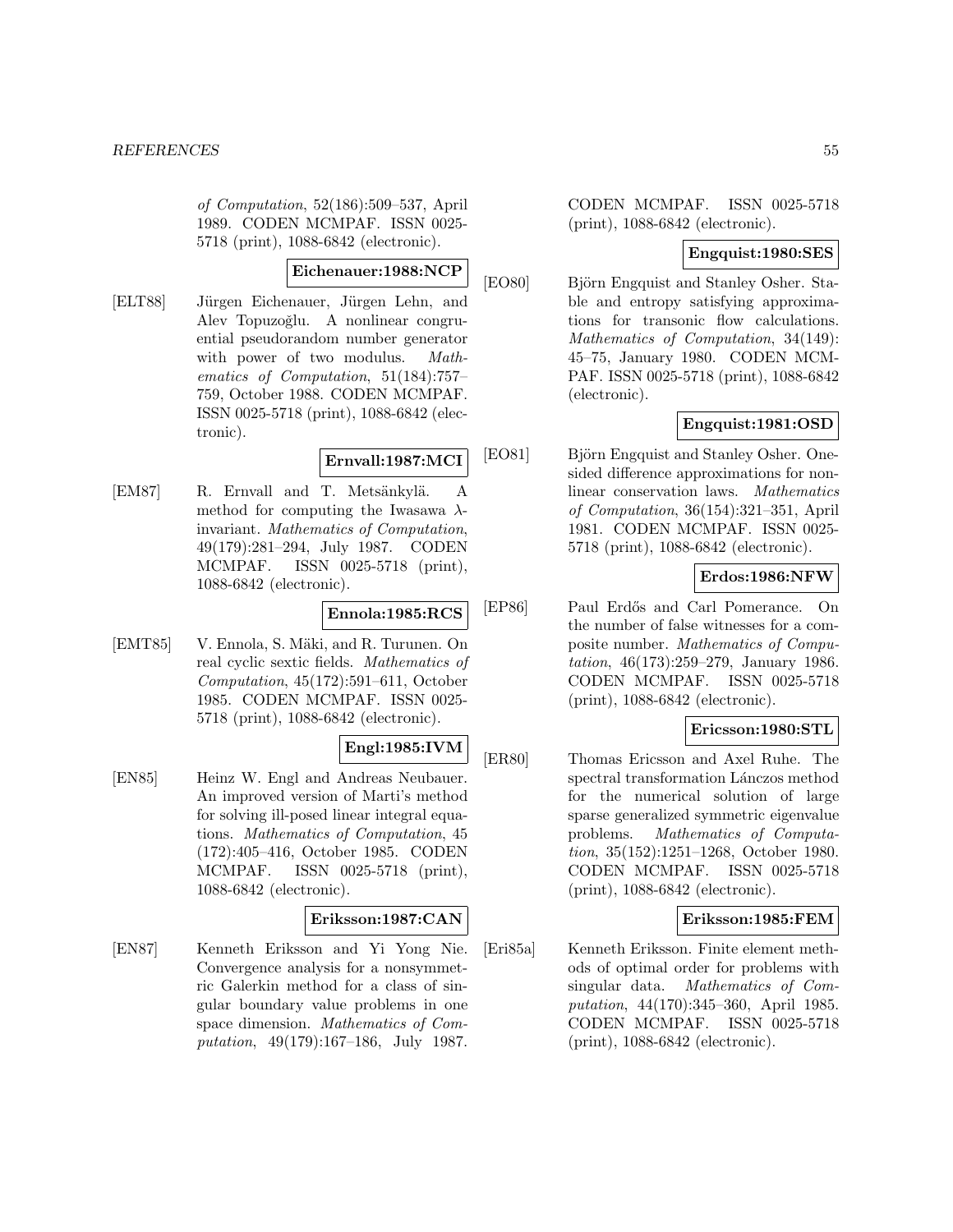### **Eriksson:1985:HOL**

[Eri85b] Kenneth Eriksson. High-order local rate of convergence by mesh-refinement in the finite element method. Mathematics of Computation, 45(171):109–142, July 1985. CODEN MCMPAF. ISSN 0025- 5718 (print), 1088-6842 (electronic).

## **Eriksson:1985:IAA**

[Eri85c] Kenneth Eriksson. Improved accuracy by adapted mesh-refinements in the finite element method. Mathematics of Computation, 44(170):321–343, April 1985. CODEN MCMPAF. ISSN 0025- 5718 (print), 1088-6842 (electronic).

#### **Eriksson:1984:GMS**

[ET84] Kenneth Eriksson and Vidar Thomée. Galerkin methods for singular boundary value problems in one space dimension. Mathematics of Computation, 42(166): 345–367, April 1984. CODEN MCM-PAF. ISSN 0025-5718 (print), 1088-6842 (electronic).

#### **Ennola:1985:CCF**

[ET85a] Veikko Ennola and Reino Turunen. On cyclic cubic fields. Mathematics of Computation, 45(172):585–589, October 1985. CODEN MCMPAF. ISSN 0025- 5718 (print), 1088-6842 (electronic).

# **Ennola:1985:TRC**

[ET85b] Veikko Ennola and Reino Turunen. On totally real cubic fields. Mathematics of Computation, 44(170):495–518, April 1985. CODEN MCMPAF. ISSN 0025- 5718 (print), 1088-6842 (electronic).

### **Evans:1983:TFP**

[Eva83] Ronald J. Evans. Twenty-fourth power residue difference sets. Mathematics of Computation, 40(162):677–683, April

1983. CODEN MCMPAF. ISSN 0025- 5718 (print), 1088-6842 (electronic).

### **Fairweather:1984:CCS**

[Fai84] G. Fairweather. Corrigenda: "A computational study of finite element methods for second-order linear two-point boundary value problems" [Math. Comp. **40** (1983), no. 162, 499–518, MR 84c:65103] by Fairweather, P. Keast and J. C. Diaz. Mathematics of Computation, 43(167): 347, July 1984. CODEN MCMPAF. ISSN 0025-5718 (print), 1088-6842 (electronic).

## **Falk:1983:EEN**

[Fal83] Richard S. Falk. Error estimates for the numerical identification of a variable coefficient. Mathematics of Computation, 40(162):537–546, April 1983. CODEN MCMPAF. ISSN 0025-5718 (print), 1088-6842 (electronic).

### **Farwig:1986:RCS**

[Far86] Reinhard Farwig. Rate of convergence of Shepard's global interpolation formula. Mathematics of Computation, 46(174): 577–590, April 1986. CODEN MCM-PAF. ISSN 0025-5718 (print), 1088-6842 (electronic).

### **Fatunla:1980:NIS**

[Fat80] Simeon Ola Fatunla. Numerical integrators for stiff and highly oscillatory differential equations. Mathematics of Computation, 34(150):373–390, April 1980. CODEN MCMPAF. ISSN 0025-5718 (print), 1088-6842 (electronic).

### **Fernandez-Cara:1988:CPA**

[FCM88] Enrique Fern´andez-Cara and Carlos Moreno. Critical point approximation through exact regularization. Mathematics of Computation, 50(181):139– 153, January 1988. CODEN MCMPAF.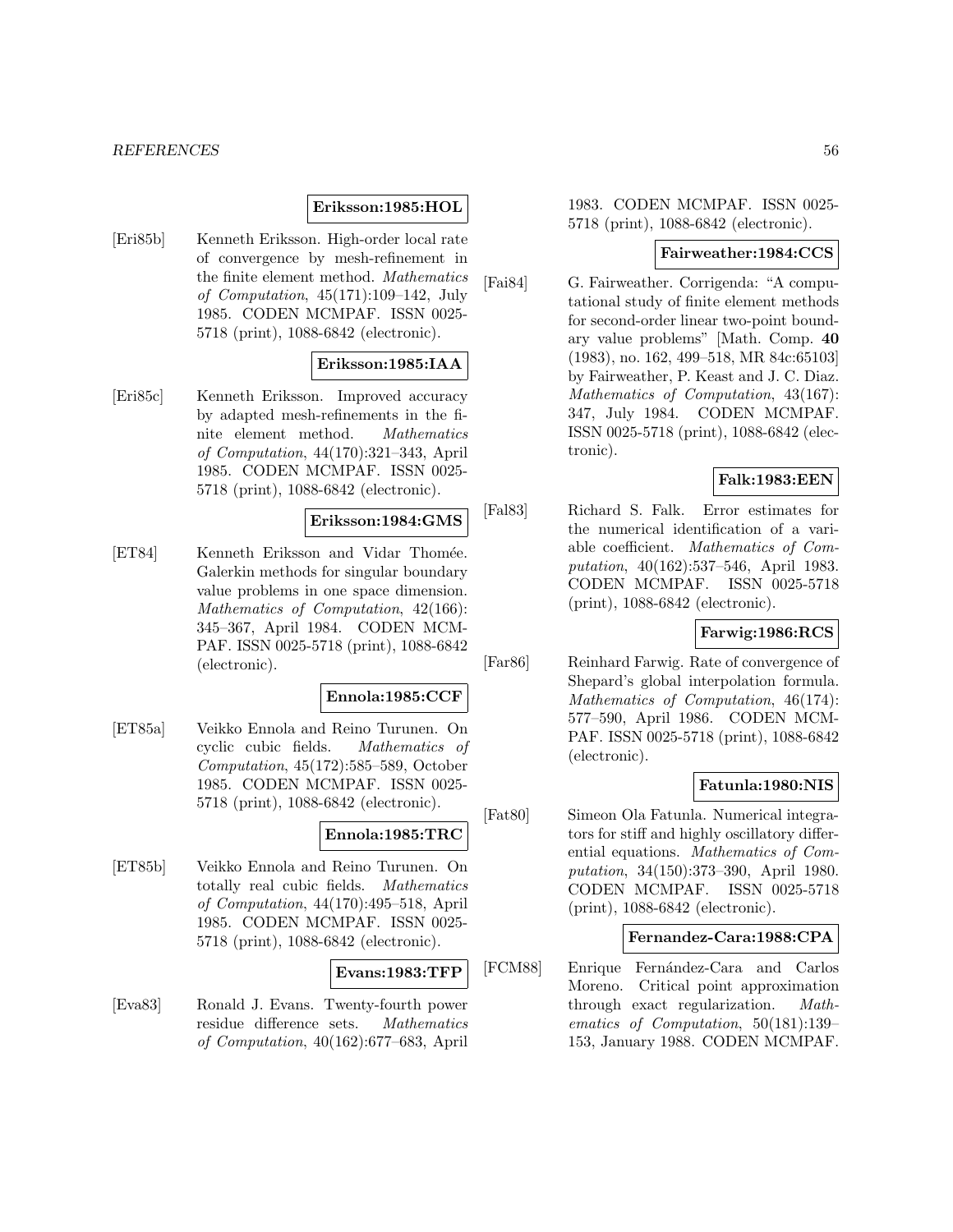ISSN 0025-5718 (print), 1088-6842 (electronic).

#### **Ferguson:1980:CJP**

[Fer80] Warren E. Ferguson, Jr. The construction of Jacobi and periodic Jacobi matrices with prescribed spectra. Mathematics of Computation, 35(152):1203– 1220, October 1980. CODEN MCM-PAF. ISSN 0025-5718 (print), 1088-6842 (electronic).

## **Fettis:1980:STI**

[Fet80] Henry E. Fettis. On some trigonometric integrals. Mathematics of Computation, 35(152):1325–1329, October 1980. CODEN MCMPAF. ISSN 0025-5718 (print), 1088-6842 (electronic).

### **Fettis:1981:CST**

[Fet81a] Henry E. Fettis. Corrigendum: "On some trigonometric integrals". Mathematics of Computation, 37(156):605, October 1981. CODEN MCMPAF. ISSN 0025-5718 (print), 1088-6842 (electronic).

#### **Fettis:1981:TETb**

[Fet81b] Henry E. Fettis. Table errata: A table of the complete elliptic integral of the first kind for complex values of the modulus, Part I [Rep. No. ARL 69-0172, Aerospace Res. Lab., Wright–Patterson Air Force Base, Ohio, 1969; MR **40** #6725] by Fettis and J. C. Caslin. Mathematics of Computation, 36(153): 318, January 1981. CODEN MCMPAF. ISSN 0025-5718 (print), 1088-6842 (electronic).

#### **Fettis:1981:TEHb**

[Fet81c] Henry E. Fettis. Table errata: Handbook of elliptic integrals for engineers and physicists [second edition, Springer, New York, 1971 and MR **43** #3506]

by P. F. Byrd and M. D. Friedman. Mathematics of Computation, 36(153): 317, January 1981. CODEN MCMPAF. ISSN 0025-5718 (print), 1088-6842 (electronic).

## **Fettis:1981:TEHa**

[Fet81d] Henry E. Fettis. Table errata: Higher transcendental functions, Vol. II [McGraw-Hill, New York, 1953, F. Oberhettinger MR **15**, 419 by A. Erdélyi, W. Magnus and F. G. Tricomi. Mathematics of Computation, 36(153):315, January 1981. CODEN MCMPAF. ISSN 0025- 5718 (print), 1088-6842 (electronic).

## **Fettis:1981:TETa**

[Fet81e] Henry E. Fettis. Table errata: Table of integrals, series, and products [English translation of the fourth Russian edition, Academic Press, New York, 1965; MR **33** #5952] by I. S. Gradshteyn [I. S. Gradšteĭn] and I. M. Ryzhik [I. M. Ryžik]. Mathematics of Computation, 36(153):317–318, 320, January 1981. CODEN MCMPAF. ISSN 0025- 5718 (print), 1088-6842 (electronic).

### **Fettis:1982:CETb**

[Fet82a] Henry E. Fettis. Corrigenda: "Erratum: Table of integrals, series, and products [Academic Press, New York, 1965 and MR  $33 \#5952$  by I. S. Gradshteĭn and I. M. Ryzhik" [Math. Comp. **27** (1973), 451–452, MR **54** #4049] by A. Ojo and J. Sadiku. Mathematics of Computation, 38(158):657, April 1982. CODEN MCM-PAF. ISSN 0025-5718 (print), 1088-6842 (electronic).

### **Fettis:1982:CETa**

[Fet82b] Henry E. Fettis. Corrigendum: "Table errata: Table of integrals, series, and products by I. S. Gradšteĭn and I. M. Ryˇzik" [Math. Comp. **36** (1981), no.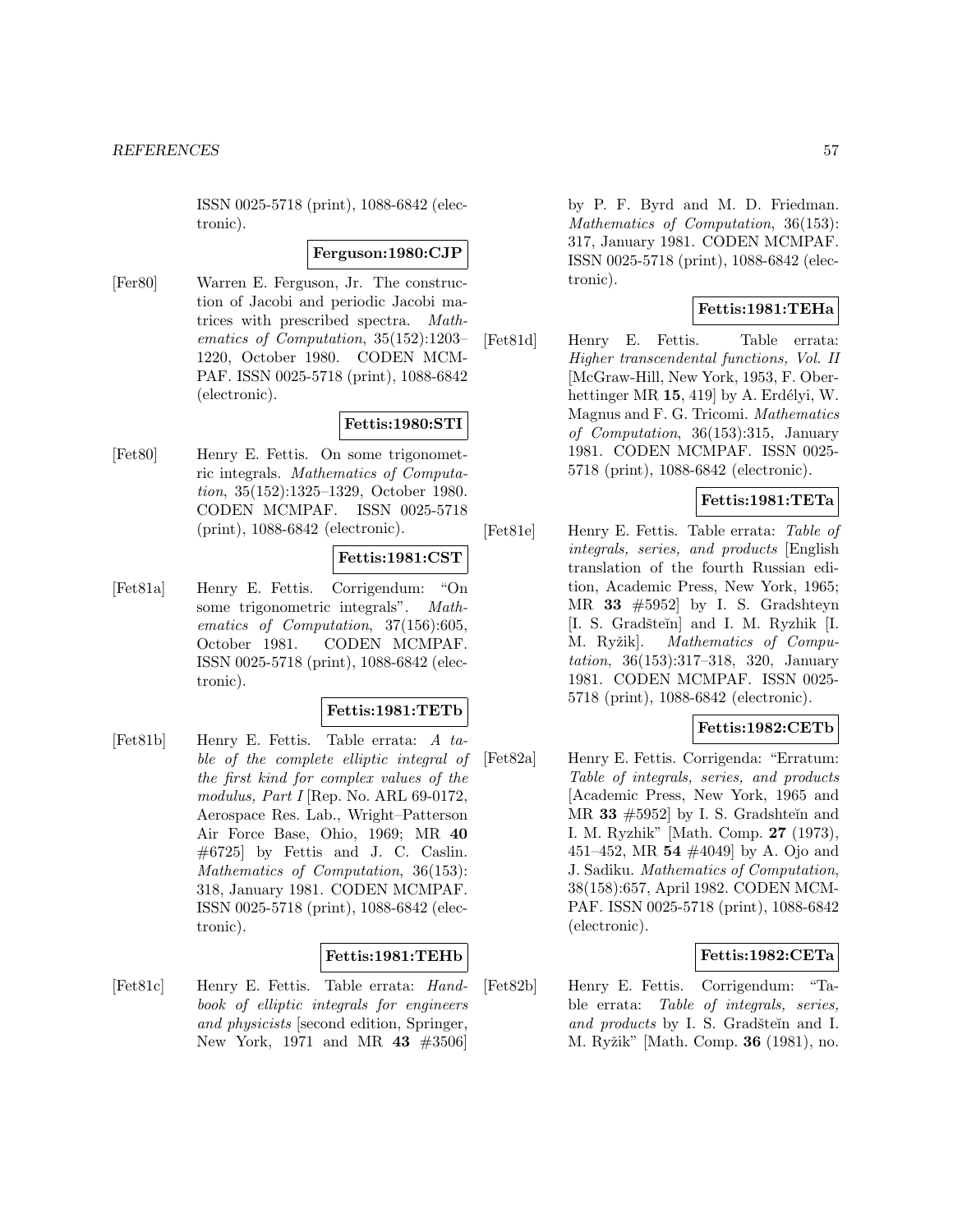153, 317–318], MR 82a:65009. Mathematics of Computation, 38(157):337, January 1982. CODEN MCMPAF. ISSN 0025-5718 (print), 1088-6842 (electronic).

**Fettis:1984:MTI**

[Fet84a] Henry E. Fettis. More trigonometric integrals. Mathematics of Computation, 43 (168):557–564, October 1984. CODEN MCMPAF. ISSN 0025-5718 (print), 1088-6842 (electronic).

## **Fettis:1984:TEF**

[Fet84b] Henry E. Fettis. Table errata: Formulas and theorems for the special functions of mathematical physics [second edition, Springer, Berlin, 1948 and 38] by W. Magnus MR **10** and F. Oberhettinger. (German). Mathematics of Computation, 43(167):346, July 1984. CODEN MCMPAF. ISSN 0025-5718 (print), 1088-6842 (electronic).

#### **Fettis:1985:FEL**

[Fet85] Henry E. Fettis. Further extensions of a Legendre function integral. Mathematics of Computation, 45(172):549– 552, October 1985. CODEN MCMPAF. ISSN 0025-5718 (print), 1088-6842 (electronic).

## **Funaro:1988:NMI**

[FG88] D. Funaro and D. Gottlieb. A new method of imposing boundary conditions in pseudospectral approximations of hyperbolic equations. Mathematics of Computation, 51(184):599–613, October 1988. CODEN MCMPAF. ISSN 0025- 5718 (print), 1088-6842 (electronic).

### **Fredricksen:1986:GST**

[FHS86] Harold M. Fredricksen, Alfred W. Hales, and Melvin M. Sweet. A generalization of Swan's theorem. Mathematics of Computation, 46(173):321–331, January 1986. CODEN MCMPAF. ISSN 0025- 5718 (print), 1088-6842 (electronic).

## **Field:1981:ADI**

[Fie81] David A. Field. An algorithm for determining invertible quadratic isoparametric finite element transformations. Mathematics of Computation, 37(156):347– 360, October 1981. CODEN MCMPAF. ISSN 0025-5718 (print), 1088-6842 (electronic).

## **Fishelov:1988:SSC**

[Fis88] Dalia Fishelov. The spectrum and the stability of the Chebyshev collocation operator for transonic flow. Mathematics of Computation, 51(184):559– 579, October 1988. CODEN MCMPAF. ISSN 0025-5718 (print), 1088-6842 (electronic).

#### **Fletcher:1985:SAU**

[FM85] R. Fletcher and S. P. J. Matthews. A stable algorithm for updating triangular factors under a rank one change. Mathematics of Computation, 45(172):471– 485, October 1985. CODEN MCMPAF. ISSN 0025-5718 (print), 1088-6842 (electronic).

### **Falk:1986:LCD**

[FM86] R. S. Falk and P. B. Monk. Logarithmic convexity for discrete harmonic functions and the approximation of the Cauchy problem for Poisson's equation. Mathematics of Computation, 47(175): 135–149, July 1986. CODEN MCMPAF. ISSN 0025-5718 (print), 1088-6842 (electronic).

## **Ferguson:1984:ZMT**

[FMPT84] H. R. P. Ferguson, R. D. Major, K. E. Powell, and H. G. Throolin. On zeros of Mellin transforms of  $SL_2(\mathbf{Z})$  cusp forms.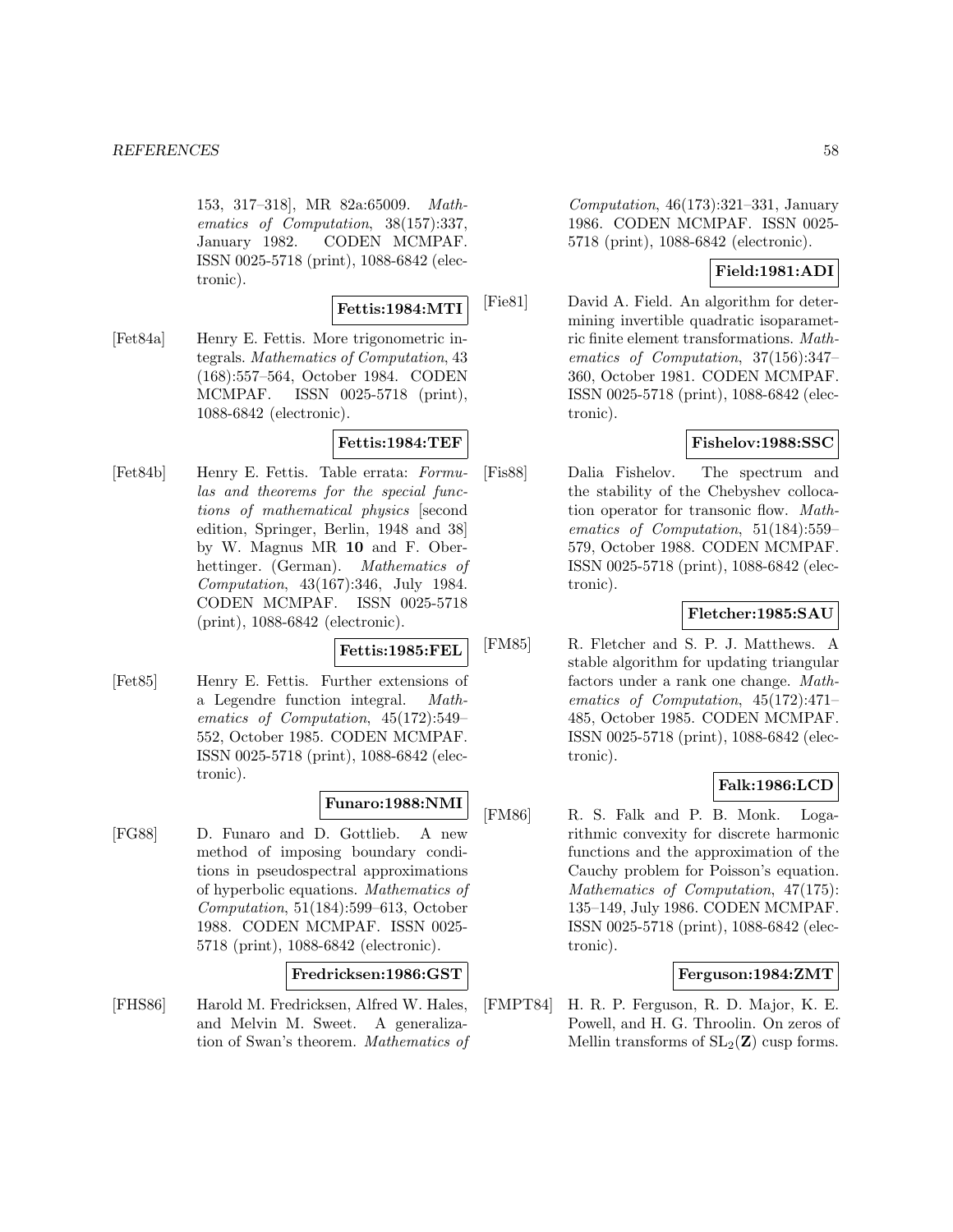Mathematics of Computation, 42(165): 241–255, January 1984. CODEN MCM-PAF. ISSN 0025-5718 (print), 1088-6842 (electronic).

**Freilich:1982:NSS**

[FO82] J. H. Freilich and E. L. Ortiz. Numerical solution of systems of ordinary differential equations with the Tau method: an error analysis. Mathematics of Computation, 39(160):467–479, October 1982. CODEN MCMPAF. ISSN 0025-5718 (print), 1088-6842 (electronic).

## **Forster:1986:WCT**

[FO86a] Klaus-Jürgen Förster and Georg-Peter Ostermeyer. On weighted Chebyshevtype quadrature formulas. Mathematics of Computation, 46(174):591–599, S21– S27, April 1986. CODEN MCMPAF. ISSN 0025-5718 (print), 1088-6842 (electronic).

## **Forster:1986:SWC**

[FO86b] Klaus-Jurgen Forster and Georg-Peter Ostermeyer. Supplement to "On Weighted Chebyshev-Type Quadrature Formulas". Mathematics of Computation, 46(174):S21–S27, April 1986. CODEN MCMPAF. ISSN 0025-5718 (print), 1088-6842 (electronic).

## **Fornberg:1981:VIF**

[For81] Bengt Fornberg. A vector implementation of the fast Fourier transform algorithm. Mathematics of Computation, 36 (153):189–191, January 1981. CODEN MCMPAF. ISSN 0025-5718 (print), 1088-6842 (electronic).

### **Forster:1987:WFA**

[För87] Klaus-Jürgen Förster. On weight functions admitting Chebyshev quadrature. Mathematics of Computation, 49(179): 251–258, July 1987. CODEN MCMPAF.

ISSN 0025-5718 (print), 1088-6842 (electronic).

# **Fornberg:1988:GFD**

[For88] Bengt Fornberg. Generation of finite difference formulas on arbitrarily spaced grids. Mathematics of Computation, 51 (184):699–706, October 1988. CODEN MCMPAF. ISSN 0025-5718 (print), 1088-6842 (electronic).

# **Foster:1984:AHM**

[FP84a] D. M. E. Foster and G. M. Phillips. The arithmetic-harmonic mean. Mathematics of Computation, 42(165):183– 191, January 1984. CODEN MCMPAF. ISSN 0025-5718 (print), 1088-6842 (electronic).

# **Friedman:1984:SPM**

[FP84b] Mark J. Friedman and Joseph E. Pasciak. Spectral properties for the magnetization integral operator. Mathematics of Computation, 43(168):447– 453, October 1984. CODEN MCMPAF. ISSN 0025-5718 (print), 1088-6842 (electronic).

# **Fincke:1985:IMC**

[FP85] U. Fincke and M. Pohst. Improved methods for calculating vectors of short length in a lattice, including a complexity analysis. Mathematics of Computation, 44(170):463–471, April 1985. CODEN MCMPAF. ISSN 0025-5718 (print), 1088-6842 (electronic).

## **Fischer:1989:NIF**

[FR89] Bernd Fischer and Lothar Reichel. Newton interpolation in Fejér and Chebyshev points. Mathematics of Computation, 53(187):265–278, July 1989. CODEN MCMPAF. ISSN 0025-5718 (print), 1088-6842 (electronic).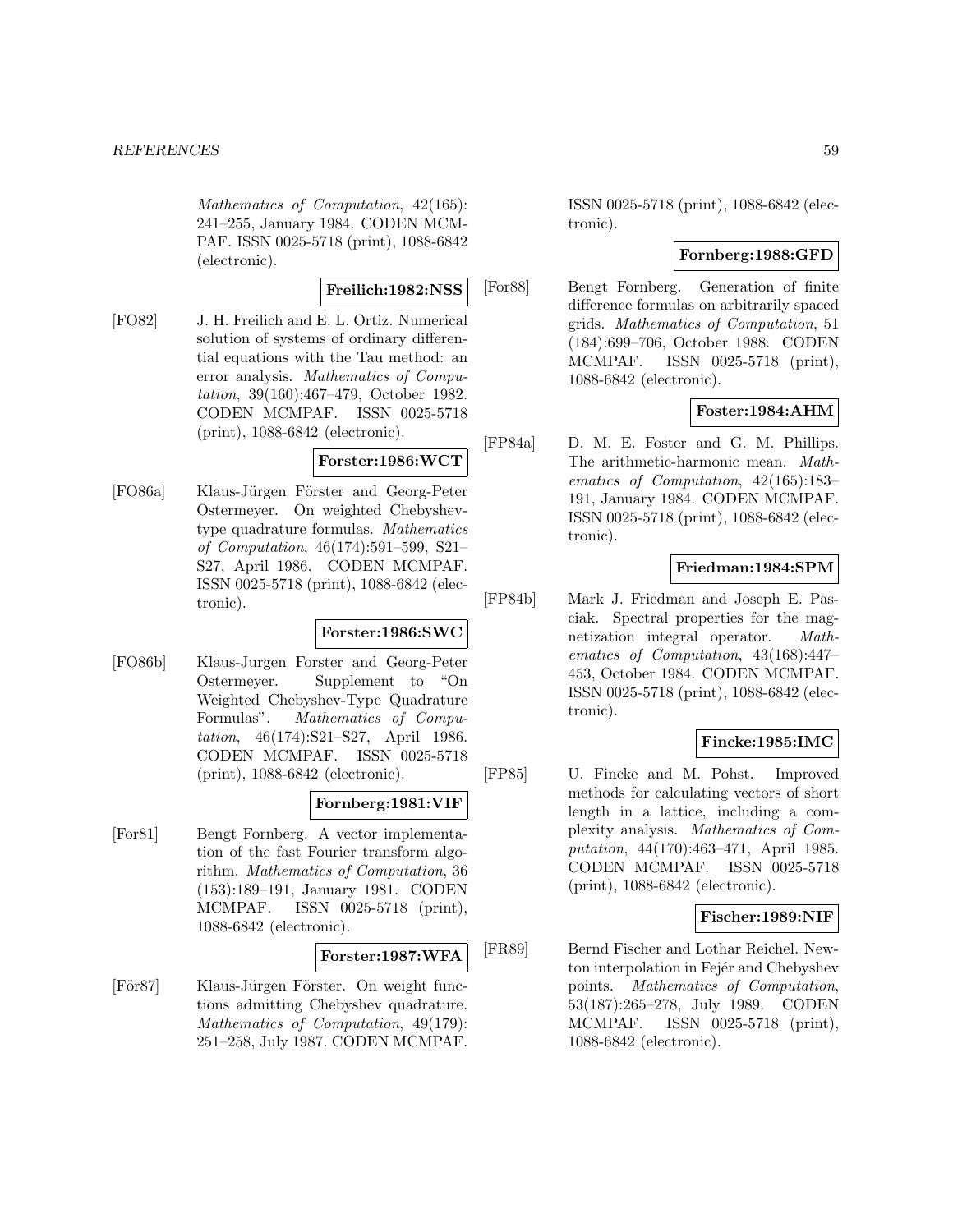#### **Fransen:1981:ACH**

[Fra81a] Arne Fransén. Addendum and corrigendum to: "High-precision values of the gamma function and of some related coefficients" [Math. Comp. **34** (1980), no. 150, 553–566, MR 81f:65004] by Fransén and S. Wrigge. Mathematics of Computation, 37(155):233–235, July 1981. CODEN MCMPAF. ISSN 0025- 5718 (print), 1088-6842 (electronic). See [FW80].

## **Fransen:1981:CTS**

[Fra81b] Arne Fransén. Conjectures on the Taylor series expansion coefficients of the Jacobian elliptic function  $sn(x, k)$ . Mathematics of Computation, 37(156):475– 494, October 1981. CODEN MCMPAF. ISSN 0025-5718 (print), 1088-6842 (electronic).

### **Franke:1982:SDI**

[Fra82] Richard Franke. Scattered data interpolation: Tests of some methods. Mathematics of Computation, 38(157):181– 200, January 1982. CODEN MCMPAF. ISSN 0025-5718 (print), 1088-6842 (electronic).

#### **Friedman:1984:FEF**

[Fri84] Mark J. Friedman. Finite element formulation of the general magnetostatic problem in the space of solenoidal vector functions. Mathematics of Computation, 43(168):415–431, October 1984. CODEN MCMPAF. ISSN 0025-5718 (print), 1088-6842 (electronic).

#### **Foias:1984:DSN**

[FT84] Ciprian Foia¸s and Roger Temam. Determination of the solutions of the Navier– Stokes equations by a set of nodal values. Mathematics of Computation, 43(167): 117–133, July 1984. CODEN MCMPAF.

ISSN 0025-5718 (print), 1088-6842 (electronic).

#### **Fransen:1980:HPV**

[FW80] Arne Fransén and Staffan Wrigge. Highprecision values of the gamma function and of some related coefficients. Mathematics of Computation, 34(150):553– 566, April 1980. CODEN MCMPAF. ISSN 0025-5718 (print), 1088-6842 (electronic). See addendum and corrigendum [Fra81a].

## **Fransen:1984:CMM**

[FW84] Arne Fransén and Staffan Wrigge. Calculation of the moments and the moment generating function for the reciprocal gamma distribution. Mathematics of Computation, 42(166):601–616, April 1984. CODEN MCMPAF. ISSN 0025- 5718 (print), 1088-6842 (electronic).

## **Frenzen:1985:NAE**

[FW85] C. L. Frenzen and R. Wong. A note on asymptotic evaluation of some Hankel transforms. Mathematics of Computation, 45(172):537–548, October 1985. CODEN MCMPAF. ISSN 0025-5718 (print), 1088-6842 (electronic).

### **Gunji:1981:PFF**

[GA81] Hiroshi Gunji and Dennis Arnon. On polynomial factorization over finite fields. Mathematics of Computation, 36 (153):281–287, January 1981. CODEN MCMPAF. ISSN 0025-5718 (print), 1088-6842 (electronic).

#### **Gaal:1988:RIN**

[Gaá88] István Gaál. On the resolution of inhomogeneous norm form equations in two dominating variables. Mathematics of Computation, 51(183):359–373, July 1988. CODEN MCMPAF. ISSN 0025- 5718 (print), 1088-6842 (electronic).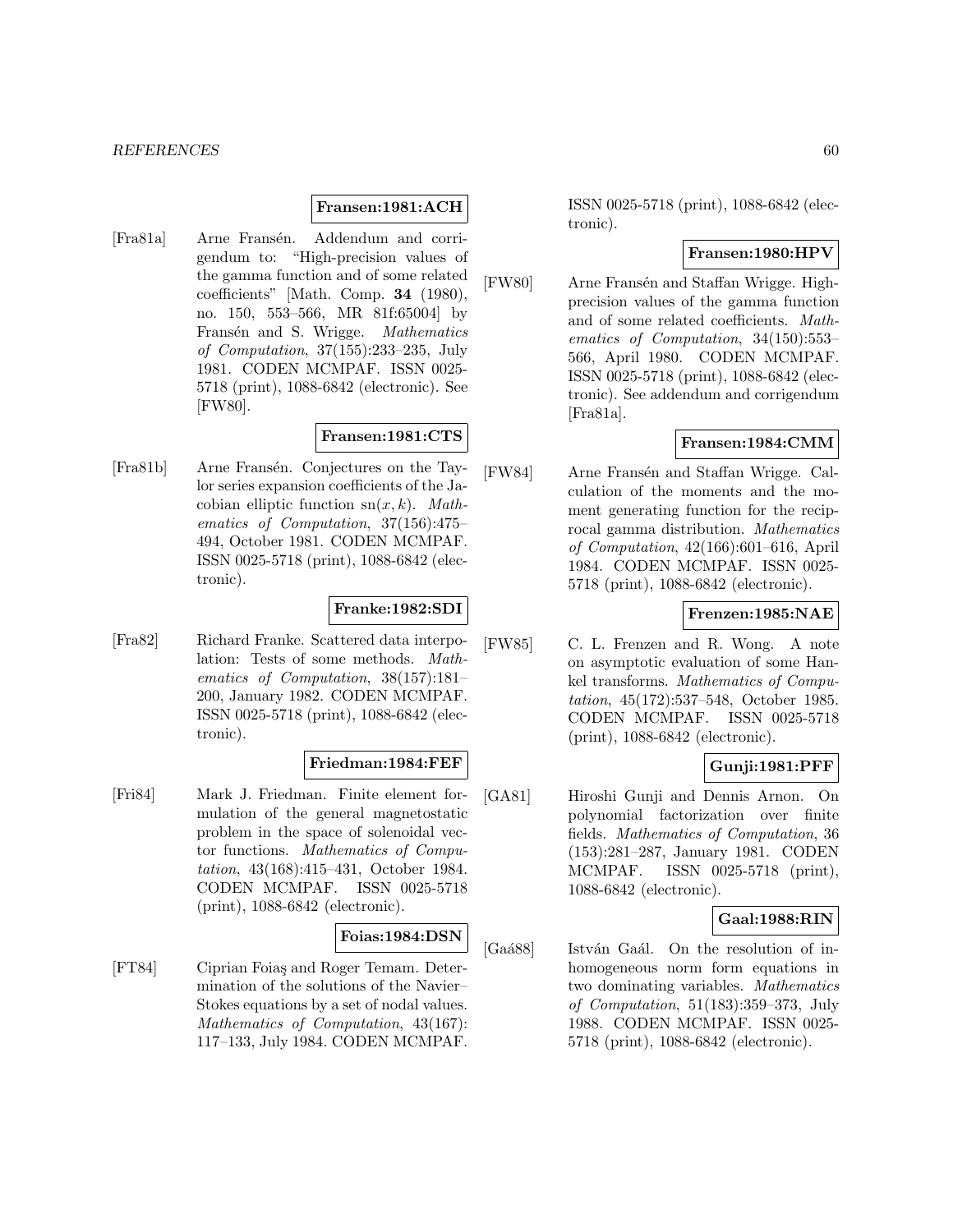### **Galeone:1983:UPM**

[Gal83] Luciano Galeone. The use of positive matrices for the analysis of the large time behavior of the numerical solution of reaction-diffusion systems. Mathematics of Computation, 41(164):461– 472, October 1983. CODEN MCMPAF. ISSN 0025-5718 (print), 1088-6842 (electronic).

## **Gartland:1984:AAE**

[Gar84] Eugene C. Gartland, Jr. Accurate approximation of eigenvalues and zeros of selected eigenfunctions of regular Sturm–Liouville problems. Mathematics of Computation, 42(166):427–439, April 1984. CODEN MCMPAF. ISSN 0025- 5718 (print), 1088-6842 (electronic).

## **Gartland:1987:SUH**

[Gar87a] Eugene C. Gartland, Jr. Supplement to uniform high-order difference schemes for a singularly perturbed two-point boundary value problem. Mathematics of Computation, 48(178):S5–S9, April 1987. CODEN MCMPAF. ISSN 0025- 5718 (print), 1088-6842 (electronic).

# **Gartland:1987:UHO**

[Gar87b] Eugene C. Gartland, Jr. Uniform high-order difference schemes for a singularly perturbed two-point boundary value problem. Mathematics of Computation, 48(178):551–564, S5–S9, April 1987. CODEN MCMPAF. ISSN 0025- 5718 (print), 1088-6842 (electronic).

### **Garnett:1988:CAD**

[Gar88a] Lucy Garnett. A computer algorithm for determining the Hausdorff dimension of certain fractals. Mathematics of Computation, 51(183):291–300, July 1988. CODEN MCMPAF. ISSN 0025- 5718 (print), 1088-6842 (electronic).

### **Gartland:1988:AUC**

[Gar88b] Eugene C. Gartland, Jr. An analysis of a uniformly convergent finite difference/finite element scheme for a model singular-perturbation problem. Mathematics of Computation, 51(183):93– 106, July 1988. CODEN MCMPAF. ISSN 0025-5718 (print), 1088-6842 (electronic).

#### **Gartland:1988:GMD**

[Gar88c] Eugene C. Gartland, Jr. Graded-mesh difference schemes for singularly perturbed two-point boundary value problems. Mathematics of Computation, 51 (184):631–657, October 1988. CODEN MCMPAF. ISSN 0025-5718 (print), 1088-6842 (electronic).

## **Garabedian:1989:DLH**

[Gar89] P. R. Garabedian. Design of a large helical system for magnetic fusion experiments. Mathematics of Computation, 52(186):539–543, April 1989. CODEN MCMPAF. ISSN 0025-5718 (print), 1088-6842 (electronic).

#### **Gatteschi:1980:SOP**

[Gat80] Luigi Gatteschi. On some orthogonal polynomial integrals. Mathematics of Computation, 35(152):1291–1298, October 1980. CODEN MCMPAF. ISSN 0025-5718 (print), 1088-6842 (electronic).

#### **Gautschi:1981:MST**

[Gau81] Walter Gautschi. Minimal solutions of three-term recurrence relations and orthogonal polynomials. Mathematics of Computation, 36(154):547–554, April 1981. CODEN MCMPAF. ISSN 0025- 5718 (print), 1088-6842 (electronic).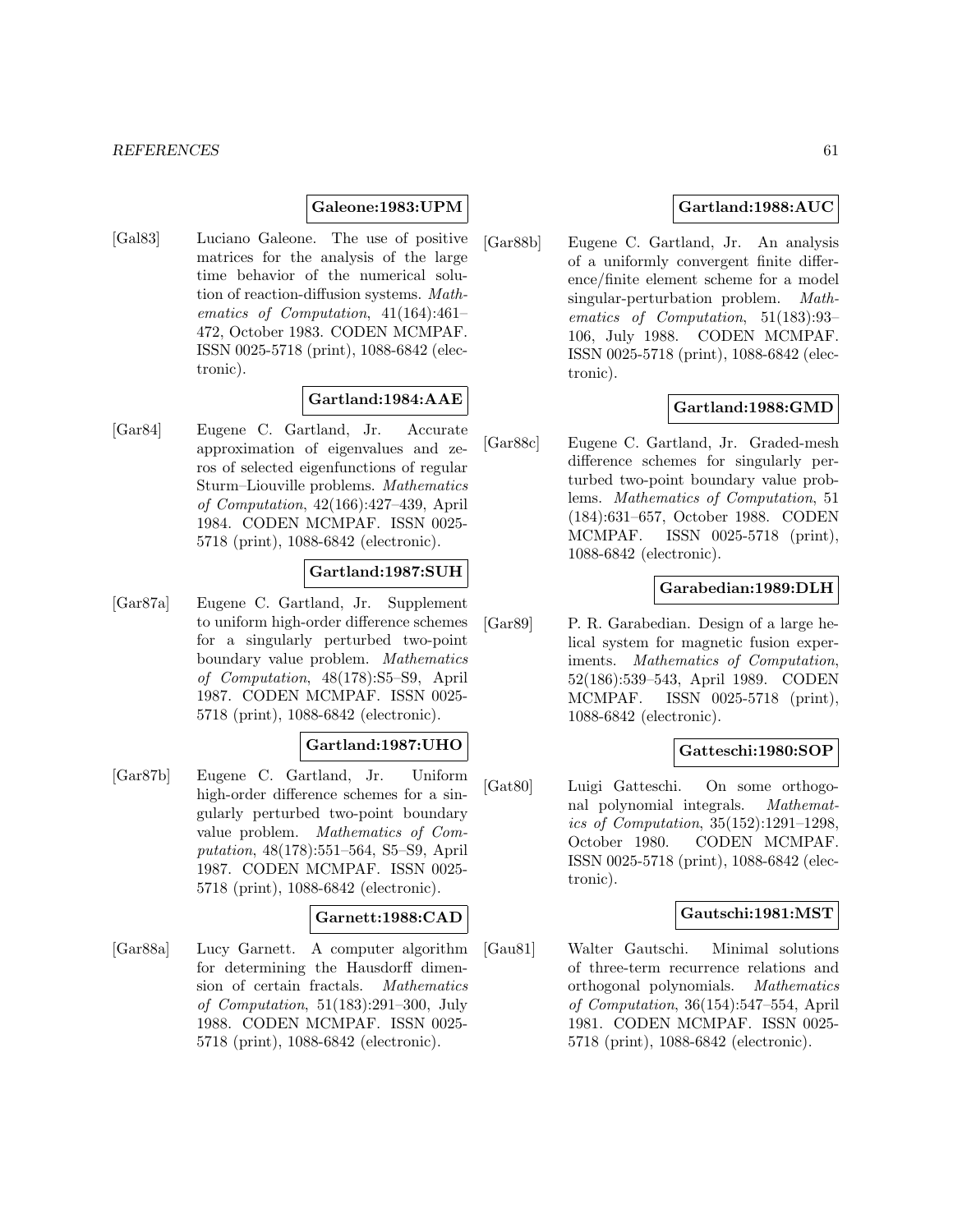#### **Gautschi:1983:CBC**

[Gau83] Walter Gautschi. On the convergence behavior of continued fractions with real elements. Mathematics of Computation, 40(161):337–342, January 1983. CODEN MCMPAF. ISSN 0025-5718 (print), 1088-6842 (electronic).

### **Gautschi:1994:MCH**

[Gau94] Walter Gautschi, editor. Mathematics of computation, 1943–1993: a half-century of computational mathematics: Mathematics of Computation 50th Anniversary Symposium, August 9–13, 1993, Vancouver, British Columbia, volume 48 of Proceedings of Symposia in Applied Mathematics. American Mathematical Society, Providence, RI, USA, 1994. ISBN 0-8218-0291-7, 0-8218-0353-0 (pt. 1), 0-8218-0354-9 (pt. 2). ISSN 0160- 7634. LCCN QA1 .A56 v.48 1994. See also SIAM Review, Sep 1995, v37, n3, p. 483.

## **Gekeler:1982:LMM**

[Gek82] Eckart Gekeler. Linear multistep methods for stable differential equations  $y^{\ldots}$  $Ay + B(t)y'c(t)$ . Mathematics of Computation, 39(160):481–490, October 1982. CODEN MCMPAF. ISSN 0025-5718 (print), 1088-6842 (electronic).

### **Gerth:1983:AMF**

[Ger83a] Frank Gerth, III. An application of matrices over finite fields to algebraic number theory. Mathematics of Computation, 41(163):229–234, July 1983. CODEN MCMPAF. ISSN 0025-5718 (print), 1088-6842 (electronic).

## **Gerver:1983:FLN**

[Ger83b] Joseph L. Gerver. Factoring large numbers with a quadratic sieve. Mathematics of Computation, 41(163):287–294, July

1983. CODEN MCMPAF. ISSN 0025- 5718 (print), 1088-6842 (electronic).

#### **Gerver:1983:ISI**

[Ger83c] Joseph L. Gerver. Irregular sets of integers generated by the greedy algorithm. Mathematics of Computation, 40(162): 667–676, April 1983. CODEN MCM-PAF. ISSN 0025-5718 (print), 1088-6842 (electronic).

#### **Gerasoulis:1988:FAM**

[Ger88] A. Gerasoulis. A fast algorithm for the multiplication of generalized Hilbert matrices with vectors. Mathematics of Computation,  $50(181):179-188$ , January 1988. CODEN MCMPAF. ISSN 0025- 5718 (print), 1088-6842 (electronic).

#### **Geveci:1984:CGA**

[Gev84] Tunc Geveci. On the convergence of Galerkin approximation schemes for second-order hyperbolic equations in energy and negative norms. Mathematics of Computation, 42(166):393–415, April 1984. CODEN MCMPAF. ISSN 0025- 5718 (print), 1088-6842 (electronic).

#### **Geveci:1989:CTD**

[Gev89] T. Geveci. On the convergence of a time discretization scheme for the Navier–Stokes equations. Mathematics of Computation, 53(187):43–53, July 1989. CODEN MCMPAF. ISSN 0025- 5718 (print), 1088-6842 (electronic).

#### **Gfrerer:1987:PPC**

[Gfr87a] Helmut Gfrerer. An a posteriori parameter choice for ordinary and iterated Tikhonov regularization of ill-posed problems leading to optimal convergence rates. Mathematics of Computation, 49 (180):507–522, S5–S12, October 1987. CODEN MCMPAF. ISSN 0025-5718 (print), 1088-6842 (electronic).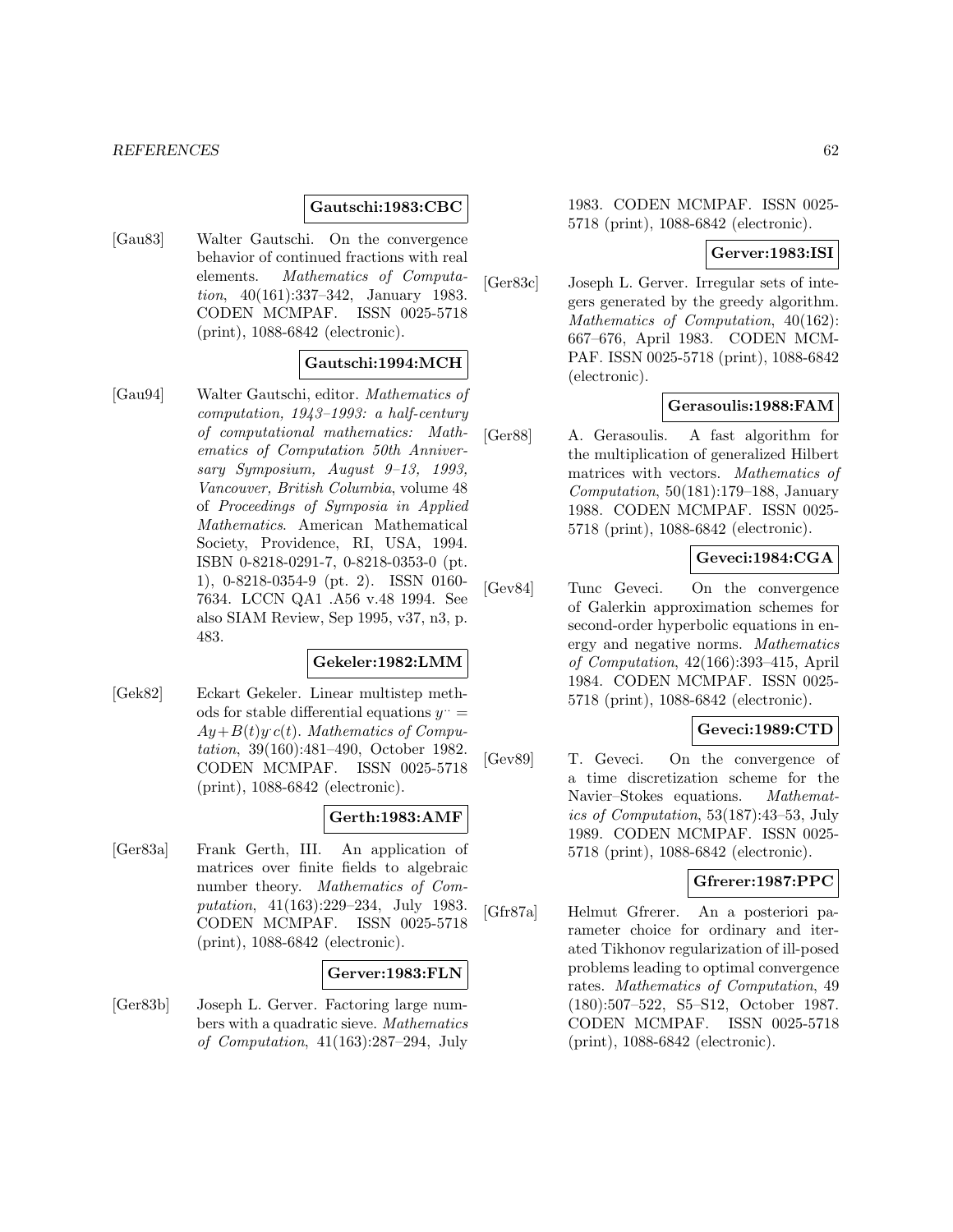### **Gfrerer:1987:SPP**

[Gfr87b] Helmut Gfrerer. Supplement to an A posteriori parameter choice for ordinary and iterated Tikhonov regularization of ill-posed problems leading to optimal convergence rates. Mathematics of Computation, 49(180):S5–S12, October 1987. CODEN MCMPAF. ISSN 0025-5718 (print), 1088-6842 (electronic).

# **Gray:1988:NDF**

[GfZ88] Henry L. Gray and Nien fan Zhang. On a new definition of the fractional difference. Mathematics of Computation, 50(182):513–529, April 1988. CODEN MCMPAF. ISSN 0025-5718 (print), 1088-6842 (electronic).

## **Gordon:1987:HOF**

[GGT87] Daniel Gordon, Douglas Grenier, and Audrey Terras. Hecke operators and the fundamental domain for SL(3, **Z**). Mathematics of Computation, 48(177):159– 178, January 1987. CODEN MCMPAF. ISSN 0025-5718 (print), 1088-6842 (electronic).

#### **Girstmair:1987:IPT**

[Gir87] Kurt Girstmair. On invariant polynomials and their application in field theory. Mathematics of Computation, 48(178): 781–797, April 1987. CODEN MCM-PAF. ISSN 0025-5718 (print), 1088-6842 (electronic).

## **Girault:1988:IFE**

[Gir88] V. Girault. Incompressible finite element methods for Navier–Stokes equations with nonstandard boundary conditions in  $R^3$ . Mathematics of Computation, 51(183):55–74, July 1988. CODEN MCMPAF. ISSN 0025-5718 (print), 1088-6842 (electronic).

## **Golub:1989:EEI**

[GK89] Gene H. Golub and Mark D. Kent. Estimates of eigenvalues for iterative methods. Mathematics of Computation, 53 (188):619–626, October 1989. CODEN MCMPAF. ISSN 0025-5718 (print), 1088-6842 (electronic).

## **Gabutti:1982:AMP**

[GL82] B. Gabutti and J. N. Lyness. An acceleration method for the power series of entire functions of order 1. Mathematics of Computation, 39(160):587–597, October 1982. CODEN MCMPAF. ISSN 0025- 5718 (print), 1088-6842 (electronic).

## **Goodman:1985:ASS**

[GL85] Jonathan B. Goodman and Randall J. LeVeque. On the accuracy of stable schemes for 2D scalar conservation laws. Mathematics of Computation, 45(171): 15–21, July 1985. CODEN MCMPAF. ISSN 0025-5718 (print), 1088-6842 (electronic).

# **Glasser:1981:CBS**

[Gla81] M. L. Glasser. A class of Bessel summations. Mathematics of Computation, 37 (156):499–501, October 1981. CODEN MCMPAF. ISSN 0025-5718 (print), 1088-6842 (electronic).

## **Gladwin:1982:OIM**

[Gla82] C. J. Gladwin. On optimal integration methods for Volterra integral equations of the first kind. Mathematics of Computation, 39(160):511–518, October 1982. CODEN MCMPAF. ISSN 0025-5718 (print), 1088-6842 (electronic).

# **Glasser:1983:RPD**

[Gla83] M. L. Glasser. A remarkable property of definite integrals. Mathematics of Computation, 40(162):561–563, April 1983.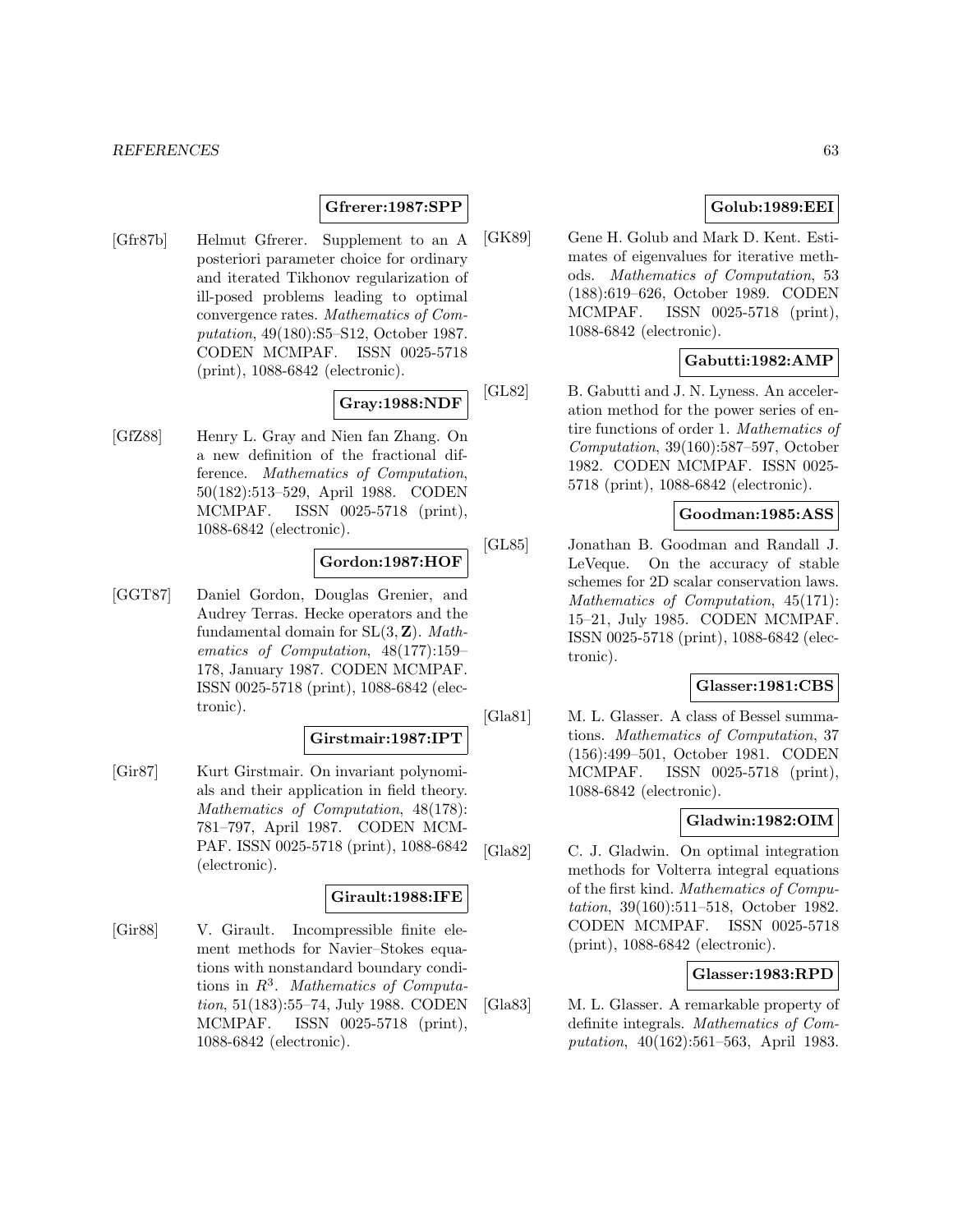CODEN MCMPAF. ISSN 0025-5718 (print), 1088-6842 (electronic).

#### **Gladwin:1987:ACO**

[Gla87] C. J. Gladwin. An algorithm for the construction of optimal methods for the numerical solution of Volterra integral equations of the first kind. Mathematics of Computation, 48(178):625–632, April 1987. CODEN MCMPAF. ISSN 0025- 5718 (print), 1088-6842 (electronic).

## **Guy:1987:PG**

[GLS87] R. K. Guy, C. B. Lacampagne, and J. L. Selfridge. Primes at a glance. Mathematics of Computation, 48(177):183– 202, January 1987. CODEN MCMPAF. ISSN 0025-5718 (print), 1088-6842 (electronic).

### **Gostin:1982:SNF**

[GM82] Gary B. Gostin and Philip B. McLaughlin, Jr. Six new factors of Fermat numbers. Mathematics of Computation, 38 (158):645–649, April 1982. CODEN MCMPAF. ISSN 0025-5718 (print), 1088-6842 (electronic).

#### **Grone:1984:ASI**

[GM84] Robert Grone and Russell Merris. An algorithm for the second immanant. Mathematics of Computation, 43(168):589– 591, October 1984. CODEN MCMPAF. ISSN 0025-5718 (print), 1088-6842 (electronic).

### **Gautschi:1985:GQI**

[GM85a] Walter Gautschi and Gradimir V. Milovanović. Gaussian quadrature involving Einstein and Fermi functions with an application to summation of series. Mathematics of Computation, 44(169): 177–190, January 1985. CODEN MCM-PAF. ISSN 0025-5718 (print), 1088-6842 (electronic).

## **Gautschi:1985:SGQ**

[GM85b] Walter Gautschi and Gradimir V. Milovanovic. Supplement to Gaussian quadrature involving Einstein and Fermi functions with an application to summation of series. Mathematics of Computation, 44(169):S1–S11, January 1985. CODEN MCMPAF. ISSN 0025-5718 (print), 1088-6842 (electronic).

## **Gautschi:1988:ASG**

[GN88] Walter Gautschi and Sotirios E. Notaris. An algebraic study of Gauss–Kronrod quadrature formulae for Jacobi weight functions. Mathematics of Computation, 51(183):231–248, July 1988. CODEN MCMPAF. ISSN 0025-5718 (print), 1088-6842 (electronic).

## **Grothkopf:1982:CCP**

[GO82] U. Grothkopf and G. Opfer. Complex Chebyshev polynomials on circular sectors with degree six or less. Mathematics of Computation, 39(160):599– 615, October 1982. CODEN MCMPAF. ISSN 0025-5718 (print), 1088-6842 (electronic).

## **Godwin:1984:CQF**

[God84a] H. J. Godwin. Corrigenda: "On quartic fields of signature one with small discriminant. II". Mathematics of Computation, 43(168):621, October 1984. CODEN MCMPAF. ISSN 0025-5718 (print), 1088-6842 (electronic).

## **Godwin:1984:QFS**

[God84b] H. J. Godwin. On quartic fields of signature one with small discriminant. II. Mathematics of Computation, 42(166): 707–711, April 1984. CODEN MCM-PAF. ISSN 0025-5718 (print), 1088-6842 (electronic).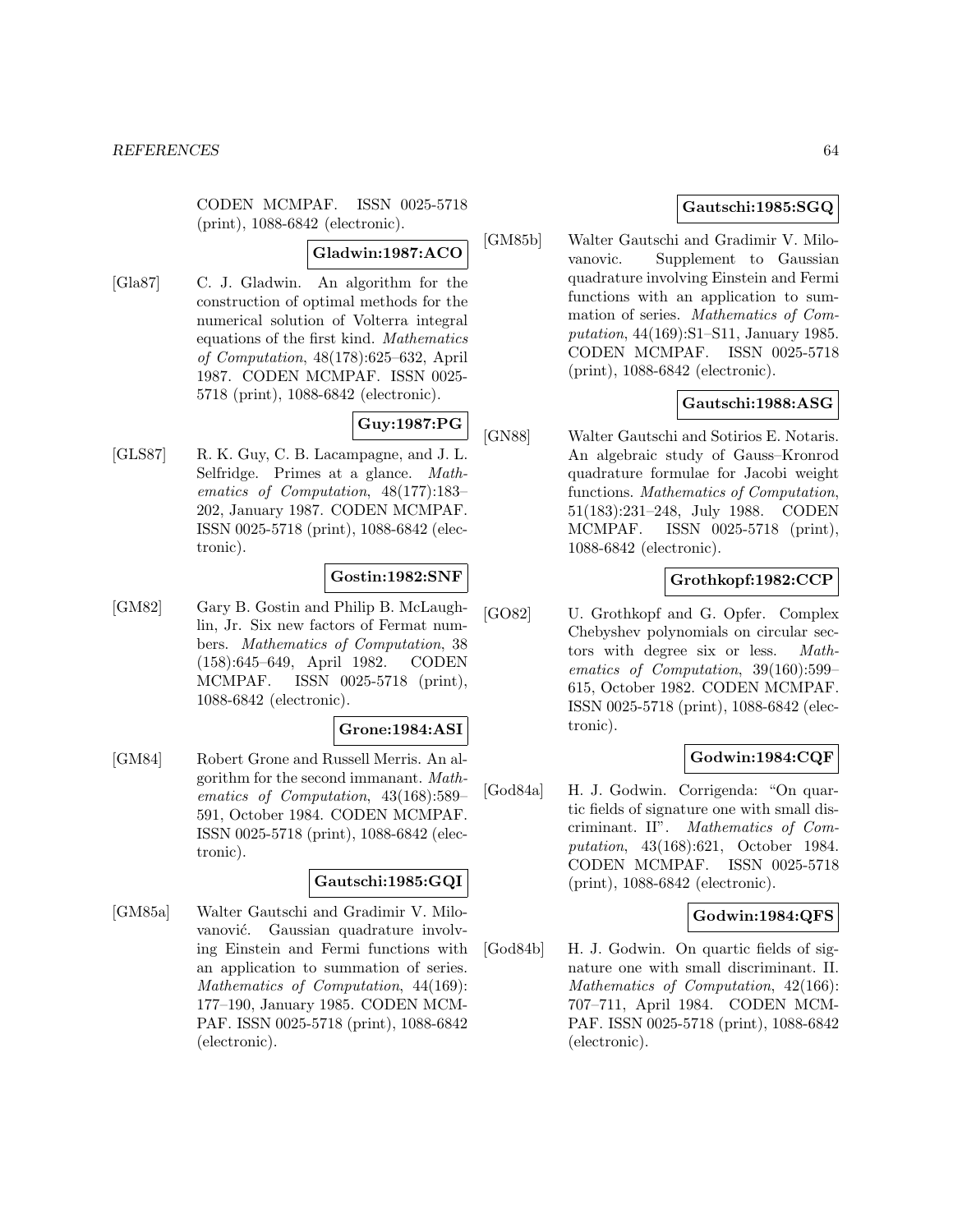#### *REFERENCES* 65

#### **Goetgheluck:1988:PDB**

[Goe88] Pierre Goetgheluck. On prime divisors of binomial coefficients. Mathematics of Computation, 51(183):325–329, July 1988. CODEN MCMPAF. ISSN 0025- 5718 (print), 1088-6842 (electronic).

#### **Goldstein:1980:VCE**

[Gol80] Charles I. Goldstein. Variational crimes and  $L^{\infty}$  error estimates in the finite element method. Mathematics of Computation, 35(152):1131–1157, October 1980. CODEN MCMPAF. ISSN 0025-5718 (print), 1088-6842 (electronic).

#### **Goldstein:1981:FEM**

[Gol81] C. I. Goldstein. The finite element method with nonuniform mesh sizes for unbounded domains. Mathematics of Computation, 36(154):387–404, April 1981. CODEN MCMPAF. ISSN 0025- 5718 (print), 1088-6842 (electronic).

## **Goldstein:1982:FEM**

[Gol82] Charles I. Goldstein. A finite element method for solving Helmholtz type equations in waveguides and other unbounded domains. Mathematics of Computation, 39(160):309–324, October 1982. CODEN MCMPAF. ISSN 0025- 5718 (print), 1088-6842 (electronic).

#### **Gordon:1987:PME**

[Gor87] Daniel M. Gordon. Perfect multiple error-correcting arithmetic codes. Mathematics of Computation, 49(180):621– 633, October 1987. CODEN MCMPAF. ISSN 0025-5718 (print), 1088-6842 (electronic).

### **Gordon:1989:NEP**

[Gor89] Daniel M. Gordon. On the number of elliptic pseudoprimes. Mathematics of Computation,  $52(185):231-245$ , January

1989. CODEN MCMPAF. ISSN 0025- 5718 (print), 1088-6842 (electronic).

### **Gostin:1980:F**

[Gos80] Gary B. Gostin. A factor of  $F_{17}$ . Mathematics of Computation, 35(151):975– 976, July 1980. CODEN MCMPAF. ISSN 0025-5718 (print), 1088-6842 (electronic).

### **Gottlieb:1981:SPC**

[Got81a] David Gottlieb. The stability of pseudospectral-Chebyshev methods. Mathematics of Computation, 36(153): 107–118, January 1981. CODEN MCM-PAF. ISSN 0025-5718 (print), 1088-6842 (electronic).

### **Gottlieb:1981:SPF**

[GOT81b] David Gottlieb, Steven A. Orszag, and Eli Turkel. Stability of pseudospectral and finite-difference methods for variable coefficient problems. Mathematics of Computation, 37(156):293– 305, October 1981. CODEN MCMPAF. ISSN 0025-5718 (print), 1088-6842 (electronic).

### **Glashoff:1981:NMC**

[GR81] K. Glashoff and K. Roleff. A new method for Chebyshev approximation of complex-valued functions. Mathematics of Computation, 36(153):233– 239, January 1981. CODEN MCMPAF. ISSN 0025-5718 (print), 1088-6842 (electronic).

#### **Gautschi:1988:FGK**

[GR88] Walter Gautschi and Theodore J. Rivlin. A family of Gauss–Kronrod quadrature formulae. Mathematics of Computation, 51(184):749–754, October 1988. CODEN MCMPAF. ISSN 0025-5718 (print), 1088-6842 (electronic).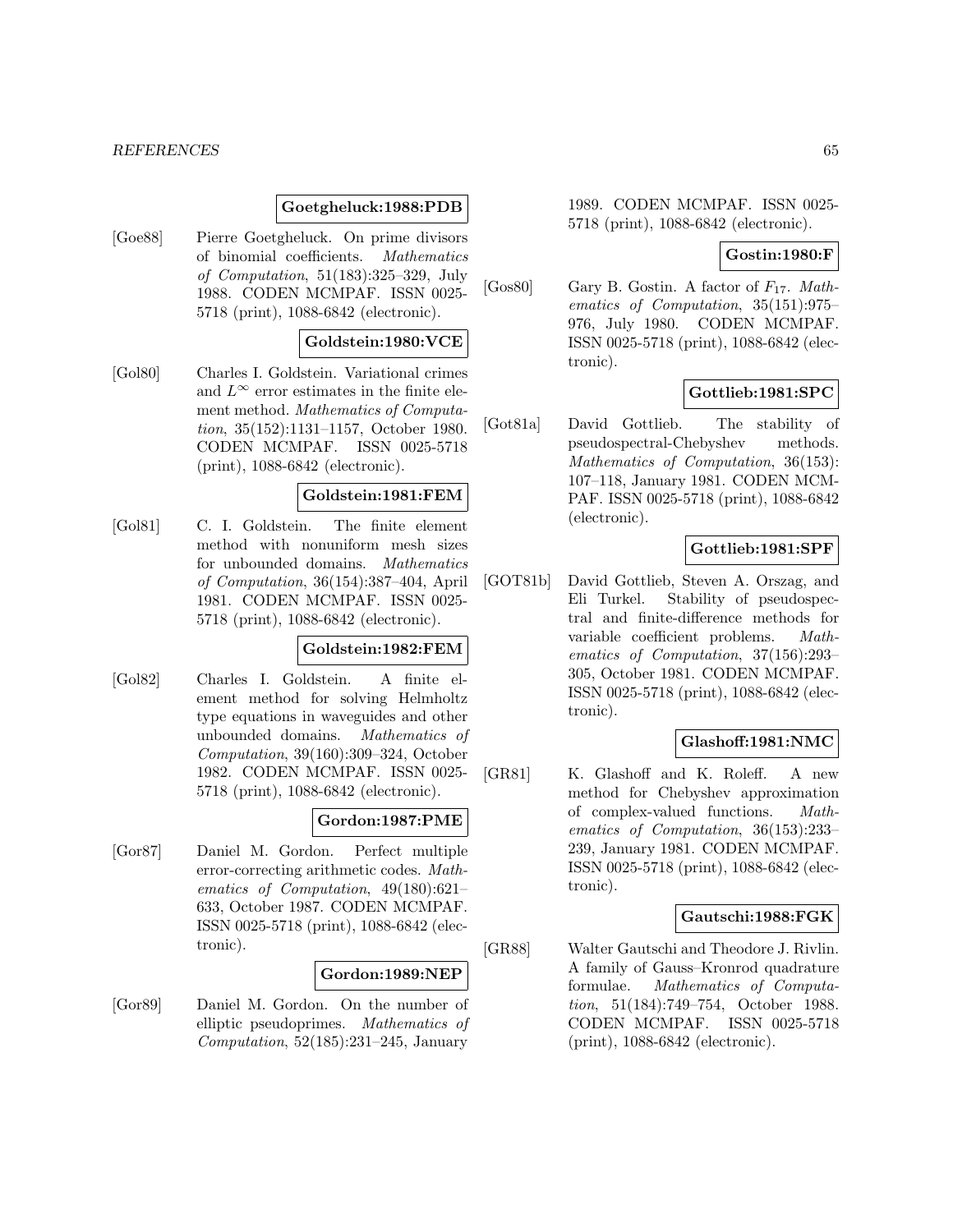#### *REFERENCES* 66

### **Gelman:1989:CFI**

[GR89a] Alex Gelman and Werner C. Rheinboldt. On the computation of finite invariant sets of mappings. Mathematics of Computation, 52(186):545–551, April 1989. CODEN MCMPAF. ISSN 0025-5718 (print), 1088-6842 (electronic).

## **Grossmann:1989:UEH**

[GR89b] Ch. Großmann and H.-G. Roos. Uniform enclosure of high order for boundary value problems by monotone discretization. Mathematics of Computation, 53(188):609–617, October 1989. CODEN MCMPAF. ISSN 0025-5718 (print), 1088-6842 (electronic).

### **Graham:1982:GMS**

[Gra82] Ivan G. Graham. Galerkin methods for second kind integral equations with singularities. Mathematics of Computation, 39(160):519–533, October 1982. CODEN MCMPAF. ISSN 0025-5718 (print), 1088-6842 (electronic).

#### **Grayson:1983:OSK**

[Gra83] Matthew A. Grayson. The orbit space of a Kleinian group: Riley's modest example. Mathematics of Computation, 40(162):633–646, April 1983. CODEN MCMPAF. ISSN 0025-5718 (print), 1088-6842 (electronic).

### **Gramain:1987:CCA**

[Gra87a] François Gramain. Corrigendum: "Computing an arithmetic constant related to the ring of Gaussian integers" [Math. Comp. **44** (1985), no. 169, 241– 250, MR 87a:11028] by Gramain and M. Weber. Mathematics of Computation, 48 (178):854, April 1987. CODEN MCM-PAF. ISSN 0025-5718 (print), 1088-6842 (electronic).

# **Gras:1987:SUR**

[Gra87b] Marie-Nicole Gras. Special units in real cyclic sextic fields. Mathematics of Computation, 48(177):179–182, January 1987. CODEN MCMPAF. ISSN 0025- 5718 (print), 1088-6842 (electronic).

### **Grandine:1988:SEM**

[Gra88] Thomas A. Grandine. The stable evaluation of multivariate simplex splines. Mathematics of Computation, 50(181): 197–205, January 1988. CODEN MCM-PAF. ISSN 0025-5718 (print), 1088-6842 (electronic).

## **Greaves:1982:ASC**

[Gre82] G. Greaves. An algorithm for the solution of certain differential-difference equations of advanced type. Mathematics of Computation, 38(157):237– 247, January 1982. CODEN MCMPAF. ISSN 0025-5718 (print), 1088-6842 (electronic).

## **Greengard:1986:CVF**

[Gre86] Claude Greengard. Convergence of the vortex filament method. Mathematics of Computation, 47(176):387–398, October 1986. CODEN MCMPAF. ISSN 0025- 5718 (print), 1088-6842 (electronic).

### **Guy:1980:CWD**

[GS80] Richard K. Guy and J. L. Selfridge. Corrigendum to: "What drives an aliquot sequence?" [Math. Comp. **29** (1975), 101–107, MR **52** #5542]. Mathematics of Computation, 34(149):319–321, January 1980. CODEN MCMPAF. ISSN 0025-5718 (print), 1088-6842 (electronic).

#### **Gaal:1989:CAP**

[GS89] I. Gaál and N. Schulte. Computing all power integral bases of cubic fields.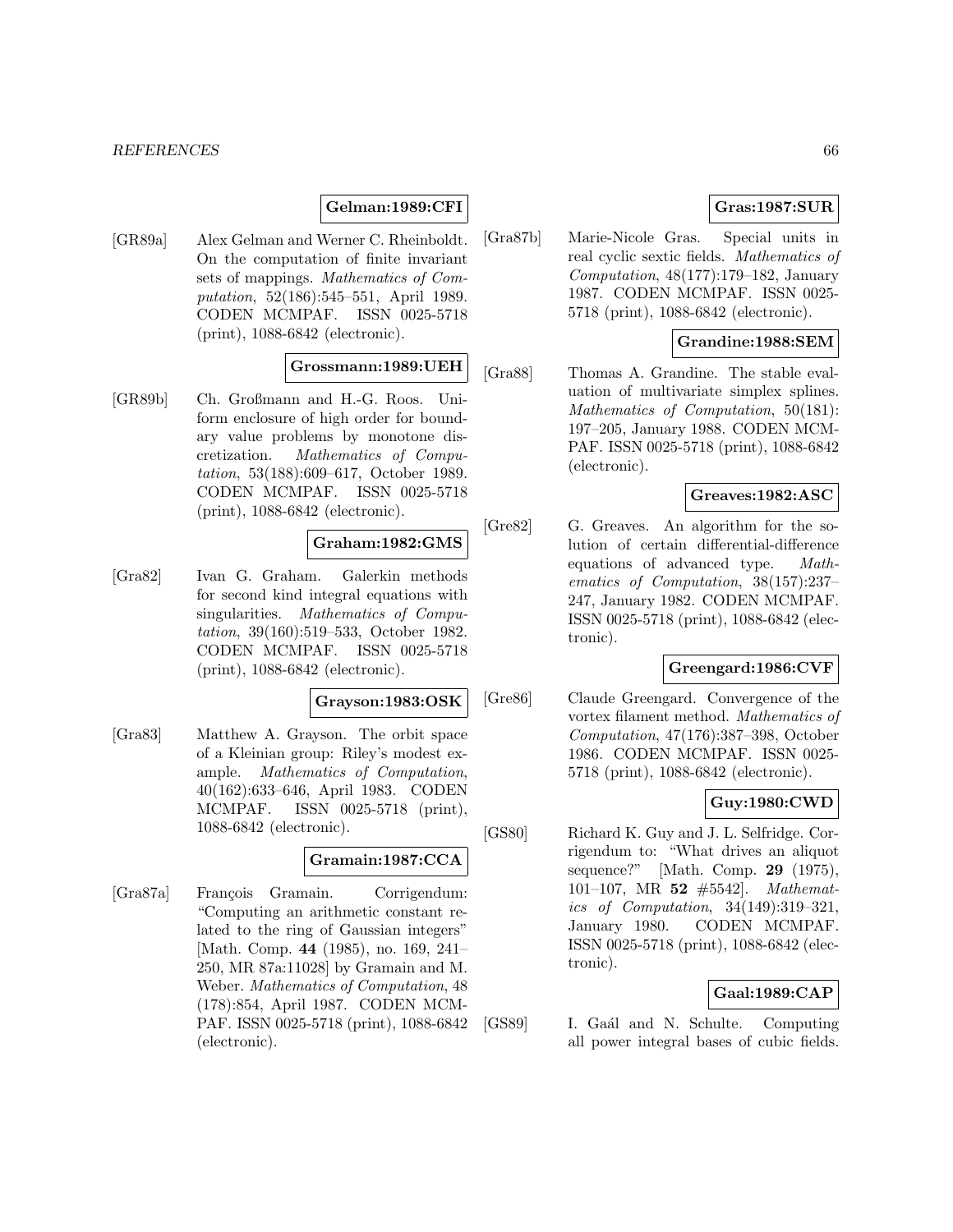Mathematics of Computation, 53(188): 689–696, October 1989. CODEN MCM-PAF. ISSN 0025-5718 (print), 1088-6842 (electronic).

### **Goldberg:1981:SIS**

[GT81] Moshe Goldberg and Eitan Tadmor. Scheme-independent stability criteria for difference approximations of hyperbolic initial-boundary value problems. II. Mathematics of Computation, 36 (154):603–626, April 1981. CODEN MCMPAF. ISSN 0025-5718 (print), 1088-6842 (electronic).

### **Goldfarb:1984:OEJ**

[GT84] D. Goldfarb and Ph. L. Toint. Optimal estimation of Jacobian and Hessian matrices that arise in finite difference calculations. Mathematics of Computation, 43 (167):69–88, July 1984. CODEN MCM-PAF. ISSN 0025-5718 (print), 1088-6842 (electronic).

### **Goldberg:1985:CSC**

[GT85] Moshe Goldberg and Eitan Tadmor. Convenient stability criteria for difference approximations of hyperbolic initial-boundary value problems. Mathematics of Computation, 44(170):361– 377, April 1985. CODEN MCMPAF. ISSN 0025-5718 (print), 1088-6842 (electronic).

# **Goldberg:1987:CSC**

[GT87] Moshe Goldberg and Eitan Tadmor. Convenient stability criteria for difference approximations of hyperbolic initial-boundary value problems. II. Mathematics of Computation, 48(178): 503–520, April 1987. CODEN MCM-PAF. ISSN 0025-5718 (print), 1088-6842 (electronic).

## **Guirguis:1987:TOB**

[Gui87] Georges H. Guirguis. A third-order boundary condition for the exterior Stokes problem in three dimensions. Mathematics of Computation, 49(180): 379–389, October 1987. CODEN MCM-PAF. ISSN 0025-5718 (print), 1088-6842 (electronic).

## **Gupta:1984:DEP**

[Gup84] Hansraj Gupta. Diophantine equations in partitions. Mathematics of Computation, 42(165):225–229, January 1984. CODEN MCMPAF. ISSN 0025-5718 (print), 1088-6842 (electronic).

## **Groetsch:1987:ATF**

[GV87] C. W. Groetsch and C. R. Vogel. Asymptotic theory of filtering for linear operator equations with discrete noisy data. Mathematics of Computation, 49(180): 499–506, October 1987. CODEN MCM-PAF. ISSN 0025-5718 (print), 1088-6842 (electronic).

### **Gautschi:1984:MYL**

[GW84] Walter Gautschi and Jet Wimp. In memoriam: Yudell L. Luke, June 26, 1918–May 6, 1983. Mathematics of Computation, 43(168):349–352, October 1984. CODEN MCMPAF. ISSN 0025- 5718 (print), 1088-6842 (electronic).

#### **Graimain:1985:SCA**

[GW85a] F. Graimain and M. Weber. Supplement to computing an arithmetic constant related to the ring of Gaussian integers. Mathematics of Computation, 44(169): S13–S16, January 1985. CODEN MCM-PAF. ISSN 0025-5718 (print), 1088-6842 (electronic).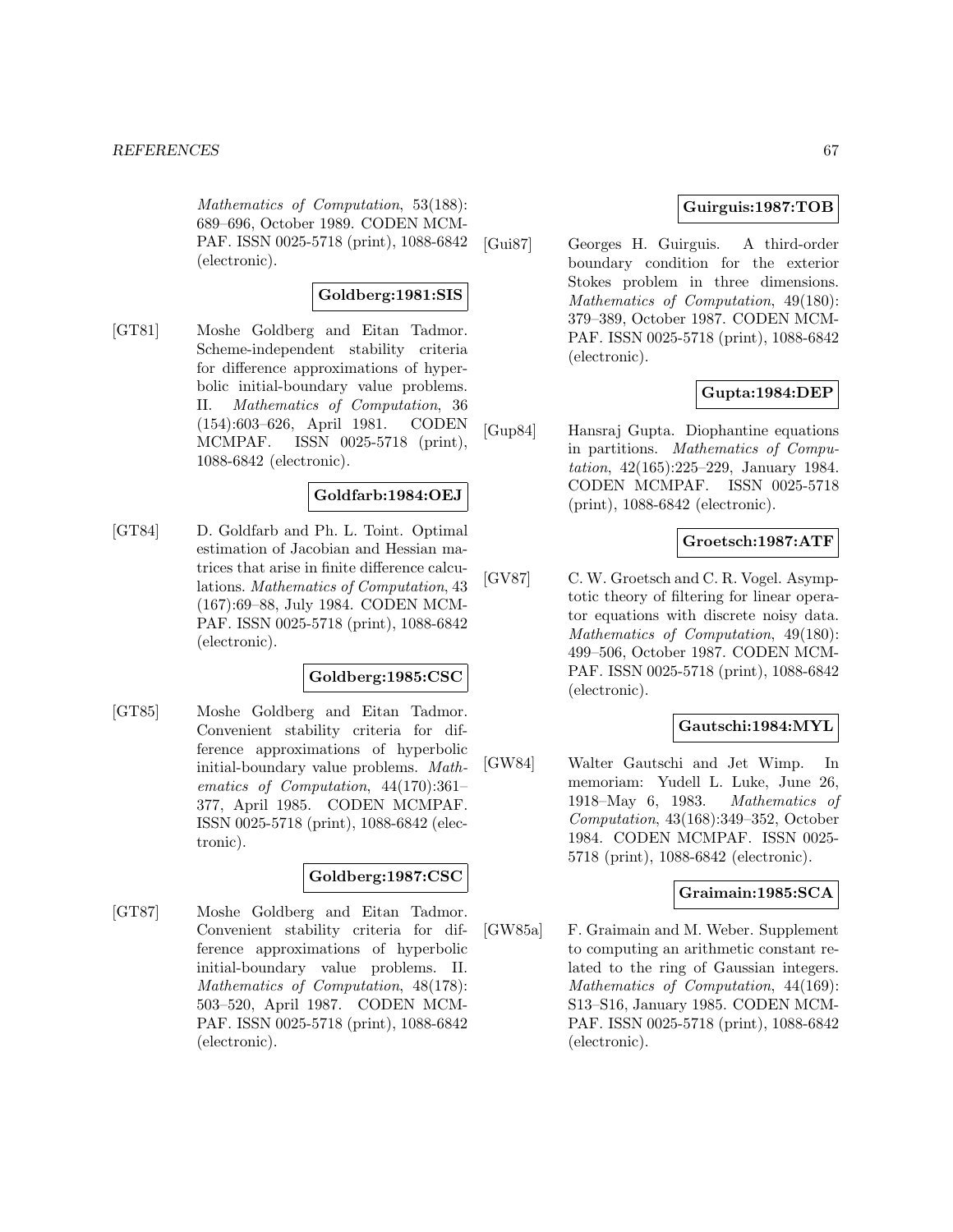### **Gramain:1985:CAC**

[GW85b] F. Gramain and M. Weber. Computing an arithmetic constant related to the ring of Gaussian integers. Mathematics of Computation, 44(169):241–250, S13– S16, January 1985. CODEN MCMPAF. ISSN 0025-5718 (print), 1088-6842 (electronic).

#### **Haber:1983:PIP**

[Hab83] Seymour Haber. Parameters for integrating periodic functions of several variables. Mathematics of Computation, 41(163):115–129, July 1983. CODEN MCMPAF. ISSN 0025-5718 (print), 1088-6842 (electronic).

#### **Hackbusch:1980:CMG**

[Hac80] Wolfgang Hackbusch. Convergence of multi-grid iterations applied to difference equations. Mathematics of Computation, 34(150):425–440, April 1980. CODEN MCMPAF. ISSN 0025-5718 (print), 1088-6842 (electronic).

### **Hadjidimos:1982:COA**

[Had82] A. Hadjidimos. Corrigenda: "Optimum accelerated overrelaxation method in a special case" [Math. Comp. **36** (1981), 183–187, MR 82c:65016] by G. Avdelas and the author. Mathematics of Computation, 38(158):657, April 1982. CODEN MCMPAF. ISSN 0025-5718 (print), 1088-6842 (electronic).

#### **Hagis:1980:OPE**

[Hag80] Peter Hagis, Jr. Outline of a proof that every odd perfect number has at least eight prime factors. Mathematics of Computation, 35(151):1027–1032, July 1980. CODEN MCMPAF. ISSN 0025- 5718 (print), 1088-6842 (electronic).

# **Hagis:1981:UHN**

[Hag81] Peter Hagis, Jr. Unitary hyperperfect numbers. Mathematics of Computation, 36(153):299–301, January 1981. CODEN MCMPAF. ISSN 0025-5718 (print), 1088-6842 (electronic).

## **Hagis:1983:SPO**

[Hag83] Peter Hagis, Jr. Sketch of a proof that an odd perfect number relatively prime to 3 has at least eleven prime factors. Mathematics of Computation, 40(161): 399–404, January 1983. CODEN MCM-PAF. ISSN 0025-5718 (print), 1088-6842 (electronic).

# **Halpern:1982:ABC**

[Hal82] Laurence Halpern. Absorbing boundary conditions for the discretization schemes of the one-dimensional wave equation. Mathematics of Computation, 38(158): 415–429, April 1982. CODEN MCM-PAF. ISSN 0025-5718 (print), 1088-6842 (electronic).

## **Halpern:1986:ABC**

[Hal86] Laurence Halpern. Artificial boundary conditions for the linear advection diffusion equation. Mathematics of Computation, 46(174):425–438, April 1986. CODEN MCMPAF. ISSN 0025-5718 (print), 1088-6842 (electronic).

## **Han:1982:FEM**

[Han82] Houde Han. The finite element method in a family of improperly posed problems. Mathematics of Computation, 38 (157):55–65, January 1982. CODEN MCMPAF. ISSN 0025-5718 (print), 1088-6842 (electronic).

### **Harten:1986:LTS**

[Har86] Ami Harten. On a large time-step high resolution scheme. Mathematics of Com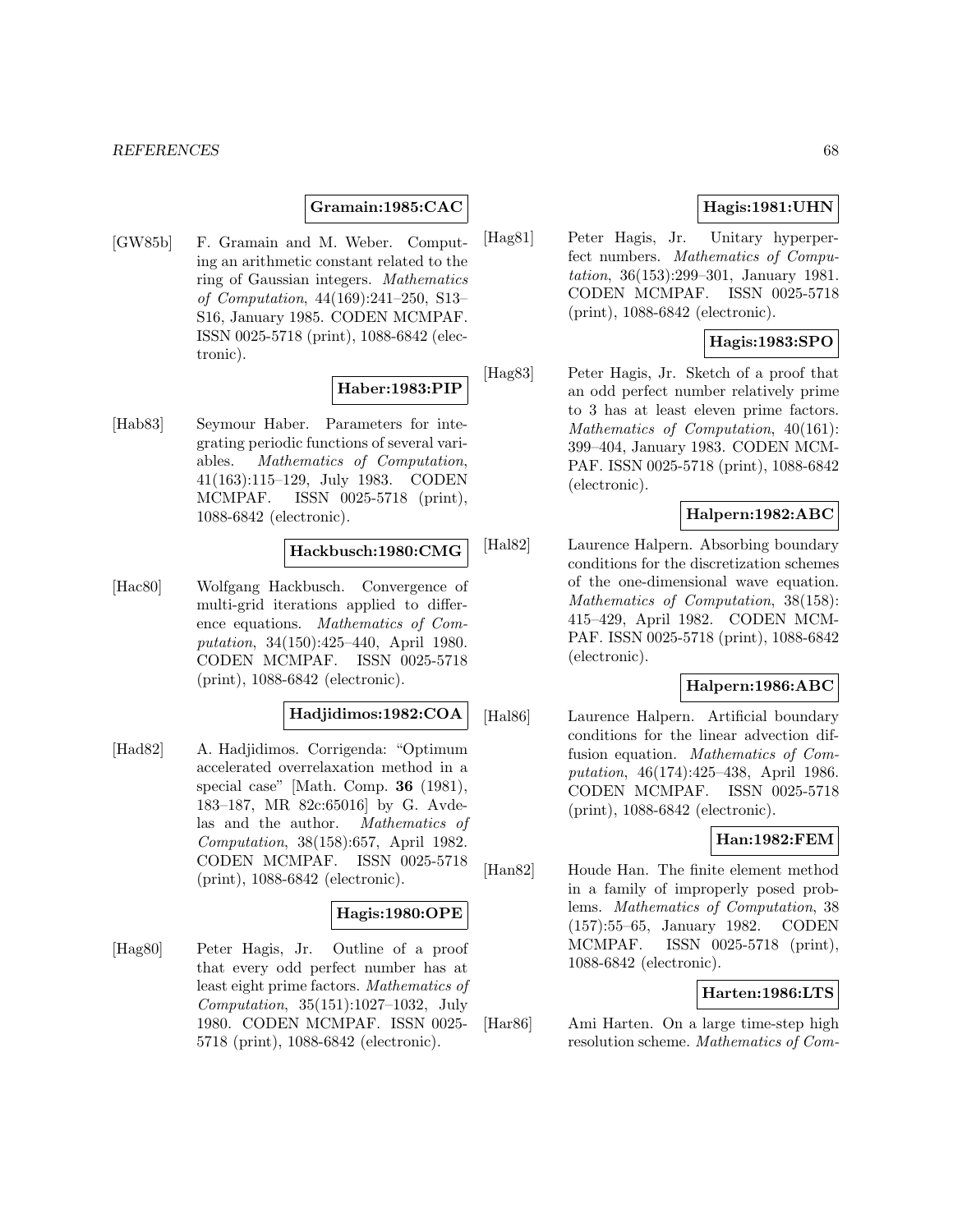putation, 46(174):379–399, April 1986. CODEN MCMPAF. ISSN 0025-5718 (print), 1088-6842 (electronic).

#### **Hasegawa:1986:CGC**

[Has86] Takemitsu Hasegawa. Corrigendum: "Generalized Chebyshev interpolation and its application to automatic quadrature" [Math. Comp. **41** (1983), no. 164, 537–553, MR 84m:65037] by Hasegawa, T. Torii and I. Ninomiya. Mathematics of Computation, 47(175):385, July 1986. CODEN MCMPAF. ISSN 0025- 5718 (print), 1088-6842 (electronic).

### **Hsu:1981:AFT**

[HC81] L. C. Hsu and Y. S. Chou. An asymptotic formula for a type of singular oscillatory integrals. Mathematics of Computation, 37(156):503–507, October 1981. CODEN MCMPAF. ISSN 0025-5718 (print), 1088-6842 (electronic).

## **Heald:1985:RAF**

[Hea85] Mark A. Heald. Rational approximations for the Fresnel integrals. Mathematics of Computation, 44(170):459– 461, April 1985. CODEN MCMPAF. ISSN 0025-5718 (print), 1088-6842 (electronic).

## **Heald:1986:CRA**

[Hea86] Mark A. Heald. Corrigenda: "Rational approximations for the Fresnel integrals" [Math. Comp. **44** (1985), no. 170, 459–461, MR 86b:65017]. Mathematics of Computation, 46(174):771, April 1986. CODEN MCMPAF. ISSN 0025- 5718 (print), 1088-6842 (electronic).

## **Heinrichs:1989:ICN**

[Hei89] Wilhelm Heinrichs. Improved condition number for spectral methods. Mathematics of Computation, 53(187):103– 119, July 1989. CODEN MCMPAF.

ISSN 0025-5718 (print), 1088-6842 (electronic).

## **Hagstrom:1988:ABC**

[HH88a] Thomas Hagstrom and S. I. Hariharan. Accurate boundary conditions for exterior problems in gas dynamics. Mathematics of Computation, 51(184):581– 597, October 1988. CODEN MCMPAF. ISSN 0025-5718 (print), 1088-6842 (electronic).

## **Hughes-Hallett:1988:CCA**

[HH88b] A. J. Hughes-Hallett. Corrigenda: "The convergence of accelerated overrelaxation iterations" [Math. Comp. **47** (1986), no. 175, 219–223, MR 87g:65046]. Mathematics of Computation, 51(183):387, July 1988. CODEN MCMPAF. ISSN 0025-5718 (print), 1088-6842 (electronic).

### **Hardy:1987:CCN**

[HHR<sup>+</sup>87] Kenneth Hardy, R. H. Hudson, D. Richman, Kenneth S. Williams, and N. M. Holtz. Calculation of the class numbers of imaginary cyclic quartic fields. Mathematics of Computation, 49(180): 615–620, October 1987. CODEN MCM-PAF. ISSN 0025-5718 (print), 1088-6842 (electronic).

### **Hicks:1981:HSS**

[Hic81] D. L. Hicks. Hydrocode subcycling stability. Mathematics of Computation, 37 (155):69–78, July 1981. CODEN MCM-PAF. ISSN 0025-5718 (print), 1088-6842 (electronic).

### **Higdon:1986:ABC**

[Hig86a] Robert L. Higdon. Absorbing boundary conditions for difference approximations to the multidimensional wave equation. Mathematics of Computation, 47(176):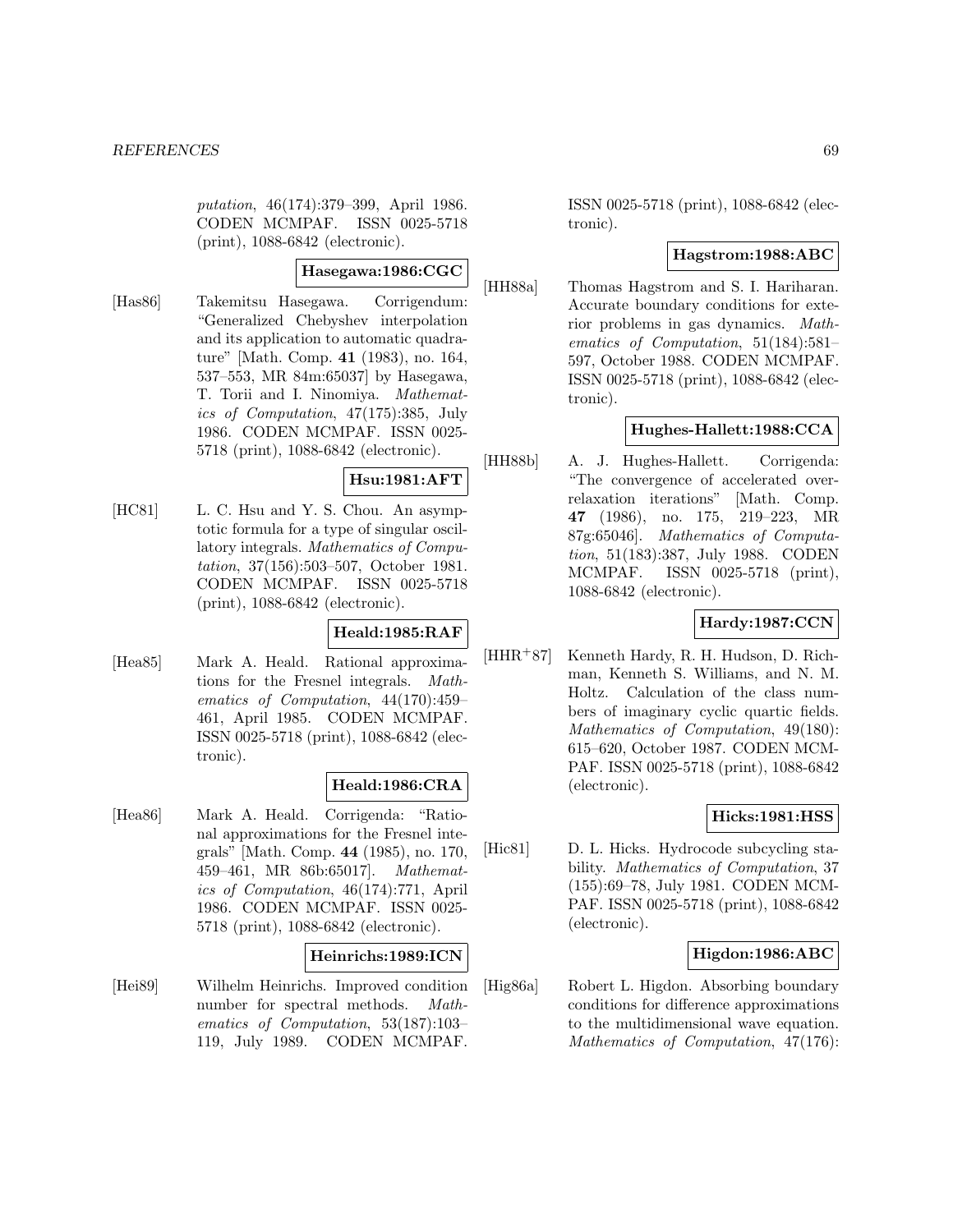437–459, October 1986. CODEN MCM-PAF. ISSN 0025-5718 (print), 1088-6842 (electronic).

#### **Higham:1986:NMM**

[Hig86b] Nicholas J. Higham. Newton's method for the matrix square root. Mathematics of Computation, 46(174):537–549, April 1986. CODEN MCMPAF. ISSN 0025- 5718 (print), 1088-6842 (electronic).

#### **Higdon:1987:NAB**

[Hig87] Robert L. Higdon. Numerical absorbing boundary conditions for the wave equation. Mathematics of Computation, 49 (179):65–90, July 1987. CODEN MCM-PAF. ISSN 0025-5718 (print), 1088-6842 (electronic).

## **Hilliker:1982:ASC**

[Hil82] David Lee Hilliker. An algorithm for solving a certain class of Diophantine equations. I. Mathematics of Computation, 38(158):611–626, April 1982. CODEN MCMPAF. ISSN 0025-5718 (print), 1088-6842 (electronic).

### **Hendy:1981:JPA**

[HJ81] M. D. Hendy and N. S. Jeans. The Jacobi–Perron algorithm in integer form. Mathematics of Computation, 36(154): 565–574, April 1981. CODEN MCM-PAF. ISSN 0025-5718 (print), 1088-6842 (electronic).

#### **Hagstrom:1987:ABC**

[HK87] T. M. Hagstrom and H. B. Keller. Asymptotic boundary conditions and numerical methods for nonlinear elliptic problems on unbounded domains. Mathematics of Computation, 48(178):449– 470, April 1987. CODEN MCMPAF. ISSN 0025-5718 (print), 1088-6842 (electronic).

## **Hale:1988:USA**

[HLR88] Jack K. Hale, Xiao Biao Lin, and Geneviève Raugel. Upper semicontinuity of attractors for approximations of semigroups and partial differential equations. Mathematics of Computation, 50(181): 89–123, January 1988. CODEN MCM-PAF. ISSN 0025-5718 (print), 1088-6842 (electronic).

#### **Hoff:1985:LIF**

[Hof85] David Hoff. A linearly implicit finite-difference scheme for the onedimensional porous medium equation. Mathematics of Computation, 45(171): 23–33, July 1985. CODEN MCMPAF. ISSN 0025-5718 (print), 1088-6842 (electronic).

## **Horner:1980:RRC**

[Hor80] T. S. Horner. Recurrence relations for the coefficients in Chebyshev series solutions of ordinary differential equations. Mathematics of Computation, 35(151): 893–905, July 1980. CODEN MCMPAF. ISSN 0025-5718 (print), 1088-6842 (electronic).

### **Howard:1980:SCB**

[How80] F. T. Howard. A special class of Bell polynomials. Mathematics of Computation, 35(151):977–989, July 1980. CODEN MCMPAF. ISSN 0025-5718 (print), 1088-6842 (electronic).

#### **Hao:1984:GBN**

[HP84] Fred H. Hao and Charles J. Parry. Generalized Bernoulli numbers and mregular primes. Mathematics of Computation, 43(167):273–288, July 1984. CODEN MCMPAF. ISSN 0025-5718 (print), 1088-6842 (electronic).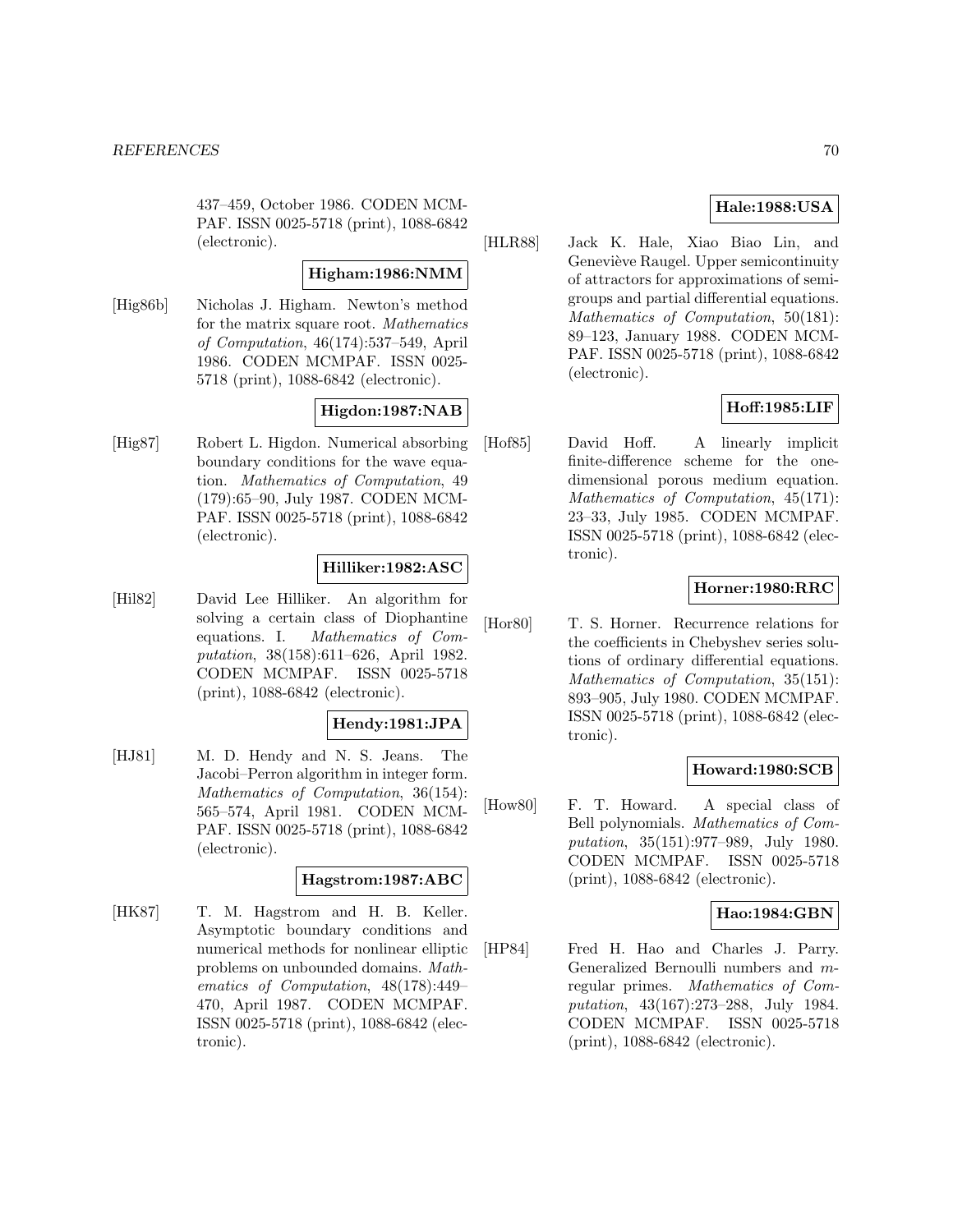### **Hemker:1981:MGM**

[HS81] P. W. Hemker and H. Schippers. Multiple grid methods for the solution of Fredholm integral equations of the second kind. Mathematics of Computation, 36 (153):215–232, January 1981. CODEN MCMPAF. ISSN 0025-5718 (print), 1088-6842 (electronic).

## **Hoff:1985:EBF**

[HS85] David Hoff and Joel Smoller. Error bounds for finite-difference approximations for a class of nonlinear parabolic systems. Mathematics of Computation, 45(171):35–49, July 1985. CODEN MCMPAF. ISSN 0025-5718 (print), 1088-6842 (electronic).

### **Huang:1981:SCE**

[HT81] Mingyou Huang and Vidar Thomée. Some convergence estimates for semidiscrete type schemes for time-dependent nonselfadjoint parabolic equations. Mathematics of Computation, 37(156): 327–346, October 1981. CODEN MCM-PAF. ISSN 0025-5718 (print), 1088-6842 (electronic).

### **Harten:1981:FOA**

[HTE81] Amiram Harten and Hillel Tal-Ezer. On a fourth order accurate implicit finite difference scheme for hyperbolic conservation laws. I. nonstiff strongly dynamic problems. Mathematics of Computation, 36(154):353–373, April 1981. CODEN MCMPAF. ISSN 0025-5718 (print), 1088-6842 (electronic).

### **Hasegawa:1983:GCI**

[HTN83] Takemitsu Hasegawa, Tatsuo Torii, and Ichizo Ninomiya. Generalized Chebyshev interpolation and its application to automatic quadrature. Mathematics of Computation, 41(164):537–553, October

1983. CODEN MCMPAF. ISSN 0025- 5718 (print), 1088-6842 (electronic).

## **Hudson:1984:PSP**

[Hud84] Richard H. Hudson. Products and sums of powers of binomial coefficients  $mod p$  and solutions of certain quaternary Diophantine systems. Mathematics of Computation, 43(168):603– 613, October 1984. CODEN MCMPAF. ISSN 0025-5718 (print), 1088-6842 (electronic).

## **Hudson:1985:AEI**

[Hud85] Richard H. Hudson. Averaging effects on irregularities in the distribution of primes in arithmetic progressions. Mathematics of Computation, 44(170):561– 571, April 1985. CODEN MCMPAF. ISSN 0025-5718 (print), 1088-6842 (electronic).

### **HughesHallett:1986:CAO**

[Hug86] A. J. Hughes Hallett. The convergence of accelerated overrelaxation iterations. Mathematics of Computation, 47(175): 219–223, July 1986. CODEN MCMPAF. ISSN 0025-5718 (print), 1088-6842 (electronic).

### **Hundsdorfer:1989:SCP**

[HV89] W. H. Hundsdorfer and J. G. Verwer. Stability and convergence of the Peaceman–Rachford ADI method for initial-boundary value problems. Mathematics of Computation, 53(187):81– 101, July 1989. CODEN MCMPAF. ISSN 0025-5718 (print), 1088-6842 (electronic).

### **Hudson:1982:CNF**

[HW82] Richard H. Hudson and Kenneth S. Williams. Class number formulae of Dirichlet type. Mathematics of Computation, 39(160):725–732, October 1982.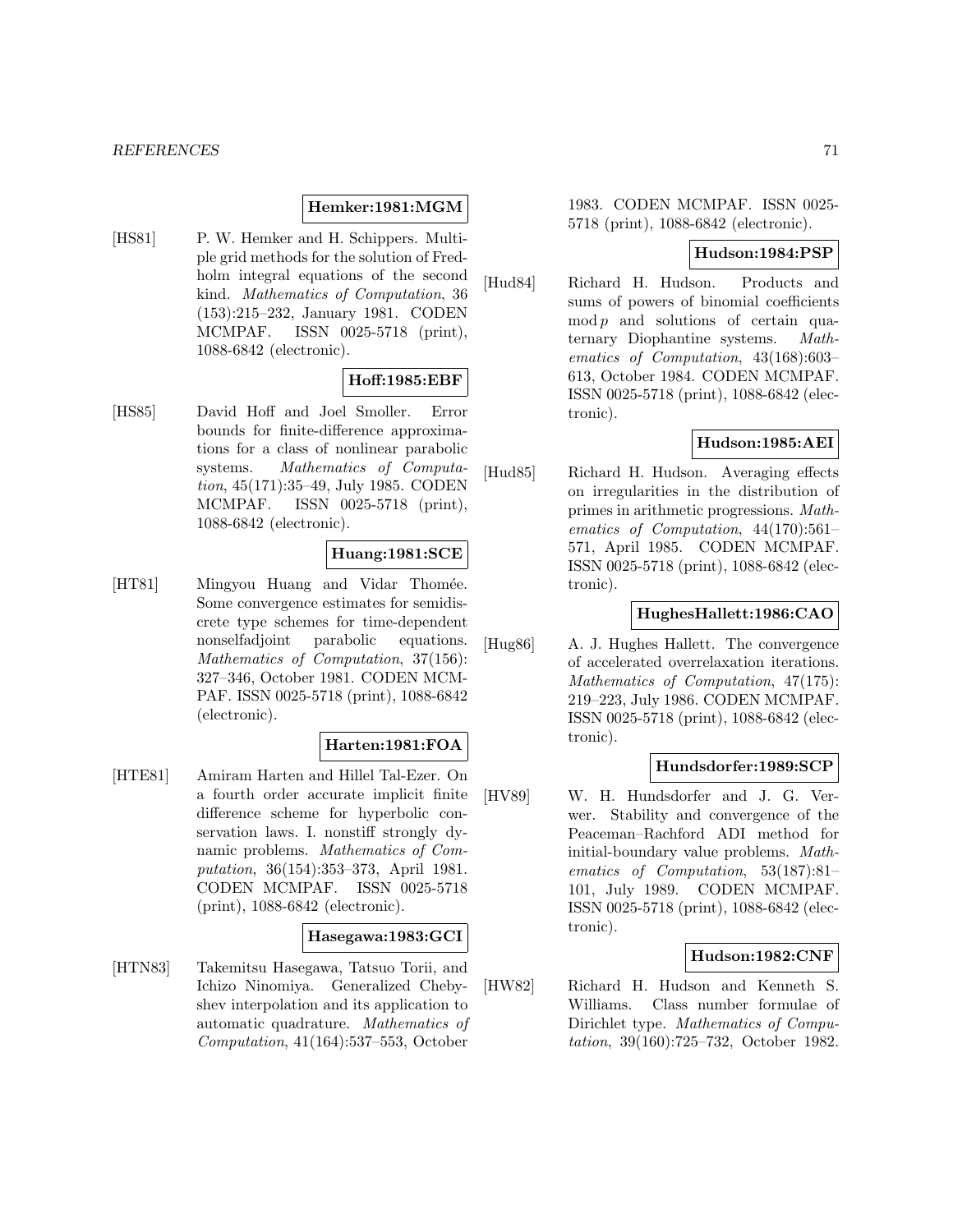CODEN MCMPAF. ISSN 0025-5718 (print), 1088-6842 (electronic).

## **Huang:1984:NAI**

[HW84] Yougun Huang and Jack Williams. A note on an algorithm for interpolating rationals. Mathematics of Computation, 42(165):111–113, January 1984. CODEN MCMPAF. ISSN 0025-5718 (print), 1088-6842 (electronic).

# **Igarashi:1984:TCI**

[Iga84] Masao Igarashi. A termination criterion for iterative methods used to find the zeros of polynomials. Mathematics of Computation,  $42(165):165-171$ , January 1984. CODEN MCMPAF. ISSN 0025- 5718 (print), 1088-6842 (electronic).

### **Isaacson:1989:CPC**

[II89] David Isaacson and Eli L. Isaacson. Comment on A.-P. Calderón's paper: "On an inverse boundary value problem" [in Seminar on Numerical Analysis and its Applications to Continuum Physics (Rio de Janeiro, 1980), 65–73, Soc. Brasil. Mat., Rio de Janeiro, 1980, MR 81k:35160]. Mathematics of Computation, 52(186):553–559, April 1989. CODEN MCMPAF. ISSN 0025-5718 (print), 1088-6842 (electronic).

## **Isaacson:1981:NAS**

[IIMPL81] D. Isaacson, E. L. Isaacson, D. Marchesin, and P. J. Paes-Leme. Numerical analysis of spectral properties of coupled oscillator Schrödinger operators. I. Single and double well anharmonic oscillators. Mathematics of Computation, 37 (156):273–292, October 1981. CODEN MCMPAF. ISSN 0025-5718 (print), 1088-6842 (electronic).

## **Iwaniec:1988:AEM**

[IL88] T. Iwaniec and A. Lutoborski. Asymptotic expansions of multiple integrals of rapidly oscillating functions. Mathematics of Computation, 50(181):215– 228, January 1988. CODEN MCMPAF. ISSN 0025-5718 (print), 1088-6842 (electronic).

## **Iserles:1983:FFR**

[IN83] A. Iserles and S. P. Nørsett. Frequency fitting of rational approximations to the exponential function. Mathematics of Computation, 40(162):547– 559, April 1983. CODEN MCMPAF. ISSN 0025-5718 (print), 1088-6842 (electronic).

### **Iserles:1987:TSM**

[IN87] A. Iserles and S. P. Nørsett. Two-step methods and bi-orthogonality. Mathematics of Computation, 49(180):543– 552, October 1987. CODEN MCMPAF. ISSN 0025-5718 (print), 1088-6842 (electronic).

## **Ioakimidis:1983:FCR**

[Ioa83] N. I. Ioakimidis. Further convergence results for the weighted Galerkin method of numerical solution of Cauchy-type singular integral equations. Mathematics of Computation, 41(163):79–85, July 1983. CODEN MCMPAF. ISSN 0025-5718 (print), 1088-6842 (electronic).

# **Ioakimidis:1985:AQR**

[Ioa85a] N. I. Ioakimidis. Application of quadrature rules for Cauchy-type integrals to the generalized Poincaré-Bertrand formula. Mathematics of Computation, 44 (169):199–206, January 1985. CODEN MCMPAF. ISSN 0025-5718 (print), 1088-6842 (electronic).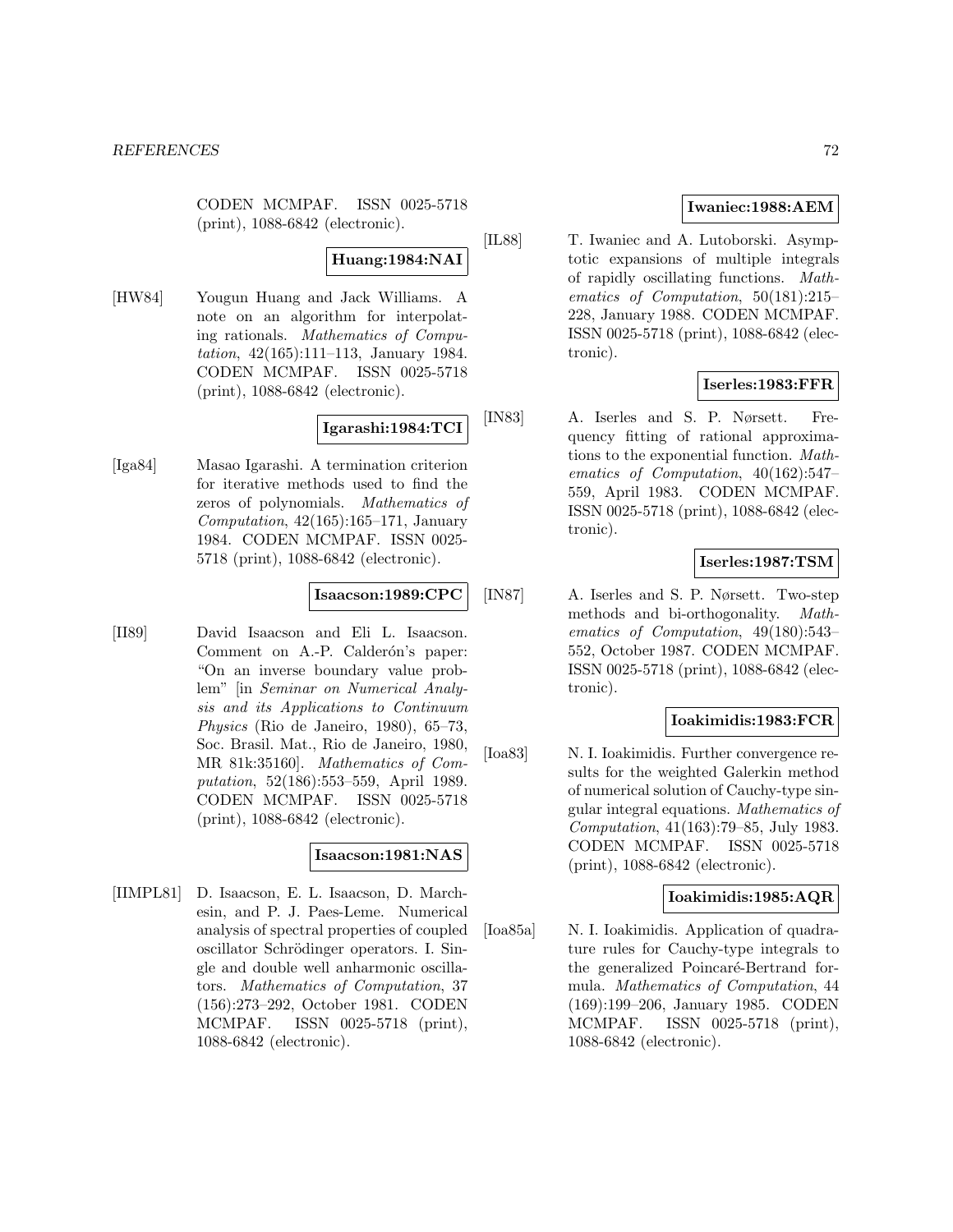## **Ioakimidis:1985:UCG**

[Ioa85b] N. I. Ioakimidis. On the uniform convergence of Gaussian quadrature rules for Cauchy principal value integrals and their derivatives. Mathematics of Computation, 44(169):191–198, January 1985. CODEN MCMPAF. ISSN 0025- 5718 (print), 1088-6842 (electronic).

### **Ireland:1986:CNC**

[IS86] K. F. Ireland and R. D. Small. Class numbers of cyclotomic function fields. Mathematics of Computation, 46(173): 337–340, January 1986. CODEN MCM-PAF. ISSN 0025-5718 (print), 1088-6842 (electronic).

#### **Isaacs:1980:ELF**

[Isa80] Godfrey L. Isaacs. Exponential laws for fractional differences. Mathematics of Computation, 35(151):933–936, July 1980. CODEN MCMPAF. ISSN 0025- 5718 (print), 1088-6842 (electronic).

#### **Iserles:1981:QMS**

[Ise81] A. Iserles. Quadrature methods for stiff ordinary differential systems. Mathematics of Computation, 36(153):171– 182, January 1981. CODEN MCMPAF. ISSN 0025-5718 (print), 1088-6842 (electronic).

#### **Iserles:1982:CEA**

[Ise82] Arieh Iserles. Composite exponential approximations. Mathematics of Computation, 38(157):99–112, January 1982. CODEN MCMPAF. ISSN 0025-5718 (print), 1088-6842 (electronic).

#### **Joshi:1982:ICH**

[JA82] C. M. Joshi and J. P. Arya. Inequalities for certain hypergeometric functions. Mathematics of Computation, 38 (157):201–205, January 1982. CODEN MCMPAF. ISSN 0025-5718 (print), 1088-6842 (electronic).

# **Jaeschke:1983:SSA**

[Jae83] G. Jaeschke. On the smallest  $k$  such that all  $k \cdot 2^n + 1$  are composite. Mathematics of Computation, 40(161):381– 384, January 1983. CODEN MCMPAF. ISSN 0025-5718 (print), 1088-6842 (electronic).

## **Jaeschke:1985:CSS**

[Jae85] G. Jaeschke. Corrigendum: "On the smallest k such that all  $k \cdot 2^n + 1$  are composite" [Math. Comp. **40** (1983), no. 161, 381–384, MR 84k:10006]. Mathematics of Computation, 45(172):637, October 1985. CODEN MCMPAF. ISSN 0025-5718 (print), 1088-6842 (electronic).

## **Jager:1982:SCN**

[Jag82] H. Jager. On the speed of convergence of the nearest integer continued fraction. Mathematics of Computation, 39(160): 555–558, October 1982. CODEN MCM-PAF. ISSN 0025-5718 (print), 1088-6842 (electronic).

## **James:1980:GOO**

[Jam80] Rodney James. The groups of order  $p^6$ (p an odd prime). Mathematics of Computation, 34(150):613–637, April 1980. CODEN MCMPAF. ISSN 0025-5718 (print), 1088-6842 (electronic).

## **Jaccard:1982:ASO**

[JE82] Yves Jaccard and Hugo Evéquoz. Approximation of the spectrum of an operator given by the magnetohydrodynamic stability of a plasma. Mathematics of Computation, 39(160):443–452, October 1982. CODEN MCMPAF. ISSN 0025- 5718 (print), 1088-6842 (electronic).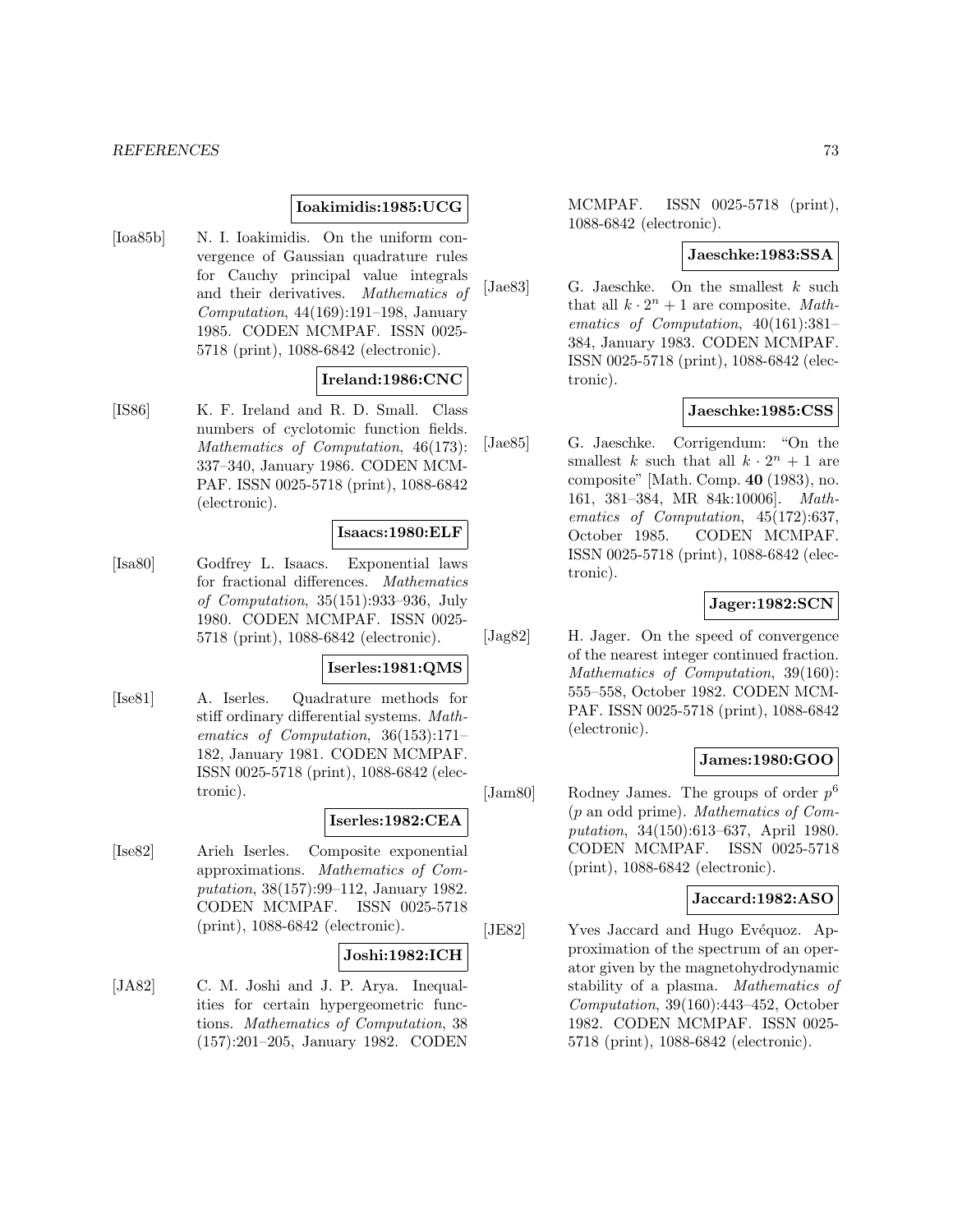# **Jing:1987:ACC**

[JF87] Zhongqi Jing and Adly T. Fam. An algorithm for computing continuous Chebyshev approximations. Mathematics of Computation, 48(178):691–710, April 1987. CODEN MCMPAF. ISSN 0025- 5718 (print), 1088-6842 (electronic).

## **Jia:1987:BPS**

[Jia87] Rong Qing Jia.  $L^{\infty}$ -boundedness of  $L^{2}$ projections on splines for a multiple geometric mesh. Mathematics of Computation, 48(178):675–690, April 1987. CODEN MCMPAF. ISSN 0025-5718 (print), 1088-6842 (electronic).

#### **Johnson:1987:EES**

[JLTW87] Claes Johnson, Stig Larsson, Vidar Thomée, and Lars B. Wahlbin. Error estimates for spatially discrete approximations of semilinear parabolic equations with nonsmooth initial data. Mathematics of Computation, 49(180):331– 357, October 1987. CODEN MCMPAF. ISSN 0025-5718 (print), 1088-6842 (electronic).

#### **Jones:1985:VSS**

[JM85] H. M. Jones and S. McKee. Variable step size predictor-corrector schemes for second kind Volterra integral equations. Mathematics of Computation, 44(170): 391–404, April 1985. CODEN MCM-PAF. ISSN 0025-5718 (print), 1088-6842 (electronic).

## **Johnson:1980:CBI**

[JN80] Claes Johnson and J.-Claude Nédélec. On the coupling of boundary integral and finite element methods. Mathematics of Computation, 35(152):1063– 1079, October 1980. CODEN MCM-PAF. ISSN 0025-5718 (print), 1088-6842 (electronic).

## **Johnson:1982:ASM**

[JP82] Claes Johnson and Juhani Pitkäranta. Analysis of some mixed finite element methods related to reduced integration. Mathematics of Computation, 38(158): 375–400, April 1982. CODEN MCM-PAF. ISSN 0025-5718 (print), 1088-6842 (electronic).

## **Johnson:1986:ADG**

[JP86] C. Johnson and J. Pitkäranta. An analysis of the discontinuous Galerkin method for a scalar hyperbolic equation. Mathematics of Computation, 46(173): 1–26, January 1986. CODEN MCM-PAF. ISSN 0025-5718 (print), 1088-6842 (electronic).

## **Jerome:1982:EEM**

[JR82] Joseph W. Jerome and Michael E. Rose. Error estimates for the multidimensional two-phase Stefan problem. Mathematics of Computation, 39(160):377–414, October 1982. CODEN MCMPAF. ISSN 0025-5718 (print), 1088-6842 (electronic).

## **Jen:1981:CSA**

[JS81] Erica Jen and R. P. Srivastav. Cubic splines and approximate solution of singular integral equations. Mathematics of Computation, 37(156):417–423, October 1981. CODEN MCMPAF. ISSN 0025- 5718 (print), 1088-6842 (electronic).

## **Jeltsch:1985:ABS**

[JS85] Rolf Jeltsch and Klaus-Günther Strack. Accuracy bounds for semidiscretizations of hyperbolic problems. Mathematics of Computation, 45(172):365–376, October 1985. CODEN MCMPAF. ISSN 0025- 5718 (print), 1088-6842 (electronic).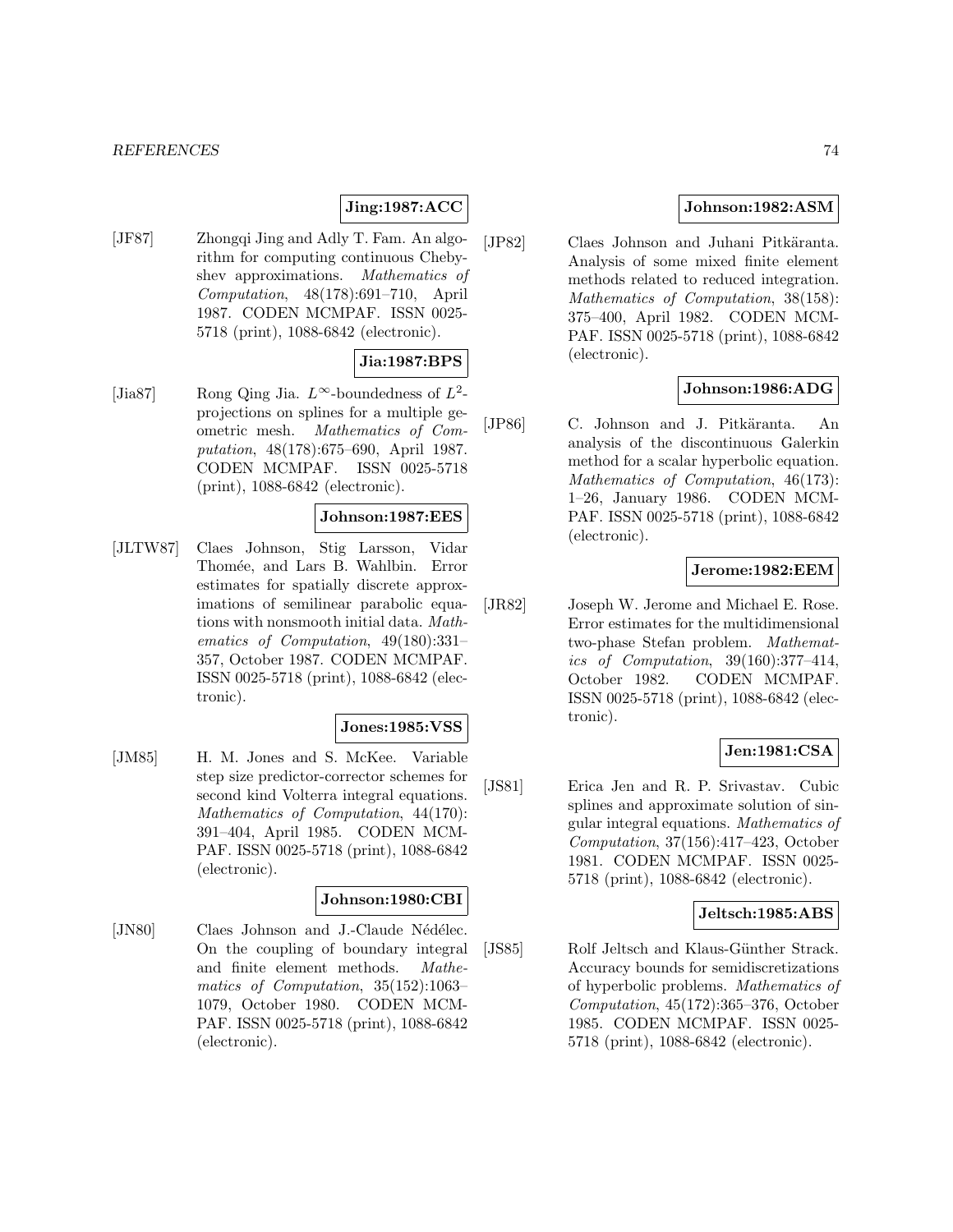### **Johnson:1986:SDM**

[JS86] Claes Johnson and Jukka Saranen. Streamline diffusion methods for the incompressible Euler and Navier–Stokes equations. Mathematics of Computation, 47(175):1–18, July 1986. CODEN MCMPAF. ISSN 0025-5718 (print), 1088-6842 (electronic).

# **Johnsen:1987:CBM**

[JS87a] Ben Johnsen and Eldar Straume. Counting binary matrices with given row and column sums. Mathematics of Computation, 48(178):737–750, April 1987. CODEN MCMPAF. ISSN 0025-5718 (print), 1088-6842 (electronic).

# **Johnson:1987:CFE**

[JS87b] Claes Johnson and Anders Szepessy. On the convergence of a finite element method for a nonlinear hyperbolic conservation law. Mathematics of Computation, 49(180):427–444, October 1987. CODEN MCMPAF. ISSN 0025-5718 (print), 1088-6842 (electronic).

### **Johnson:1987:CSP**

[JSW87] C. Johnson, A. H. Schatz, and L. B. Wahlbin. Crosswind smear and pointwise errors in streamline diffusion finite element methods. Mathematics of Computation, 49(179):25–38, July 1987. CODEN MCMPAF. ISSN 0025-5718 (print), 1088-6842 (electronic).

#### **Jameson:1981:ISD**

[JT81] A. Jameson and E. Turkel. Implicit schemes and LU decompositions. Mathematics of Computation, 37(156):385– 397, October 1981. CODEN MCMPAF. ISSN 0025-5718 (print), 1088-6842 (electronic).

## **Kallman:1982:MFP**

[Kal82] Ralph Kallman. A method for finding permanents of 0, 1 matrices. Mathematics of Computation, 38(157):167– 170, January 1982. CODEN MCMPAF. ISSN 0025-5718 (print), 1088-6842 (electronic).

## **Karlsen:1980:CSS**

[Kar80] Lasse K. Karlsen. Computation of steady shocks by second-order finitedifference schemes. Mathematics of Computation, 34(150):391–400, April 1980. CODEN MCMPAF. ISSN 0025- 5718 (print), 1088-6842 (electronic).

### **Karakashian:1986:RKM**

[Kar86] Ohannes A. Karakashian. On Runge– Kutta methods for parabolic problems with time-dependent coefficients. Mathematics of Computation, 47(175):77– 101, July 1986. CODEN MCMPAF. ISSN 0025-5718 (print), 1088-6842 (electronic).

## **Katti:1980:FDS**

[Kat80] C. P. Katti. Five-diagonal sixth order methods for two-point boundary value problems involving fourth order differential equations. Mathematics of Computation, 35(152):1177–1179, October 1980. CODEN MCMPAF. ISSN 0025- 5718 (print), 1088-6842 (electronic).

### **Kuchel:1987:BCF**

[KBF87] Philip W. Kuchel, Brian T. Bulliman, and Edward D. Fackerell. Bi-cyclide and flat-ring cyclide coordinate surfaces: correction of two expressions. Mathematics of Computation, 49(180):607– 613, October 1987. CODEN MCMPAF. ISSN 0025-5718 (print), 1088-6842 (electronic).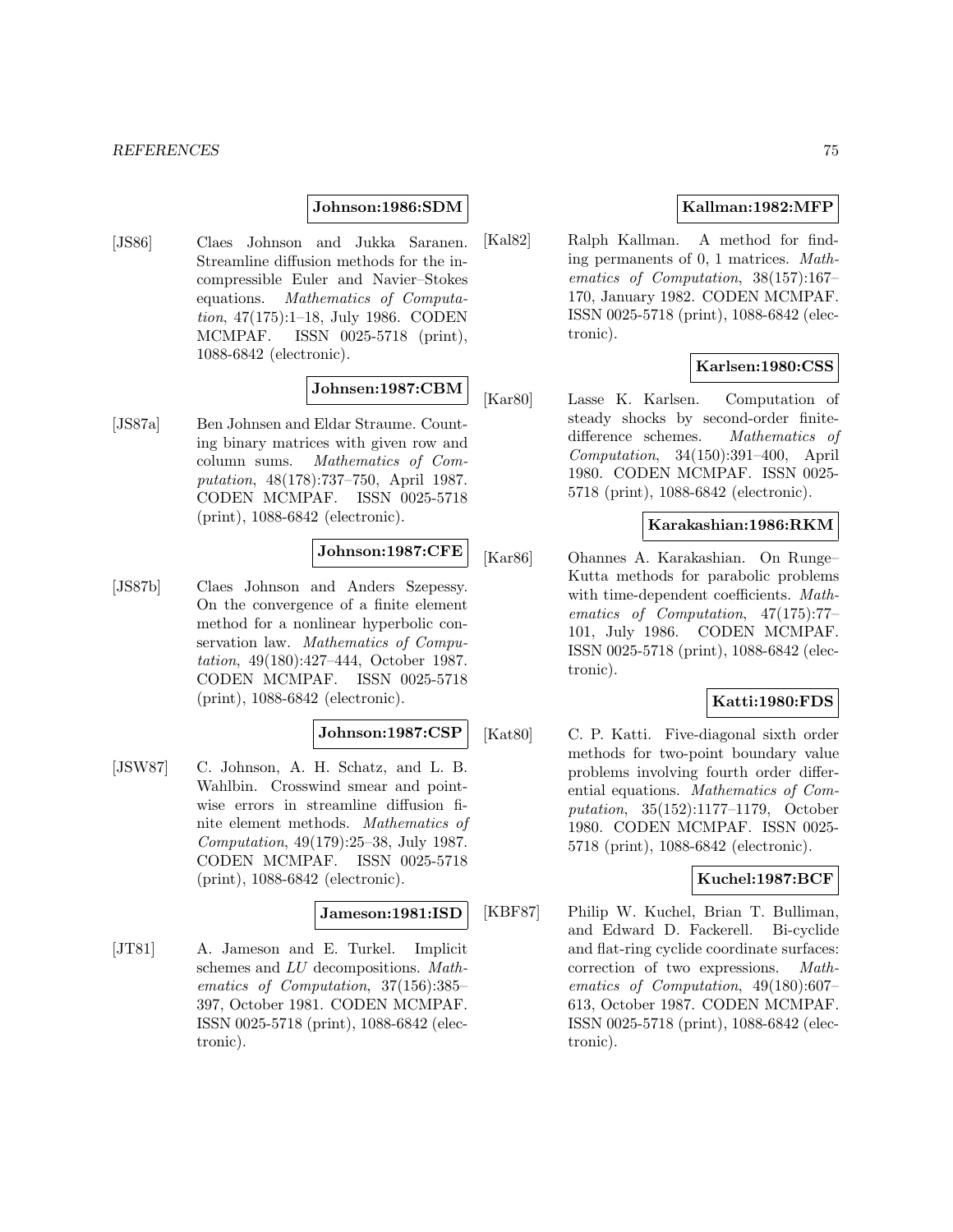## **Kalla:1982:IJF**

[KCL82] Shyam L. Kalla, Salvador Conde, and Yudell L. Luke. Integrals of Jacobi functions. Mathematics of Computation, 38 (157):207–214, January 1982. CODEN MCMPAF. ISSN 0025-5718 (print), 1088-6842 (electronic).

# **Kautsky:1984:GQJ**

[KE84] J. Kautský and S. Elhay. Gauss quadratures and Jacobi matrices for weight functions not of one sign. Mathematics of Computation, 43(168):543–550, October 1984. CODEN MCMPAF. ISSN 0025-5718 (print), 1088-6842 (electronic).

#### **Kearfott:1983:SAI**

[Kea83] Ralph Baker Kearfott. A sinc approximation for the indefinite integral. Mathematics of Computation, 41(164):559– 572, October 1983. CODEN MCMPAF. ISSN 0025-5718 (print), 1088-6842 (electronic).

#### **Kearfott:1987:AGB**

[Kea87] R. Baker Kearfott. Abstract generalized bisection and a cost bound. Mathematics of Computation, 49(179):187–202, July 1987. CODEN MCMPAF. ISSN 0025- 5718 (print), 1088-6842 (electronic).

## **Keeling:1989:GRK**

[Kee89] Stephen L. Keeling. Galerkin/Runge– Kutta discretizations for parabolic equations with time-dependent coefficients. Mathematics of Computation, 52(186): 561–586, April 1989. CODEN MCM-PAF. ISSN 0025-5718 (print), 1088-6842 (electronic).

## **Keller:1982:TEN**

[Kel82a] Wilfrid Keller. Table errata: "New primes of the form  $k \cdot 2^n + 1$ " [Math.

Comp. **33** (1979), no. 148, 1333–1336], MR 80h:10009, by R. Baillie. Mathematics of Computation, 38(157):335, January 1982. CODEN MCMPAF. ISSN 0025-5718 (print), 1088-6842 (electronic).

## **Keller:1982:TEP**

[Kel82b] Wilfrid Keller. Table errata: "Properties of the sequence  $3 \cdot 2^n + 1$ " [Math. Comp. **30** (1976), no. 135, 657–663, MR **53** #7933] by S. W. Golomb. Mathematics of Computation, 38(157):335, January 1982. CODEN MCMPAF. ISSN 0025- 5718 (print), 1088-6842 (electronic).

## **Keller:1982:TES**

[Kel82c] Wilfrid Keller. Table errata: "Some very large primes of the form  $k \cdot 2^m$  + 1" [Math. Comp. **35** (1980), no. 152, 1419–1421], MR 81i:10011 by G. V. Cormack and H. C. Williams. Mathematics of Computation, 38(157):335, January 1982. CODEN MCMPAF. ISSN 0025- 5718 (print), 1088-6842 (electronic).

## **Keller:1983:CPF**

[Kel83a] Wilfred Keller. Corrigendum: "Primes of the form  $n! \pm 1$  and  $2 \cdot 3 \cdot 5 \cdots p \pm 1$ " [Math. Comp. **38** (1982), no. 158, 639– 643 and MR 83c:10006] by J. P. Buhler, R. E. Crandall and M. A. Penk. Mathematics of Computation, 40(162): 727, April 1983. CODEN MCMPAF. ISSN 0025-5718 (print), 1088-6842 (electronic).

## **Keller:1983:FFN**

[Kel83b] Wilfrid Keller. Factors of Fermat numbers and large primes of the form  $k \cdot$  $2^n + 1$ . Mathematics of Computation, 41 (164):661–673, October 1983. CODEN MCMPAF. ISSN 0025-5718 (print), 1088-6842 (electronic).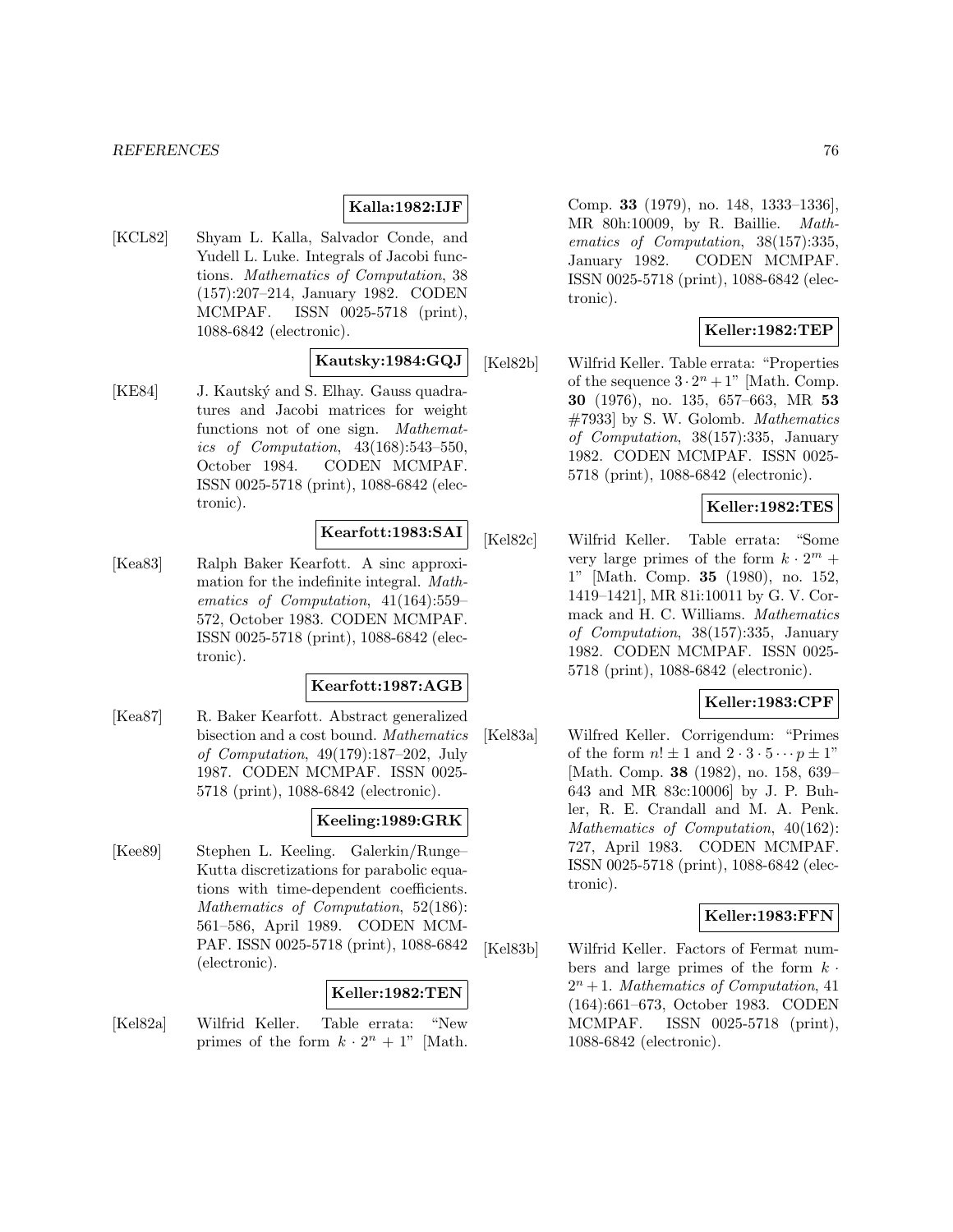## **Kelley:1986:SLA**

[Kel86] C. T. Kelley. A Shamanskiĭ-like acceleration scheme for nonlinear equations at singular roots. Mathematics of Computation, 47(176):609–623, October 1986. CODEN MCMPAF. ISSN 0025-5718 (print), 1088-6842 (electronic).

### **Kershaw:1983:SEW**

[Ker83] D. Kershaw. Some extensions of W. Gautschi's inequalities for the gamma function. Mathematics of Computation, 41(164):607–611, October 1983. CODEN MCMPAF. ISSN 0025-5718 (print), 1088-6842 (electronic).

### **Keast:1983:CSF**

[KFD83] P. Keast, G. Fairweather, and J. C. Diaz. A computational study of finite element methods for second order linear two-point boundary value problems. Mathematics of Computation, 40(162): 499–518, April 1983. CODEN MCM-PAF. ISSN 0025-5718 (print), 1088-6842 (electronic).

## **Kovvali:1982:PFS**

[KG82] S. Kovvali and G. K. Gupta. Polynomial formulation of second derivative multistep methods. Mathematics of Computation, 38(158):447–458, April 1982. CODEN MCMPAF. ISSN 0025-5718 (print), 1088-6842 (electronic).

# **Kok:1985:CGA**

[KG85a] Barbara Kok and Tunc Geveci. The convergence of Galerkin approximation schemes for second-order hyperbolic equations with dissipation. Mathematics of Computation, 44(170):379–390, S17– S25, April 1985. CODEN MCMPAF. ISSN 0025-5718 (print), 1088-6842 (electronic).

# **Kok:1985:SCG**

[KG85b] Barbara Kok and Tunc Geveci. Supplement to the convergence of Galerkin approximation schemes for second-order hyperbolic equations with dissipation. Mathematics of Computation, 44(170): S17–S25, April 1985. CODEN MCM-PAF. ISSN 0025-5718 (print), 1088-6842 (electronic).

# **Kim:1988:AZR**

[Kim88] Myong-Hi Kim. On approximate zeros and rootfinding algorithms for a complex polynomial. Mathematics of Computation, 51(184):707–719, October 1988. CODEN MCMPAF. ISSN 0025-5718 (print), 1088-6842 (electronic).

# **King:1980:EOP**

[Kin80] Richard F. King. An efficient onepoint extrapolation method for linear convergence. Mathematics of Computation, 35(152):1285–1290, October 1980. CODEN MCMPAF. ISSN 0025-5718 (print), 1088-6842 (electronic).

## **King:1983:ABL**

[Kin83] Richard F. King. Anderson–Björck for linear sequences. Mathematics of Computation, 41(164):591–596, October 1983. CODEN MCMPAF. ISSN 0025- 5718 (print), 1088-6842 (electronic).

# **Kiper:1984:FSC**

[Kip84] Ayşe Kiper. Fourier series coefficients for powers of the Jacobian elliptic functions. Mathematics of Computation, 43(167): 247–259, July 1984. CODEN MCMPAF. ISSN 0025-5718 (print), 1088-6842 (electronic).

## **Kishore:1981:OPQ**

[Kis81] Masao Kishore. On odd perfect, quasiperfect, and odd almost perfect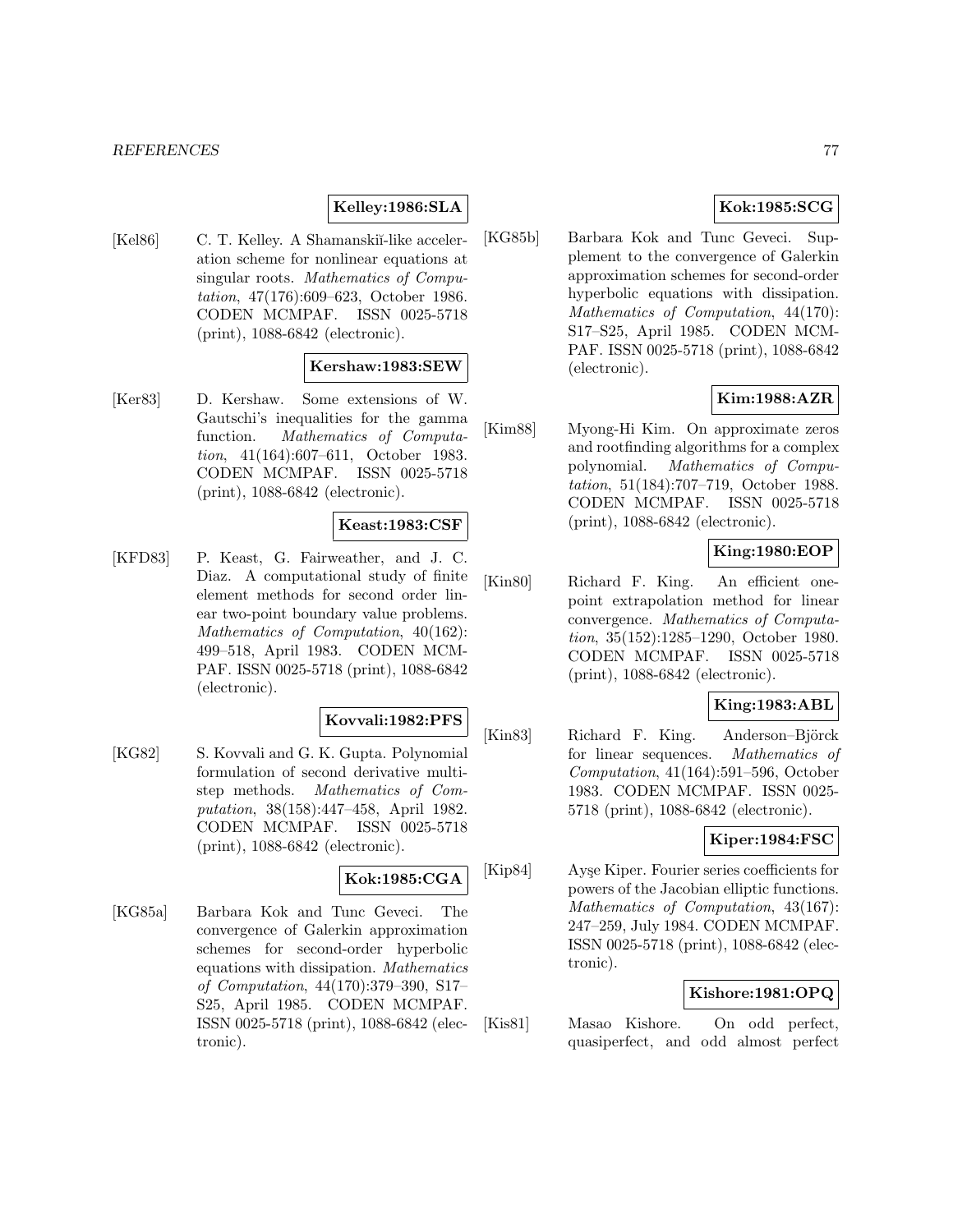numbers. Mathematics of Computation, 36(154):583–586, April 1981. CODEN MCMPAF. ISSN 0025-5718 (print), 1088-6842 (electronic).

### **Kishore:1983:OPN**

[Kis83] Masao Kishore. Odd perfect numbers not divisible by 3. II. Mathematics of Computation,  $40(161):405-411$ , January 1983. CODEN MCMPAF. ISSN 0025- 5718 (print), 1088-6842 (electronic).

## **Kishore:1984:OTN**

[Kis84] Masao Kishore. Odd triperfect numbers. Mathematics of Computation, 42(165): 231–233, January 1984. CODEN MCM-PAF. ISSN 0025-5718 (print), 1088-6842 (electronic).

## **Kishore:1985:OTN**

[Kis85] Masao Kishore. Odd triperfect numbers are divisible by eleven distinct prime factors. Mathematics of Computation, 44 (169):261–263, January 1985. CODEN MCMPAF. ISSN 0025-5718 (print), 1088-6842 (electronic).

## **Kiwiel:1985:ANC**

[Kiw85] Krzysztof C. Kiwiel. An algorithm for nonsmooth convex minimization with errors. Mathematics of Computation, 45(171):173–180, July 1985. CODEN MCMPAF. ISSN 0025-5718 (print), 1088-6842 (electronic).

# **Kheshgi:1985:AFE**

[KL85] Haroon Kheshgi and Mitchell Luskin. Analysis of the finite element variable penalty method for Stokes equations. Mathematics of Computation, 45(172): 347–363, October 1985. CODEN MCM-PAF. ISSN 0025-5718 (print), 1088-6842 (electronic).

## **Kannan:1988:PFN**

[KLL88] R. Kannan, A. K. Lenstra, and L. Lovász. Polynomial factorization and nonrandomness of bits of algebraic and some transcendental numbers. Mathematics of Computation, 50(181):235– 250, January 1988. CODEN MCMPAF. ISSN 0025-5718 (print), 1088-6842 (electronic).

### **Kreiss:1986:SCS**

[KMS<sup>+</sup>86] H.-O. Kreiss, T. A. Manteuffel, B. Swartz, B. Wendroff, and A. B. White, Jr. Supra-convergent schemes on irregular grids. Mathematics of Computation, 47(176):537–554, October 1986. CODEN MCMPAF. ISSN 0025-5718 (print), 1088-6842 (electronic).

## **Knight:1988:TETb**

[Kni88] J. H. Knight. Table errata: Tables of Laplace transforms [Springer, New York, 1973; MR **50** #5375] by F. Oberhettinger and L. Badii. Mathematics of Computation, 50(182):653–654, April 1988. CODEN MCMPAF. ISSN 0025- 5718 (print), 1088-6842 (electronic).

# **Koblitz:1987:ECC**

[Kob87] Neal Koblitz. Elliptic curve cryptosystems. Mathematics of Computation, 48 (177):203–209, January 1987. CODEN MCMPAF. ISSN 0025-5718 (print), 1088-6842 (electronic).

## **Kolbig:1982:CE**

[Köl82] K. S. Kölbig. Closed expressions for  $\int_0^1 t^{-1} \log^{n-1} t \log^p(1-t) dt$ . Mathematics of Computation, 39(160):647–654, October 1982. CODEN MCMPAF. ISSN 0025-5718 (print), 1088-6842 (electronic).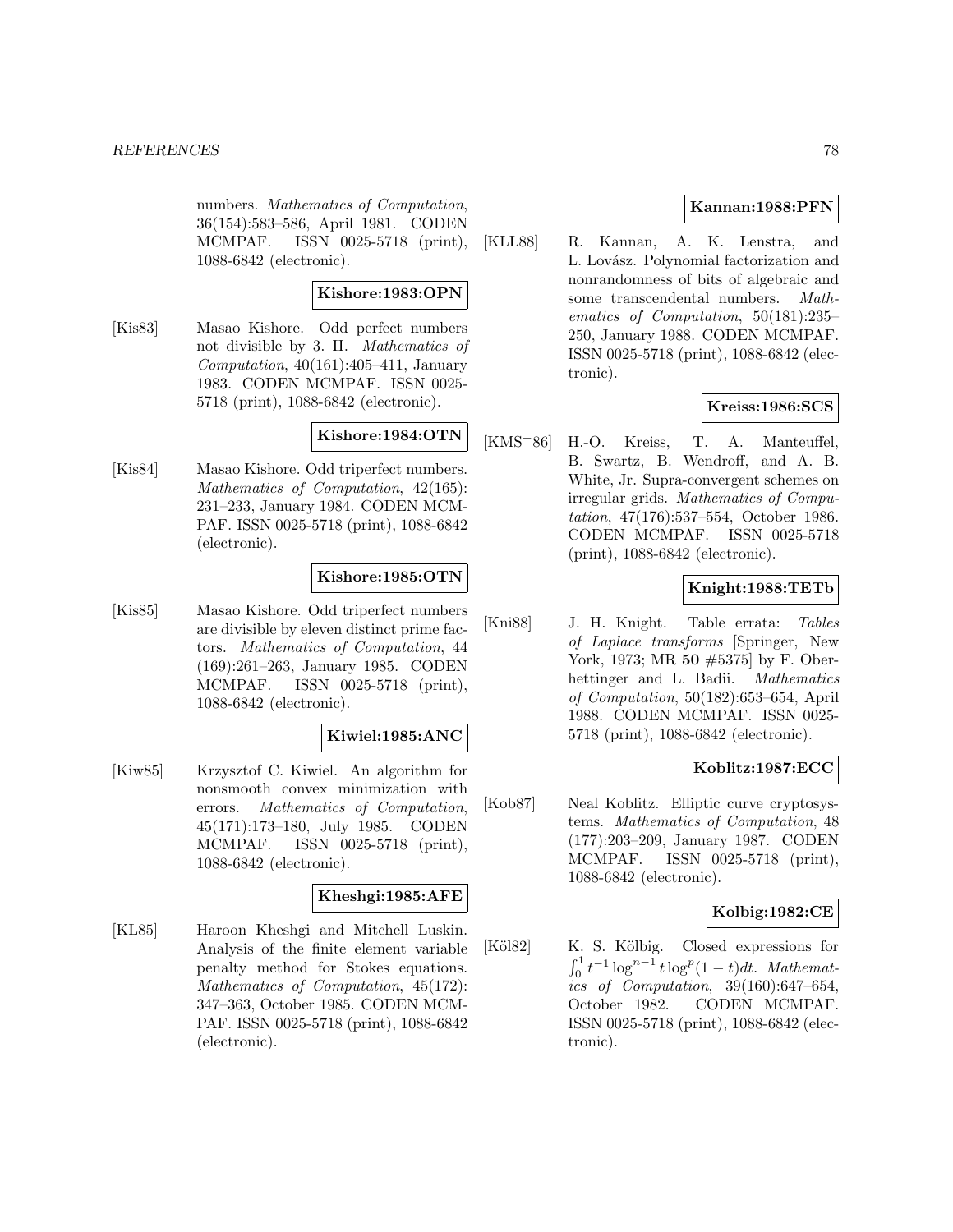## **Kolbig:1983:Ia**

[Köl83a] K. S. Kölbig. On the integral  $\int_0^{\pi/2} \log^n \cos x \log^p \sin x dx$ . Mathematics of Computation, 40(162):565–570, April 1983. CODEN MCMPAF. ISSN 0025-5718 (print), 1088-6842 (electronic).

## **Kolbig:1983:Ib**

[Köl83b] K. S. Kölbig. On the integral  $\int_0^\infty e^{-\mu t} t^{\nu-1} \log^m t dt$ . Mathematics of  $Computation, 41(163):171-182, July$ 1983. CODEN MCMPAF. ISSN 0025- 5718 (print), 1088-6842 (electronic).

**Kiss:1987:PR**

[KP87] Péter Kiss and Bui Minh Phong. On a problem of A. rotkiewicz. Mathematics of Computation, 48(178):751–755, April 1987. CODEN MCMPAF. ISSN 0025- 5718 (print), 1088-6842 (electronic).

## **Knight:1988:TETa**

[KP88] J. H. Knight and J. R. Philip. Table errata: Tables of integral transforms. Vol. 1 [McGraw-Hill, New York, 1954; MR 15, 868 by A. Erdélyi, W. Magnus, F. Oberhettinger and F. G. Tricomi. Mathematics of Computation, 50(182): 653, April 1988. CODEN MCMPAF. ISSN 0025-5718 (print), 1088-6842 (electronic).

## **Kim:1989:PRP**

[KP89] Su Hee Kim and Carl Pomerance. The probability that a random probable prime is composite. Mathematics of Computation, 53(188):721–741, October 1989. CODEN MCMPAF. ISSN 0025- 5718 (print), 1088-6842 (electronic).

## **Kaltofen:1989:CGC**

[KR89] Erich Kaltofen and Heinrich Rolletschek. Computing greatest common divisors and factorizations in quadratic number fields. Mathematics of Computation, 53 (188):697–720, October 1989. CODEN MCMPAF. ISSN 0025-5718 (print), 1088-6842 (electronic).

## **Kretschmer:1986:CEC**

[Kre86] Thomas J. Kretschmer. Construction of elliptic curves with large rank. Mathematics of Computation, 46(174):627– 635, April 1986. CODEN MCMPAF. ISSN 0025-5718 (print), 1088-6842 (electronic).

# **Krogh:1980:CRR**

[Kro80] Fred T. Krogh. Corrigendum: "Recurrence relations for computing with modified divided differences" [Math. Comp. **33** (1979), no. 148, 1265–1271, MR 80f:65094]. Mathematics of Computation, 35(152):1445, October 1980. CODEN MCMPAF. ISSN 0025-5718 (print), 1088-6842 (electronic).

## **Krupnikov:1983:TET**

[Kru83] Ernst D. Krupnikov. Table errata: Table of integrals, series, and products [Academic Press, New York, 1980 and MR 81g:33001] by I. S. Gradshteĭn and I. M. Ryzhik. Mathematics of Computation, 41(164):780–783, October 1983. CODEN MCMPAF. ISSN 0025-5718 (print), 1088-6842 (electronic).

## **Kumar:1987:NCT**

[KS87] Sunil Kumar and Ian H. Sloan. A new collocation-type method for Hammerstein integral equations. Mathematics of Computation, 48(178):585–593, April 1987. CODEN MCMPAF. ISSN 0025- 5718 (print), 1088-6842 (electronic).

# **Kurtz:1986:FPT**

[KSW86] G. C. Kurtz, Daniel Shanks, and H. C. Williams. Fast primality tests for num-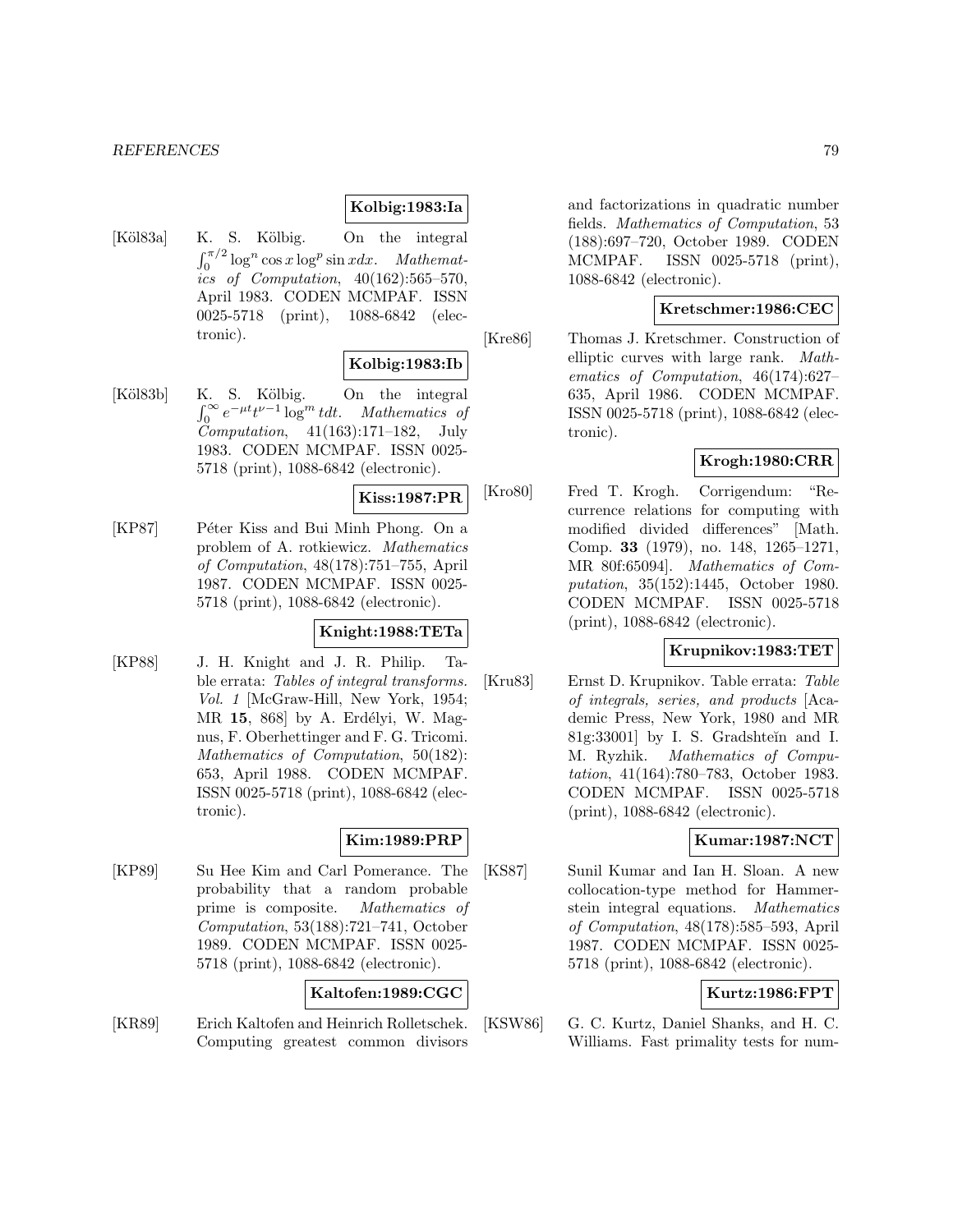bers less than  $50 \cdot 10^9$ . Mathematics of Computation, 46(174):691–701, April 1986. CODEN MCMPAF. ISSN 0025- 5718 (print), 1088-6842 (electronic).

### **Kumar:1988:SCT**

[Kum88] Sunil Kumar. Superconvergence of a collocation-type method for simple turning points of Hammerstein equations. Mathematics of Computation, 50(182): 385–398, April 1988. CODEN MCM-PAF. ISSN 0025-5718 (print), 1088-6842 (electronic).

## **Lax:1982:EFI**

[LA82] M. Lax and G. P. Agrawal. Evaluation of Fourier integrals using B-splines. Mathematics of Computation, 39(160): 535–548, October 1982. CODEN MCM-PAF. ISSN 0025-5718 (print), 1088-6842 (electronic).

## **Lax:1984:CEF**

[LA84] M. Lax and G. P. Agrawal. Corrigenda: "Evaluation of Fourier integrals using B-splines" [Math. Comp. **39** (1982), no. 160, 535–548, MR 83i:65021]. Mathematics of Computation, 43(167): 347, July 1984. CODEN MCMPAF. ISSN 0025-5718 (print), 1088-6842 (electronic).

## **Lacroix:1984:CZL**

[Lac84] Norbert H. J. Lacroix. On common zeros of Legendre's associated functions. Mathematics of Computation, 43(167): 243–245, July 1984. CODEN MCMPAF. ISSN 0025-5718 (print), 1088-6842 (electronic).

### **Laforgia:1984:FIG**

[Laf84] Andrea Laforgia. Further inequalities for the gamma function. Mathematics of Computation, 42(166):597–600, April

1984. CODEN MCMPAF. ISSN 0025- 5718 (print), 1088-6842 (electronic).

## **Lagrange:1983:SSW**

[Lag83] Jean Lagrange. Sets of n squares of which any  $n - 1$  have their sum square. Mathematics of Computation, 41(164): 675–681, October 1983. CODEN MCM-PAF. ISSN 0025-5718 (print), 1088-6842 (electronic).

## **Land:1981:CPP**

[Lan81] Rudolf Land. Computation of Pólya polynomials of primitive permutation group. Mathematics of Computation, 36 (153):267–278, January 1981. CODEN MCMPAF. ISSN 0025-5718 (print), 1088-6842 (electronic).

### **Larkin:1980:RFF**

[Lar80] F. M. Larkin. Root-finding by fitting rational functions. Mathematics of Computation, 35(151):803–816, July 1980. CODEN MCMPAF. ISSN 0025-5718 (print), 1088-6842 (electronic).

## **Laska:1982:AFM**

[Las82a] Michael Laska. An algorithm for finding a minimal Weierstrass equation for an elliptic curve. Mathematics of Computation, 38(157):257–260, January 1982. CODEN MCMPAF. ISSN 0025-5718 (print), 1088-6842 (electronic).

# **Lassey:1982:CCI**

[Las82b] Keith R. Lassey. On the computation of certain integrals containing the modified Bessel function  $I_0(\xi)$ . Mathematics of Computation, 39(160):625–637, October 1982. CODEN MCMPAF. ISSN 0025- 5718 (print), 1088-6842 (electronic).

## **Lasiecka:1986:GAA**

[Las86] I. Lasiecka. Galerkin approximations of abstract parabolic boundary value prob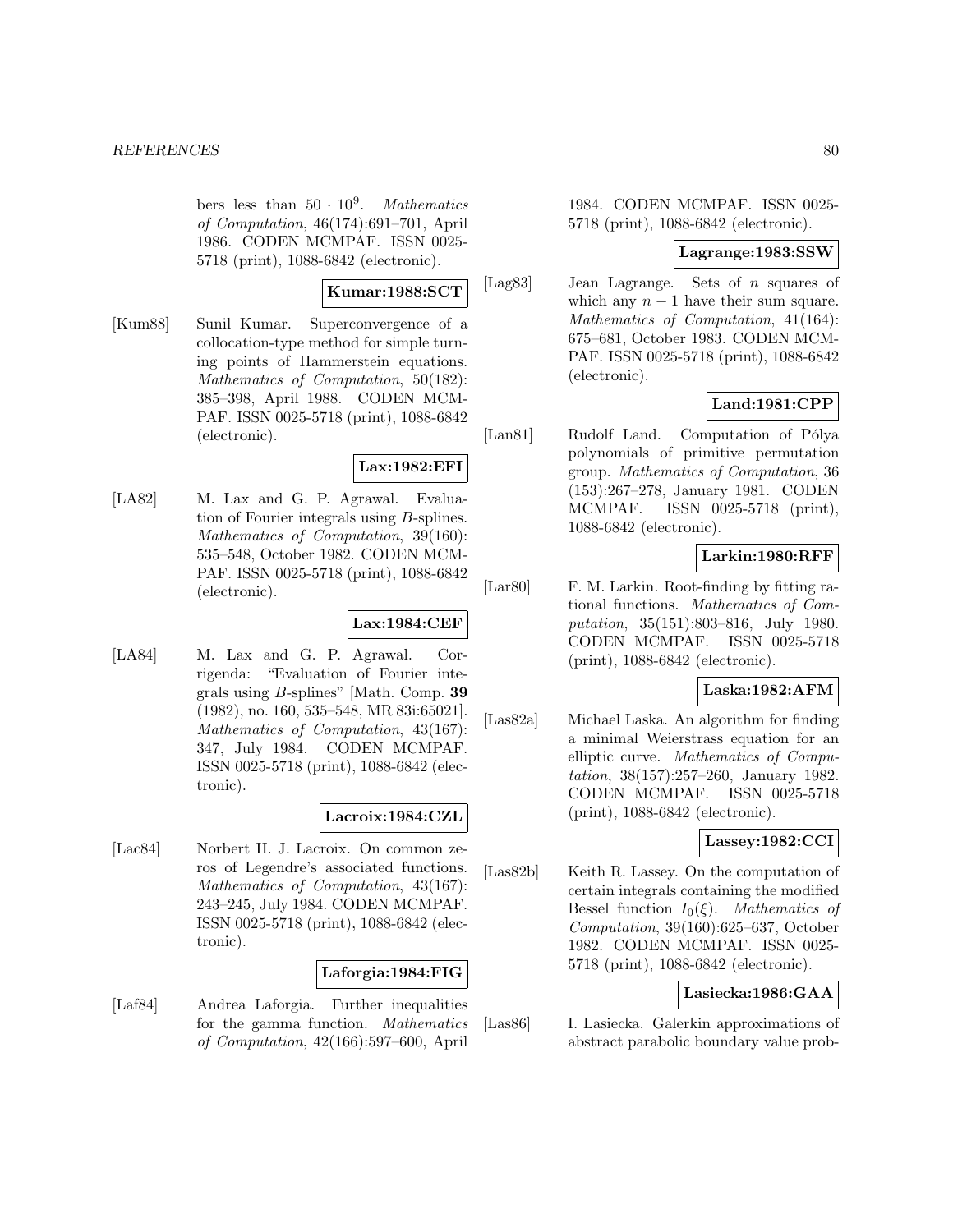lems with rough boundary data— $L_p$  theory. Mathematics of Computation, 47 (175):55–75, July 1986. CODEN MCM-PAF. ISSN 0025-5718 (print), 1088-6842 (electronic).

### **Lavoie:1986:SEG**

[Lav86] J. L. Lavoie. Some evaluations for the generalized hypergeometric series. Mathematics of Computation, 46(173):215– 218, January 1986. CODEN MCMPAF. ISSN 0025-5718 (print), 1088-6842 (electronic).

### **Lavoie:1987:SSF**

[Lav87] J. L. Lavoie. Some summation formulas for the series  ${}_{3}F_{2}(1)$ . *Mathematics* of Computation, 49(179):269–274, July 1987. CODEN MCMPAF. ISSN 0025- 5718 (print), 1088-6842 (electronic).

## **Layton:1981:EDD**

[Lay81] William J. Layton. Estimates away from a discontinuity for dissipative Galerkin methods for hyperbolic equations. Mathematics of Computation, 36(153):87–92, January 1981. CODEN MCMPAF. ISSN 0025-5718 (print), 1088-6842 (electronic).

# **Liu:1988:CGP**

[LC88] X. Y. Liu and Y. M. Chen. Convergence of a generalized pulse-spectrum technique (GPST) for inverse problems of 1- D diffusion equations in space-time domain. Mathematics of Computation, 51 (184):477–489, October 1988. CODEN MCMPAF. ISSN 0025-5718 (print), 1088-6842 (electronic).

#### **Loiseau:1988:HIM**

[LCC88] Jean-Francis Loiseau, Jean-Pierre Codaccioni, and Régis Caboz. Hyperelliptic integrals and multiple hypergeometric series. Mathematics of Computation, 50(182):501–512, April 1988. CODEN MCMPAF. ISSN 0025-5718 (print), 1088-6842 (electronic).

## **Loiseau:1989:IHI**

[LCC89] J. F. Loiseau, J. P. Codaccioni, and R. Caboz. Incomplete hyperelliptic integrals and hypergeometric series. Mathematics of Computation, 53(187):335– 342, July 1989. CODEN MCMPAF. ISSN 0025-5718 (print), 1088-6842 (electronic).

# **LeRoux:1981:NSS**

[Le 81a] A. Y. Le Roux. Numerical stability for some equations of gas dynamics. Mathematics of Computation, 37(156):307– 320, October 1981. CODEN MCMPAF. ISSN 0025-5718 (print), 1088-6842 (electronic).

## **LeRoux:1981:SNS**

[Le 81b] A. Y. Le Roux. Stability of numerical schemes solving quasi-linear wave equations. Mathematics of Computation, 36 (153):93–105, January 1981. CODEN MCMPAF. ISSN 0025-5718 (print), 1088-6842 (electronic).

## **Lehmer:1981:FQB**

[Leh81] D. H. Lehmer. On Fermat's quotient, base two. Mathematics of Computation, 36(153):289–290, January 1981. CODEN MCMPAF. ISSN 0025-5718 (print), 1088-6842 (electronic).

## **Lehmer:1988:SLP**

[Leh88a] D. H. Lehmer. The sum of like powers of the zeros of the Riemann zeta function. Mathematics of Computation, 50(181): 265–273, January 1988. CODEN MCM-PAF. ISSN 0025-5718 (print), 1088-6842 (electronic).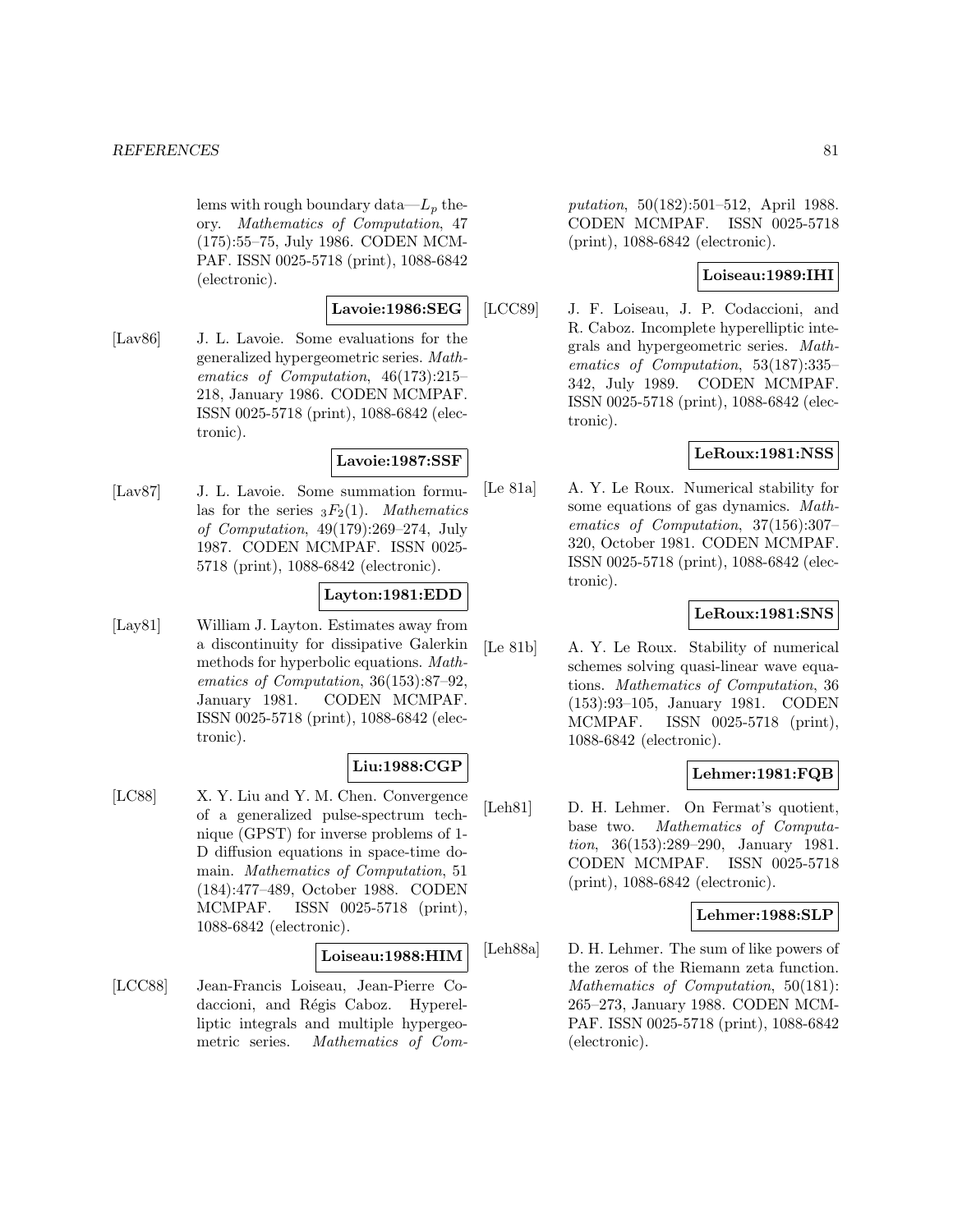### **Lehmer:1988:CBG**

[Leh88b] Emma Lehmer. Connection between Gaussian periods and cyclic units. Mathematics of Computation, 50(182):535– 541, April 1988. CODEN MCMPAF. ISSN 0025-5718 (print), 1088-6842 (electronic).

# **Lenstra:1984:DRC**

[Len84] H. W. Lenstra, Jr. Divisors in residue classes. Mathematics of Computation, 42 (165):331–340, January 1984. CODEN MCMPAF. ISSN 0025-5718 (print), 1088-6842 (electronic).

#### **Leon:1980:AFB**

[Leo80] Jeffrey S. Leon. On an algorithm for finding a base and a strong generating set for a group given by generating permutations. Mathematics of Computation, 35(151):941–974, July 1980. CODEN MCMPAF. ISSN 0025-5718 (print), 1088-6842 (electronic).

## **Lettl:1986:LBC**

[Let86] Günter Lettl. A lower bound for the class number of certain cubic number fields. Mathematics of Computation, 46(174): 659–666, April 1986. CODEN MCM-PAF. ISSN 0025-5718 (print), 1088-6842 (electronic).

#### **Levin:1980:ACI**

[Lev80] David Levin. On accelerating the convergence of infinite double series and integrals. Mathematics of Computation, 35(152):1331–1345, October 1980. CODEN MCMPAF. ISSN 0025-5718 (print), 1088-6842 (electronic).

### **Levin:1982:PCO**

[Lev82a] David Levin. Procedures for computing one- and two-dimensional integrals

of functions with rapid irregular oscillations. Mathematics of Computation, 38(158):531–538, April 1982. CODEN MCMPAF. ISSN 0025-5718 (print), 1088-6842 (electronic).

## **Levin:1982:EDI**

[Lev82b] Moshe Levin. On the evaluation of double integrals. Mathematics of Computation, 39(159):173–177, July 1982. CODEN MCMPAF. ISSN 0025-5718 (print), 1088-6842 (electronic).

## **Levin:1983:ACD**

[Lev83] Moshe Levin. On the approximate calculation of double integrals. Mathematics of Computation, 40(161):273– 282, January 1983. CODEN MCMPAF. ISSN 0025-5718 (print), 1088-6842 (electronic).

## **LeVeque:1986:IBC**

[LeV86] Randall J. LeVeque. Intermediate boundary conditions for time-split methods applied to hyperbolic partial differential equations. Mathematics of Computation, 47(175):37–54, July 1986. CODEN MCMPAF. ISSN 0025-5718 (print), 1088-6842 (electronic).

#### **Lewanowicz:1985:DDP**

[Lew85a] S. Lewanowicz. On the differentialdifference properties of the extended Jacobi polynomials. Mathematics of Computation, 44(170):435–441, April 1985. CODEN MCMPAF. ISSN 0025-5718 (print), 1088-6842 (electronic).

#### **Lewanowicz:1985:RRH**

[Lew85b] Stanisław Lewanowicz. Recurrence relations for hypergeometric functions of unit argument. Mathematics of Computation, 45(172):521–535, October 1985. CODEN MCMPAF. ISSN 0025-5718 (print), 1088-6842 (electronic).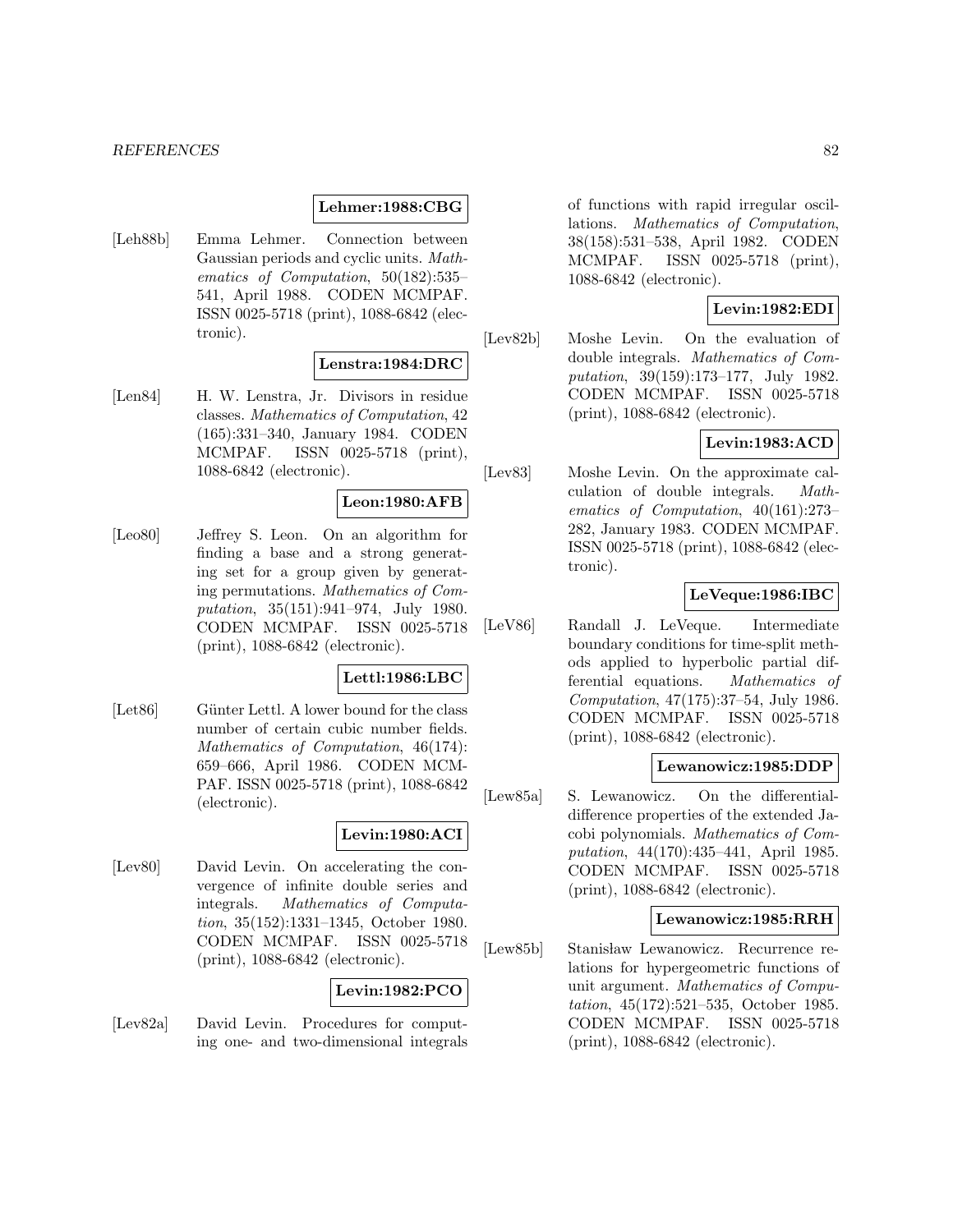### **Lewanowicz:1986:PPA**

[Lew86] S. Lewanowicz. Properties of the polynomials associated with the Jacobi polynomials. Mathematics of Computation, 47 (176):669–682, October 1986. CODEN MCMPAF. ISSN 0025-5718 (print), 1088-6842 (electronic).

## **Lewanowicz:1987:CRR**

[Lew87] Stanisław Lewanowicz. Corrigendum: "Recurrence relations for hypergeometric functions of unit argument" [Math. Comp. **45** (1985), no. 172, 521–535, MR 86m:33004]. Mathematics of Computation, 48(178):853, April 1987. CODEN MCMPAF. ISSN 0025-5718 (print), 1088-6842 (electronic).

## **Lyness:1986:MWM**

[LG86] J. N. Lyness and G. Giunta. A modification of the Weeks method for numerical inversion of the Laplace transform. Mathematics of Computation, 47(175): 313–322, July 1986. CODEN MCMPAF. ISSN 0025-5718 (print), 1088-6842 (electronic).

#### **Ling:1982:EGH**

[Lin82] Chih Bing Ling. Evaluation of generalized Howland integrals. Mathematics of Computation, 38(158):593–599, April 1982. CODEN MCMPAF. ISSN 0025- 5718 (print), 1088-6842 (electronic).

#### **Ling:1986:EHT**

[Lin86] Chih Bing Ling. Evaluation of Howlandtype integrals involving tanh and coth functions. Mathematics of Computation, 46(173):219–223, January 1986. CODEN MCMPAF. ISSN 0025-5718 (print), 1088-6842 (electronic).

## **Laderman:1982:SFP**

[LL82] Jack Laderman and Julian D. Laderman. Simplified forecasting by polynomial regression with equally spaced values of the independent variable. Mathematics of Computation, 38(158):601– 610, April 1982. CODEN MCMPAF. ISSN 0025-5718 (print), 1088-6842 (electronic).

## **Lehmer:1983:CSP**

[LL83a] D. H. Lehmer and Emma Lehmer. Cyclotomy with short periods. Mathematics of Computation, 41(164):743– 758, October 1983. CODEN MCMPAF. ISSN 0025-5718 (print), 1088-6842 (electronic).

# **Li:1983:SHC**

[LL83b] Zi Cai Li and Guo Ping Liang. On the simplified hybrid-combined method. Mathematics of Computation, 41(163): 13–25, July 1983. CODEN MCMPAF. ISSN 0025-5718 (print), 1088-6842 (electronic).

## **Lagrange:1986:TTS**

[LL86] J. Lagrange and J. Leech. Two triads of squares. Mathematics of Computation, 46(174):751–758, April 1986. CODEN MCMPAF. ISSN 0025-5718 (print), 1088-6842 (electronic).

## **Lehmer:1987:CR**

[LL87] D. H. Lehmer and Emma Lehmer. Cyclotomic resultants. Mathematics of Computation, 48(177):211–216, January 1987. CODEN MCMPAF. ISSN 0025- 5718 (print), 1088-6842 (electronic).

# **Lyness:1980:QEF**

[LM80] J. N. Lyness and G. Monegato. Quadrature error functional expansions for the simplex when the integrand function has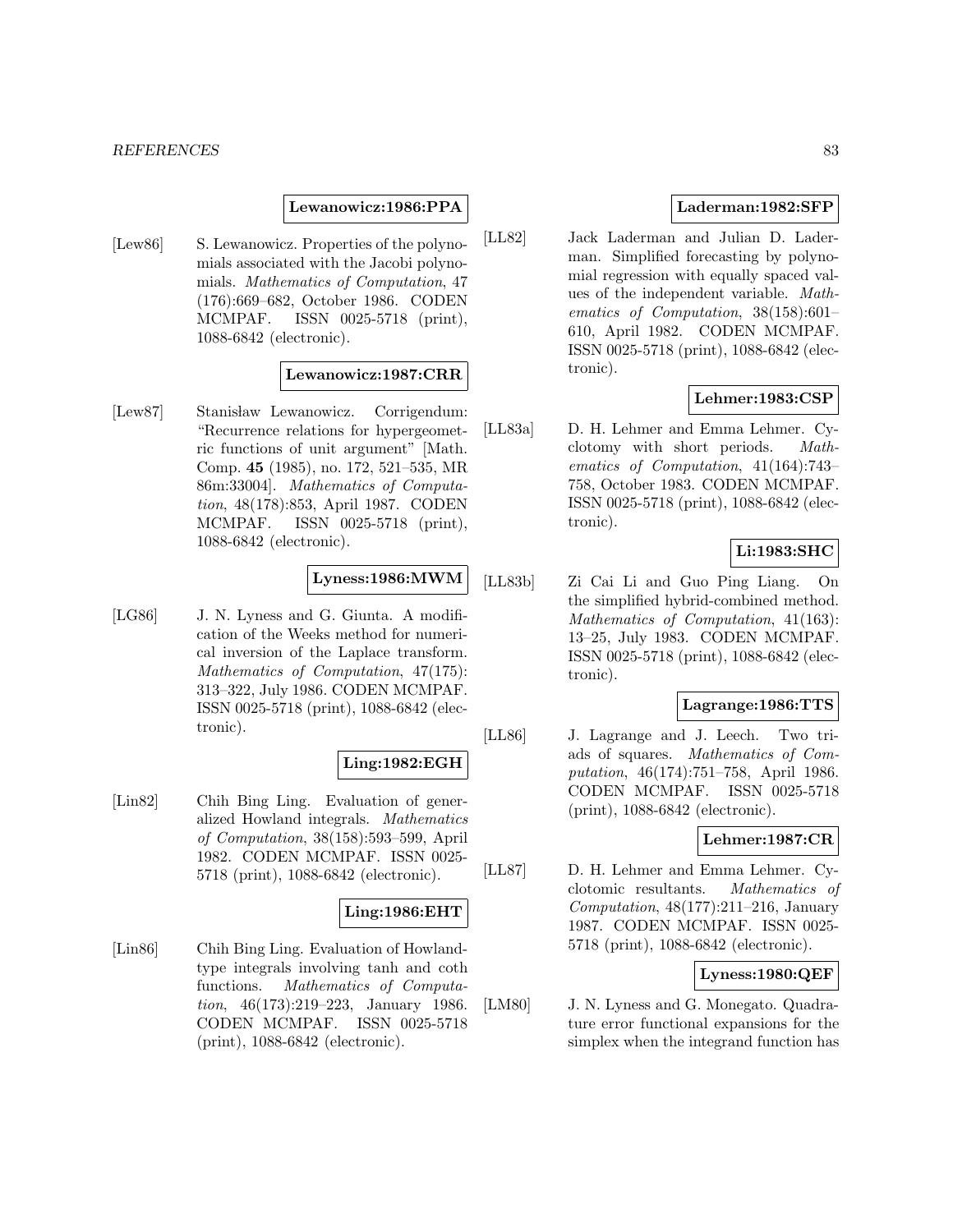singularities at vertices. Mathematics of Computation, 34(149):213–225, January 1980. CODEN MCMPAF. ISSN 0025- 5718 (print), 1088-6842 (electronic).

### **Leavitt:1981:PDF**

[LM81] W. G. Leavitt and Albert A. Mullin. Primes differing by a fixed integer. Mathematics of Computation, 37(156):581– 585, October 1981. CODEN MCMPAF. ISSN 0025-5718 (print), 1088-6842 (electronic).

# **Lagarias:1985:CML**

[LMO85] J. C. Lagarias, V. S. Miller, and A. M. Odlyzko. Computing  $\pi(x)$ : The Meissel-Lehmer method. Mathematics of Computation, 44(170):537–560, April 1985. CODEN MCMPAF. ISSN 0025-5718 (print), 1088-6842 (electronic).

## **Lehmer:1986:ID**

[LMv86] D. H. Lehmer, K. Mahler, and A. J. van der Poorten. Integers with digits 0 or 1. Mathematics of Computation, 46(174): 683–689, April 1986. CODEN MCM-PAF. ISSN 0025-5718 (print), 1088-6842 (electronic).

## **Lie:1989:SMC**

[LN89] Ivar Lie and Syvert P. Nørsett. Superconvergence for multistep collocation. Mathematics of Computation, 52(185): 65–79, January 1989. CODEN MCM-PAF. ISSN 0025-5718 (print), 1088-6842 (electronic).

#### **Llorente:1982:RCF**

[LO82] P. Llorente and A. V. Oneto. On the real cubic fields. Mathematics of Computation, 39(160):689–692, October 1982. CODEN MCMPAF. ISSN 0025-5718 (print), 1088-6842 (electronic).

## **LeVeque:1983:NMB**

[LO83] Randall J. LeVeque and Joseph Oliger. Numerical methods based on additive splittings for hyperbolic partial differential equations. Mathematics of Computation, 40(162):469–497, April 1983. CODEN MCMPAF. ISSN 0025-5718 (print), 1088-6842 (electronic).

# **Locher:1981:IUM**

[Loc81] F. Locher. Interpolation on uniform meshes by the translates of one function and related attenuation factors. Mathematics of Computation, 37(156):403– 416, October 1981. CODEN MCMPAF. ISSN 0025-5718 (print), 1088-6842 (electronic).

## **Locher:1989:FGJ**

[Loc89] F. Locher. A family of generalized Jacobi polynomials. Mathematics of Computation, 53(187):303–309, July 1989. CODEN MCMPAF. ISSN 0025-5718 (print), 1088-6842 (electronic).

#### **Loh:1989:LCN**

[Löh89] Günter Löh. Long chains of nearly doubled primes. Mathematics of Computation, 53(188):751–759, October 1989. CODEN MCMPAF. ISSN 0025-5718 (print), 1088-6842 (electronic).

## **Longman:1983:TEH**

[Lon83] I. M. Longman. Table errata: Handbook of mathematical functions with formulas, graphs, and mathematical tables [U.S. Government Printing Office, Washington, D.C., 1964 and MR **29** #4914]. Mathematics of Computation, 41(164):783, October 1983. CODEN MCMPAF. ISSN 0025-5718 (print), 1088-6842 (electronic).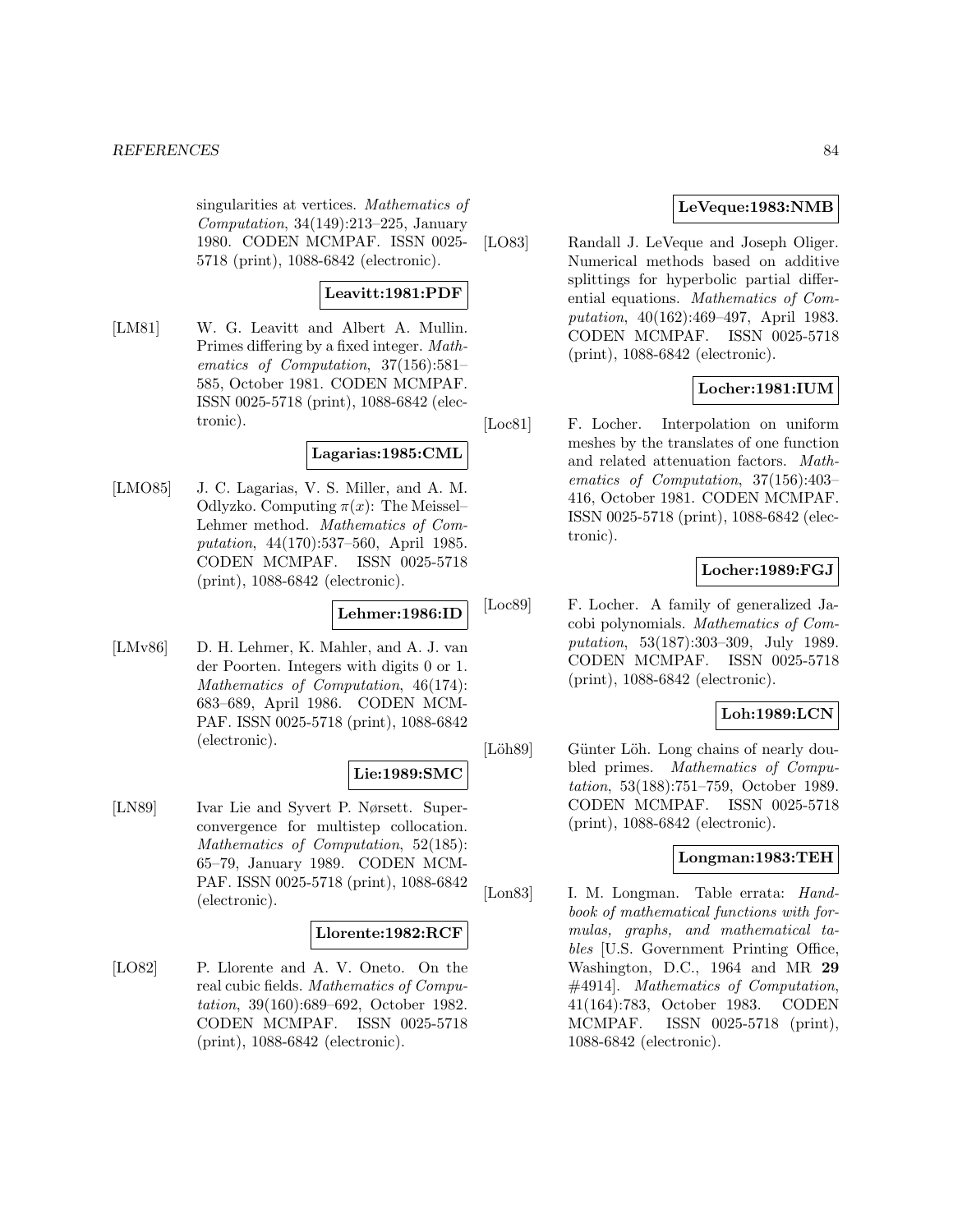## **Lorenz:1986:CUS**

[Lor86] Jens Lorenz. Convergence of upwind schemes for a stationary shock. Mathematics of Computation, 46(173):45–57, January 1986. CODEN MCMPAF. ISSN 0025-5718 (print), 1088-6842 (electronic).

# **Lotstedt:1986:NSN**

[LP86] Per Lötstedt and Linda Petzold. Numerical solution of nonlinear differential equations with algebraic constraints. I. convergence results for backward differentiation formulas. Mathematics of Computation, 46(174):491–516, April 1986. CODEN MCMPAF. ISSN 0025- 5718 (print), 1088-6842 (electronic).

## **Llorente:1988:SSC**

[LQ88a] Pascual Llorente and Jordi Quer. On the 3-Sylow subgroup of the class group of quadratic fields. Mathematics of Computation, 50(181):321–333, January 1988. CODEN MCMPAF. ISSN 0025-5718 (print), 1088-6842 (electronic).

# **Llorente:1988:TRC**

[LQ88b] Pascual Llorente and Jordi Quer. On totally real cubic fields with discriminant  $D < 10^7$ . Mathematics of Computation, 50(182):581–594, April 1988. CODEN MCMPAF. ISSN 0025-5718 (print), 1088-6842 (electronic).

## **Lynch:1980:HOD**

[LR80] Robert E. Lynch and John R. Rice. A high-order difference method for differential equations. Mathematics of Computation, 34(150):333–372, April 1980. CODEN MCMPAF. ISSN 0025-5718 (print), 1088-6842 (electronic).

# **Lubinsky:1984:RCG**

[LR84] D. S. Lubinsky and P. Rabinowitz. Rates of convergence of Gaussian quadrature for singular integrands. Mathematics of Computation, 43(167):219–242, July 1984. CODEN MCMPAF. ISSN 0025- 5718 (print), 1088-6842 (electronic).

# **Lancaster:1981:SGM**

[LS81] P. Lancaster and K. Salkauskas. Surfaces generated by moving least squares methods. Mathematics of Computation, 37(155):141–158, July 1981. CODEN MCMPAF. ISSN 0025-5718 (print), 1088-6842 (electronic).

## **Lubinsky:1983:LZO**

[LS83] D. S. Lubinsky and A. Sharif. On the largest zeroes of orthogonal polynomials for certain weights. Mathematics of Computation, 41(163):199–202, July 1983. CODEN MCMPAF. ISSN 0025- 5718 (print), 1088-6842 (electronic).

# **Lehner:1985:CSI**

[LS85] J. Lehner and M. Sheingorn. Computing self-intersections of closed geodesics on finite-sheeted covers of the modular surface. Mathematics of Computation, 44(169):233–240, January 1985. CODEN MCMPAF. ISSN 0025-5718 (print), 1088-6842 (electronic).

# **Lubinsky:1986:CPI**

[LS86] D. S. Lubinsky and Avram Sidi. Convergence of product integration rules for functions with interior and endpoint singularities over bounded and unbounded intervals. Mathematics of Computation, 46(173):229–245, January 1986. CODEN MCMPAF. ISSN 0025-5718 (print), 1088-6842 (electronic).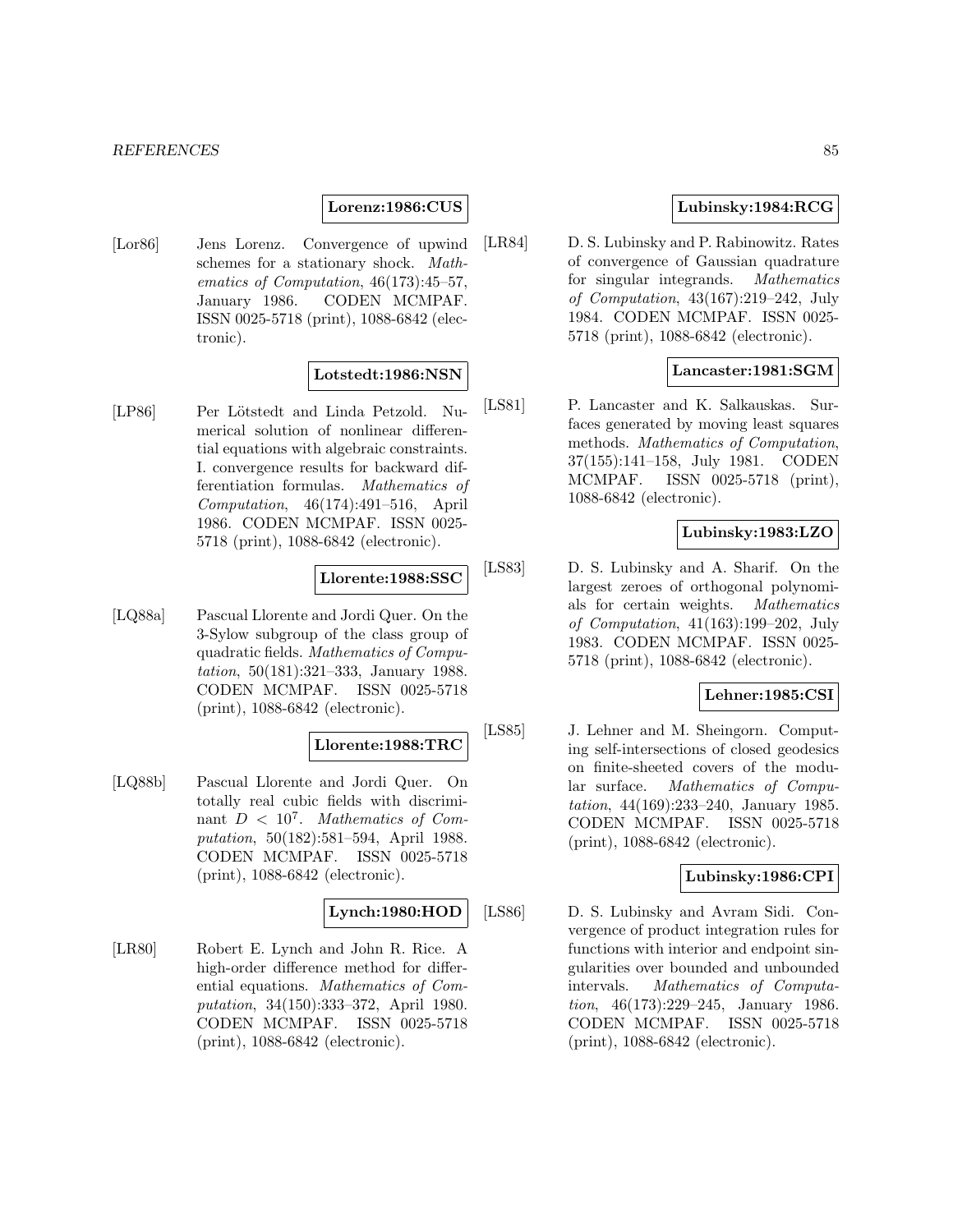#### **Lenstra:1987:PNB**

[LS87] H. W. Lenstra, Jr. and R. J. Schoof. Primitive normal bases for finite fields. Mathematics of Computation, 48(177): 217–231, January 1987. CODEN MCM-PAF. ISSN 0025-5718 (print), 1088-6842 (electronic).

## **Lyness:1989:SPR**

[LS89] J. N. Lyness and I. H. Sloan. Some properties of rank-2 lattice rules. Mathematics of Computation, 53(188):627– 637, October 1989. CODEN MCMPAF. ISSN 0025-5718 (print), 1088-6842 (electronic).

# **Lubich:1983:RKT**

[Lub83] Ch. Lubich. Runge–Kutta theory for Volterra and Abel integral equations of the second kind. Mathematics of Computation, 41(163):87–102, July 1983. CODEN MCMPAF. ISSN 0025-5718 (print), 1088-6842 (electronic).

#### **Lubich:1985:FLM**

[Lub85] Ch. Lubich. Fractional linear multistep methods for Abel–Volterra integral equations of the second kind. Mathematics of Computation, 45(172):463– 469, October 1985. CODEN MCMPAF. ISSN 0025-5718 (print), 1088-6842 (electronic).

# **Lucas:1983:PII**

[Luc83a] Thomas R. Lucas. A posteriori improvements for interpolating periodic splines. Mathematics of Computation, 40(161): 243–251, January 1983. CODEN MCM-PAF. ISSN 0025-5718 (print), 1088-6842 (electronic).

## **Lucia:1983:EQN**

[Luc83b] Angelo Lucia. An explicit quasi-Newton update for sparse optimization calcula-

tions. Mathematics of Computation, 40 (161):317–322, January 1983. CODEN MCMPAF. ISSN 0025-5718 (print), 1088-6842 (electronic).

## **Lucier:1986:MMN**

[Luc86a] Bradley J. Lucier. A moving mesh numerical method for hyperbolic conservation laws. Mathematics of Computation, 46(173):59–69, January 1986. CODEN MCMPAF. ISSN 0025-5718 (print), 1088-6842 (electronic).

## **Lucier:1986:NMD**

[Luc86b] Bradley J. Lucier. On nonlocal monotone difference schemes for scalar conservation laws. Mathematics of Computation, 47(175):19–36, July 1986. CODEN MCMPAF. ISSN 0025-5718 (print), 1088-6842 (electronic).

## **Luecke:1989:NAM**

[Lue89] Glenn R. Luecke. Numerical approximation of minimum norm solutions of  $Kf = g$  for special K. Mathematics of Computation, 53(188):563–569, October 1989. CODEN MCMPAF. ISSN 0025- 5718 (print), 1088-6842 (electronic).

## **Lukas:1988:CRR**

[Luk88] Mark A. Lukas. Convergence rates for regularized solutions. Mathematics of Computation, 51(183):107–131, July 1988. CODEN MCMPAF. ISSN 0025- 5718 (print), 1088-6842 (electronic).

## **Lundin:1980:CFM**

[Lun80] L. R. Lundin. A cardinal function method of solution of the equation  $\Delta u =$  $u - u<sup>3</sup>$ . Mathematics of Computation, 35(151):747–756, July 1980. CODEN MCMPAF. ISSN 0025-5718 (print), 1088-6842 (electronic).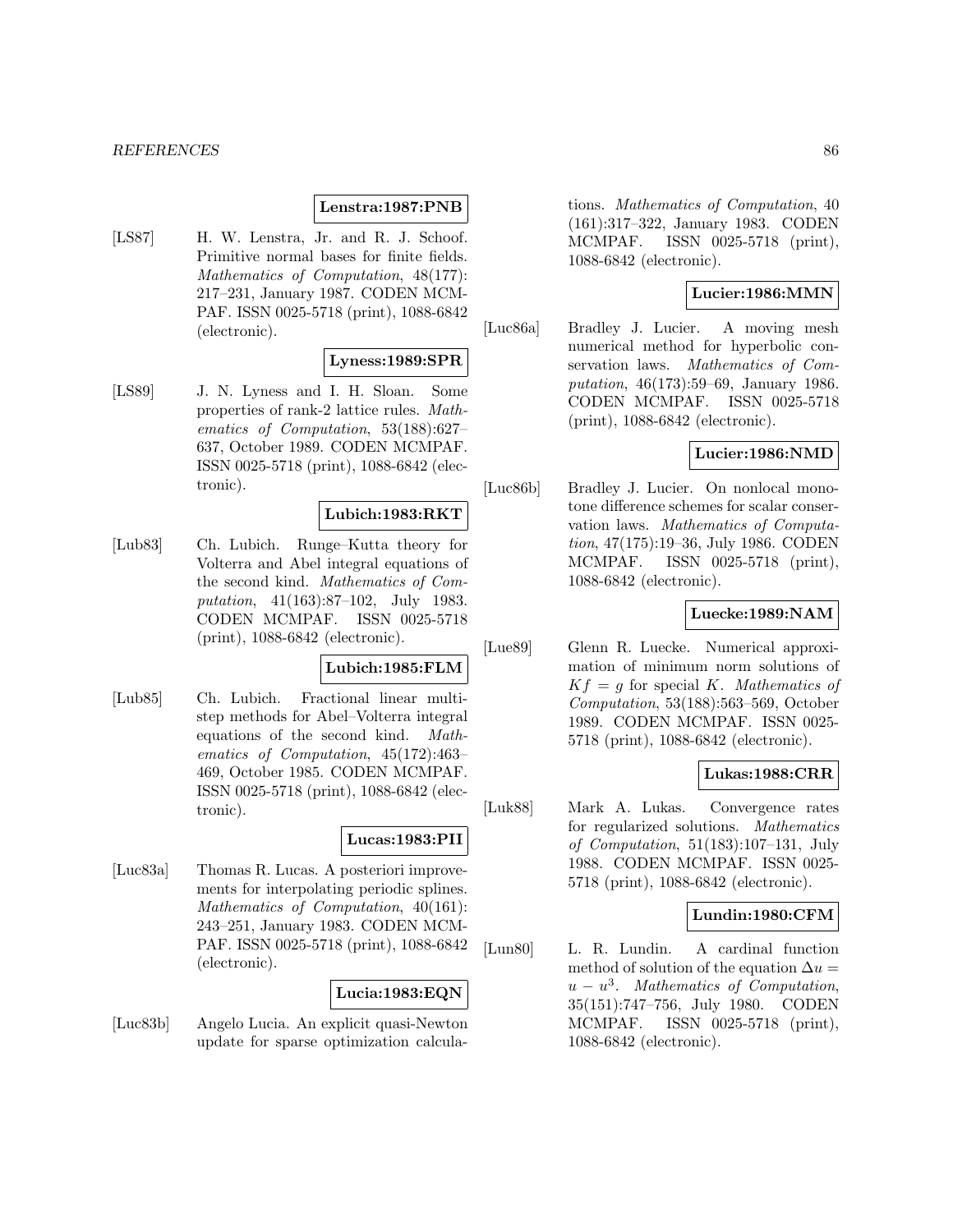## **Lund:1983:SFQ**

[Lun83] John Lund. Sinc function quadrature rules for the Fourier integral. Mathematics of Computation, 41(163):103– 113, July 1983. CODEN MCMPAF. ISSN 0025-5718 (print), 1088-6842 (electronic).

# **Lund:1986:SSG**

[Lun86] John Lund. Symmetrization of the Sinc– Galerkin method for boundary value problems. Mathematics of Computation, 47(176):571–588, October 1986. CODEN MCMPAF. ISSN 0025-5718 (print), 1088-6842 (electronic).

#### **Lunnon:1988:ISD**

[Lun88] W. F. Lunnon. Integer sets with distinct subset-sums. Mathematics of Computation, 50(181):297–320, January 1988. CODEN MCMPAF. ISSN 0025-5718 (print), 1088-6842 (electronic).

# **Luskin:1980:FEM**

[Lus80] Mitchell Luskin. A finite element method for first-order hyperbolic systems. Mathematics of Computation, 35 (152):1093–1112, October 1980. CO-DEN MCMPAF. ISSN 0025-5718 (print), 1088-6842 (electronic).

## **Landriani:1989:PAD**

[LV89] Giovanni Sacchi Landriani and Hervé Vandeven. Polynomial approximation of divergence-free functions. Mathematics of Computation, 52(185):103– 130, January 1989. CODEN MCMPAF. ISSN 0025-5718 (print), 1088-6842 (electronic).

# **Ling:1982:EIH**

[LW82] Chih Bing Ling and Ming Jing Wu. Evaluation of integrals of Howland type

involving a Bessel function. Mathematics of Computation, 38(157):215– 222, January 1982. CODEN MCMPAF. ISSN 0025-5718 (print), 1088-6842 (electronic).

## **MacLean:1980:RCP**

[Mac80] D. W. MacLean. Residue classes of the partition function. Mathematics of Computation, 34(149):313–317, January 1980. CODEN MCMPAF. ISSN 0025- 5718 (print), 1088-6842 (electronic).

# **Maeztu:1986:EGC**

[Mae86] J. I. Maeztu. An estimate of goodness of cubatures for the unit circle in  $R^2$ . Mathematics of Computation, 47(176): 651–658, October 1986. CODEN MCM-PAF. ISSN 0025-5718 (print), 1088-6842 (electronic).

## **Maher:1980:ETT**

[Mah80] David P. Maher. Existence theorems for transforms over finite rings with applications to 2-D convolution. Mathematics of Computation, 35(151):757–765, July 1980. CODEN MCMPAF. ISSN 0025- 5718 (print), 1088-6842 (electronic).

## **Mahoney:1981:PFE**

[Mah81] J. F. Mahoney. Partial fraction evaluation by an escalation technique. Mathematics of Computation, 36(153):241– 246, January 1981. CODEN MCMPAF. ISSN 0025-5718 (print), 1088-6842 (electronic).

## **Mahler:1982:ZSS**

[Mah82] K. Mahler. On the zeros of a special sequence of polynomials. Mathematics of Computation, 39(159):207–212, July 1982. CODEN MCMPAF. ISSN 0025- 5718 (print), 1088-6842 (electronic).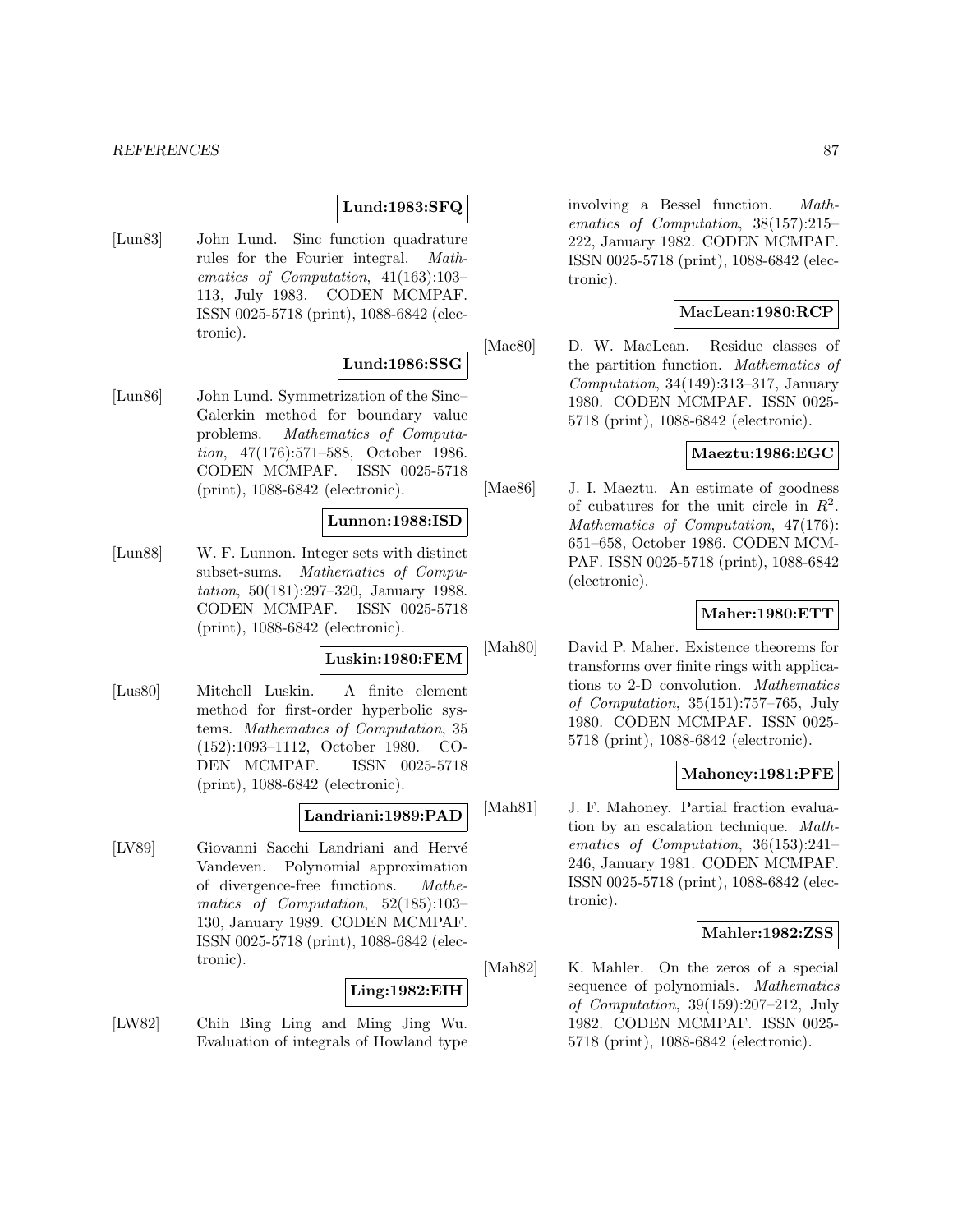## **Mahoney:1985:PFE**

[Mah85] J. F. Mahoney. Partial fraction evaluation and incomplete decomposition of a rational function whose denominator contains a repeated polynomial factor. Mathematics of Computation, 44(169): 167–175, January 1985. CODEN MCM-PAF. ISSN 0025-5718 (print), 1088-6842 (electronic).

### **Majda:1986:SLS**

[Maj86a] George Majda. Stability with large step sizes for multistep discretizations of stiff ordinary differential equations. Mathematics of Computation, 47(176):473– 502, S41–S44, October 1986. CODEN MCMPAF. ISSN 0025-5718 (print), 1088-6842 (electronic).

# **Majda:1986:SSL**

[Maj86b] George Majda. Supplement to stability with large step sizes for multistep discretizations of stiff ordinary differential equations. Mathematics of Computation, 47(176):S41–S44, October 1986. CODEN MCMPAF. ISSN 0025-5718 (print), 1088-6842 (electronic).

## **Makroglou:1980:CBB**

[Mak80] Athena Makroglou. Convergence of a block-by-block method for nonlinear Volterra integro-differential equations. Mathematics of Computation, 35(151): 783–796, July 1980. CODEN MCMPAF. ISSN 0025-5718 (print), 1088-6842 (electronic).

### **Makroglou:1981:BBM**

[Mak81] Athena Makroglou. A block-by-block method for Volterra integro-differential equations with weakly-singular kernel. Mathematics of Computation, 37(155): 95–99, July 1981. CODEN MCMPAF. ISSN 0025-5718 (print), 1088-6842 (electronic).

# **Malle:1988:PGG**

[Mal88] Gunter Malle. Polynomials with Galois groups  $\text{Aut}(M_{22})$ ,  $M_{22}$ , and  $\text{PSL}_3(\mathbb{F}_4)$ .<br>  $2_2$  over Q. *Mathematics of Compu-*<sup>2</sup><sup>2</sup> over <sup>Q</sup>. Mathematics of Compu-tation, 51(184):761–768, October 1988. CODEN MCMPAF. ISSN 0025-5718 (print), 1088-6842 (electronic).

## **Manteuffel:1980:IFT**

[Man80] T. A. Manteuffel. An incomplete factorization technique for positive definite linear systems. Mathematics of Computation, 34(150):473–497, April 1980. CODEN MCMPAF. ISSN 0025-5718 (print), 1088-6842 (electronic).

## **Mansfield:1984:CAC**

[Man84] Richard Mansfield. A complete axiomatization of computer arithmetic. Mathematics of Computation, 42(166):623– 635, April 1984. CODEN MCMPAF. ISSN 0025-5718 (print), 1088-6842 (electronic). URL http://www.jstor.org/ stable/2007607.

## **Marsaglia:1980:GRV**

[Mar80a] George Marsaglia. Generating random variables with a t-distribution. Mathematics of Computation, 34(149):235– 236, January 1980. CODEN MCMPAF. ISSN 0025-5718 (print), 1088-6842 (electronic).

# **Marti:1980:CAC**

[Mar80b] J. T. Marti. On the convergence of an algorithm computing minimum-norm solutions of ill-posed problems. Mathematics of Computation, 34(150):521– 527, April 1980. CODEN MCMPAF. ISSN 0025-5718 (print), 1088-6842 (electronic).

## **Martins:1980:AOI**

[Mar80c] M. Madalena Martins. On an accelerated overrelaxation iterative method for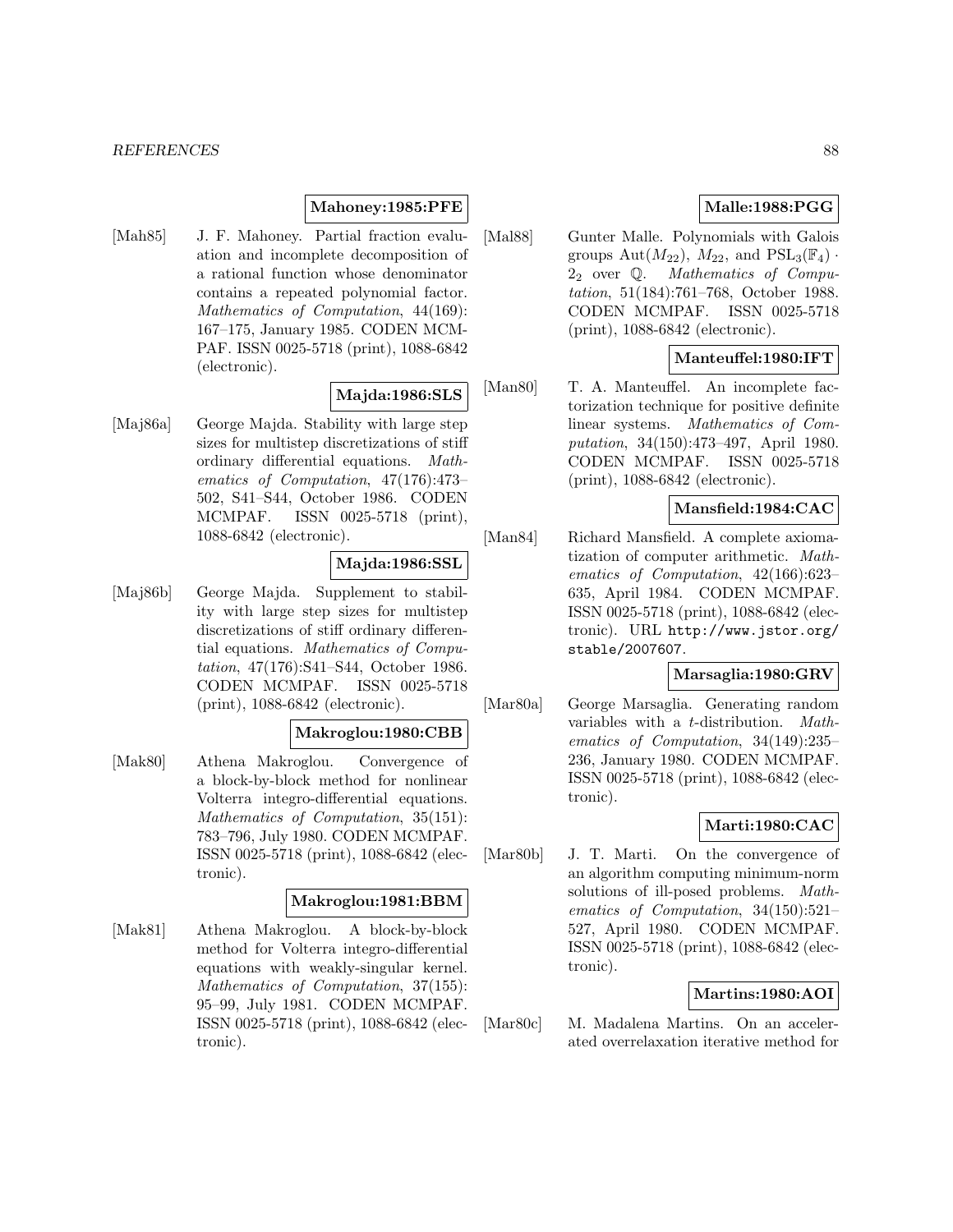linear systems with strictly diagonally dominant matrix. Mathematics of Computation, 35(152):1269–1273, October 1980. CODEN MCMPAF. ISSN 0025- 5718 (print), 1088-6842 (electronic).

### **Martins:1981:NID**

[Mar81] M. Madalena Martins. Note on irreducible diagonally dominant matrices and the convergence of the AOR iterative method. Mathematics of Computation, 37(155):101–103, July 1981. CODEN MCMPAF. ISSN 0025-5718 (print), 1088-6842 (electronic).

## **Markowich:1982:EPI**

[Mar82a] Peter A. Markowich. Eigenvalue problems on infinite intervals. Mathematics of Computation, 39(160):421–441, October 1982. CODEN MCMPAF. ISSN 0025-5718 (print), 1088-6842 (electronic).

## **Marsden:1982:SIK**

[Mar82b] M. J. Marsden. Spline interpolation at knot averages on a two-sided geometric mesh. Mathematics of Computation, 38(157):113–126, January 1982. CODEN MCMPAF. ISSN 0025-5718 (print), 1088-6842 (electronic).

## **Massidda:1983:ACC**

[Mas83] Vittorio Massidda. Analytical calculation of a class of integrals containing exponential and trigonometric functions. Mathematics of Computation, 41(164): 555–557, October 1983. CODEN MCM-PAF. ISSN 0025-5718 (print), 1088-6842 (electronic).

#### **Mastroianni:1989:CPF**

[Mas89] Giuseppe Mastroianni. On the convergence of product formulas for the evaluation of certain two-dimensional Cauchy principal value integrals. Mathematics of

Computation,  $52(185):95-101$ , January 1989. CODEN MCMPAF. ISSN 0025- 5718 (print), 1088-6842 (electronic).

## **Mattheij:1987:CSB**

[Mat87] R. M. M. Mattheij. On the computation of solutions of boundary value problems on infinite intervals. Mathematics of Computation, 48(178):533–549, April 1987. CODEN MCMPAF. ISSN 0025- 5718 (print), 1088-6842 (electronic).

# **McCormick:1981:MRM**

[McC81a] Stephen F. McCormick. A mesh refinement method for  $Ax = \lambda Bx$ . Mathematics of Computation, 36(154):485– 498, April 1981. CODEN MCMPAF. ISSN 0025-5718 (print), 1088-6842 (electronic).

## **McCullagh:1981:RCS**

[McC81b] Peter McCullagh. A rapidly convergent series for computing  $\psi(z)$  and its derivatives. Mathematics of Computation, 36 (153):247–248, January 1981. CODEN MCMPAF. ISSN 0025-5718 (print), 1088-6842 (electronic).

# **McCabe:1983:QDA**

[McC83] J. H. McCabe. The quotient-difference algorithm and the Padé table: an alternative form and a general continued fraction. Mathematics of Computation, 41(163):183–197, July 1983. CODEN MCMPAF. ISSN 0025-5718 (print), 1088-6842 (electronic).

## **McCurley:1984:EE**

[McC84a] Kevin S. McCurley. Explicit estimates for  $\theta(x; 3, l)$  and  $\psi(x; 3, l)$ . Mathematics of Computation, 42(165):287–296, January 1984. CODEN MCMPAF. ISSN 0025-5718 (print), 1088-6842 (electronic).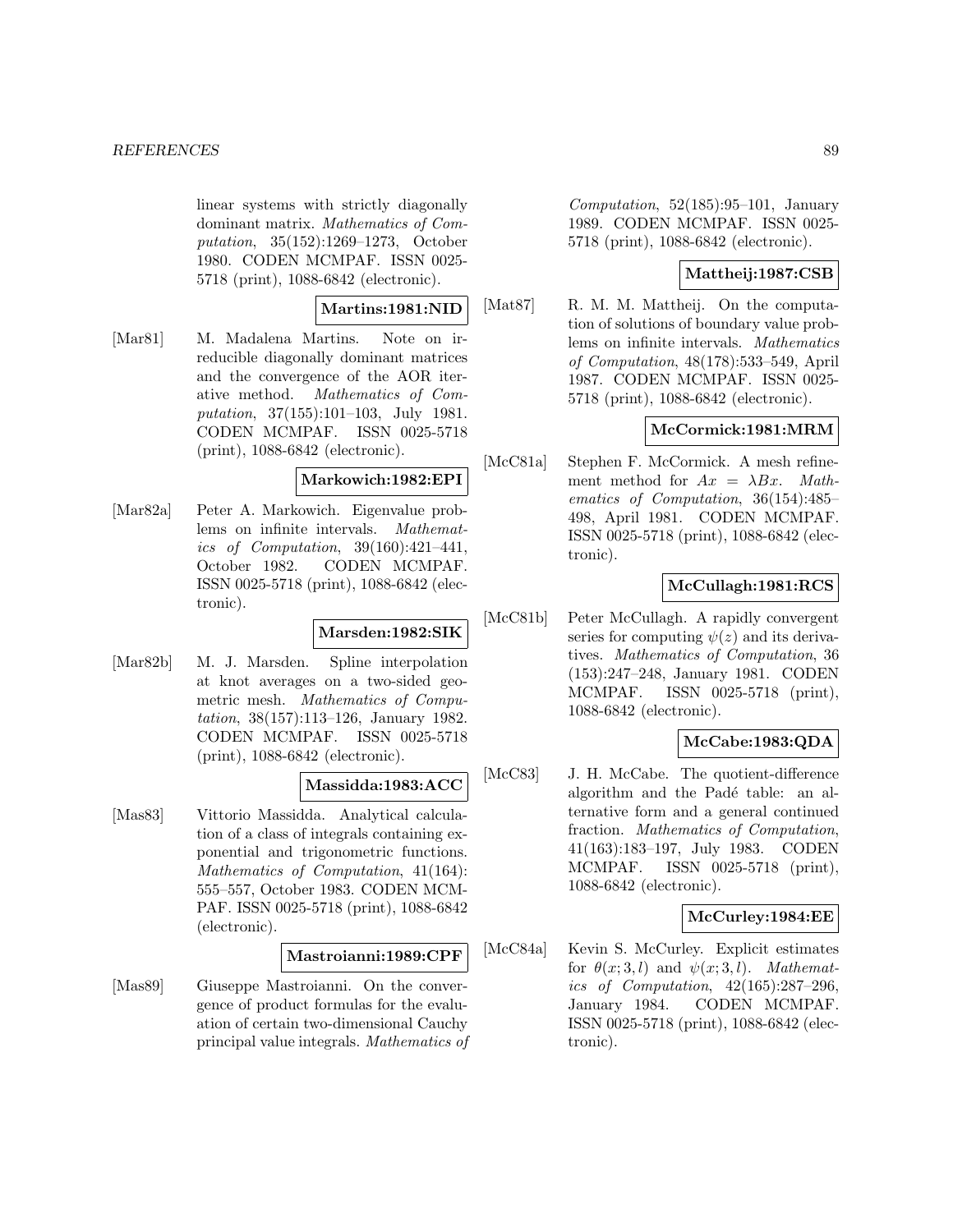### **McCurley:1984:EEE**

[McC84b] Kevin S. McCurley. Explicit estimates for the error term in the prime number theorem for arithmetic progressions. Mathematics of Computation, 42(165): 265–285, January 1984. CODEN MCM-PAF. ISSN 0025-5718 (print), 1088-6842 (electronic).

### **McCarthy:1986:EIM**

[McC86] D. P. McCarthy. Effect of improved multiplication efficiency on exponentiation algorithms derived from addition chains. Mathematics of Computation, 46(174): 603–608, April 1986. CODEN MCM-PAF. ISSN 0025-5718 (print), 1088-6842 (electronic).

## **McDaniel:1989:SPR**

[McD89] Wayne L. McDaniel. Some pseudoprimes and related numbers having special forms. Mathematics of Computation, 53(187):407–409, July 1989. CODEN MCMPAF. ISSN 0025-5718 (print), 1088-6842 (electronic).

## **McIntyre:1986:BIS**

[McI86a] E. A. McIntyre, Jr. Boundary integral solutions of the heat equation. Mathematics of Computation, 46(173):71–79, S1–S14, January 1986. CODEN MCM-PAF. ISSN 0025-5718 (print), 1088-6842 (electronic).

### **McIntyre:1986:SBI**

[McI86b] E. A. McIntyre, Jr. Supplement to boundary integral solutions of the heat equations. Mathematics of Computation, 46(173):S1–S14, January 1986. CODEN MCMPAF. ISSN 0025-5718 (print), 1088-6842 (electronic).

## **McLean:1986:SGM**

[McL86] W. McLean. A spectral Galerkin method for a boundary integral equation. Mathematics of Computation, 47(176):597– 607, October 1986. CODEN MCMPAF. ISSN 0025-5718 (print), 1088-6842 (electronic).

## **Meek:1980:MVT**

[Mee80] D. Meek. A mean value theorem for linear functionals. Mathematics of Computation, 35(151):797–802, July 1980. CODEN MCMPAF. ISSN 0025-5718 (print), 1088-6842 (electronic).

## **Meinardus:1985:RLM**

[Mei85] Günter Meinardus. Remark on a lemma: "On a method of asymptotic evaluation of multiple integrals" [Math. Comp. **37** (1981), no. 156, 509–521, MR 83b:41040] by R. Wong and J. P. McClure. Mathematics of Computation, 45(171):197– 198, July 1985. CODEN MCMPAF. ISSN 0025-5718 (print), 1088-6842 (electronic).

## **Mettke:1986:CIS**

[Met86] Holger Mettke. Convex interpolation by splines of arbitrary degree. Mathematics of Computation, 46(174):567–576, April 1986. CODEN MCMPAF. ISSN 0025- 5718 (print), 1088-6842 (electronic).

## **Meyer:1984:SIE**

[Mey84] Burnett Meyer. Some inequalities for elementary mean values. Mathematics of Computation, 42(165):193–194, January 1984. CODEN MCMPAF. ISSN 0025- 5718 (print), 1088-6842 (electronic).

# **Michelson:1983:STD**

[Mic83] Daniel Michelson. Stability theory of difference approximations for multidimensional initial-boundary value problems.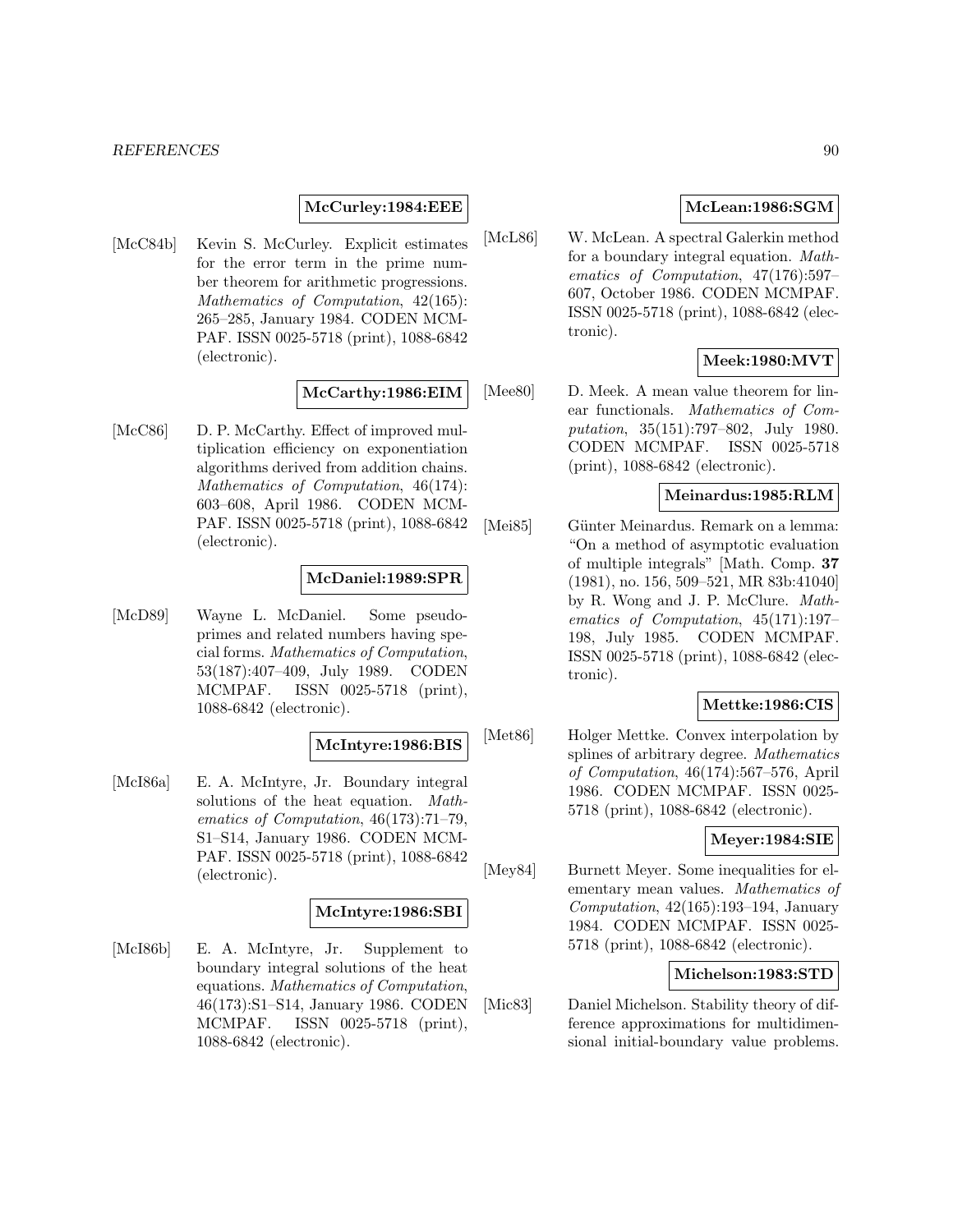Mathematics of Computation, 40(161): 1–45, January 1983. CODEN MCM-PAF. ISSN 0025-5718 (print), 1088-6842 (electronic).

## **Michelson:1987:CTD**

[Mic87] Daniel Michelson. Convergence theorem for difference approximations of hyperbolic quasi-initial-boundary value problems. Mathematics of Computation, 49 (180):445–459, October 1987. CODEN MCMPAF. ISSN 0025-5718 (print), 1088-6842 (electronic).

### **Miel:1980:MSE**

[Mie80] George J. Miel. Majorizing sequences and error bounds for iterative methods. Mathematics of Computation, 34(149): 185–202, January 1980. CODEN MCM-PAF. ISSN 0025-5718 (print), 1088-6842 (electronic).

#### **Miklavcic:1989:AWN**

[Mik89] Milan Miklavčič. Approximations for weakly nonlinear evolution equations. Mathematics of Computation, 53(188): 471–484, October 1989. CODEN MCM-PAF. ISSN 0025-5718 (print), 1088-6842 (electronic).

## **Milgram:1985:GIE**

[Mil85a] M. S. Milgram. The generalized integroexponential function. Mathematics of Computation, 44(170):443–458, April 1985. CODEN MCMPAF. ISSN 0025- 5718 (print), 1088-6842 (electronic).

#### **Milner:1985:MFE**

[Mil85b] F. A. Milner. Mixed finite element methods for quasilinear second-order elliptic problems. Mathematics of Computation, 44(170):303–320, April 1985. CODEN MCMPAF. ISSN 0025-5718 (print), 1088-6842 (electronic).

## **Milovanovic:1987:CLS**

[Mil87] G. V. Milovanović. Corrigendum: "Least squares approximation with constraints". Mathematics of Computation, 48(178):854, April 1987. CODEN MCM-PAF. ISSN 0025-5718 (print), 1088-6842 (electronic).

## **Minoli:1980:IFG**

[Min80a] Daniel Minoli. Inductive formulae for general sum operations. Mathematics of Computation, 34(150):543–545, April 1980. CODEN MCMPAF. ISSN 0025- 5718 (print), 1088-6842 (electronic).

## **Minoli:1980:INH**

[Min80b] Daniel Minoli. Issues in nonlinear hyperperfect numbers. Mathematics of Computation, 34(150):639–645, April 1980. CODEN MCMPAF. ISSN 0025-5718 (print), 1088-6842 (electronic).

## **Misici:1984:NST**

[Mis84] Luciano Misici. Numerical solution of two transcendental equations. Mathematics of Computation, 42(166):589– 595, April 1984. CODEN MCMPAF. ISSN 0025-5718 (print), 1088-6842 (electronic).

## **Mittelmann:1983:EAB**

[Mit83a] H. D. Mittelmann. An efficient algorithm for bifurcation problems of variational inequalities. Mathematics of Computation, 41(164):473–485, October 1983. CODEN MCMPAF. ISSN 0025- 5718 (print), 1088-6842 (electronic).

## **Mityagin:1983:QPL**

[Mit83b] Boris Mityagin. Quadratic pencils and least-squares piecewise-polynomial approximation. Mathematics of Computation, 40(161):283–300, January 1983.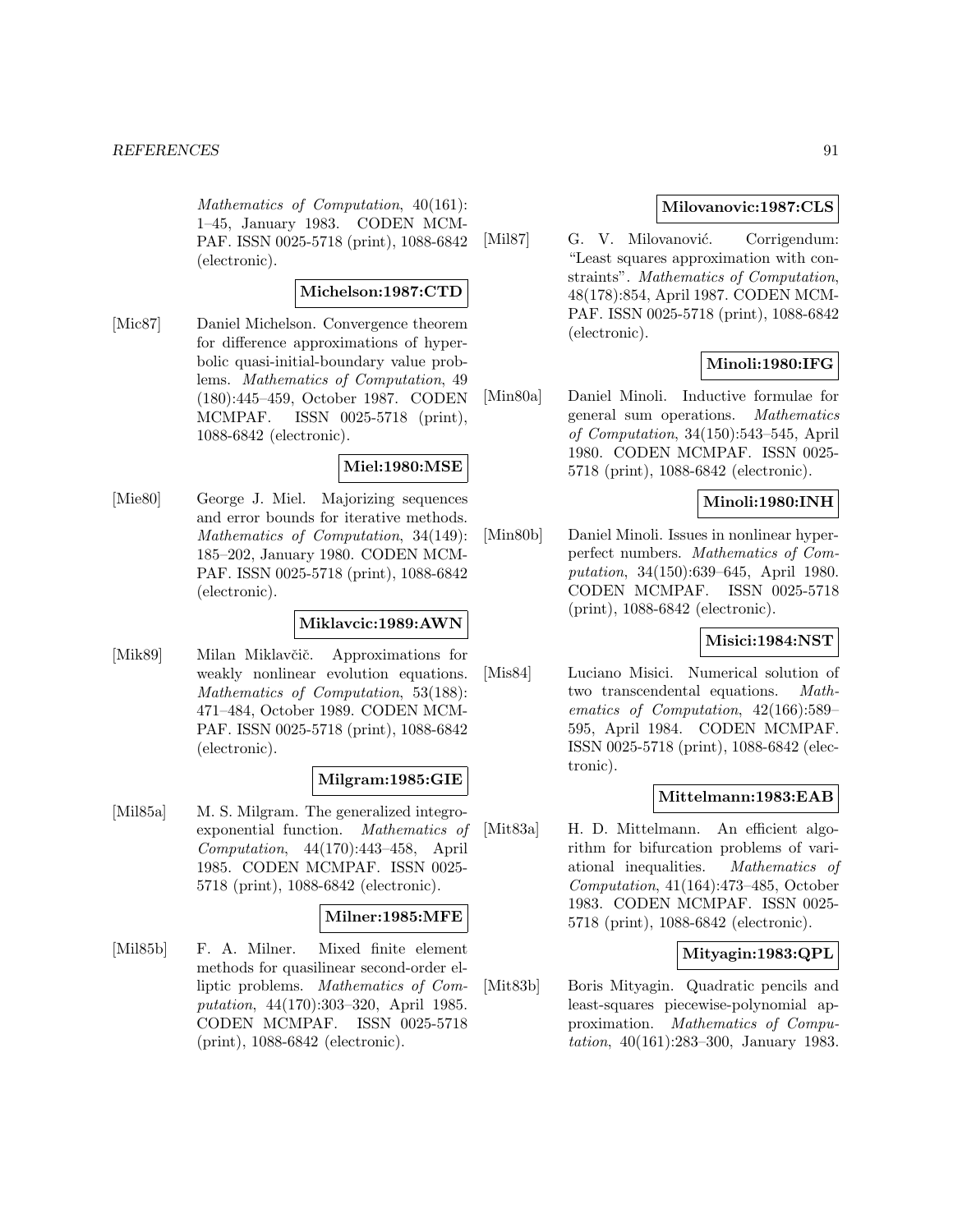CODEN MCMPAF. ISSN 0025-5718 (print), 1088-6842 (electronic).

#### **Miyamoto:1989:EP**

[MM89] Ian Miyamoto and M. Ram Murty. Elliptic pseudoprimes. Mathematics of Computation, 53(187):415–430, July 1989. CODEN MCMPAF. ISSN 0025-5718 (print), 1088-6842 (electronic).

# **Mori:1988:FDT**

[MMM88] Shigefumi Mori, David R. Morrison, and Ian Morrison. On four-dimensional terminal quotient singularities. Mathematics of Computation, 51(184):769– 786, October 1988. CODEN MCMPAF. ISSN 0025-5718 (print), 1088-6842 (electronic).

## **McCurdy:1984:ACD**

[MNP84] A. McCurdy, K. C. Ng, and B. N. Parlett. Accurate computation of divided differences of the exponential function. Mathematics of Computation, 43(168): 501–528, October 1984. CODEN MCM-PAF. ISSN 0025-5718 (print), 1088-6842 (electronic).

## **Massias:1989:EBM**

[MNR89] Jean-Pierre Massias, Jean-Louis Nicolas, and Guy Robin. Effective bounds for the maximal order of an element in the symmetric group. Mathematics of Computation, 53(188):665–678, October 1989. CODEN MCMPAF. ISSN 0025- 5718 (print), 1088-6842 (electronic).

## **Meinardus:1989:APP**

[MNSS89] G. Meinardus, G. Nürnberger, M. Sommer, and H. Strauss. Algorithms for piecewise polynomials and splines with free knots. Mathematics of Computation, 53(187):235–247, July 1989. CODEN MCMPAF. ISSN 0025-5718 (print), 1088-6842 (electronic).

# **Mollin:1987:CNQ**

[Mol87] R. A. Mollin. Class numbers of quadratic fields determined by solvability of Diophantine equations. Mathematics of Computation, 48(177):233–242, January 1987. CODEN MCMPAF. ISSN 0025- 5718 (print), 1088-6842 (electronic).

# **Mond:1981:AEL**

[Mon81] B. Mond. On algorithmic equivalence in linear fractional programming. Mathematics of Computation, 37(155):185– 187, July 1981. CODEN MCMPAF. ISSN 0025-5718 (print), 1088-6842 (electronic).

# **Monahan:1985:ARN**

[Mon85a] John F. Monahan. Accuracy in random number generation. Mathematics of Computation, 45(172):559–568, October 1985. CODEN MCMPAF. ISSN 0025- 5718 (print), 1088-6842 (electronic).

# **Montgomery:1985:MMT**

[Mon85b] Peter L. Montgomery. Modular multiplication without trial division. Mathematics of Computation, 44(170):519– 521, April 1985. CODEN MCMPAF. ISSN 0025-5718 (print), 1088-6842 (electronic). URL http://www.ams.org/ journals/mcom/1985-44-170/S0025- 5718-1985-0777282-X/.

## **Monegato:1986:QFF**

[Mon86] Giovanni Monegato. Quadrature formulas for functions with poles near the interval of integration. Mathematics of Computation, 47(175):301–312, July 1986. CODEN MCMPAF. ISSN 0025- 5718 (print), 1088-6842 (electronic).

## **Montgomery:1987:SPE**

[Mon87] Peter L. Montgomery. Speeding the Pollard and elliptic curve methods of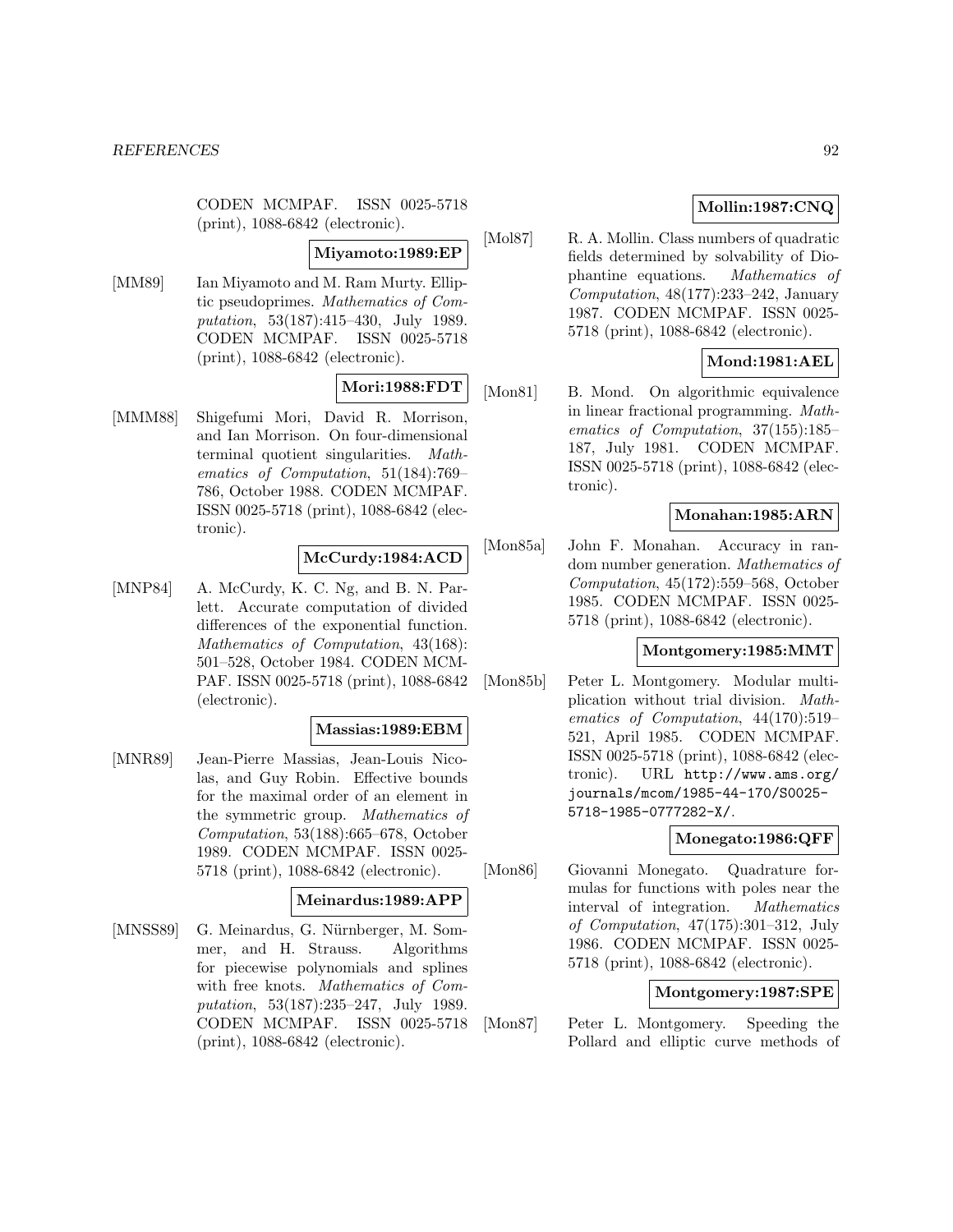factorization. Mathematics of Computation, 48(177):243–264, January 1987. CODEN MCMPAF. ISSN 0025-5718 (print), 1088-6842 (electronic).

**Monk:1988:IFE**

[Mon88] P. B. Monk. An iterative finite element method for approximating the biharmonic equation. Mathematics of Computation, 51(184):451–476, October 1988. CODEN MCMPAF. ISSN 0025-5718 (print), 1088-6842 (electronic).

## **Morain:1989:DEP**

[Mor89] François Morain. On the lcm of the differences of eight primes. Mathematics of Computation, 52(185):225–229, January 1989. CODEN MCMPAF. ISSN 0025- 5718 (print), 1088-6842 (electronic). See corrigenda [Mor90].

# **Morain:1990:CLD**

[Mor90] François Morain. Corrigenda: "On the lcm of the differences of eight primes" [Math. Comput. **52** (1989), no. 185, 225– 229]. Mathematics of Computation, 54 (190):911, April 1990. CODEN MCM-PAF. ISSN 0025-5718 (print), 1088-6842 (electronic). See [Mor89].

# **Mercier:1981:EAM**

[MORR81] B. Mercier, J. Osborn, J. Rappaz, and P.-A. Raviart. Eigenvalue approximation by mixed and hybrid methods. Mathematics of Computation, 36(154): 427–453, April 1981. CODEN MCM-PAF. ISSN 0025-5718 (print), 1088-6842 (electronic).

## **Mossige:1981:ACR**

[Mos81] Svein Mossige. Algorithms for computing the h-range of the postage stamp problem. Mathematics of Computation, 36(154):575–582, April 1981. CODEN

MCMPAF. ISSN 0025-5718 (print), 1088-6842 (electronic).

## **Mosier:1986:RNP**

[Mos86] Ronald G. Mosier. Root neighborhoods of a polynomial. Mathematics of Computation, 47(175):265–273, July 1986. CODEN MCMPAF. ISSN 0025-5718 (print), 1088-6842 (electronic).

## **Mostrel:1989:SNS**

[Mos89] Marco Mosché Mostrel. On some numerical schemes for transonic flow problems. Mathematics of Computation, 52(186): 587–613, April 1989. CODEN MCM-PAF. ISSN 0025-5718 (print), 1088-6842 (electronic).

## **McCabe:1985:ASG**

[MP85] J. H. McCabe and G. M. Phillips. Aitken sequences and generalized Fibonacci numbers. Mathematics of Computation, 45(172):553–558, October 1985. CODEN MCMPAF. ISSN 0025-5718 (print), 1088-6842 (electronic).

# **Moody:1987:CCD**

[MP87] R. V. Moody and J. Patera. Computation of character decompositions of class functions on compact semisimple Lie groups. Mathematics of Computation, 48(178):799–827, April 1987. CODEN MCMPAF. ISSN 0025-5718 (print), 1088-6842 (electronic).

# **Mathon:1981:CST**

[MPR81] Rudolf A. Mathon, Kevin T. Phelps, and Alexander Rosa. A class of Steiner triple systems of order 21 and associated Kirkman systems. Mathematics of Computation, 37(155):209–222, July 1981. CODEN MCMPAF. ISSN 0025- 5718 (print), 1088-6842 (electronic).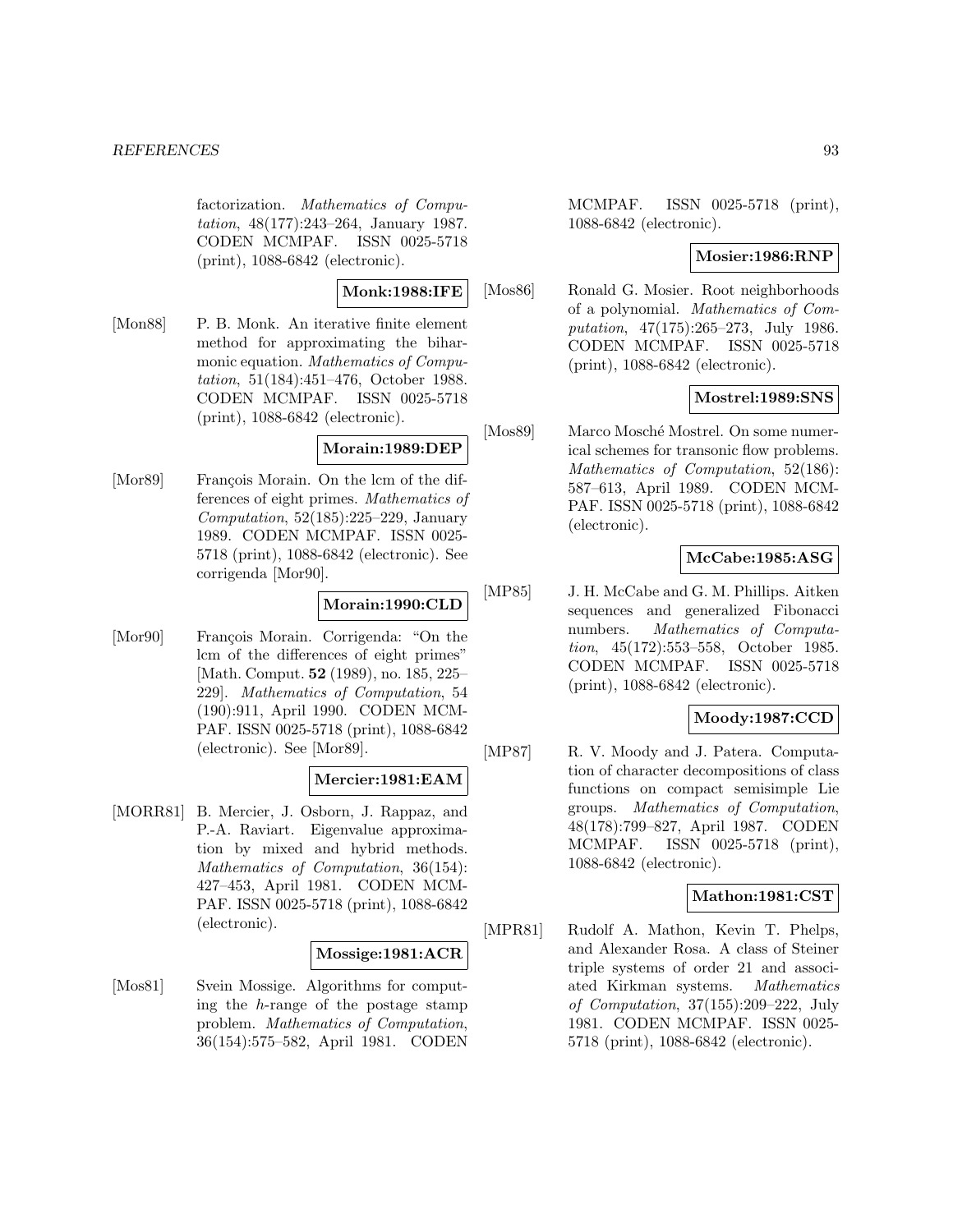### **Markowich:1983:CMB**

[MR83a] Peter A. Markowich and Christian A. Ringhofer. Collocation methods for boundary value problems on "long" intervals. Mathematics of Computation, 40 (161):123–150, January 1983. CODEN MCMPAF. ISSN 0025-5718 (print), 1088-6842 (electronic).

## **McCormick:1983:UMS**

[MR83b] S. F. McCormick and J. W. Ruge. Unigrid for multigrid simulation. Mathematics of Computation, 41(163):43–62, July 1983. CODEN MCMPAF. ISSN 0025- 5718 (print), 1088-6842 (electronic).

### **Mattheij:1984:OSI**

[MS84] R. M. M. Mattheij and G. W. M. Staarink. On optimal shooting intervals. Mathematics of Computation, 42(165): 25–40, January 1984. CODEN MCM-PAF. ISSN 0025-5718 (print), 1088-6842 (electronic).

## **Mjolsness:1987:SPC**

[MS87] R. C. Mjolsness and Blair Swartz. Some plane curvature approximations. Mathematics of Computation, 49(179):215– 230, July 1987. CODEN MCMPAF. ISSN 0025-5718 (print), 1088-6842 (electronic).

## **Meinardus:1980:OPN**

[MT80] Günter Meinardus and G. D. Taylor. Optimal partitioning of Newton's method for calculating roots. Mathematics of Computation, 35(152):1221– 1230, October 1980. CODEN MCM-PAF. ISSN 0025-5718 (print), 1088-6842 (electronic).

## **McCormick:1986:FAC**

[MT86] S. F. McCormick and J. W. Thomas. The fast adaptive composite grid (FAC) method for elliptic equations. Mathematics of Computation, 46(174):439– 456, April 1986. CODEN MCMPAF. ISSN 0025-5718 (print), 1088-6842 (electronic).

# **Munz:1981:UEC**

[Mun81] Harry Munz. Uniform expansions for a class of finite difference schemes for elliptic boundary value problems. Mathematics of Computation, 36(153):155– 170, January 1981. CODEN MCMPAF. ISSN 0025-5718 (print), 1088-6842 (electronic).

# **Murray:1982:FF**

[Mur82] Francis J. Murray. Formulas for factorial N. Mathematics of Computation, 39 (160):655–662, October 1982. CODEN MCMPAF. ISSN 0025-5718 (print), 1088-6842 (electronic).

## **Manteuffel:1986:NSS**

[MW86a] Thomas A. Manteuffel and Andrew B. White, Jr. The numerical solution of second-order boundary value problems on nonuniform meshes. Mathematics of Computation, 47(176):511–535, S53– S55, October 1986. CODEN MCMPAF. ISSN 0025-5718 (print), 1088-6842 (electronic).

#### **Manteuffel:1986:SNS**

[MW86b] Thomas A. Manteuffel and Andrew B. White, Jr. Supplement to the numerical solution of second-order boundary value problems on nonuniform meshes. Mathematics of Computation, 47(176): S53–S55, October 1986. CODEN MCM-PAF. ISSN 0025-5718 (print), 1088-6842 (electronic).

### **Milovanovic:1986:LSA**

[MW86c] Gradimir V. Milovanović and Staffan Wrigge. Least squares approximation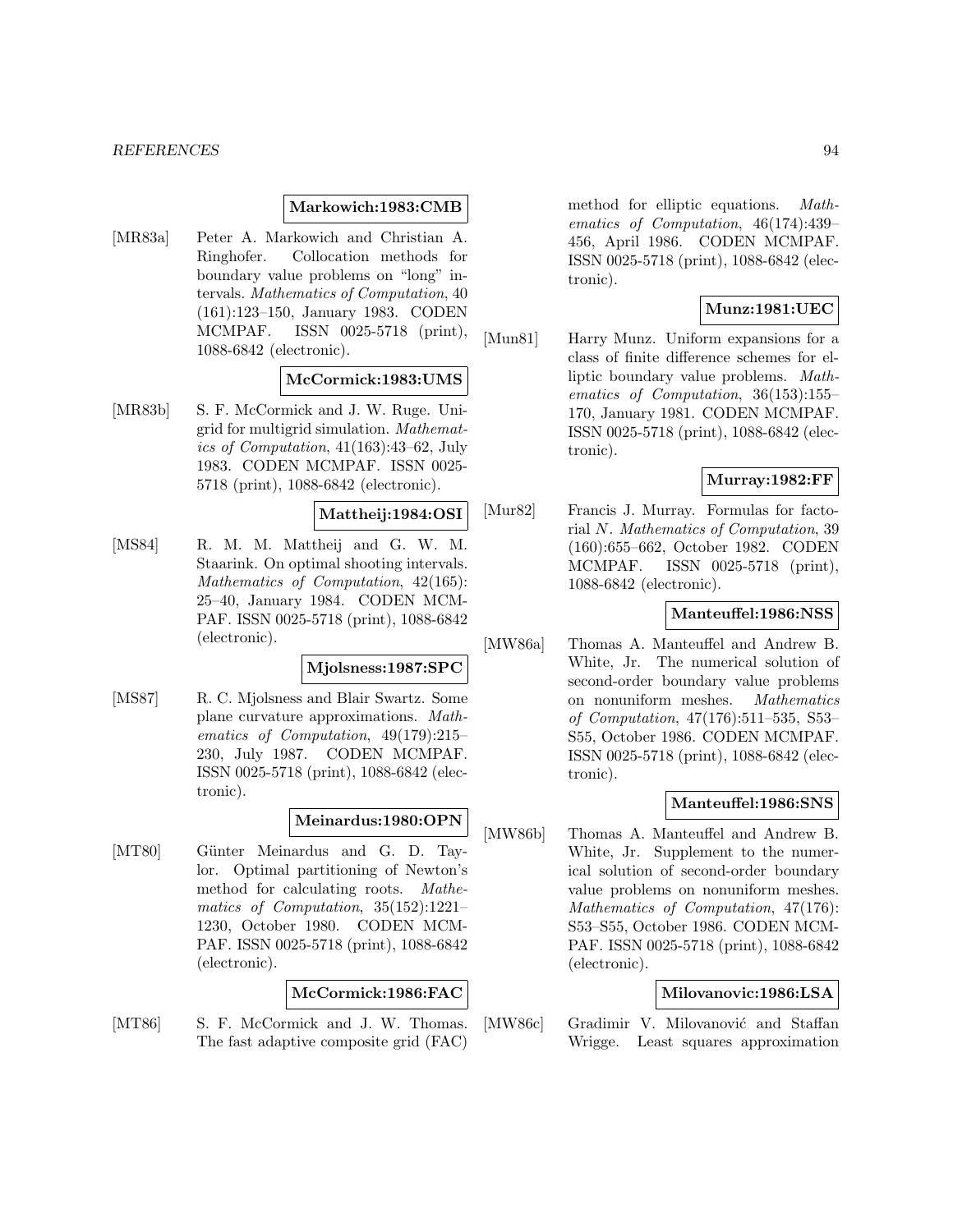with constraints. Mathematics of Computation, 46(174):551–565, April 1986. CODEN MCMPAF. ISSN 0025-5718 (print), 1088-6842 (electronic).

# **Markowich:1988:IAT**

[MZ88] Peter A. Markowich and Miloš A. Zlámal. Inverse-average-type finite element discretizations of selfadjoint second-order elliptic problems. Mathematics of Computation, 51(184):431– 449, October 1988. CODEN MCMPAF. ISSN 0025-5718 (print), 1088-6842 (electronic).

## **Marsaglia:1989:NSS**

[MZM89] George Marsaglia, Arif Zaman, and John C. W. Marsaglia. Numerical solution of some classical differentialdifference equations. Mathematics of Computation, 53(187):191–201, July 1989. CODEN MCMPAF. ISSN 0025- 5718 (print), 1088-6842 (electronic).

# **Nakao:1984:CGM**

[Nak84] Mitsuhiro Nakao. A collocation- $H^{-1}$ -Galerkin method for some elliptic equations. Mathematics of Computation, 42(166):417–426, April 1984. CODEN MCMPAF. ISSN 0025-5718 (print), 1088-6842 (electronic).

# **Nassif:1987:EFD**

[Nas87] Nabil R. Nassif. Eigenvalue finite difference approximations for regular and singular Sturm–Liouville problems. Mathematics of Computation, 49(180):561– 580, October 1987. CODEN MCMPAF. ISSN 0025-5718 (print), 1088-6842 (electronic).

## **Naur:1983:NIF**

[Nau83] Thorkil Naur. New integer factorizations. Mathematics of Computation, 41 (164):687–695, October 1983. CODEN MCMPAF. ISSN 0025-5718 (print), 1088-6842 (electronic).

# **Noll:1989:C**

[NB89] Landon Curt Noll and David I. Bell. nclusters for  $1 < n < 7$ . Mathematics of Computation, 53(187):439–444, July 1989. CODEN MCMPAF. ISSN 0025- 5718 (print), 1088-6842 (electronic).

### **Neta:1980:DBP**

[Net80] Beny Neta. On determination of bestpossible constants in integral inequalities involving derivatives. Mathematics of Computation, 35(152):1191–1193, October 1980. CODEN MCMPAF. ISSN 0025-5718 (print), 1088-6842 (electronic).

## **Neubauer:1987:FDA**

[Neu87] A. Neubauer. Finite-dimensional approximation of constrained Tikhonovregularized solutions of ill-posed linear operator equations. Mathematics of Computation, 48(178):565–583, April 1987. CODEN MCMPAF. ISSN 0025- 5718 (print), 1088-6842 (electronic).

## **Newman:1984:ABS**

[New84] J. N. Newman. Approximations for the Bessel and Struve functions. Mathematics of Computation, 43(168):551– 556, October 1984. CODEN MCMPAF. ISSN 0025-5718 (print), 1088-6842 (electronic).

## **Newman:1985:SVF**

[New85] D. J. Newman. A simplified version of the fast algorithms of Brent and Salamin. Mathematics of Computation, 44(169):207–210, January 1985. CODEN MCMPAF. ISSN 0025-5718 (print), 1088-6842 (electronic).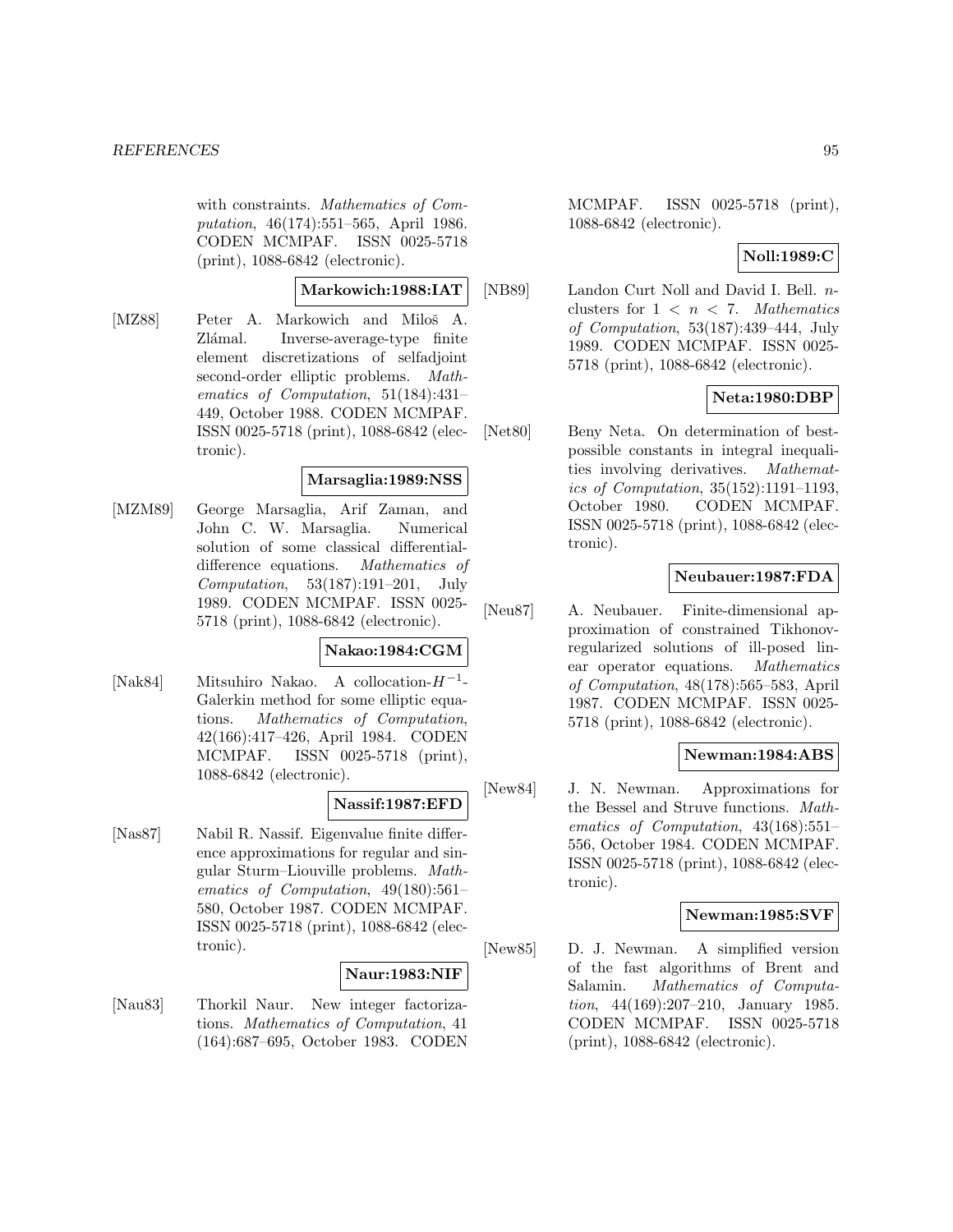## **Newman:1986:CWM**

[New86] D. J. Newman. Computing when multiplications cost nothing. Mathematics of Computation,  $46(173):255-257$ , January 1986. CODEN MCMPAF. ISSN 0025- 5718 (print), 1088-6842 (electronic).

## **Nielson:1983:MIS**

[Nie83] Gregory M. Nielson. A method for interpolating scattered data based upon a minimum norm network. Mathematics of Computation, 40(161):253–271, January 1983. CODEN MCMPAF. ISSN 0025-5718 (print), 1088-6842 (electronic).

## **Niederreiter:1989:STC**

[Nie89] Harald Niederreiter. The serial test for congruential pseudorandom numbers generated by inversions. Mathematics of Computation,  $52(185):135-144$ , January 1989. CODEN MCMPAF. ISSN 0025- 5718 (print), 1088-6842 (electronic).

#### **Noll:1980:MP**

[NN80] Curt Noll and Laura Nickel. The 25 th and 26 th Mersenne primes. Mathematics of Computation, 35(152):1387– 1390, October 1980. CODEN MCM-PAF. ISSN 0025-5718 (print), 1088-6842 (electronic).

## **Nocedal:1980:UQN**

[Noc80] Jorge Nocedal. Updating quasi-Newton matrices with limited storage. Mathematics of Computation, 35(151):773– 782, July 1980. CODEN MCMPAF. ISSN 0025-5718 (print), 1088-6842 (electronic).

## **Nochetto:1989:SEM**

[Noc89] Ricardo H. Nochetto. A stable extrapolation method for multidimensional degenerate parabolic problems. Math-

ematics of Computation, 53(188):455– 470, October 1989. CODEN MCMPAF. ISSN 0025-5718 (print), 1088-6842 (electronic).

## **Nour-Omid:1987:HIS**

[NOPEJ87] Bahram Nour-Omid, Beresford N. Parlett, Thomas Ericsson, and Paul S. Jensen. How to implement the spectral transformation. Mathematics of Computation, 48(178):663–673, April 1987. CODEN MCMPAF. ISSN 0025-5718 (print), 1088-6842 (electronic).

## **Newman:1984:SAS**

[NS84] Morris Newman and Daniel Shanks. On a sequence arising in series for  $\pi$ . Mathematics of Computation, 42(165):199– 217, January 1984. CODEN MCMPAF. ISSN 0025-5718 (print), 1088-6842 (electronic).

## **Neumaier:1985:DDS**

[NS85] A. Neumaier and A. Schäfer. Divided differences, shift transformations and Larkin's root finding method. Mathematics of Computation, 45(171):181– 196, July 1985. CODEN MCMPAF. ISSN 0025-5718 (print), 1088-6842 (electronic).

## **Newman:1987:NVG**

[NT87] Morris Newman and Robert C. Thompson. Numerical values of Goldberg's coefficients in the series for  $log(e^xe^y)$ , with microfiche supplement. Mathematics of Computation, 48(177):265–271, January 1987. CODEN MCMPAF. ISSN 0025- 5718 (print), 1088-6842 (electronic).

## **Nagaraja:1982:EI**

[NV82] K. S. Nagaraja and G. R. Verma. Evaluation of the integral  $\int_0^p u^n e^{-u^2}(u +$  $(x)^{-1}du$ . Mathematics of Computation, 39(159):179–194, July 1982. CODEN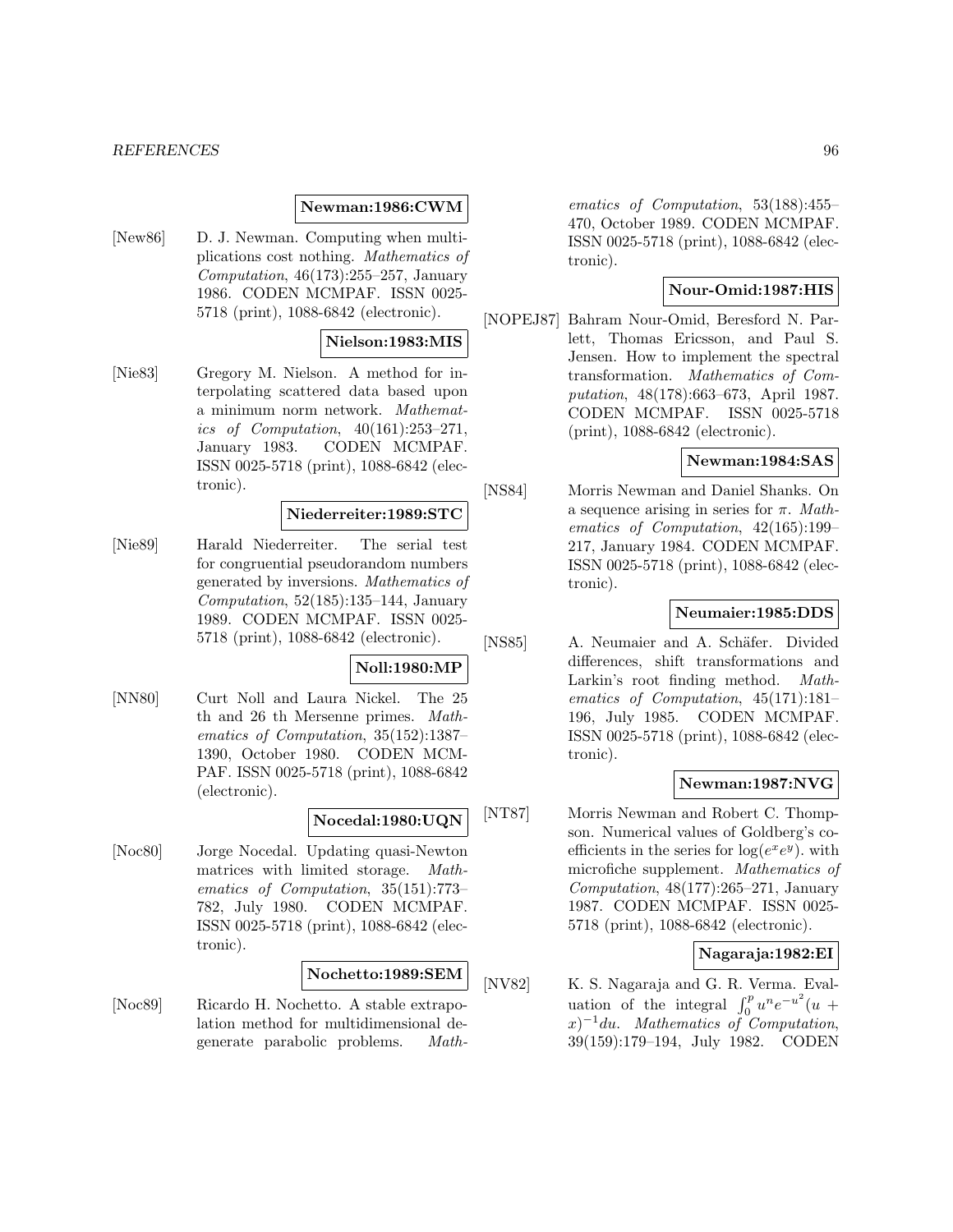MCMPAF. ISSN 0025-5718 (print), 1088-6842 (electronic).

## **Nochetto:1988:ELS**

[NV88] Ricardo H. Nochetto and Claudio Verdi. An efficient linear scheme to approximate parabolic free boundary problems: error estimates and implementation. Mathematics of Computation, 51 (183):27–53, July 1988. CODEN MCM-PAF. ISSN 0025-5718 (print), 1088-6842 (electronic).

# **Nemeth:1982:PTP**

[NZ82] Géza Németh and Magda Zimányi. Polynomial type Padé approximants. Mathematics of Computation, 38(158):553– 565, April 1982. CODEN MCMPAF. ISSN 0025-5718 (print), 1088-6842 (electronic).

## **Odlyzko:1987:DSB**

[Odl87] A. M. Odlyzko. On the distribution of spacings between zeros of the zeta function. Mathematics of Computation, 48 (177):273–308, January 1987. CODEN MCMPAF. ISSN 0025-5718 (print), 1088-6842 (electronic).

## **Osher:1985:ECS**

[OHW85] Stanley Osher, Mohamed Hafez, and Woodrow Whitlow, Jr. Entropy condition satisfying approximations for the full potential equation of transonic flow. Mathematics of Computation, 44(169): 1–29, January 1985. CODEN MCM-PAF. ISSN 0025-5718 (print), 1088-6842 (electronic).

## **Okecha:1987:QFC**

[Oke87] G. E. Okecha. Quadrature formulae for Cauchy principal value integrals of oscillatory kind. Mathematics of Computation, 49(179):259–268, July 1987.

CODEN MCMPAF. ISSN 0025-5718 (print), 1088-6842 (electronic).

# **Okui:1983:SIR**

[Oku83] Shigehiko Okui. Some integrals relating to the  $I_e$ -function. Mathematics of Computation, 41(164):613–622, October 1983. CODEN MCMPAF. ISSN 0025- 5718 (print), 1088-6842 (electronic).

## **Olmsted:1986:TFG**

[Olm86] Coert Olmsted. Two formulas for the general multivariate polynomial which interpolates a regular grid on a simplex. Mathematics of Computation, 47(175): 275–284, July 1986. CODEN MCMPAF. ISSN 0025-5718 (print), 1088-6842 (electronic).

# **Olver:1988:EBL**

[Olv88] F. W. J. Olver. Error bounds for linear recurrence relations. Mathematics of Computation, 50(182):481–499, April 1988. CODEN MCMPAF. ISSN 0025- 5718 (print), 1088-6842 (electronic).

## **Onumanyi:1984:NSS**

[OO84] P. Onumanyi and E. L. Ortiz. Numerical solution of stiff and singularly perturbed boundary value problems with a segmented-adaptive formulation of the tau method. Mathematics of Computation, 43(167):189–203, July 1984. CODEN MCMPAF. ISSN 0025-5718 (print), 1088-6842 (electronic).

## **Osher:1982:UDS**

[OS82] Stanley Osher and Fred Solomon. Upwind difference schemes for hyperbolic systems of conservation laws. Mathematics of Computation, 38(158):339– 374, April 1982. CODEN MCMPAF. ISSN 0025-5718 (print), 1088-6842 (electronic).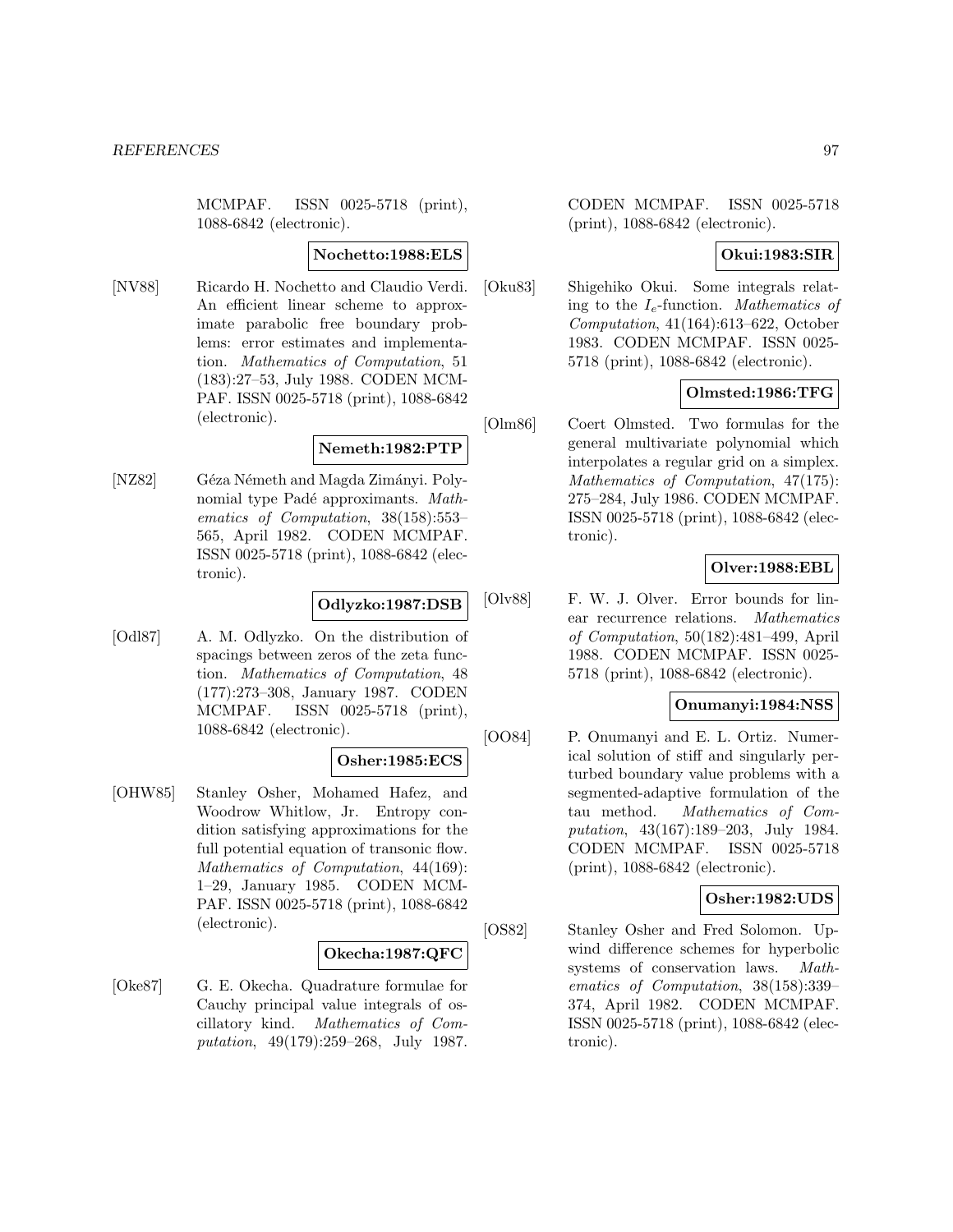## **Osher:1983:NAN**

[OS83] Stanley Osher and Richard Sanders. Numerical approximations to nonlinear conservation laws with locally varying time and space grids. Mathematics of Computation, 41(164):321–336, October 1983. CODEN MCMPAF. ISSN 0025- 5718 (print), 1088-6842 (electronic).

### **ORiordan:1986:ASR**

[OS86a] Eugene O'Riordan and Martin Stynes. An analysis of a superconvergence result for a singularly perturbed boundary value problem. Mathematics of Computation, 46(173):81–92, January 1986. CODEN MCMPAF. ISSN 0025-5718 (print), 1088-6842 (electronic).

## **ORiordan:1986:UAF**

[OS86b] Eugene O'Riordan and Martin Stynes. A uniformly accurate finite-element method for a singularly perturbed onedimensional reaction-diffusion problem. Mathematics of Computation, 47(176): 555–570, October 1986. CODEN MCM-PAF. ISSN 0025-5718 (print), 1088-6842 (electronic).

## **Osher:1988:CDA**

[OT88] Stanley Osher and Eitan Tadmor. On the convergence of difference approximations to scalar conservation laws. Mathematics of Computation, 50(181): 19–51, January 1988. CODEN MCM-PAF. ISSN 0025-5718 (print), 1088-6842 (electronic).

#### **Paige:1980:EAS**

[Pai80] C. C. Paige. Error analysis of some techniques for updating orthogonal decompositions. Mathematics of Computation, 34(150):465–471, April 1980. CODEN MCMPAF. ISSN 0025-5718 (print), 1088-6842 (electronic).

# **Paine:1982:CSL**

[Pai82] J. Paine. Correction of Sturm–Liouville eigenvalue estimates. Mathematics of Computation, 39(160):415–420, October 1982. CODEN MCMPAF. ISSN 0025- 5718 (print), 1088-6842 (electronic).

## **Papatheodorou:1983:BAI**

[Pap83] Theodore S. Papatheodorou. Block AOR iteration for nonsymmetric matrices. Mathematics of Computation, 41 (164):511–525, October 1983. CODEN MCMPAF. ISSN 0025-5718 (print), 1088-6842 (electronic).

## **Parter:1980:RSC**

[Par80] Seymour V. Parter. On the roles of "stability" and "convergence" in semidiscrete projection methods for initial-value problems. Mathematics of Computation, 34(149):127–154, January 1980. CODEN MCMPAF. ISSN 0025-5718 (print), 1088-6842 (electronic).

#### **Parson:1983:LBN**

[Par83] L. Alayne Parson. A lower bound for the norm of the theta operator. Mathematics of Computation, 41(164):683– 685, October 1983. CODEN MCMPAF. ISSN 0025-5718 (print), 1088-6842 (electronic).

## **Pasciak:1980:SPS**

[Pas80] Joseph E. Pasciak. Spectral and pseudo spectral methods for advection equations. Mathematics of Computation, 35(152):1081–1092, October 1980. CODEN MCMPAF. ISSN 0025-5718 (print), 1088-6842 (electronic).

## **Pasciak:1984:NSP**

[Pas84] Joseph E. Pasciak. A new scalar potential formulation of the magnetostatic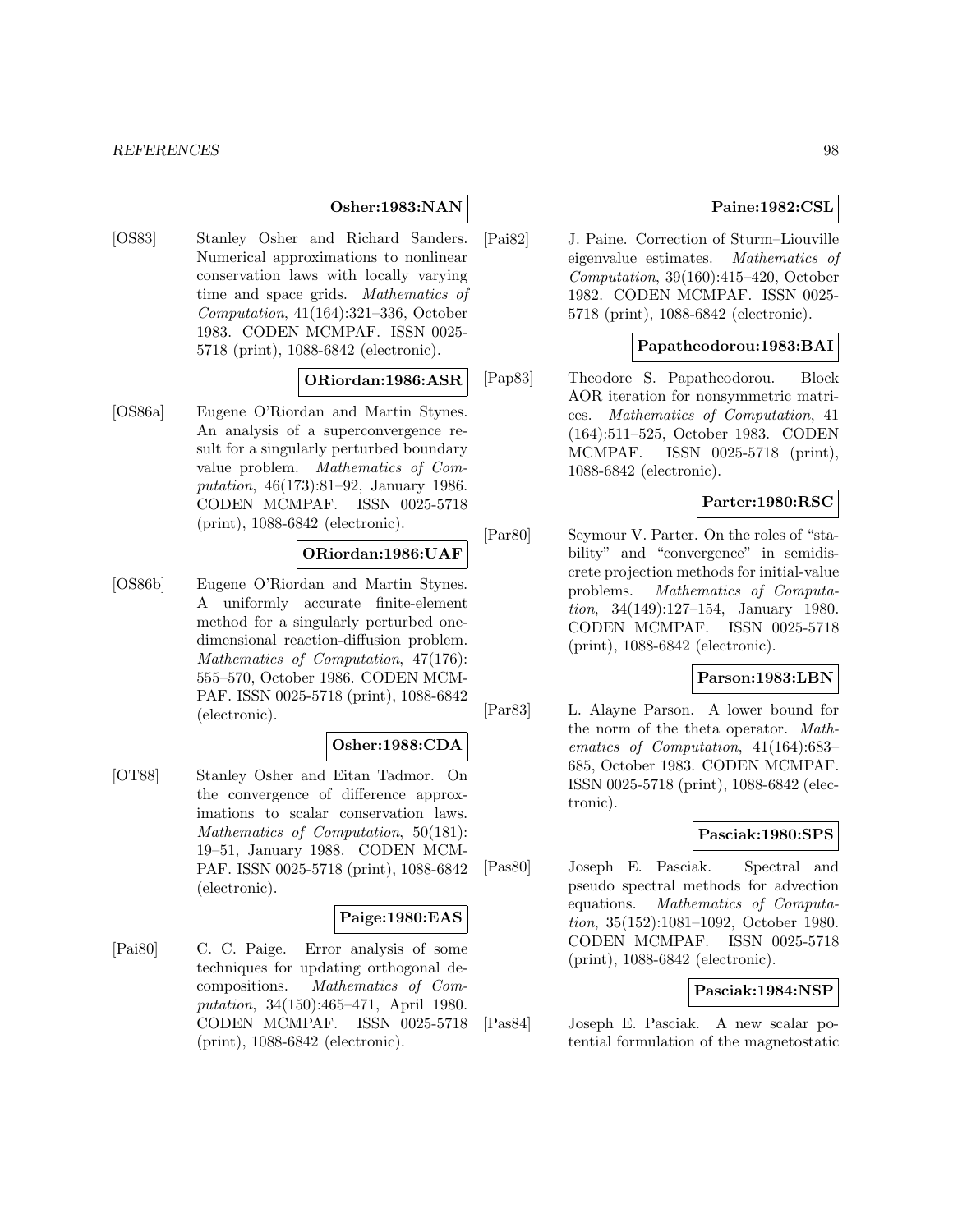field problem. Mathematics of Computation, 43(168):433–445, October 1984. CODEN MCMPAF. ISSN 0025-5718 (print), 1088-6842 (electronic).

# **Petho:1986:PPP**

[PdW86] A. Pethö and B. M. M. de Weger. Products of prime powers in binary recurrence sequences. part I: The hyperbolic case, with an application to the generalized Ramanujan–Nagell equation. Mathematics of Computation, 47(176):713– 727, October 1986. CODEN MCMPAF. ISSN 0025-5718 (print), 1088-6842 (electronic).

## **Pennline:1981:ICR**

[Pen81] James A. Pennline. Improving convergence rate in the method of successive approximations. Mathematics of Computation, 37(155):127–134, July 1981. CODEN MCMPAF. ISSN 0025-5718 (print), 1088-6842 (electronic).

# **Pereira:1985:ECF**

[Per85] N. Costa Pereira. Estimates for the Chebyshev function  $\psi(x) - \theta(x)$ . Mathematics of Computation, 44(169):211– 221, January 1985. CODEN MCMPAF. ISSN 0025-5718 (print), 1088-6842 (electronic). See corrigendum [Per87].

# **Pereira:1987:CEC**

[Per87] N. Costa Pereira. Corrigendum: "Estimates for the Chebyshev function  $\psi(x)$ −  $\theta(x)$ " [Math. Comp. **44** (1985), no. 169, 211–221, MR 86k:11005]. Mathematics of Computation, 48(177):447, January 1987. CODEN MCMPAF. ISSN 0025- 5718 (print), 1088-6842 (electronic). See [Per85].

## **Pexton:1981:TEF**

[Pex81] Robert L. Pexton. Table errata: Formulas and theorems for the special functions

of mathematical physics [third edition, Springer, New York, 1966 and F. Oberhettinger MR  $38 \neq 1291$  by W. Magnus and R. P. Soni. Mathematics of Computation, 36(153):316–317, January 1981. CODEN MCMPAF. ISSN 0025- 5718 (print), 1088-6842 (electronic).

# **Plesken:1984:LSD**

[PH84] W. Plesken and W. Hanrath. The lattices of six-dimensional Euclidean space. Mathematics of Computation, 43(168): 573–587, October 1984. CODEN MCM-PAF. ISSN 0025-5718 (print), 1088-6842 (electronic).

# **Philip:1980:CPC**

[Phi80] J. R. Philip. The convergence and partial convergence of alternating series. Mathematics of Computation, 35(151): 907–916, July 1980. CODEN MCMPAF. ISSN 0025-5718 (print), 1088-6842 (electronic).

# **Philip:1987:TES**

[Phi87] J. R. Maclaurin Philip. Table errata: "The symmetrical Euler-summation formula" [Math. Sci. **6** (1981), no. 1, 35– 41, MR 82g:40002]. Mathematics of Computation, 48(178):851, April 1987. CODEN MCMPAF. ISSN 0025-5718 (print), 1088-6842 (electronic).

# **Piazza:1981:SRK**

[Pia81] Giuseppe Piazza. On the BN stability of the Runge–Kutta methods. Mathematics of Computation, 37(156):399– 401, October 1981. CODEN MCMPAF. ISSN 0025-5718 (print), 1088-6842 (electronic).

# **Piessens:1984:SEF**

[Pie84] R. Piessens. A series expansion for the first positive zero of the Bessel functions. Mathematics of Computation, 42(165):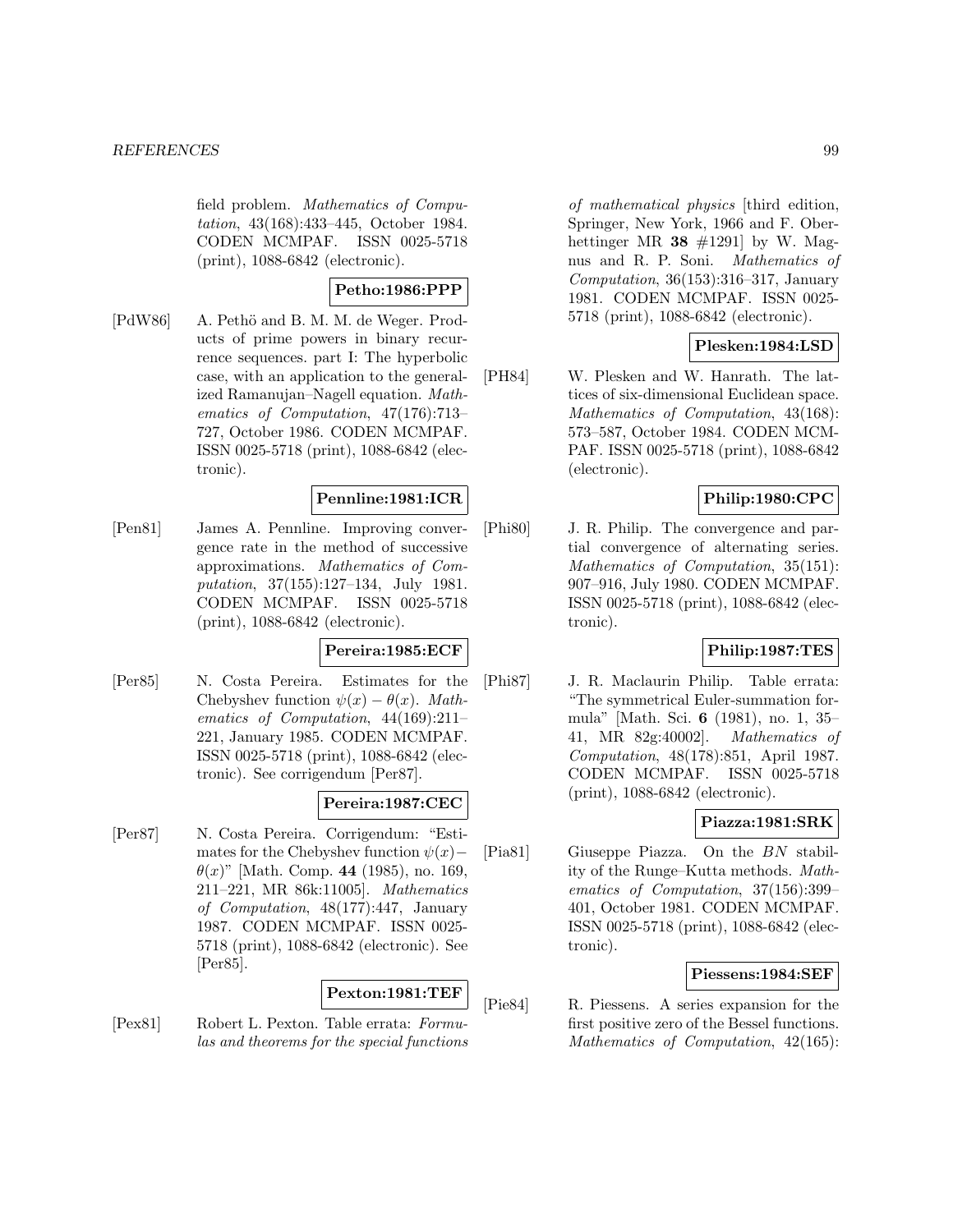195–197, January 1984. CODEN MCM-PAF. ISSN 0025-5718 (print), 1088-6842 (electronic).

# **Pierre:1988:CPN**

[Pie88] Roger Pierre. Convergence properties and numerical approximation of the solution of the Mindlin plate bending problem. Mathematics of Computation, 51 (183):15–25, July 1988. CODEN MCM-PAF. ISSN 0025-5718 (print), 1088-6842 (electronic).

# **Pitkaranta:1980:LSC**

[Pit80] Juhani Pitkäranta. Local stability conditions for the Babuška method of Lagrange multipliers. Mathematics of Computation, 35(152):1113–1129, October 1980. CODEN MCMPAF. ISSN 0025-5718 (print), 1088-6842 (electronic).

# **Pitkaranta:1981:FEM**

[Pit81] Juhani Pitkäranta. The finite element method with Lagrange multipliers for domains with corners. Mathematics of Computation, 37(155):13–30, July 1981. CODEN MCMPAF. ISSN 0025-5718 (print), 1088-6842 (electronic).

# **Pohst:1987:CIE**

[Poh87] M. Pohst. On computing isomorphisms of equation orders. Mathematics of Computation, 48(177):309–314, January 1987. CODEN MCMPAF. ISSN 0025- 5718 (print), 1088-6842 (electronic).

## **Pomerance:1981:DP**

[Pom81] Carl Pomerance. On the distribution of pseudoprimes. Mathematics of Computation, 37(156):587–593, October 1981. CODEN MCMPAF. ISSN 0025-5718 (print), 1088-6842 (electronic).

# **Pomerance:1987:VSP**

[Pom87] Carl Pomerance. Very short primality proofs. Mathematics of Computation, 48 (177):315–322, January 1987. CODEN MCMPAF. ISSN 0025-5718 (print), 1088-6842 (electronic).

# **Porsching:1985:EER**

[Por85] T. A. Porsching. Estimation of the error in the reduced basis method solution of nonlinear equations. Mathematics of Computation, 45(172):487–496, October 1985. CODEN MCMPAF. ISSN 0025- 5718 (print), 1088-6842 (electronic).

# **Plesken:1980:MFIa**

[PP80a] Wilhelm Plesken and Michael Pohst. On maximal finite irreducible subgroups of  $GL(n, \mathbb{Z})$ : III. the nine dimensional case. Mathematics of Computation, 34(149): 245–258, January 1980. CODEN MCM-PAF. ISSN 0025-5718 (print), 1088-6842 (electronic).

# **Plesken:1980:MFIb**

[PP80b] Wilhelm Plesken and Michael Pohst. On maximal finite irreducible subgroups of  $GL(n, \mathbb{Z})$ : IV. remarks on even dimensions with applications to  $n = 8$ . Mathematics of Computation, 34(149):259– 275, January 1980. CODEN MCMPAF. ISSN 0025-5718 (print), 1088-6842 (electronic).

# **Plesken:1980:MFIc**

[PP80c] Wilhelm Plesken and Michael Pohst. On maximal finite irreducible subgroups of  $GL(n, \mathbb{Z})$ : V. the eight dimensional case and a complete description of dimensions less than ten. Mathematics of Computation, 34(149):277–301, January 1980. CODEN MCMPAF. ISSN 0025- 5718 (print), 1088-6842 (electronic).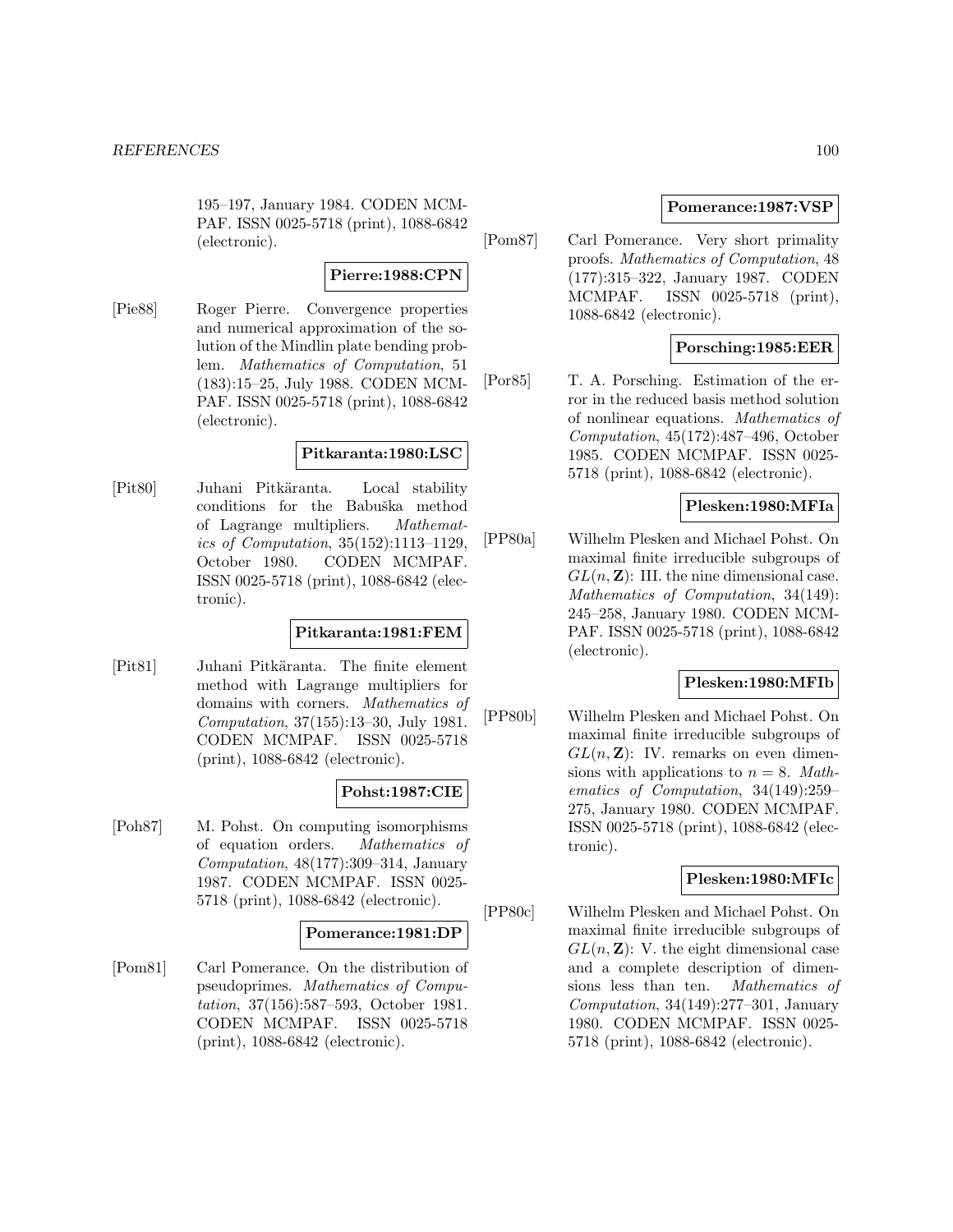### **Plesken:1985:CIL**

[PP85a] W. Plesken and M. Pohst. Constructing integral lattices with prescribed minimum. I. Mathematics of Computation, 45(171):209–221, S5–S16, July 1985. CODEN MCMPAF. ISSN 0025-5718 (print), 1088-6842 (electronic).

### **Plesken:1985:SCI**

[PP85b] W. Plesken and M. Pohst. Supplement to constructing integral lattices with prescribed minimum. I. Mathematics of Computation, 45(171):S5–S16, July 1985. CODEN MCMPAF. ISSN 0025- 5718 (print), 1088-6842 (electronic).

## **Pritchard:1983:EPA**

[Pri83] Paul A. Pritchard. Eighteen primes in arithmetic progression. Mathematics of Computation, 41(164):697, October 1983. CODEN MCMPAF. ISSN 0025- 5718 (print), 1088-6842 (electronic).

# **Pritchard:1985:LAP**

[Pri85] Paul A. Pritchard. Long arithmetic progressions of primes: some old, some new. Mathematics of Computation, 45(171): 263–267, July 1985. CODEN MCMPAF. ISSN 0025-5718 (print), 1088-6842 (electronic).

# **Pitkaranta:1983:ASM**

[PS83] J. Pitkäranta and R. Stenberg. Analysis of some mixed finite element methods for plane elasticity equations. Mathematics of Computation, 41(164):399– 423, October 1983. CODEN MCMPAF. ISSN 0025-5718 (print), 1088-6842 (electronic).

## **Pitkaranta:1985:MVS**

[PS85] Juhani Pitkäranta and Tuomo Saarinen. A multigrid version of a simple finite element method for the Stokes problem.

Mathematics of Computation, 45(171): 1–14, July 1985. CODEN MCMPAF. ISSN 0025-5718 (print), 1088-6842 (electronic).

## **Parlett:1982:ELE**

[PSS82] B. N. Parlett, H. Simon, and L. M. Stringer. On estimating the largest eigenvalue with the Lánczos algorithm. Mathematics of Computation, 38(157): 153–165, January 1982. CODEN MCM-PAF. ISSN 0025-5718 (print), 1088-6842 (electronic).

## **Pintz:1989:ISP**

[PSS89] János Pintz, William L. Steiger, and Endre Szemerédi. Infinite sets of primes with fast primality tests and quick generation of large primes. Mathematics of Computation, 53(187):399–406, July 1989. CODEN MCMPAF. ISSN 0025- 5718 (print), 1088-6842 (electronic).

## **Pomerance:1980:P**

[PSW80] Carl Pomerance, J. L. Selfridge, and Samuel S. Wagstaff, Jr. The pseudoprimes to  $25 \cdot 10^9$ . Mathematics of Computation, 35(151):1003–1026, July 1980. CODEN MCMPAF. ISSN 0025-5718 (print), 1088-6842 (electronic).

## **Pasquini:1985:GCM**

[PT85] L. Pasquini and D. Trigiante. A globally convergent method for simultaneously finding polynomial roots. Mathematics of Computation, 44(169):135– 149, January 1985. CODEN MCMPAF. ISSN 0025-5718 (print), 1088-6842 (electronic).

## **Parlett:1985:LAL**

[PTL85] Beresford N. Parlett, Derek R. Taylor, and Zhishun A. Liu. A look-ahead Lánczos algorithm for unsymmetric matrices. Mathematics of Computation, 44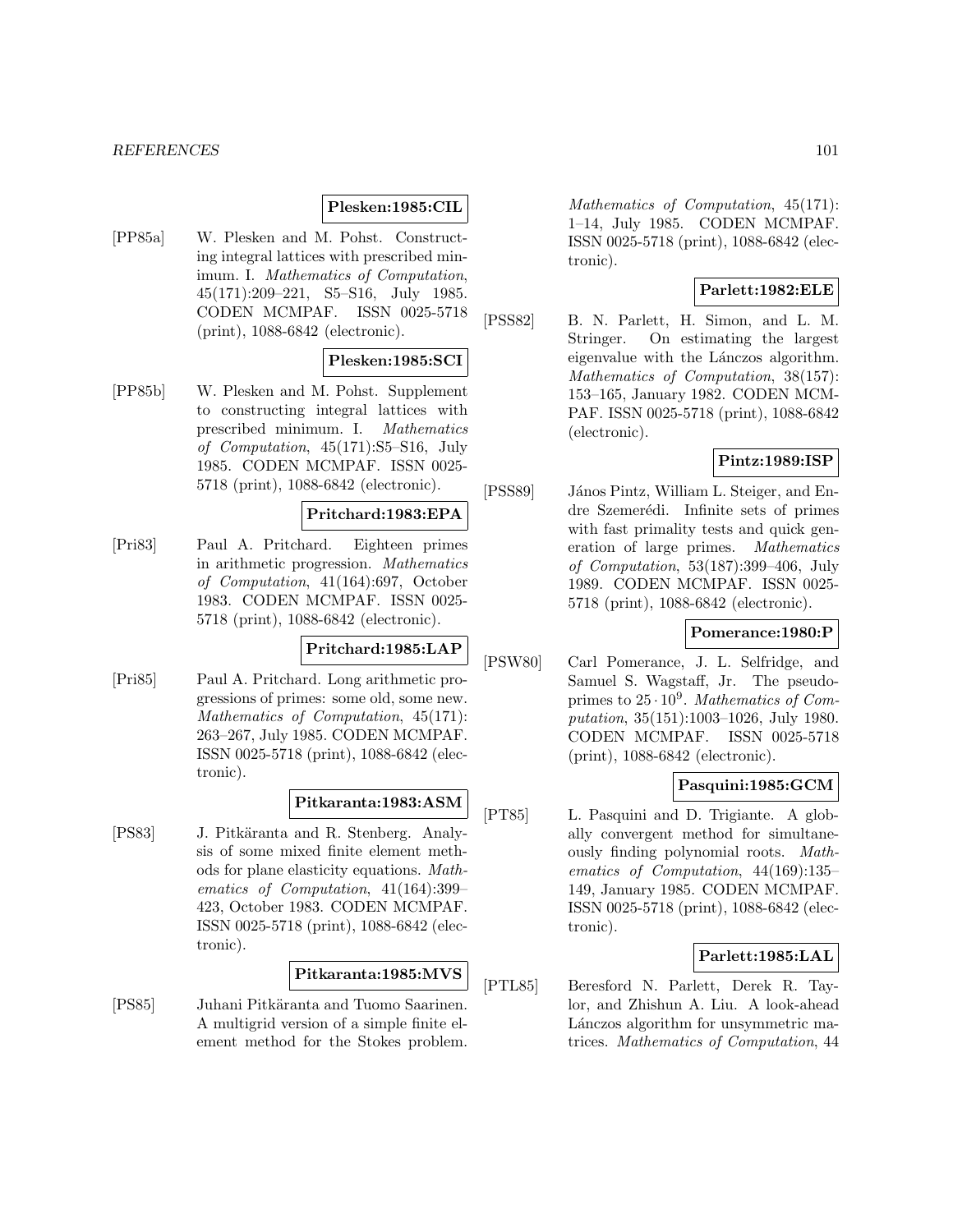(169):105–124, January 1985. CODEN MCMPAF. ISSN 0025-5718 (print), 1088-6842 (electronic).

## **Puckett:1989:CRP**

[Puc89] Elbridge Gerry Puckett. Convergence of a random particle method to solutions of the Kolmogorov equation  $u_t =$  $\nu u_{xx} + u(1-u)$ . Mathematics of Computation, 52(186):615–645, April 1989. CODEN MCMPAF. ISSN 0025-5718 (print), 1088-6842 (electronic).

## **Patterson:1985:SPC**

[PW85] C. D. Patterson and H. C. Williams. Some periodic continued fractions with long periods. Mathematics of Computation, 44(170):523–532, April 1985. CODEN MCMPAF. ISSN 0025-5718 (print), 1088-6842 (electronic).

## **Pohst:1982:ECFb**

[PWZ82] Michael Pohst, Peter Weiler, and Hans Zassenhaus. On effective computation of fundamental units. II. Mathematics of Computation, 38(157):293–329, January 1982. CODEN MCMPAF. ISSN 0025- 5718 (print), 1088-6842 (electronic).

# **Pohst:1982:ECFa**

[PZ82] Michael Pohst and Hans Zassenhaus. On effective computation of fundamental units. I. Mathematics of Computation, 38(157):275–291, January 1982. CODEN MCMPAF. ISSN 0025-5718 (print), 1088-6842 (electronic).

## **Queen:1981:MFA**

[Que81] Larissa Queen. Modular functions arising from some finite groups. Mathematics of Computation, 37(156):547– 580, October 1981. CODEN MCMPAF. ISSN 0025-5718 (print), 1088-6842 (electronic).

## **Rabinowitz:1980:EDP**

[Rab80] Philip Rabinowitz. The exact degree of precision of generalized Gauss–Kronrod integration rules. Mathematics of Computation, 35(152):1275–1283, October 1980. CODEN MCMPAF. ISSN 0025- 5718 (print), 1088-6842 (electronic).

## **Rabinowitz:1983:GKI**

[Rab83] Philip Rabinowitz. Gauss–Kronrod integration rules for Cauchy principal value integrals. Mathematics of Computation, 41(163):63–78, July 1983. CODEN MCMPAF. ISSN 0025-5718 (print), 1088-6842 (electronic).

## **Rabinowitz:1985:CGK**

[Rab85] Philip Rabinowitz. Correction: "Gauss– Kronrod integration rules for Cauchy principal value integrals" [Math. Comp. **41** (1983), no. 1, 63–78, MR 84i:65029]. Mathematics of Computation, 45(171): 277, July 1985. CODEN MCMPAF. ISSN 0025-5718 (print), 1088-6842 (electronic).

## **Rabinowitz:1986:DGK**

[Rab86a] Philip Rabinowitz. On the definiteness of Gauss–Kronrod integration rules. Mathematics of Computation, 46(173): 225–227, January 1986. CODEN MCM-PAF. ISSN 0025-5718 (print), 1088-6842 (electronic).

### **Rabinowitz:1986:RCG**

[Rab86b] Philip Rabinowitz. Rates of convergence of Gauss, Lobatto, and Radau integration rules for singular integrands. Mathematics of Computation, 47(176):625– 638, October 1986. CODEN MCMPAF. ISSN 0025-5718 (print), 1088-6842 (electronic).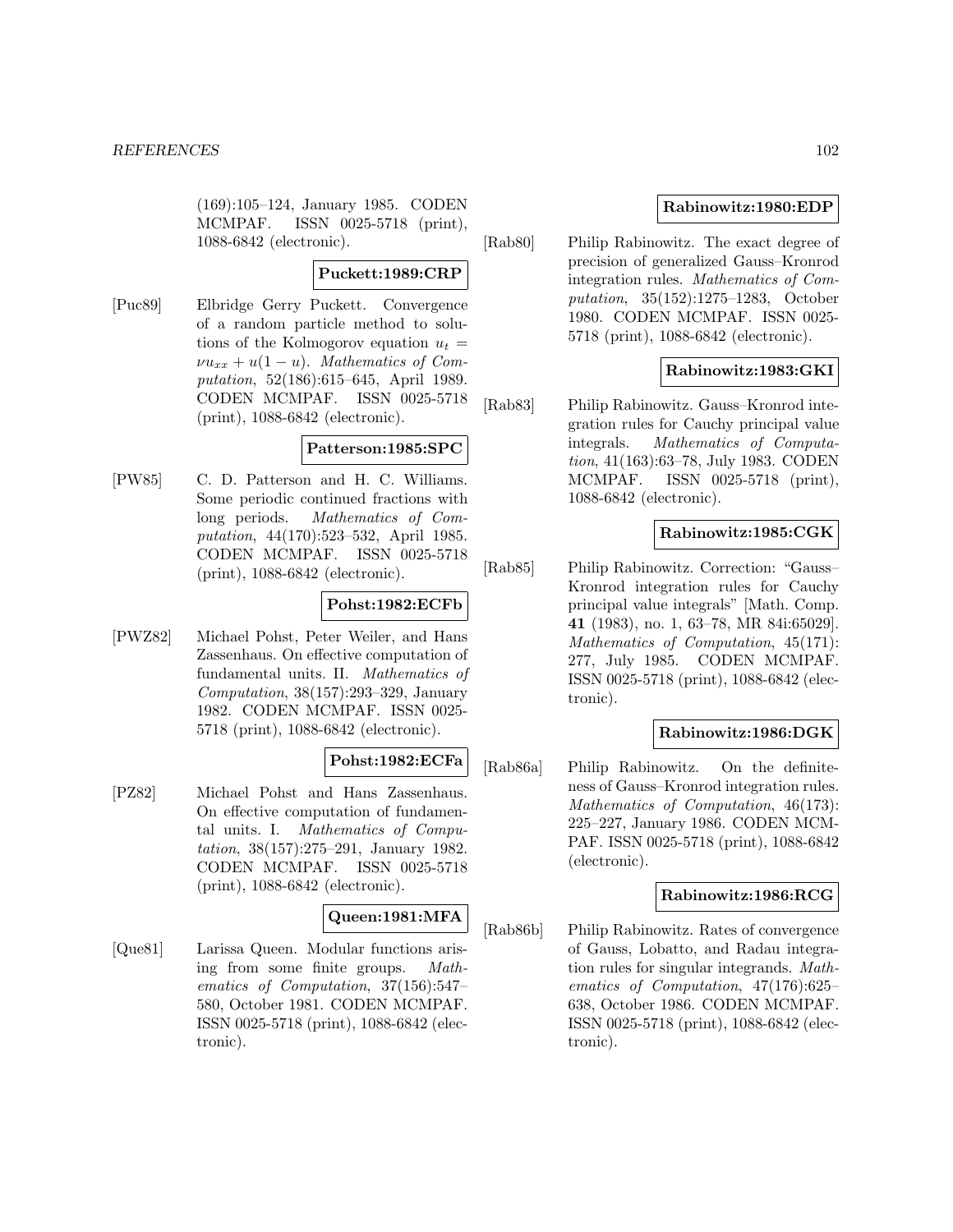### **Rabinowitz:1988:CRP**

[Rab88a] Philip Rabinowitz. Convergence results for piecewise linear quadratures for Cauchy principal value integrals. Mathematics of Computation, 51(184):741– 747, October 1988. CODEN MCMPAF. ISSN 0025-5718 (print), 1088-6842 (electronic).

## **Rabinowitz:1988:CGK**

[Rab88b] Philip Rabinowitz. Corrigenda: "Gauss– Kronrod integration rules for Cauchy principal value integrals" [Math. Comp. **41** (1983), no. 163, 63–78, MR 84i:65029]. Mathematics of Computation, 50(182):655, April 1988. CODEN MCMPAF. ISSN 0025-5718 (print), 1088-6842 (electronic).

## **Rall:1983:RIO**

[Ral83] L. B. Rall. Representations of intervals and optimal error bounds. Mathematics of Computation, 41(163):219–227, July 1983. CODEN MCMPAF. ISSN 0025- 5718 (print), 1088-6842 (electronic).

## **Rayner:1988:WUDa**

[Ray88a] Francis J. Rayner. Weak uniform distribution for divisor functions. I. Mathematics of Computation, 50(181):335– 342, January 1988. CODEN MCMPAF. ISSN 0025-5718 (print), 1088-6842 (electronic).

### **Rayner:1988:WUDb**

[Ray88b] Francis J. Rayner. Weak uniform distribution for divisor functions. II. Mathematics of Computation, 51(183):331– 337, July 1988. CODEN MCMPAF. ISSN 0025-5718 (print), 1088-6842 (electronic).

## **Reichel:1985:PAC**

[Rei85] Lothar Reichel. On polynomial approximation in the complex plane with application to conformal mapping. Mathematics of Computation, 44(170):425– 433, April 1985. CODEN MCMPAF. ISSN 0025-5718 (print), 1088-6842 (electronic).

## **Reichert:1986:EDN**

[Rei86] Markus A. Reichert. Explicit determination of nontrivial torsion structures of elliptic curves over quadratic number fields. Mathematics of Computation, 46(174):637–658, April 1986. CODEN MCMPAF. ISSN 0025-5718 (print), 1088-6842 (electronic).

## **Rice:1981:PLS**

[RHD81] John R. Rice, Elias N. Houstis, and Wayne R. Dyksen. A population of linear, second order, elliptic partial differential equations on rectangular domains. part I. Mathematics of Computation, 36(154):475–484, April 1981. CODEN MCMPAF. ISSN 0025-5718 (print), 1088-6842 (electronic).

## **Rheinboldt:1984:DAS**

[Rhe84] Werner C. Rheinboldt. Differentialalgebraic systems as differential equations on manifolds. Mathematics of Computation, 43(168):473–482, October 1984. CODEN MCMPAF. ISSN 0025- 5718 (print), 1088-6842 (electronic).

## **Richter:1981:NIS**

[Ric81] Gerard R. Richter. Numerical identification of a spatially varying diffusion coefficient. Mathematics of Computation, 36(154):375–386, April 1981. CODEN MCMPAF. ISSN 0025-5718 (print), 1088-6842 (electronic).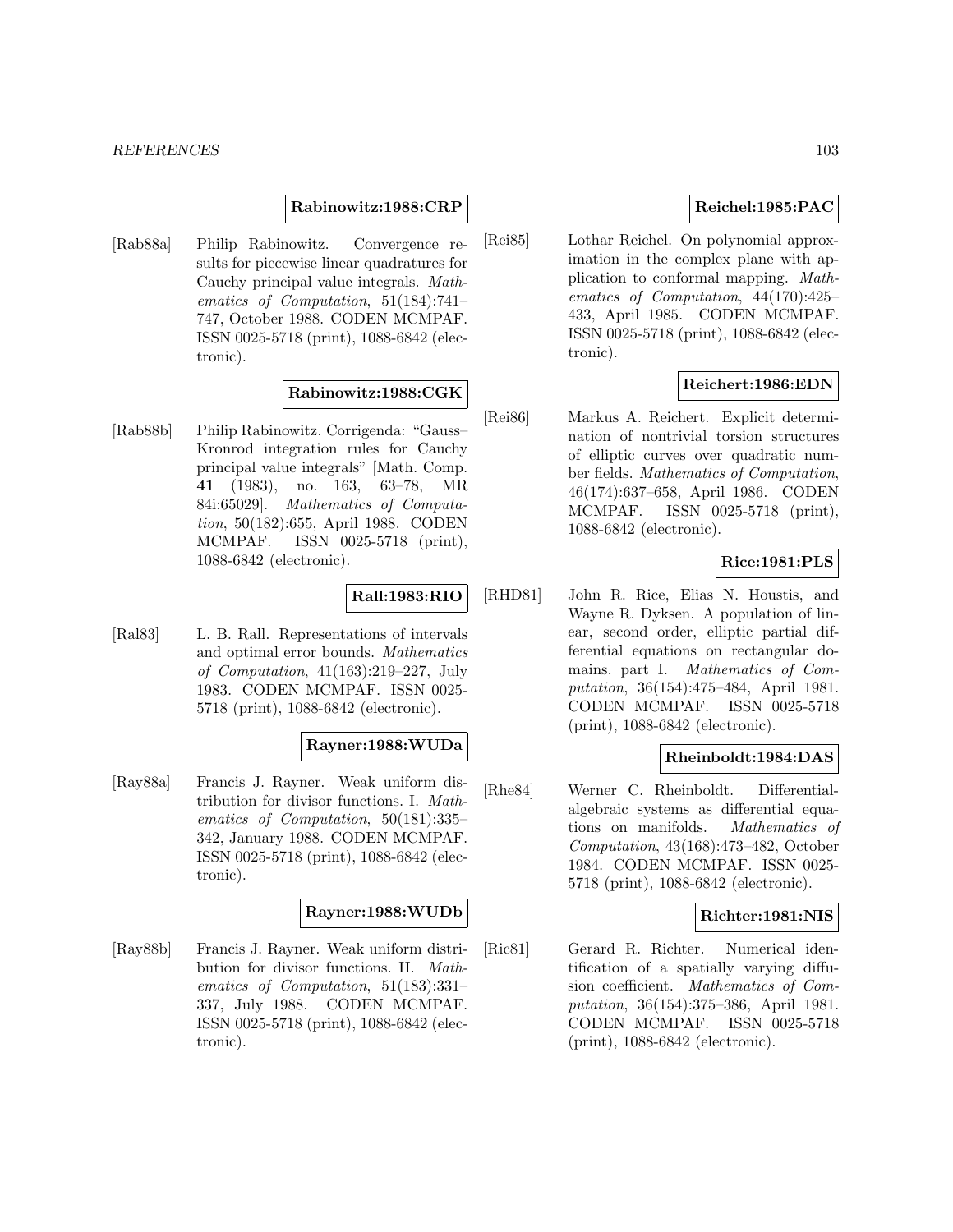## **Richter:1988:OOE**

[Ric88] Gerard R. Richter. An optimal-order error estimate for the discontinuous Galerkin method. Mathematics of Computation, 50(181):75–88, January 1988. CODEN MCMPAF. ISSN 0025-5718 (print), 1088-6842 (electronic).

## **Riley:1983:ACI**

[Ril83] Robert Riley. Applications of a computer implementation of Poincaré's theorem on fundamental polyhedra. Mathematics of Computation, 40(162):607– 632, April 1983. CODEN MCMPAF. ISSN 0025-5718 (print), 1088-6842 (electronic).

## **Rabinowitz:1989:NIR**

[RL89] P. Rabinowitz and D. S. Lubinsky. Noninterpolatory integration rules for Cauchy principal value integrals. Mathematics of Computation, 53(187):279– 295, July 1989. CODEN MCMPAF. ISSN 0025-5718 (print), 1088-6842 (electronic).

### **Roberts:1989:CRW**

[Rob89] Stephen Roberts. Convergence of a random walk method for the Burgers equation. Mathematics of Computation, 52 (186):647–673, April 1989. CODEN MCMPAF. ISSN 0025-5718 (print), 1088-6842 (electronic).

## **Rose:1983:NMF**

[Ros83] Michael E. Rose. Numerical methods for flows through porous media. I. Mathematics of Computation, 40(162):435– 467, April 1983. CODEN MCMPAF. ISSN 0025-5718 (print), 1088-6842 (electronic).

## **Rotkiewicz:1982:ELP**

[Rot82] A. Rotkiewicz. On Euler Lehmer pseudoprimes and strong Lehmer pseudoprimes with parameters  $L, Q$  in arithmetic progressions. Mathematics of Computation, 39(159):239–247, July 1982. CODEN MCMPAF. ISSN 0025- 5718 (print), 1088-6842 (electronic).

## **Rotkiewicz:1984:C**

[Rot84] A. Rotkiewicz. On the congruence  $2^{n-2} \equiv 1 \pmod{n}$ . Mathematics of Computation, 43(167):271–272, July 1984. CODEN MCMPAF. ISSN 0025-5718 (print), 1088-6842 (electronic).

# **Rannacher:1982:SOE**

[RS82] Rolf Rannacher and Ridgway Scott. Some optimal error estimates for piecewise linear finite element approximations. Mathematics of Computation, 38(158):437–445, April 1982. CODEN MCMPAF. ISSN 0025-5718 (print), 1088-6842 (electronic).

## **Ruck:1987:NEC**

[Rüc87] Hans-Georg Rück. A note on elliptic curves over finite fields. Mathematics of Computation, 49(179):301–304, July 1987. CODEN MCMPAF. ISSN 0025- 5718 (print), 1088-6842 (electronic).

# **Rusin:1989:CGO**

[Rus89] David J. Rusin. The cohomology of the groups of order 32. Mathematics of Computation, 53(187):359–385, July 1989. CODEN MCMPAF. ISSN 0025- 5718 (print), 1088-6842 (electronic).

### **Rodrigue:1984:PIB**

[RW84] Garry Rodrigue and Donald Wolitzer. Preconditioning by incomplete block cyclic reduction. Mathematics of Computation, 42(166):549–565, April 1984.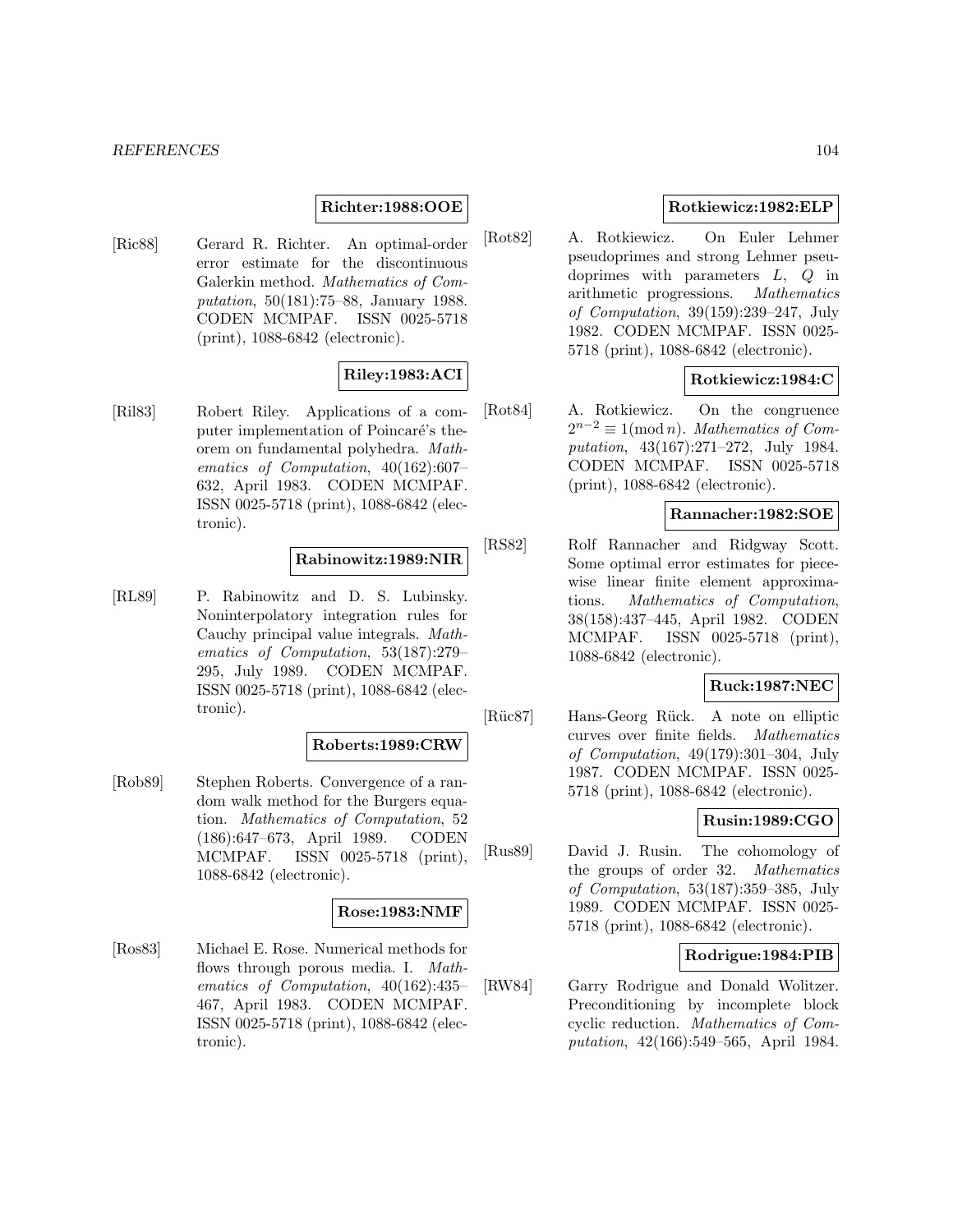CODEN MCMPAF. ISSN 0025-5718 (print), 1088-6842 (electronic).

#### **Saad:1981:KSM**

[Saa81] Y. Saad. Krylov subspace methods for solving large unsymmetric linear systems. Mathematics of Computation, 37(155):105–126, July 1981. CODEN MCMPAF. ISSN 0025-5718 (print), 1088-6842 (electronic).

## **Saad:1984:CAT**

[Saa84] Youcef Saad. Chebyshev acceleration techniques for solving nonsymmetric eigenvalue problems. Mathematics of Computation, 42(166):567–588, April 1984. CODEN MCMPAF. ISSN 0025- 5718 (print), 1088-6842 (electronic).

## **Saad:1987:LMS**

[Saa87] Youcef Saad. On the Lánczos method for solving symmetric systems with several right-hand sides. Mathematics of Computation, 48(178):651–662, April 1987. CODEN MCMPAF. ISSN 0025-5718 (print), 1088-6842 (electronic).

#### **Salzer:1980:MCF**

[Sal80] Herbert E. Salzer. Misstatements in Milne-Thomson, Calculus of Finite Differences, Macmillan, London, 1933. Mathematics of Computation, 34(149): 323–324, January 1980. CODEN MCM-PAF. ISSN 0025-5718 (print), 1088-6842 (electronic).

#### **Salzer:1981:EHN**

[Sal81] Herbert E. Salzer. Errata: A history of numerical analysis from the 16th through the 19th century [Springer, New York, 1977]. MR **58** #4774 by H. H. Goldstine. Mathematics of Computation, 36(153): 319–320, January 1981. CODEN MCM-PAF. ISSN 0025-5718 (print), 1088-6842 (electronic).

## **Salzer:1984:TET**

[Sal84] Herbert E. Salzer. Table errata: Table of sines and cosines to ten decimal places at thousandths of a degree [Pergamon, New York, 1962 and MR **26** #361] by Salzer and N. Levine. Mathematics of Computation, 43(167):346, July 1984. CODEN MCMPAF. ISSN 0025- 5718 (print), 1088-6842 (electronic).

## **Sanders:1983:CMF**

[San83] Richard Sanders. On convergence of monotone finite difference schemes with variable spatial differencing. Mathematics of Computation, 40(161):91–106, January 1983. CODEN MCMPAF. ISSN 0025-5718 (print), 1088-6842 (electronic).

## **Sanders:1988:TOA**

[San88] Richard Sanders. A third-order accurate variation nonexpansive difference scheme for single nonlinear conservation laws. Mathematics of Computation, 51 (184):535–558, October 1988. CODEN MCMPAF. ISSN 0025-5718 (print), 1088-6842 (electronic).

## **Saranen:1987:LEE**

[Sar87] Jukka Saranen. Local error estimates for some Petrov–Galerkin methods applied to strongly elliptic equations on curves. Mathematics of Computation, 48(178): 485–502, April 1987. CODEN MCM-PAF. ISSN 0025-5718 (print), 1088-6842 (electronic).

### **Scarowsky:1984:NDE**

[SB84] Manny Scarowsky and Abraham Boyarsky. A note on the Diophantine equation  $x^n + y^n + z^n = 3$ . Mathematics of Computation,  $42(165):235-237$ , January 1984. CODEN MCMPAF. ISSN 0025- 5718 (print), 1088-6842 (electronic).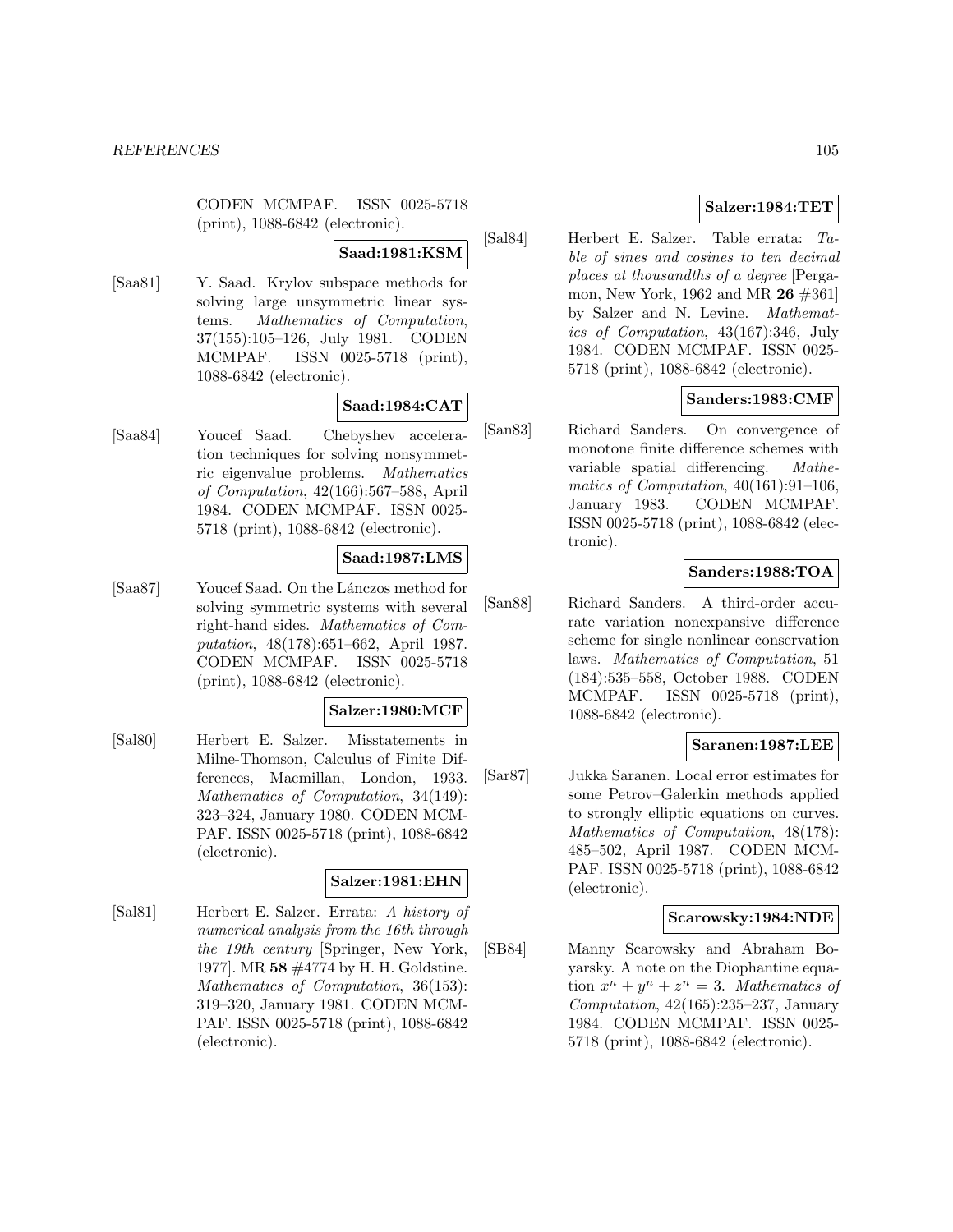### **Schatzman:1989:NAW**

[SB89] Michelle Schatzman and Michel Bercovier. Numerical approximation of a wave equation with unilateral constraints. Mathematics of Computation, 53(187):55–79, July 1989. CODEN MCMPAF. ISSN 0025-5718 (print), 1088-6842 (electronic).

## **Schatz:1980:WDM**

[Sch80a] Alfred H. Schatz. A weak discrete maximum principle and stability of the finite element method in  $L_{\infty}$  on plane polygonal domains. I. Mathematics of Computation, 34(149):77–91, January 1980. CODEN MCMPAF. ISSN 0025-5718 (print), 1088-6842 (electronic).

### **Schonfelder:1980:VHA**

[Sch80b] J. L. Schonfelder. Very high accuracy Chebyshev expansions for the basic trigonometric functions. Mathematics of Computation, 34(149):237–244, January 1980. CODEN MCMPAF. ISSN 0025- 5718 (print), 1088-6842 (electronic).

#### **Schneider:1981:PIW**

[Sch81] Claus Schneider. Product integration for weakly singular integral equations. Mathematics of Computation, 36(153): 207–213, January 1981. CODEN MCM-PAF. ISSN 0025-5718 (print), 1088-6842 (electronic).

# **Scheid:1983:ANS**

[Sch83a] Robert E. Scheid, Jr. The accurate numerical solution of highly oscillatory ordinary differential equations. Mathematics of Computation, 41(164):487– 509, October 1983. CODEN MCMPAF. ISSN 0025-5718 (print), 1088-6842 (electronic).

# **Schoof:1983:CGC**

[Sch83b] R. J. Schoof. Class groups of complex quadratic fields. Mathematics of Computation, 41(163):295–302, July 1983. CODEN MCMPAF. ISSN 0025-5718 (print), 1088-6842 (electronic).

## **Schwindt:1983:TSC**

[Sch83c] H. Schwindt. Three summation criteria for Fermat's Last Theorem. Mathematics of Computation, 40(162):715– 716, April 1983. CODEN MCMPAF. ISSN 0025-5718 (print), 1088-6842 (electronic).

## **Schaffer:1984:HOM**

[Sch84a] Steve Schaffer. Higher order multi-grid methods. Mathematics of Computation, 43(167):89–115, S1–19, July 1984. CODEN MCMPAF. ISSN 0025-5718 (print), 1088-6842 (electronic).

## **Schaffer:1984:SHO**

[Sch84b] Steve Schaffer. Supplement to higher order multi-grid methods. Mathematics of Computation, 43(167):S1–S19, July 1984. CODEN MCMPAF. ISSN 0025- 5718 (print), 1088-6842 (electronic).

## **Schechter:1984:SCR**

[Sch84c] Eric Schechter. Sharp convergence rates for nonlinear product formulas. Mathematics of Computation, 43(167):135– 155, July 1984. CODEN MCMPAF. ISSN 0025-5718 (print), 1088-6842 (electronic).

#### **Scheid:1985:DMP**

[Sch85a] Robert E. Scheid, Jr. Difference methods for problems with different time scales. Mathematics of Computation, 44(169):81–92, January 1985. CODEN MCMPAF. ISSN 0025-5718 (print), 1088-6842 (electronic).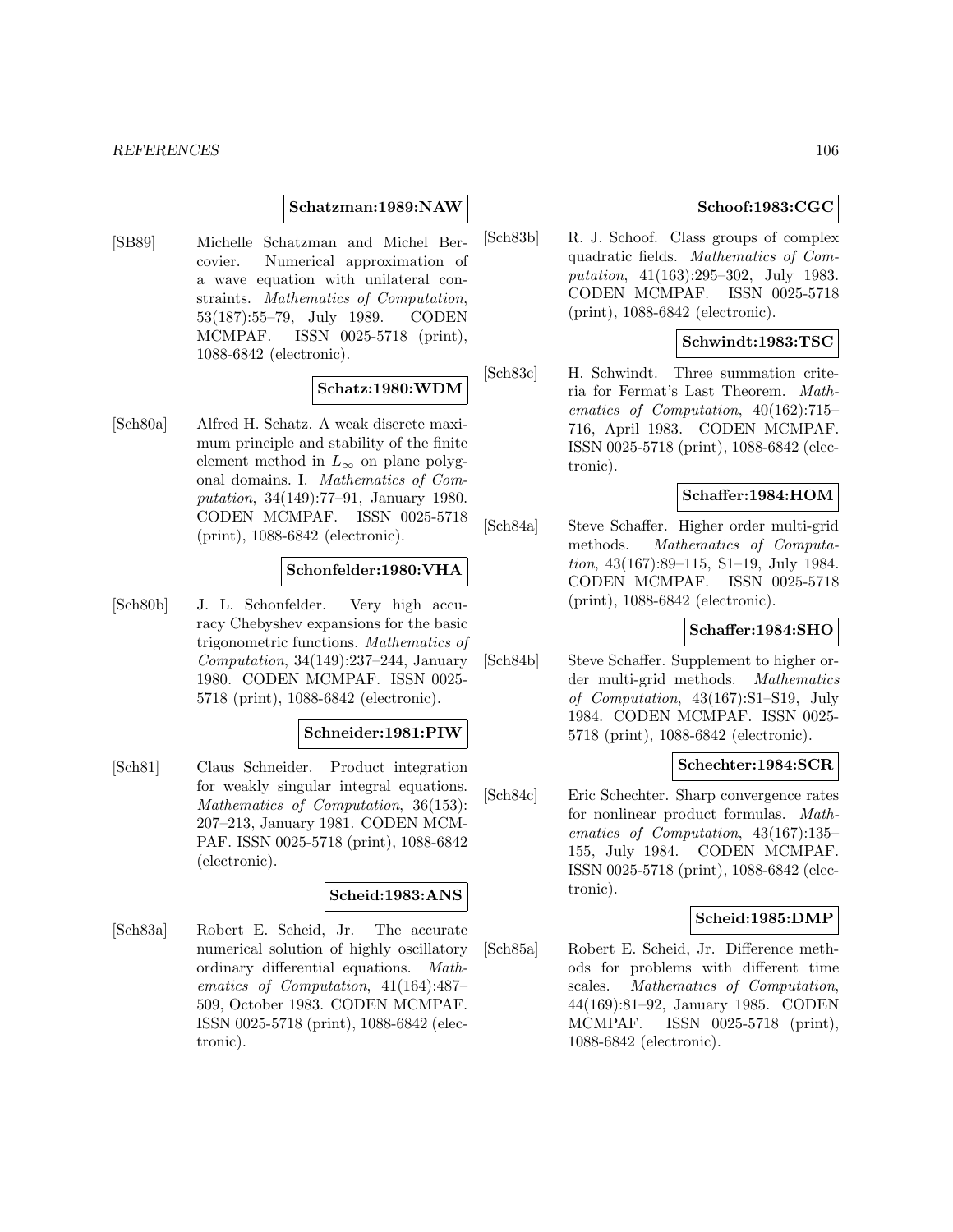### **Schonbek:1985:SOC**

[Sch85b] Maria E. Schonbek. Second-order conservative schemes and the entropy condition. Mathematics of Computation, 44(169):31–38, January 1985. CODEN MCMPAF. ISSN 0025-5718 (print), 1088-6842 (electronic).

### **Schoof:1985:ECF**

[Sch85c] René Schoof. Elliptic curves over finite fields and the computation of square roots mod p. Mathematics of Computation, 44(170):483–494, April 1985. CODEN MCMPAF. ISSN 0025-5718 (print), 1088-6842 (electronic).

## **Schmeiser:1986:ASB**

[Sch86] Christian Schmeiser. Approximate solution of boundary value problems on infinite intervals by collocation methods. Mathematics of Computation, 46(174): 479–490, April 1986. CODEN MCM-PAF. ISSN 0025-5718 (print), 1088-6842 (electronic).

#### **Scraton:1988:CST**

[Scr88] R. E. Scraton. A comparison of some Taylor and Chebyshev series. Mathematics of Computation, 50(181):207– 213, January 1988. CODEN MCMPAF. ISSN 0025-5718 (print), 1088-6842 (electronic).

# **Serbin:1980:FCC**

[Ser80] Steven M. Serbin. On factoring a class of complex symmetric matrices without pivoting. Mathematics of Computation, 35(152):1231–1234, October 1980. CODEN MCMPAF. ISSN 0025-5718 (print), 1088-6842 (electronic).

## **Setzer:1980:DAI**

[Set80] Bennett Setzer. The determination of all imaginary, quartic, Abelian num-

ber fields with class number 1. Mathematics of Computation, 35(152):1383– 1386, October 1980. CODEN MCM-PAF. ISSN 0025-5718 (print), 1088-6842 (electronic).

## **Seysen:1987:PFA**

[Sey87] Martin Seysen. A probabilistic factorization algorithm with quadratic forms of negative discriminant. Mathematics of Computation, 48(178):757–780, April 1987. CODEN MCMPAF. ISSN 0025- 5718 (print), 1088-6842 (electronic).

# **Smith:1982:NCN**

[SF82] David A. Smith and William F. Ford. Numerical comparisons of nonlinear convergence accelerators. Mathematics of Computation, 38(158):481–499, April 1982. CODEN MCMPAF. ISSN 0025- 5718 (print), 1088-6842 (electronic).

## **Stinson:1985:STS**

[SF85] D. R. Stinson and H. Ferch. 2 000 000 Steiner triple systems of order 19. Mathematics of Computation, 44(170):533– 535, April 1985. CODEN MCMPAF. ISSN 0025-5718 (print), 1088-6842 (electronic).

## **Stoyanov:1987:AE**

[SF87] Basil J. Stoyanov and Richard A. Farrell. On the asymptotic evaluation of  $\int_0^{\pi/2} J_0^2(\gamma \sin x) dx$ . Mathematics of Computation, 49(179):275–279, July 1987. CODEN MCMPAF. ISSN 0025- 5718 (print), 1088-6842 (electronic).

#### **Shrager:1980:NCF**

[SH80] Richard I. Shrager and Edward Hill, Jr. Nonlinear curve-fitting in the  $L_1$ and  $L_{\infty}$  norms. Mathematics of Computation, 34(150):529–541, April 1980. CODEN MCMPAF. ISSN 0025-5718 (print), 1088-6842 (electronic).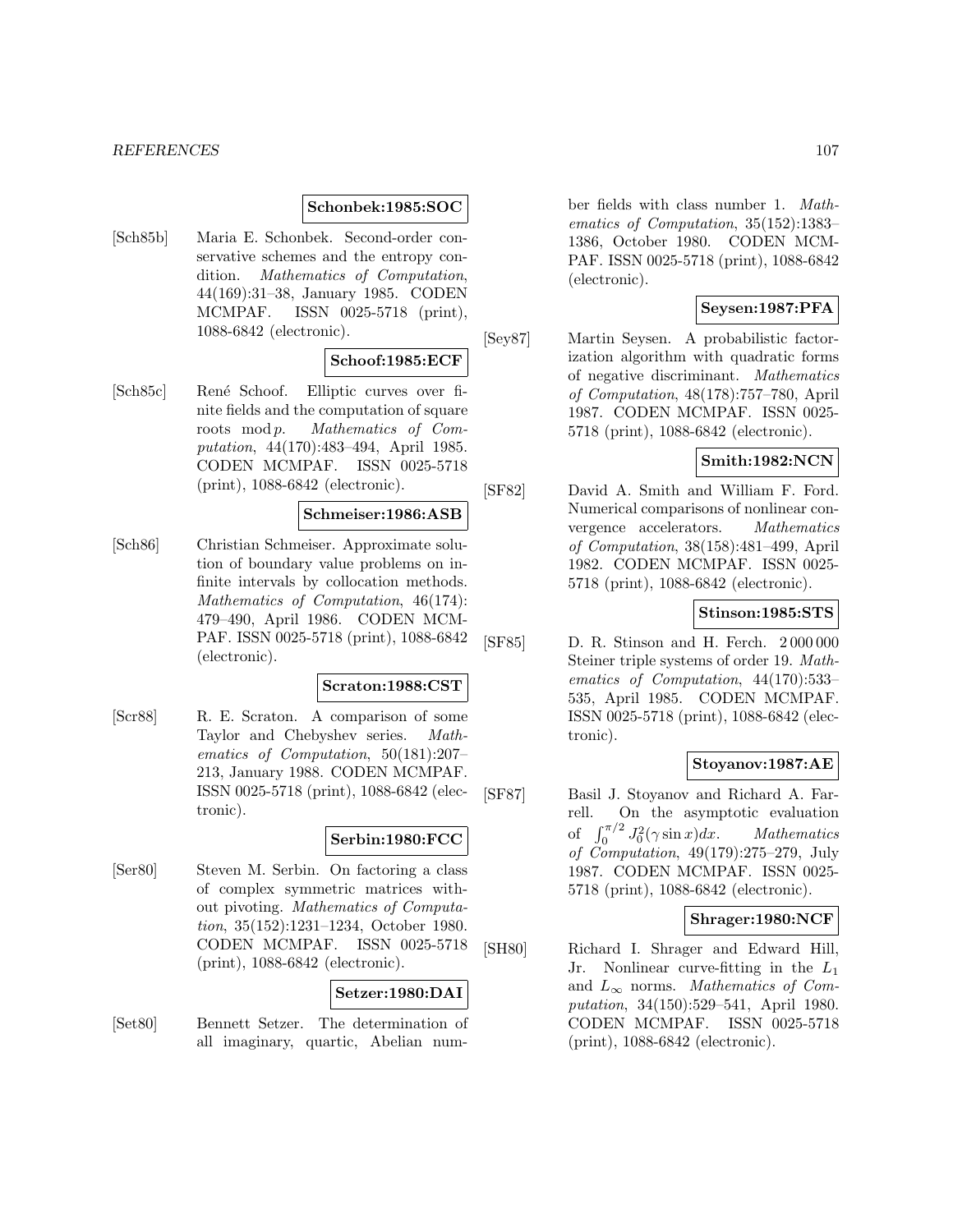### **Shanno:1980:VMM**

[Sha80] D. F. Shanno. On variable-metric methods for sparse Hessians. Mathematics of Computation, 34(150):499–514, April 1980. CODEN MCMPAF. ISSN 0025- 5718 (print), 1088-6842 (electronic).

## **Shampine:1981:TIO**

[Sha81] L. F. Shampine. Type-insensitive ODE codes based on implicit A-stable formulas. Mathematics of Computation, 36(154):499–510, April 1981. CODEN MCMPAF. ISSN 0025-5718 (print), 1088-6842 (electronic).

#### **Shampine:1982:TIO**

[Sha82a] L. F. Shampine. Type-insensitive ODE codes based on implicit  $A(\alpha)$ -stable formulas. Mathematics of Computation, 39(159):109–123, July 1982. CODEN MCMPAF. ISSN 0025-5718 (print), 1088-6842 (electronic).

## **Shanks:1982:CHC**

[Sha82b] Daniel Shanks. Corrigendum: H. C. Williams, "Some primes with interesting digit patterns" [Math. Comp. **32** (1978), no. 144, 1306–1310, MR **58** #484]. Mathematics of Computation, 39(160): 759, October 1982. CODEN MCMPAF. ISSN 0025-5718 (print), 1088-6842 (electronic).

### **Shawyer:1984:BAP**

[Sha84] B. L. R. Shawyer. Best approximation of positive power series. Mathematics of Computation, 43(168):529–534, October 1984. CODEN MCMPAF. ISSN 0025- 5718 (print), 1088-6842 (electronic).

## **Shampine:1986:SPR**

[Sha86] Lawrence F. Shampine. Some practical Runge–Kutta formulas. Mathematics of Computation,  $46(173):135-150$ , January

1986. CODEN MCMPAF. ISSN 0025- 5718 (print), 1088-6842 (electronic).

### **Shen:1986:C**

[She86] Mok-Kong Shen. On the congruence  $2^{n-k} \equiv 1 \pmod{n}$ . Mathematics of Computation, 46(174):715–716, April 1986. CODEN MCMPAF. ISSN 0025-5718 (print), 1088-6842 (electronic).

## **Shi:1984:CPQ**

[Shi84] Zhong Ci Shi. On the convergence properties of the quadrilateral elements of Sander and Beckers. Mathematics of Computation, 42(166):493–504, April 1984. CODEN MCMPAF. ISSN 0025- 5718 (print), 1088-6842 (electronic).

## **Shiu:1986:CST**

[Shi86] Peter Shiu. Counting sums of two squares: the Meissel–Lehmer method. Mathematics of Computation, 47(175): 351–360, July 1986. CODEN MCMPAF. ISSN 0025-5718 (print), 1088-6842 (electronic). See corrigendum [Shi19].

# **Shi:1987:FMT**

[Shi87] Zhong Ci Shi. The F–E–M test for convergence of nonconforming finite elements. Mathematics of Computation, 49 (180):391–405, October 1987. CODEN MCMPAF. ISSN 0025-5718 (print), 1088-6842 (electronic).

## **Shiu:2019:CCS**

[Shi19] Peter Shiu. Corrigendum to "Counting sums of two squares: the Meissel– Lehmer method". Mathematics of Computation, 88(320):2935–2938, October 2019. CODEN MCMPAF. ISSN 0025-5718 (print), 1088-6842 (electronic). URL https://www. ams.org/AMSMathViewer; https:/ /www.ams.org/journals/mcom/2019- 88-320/S0025-5718-2019-03477-4;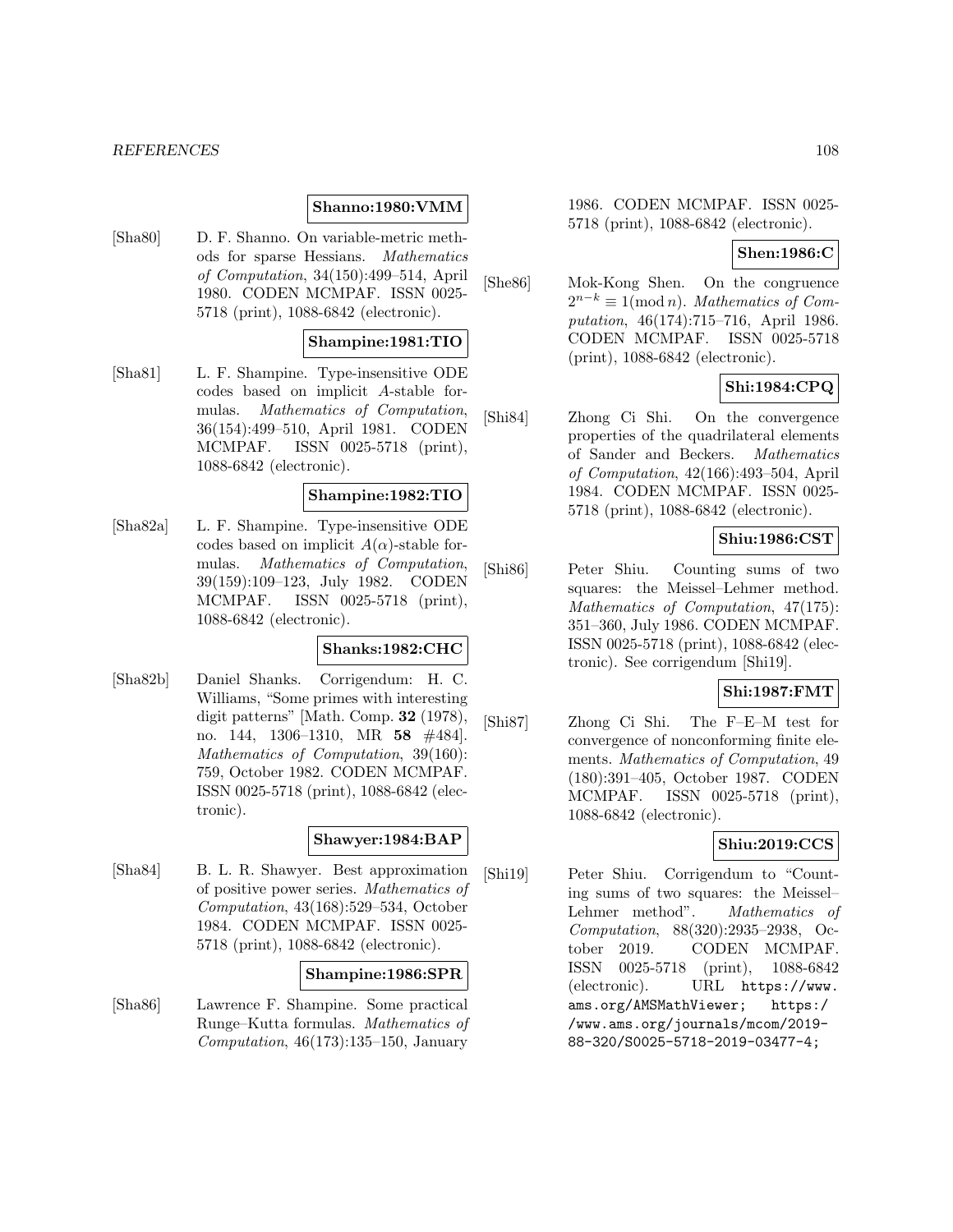https://www.ams.org/journals/mcom/ 2019-88-320/S0025-5718-2019-03477- 4/S0025-5718-2019-03477-4.pdf; https://www.ams.org/mathscinet/search/ authors.html?mrauthid=160965.

#### **Shrager:1985:RRR**

[Shr85] Richard I. Shrager. A rapid robust rootfinder. Mathematics of Computation, 44(169):151–165, January 1985. CODEN MCMPAF. ISSN 0025-5718 (print), 1088-6842 (electronic).

## **Shu:1987:TBT**

[Shu87a] Chi-Wang Shu. TVB boundary treatment for numerical solutions of conservation laws. Mathematics of Computation, 49(179):123–134, July 1987. CODEN MCMPAF. ISSN 0025-5718 (print), 1088-6842 (electronic).

## **Shu:1987:TUH**

[Shu87b] Chi-Wang Shu. TVB uniformly highorder schemes for conservation laws. Mathematics of Computation, 49(179): 105–121, July 1987. CODEN MCMPAF. ISSN 0025-5718 (print), 1088-6842 (electronic).

#### **Sidi:1980:ACT**

[Sid80a] Avram Sidi. Analysis of convergence of the T-transformation for power series. Mathematics of Computation, 35(151): 833–850, July 1980. CODEN MCMPAF. ISSN 0025-5718 (print), 1088-6842 (electronic).

## **Sidi:1980:NQN**

[Sid80b] Avram Sidi. Numerical quadrature and nonlinear sequence transformations; unified rules for efficient computation of integrals with algebraic and logarithmic endpoint singularities. Mathematics of Computation, 35(151):851–874, July

1980. CODEN MCMPAF. ISSN 0025- 5718 (print), 1088-6842 (electronic).

## **Sidi:1982:NEV**

[Sid82a] Avram Sidi. The numerical evaluation of very oscillatory infinite integrals by extrapolation. Mathematics of Computation, 38(158):517–529, April 1982. CODEN MCMPAF. ISSN 0025-5718 (print), 1088-6842 (electronic).

# **Sidi:1982:NQR**

[Sid82b] Avram Sidi. Numerical quadrature rules for some infinite range integrals. Mathematics of Computation, 38(157):127– 142, January 1982. CODEN MCMPAF. ISSN 0025-5718 (print), 1088-6842 (electronic).

# **Sidi:1988:UFE**

[Sid88] Avram Sidi. A user-friendly extrapolation method for oscillatory infinite integrals. Mathematics of Computation, 51(183):249–266, July 1988. CODEN MCMPAF. ISSN 0025-5718 (print), 1088-6842 (electronic).

## **Silverman:1987:MPQ**

[Sil87] Robert D. Silverman. The multiple polynomial quadratic sieve. Mathematics of Computation, 48(177):329–339, January 1987. CODEN MCMPAF. ISSN 0025- 5718 (print), 1088-6842 (electronic).

### **Silverman:1988:CHE**

[Sil88] Joseph H. Silverman. Computing heights on elliptic curves. Mathematics of Computation, 51(183):339–358, July 1988. CODEN MCMPAF. ISSN 0025- 5718 (print), 1088-6842 (electronic).

### **Simon:1984:LAP**

[Sim84] Horst D. Simon. The Lánczos algorithm with partial reorthogonalization. Math-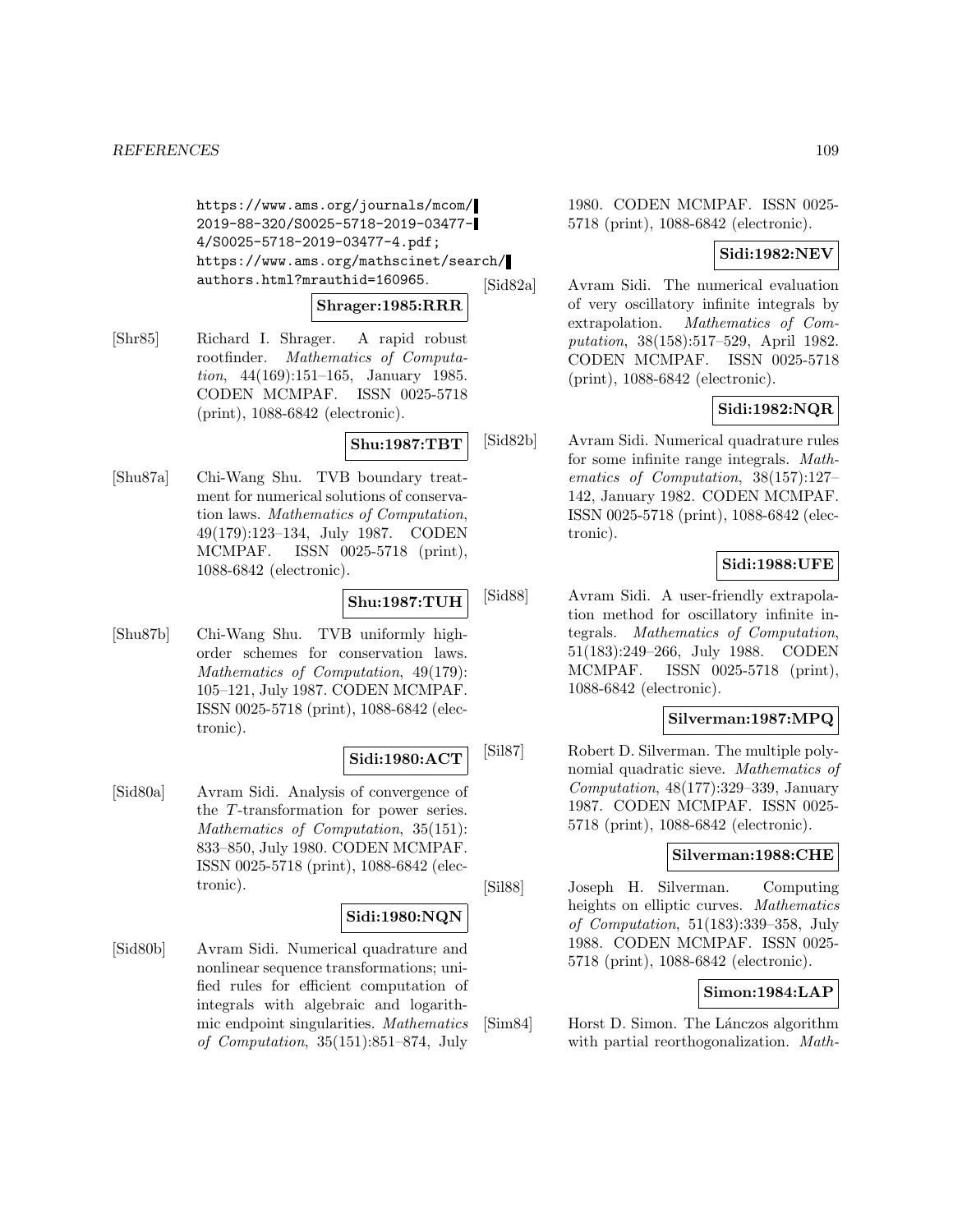ematics of Computation, 42(165):115– 142, January 1984. CODEN MCMPAF. ISSN 0025-5718 (print), 1088-6842 (electronic).

**Suli:1985:FDA**

[SJI85] Endre Süli, Boško Jovanović, and Lav Ivanović. Finite difference approximations of generalized solutions. Mathematics of Computation, 45(172):319– 327, October 1985. CODEN MCMPAF. ISSN 0025-5718 (print), 1088-6842 (electronic).

# **Skeel:1980:IRI**

[Ske80] Robert D. Skeel. Iterative refinement implies numerical stability for Gaussian elimination. Mathematics of Computation, 35(151):817–832, July 1980. CODEN MCMPAF. ISSN 0025-5718 (print), 1088-6842 (electronic).

# **Skeel:1986:CEF**

[Ske86a] R. D. Skeel. Corrigendum: "Equivalent forms of multistep formulas" [Math. Comp. **33** (1979), no. 148, 1229–1250, MR 80j:65027]. Mathematics of Computation, 47(176):769, October 1986. CODEN MCMPAF. ISSN 0025-5718 (print), 1088-6842 (electronic).

### **Skeel:1986:CVS**

[Ske86b] Robert D. Skeel. Construction of variable-stepsize multistep formulas. Mathematics of Computation, 47(176): 503–510, S45–S52, October 1986. CO-DEN MCMPAF. ISSN 0025-5718 (print), 1088-6842 (electronic).

#### **Skeel:1986:SCV**

[Ske86c] Robert D. Skeel. Supplement to construction of variable-stepsize multistep formulas. Mathematics of Computation, 47(176):S45–S52, October 1986. CODEN MCMPAF. ISSN 0025-5718 (print), 1088-6842 (electronic).

# **Shepherd:1981:CA**

[SL81] M. M. Shepherd and J. G. Laframboise. Chebyshev approximation of  $(1 +$  $(2x) \exp(x^2)$  erfc x in  $0 \leq x \leq \infty$ . Mathematics of Computation, 36(153):249– 253, January 1981. CODEN MCMPAF. ISSN 0025-5718 (print), 1088-6842 (electronic).

## **Schnorr:1984:MCF**

[SL84] C. P. Schnorr and H. W. Lenstra, Jr. A Monte Carlo factoring algorithm with linear storage. Mathematics of Computation, 43(167):289–311, July 1984. CODEN MCMPAF. ISSN 0025-5718 (print), 1088-6842 (electronic).

## **Salzer:1985:TET**

[SL85] Herbert E. Salzer and Norman Levine. Table errata: Tables of sines and cosines to ten decimal places at thousandths of a degree [Pergamon Press, New York, 1962 and MR **26** #361]. Mathematics of Computation, 44(169):281, January 1985. CODEN MCMPAF. ISSN 0025- 5718 (print), 1088-6842 (electronic).

## **Sloan:1989:RLQ**

[SL89] Ian H. Sloan and James N. Lyness. The representation of lattice quadrature rules as multiple sums. Mathematics of Computation, 52(185):81–94, January 1989. CODEN MCMPAF. ISSN 0025- 5718 (print), 1088-6842 (electronic).

## **Sloan:1981:QMI**

[Slo81] Ian H. Sloan. Quadrature methods for integral equations of the second kind over infinite intervals. Mathematics of Computation, 36(154):511–523, April 1981. CODEN MCMPAF. ISSN 0025- 5718 (print), 1088-6842 (electronic).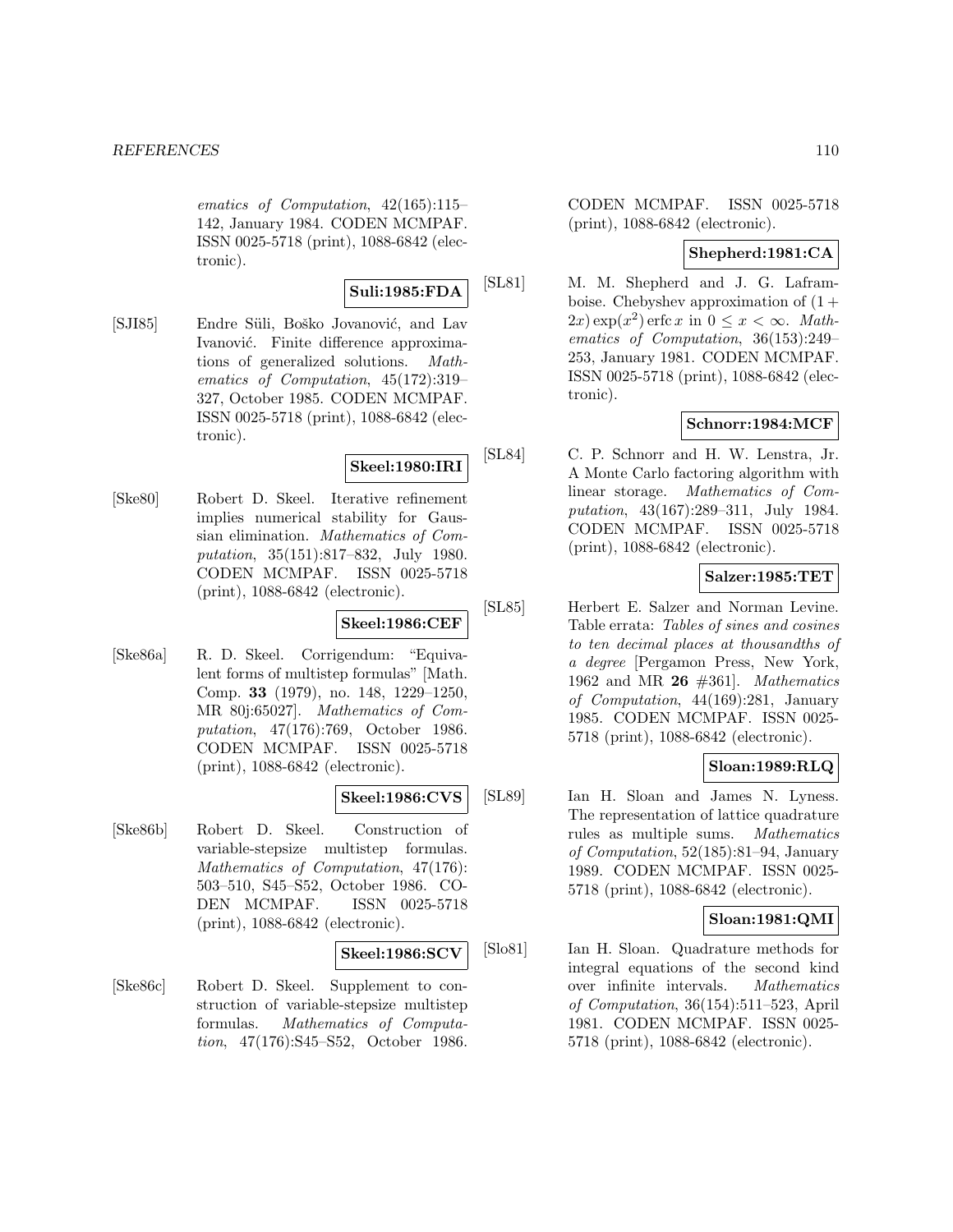#### **Sloan:1983:BCF**

[Slo83] D. M. Sloan. Boundary conditions for a fourth order hyperbolic difference scheme. Mathematics of Computation, 41(163):1–11, July 1983. CODEN MCMPAF. ISSN 0025-5718 (print), 1088-6842 (electronic).

## **Sugihara:1982:NHM**

[SM82] Masaaki Sugihara and Kazuo Murota. A note on Haselgrove's method for numerical integration. Mathematics of Computation, 39(160):549–554, October 1982. CODEN MCMPAF. ISSN 0025-5718 (print), 1088-6842 (electronic).

## **Smith:1983:TEH**

[Smi83] John M. Smith. Table errata: Handbook of mathematical functions with formulas, graphs and mathematical tables [Nat. Bur. Standards, Washington, D.C., 1964 and MR **29** #4914]. Mathematics of Computation, 40(162):723– 724, April 1983. CODEN MCMPAF. ISSN 0025-5718 (print), 1088-6842 (electronic).

#### **Smith:1989:EMP**

[Smi89] David M. Smith. Efficient multipleprecision evaluation of elementary functions. Mathematics of Computation, 52 (185):131–134, January 1989. CODEN MCMPAF. ISSN 0025-5718 (print), 1088-6842 (electronic).

### **Smyth:1981:MTR**

[Smy81] C. J. Smyth. On the measure of totally real algebraic integers. II. Mathematics of Computation, 37(155):205–208, July 1981. CODEN MCMPAF. ISSN 0025- 5718 (print), 1088-6842 (electronic).

### **Smyth:1984:MVT**

[Smy84] C. J. Smyth. The mean values of totally real algebraic integers. Mathematics of Computation, 42(166):663–681, April 1984. CODEN MCMPAF. ISSN 0025- 5718 (print), 1088-6842 (electronic).

## **Streit:1983:NSI**

[SN83] Roy L. Streit and Albert H. Nuttall. A note on the semi-infinite programming approach to complex approximation. Mathematics of Computation, 40 (162):599–605, April 1983. CODEN MCMPAF. ISSN 0025-5718 (print), 1088-6842 (electronic).

### **Socolovsky:1986:DSD**

[Soc86] E. A. Socolovsky. Difference schemes for degenerate parabolic equations. Mathematics of Computation, 47(176):411– 420, October 1986. CODEN MCMPAF. ISSN 0025-5718 (print), 1088-6842 (electronic).

# **Solt:1986:TET**

[Sol86] G. Solt. Table erratum: Table of integrals, series and products [Academic Press, New York, 1980 and MR 81g:33001] by I. S. Gradshteĭn and I. M. Ryzhik. Mathematics of Computation, 47(176):768, October 1986. CODEN MCMPAF. ISSN 0025-5718 (print), 1088-6842 (electronic).

### **Speevak:1986:EAO**

[Spe86] Ted Speevak. An efficient algorithm for obtaining the volume of a special kind of pyramid and application to convex polyhedra. Mathematics of Computation, 46(174):531–536, April 1986. CODEN MCMPAF. ISSN 0025-5718 (print), 1088-6842 (electronic).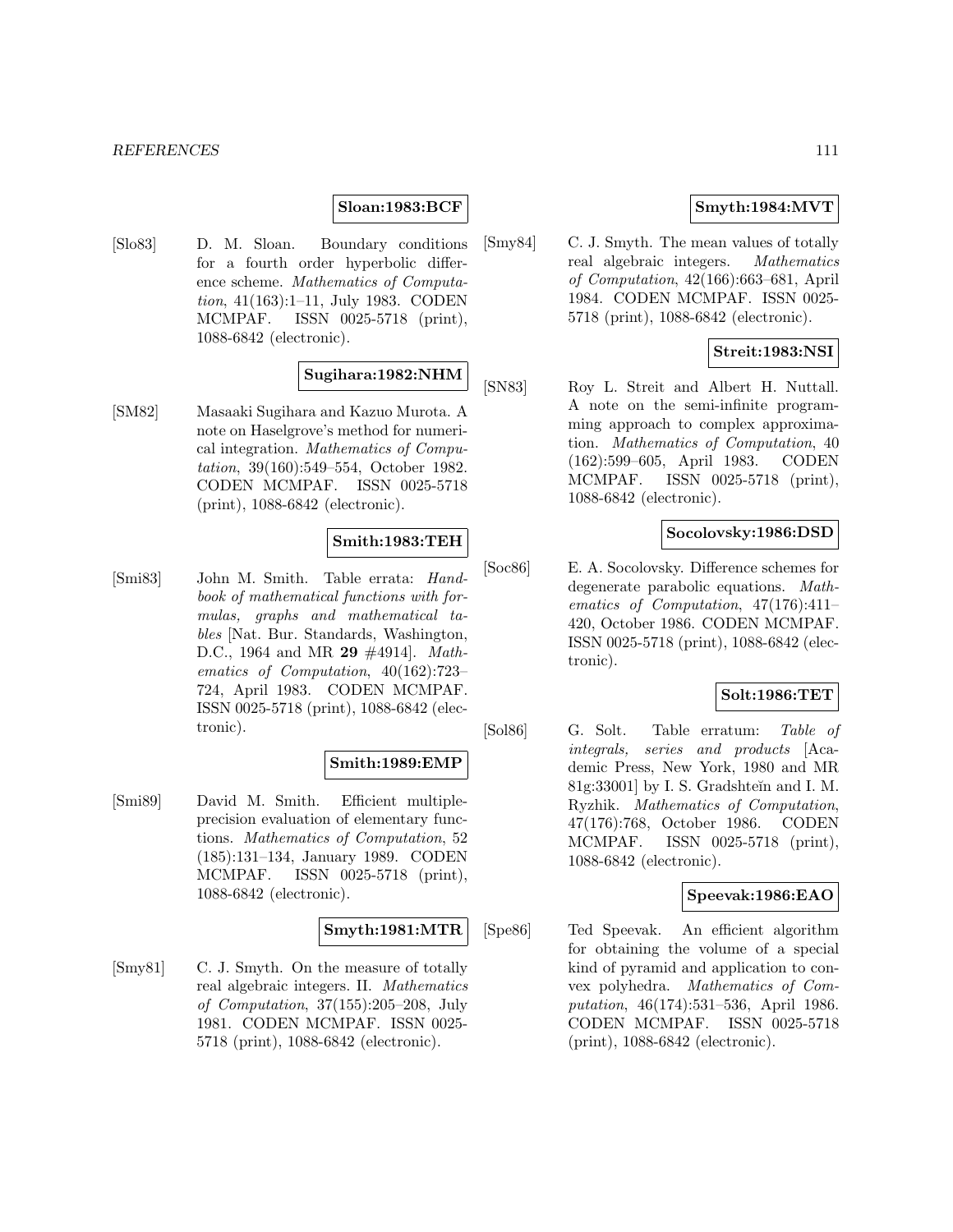### **Spekreijse:1987:MSM**

[Spe87] Stefan P. Spekreijse. Multigrid solution of monotone second-order discretizations of hyperbolic conservation laws. Mathematics of Computation, 49(179):135–155, July 1987. CODEN MCMPAF. ISSN 0025-5718 (print), 1088-6842 (electronic).

# **Spijker:1985:SRS**

[Spi85] M. N. Spijker. Stepsize restrictions for stability of one-step methods in the numerical solution of initial value problems. Mathematics of Computation, 45 (172):377–392, October 1985. CODEN MCMPAF. ISSN 0025-5718 (print), 1088-6842 (electronic).

## **Spoletini:1984:GPF**

[Spo84] Enrico Spoletini. Generation of permutations following Lehmer and Howell. Mathematics of Computation, 43(168): 565–572, October 1984. CODEN MCM-PAF. ISSN 0025-5718 (print), 1088-6842 (electronic).

#### **Sanz-Serna:1984:MNS**

[SS84] J. M. Sanz-Serna. Methods for the numerical solution of the nonlinear Schrödinger equation. Mathematics of Computation, 43(167):21–27, July 1984. CODEN MCMPAF. ISSN 0025-5718 (print), 1088-6842 (electronic).

## **Saad:1985:CGL**

[SS85] Youcef Saad and Martin H. Schultz. Conjugate gradient-like algorithms for solving nonsymmetric linear systems. Mathematics of Computation, 44(170): 417–424, April 1985. CODEN MCM-PAF. ISSN 0025-5718 (print), 1088-6842 (electronic).

# **Sloan:1986:IEH**

[SS86a] I. H. Sloan and A. Spence. Integral equations on the half-line: a modified finitesection approximation. Mathematics of Computation, 47(176):589–595, October 1986. CODEN MCMPAF. ISSN 0025- 5718 (print), 1088-6842 (electronic).

### **Stinson:1986:STS**

[SS86b] D. R. Stinson and E. Seah. 284 457 Steiner triple systems of order 19 contain a subsystem of order 9. Mathematics of Computation, 46(174):717–729, April 1986. CODEN MCMPAF. ISSN 0025- 5718 (print), 1088-6842 (electronic).

### **Seah:1988:EOF**

[SS88] E. Seah and D. R. Stinson. On the enumeration of one-factorizations of complete graphs containing prescribed automorphism groups. Mathematics of Computation, 50(182):607–618, April 1988. CODEN MCMPAF. ISSN 0025-5718 (print), 1088-6842 (electronic).

### **Stephan:1989:CVB**

[SS89] E. P. Stephan and M. Suri. On the convergence of the p-version of the boundary element Galerkin method. Mathematics of Computation, 52(185):31–48, January 1989. CODEN MCMPAF. ISSN 0025-5718 (print), 1088-6842 (electronic).

### **Smith:1983:PII**

[SSO83] William E. Smith, Ian H. Sloan, and Alex H. Opie. Product integration over infinite intervals. I. rules based on the zeros of Hermite polynomials. Mathematics of Computation, 40(162):519– 535, April 1983. CODEN MCMPAF. ISSN 0025-5718 (print), 1088-6842 (electronic).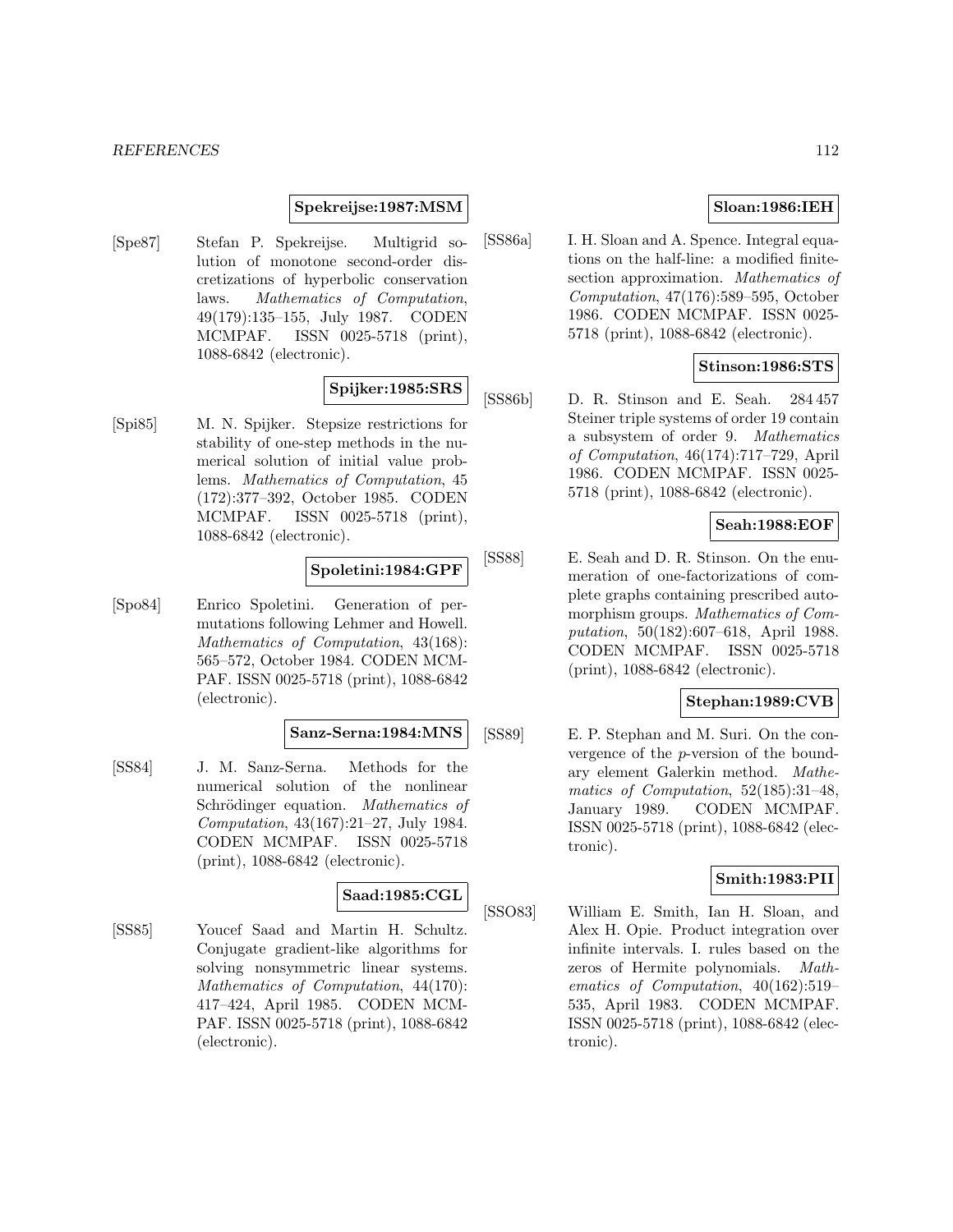#### **Sanz-Serna:1985:GET**

[SSP85] J. M. Sanz-Serna and C. Palencia. A general equivalence theorem in the theory of discretization methods. Mathematics of Computation, 45(171):143– 152, July 1985. CODEN MCMPAF. ISSN 0025-5718 (print), 1088-6842 (electronic).

### **Stoer:1987:CSC**

[ST87] J. Stoer and R. A. Tapia. On the characterization of q-superlinear convergence of quasi-Newton methods for constrained optimization. Mathematics of Computation, 49(180):581–584, October 1987. CODEN MCMPAF. ISSN 0025- 5718 (print), 1088-6842 (electronic).

### **Starius:1981:AEC**

[Sta81] Göran Starius. Asymptotic expansions for a class of elliptic difference schemes. Mathematics of Computation, 37(156): 321–326, October 1981. CODEN MCM-PAF. ISSN 0025-5718 (print), 1088-6842 (electronic).

### **Steihaug:1984:SSL**

[Ste84a] Trond Steihaug. On the sparse and symmetric least-change secant update. Mathematics of Computation, 42(166): 521–533, April 1984. CODEN MCM-PAF. ISSN 0025-5718 (print), 1088-6842 (electronic).

### **Stenberg:1984:AMF**

[Ste84b] Rolf Stenberg. Analysis of mixed finite element methods for the Stokes problem: a unified approach. Mathematics of Computation, 42(165):9–23, January 1984. CODEN MCMPAF. ISSN 0025- 5718 (print), 1088-6842 (electronic).

### **Stewart:1984:ABS**

[Ste84c] G. W. Stewart. On the asymptotic behavior of scaled singular value and QR decompositions. Mathematics of Computation, 43(168):483–489, October 1984. CODEN MCMPAF. ISSN 0025- 5718 (print), 1088-6842 (electronic).

## **Steiner:1986:MEP**

[Ste86a] Ray P. Steiner. On Mordell's equation  $y^2 - k = x^3$ : a problem of Stolarsky. Mathematics of Computation, 46(174): 703–714, April 1986. CODEN MCM-PAF. ISSN 0025-5718 (print), 1088-6842 (electronic).

#### **Stenger:1986:ENO**

[Ste86b] Frank Stenger. Explicit, nearly optimal, linear rational approximation with preassigned poles. Mathematics of Computation, 47(175):225–252, July 1986. CODEN MCMPAF. ISSN 0025-5718 (print), 1088-6842 (electronic).

### **Stewart:1988:CCR**

[Ste88] G. W. Stewart. A curiosity concerning the representation of integers in noninteger bases. Mathematics of Computation, 51(184):755–756, October 1988. CODEN MCMPAF. ISSN 0025-5718 (print), 1088-6842 (electronic). URL http://zbmath.org/?q= an:0699.10020.

### **Stokes:1980:SQD**

[Sto80] A. N. Stokes. A stable quotientdifference algorithm. Mathematics of Computation, 34(150):515–519, April 1980. CODEN MCMPAF. ISSN 0025- 5718 (print), 1088-6842 (electronic).

### **Stothers:1981:SFI**

[Sto81] W. W. Stothers. Subgroups of finite index in a free product with amalga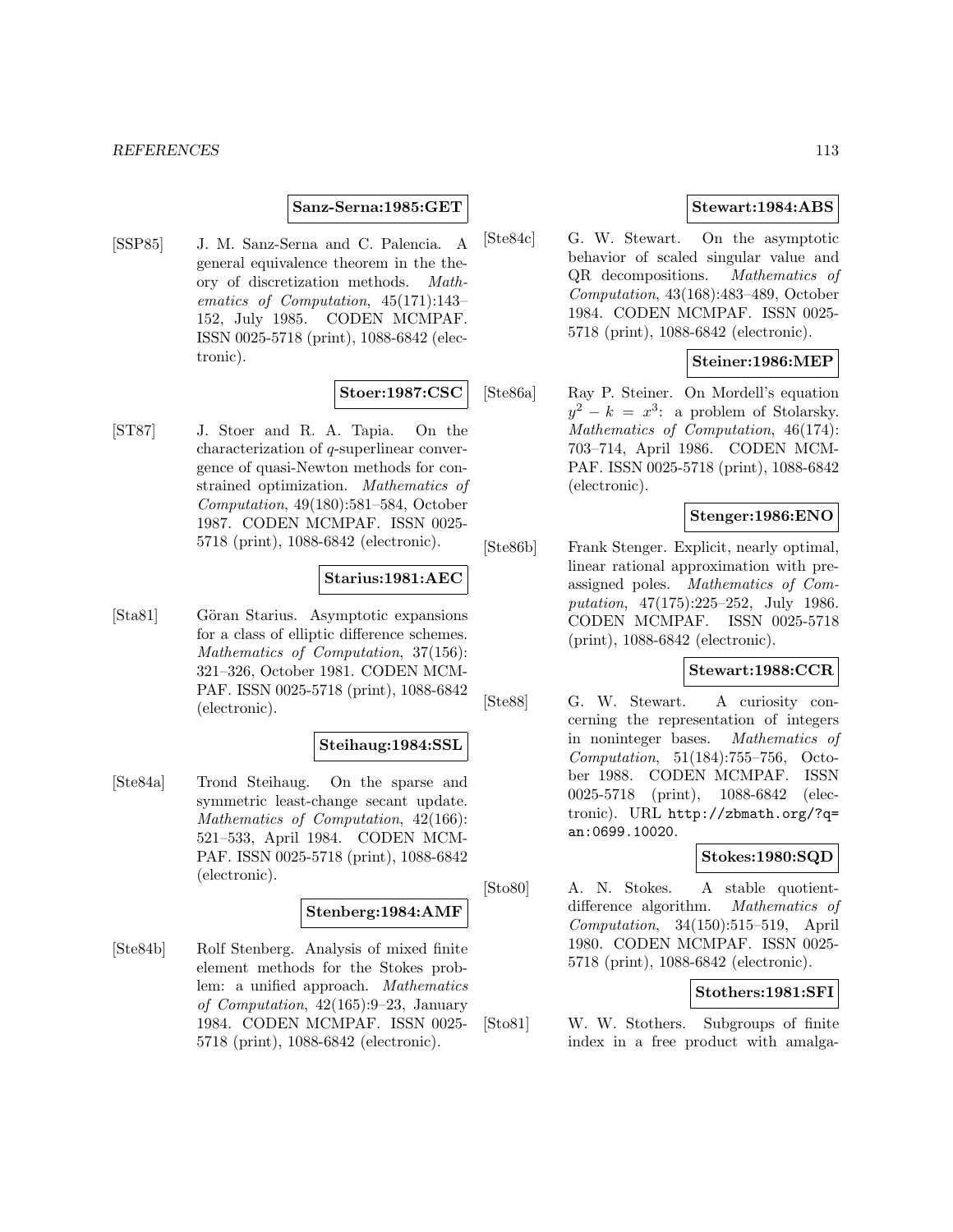mated subgroup. Mathematics of Computation, 36(154):653–662, April 1981. CODEN MCMPAF. ISSN 0025-5718 (print), 1088-6842 (electronic).

**Stroeker:1989:QTE**

[Str89] R. J. Stroeker. On quartic Thue equations with trivial solutions. Mathematics of Computation, 52(185):175– 187, January 1989. CODEN MCMPAF. ISSN 0025-5718 (print), 1088-6842 (electronic).

# **Stuart:1981:TEC**

[Stu81a] S. N. Stuart. Table errata: A course of modern analysis [fourth edition, Cambridge Univ. Press, Cambridge 1927 and 180] by E. T. Whittaker Jbuch **53** and G. N. Watson. Mathematics of Computation, 36(153):319, January 1981. CODEN MCMPAF. ISSN 0025-5718 (print), 1088-6842 (electronic).

## **Stummel:1981:PTE**

[Stu81b] F. Stummel. Perturbation theory for evaluation algorithms of arithmetic expressions. Mathematics of Computation, 37(156):435–473, October 1981. CODEN MCMPAF. ISSN 0025-5718 (print), 1088-6842 (electronic).

# **Stynes:1980:FCB**

[Sty80] Martin Stynes. On faster convergence of the bisection method for all triangles. Mathematics of Computation, 35(152): 1195–1201, October 1980. CODEN MCMPAF. ISSN 0025-5718 (print), 1088-6842 (electronic).

# **Shanks:1981:GFF**

[SW81] Daniel Shanks and H. C. Williams. Gunderson's function in Fermat's Last Theorem. Mathematics of Computation, 36 (153):291–295, January 1981. CODEN

MCMPAF. ISSN 0025-5718 (print), 1088-6842 (electronic).

## **Schatz:1982:QOP**

[SW82a] A. H. Schatz and L. B. Wahlbin. On the quasi-optimality in  $L_{\infty}$  of the  $\hat{H}$  -1 projection into finite element spaces. Mathematics of Computation, 38(157): 1–22, January 1982. CODEN MCM-PAF. ISSN 0025-5718 (print), 1088-6842 (electronic).

# **Shivakumar:1982:AEL**

[SW82b] P. N. Shivakumar and R. Wong. Asymptotic expansion of the Lebesgue constants associated with polynomial interpolation. Mathematics of Computation, 39(159):195–200, July 1982. CODEN MCMPAF. ISSN 0025-5718 (print), 1088-6842 (electronic).

# **Schatz:1983:FEM**

[SW83] A. H. Schatz and L. B. Wahlbin. On the finite element method for singularly perturbed reaction-diffusion problems in two and one dimensions. Mathematics of Computation, 40(161):47–89, January 1983. CODEN MCMPAF. ISSN 0025- 5718 (print), 1088-6842 (electronic).

# **Saranen:1985:ACC**

[SW85] J. Saranen and W. L. Wendland. On the asymptotic convergence of collocation methods with spline functions of even degree. Mathematics of Computation, 45(171):91–108, July 1985. CODEN MCMPAF. ISSN 0025-5718 (print), 1088-6842 (electronic).

# **Schneider:1986:SNA**

[SW86a] Claus Schneider and Wilhelm Werner. Some new aspects of rational interpolation. Mathematics of Computation, 47(175):285–299, July 1986. CODEN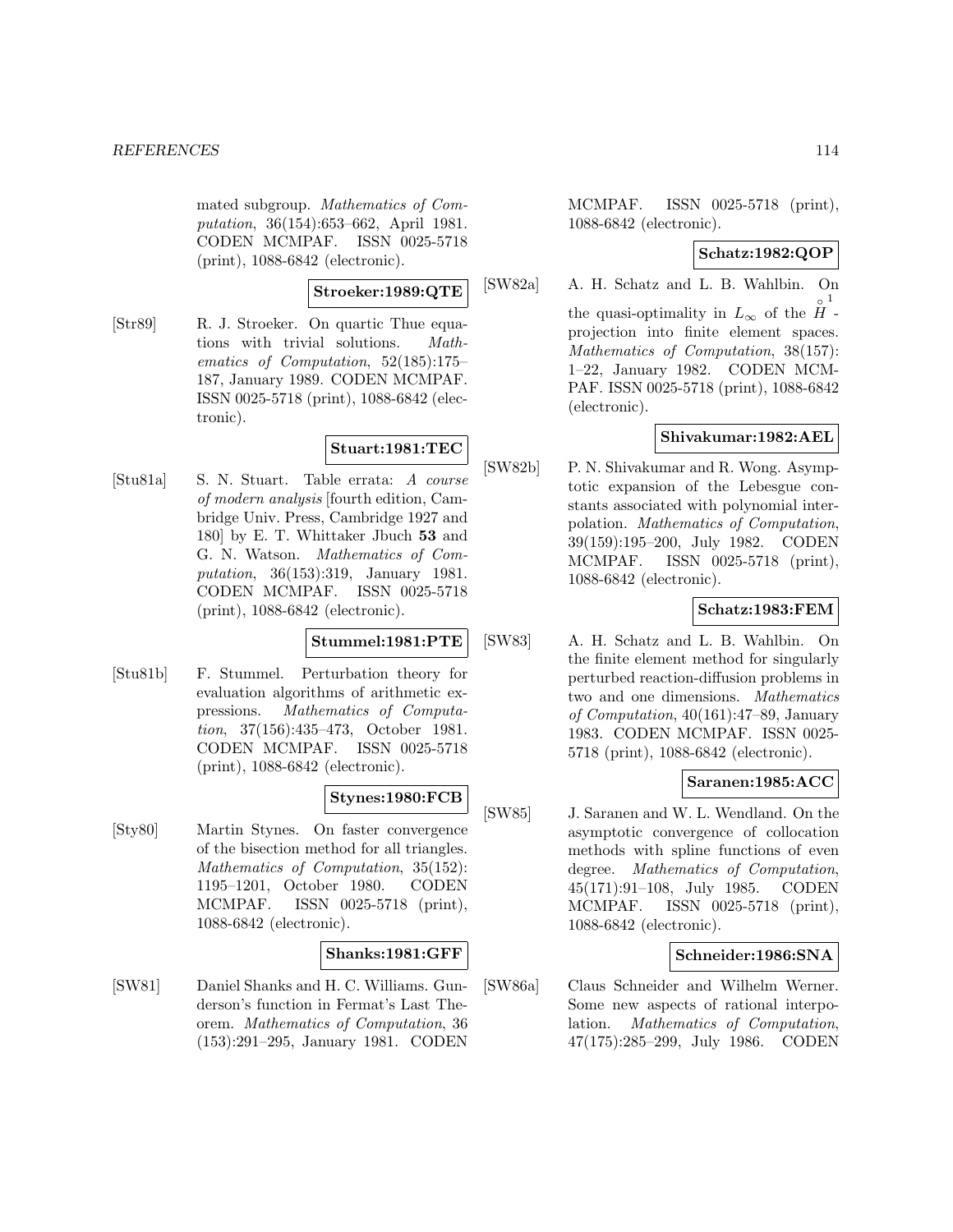MCMPAF. ISSN 0025-5718 (print), 1088-6842 (electronic).

### **Segal:1986:WDS**

[SW86b] Robert Segal and Robert L. Ward. Weight distributions of some irreducible cyclic codes. Mathematics of Computation, 46(173):341–354, January 1986. CODEN MCMPAF. ISSN 0025-5718 (print), 1088-6842 (electronic).

# **Schoof:1988:QPR**

[SW88a] René Schoof and Lawrence C. Washington. Quintic polynomials and real cyclotomic fields with large class number. Mathematics of Computation, 50(182): 543–556, April 1988. CODEN MCM-PAF. ISSN 0025-5718 (print), 1088-6842 (electronic).

## **Stephens:1988:CRQ**

[SW88b] A. J. Stephens and H. C. Williams. Computation of real quadratic fields with class number one. Mathematics of Computation, 51(184):809–824, October 1988. CODEN MCMPAF. ISSN 0025- 5718 (print), 1088-6842 (electronic).

### **Stephens:1988:SCR**

[SW88c] A. J. Stephens and H. C. Williams. Some computational results on a problem concerning powerful numbers. Mathematics of Computation, 50(182):619–632, April 1988. CODEN MCMPAF. ISSN 0025- 5718 (print), 1088-6842 (electronic).

## **Swartz:1980:CID**

[Swa80] Blair Swartz. Compact, implicit difference schemes for a differential equation's side conditions. Mathematics of Computation, 35(151):733–746, July 1980. CODEN MCMPAF. ISSN 0025-5718 (print), 1088-6842 (electronic).

## **Swarztrauber:1986:SF**

[Swa86] Paul N. Swarztrauber. Symmetric FFTs. Mathematics of Computation, 47(175): 323–346, July 1986. CODEN MCMPAF. ISSN 0025-5718 (print), 1088-6842 (electronic).

## **Swartz:1989:SOS**

[Swa89a] Blair Swartz. The second-order sharpening of blurred smooth borders. Mathematics of Computation, 52(186):675– 714, S35–S36, April 1989. CODEN MCMPAF. ISSN 0025-5718 (print), 1088-6842 (electronic).

# **Swartz:1989:SSO**

[Swa89b] Blair Swartz. Supplement to the secondorder sharpening of blurred smooth borders. Mathematics of Computation, 52 (186):S35–S36, April 1989. CODEN MCMPAF. ISSN 0025-5718 (print), 1088-6842 (electronic).

### **Seah:1983:CLC**

[SWW83] Eric Seah, Lawrence C. Washington, and Hugh C. Williams. The calculation of a large cubic class number with an application to real cyclotomic fields. Mathematics of Computation, 41(163):303– 305, July 1983. CODEN MCMPAF. ISSN 0025-5718 (print), 1088-6842 (electronic).

### **Szepessy:1989:CSC**

[Sze89] Anders Szepessy. Convergence of a shock-capturing streamline diffusion finite element method for a scalar conservation law in two space dimensions. Mathematics of Computation, 53(188): 527–545, October 1989. CODEN MCM-PAF. ISSN 0025-5718 (print), 1088-6842 (electronic).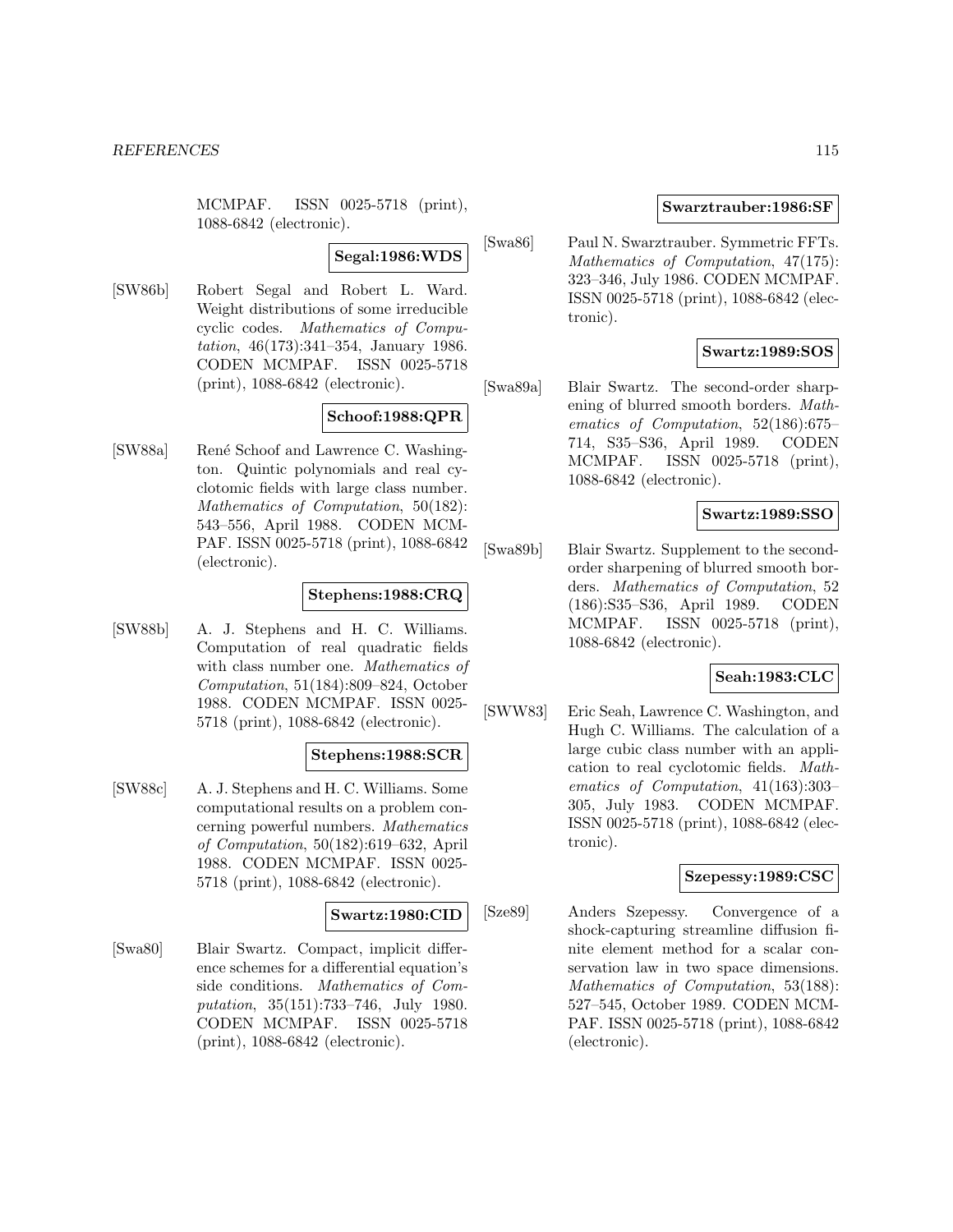### **Tadmor:1983:UII**

[Tad83] Eitan Tadmor. The unconditional instability of inflow-dependent boundary conditions in difference approximations to hyperbolic systems. Mathematics of Computation, 41(164):309–319, October 1983. CODEN MCMPAF. ISSN 0025- 5718 (print), 1088-6842 (electronic).

#### **Tadmor:1984:LTB**

[Tad84a] Eitan Tadmor. The large-time behavior of the scalar, genuinely nonlinear Lax–Friedrichs scheme. Mathematics of Computation, 43(168):353–368, October 1984. CODEN MCMPAF. ISSN 0025- 5718 (print), 1088-6842 (electronic).

#### **Tadmor:1984:NVE**

[Tad84b] Eitan Tadmor. Numerical viscosity and the entropy condition for conservative difference schemes. Mathematics of Computation, 43(168):369–381, October 1984. CODEN MCMPAF. ISSN 0025- 5718 (print), 1088-6842 (electronic).

#### **Tadmor:1987:NVE**

[Tad87] Eitan Tadmor. The numerical viscosity of entropy stable schemes for systems of conservation laws. I. Mathematics of Computation, 49(179):91–103, July 1987. CODEN MCMPAF. ISSN 0025- 5718 (print), 1088-6842 (electronic).

## **Tang:1988:FAL**

[Tan88] Ping Tak Peter Tang. A fast algorithm for linear complex Chebyshev approximations. Mathematics of Computation, 51(184):721–739, October 1988. CODEN MCMPAF. ISSN 0025-5718 (print), 1088-6842 (electronic).

### **Tapia:1988:SUU**

[Tap88] Richard Tapia. On secant updates for use in general constrained optimization.

Mathematics of Computation, 51(183): 181–202, July 1988. CODEN MCMPAF. ISSN 0025-5718 (print), 1088-6842 (electronic).

## **teRiele:1981:HNT**

[te 81] Herman J. J. te Riele. Hyperperfect numbers with three different prime factors. Mathematics of Computation, 36 (153):297–298, January 1981. CODEN MCMPAF. ISSN 0025-5718 (print), 1088-6842 (electronic).

### **teRiele:1984:GNA**

[te 84] Herman J. J. te Riele. On generating new amicable pairs from given amicable pairs. Mathematics of Computation, 42(165):219–223, January 1984. CODEN MCMPAF. ISSN 0025-5718 (print), 1088-6842 (electronic).

## **teRiele:1986:CAA**

[te 86a] H. J. J. te Riele. Computation of all the amicable pairs below  $10^{10}$ . Mathematics of Computation, 47(175):361–368, S9– S40, July 1986. CODEN MCMPAF. ISSN 0025-5718 (print), 1088-6842 (electronic).

### **teRiele:1986:SCA**

[te 86b] H. J. J. te Riele. Supplement to computation of all the amicable pairs below  $10<sup>1</sup>0$ . Mathematics of Computation, 47(175):S9–S40, July 1986. CODEN MCMPAF. ISSN 0025-5718 (print), 1088-6842 (electronic).

## **teRiele:1986:CZRa**

[te 86c] Herman J. J. te Riele. Corrigenda: "On the zeros of the Riemann zeta function in the critical strip. II" [Math. Comp. **39** (1982), no. 160, 681–688, MR 83m:10067] by R. P. Brent, J. van de Lune, te Riele and D. T. Winter. Mathematics of Computation, 46(174):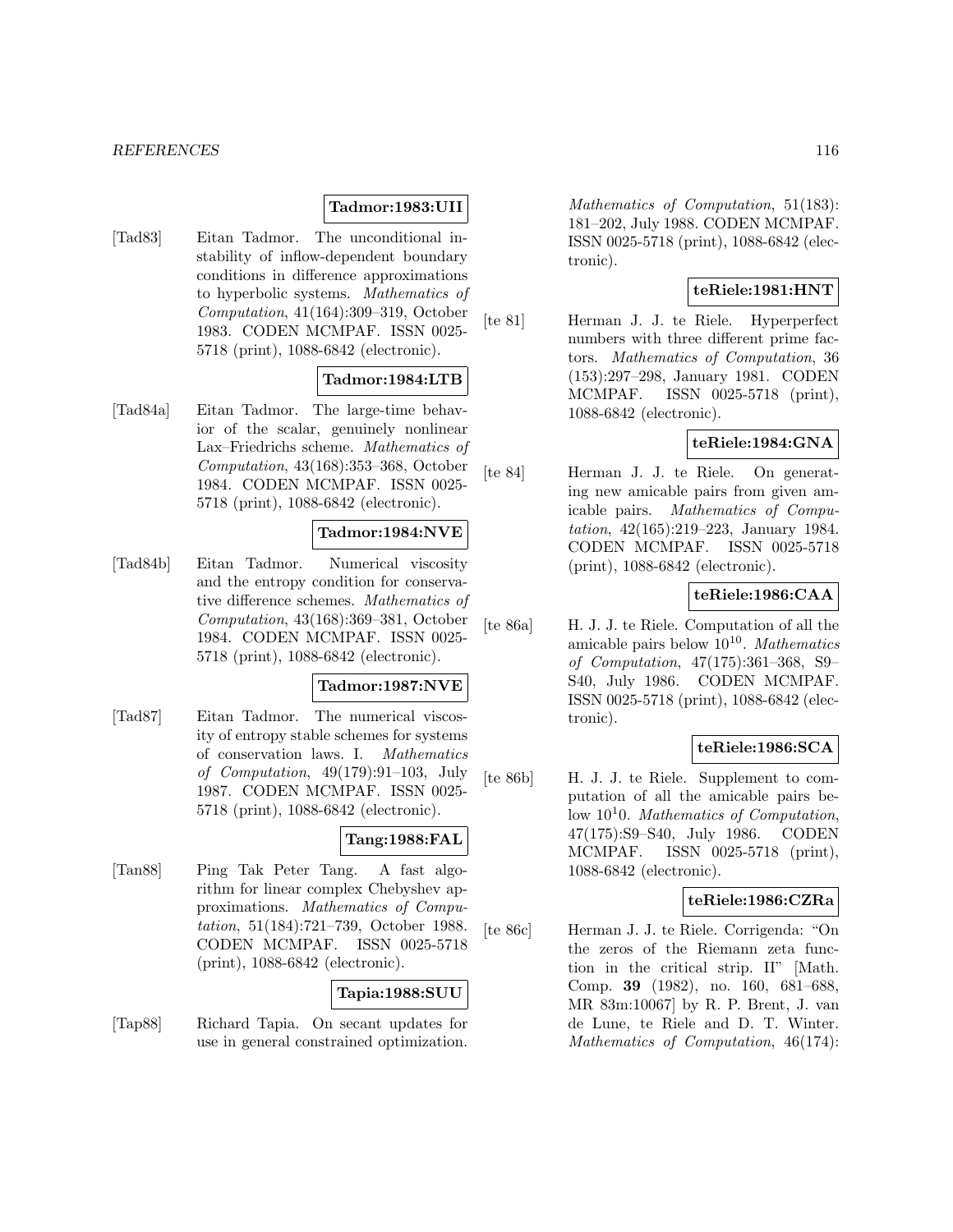771, April 1986. CODEN MCMPAF. ISSN 0025-5718 (print), 1088-6842 (electronic).

## **teRiele:1986:CZRb**

[te 86d] Herman J. J. te Riele. Corrigenda: "On the zeros of the Riemann zeta function in the critical strip. III" [Math. Comp. **41** (1983), no. 164, 759–767, MR 85e:11062] by J. van de Lune and te Riele. Mathematics of Computation, 46 (174):771, April 1986. CODEN MCM-PAF. ISSN 0025-5718 (print), 1088-6842 (electronic).

## **teRiele:1987:SD**

[te 87] Herman J. J. te Riele. On the sign of the difference  $\pi(x) - \text{li}(x)$ . Mathematics of Computation, 48(177):323–328, January 1987. CODEN MCMPAF. ISSN 0025- 5718 (print), 1088-6842 (electronic).

### **Templer:1980:P**

[Tem80] Mark Templer. On the primality of  $k!+1$ and  $2 \times 3 \times 5 \times \cdots \times p+1$ . Mathematics of Computation,  $34(149):303-304$ , January 1980. CODEN MCMPAF. ISSN 0025- 5718 (print), 1088-6842 (electronic).

### **Temme:1981:TEF**

[Tem81] N. M. Temme. Table errata: Formulas and theorems for the special functions of mathematical physics [third edition, Springer, New York, 1966 and F. Oberhettinger MR  $38 \neq 1291$  by W. Magnus and R. P. Soni. Mathematics of Computation, 36(153):315–316, January 1981. CODEN MCMPAF. ISSN 0025- 5718 (print), 1088-6842 (electronic).

### **Temme:1986:DIC**

[Tem86] N. M. Temme. A double integral containing the modified Bessel function: asymptotics and computation. Mathematics of Computation, 47(176):683–

691, October 1986. CODEN MCMPAF. ISSN 0025-5718 (print), 1088-6842 (electronic).

## **Tezuka:1988:OGP**

[Tez88] Shu Tezuka. On optimal GFSR pseudorandom number generators. Mathematics of Computation, 50(182):531– 533, April 1988. CODEN MCMPAF. ISSN 0025-5718 (print), 1088-6842 (electronic).

## **Trefethen:1986:WPO**

[TH86] Lloyd N. Trefethen and Laurence Halpern. Well-posedness of one-way wave equations and absorbing boundary conditions. Mathematics of Computation, 47(176):421–435, October 1986. CODEN MCMPAF. ISSN 0025-5718 (print), 1088-6842 (electronic).

## **Thacher:1981:CAH**

[Tha81] Henry C. Thacher. Book review: Computational Analysis with the HP-25 Pocket Calculator, by Peter Henrici. Mathematics of Computation, 37(156): 595–596, October 1981. CODEN MCM-PAF. ISSN 0025-5718 (print), 1088-6842 (electronic). URL https://www.jstor. org/stable/2007449.

### **Thomee:1980:NNE**

[Tho80] Vidar Thomée. Negative norm estimates and superconvergence in Galerkin methods for parabolic problems. Mathematics of Computation, 34(149):93–113, January 1980. CODEN MCMPAF. ISSN 0025-5718 (print), 1088-6842 (electronic).

### **Thomas:1981:GMS**

[Tho81] K. S. Thomas. Galerkin methods for singular integral equations. Mathematics of Computation, 36(153):193–205, January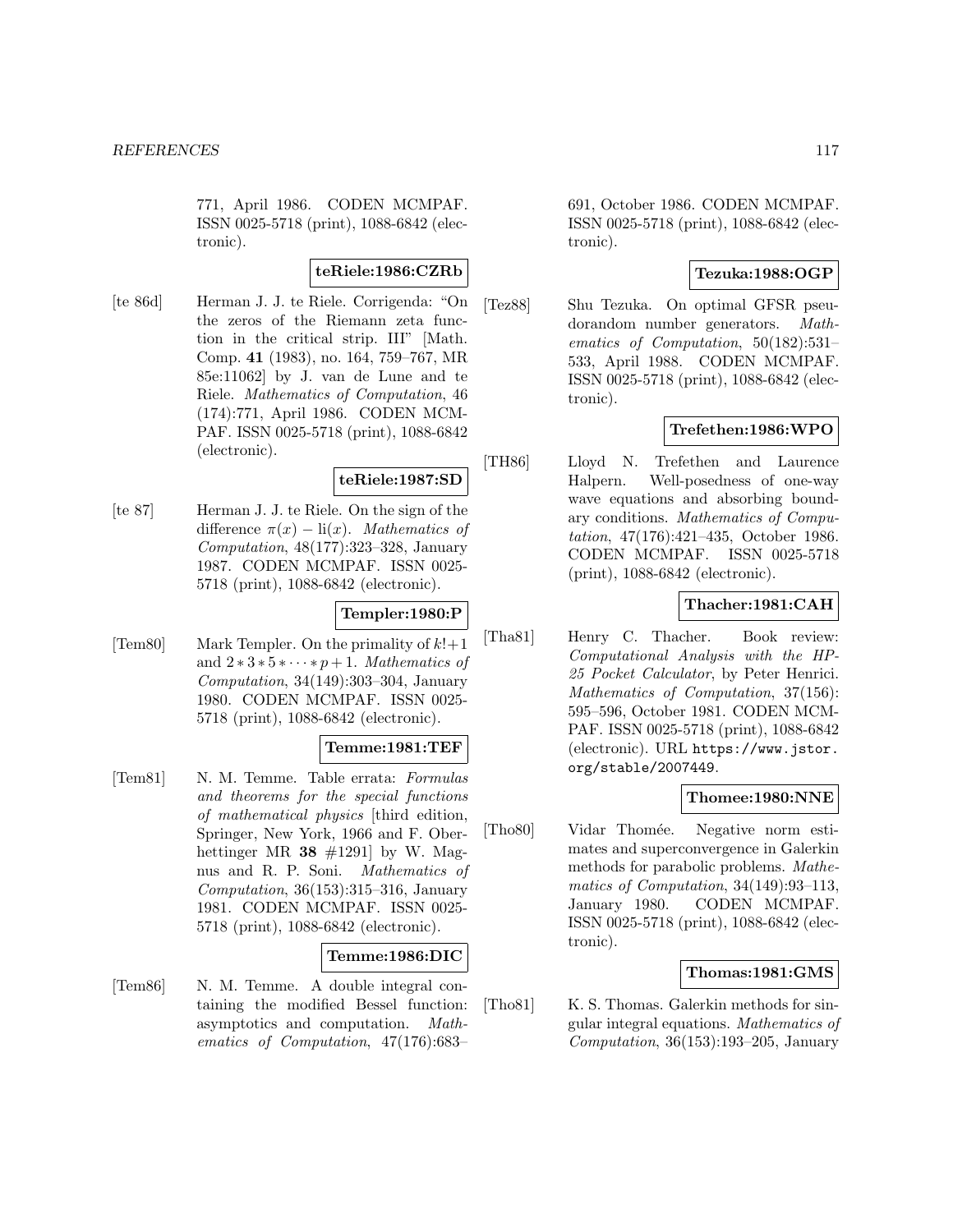1981. CODEN MCMPAF. ISSN 0025- 5718 (print), 1088-6842 (electronic).

### **Ting:1981:CIO**

[TL81] Bing Yuan Ting and Yudell L. Luke. Computation of integrals with oscillatory and singular integrands. Mathematics of Computation, 37(155):169– 183, July 1981. CODEN MCMPAF. ISSN 0025-5718 (print), 1088-6842 (electronic).

### **Traub:1985:OIF**

[TL85] J. F. Traub and D. Lee. Optimal integration for functions of bounded variation. Mathematics of Computation, 45(172): 505–512, October 1985. CODEN MCM-PAF. ISSN 0025-5718 (print), 1088-6842 (electronic).

### **Toint:1981:SQN**

[Toi81] Ph. L. Toint. A sparse quasi-Newton update derived variationally with a nondiagonally weighted Frobenius norm. Mathematics of Computation, 37(156): 425–433, October 1981. CODEN MCM-PAF. ISSN 0025-5718 (print), 1088-6842 (electronic).

#### **Toint:1986:NSL**

[Toi86] Ph. L. Toint. Numerical solution of large sets of algebraic nonlinear equations. Mathematics of Computation, 46(173): 175–189, January 1986. CODEN MCM-PAF. ISSN 0025-5718 (print), 1088-6842 (electronic).

#### **Trefethen:1985:SFD**

[Tre85] Lloyd N. Trefethen. Stability of finitedifference models containing two boundaries or interfaces. Mathematics of Computation, 45(172):279–300, October 1985. CODEN MCMPAF. ISSN 0025- 5718 (print), 1088-6842 (electronic).

## **Troesch:1980:SMA**

[Tro80] B. A. Troesch. The shooting method applied to a cyclic inequality. Mathematics of Computation, 34(149):175– 184, January 1980. CODEN MCMPAF. ISSN 0025-5718 (print), 1088-6842 (electronic).

## **Troesch:1985:SCI**

[Tro85] B. A. Troesch. On Shapiro's cyclic inequality for  $N = 13$ . Mathematics of Computation, 45(171):199–207, July 1985. CODEN MCMPAF. ISSN 0025- 5718 (print), 1088-6842 (electronic).

#### **Troesch:1989:VSC**

[Tro89] B. A. Troesch. The validity of Shapiro's cyclic inequality. Mathematics of Computation, 53(188):657–664, October 1989. CODEN MCMPAF. ISSN 0025-5718 (print), 1088-6842 (electronic).

## **Tsuchiya:1986:TMA**

[Tsu86] Takuya Tsuchiya. On two methods for approximating minimal surfaces in parametric form. Mathematics of Computation, 46(174):517–529, April 1986. CODEN MCMPAF. ISSN 0025-5718 (print), 1088-6842 (electronic).

### **Tsuchiya:1987:DSP**

[Tsu87] Takuya Tsuchiya. Discrete solution of the Plateau problem and its convergence. Mathematics of Computation, 49(179):157–165, July 1987. CODEN MCMPAF. ISSN 0025-5718 (print), 1088-6842 (electronic).

### **Tretter:1980:FCC**

[TW80] Marietta J. Tretter and G. W. Walster. Further comments on the computation of modified Bessel function ratios. Mathematics of Computation, 35(151):937–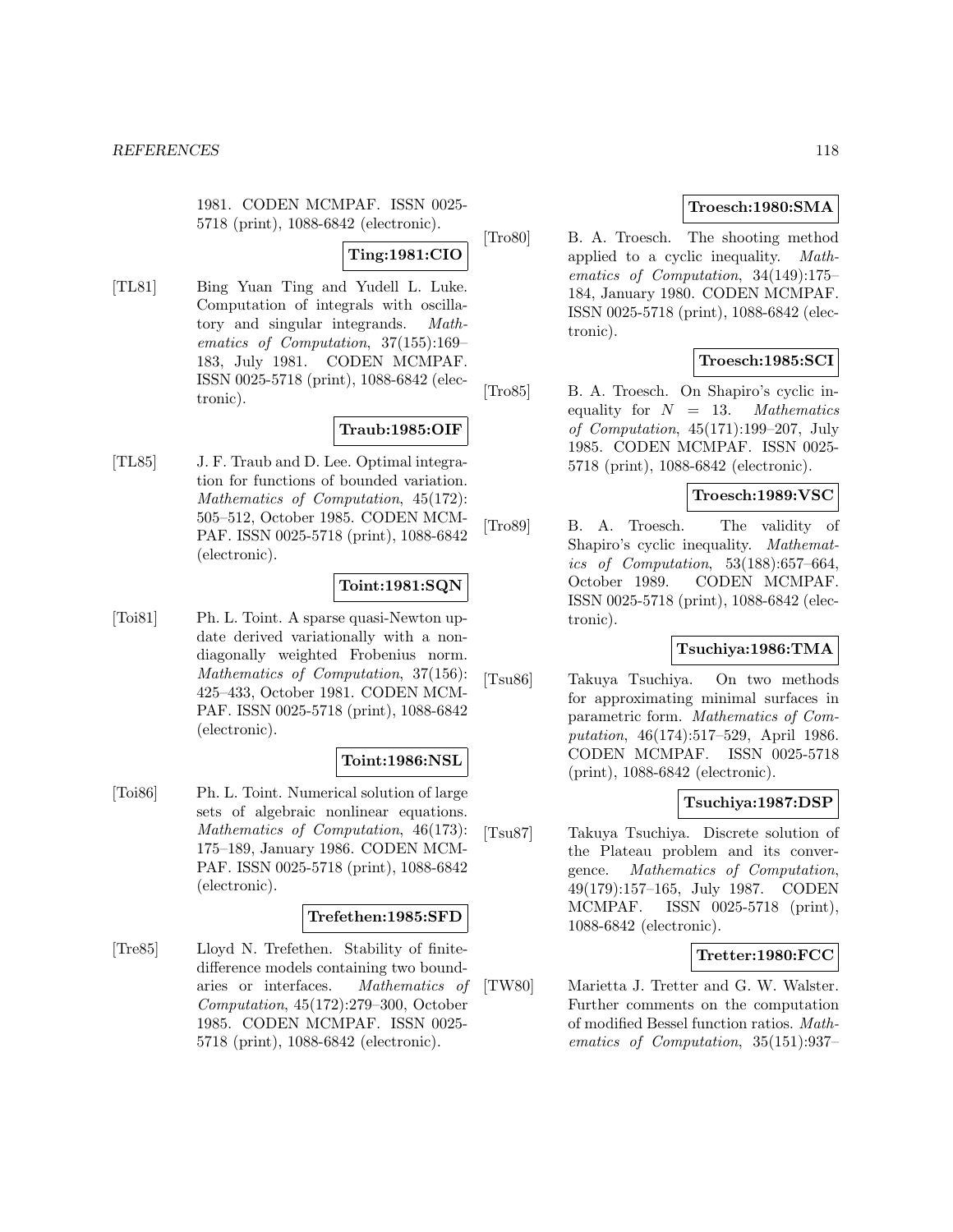939, July 1980. CODEN MCMPAF. ISSN 0025-5718 (print), 1088-6842 (electronic).

#### **Thron:1983:TEB**

[TW83] W. J. Thron and Haakon Waadeland. Truncation error bounds for limit periodic continued fractions. Mathematics of Computation, 40(162):589–597, April 1983. CODEN MCMPAF. ISSN 0025- 5718 (print), 1088-6842 (electronic).

#### **Tennenhouse:1986:NCN**

[TW86] M. Tennenhouse and H. C. Williams. A note on class-number one in certain real quadratic and pure cubic fields. Mathematics of Computation, 46(173):333– 336, January 1986. CODEN MCMPAF. ISSN 0025-5718 (print), 1088-6842 (electronic).

### **Tanner:1987:NCB**

[TW87] Jonathan W. Tanner and Samuel S. Wagstaff, Jr. New congruences for the Bernoulli numbers. Mathematics of Computation,  $48(177):341-350$ , January 1987. CODEN MCMPAF. ISSN 0025- 5718 (print), 1088-6842 (electronic).

### **Tanner:1989:NBF**

[TW89] Jonathan W. Tanner and Samuel S. Wagstaff, Jr. New bound for the first case of Fermat's last theorem. Mathematics of Computation, 53(188):743– 750, October 1989. CODEN MCMPAF. ISSN 0025-5718 (print), 1088-6842 (electronic).

### **Tschope:1987:CNT**

[TZ87] Heinz M. Tschöpe and Horst G. Zimmer. Computation of the Néron–Tate height on elliptic curves. Mathematics of Computation,  $48(177):351-370$ , January 1987. CODEN MCMPAF. ISSN 0025- 5718 (print), 1088-6842 (electronic).

### **Thomee:1989:EES**

[TZ89] Vidar Thomée and Nai Ying Zhang. Error estimates for semidiscrete finite element methods for parabolic integrodifferential equations. Mathematics of Computation, 53(187):121–139, July 1989. CODEN MCMPAF. ISSN 0025- 5718 (print), 1088-6842 (electronic).

## **Tzanakis:1986:RTW**

[Tza86] Nicholas Tzanakis. A remark on a theorem of W. E. H. berwick. Mathematics of Computation, 46(174):623–625, April 1986. CODEN MCMPAF. ISSN 0025- 5718 (print), 1088-6842 (electronic).

# **Underhill:1986:SAP**

[Und86] C. Underhill. Some asymptotic properties of Padé approximants to  $e^{-x}$ . Mathematics of Computation, 47(175):253– 263, July 1986. CODEN MCMPAF. ISSN 0025-5718 (print), 1088-6842 (electronic).

### **vanderLinden:1982:CNC**

[van82a] F. J. van der Linden. Class number computations of real Abelian number fields. Mathematics of Computation, 39(160): 693–707, October 1982. CODEN MCM-PAF. ISSN 0025-5718 (print), 1088-6842 (electronic).

### **VanderVorst:1982:GLS**

[Van82b] H. A. Van der Vorst. A generalized Lánczos scheme. Mathematics of Computation, 39(160):559–561, October 1982. CODEN MCMPAF. ISSN 0025- 5718 (print), 1088-6842 (electronic).

### **vanVeldhuizen:1988:CRI**

[van88] M. van Veldhuizen. Convergence results for invariant curve algorithms. Mathematics of Computation, 51(184):677– 697, October 1988. CODEN MCMPAF.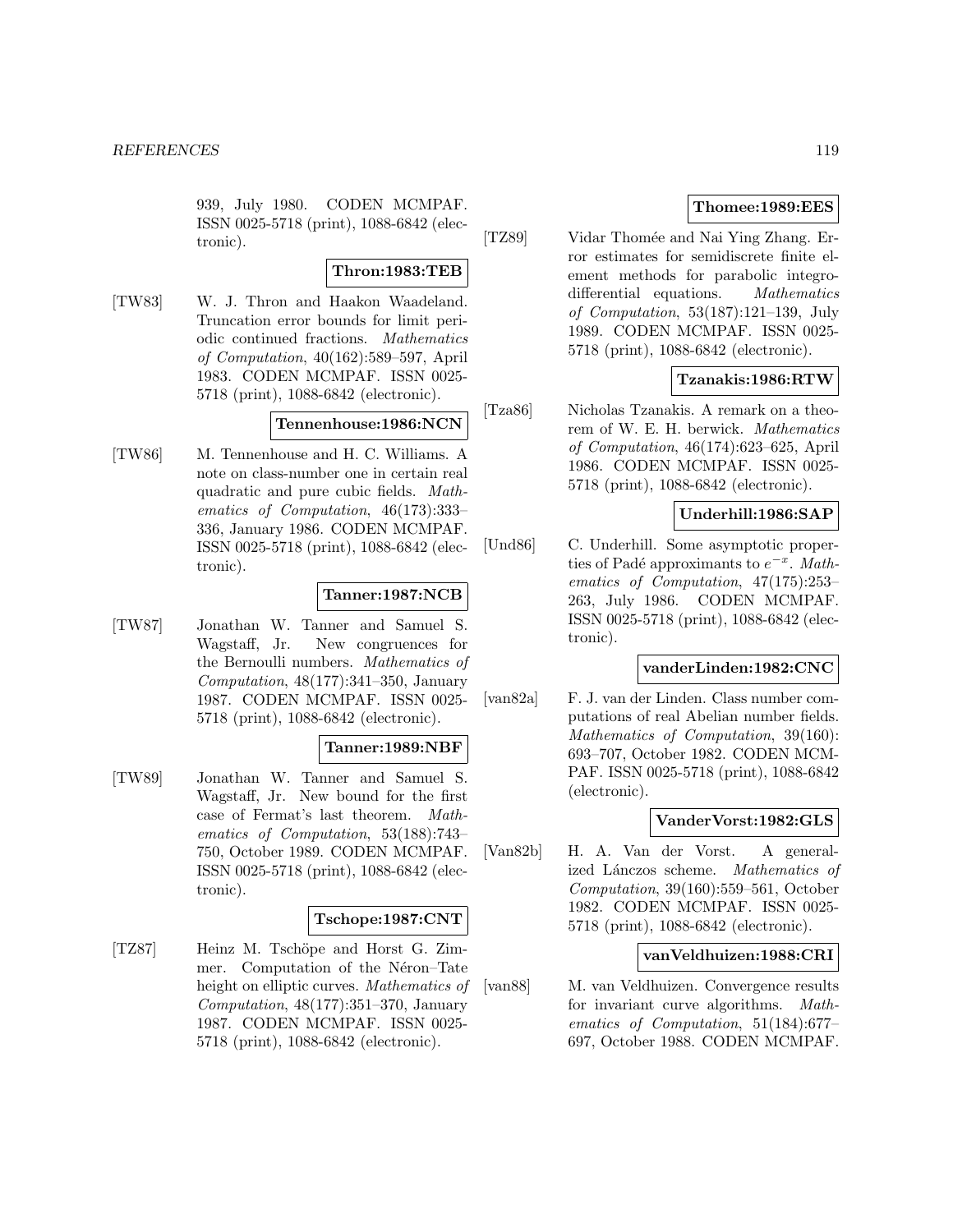ISSN 0025-5718 (print), 1088-6842 (electronic).

#### **Vaughan:1983:DQE**

[Vau83] Theresa P. Vaughan. The discriminant of a quadratic extension of an algebraic field. Mathematics of Computation, 40 (162):685–707, April 1983. CODEN MCMPAF. ISSN 0025-5718 (print), 1088-6842 (electronic).

# **Vaughan:1984:CDQ**

[Vau84] Theresa P. Vaughan. Corrigenda: "The discriminant of a quadratic extension of an algebraic field" [Math. Comp. **40** (1983), no. 162, 685–707, MR 84e:12006]. Mathematics of Computation, 43(168):621, October 1984. CODEN MCMPAF. ISSN 0025-5718 (print), 1088-6842 (electronic).

# **Vaughan:1985:CUC**

[Vau85a] Theresa P. Vaughan. The construction of unramified cyclic quartic extensions of  $Q(\sqrt{m})$ . Mathematics of Computation, 45(171):233–242, July 1985. CODEN MCMPAF. ISSN 0025-5718 (print), 1088-6842 (electronic).

## **Vaughan:1985:CDA**

[Vau85b] Theresa P. Vaughan. On computing the discriminant of an algebraic number field. Mathematics of Computation, 45 (172):569–584, October 1985. CODEN MCMPAF. ISSN 0025-5718 (print), 1088-6842 (electronic).

### **Vogelius:1981:DRMa**

[VB81a] M. Vogelius and I. Babuška. On a dimensional reduction method. I. the optimal selection of basis functions. Mathematics of Computation, 37(155):31–46, July 1981. CODEN MCMPAF. ISSN 0025- 5718 (print), 1088-6842 (electronic).

## **Vogelius:1981:DRMb**

[VB81b] M. Vogelius and I. Babuška. On a dimensional reduction method. II. some approximation-theoretic results. Mathematics of Computation, 37(155):47– 68, July 1981. CODEN MCMPAF. ISSN 0025-5718 (print), 1088-6842 (electronic).

## **Vogelius:1981:DRMc**

[VB81c] M. Vogelius and I. Babuška. On a dimensional reduction method. III. A posteriori error estimation and an adaptive approach. Mathematics of Computation, 37(156):361–384, October 1981. CODEN MCMPAF. ISSN 0025-5718 (print), 1088-6842 (electronic).

### **Venturino:1986:SSI**

[Ven86] Ezio Venturino. On solving singular integral equations via a hyperbolic tangent quadrature rule. Mathematics of Computation, 47(175):159–167, July 1986. CODEN MCMPAF. ISSN 0025-5718 (print), 1088-6842 (electronic).

## **Veron:1982:SRC**

[Vér82] Laurent Véron. Some remarks on the convergence of approximate solutions of nonlinear evolution equations in Hilbert spaces. Mathematics of Computation, 39 (160):325–337, October 1982. CODEN MCMPAF. ISSN 0025-5718 (print), 1088-6842 (electronic).

# **Vila:1988:HOS**

[Vil88] J. P. Vila. High-order schemes and entropy condition for nonlinear hyperbolic systems of conservation laws. Mathematics of Computation, 50(181):53–73, January 1988. CODEN MCMPAF. ISSN 0025-5718 (print), 1088-6842 (electronic).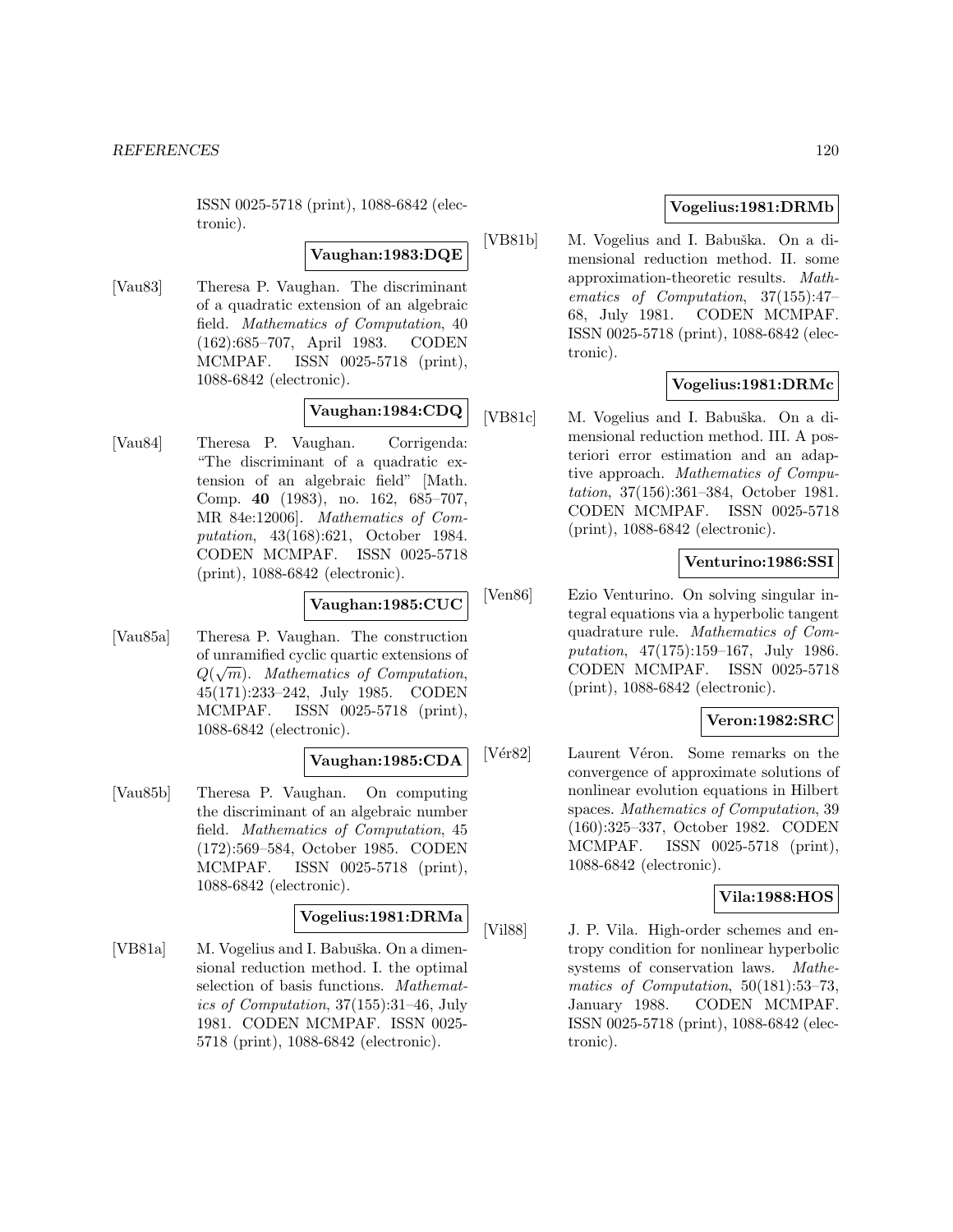#### **vanHaeringen:1982:TET**

[vK82] H. van Haeringen and L. P. Kok. Table errata: Table of integrals, series, and products [corrected and 1980 enlarged edition, Academic Press, New York and MR 81g:33001] by I. S. Gradshteyn [I. S. Gradshteĭn] and I. M. Ryzhik. Mathematics of Computation, 39(160):747– 757, October 1982. CODEN MCMPAF. ISSN 0025-5718 (print), 1088-6842 (electronic).

## **vanHaeringen:1983:TEF**

[vK83a] H. van Haeringen and L. P. Kok. Table errata: Formulas and theorems for the special functions of mathematical physics [Springer, New York, 1966 and F. Oberhettinger MR **38** #1291] by W. Magnus and R. P. Soni. Mathematics of Computation, 41(164):775–778, October 1983. CODEN MCMPAF. ISSN 0025- 5718 (print), 1088-6842 (electronic).

#### **vanHaeringen:1983:TEHd**

[vK83b] H. van Haeringen and L. P. Kok. Table errata: Handbook of mathematical functions, with formulas, graphs, and mathematical tables [Dover, New York, 1966 and MR **34** #8606]. Mathematics of Computation, 41(164):780, October 1983. CODEN MCMPAF. ISSN 0025- 5718 (print), 1088-6842 (electronic).

#### **vanHaeringen:1983:TEHa**

[vK83c] H. van Haeringen and L. P. Kok. Table errata: Higher transcendental functions, Vol. I [McGraw-Hill, New York, 1955, F. Oberhettinger, MR **16**, 586] by A. Erdélyi, W. Magnus and F. G. Tricomi. Mathematics of Computation, 41(164): 778–779, October 1983. CODEN MCM-PAF. ISSN 0025-5718 (print), 1088-6842 (electronic).

### **vanHaeringen:1983:TEHb**

[vK83d] H. van Haeringen and L. P. Kok. Table errata: Higher transcendental functions, Vol. II [McGraw-Hill, New York, 1955, F. Oberhettinger, MR **16**, 586] by A. Erdélyi, W. Magnus and F. G. Tricomi. Mathematics of Computation, 41(164): 778, October 1983. CODEN MCMPAF. ISSN 0025-5718 (print), 1088-6842 (electronic).

#### **vanHaeringen:1983:TEHc**

[vK83e] H. van Haeringen and L. P. Kok. Table errata: Higher transcendental functions, Vol. III [McGraw-Hill, New York, 1955, F. Oberhettinger, MR **16**, 586] by A. Erdélyi, W. Magnus and F. G. Tricomi. Mathematics of Computation, 41(164): 778, October 1983. CODEN MCMPAF. ISSN 0025-5718 (print), 1088-6842 (electronic).

## **vanHaeringen:1983:TETa**

[vK83f] H. van Haeringen and L. P. Kok. Table errata: Tables of integral transforms, Vol. I [McGraw-Hill, New York 1954, F. Oberhettinger MR **15**, 868] by A. Erdélyi, W. Magnus and F. G. Tricomi. Mathematics of Computation, 41(164): 778–779, October 1983. CODEN MCM-PAF. ISSN 0025-5718 (print), 1088-6842 (electronic).

#### **vanHaeringen:1983:TETb**

[vK83g] H. van Haeringen and L. P. Kok. Table errata: Tables of integral transforms, Vol. II [McGraw-Hill, New York, 1954, F. Oberhettinger MR **16**, 468] by A. Erdélyi, W. Magnus and F. G. Tricomi. Mathematics of Computation, 41(164): 779–780, October 1983. CODEN MCM-PAF. ISSN 0025-5718 (print), 1088-6842 (electronic).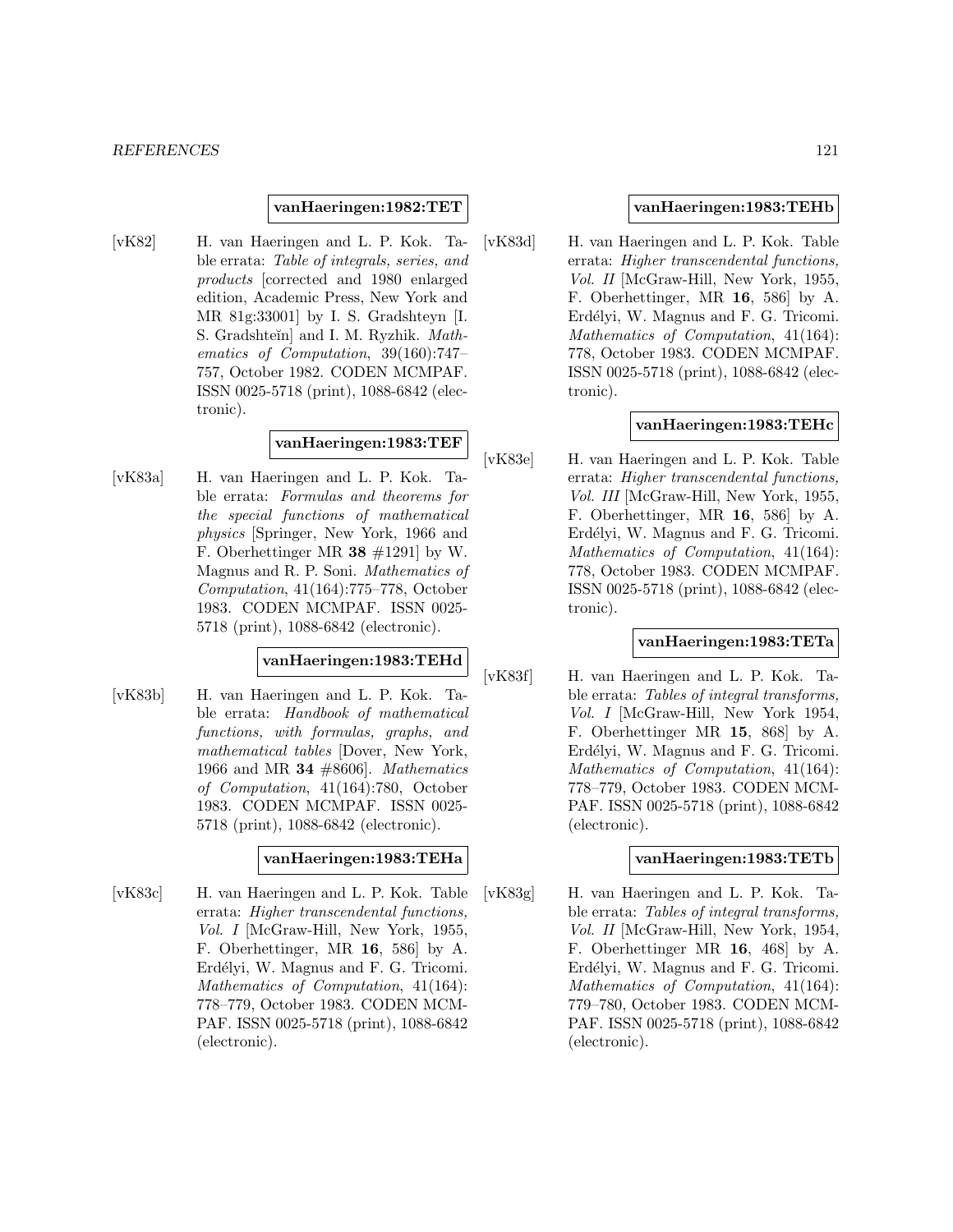#### **vonzurGathen:1985:FMP**

[vK85] J. von zur Gathen and E. Kaltofen. Factorization of multivariate polynomials over finite fields. Mathematics of Computation, 45(171):251–261, July 1985. CODEN MCMPAF. ISSN 0025-5718 (print), 1088-6842 (electronic).

### **Haeringen:1986:TET**

[vK86] H. van Haeringen and L. P. Kok. Table erratum: A table of series and products [Prentice-Hall, Englewood Cliffs, N.J., 1975] by E. R. Hansen. Mathematics of Computation, 47(176):767, October 1986. CODEN MCMPAF. ISSN 0025- 5718 (print), 1088-6842 (electronic).

### **Vigneron:1980:GQI**

[VL80] J. P. Vigneron and Ph. Lambin. Gaussian quadrature of integrands involving the error function. Mathematics of Computation, 35(152):1299–1307, October 1980. CODEN MCMPAF. ISSN 0025- 5718 (print), 1088-6842 (electronic).

#### **vonzurGathen:1984:HNM**

[von84] Joachim von zur Gathen. Hensel and Newton methods in valuation rings. Mathematics of Computation, 42(166): 637–661, April 1984. CODEN MCM-PAF. ISSN 0025-5718 (print), 1088-6842 (electronic).

#### **Vrscay:1986:JSM**

[Vrs86] Edward R. Vrscay. Julia sets and Mandelbrot-like sets associated with higher order Schröder rational iteration functions: a computer assisted study. Mathematics of Computation, 46(173): 151–169, January 1986. CODEN MCM-PAF. ISSN 0025-5718 (print), 1088-6842 (electronic).

### **vandeLune:1983:ZRZ**

[vt83] J. van de Lune and H. J. J. te Riele. On the zeros of the Riemann zeta function in the critical strip. III. Mathematics of Computation, 41(164):759–767, October 1983. CODEN MCMPAF. ISSN 0025- 5718 (print), 1088-6842 (electronic).

## **vanderHouwen:1985:LMM**

[vt85a] P. J. van der Houwen and H. J. J. te Riele. Linear multistep methods for Volterra integral and integro-differential equations. Mathematics of Computation, 45(172):439–461, October 1985. CODEN MCMPAF. ISSN 0025-5718 (print), 1088-6842 (electronic).

### **vanderHouwen:1985:SLM**

[vt85b] P. J. van der Houwen and H. J. J. te Riele. Supplement to: "Linear multistep methods for Volterra integral and integro-differential equations". Mathematics of Computation, 45(172):S21– S28, October 1985. CODEN MCMPAF. ISSN 0025-5718 (print), 1088-6842 (electronic).

### **vandeLune:1986:ZRZ**

[vtW86] J. van de Lune, H. J. J. te Riele, and D. T. Winter. On the zeros of the Riemann zeta function in the critical strip. IV. Mathematics of Computation, 46(174):667–681, April 1986. CODEN MCMPAF. ISSN 0025-5718 (print), 1088-6842 (electronic).

## **JW:1980:C**

[W.80] J. W. Corrigendum. Mathematics of Computation, 34(149):332, January 1980. CODEN MCMPAF. ISSN 0025- 5718 (print), 1088-6842 (electronic). Original journal has only 'J. W.' as author.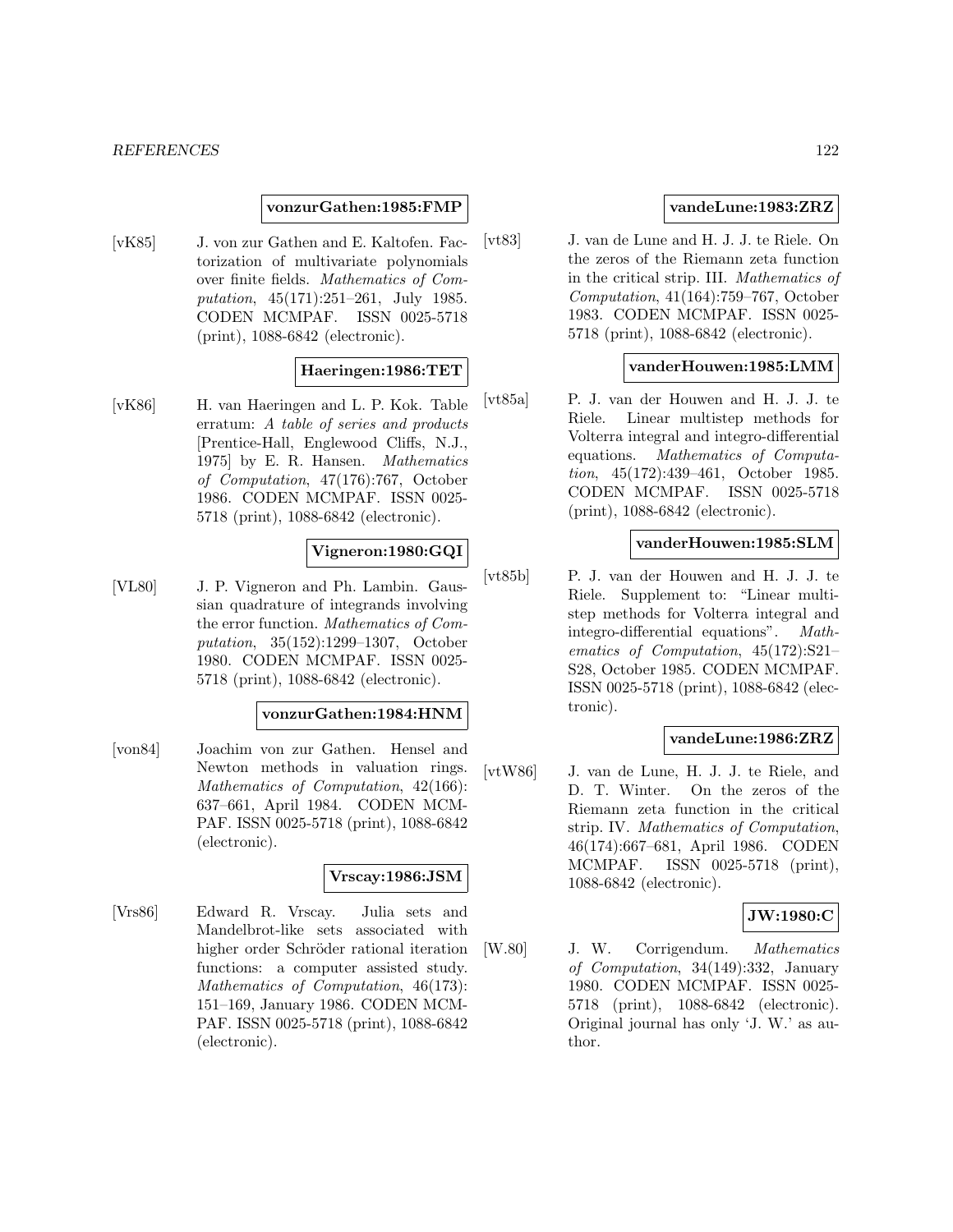### **Wagstaff:1980:DCS**

[Wag80] Samuel S. Wagstaff, Jr. p-divisibility of certain sets of Bernoulli numbers. Mathematics of Computation, 34(150):647– 649, April 1980. CODEN MCMPAF. ISSN 0025-5718 (print), 1088-6842 (electronic).

## **Wagstaff:1983:DMN**

[Wag83] Samuel S. Wagstaff, Jr. Divisors of Mersenne numbers. Mathematics of Computation, 40(161):385–397, January 1983. CODEN MCMPAF. ISSN 0025- 5718 (print), 1088-6842 (electronic).

# **Wahlbin:1984:SCL**

[Wah84] Lars B. Wahlbin. On the sharpness of certain local estimates for  $\hat{H}$  projec- $_{\rm \circ}$  1 tions into finite element spaces: Influence of a reentrant corner. Mathematics of Computation, 42(165):1–8, January 1984. CODEN MCMPAF. ISSN 0025- 5718 (print), 1088-6842 (electronic).

## **Washington:1986:SRC**

[Was86] Lawrence C. Washington. Some remarks on Cohen–Lenstra heuristics. Mathematics of Computation, 47(176):741– 747, October 1986. CODEN MCMPAF. ISSN 0025-5718 (print), 1088-6842 (electronic).

#### **Washington:1987:CNS**

[Was87] Lawrence C. Washington. Class numbers of the simplest cubic fields. Mathematics of Computation, 48(177):371– 384, January 1987. CODEN MCMPAF. ISSN 0025-5718 (print), 1088-6842 (electronic).

### **Wills:1982:RCA**

[WBR82] C. A. Wills, J. M. Blair, and P. L. Ragde. Rational Chebyshev approximations for the Bessel functions  $J_0(x)$ ,

 $J_1(x)$ ,  $Y_0(x)$ ,  $Y_1(x)$ . Mathematics of Computation, 39(160):617–623, October 1982. CODEN MCMPAF. ISSN 0025- 5718 (print), 1088-6842 (electronic).

### **Williams:1980:CRP**

[WCS80] H. C. Williams, G. Cormack, and E. Seah. Calculation of the regulator of a pure cubic field. Mathematics of Computation, 34(150):567–611, April 1980. CODEN MCMPAF. ISSN 0025-5718 (print), 1088-6842 (electronic).

### **Williams:1984:ANI**

[WD84] H. C. Williams and G. W. Dueck. An analogue of the nearest integer continued fraction for certain cubic irrationalities. Mathematics of Computation, 42(166): 683–705, April 1984. CODEN MCM-PAF. ISSN 0025-5718 (print), 1088-6842 (electronic).

### **Williams:1986:P**

[WD86] H. C. Williams and Harvey Dubner. The primality of R1031. Mathematics of Computation, 47(176):703–711, October 1986. CODEN MCMPAF. ISSN 0025- 5718 (print), 1088-6842 (electronic).

## **Williams:1983:RME**

[WDS83] H. C. Williams, G. W. Dueck, and B. K. Schmid. A rapid method of evaluating the regulator and class number of a pure cubic field. Mathematics of Computation, 41(163):235–286, July 1983. CODEN MCMPAF. ISSN 0025-5718 (print), 1088-6842 (electronic).

### **Weintraub:1981:LPG**

[Wei81] Sol Weintraub. A large prime gap. Mathematics of Computation, 36(153): 279, January 1981. CODEN MCMPAF. ISSN 0025-5718 (print), 1088-6842 (electronic).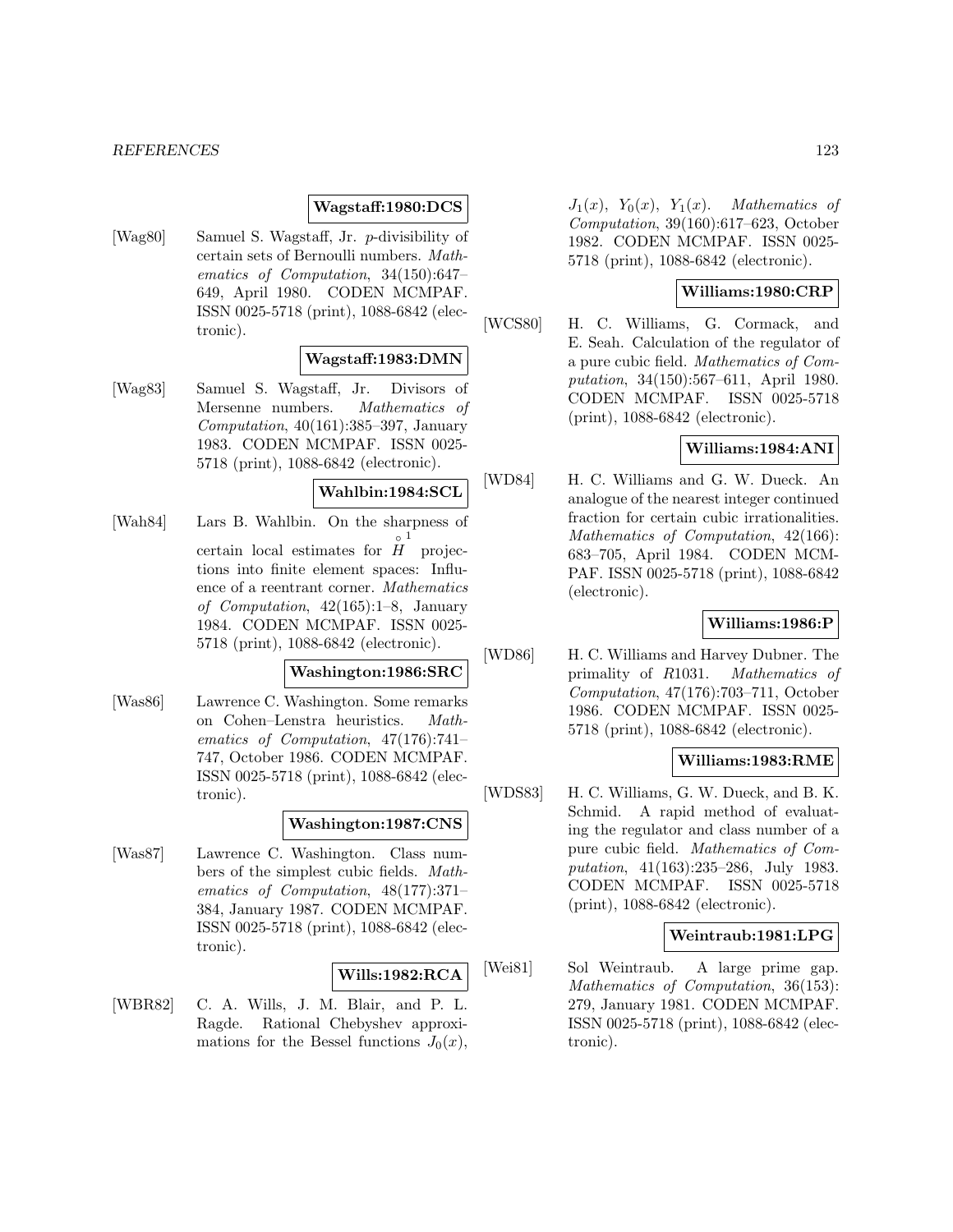### **Weinmuller:1984:DMS**

[Wei84a] Ewa Weinmüller. A difference method for a singular boundary value problem of second order. Mathematics of Computation, 42(166):441–464, April 1984. CODEN MCMPAF. ISSN 0025-5718 (print), 1088-6842 (electronic).

### **Weiss:1984:ABT**

[Wei84b] Richard Weiss. An analysis of the box and trapezoidal schemes for linear singularly perturbed boundary value problems. Mathematics of Computation, 42 (165):41–67, January 1984. CODEN MCMPAF. ISSN 0025-5718 (print), 1088-6842 (electronic).

# **Weinmuller:1986:NSS**

[Wei86] Ewa Weinmüller. On the numerical solution of singular boundary value problems of second order by a difference method. Mathematics of Computation, 46(173): 93–117, January 1986. CODEN MCM-PAF. ISSN 0025-5718 (print), 1088-6842 (electronic).

## **Werschulz:1980:CCO**

[Wer80] Arthur G. Werschulz. Computational complexity of one-step methods for systems of differential equations. Mathematics of Computation, 34(149):155– 174, January 1980. CODEN MCMPAF. ISSN 0025-5718 (print), 1088-6842 (electronic).

#### **Werschulz:1982:OEP**

[Wer82] Arthur G. Werschulz. Optimal error properties of finite element methods for second order elliptic Dirichlet problems. Mathematics of Computation, 38(158): 401–413, April 1982. CODEN MCM-PAF. ISSN 0025-5718 (print), 1088-6842 (electronic).

## **Werner:1984:PIL**

[Wer84a] Wilhelm Werner. Polynomial interpolation: Lagrange versus Newton. Mathematics of Computation, 43(167):205– 217, July 1984. CODEN MCMPAF. ISSN 0025-5718 (print), 1088-6842 (electronic).

## **Werschulz:1984:DIR**

[Wer84b] Arthur G. Werschulz. Does increased regularity lower complexity? Mathematics of Computation, 42(165):69–93, January 1984. CODEN MCMPAF. ISSN 0025-5718 (print), 1088-6842 (electronic).

## **Werschulz:1986:CIE**

[Wer86a] Arthur G. Werschulz. Complexity of indefinite elliptic problems. Mathematics of Computation, 46(174):457–477, April 1986. CODEN MCMPAF. ISSN 0025- 5718 (print), 1088-6842 (electronic).

### **Werschulz:1986:WCR**

[Wer86b] Arthur G. Werschulz. What is the complexity of related elliptic, parabolic, and hyperbolic problems? Mathematics of Computation, 47(176):461–472, October 1986. CODEN MCMPAF. ISSN 0025- 5718 (print), 1088-6842 (electronic).

#### **Wrigge:1982:GMA**

[WF82] Staffan Wrigge and Arne Fransén. A general method of approximation. part I. Mathematics of Computation, 38(158): 567–588, April 1982. CODEN MCM-PAF. ISSN 0025-5718 (print), 1088-6842 (electronic).

### **Wilkins:1983:MQS**

[WH83] J. Ernest Wilkins, Jr. and Theodore R. Hatcher. The maximum of a quasismooth function. *Mathematics of* Computation, 41(164):573–589, October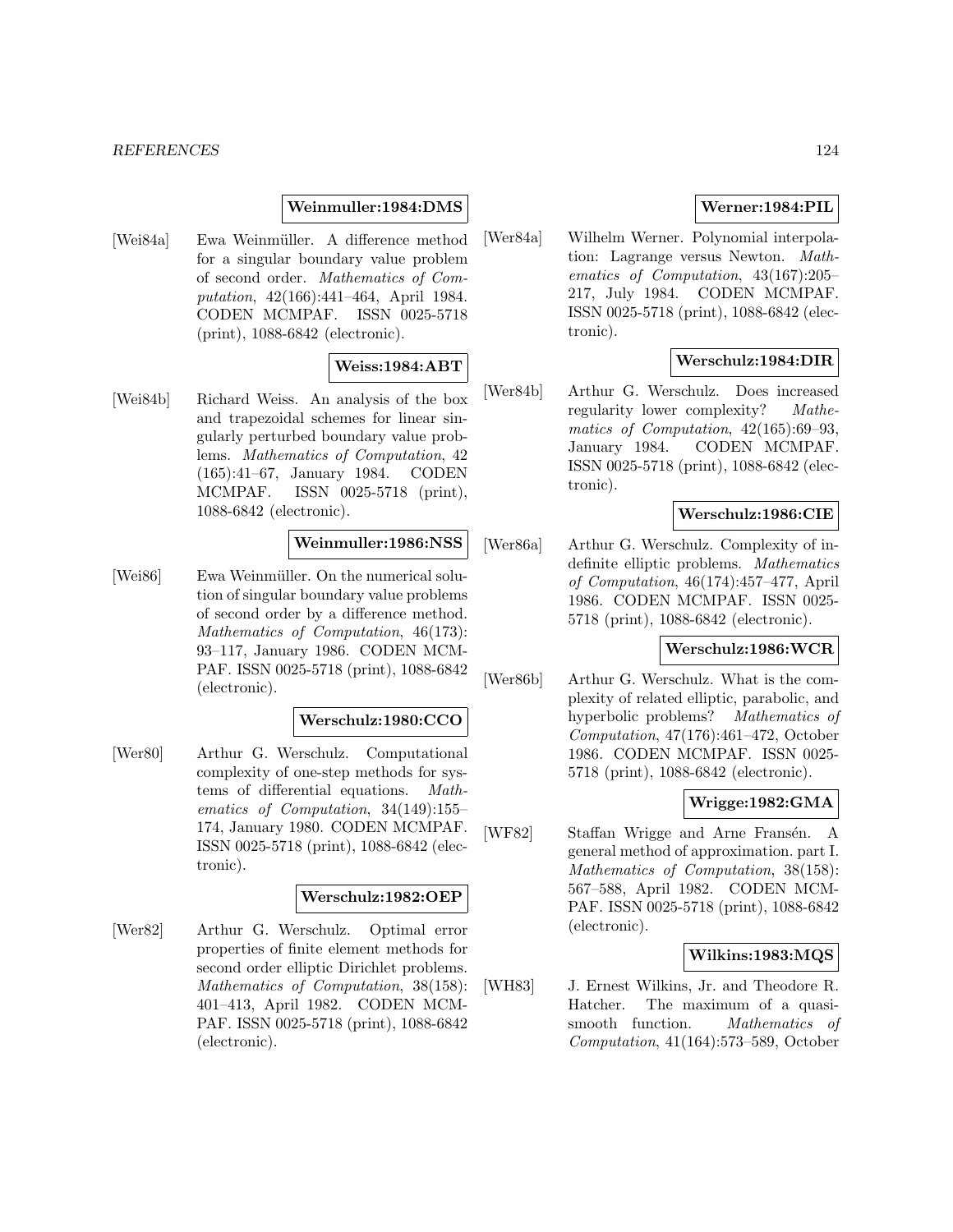1983. CODEN MCMPAF. ISSN 0025- 5718 (print), 1088-6842 (electronic).

## **White:1983:MFD**

[Whi83] R. E. White. A modified finite difference scheme for the Stefan problem. Mathematics of Computation, 41(164):337– 347, October 1983. CODEN MCMPAF. ISSN 0025-5718 (print), 1088-6842 (electronic).

## **Wilker:1980:EAS**

[Wil80a] Peter Wilker. An efficient algorithmic solution of the Diophantine equation  $u^2+5v^2=m$ . Mathematics of Computation, 35(152):1347–1352, October 1980. CODEN MCMPAF. ISSN 0025-5718 (print), 1088-6842 (electronic).

## **Willett:1980:AFF**

[Wil80b] Michael Willett. Arithmetic in a finite field. Mathematics of Computation, 35(152):1353–1359, October 1980. CODEN MCMPAF. ISSN 0025-5718 (print), 1088-6842 (electronic).

### **Williams:1980:ISC**

[Wil80c] H. C. Williams. Improving the speed of calculating the regulator of certain pure cubic fields. Mathematics of Computation, 35(152):1423–1434, October 1980. CODEN MCMPAF. ISSN 0025-5718 (print), 1088-6842 (electronic).

### **Williams:1981:NIL**

[Wil81a] H. C. Williams. A numerical investigation into the length of the period of the continued fraction expansion of  $\sqrt{D}$ . Mathematics of Computation, 36(154): 593–601, April 1981. CODEN MCM-PAF. ISSN 0025-5718 (print), 1088-6842 (electronic).

## **Williams:1981:SRC**

[Wil81b] H. C. Williams. Some results concerning Voronoï's continued fraction over  $\mathcal{Q}(\sqrt[3]{D})$ . Mathematics of Computation, 36(154):631–652, April 1981. CODEN MCMPAF. ISSN 0025-5718 (print), 1088-6842 (electronic).

## **Williams:1982:MF**

[Wil82a] H. C. Williams. A  $p + 1$  method of factoring. Mathematics of Computation, 39(159):225–234, July 1982. CODEN MCMPAF. ISSN 0025-5718 (print), 1088-6842 (electronic).

## **Williams:1982:DPF**

[Wil82b] H. C. Williams. Determination of principal factors in  $\mathcal{Q}(\sqrt{D})$  and  $\mathcal{Q}(\sqrt[3]{D})$ . Mathematics of Computation, 38(157): 261–274, January 1982. CODEN MCM-PAF. ISSN 0025-5718 (print), 1088-6842 (electronic).

### **Williams:1987:EPT**

[Wil87] H. C. Williams. Effective primality tests for some integers of the forms  $A5^n - 1$ and  $A7^n - 1$ . Mathematics of Computation, 48(177):385–403, January 1987. CODEN MCMPAF. ISSN 0025-5718 (print), 1088-6842 (electronic).

## **Williams:1988:CCC**

[Wil88] H. C. Williams. Corrigenda: "Computation of the class number and class group of a complex cubic field" [Math. Comp. **45** (1985), no. 171, 223–231, MR 86m:11078] by G. W. Dueck and Williams. Mathematics of Computation, 50(182):655–657, April 1988. CODEN MCMPAF. ISSN 0025-5718 (print), 1088-6842 (electronic).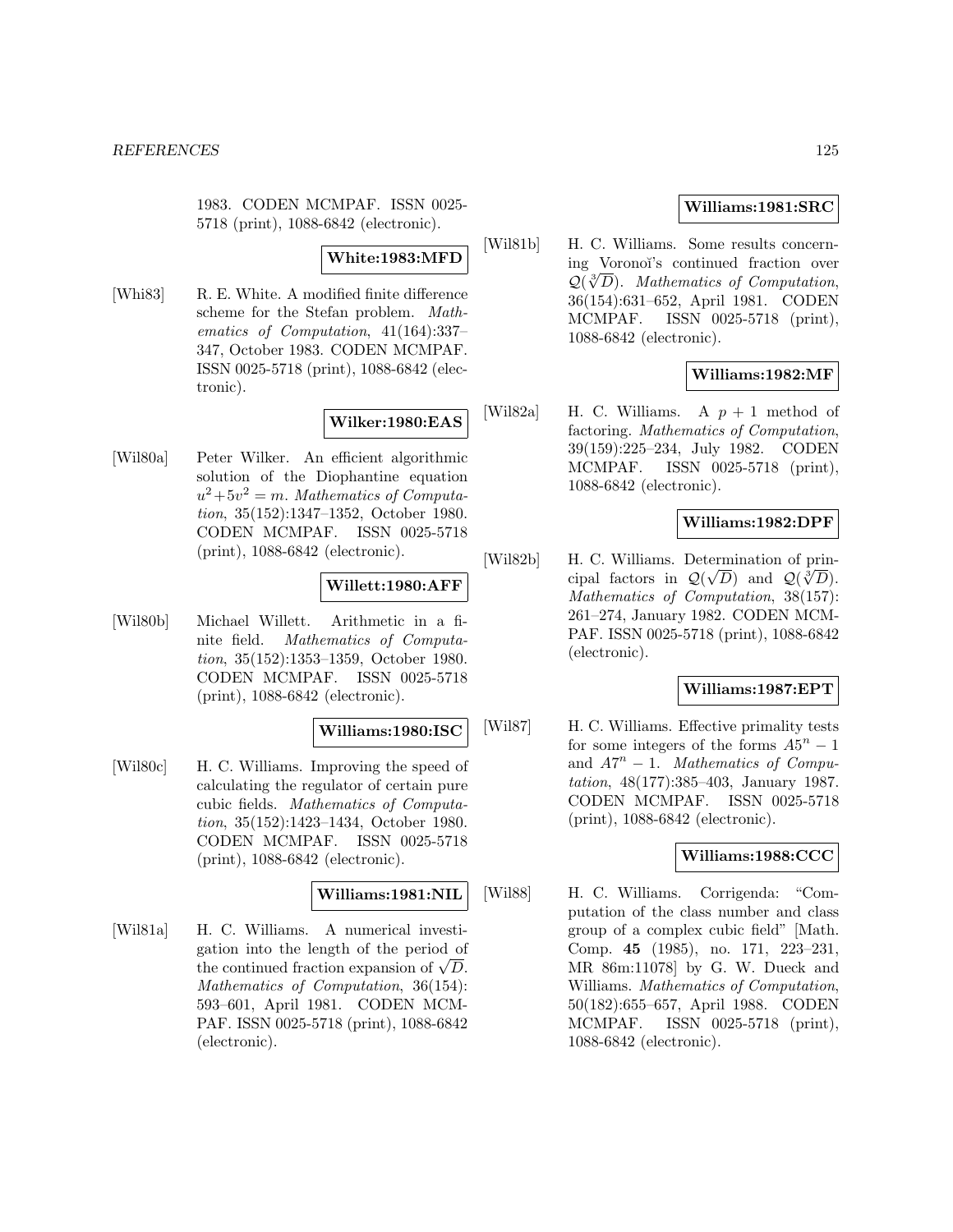#### **Winther:1980:CFE**

[Win80a] Ragnar Winther. A conservative finite element method for the Korteweg–de Vries equation. Mathematics of Computation, 34(149):23–43, January 1980. CODEN MCMPAF. ISSN 0025-5718 (print), 1088-6842 (electronic).

### **Winther:1980:IVM**

[Win80b] Ragnar Winther. Initial value methods for parabolic control problems. Mathematics of Computation, 34(149):115– 125, January 1980. CODEN MCMPAF. ISSN 0025-5718 (print), 1088-6842 (electronic).

## **Winther:1981:SFE**

[Win81] Ragnar Winther. A stable finite element method for initial-boundary value problems for first-order hyperbolic systems. Mathematics of Computation, 36(153): 65–86, January 1981. CODEN MCM-PAF. ISSN 0025-5718 (print), 1088-6842 (electronic).

### **Wong:1981:MAE**

[WM81] R. Wong and J. P. McClure. On a method of asymptotic evaluation of multiple integrals. Mathematics of Computation, 37(156):509–521, October 1981. CODEN MCMPAF. ISSN 0025-5718 (print), 1088-6842 (electronic).

#### **Wolkenfelt:1983:MMM**

[Wol83] P. H. M. Wolkenfelt. Modified multilag methods for Volterra functional equations. Mathematics of Computation, 40 (161):301–316, January 1983. CODEN MCMPAF. ISSN 0025-5718 (print), 1088-6842 (electronic).

#### **Wong:1988:AE**

[Won88] R. Wong. Asymptotic expansion of  $\int_0^{\pi/2} J_\nu^2$ Mathematics of

Computation, 50(181):229–234, January 1988. CODEN MCMPAF. ISSN 0025- 5718 (print), 1088-6842 (electronic).

### **Wrigge:1981:CTS**

[Wri81a] Staffan Wrigge. Calculation of the Taylor series expansion coefficients of the Jacobian elliptic function  $sn(x, k)$ . Mathematics of Computation, 36(154):555– 564, April 1981. CODEN MCMPAF. ISSN 0025-5718 (print), 1088-6842 (electronic).

## **Wrigge:1981:NTS**

[Wri81b] Staffan Wrigge. A note on the Taylor series expansion coefficients of the Jacobian elliptic function  $sn(x, k)$ . Mathematics of Computation, 37(156):495– 497, October 1981. CODEN MCMPAF. ISSN 0025-5718 (print), 1088-6842 (electronic).

### **Wrigge:1984:NMG**

[Wri84] Staffan Wrigge. A note on the moment generating function for the reciprocal gamma distribution. Mathematics of Computation, 42(166):617–621, April 1984. CODEN MCMPAF. ISSN 0025- 5718 (print), 1088-6842 (electronic).

### **Wright:1985:FAS**

[Wri85] Alden H. Wright. Finding all solutions to a system of polynomial equations. Mathematics of Computation, 44(169):125– 133, January 1985. CODEN MCMPAF. ISSN 0025-5718 (print), 1088-6842 (electronic).

#### **Wroblewski:1984:NSI**

[Wró84] J. Wróblewski. A nonaveraging set of integers with a large sum of reciprocals. Mathematics of Computation, 43(167): 261–262, July 1984. CODEN MCMPAF. ISSN 0025-5718 (print), 1088-6842 (electronic).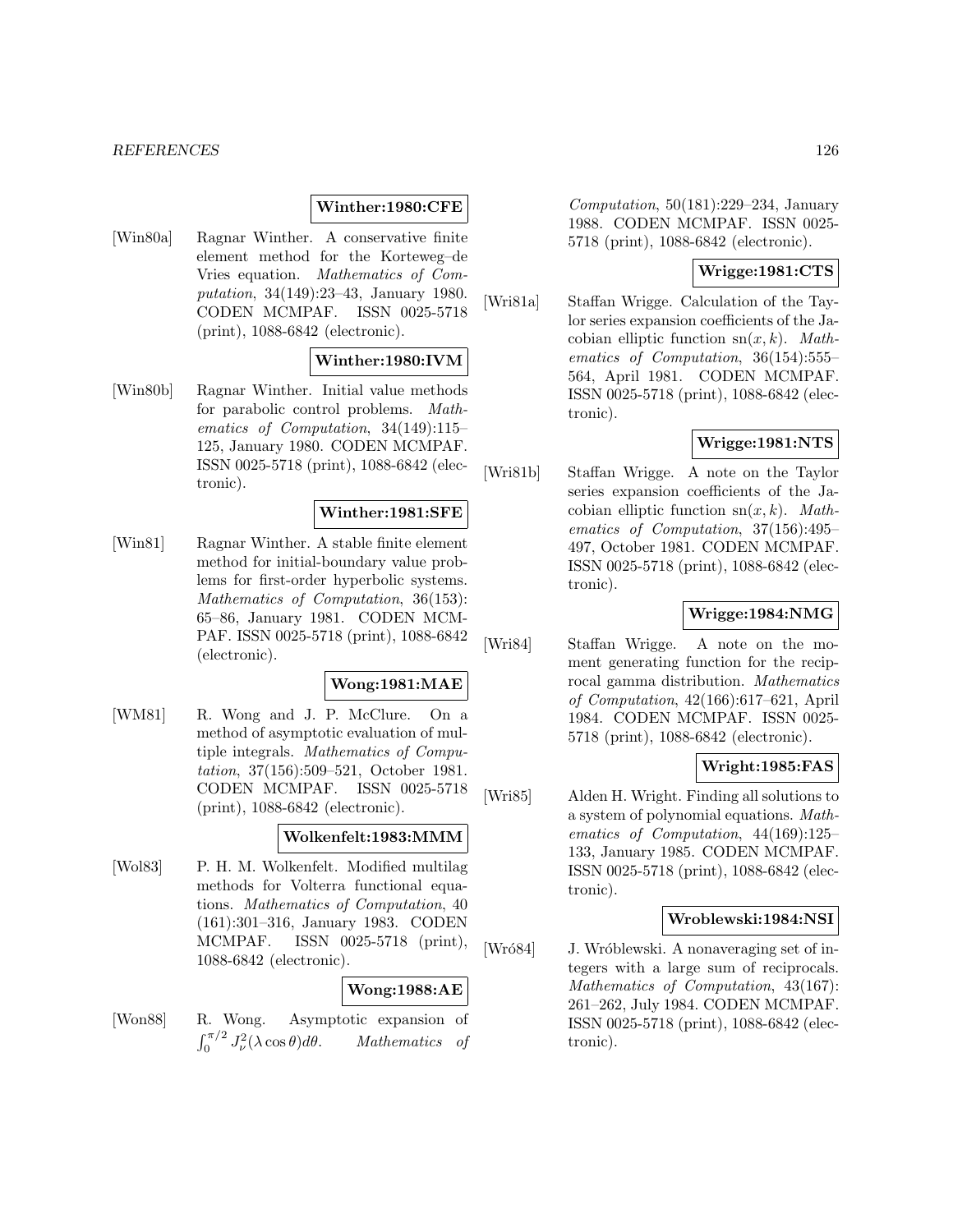### **Warsi:1982:NMG**

[WT82] Z. U. A. Warsi and J. F. Thompson. A noniterative method for the generation of orthogonal coordinates in doublyconnected regions. Mathematics of Computation, 38(158):501–516, April 1982. CODEN MCMPAF. ISSN 0025-5718 (print), 1088-6842 (electronic).

## **Wunderlich:1983:PAS**

[Wun83] M. C. Wunderlich. A performance analysis of a simple prime-testing algorithm. Mathematics of Computation, 40(162): 709–714, April 1983. CODEN MCM-PAF. ISSN 0025-5718 (print), 1088-6842 (electronic).

# **Wunderlich:1985:ICF**

[Wun85] Marvin C. Wunderlich. Implementing the continued fraction factoring algorithm on parallel machines. Mathematics of Computation, 44(169):251– 260, January 1985. CODEN MCMPAF. ISSN 0025-5718 (print), 1088-6842 (electronic).

#### **Williams:1987:PGR**

[WW87] H. C. Williams and M. C. Wunderlich. On the parallel generation of the residues for the continued fraction factoring algorithm. Mathematics of Computation, 48(177):405–423, January 1987. CODEN MCMPAF. ISSN 0025- 5718 (print), 1088-6842 (electronic).

# **Winker:1981:SAI**

[WWL81] S. K. Winker, L. Wos, and E. L. Lusk. Semigroups, antiautomorphisms, and involutions: a computer solution to an open problem. I. Mathematics of Computation, 37(156):533–545, October 1981. CODEN MCMPAF. ISSN 0025- 5718 (print), 1088-6842 (electronic).

### **Weiser:1988:NPL**

[WZ88] Alan Weiser and Sergio E. Zarantonello. A note on piecewise linear and multilinear table interpolation in many dimensions. Mathematics of Computation, 50 (181):189–196, January 1988. CODEN MCMPAF. ISSN 0025-5718 (print), 1088-6842 (electronic).

## **Xu:1989:WFC**

[Xu89] Yuan Xu. Weight functions for Chebyshev quadrature. Mathematics of Computation, 53(187):297–302, July 1989. CODEN MCMPAF. ISSN 0025-5718 (print), 1088-6842 (electronic).

### **Yamaki:1986:CFS**

[Yam86a] Hiroyoshi Yamaki. A conjecture of Frobenius and the sporadic simple groups. II. Mathematics of Computation, 46(174):609–611, S43–S46, April 1986. CODEN MCMPAF. ISSN 0025-5718 (print), 1088-6842 (electronic).

#### **Yamaki:1986:SCF**

[Yam86b] Hiroyoshi Yamaki. Supplement to A conjecture of Frobenius and the sporadic simple groups. II. Mathematics of Computation, 46(174):S43–S46, April 1986. CODEN MCMPAF. ISSN 0025-5718 (print), 1088-6842 (electronic).

### **Yan:1987:PCC**

[Yan87] Zheng Yan. Piecewise cubic curve fitting algorithm. Mathematics of Computation, 49(179):203–213, July 1987. CODEN MCMPAF. ISSN 0025-5718 (print), 1088-6842 (electronic).

#### **Young:1988:TFN**

[YB88] Jeff Young and Duncan A. Buell. The twentieth Fermat number is composite. Mathematics of Computation, 50(181):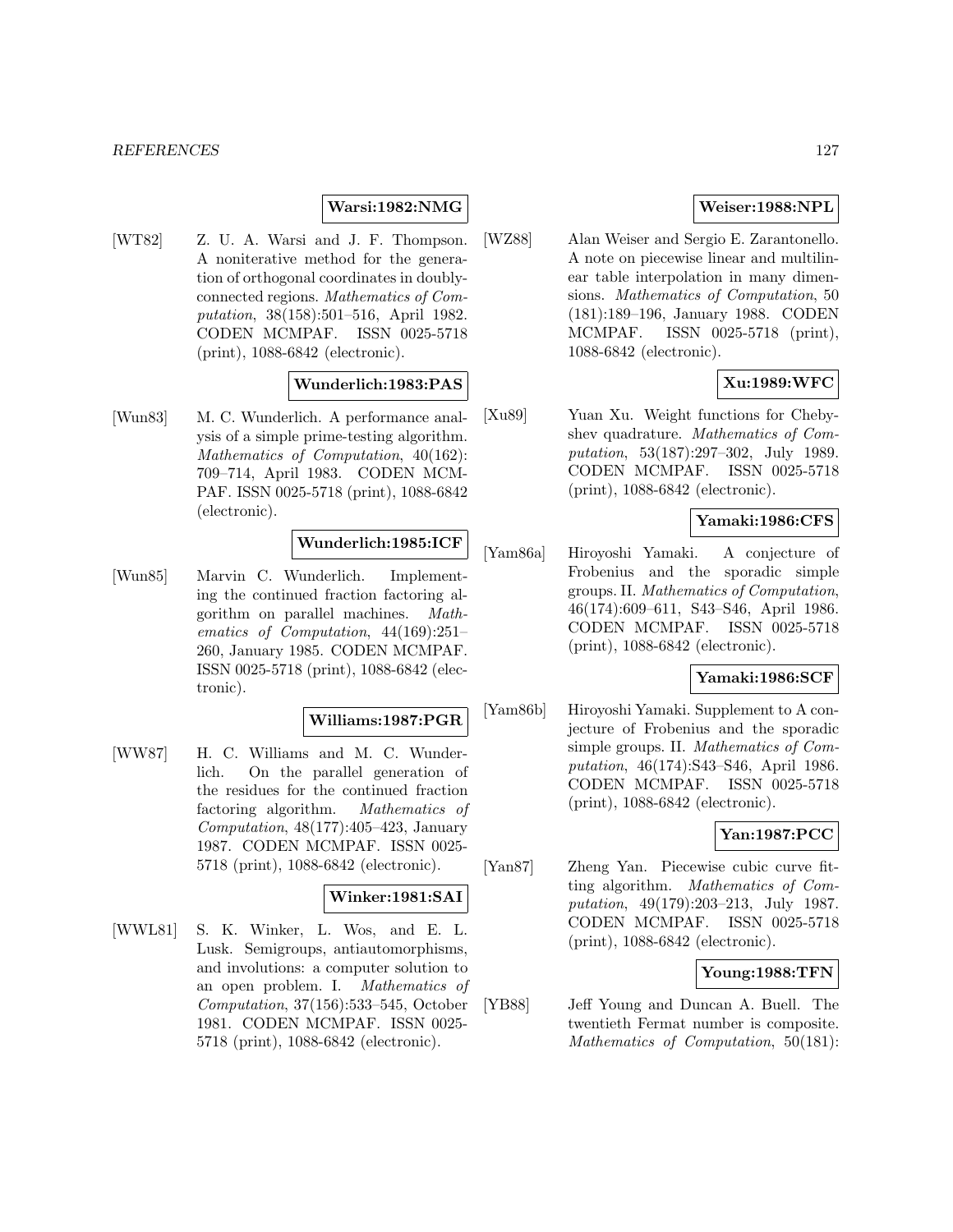261–263, January 1988. CODEN MCM-PAF. ISSN 0025-5718 (print), 1088-6842 (electronic).

### **Young:1989:FOP**

[YP89] Jeff Young and Aaron Potler. First occurrence prime gaps. Mathematics of Computation, 52(185):221–224, January 1989. CODEN MCMPAF. ISSN 0025- 5718 (print), 1088-6842 (electronic).

# **Ypma:1983:LCD**

[Ypm83] T. J. Ypma. Local convergence of difference Newton-like methods. Mathematics of Computation, 41(164):527– 536, October 1983. CODEN MCMPAF. ISSN 0025-5718 (print), 1088-6842 (electronic).

## **Yserentant:1986:CML**

[Yse86] Harry Yserentant. The convergence of multi-level methods for solving finiteelement equations in the presence of singularities. Mathematics of Computation, 47(176):399–409, October 1986. CODEN MCMPAF. ISSN 0025-5718 (print), 1088-6842 (electronic).

## **Zagier:1982:NMN**

[Zag82] Don Zagier. On the number of Markoff numbers below a given bound. Mathematics of Computation, 39(160):709– 723, October 1982. CODEN MCMPAF. ISSN 0025-5718 (print), 1088-6842 (electronic).

### **Zagier:1987:LIP**

[Zag87] Don Zagier. Large integral points on elliptic curves. Mathematics of Computation, 48(177):425–436, January 1987. CODEN MCMPAF. ISSN 0025-5718 (print), 1088-6842 (electronic).

## **Zagier:1988:ALI**

[Zag88] Don Zagier. Addendum to: "Large integral points on elliptic curves" [Math. Comp. **48** (1987), no. 177, 425–436, MR 87k:11062]. Mathematics of Computation, 51(183):375, July 1988. CODEN MCMPAF. ISSN 0025-5718 (print), 1088-6842 (electronic).

# **Zajta:1983:SDE**

[Zaj83] Aurel J. Zajta. Solutions of the Diophantine equation  $A^4 + B^4 = C^4 + D^4$ . Mathematics of Computation, 41(164): 635–659, October 1983. CODEN MCM-PAF. ISSN 0025-5718 (print), 1088-6842 (electronic).

## **Zennaro:1986:NCE**

[Zen86] M. Zennaro. Natural continuous extensions of Runge–Kutta methods. Mathematics of Computation, 46(173):119– 133, January 1986. CODEN MCMPAF. ISSN 0025-5718 (print), 1088-6842 (electronic).

## **Ziv:1982:RDE**

[Ziv82] Abraham Ziv. Relative distance—an error measure in round-off error analysis. Mathematics of Computation, 39(160): 563–569, October 1982. CODEN MCM-PAF. ISSN 0025-5718 (print), 1088-6842 (electronic).

### **Zlamal:1983:LSN**

[Zlá83] Miloš Zlámal. A linear scheme for the numerical solution of nonlinear quasistationary magnetic fields. Mathematics of Computation, 41(164):425–440, October 1983. CODEN MCMPAF. ISSN 0025- 5718 (print), 1088-6842 (electronic).

### **Zlamal:1986:FES**

[Zlá86] Miloš Zlámal. Finite element solution of the fundamental equations of semicon-